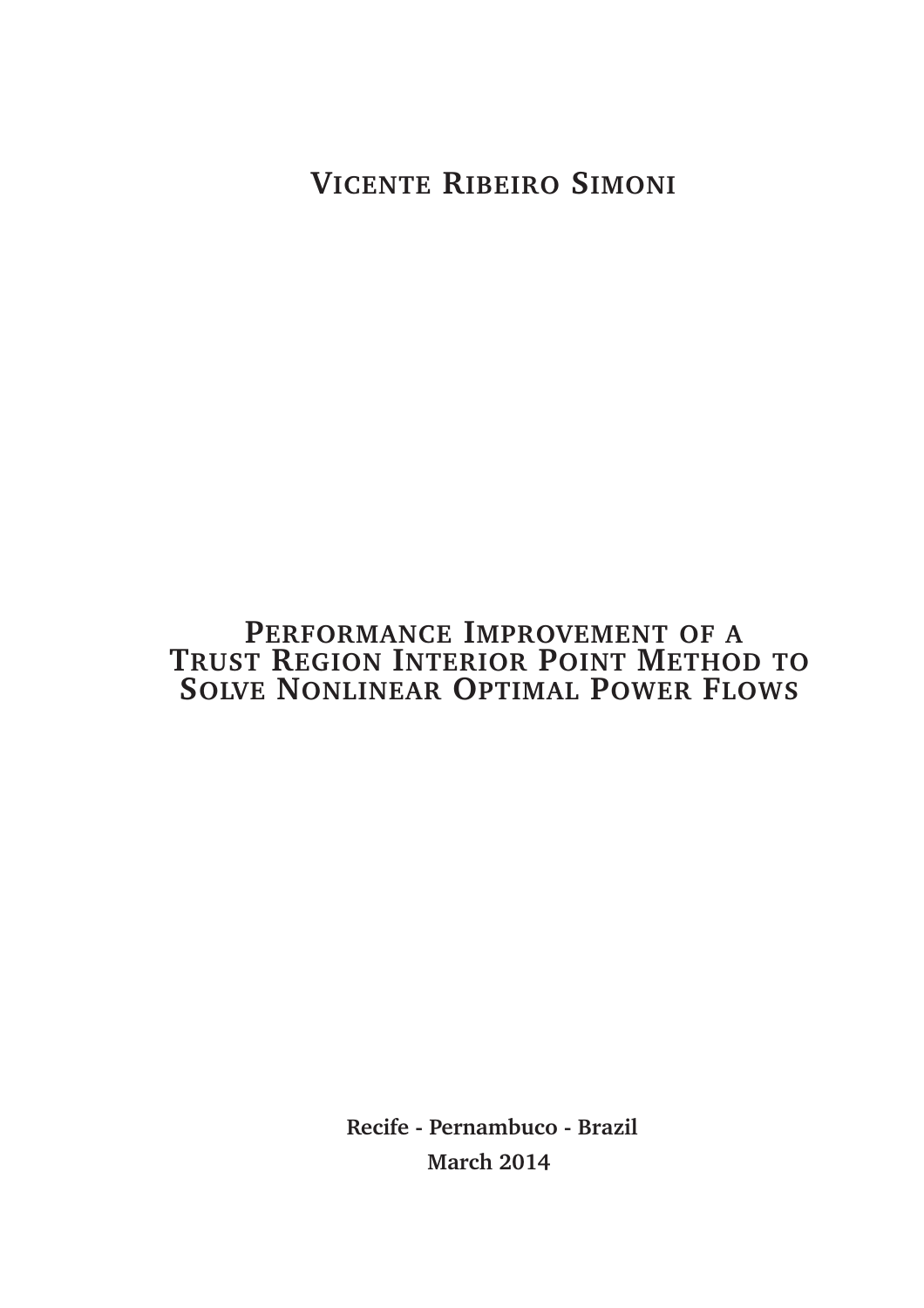

#### **UNIVERSIDADE FEDERAL DE PERNAMBUCO CENTRO DE TECNOLOGIA E GEOCIˆENCIAS PROGRAMA DE POS ´ -GRADUAC¸AO EM ˜ ENGENHARIA EL´ETRICA**

#### **PERFORMANCE IMPROVEMENT OF A TRUST REGION INTERIOR POINT METHOD TO SOLVE NONLINEAR OPTIMAL POWER FLOWS**

by

#### **VICENTE RIBEIRO SIMONI**

Thesis presented to the Universidade Federal de Pernambuco in partial fulfillment of the requirements for the degree of Doctor in Electrical Engineering.

**SUPERVISOR: PROF. GERALDO LEITE TORRES, PhD**

Recife, March 2014.

c Vicente Ribeiro Simoni, 2014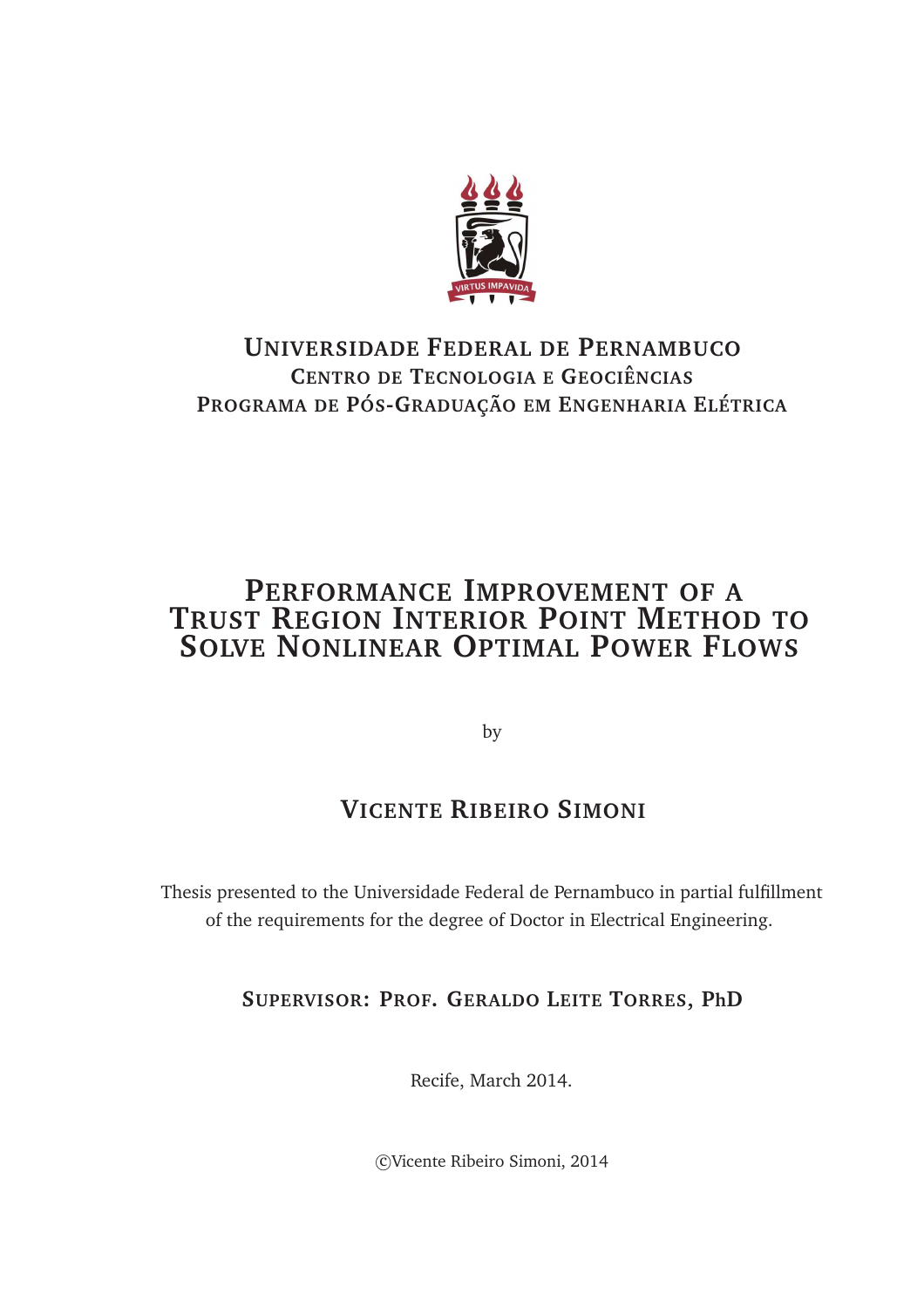Abstract of Thesis Presented to the Universidade Federal de Pernambuco (UFPE) as Partial Fulfillment of the Requirements for the Degree of Doctor in Electrical Engineering.

#### **PERFORMANCE IMPROVEMENT OF A TRUST REGION INTERIOR POINT METHOD TO SOLVE NONLINEAR OPTIMAL POWER FLOWS**

#### **Vicente Ribeiro Simoni**

March 2014

**Supervisor**: Prof. Geraldo Leite Torres, PhD **Area of Concentration**: Energy Processing **Keywords**: Optimal Power Flow, Interior Point Methods, Global Convergence, Trust Region Methods, Sequential  $\ell_1$  Quadratic Programming. **Number of Pages**: 105

Large-scale nonlinear Optimal Power Flow (OPF) problems have been solved lately by primal-dual interior point (IP) methods and, despite their success, there are many situations in which IP-based OPF programs can fail to find a solution. On the other hand, with power systems operating heavily loaded, there is a need for globally convergent OPF solvers. Trust region schemes have been used to enforce convergence, but they are by nature computationally expensive. The main goal of the Thesis is to reduce the computational effort of the Byrd-Omojokun (BO) trust region OPF algorithm proposed by Sousa et al.. The BO technique handles possible inconsistencies in the trust region subproblems by solving a sequence of quadratic programming (SQP) problems, known as the *vertical* and *horizontal* subproblems. The idea exploited to reduce the computation time is to avoid the solution of the vertical subproblem after the iteration its optimal objective value becomes zero, since this means that the constraints of the trust region subproblem are consistent. The proposed algorithm is called *Modified Byrd-Omojokun* (MBO) and, by directly solving the trust region subproblems, it is expected to reduce the computation time to nearly half from that iteration on. Additionally, an alternative procedure based on *sequential* ℓ<sup>1</sup> *quadratic programming* (Sℓ1QP) is devised. Rather than solving two quadratic programming (QP) problems per iteration as in the Byrd-Omojokun technique, the  $S\ell_1QP$  approach solves a single, but slightly larger, QP problem. The Thesis makes a contribution towards the solution of nonlinear OPF problems in real time by addressing the discussed issues. The proposed methodologies are tested in the IEEE test systems of up to 300-bus and two actual subtransmission systems.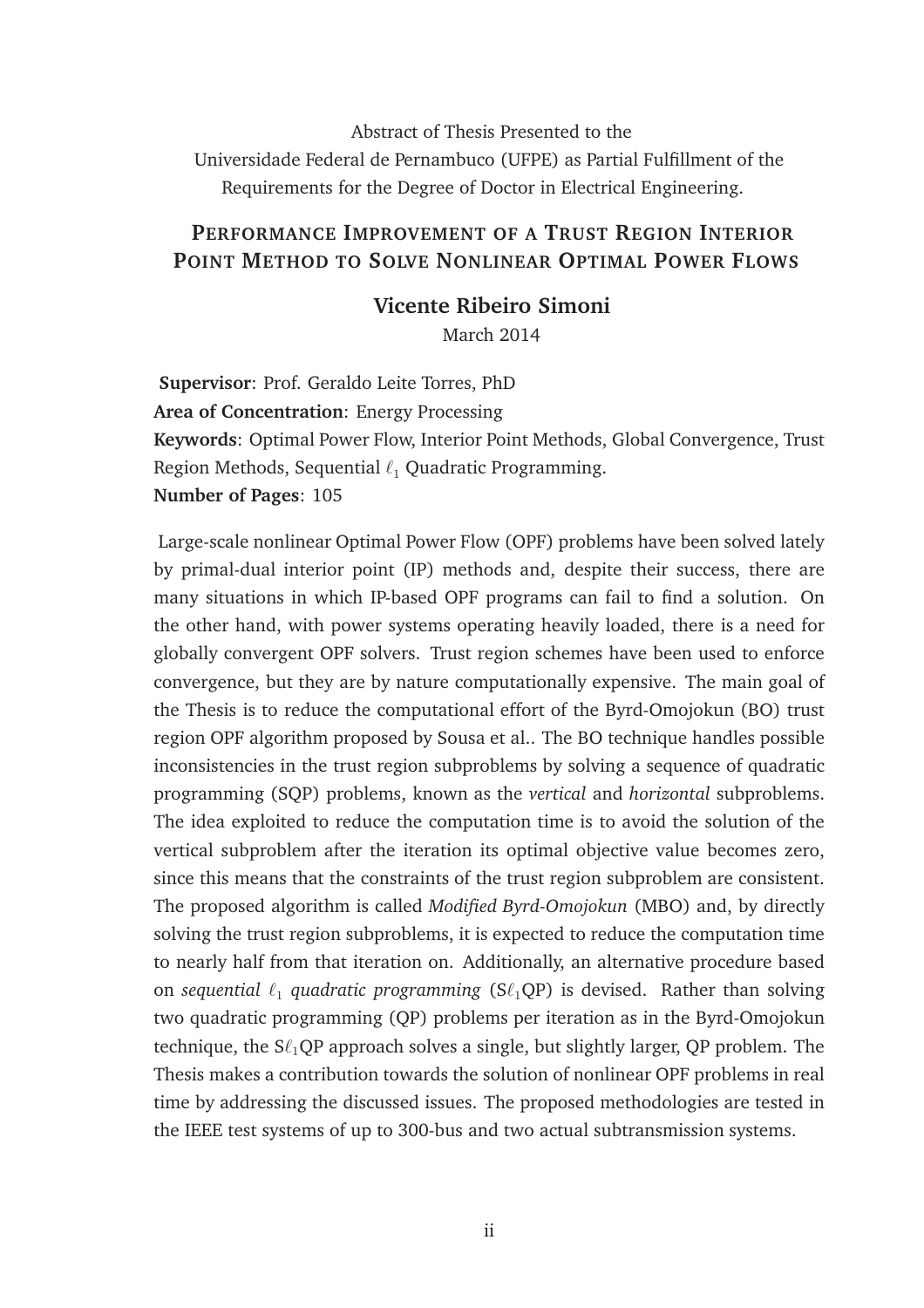Resumo da Tese apresentada à Universidade Federal de Pernambuco (UFPE) como parte dos requisitos necessários para obtenção do grau de Doutor em Engenharia Elétrica.

#### **PERFORMANCE IMPROVEMENT OF A TRUST REGION INTERIOR POINT METHOD TO SOLVE NONLINEAR OPTIMAL POWER FLOWS**

#### **Vicente Ribeiro Simoni**

Marco de 2014

**Orientador**: Prof. Geraldo Leite Torres, PhD **Área de Concentração**: Processamento da Energia Keywords: Fluxo de Potência Ótimo, Métodos de Pontos Interiores, Convergência Global, Métodos de Região de Confiança, Programação Sequencial  $\ell_1$  Quadrática. **Numero de P ´ aginas ´** : 105

Problemas não-lineares de Fluxo de Potência Ótimo (FPO) de grande dimensão têm sido resolvidos por métodos primais-duais de pontos interiores (PI) e, apesar do sucesso, existem várias situações em que programas baseados nesses métodos podem falhar em encontrar a solução. Por outro lado, com sistemas de potência operando extremamente carregados, existe a necessidade de programas de FPO globalmente convergentes. Esquemas de região de confiança têm sido usados para assegurar convergência, mas eles são por natureza computacionalmente onerosos. O principal objetivo da Tese é reduzir o esforço computacional do algoritmo de Byrd-Omojokun (BO) de região de confiança proposto por Sousa et al.. A técnica de BO trata possíveis inconsistências nos subproblemas de região de confiança resolvendo uma sequência de problemas de programação quadrática (PQ) conhecidos como subproblemas *vertical* e *horizontal*. A ideia explorada para reduzir o tempo computacional é evitar a solução do subproblema vertical após a iteração em que o valor ótimo do seu objetivo torna-se zero, uma vez que isso indica que as restrições do subproblema de região de confiança são consistentes. O algoritmo proposto é chamado Byrd-Omojokun modificado e, por resolver diretamente os subproblemas de região de confiança, espera-se que ele reduza o tempo computacional para cerca da metade a partir daquela iteração. Adicionalmente, um procedimento alternativo baseado em programação sequencial  $\ell_1$  quadrática (PS $\ell_1$ Q) é desenvolvido. Em vez de resolver dois problemas de PQ por iteração como ocorre na técnica de BO, o método de PSℓ<sub>1</sub>Q resolve um único, porém ligeiramente maior, problema de PQ. A Tese contribui para a solução de problemas de FPO não-linear desenvolvendo os aspectos discutidos. As metodologias propostas são testadas nos sistemas do IEEE até o 300-bus e dois sistemas reais de subtransmissão.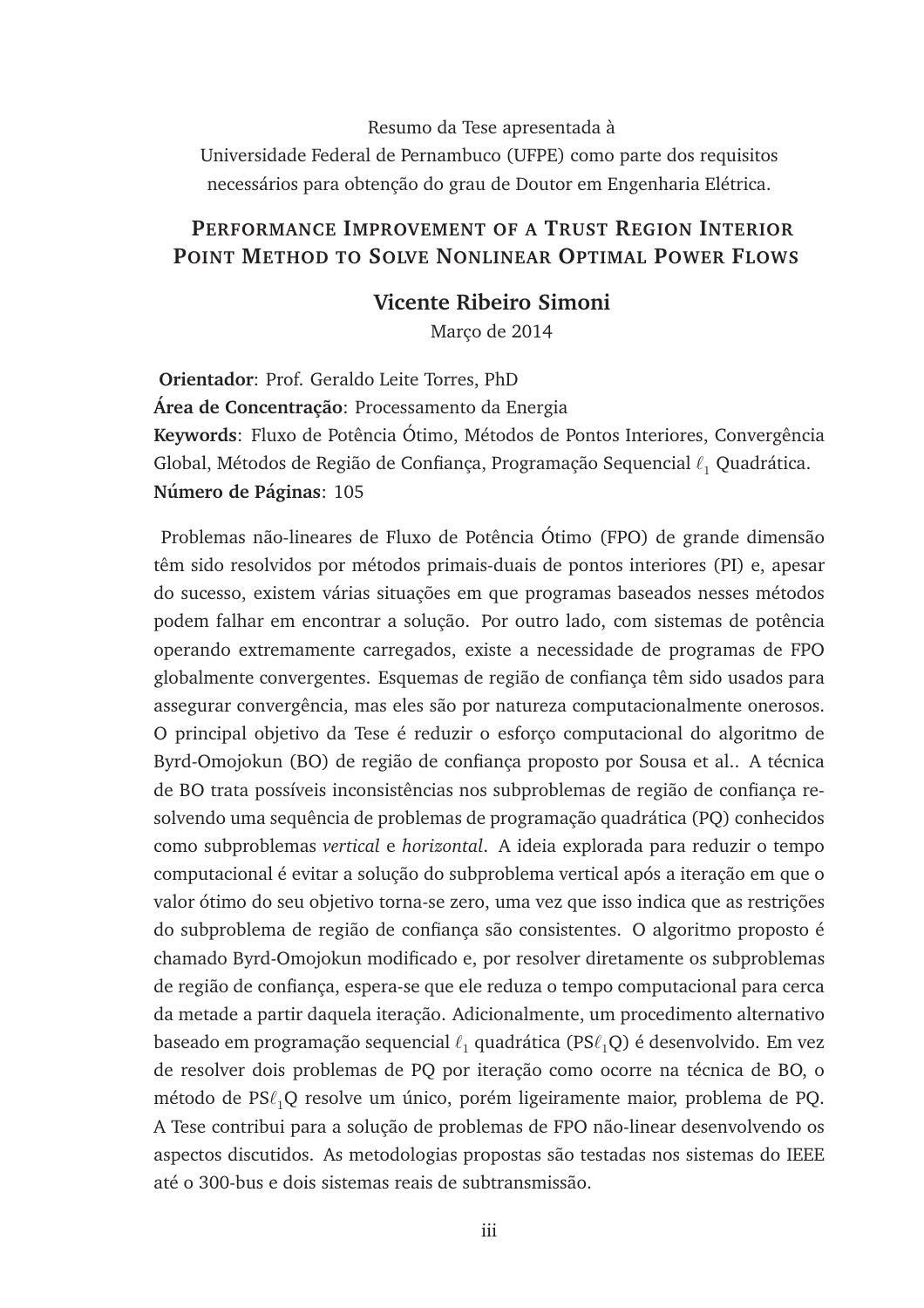## **Contents**

|              |                              | <b>List of Acronyms</b>                       | vii            |  |
|--------------|------------------------------|-----------------------------------------------|----------------|--|
|              |                              | List of Symbols                               | ix             |  |
|              | <b>List of Figures</b><br>xi |                                               |                |  |
|              |                              | <b>List of Tables</b>                         | xii            |  |
|              |                              | <b>List of Algorithms</b>                     | <b>XV</b>      |  |
| 1            |                              | <b>Introduction</b>                           | 1              |  |
|              | 1.1                          |                                               | 2              |  |
|              |                              | 1.1.1 Active Transmission Losses Minimization | 3              |  |
|              | 1.2.                         |                                               | $\overline{4}$ |  |
|              | 1.3                          |                                               | 8              |  |
|              | 1.4                          |                                               | 9              |  |
| $\mathbf{2}$ |                              | <b>Penalty Methods</b>                        | 10             |  |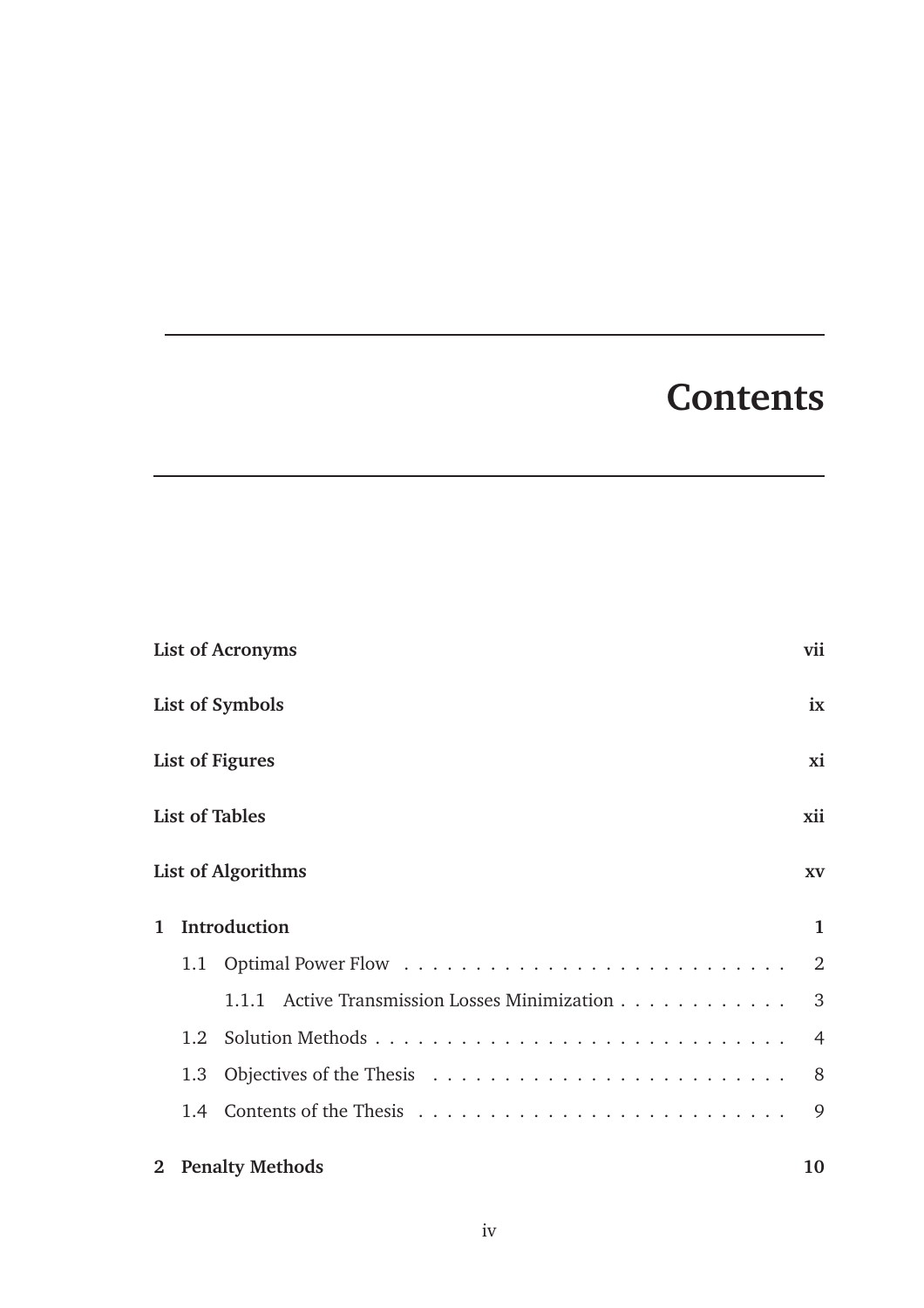|   | 2.1 |       |                             |                                                                                       | 11 |
|---|-----|-------|-----------------------------|---------------------------------------------------------------------------------------|----|
|   | 2.2 |       |                             | The $\ell_1$ Penalty Method $\ldots \ldots \ldots \ldots \ldots \ldots \ldots \ldots$ | 12 |
|   | 2.3 |       |                             |                                                                                       | 16 |
|   | 2.4 |       |                             |                                                                                       | 17 |
| 3 |     |       |                             | <b>Interior Point Methods for Nonlinear Programming</b>                               | 18 |
|   | 3.1 |       |                             |                                                                                       | 19 |
|   |     | 3.1.1 |                             | Computation of the Search Directions                                                  | 21 |
|   |     | 3.1.2 |                             |                                                                                       | 22 |
|   |     | 3.1.3 |                             |                                                                                       | 23 |
|   |     | 3.1.4 |                             |                                                                                       | 24 |
|   | 3.2 |       |                             | The Predictor-Corrector Interior Point Method                                         | 24 |
|   |     | 3.2.1 |                             |                                                                                       | 26 |
|   |     | 3.2.2 |                             |                                                                                       | 27 |
|   | 3.3 |       |                             |                                                                                       | 28 |
|   |     | 3.3.1 |                             | Primal-Dual Logarithmic Indicators                                                    | 30 |
|   | 3.4 |       |                             |                                                                                       | 31 |
| 4 |     |       | <b>Trust Region Methods</b> |                                                                                       | 32 |
|   |     |       |                             |                                                                                       | 33 |
|   | 4.2 |       |                             | Trust Region Methods for Unconstrained Optimization                                   | 35 |
|   |     | 4.2.1 |                             |                                                                                       | 36 |
|   |     | 4.2.2 |                             |                                                                                       | 38 |
|   | 4.3 |       |                             | Trust Region Methods for Constrained Optimization                                     | 40 |
|   |     | 4.3.1 |                             |                                                                                       | 42 |
|   |     |       | 4.3.1.1                     |                                                                                       | 42 |
|   |     |       | 4.3.1.2                     | Horizontal Subproblem                                                                 | 42 |
|   |     |       | 4.3.1.3                     |                                                                                       | 43 |
|   |     |       | 4.3.1.4                     | Trust Region Radius Update 44                                                         |    |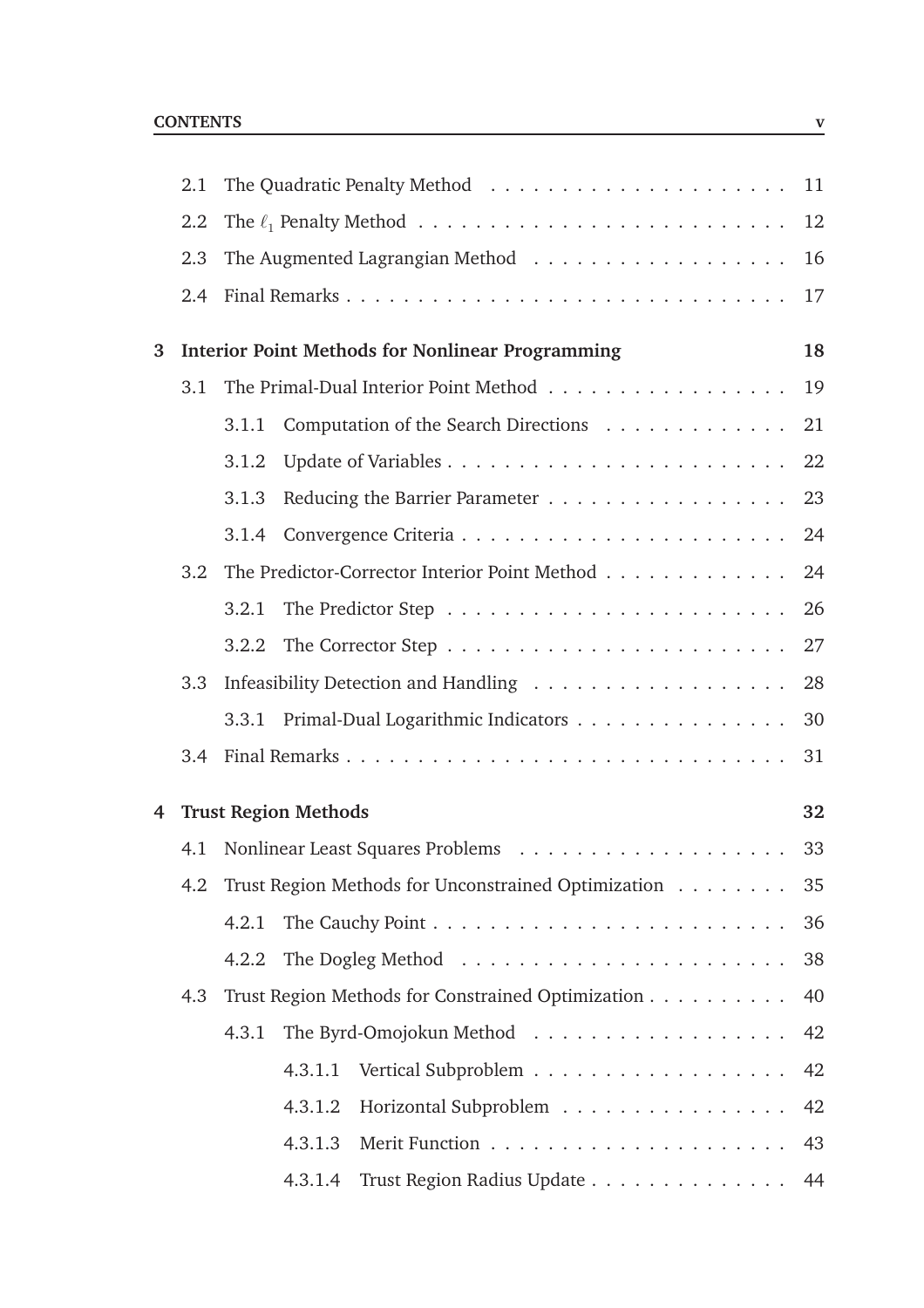|   |            |                    | 4.3.2 Sequential $\ell_1$ Quadratic Programming                                          | 44 |
|---|------------|--------------------|------------------------------------------------------------------------------------------|----|
|   | 4.4        |                    |                                                                                          | 46 |
| 5 |            |                    | <b>Trust Region Methods for Improved Performance</b>                                     | 47 |
|   | 5.1        |                    |                                                                                          | 48 |
|   |            | 5.1.1              | Direct Solution of the Trust Region Problem                                              | 49 |
|   |            |                    | Tolerance Criteria on Inner Iterations and Early Stop<br>5.1.1.1                         | 52 |
|   | 5.2        |                    | The $S\ell_1$ QP Method $\ldots \ldots \ldots \ldots \ldots \ldots \ldots \ldots \ldots$ | 53 |
|   |            | 5.2.1              |                                                                                          | 55 |
|   |            | 5.2.2              | Decreasing the Barrier Parameter                                                         | 57 |
|   |            | 5.2.3              | Initialization and $\ell_1$ Penalty Parameter Update                                     | 58 |
|   | 5.3        |                    |                                                                                          | 59 |
| 6 |            |                    | <b>Numerical Experiments</b>                                                             | 60 |
|   | 6.1        |                    |                                                                                          | 61 |
|   | 6.2        |                    |                                                                                          | 61 |
|   | 6.3        |                    |                                                                                          | 63 |
|   |            | 6.3.1              | Trust Region Problems Solved by the PD Algorithm                                         | 64 |
|   |            | 6.3.2              | Trust Region Problems Solved by the PC Algorithm                                         | 67 |
|   |            | 6.3.3              | Performance For Different Sets of Parameters 70                                          |    |
|   |            |                    | 6.3.4 Less Restrictive Tolerance Criteria on Inner Iterations                            | 71 |
|   |            | 6.3.5              | Monitoring by Primal-Dual Logarithmic Indicators                                         | 74 |
|   | 6.4        |                    |                                                                                          | 76 |
| 7 |            | <b>Conclusions</b> |                                                                                          | 78 |
|   | 7.1        |                    |                                                                                          | 79 |
|   | 7.2        |                    |                                                                                          | 80 |
|   | References |                    |                                                                                          | 82 |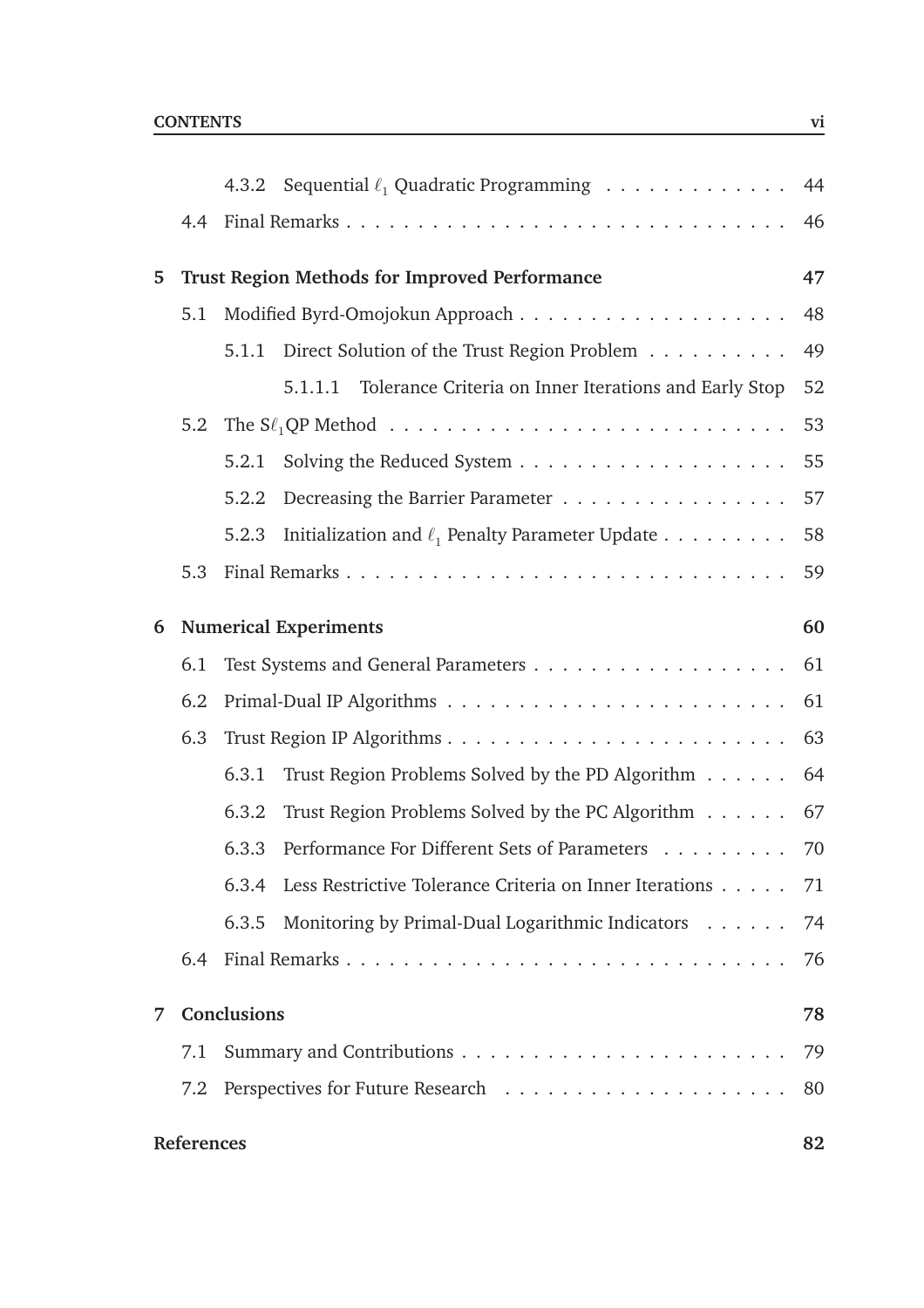| Appendix          |    |  |
|-------------------|----|--|
| A Parametric Grid | 90 |  |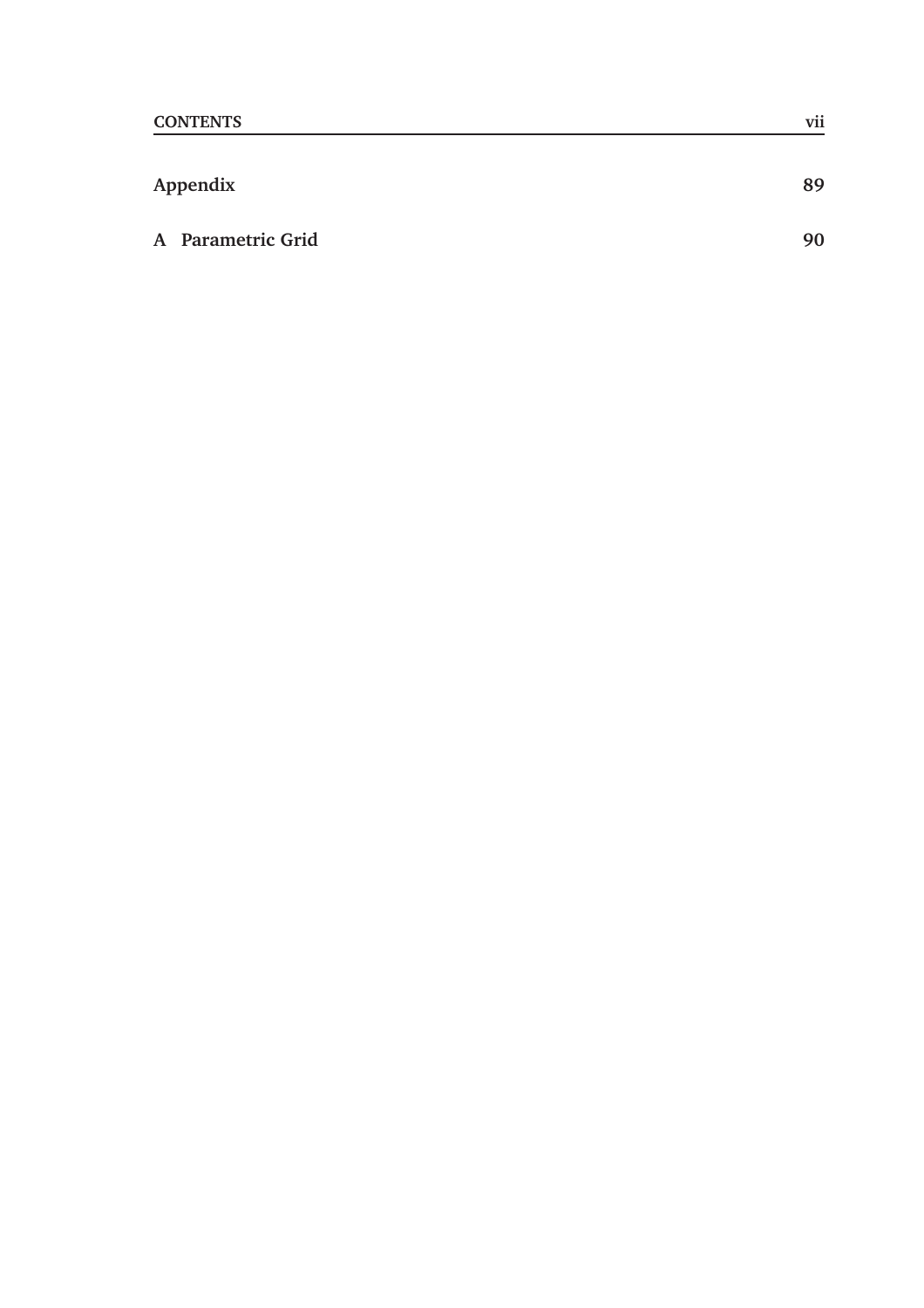### **List of Acronyms**

- BO Byrd-Omojokun Method.
- IP Interior Point Method.
- KKT Karush-Kuhn-Tucker.
- LP Linear Programming.
- LTC Load Tap Changer.
- NLP Nonlinear Programming.
- OPF Optimal Power Flow.
- PD Pure Primal-Dual Interior Point Method.
- PC Primal-Dual Predictor-Corrector Interior Point Method.
- QP Quadratic Programming.
- MBO Modified Byrd-Omojokun Method.
- SQP Sequential Quadratic Programming.
- $S\ell_1QP$  Sequential  $\ell_1$  Quadratic Programming.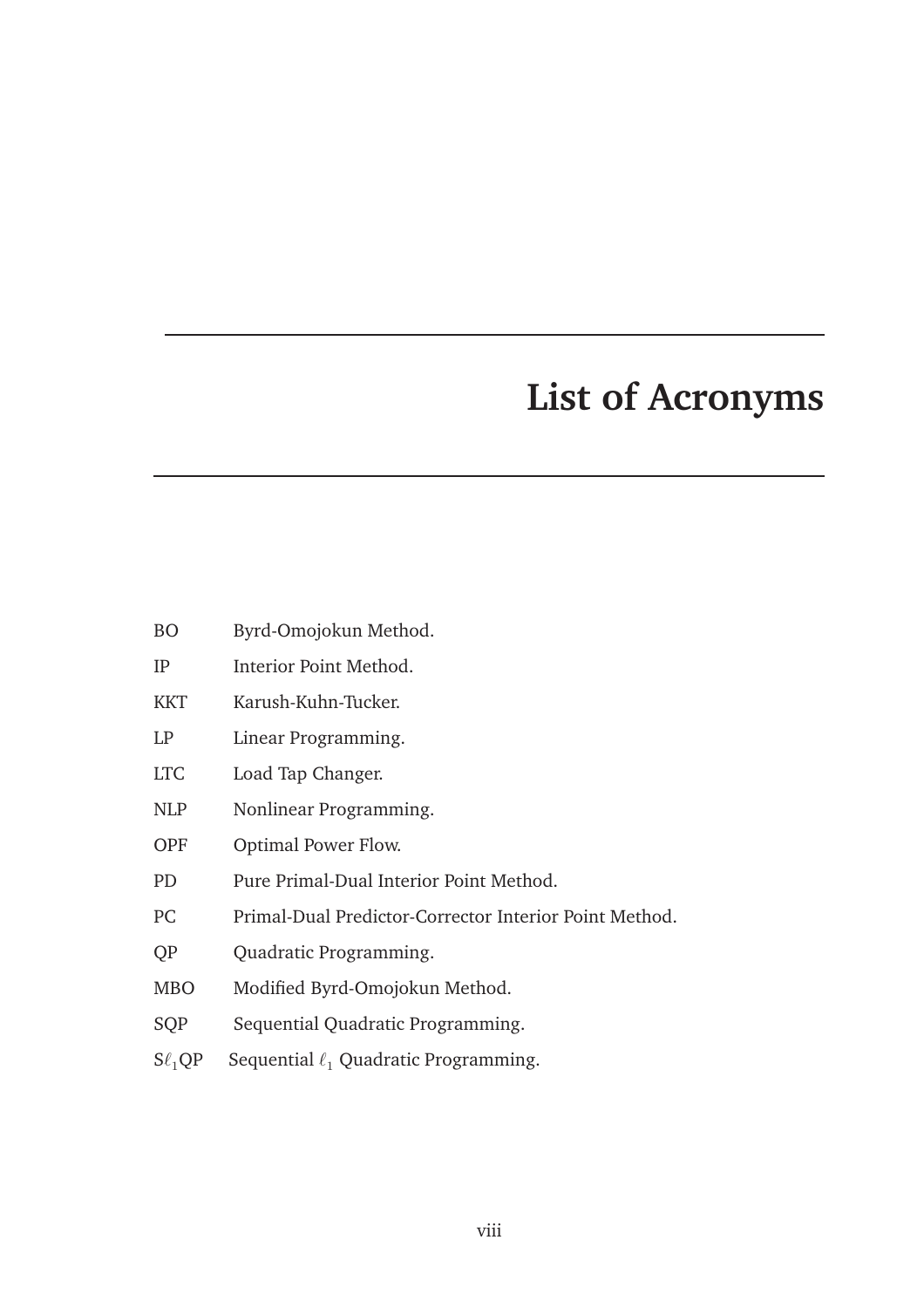## **List of Symbols**

- $N$  Set of all buses of an electrical system.
- $G$  Set of all generation buses.
- $\tau$  Set of pairs of buses of LTC transformers.
- $\mathcal{C}$  Set of all buses with variable shunt capacitors or reactors.
- $F$  Set of all buses with fixed reactive sources.
- $P_i^G$ Active power generation at bus  $i$ .
- $P_i^D$ Active power load at bus  $i$ .
- $P_i$  Active power injection at bus *i*.
- $Q_i^G$ Reactive power generation at bus  $i$ .
- $Q_i^D$ Reactive power load at bus  $i$ .
- $Q_i$  Reactive power injection at bus *i*.
- $P_{\text{Losses}}$  Total active power losses in the transmission system.
- x Vector of decision variables of an optimization problem.
- $f(x)$  Nonlinear objective function.
- $g(x)$  Vector of nonlinear equality constraints.
- x Vector of lower bound constraints.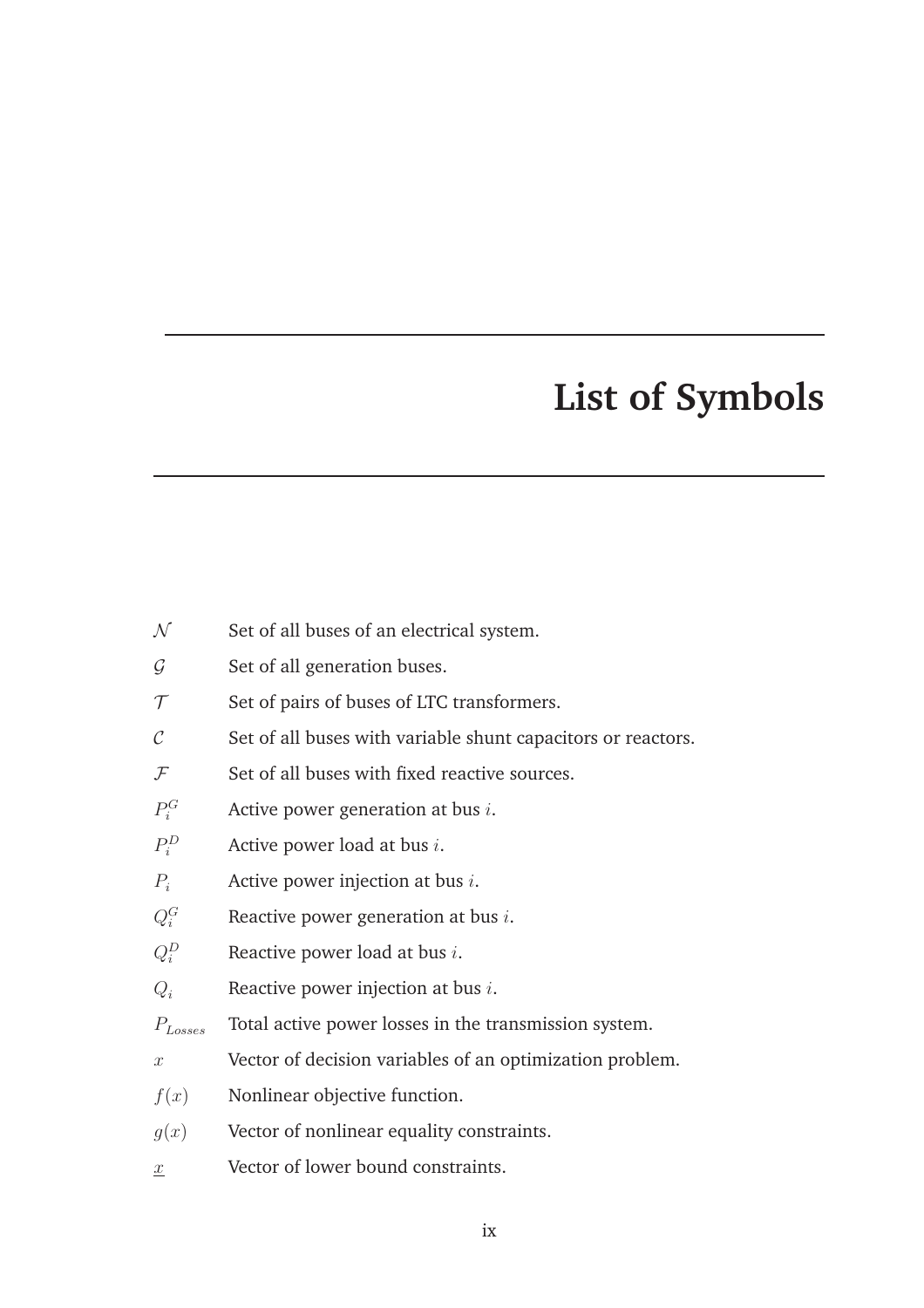#### **SYMBOLS x**

- $\overline{x}$  Vector of upper bound constraints.
- $\mu$  Barrier parameter.
- $\eta$  Penalty parameter.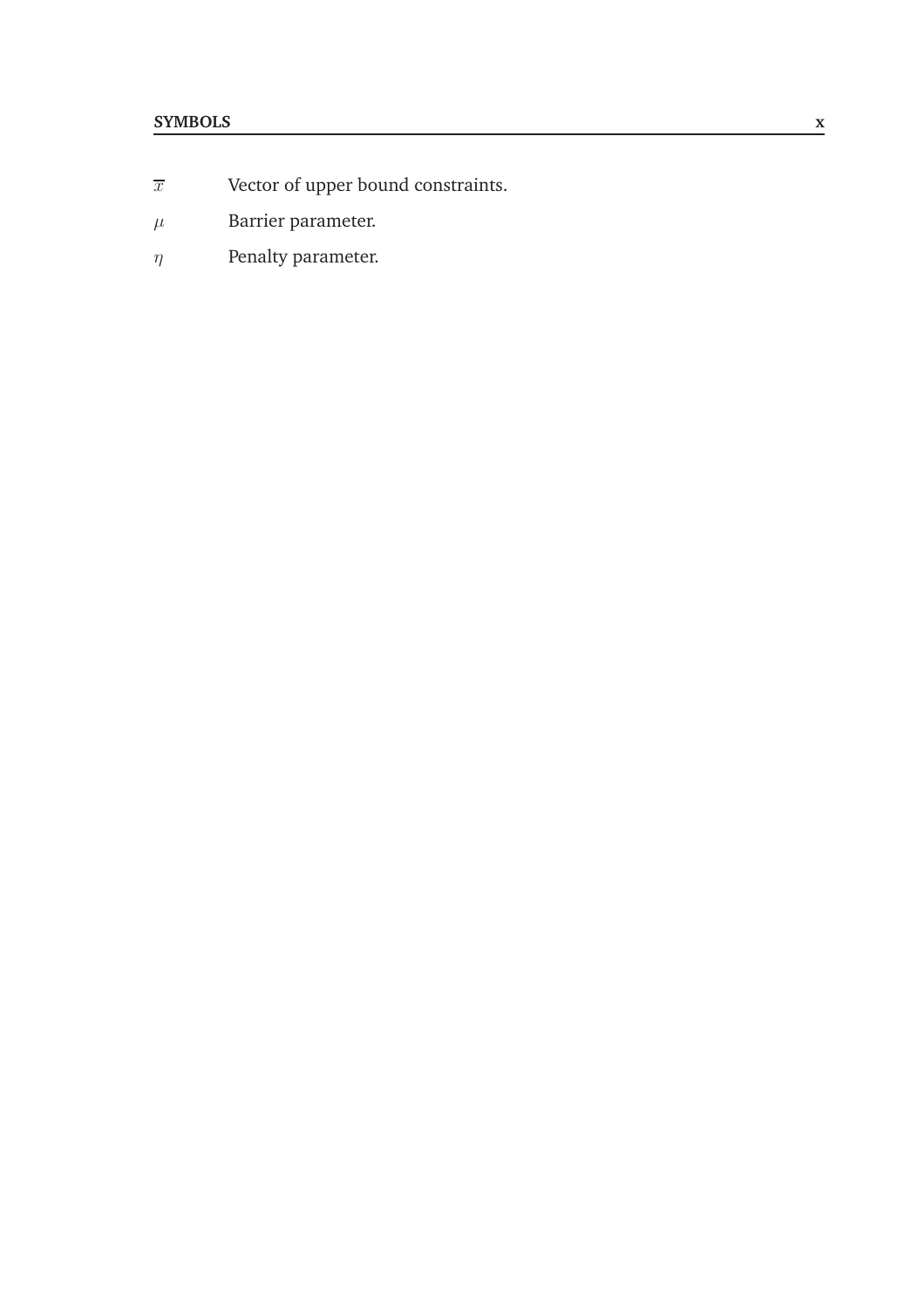## **List of Figures**

|                  | 2.1 The exact $\ell_1$ penalty function for problem (2.4) (Adapted from [1, 2]). 13 |    |
|------------------|-------------------------------------------------------------------------------------|----|
| $2.2\phantom{0}$ | The exact $\ell_1$ penalty function for problem (2.6) with $\eta = -1$ (Adapted     | 14 |
| 2.3              | The exact $\ell_1$ penalty function for problem (2.6) with $\eta = 1$ (Adapted      |    |
| 3.1              | Primal-Dual logarithmic indicators of infeasibility. 30                             |    |
|                  |                                                                                     |    |
|                  |                                                                                     |    |
|                  | 4.3 Exact trajectory and dogleg path (Adapted from [1]). 39                         |    |
| 5.1              |                                                                                     |    |
|                  | 6.1 Variation of the $\ell_1$ penalty parameter along with the primal and dual      |    |
|                  | 6.2 Boxplot for initial trust region radius $\Delta_0$ and the number of CC, for    |    |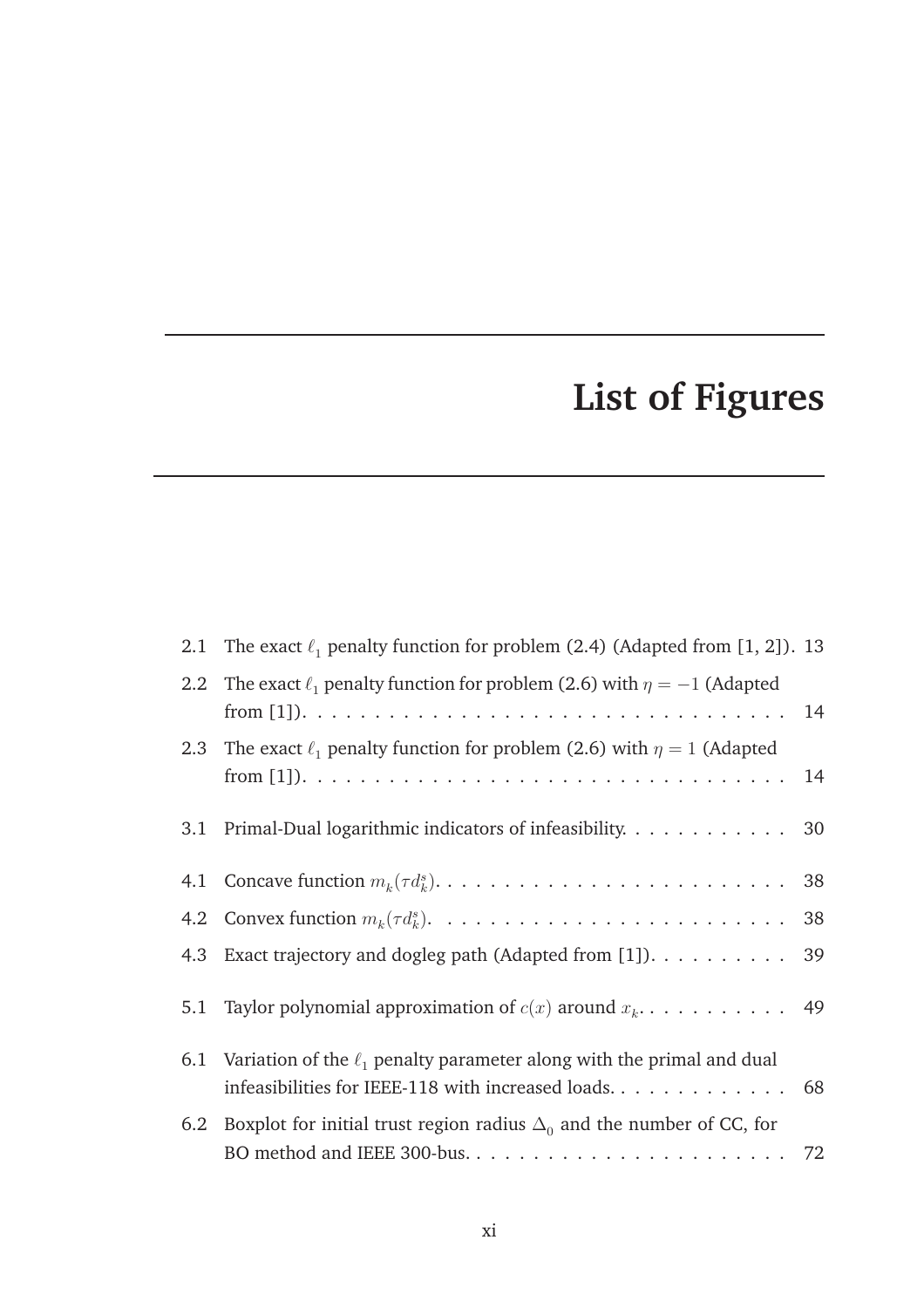| 6.3 Boxplot for initial trust region radius $\Delta_0$ and the number of CC, for |  |
|----------------------------------------------------------------------------------|--|
|                                                                                  |  |
| 6.4 Logarithmic indicators profile for a feasible trust region subproblem. 75    |  |
| 6.5 Logarithmic indicators profile for an infeasible trust region subproblem. 76 |  |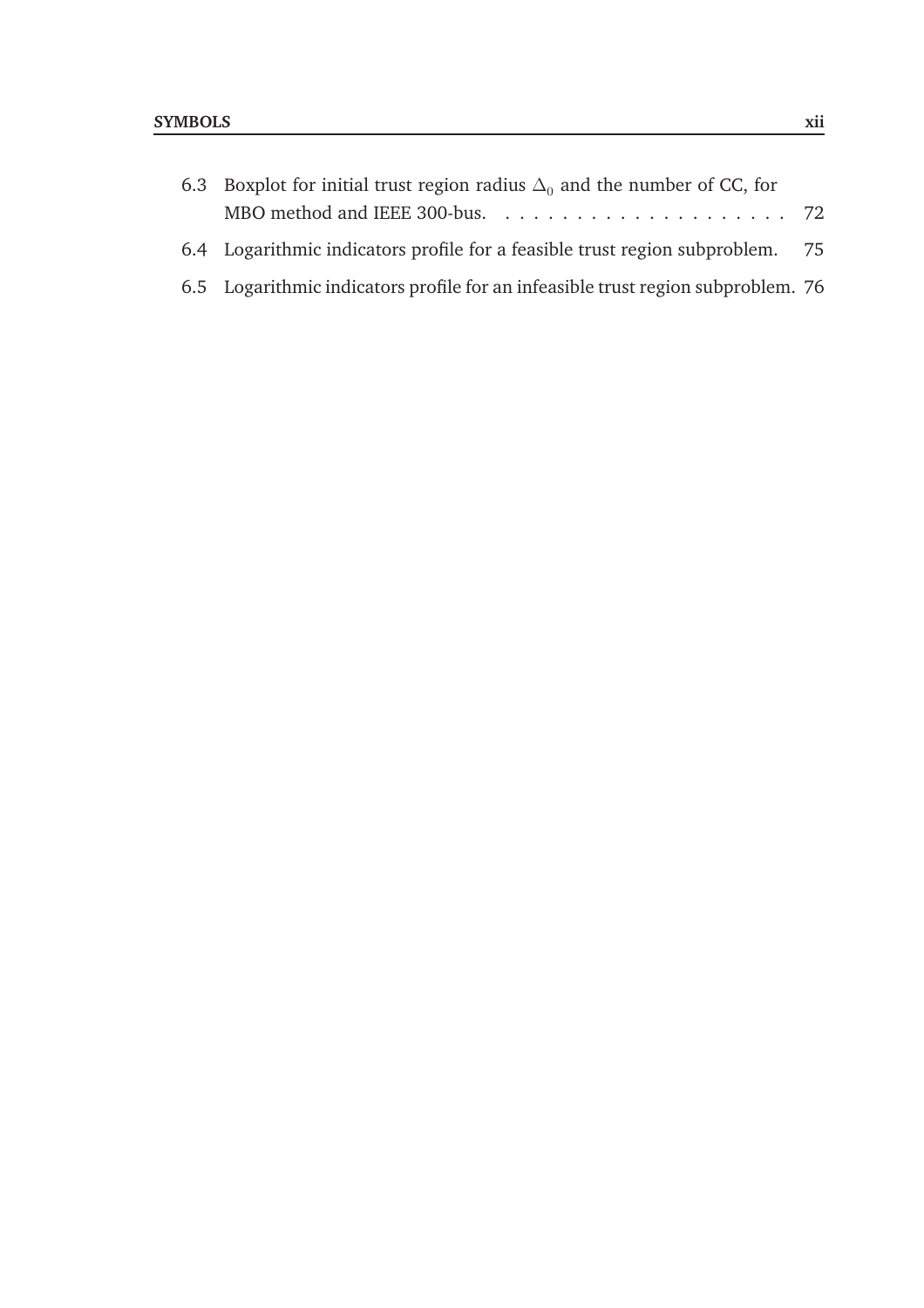## **List of Tables**

| 6.1 | Test systems and active losses minimization problems dimensions. 61                                                        |  |
|-----|----------------------------------------------------------------------------------------------------------------------------|--|
|     | 6.2 Active and reactive loads, initial and minimum active losses and per-                                                  |  |
| 6.3 | Number of iterations for IP methods with three different initializations. 62                                               |  |
|     | 6.4 Descriptive statistics for the PD method using initialization (IV). $\ldots$ 62                                        |  |
|     | 6.5 Descriptive statistics for the PC method using initialization (IV). $\ldots$ 62                                        |  |
|     | 6.6 Number of iterations for IP methods for increased load cases and                                                       |  |
|     | 6.7 Number of iterations for initializations (I), (II) and (III) with trust<br>region problems solved by the PD method. 64 |  |
|     | 6.8 Convergence process of the MBO method for the IEEE-57 test system                                                      |  |
|     | 6.9 Descriptive statistics for the BO method with PD algorithm using ini-                                                  |  |
|     | 6.10 Descriptive statistics for the MBO method with PD algorithm using                                                     |  |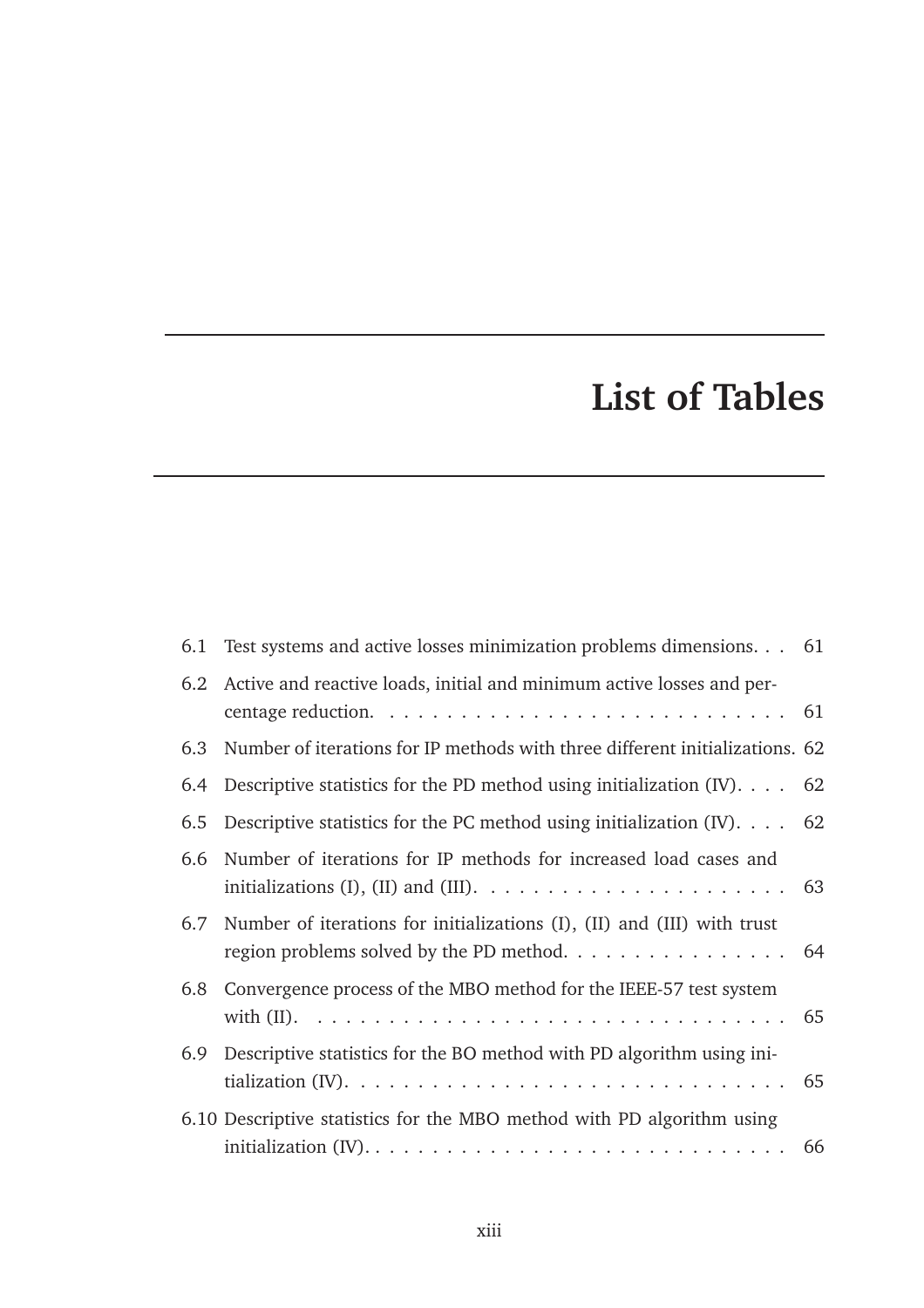|     | 6.11 Descriptive statistics for the $S\ell_1QP$ method with PD algorithm using                                                                                                  | 66 |
|-----|---------------------------------------------------------------------------------------------------------------------------------------------------------------------------------|----|
|     | 6.12 Number of outer iterations for the BO, the MBO and the $S\ell_1 QP$ meth-<br>ods for increased load cases and initializations (I), (II) and (III).                         | 66 |
|     | 6.13 Convergence process of the $S\ell_1QP$ method for IEEE-57 system with                                                                                                      | 67 |
|     | 6.14 Number of iterations for initializations (I), (II) and (III) with trust<br>region problems solved by the PC method.                                                        | 68 |
|     | 6.15 Failed convergence process for the BO method and IEEE 300-bus sys-<br>tem with PC algorithm and initialization $(II)$ .                                                    | 69 |
|     | 6.16 Descriptive statistics for the BO method with PC algorithm using ini-<br>tialization (IV). $\dots \dots \dots \dots \dots \dots \dots \dots \dots \dots \dots \dots$       | 70 |
|     | 6.17 Descriptive statistics for the MBO method with PC algorithm using                                                                                                          | 70 |
|     | 6.18 Descriptive statistics for the $S\ell_1 QP$ method with PC algorithm using                                                                                                 | 70 |
|     | 6.19 Less restrictive tolerance criterion on inner iterations for BO method                                                                                                     | 73 |
|     | 6.20 Less restrictive tolerance criterion on inner iterations for BO method<br>and initialization (II). $\ldots \ldots \ldots \ldots \ldots \ldots \ldots \ldots \ldots$        | 73 |
|     | 6.21 Less restrictive tolerance criterion on inner iterations for BO method<br>and initialization (III). $\dots \dots \dots \dots \dots \dots \dots \dots \dots \dots \dots$ 74 |    |
| A.1 | Parametric grid for the IEEE 30-bus solved by the BO Method.                                                                                                                    | 91 |
| A.2 | Parametric grid for the IEEE 57-bus solved by the BO Method.                                                                                                                    | 92 |
| A.3 | Parametric grid for the IEEE 118-bus solved by the BO Method.                                                                                                                   | 93 |
| A.4 | Parametric grid for the IEEE 300-bus solved by the BO Method.                                                                                                                   | 94 |
| A.5 | Parametric grid for the REAL-A solved by the BO Method.                                                                                                                         | 95 |
| A.6 | Parametric grid for the IEEE REAL-R solved by the BO Method.                                                                                                                    | 96 |
| A.7 | Parametric grid for the IEEE 30-bus solved by the MBO Method.                                                                                                                   | 97 |
| A.8 | Parametric grid for the IEEE 57-bus solved by the MBO Method.                                                                                                                   | 98 |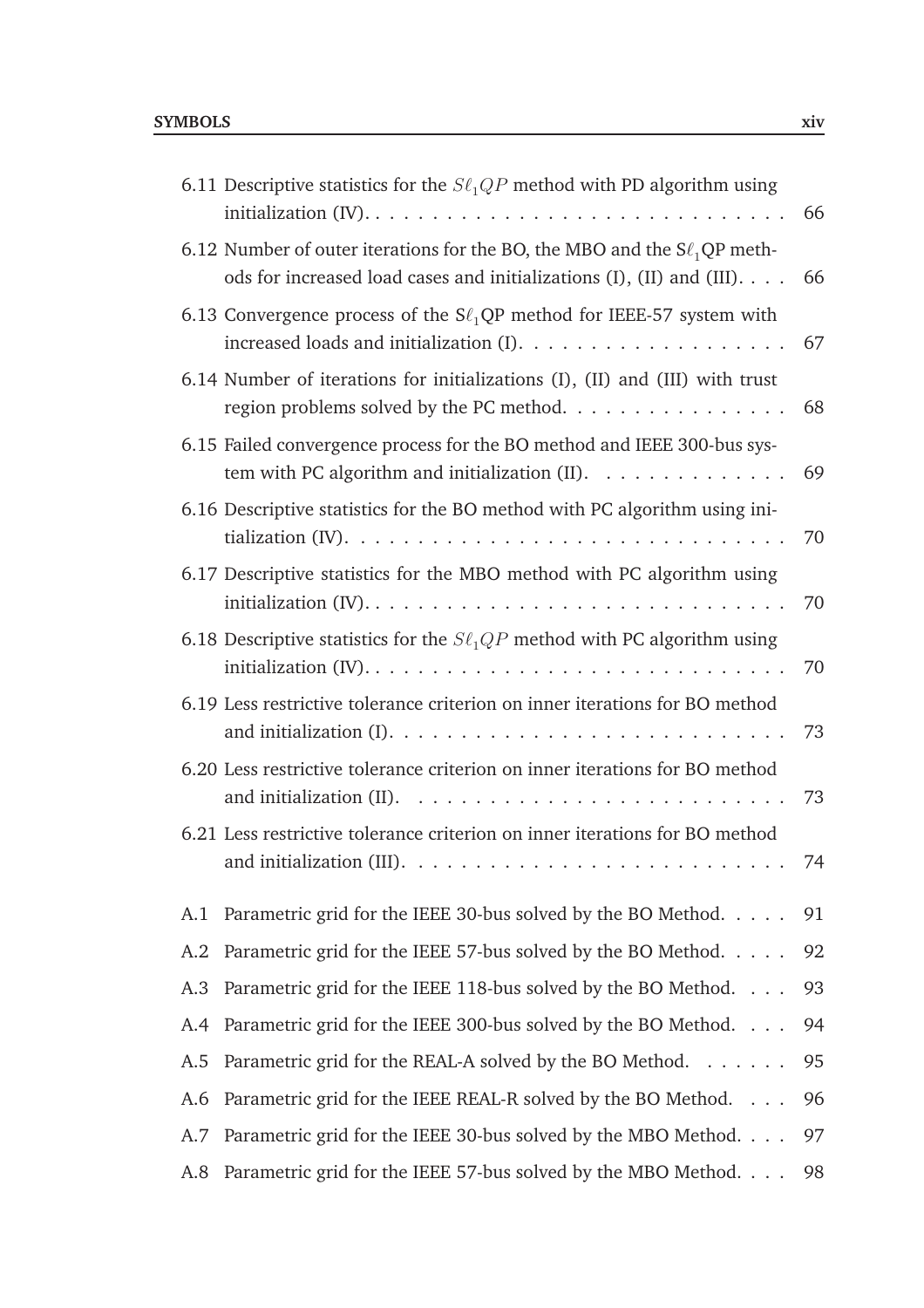| A.9 Parametric grid for the IEEE 118-bus solved by the MBO Method. 99            |  |
|----------------------------------------------------------------------------------|--|
| A.10 Parametric grid for the IEEE 300-bus solved by the MBO Method. 100          |  |
| A.11 Parametric grid for the REAL-A solved by the MBO Method. 101                |  |
| A.12 Parametric grid for the REAL-R solved by the MBO Method. 102                |  |
| A.13 Parametric grid for the IEEE 30-bus solved by the $S\ell_1QP$ Method. 103   |  |
| A.14 Parametric grid for the IEEE 57-bus solved by the $S\ell_1$ QP Method. 103  |  |
| A.15 Parametric grid for the IEEE 118-bus solved by the $S\ell_1 QP$ Method. 104 |  |
| A.16 Parametric grid for the IEEE 300-bus solved by the $S\ell_1$ QP Method. 104 |  |
| A.17 Parametric grid for the REAL-A solved by the $S\ell_1QP$ Method. 105        |  |
| A.18 Parametric grid for the REAL-R solved by the $S\ell_1QP$ Method. 105        |  |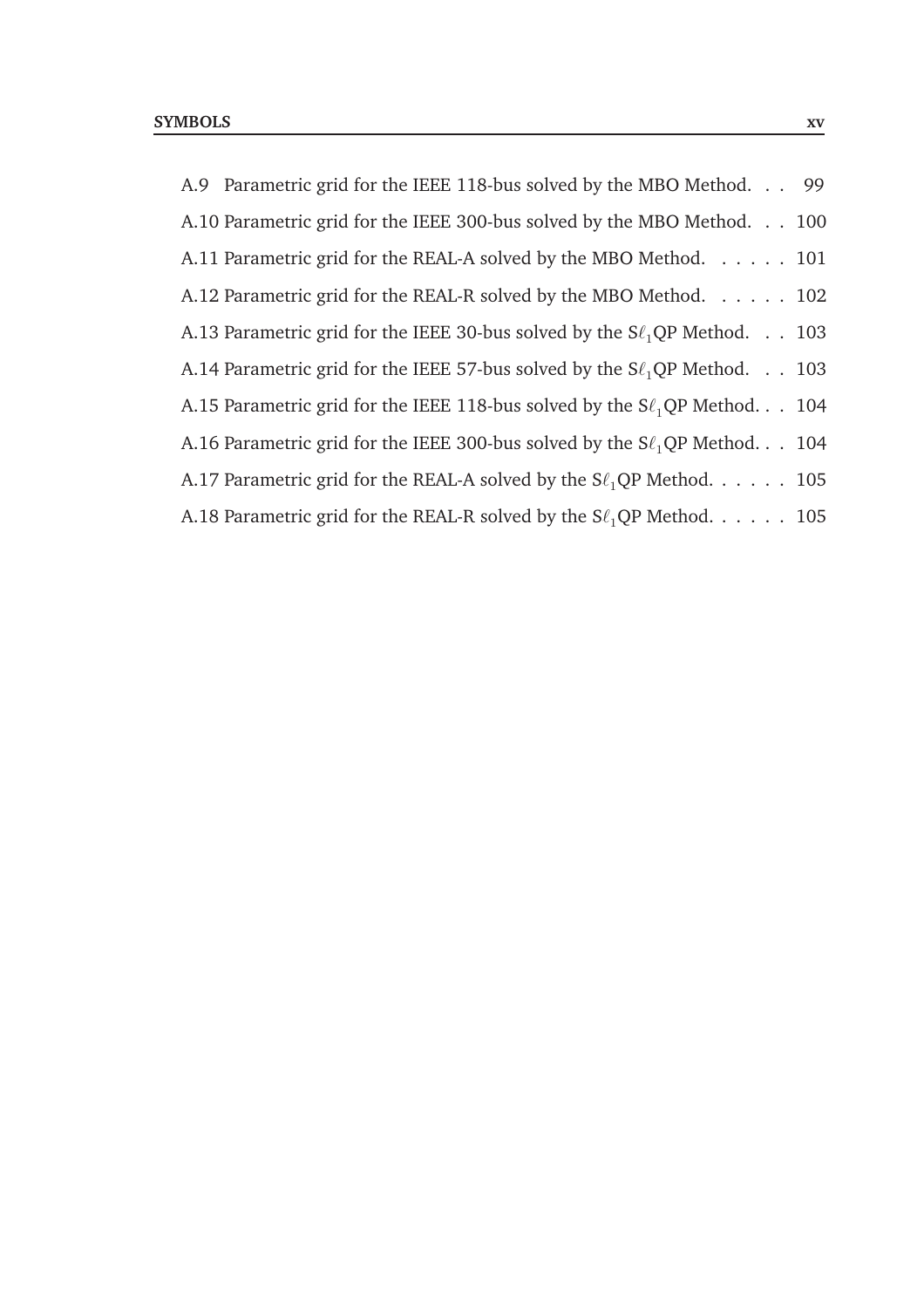## **List of Algorithms**

| 3.2 Primal-dual predictor-corrector IP method to solve (1.1). 28 |  |
|------------------------------------------------------------------|--|
| 5.1 Modified Byrd-Omojokun method to solve (1.1). 52             |  |
|                                                                  |  |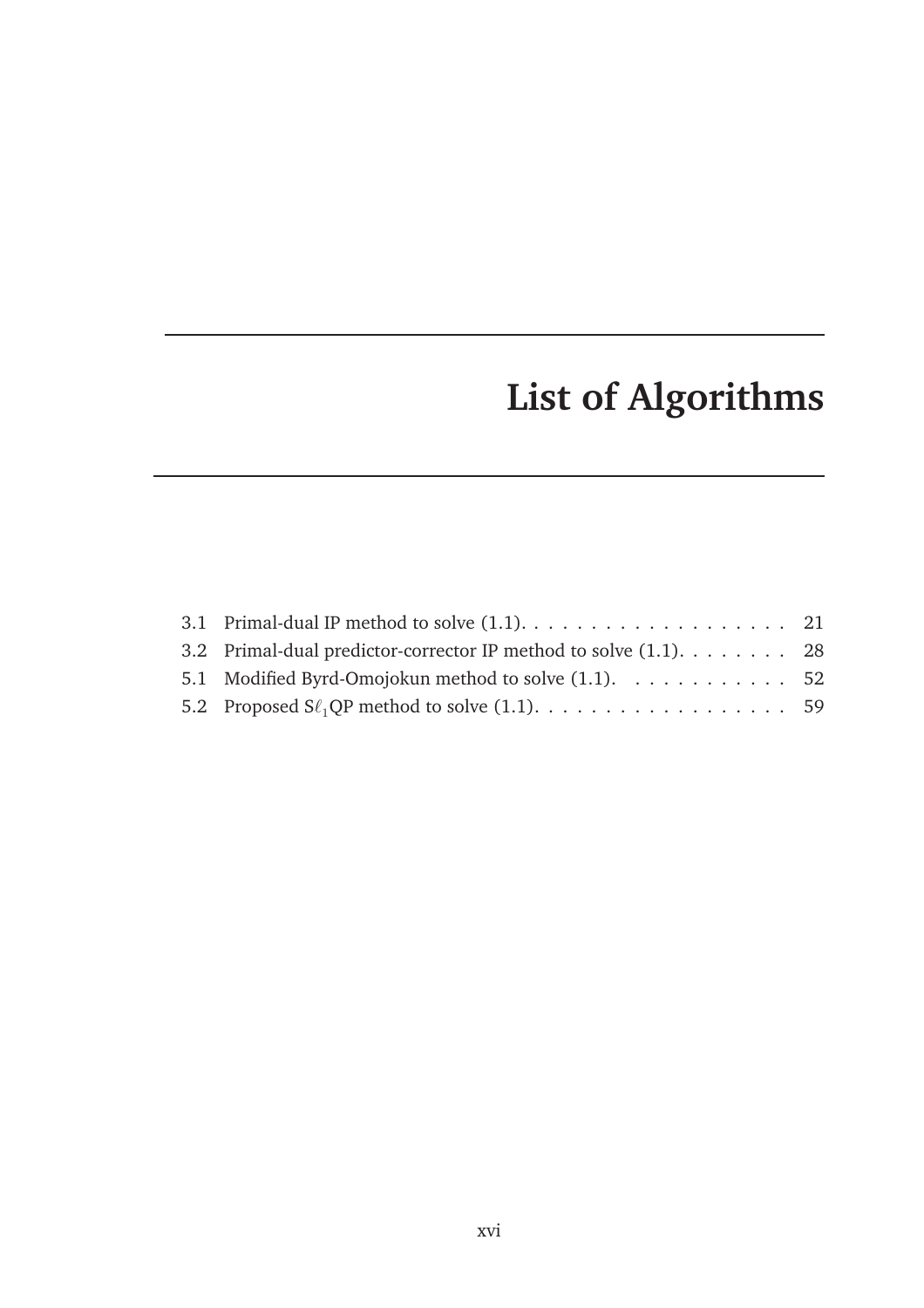## **Chapter**

## **Introduction**

IN THE PAST years, the time required to execute some power systems analysis during the operation and planning studies has been significantly reduced. A great number of computational programs have been designed to perform n N THE PAST years, the time required to execute some power systems analysis during the operation and planning studies has been significantly reduced. A great number of computational programs have been designed to perform netcount on advanced energy management systems for monitoring and controlling almost all instances from generation to electric power distribution, providing data for online security analysis. Additionally, with the advent of distributed generation systems and advanced metering infrastructure, massive real-time power systems calculations are becoming very usual. Thus, computational tools for power systems analysis must be prepared to face future challenges, providing a fast, secure and reliable solution for electrical engineering problems.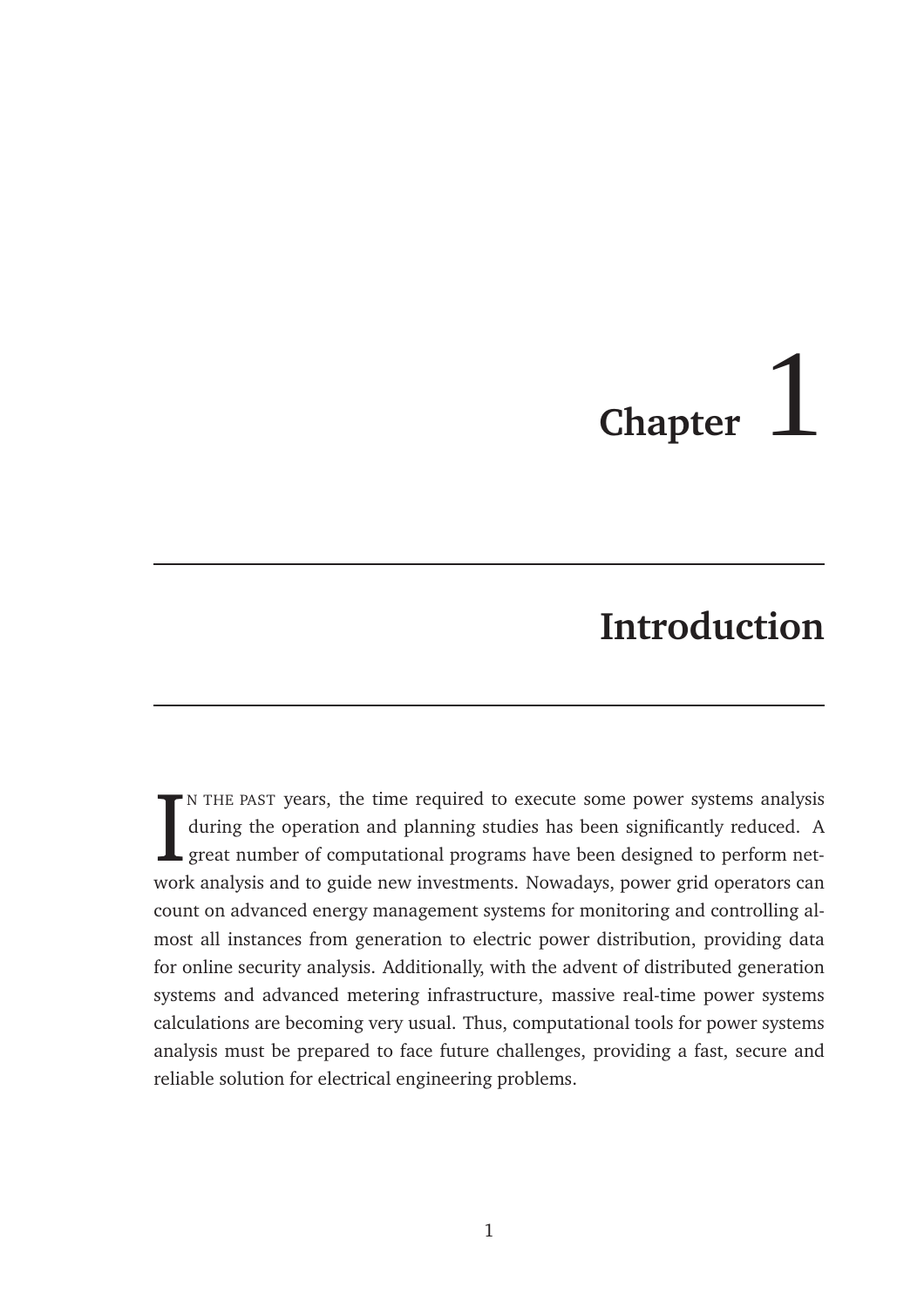#### **1.1 Optimal Power Flow**

Among the computational tools that are generally included in supervisory systems, the *optimal power flow* (OPF) [3–9] can be considered one of the most important and prominent. According to [10], OPF can be defined as the determination of the best operating point (that is minimum fuel cost, maximum power transferred between areas, minimum load shedding, among others) satisfying security constraints.

Several OPF problems have been studied since its first mathematical formulation by Carpentier [11] in the 1960's. Research topics mainly concentrate on new formulations, which attempt to address some special characteristics such as the treatment of discrete variables [12–22], handling of infeasible OPF problems [23], reduction of the number of control actions [24–27], etc. In addition, a great effort has been made in order to improve the solution techniques [28] and to model power systems equipments [29].

OPF problems are inherently *nonconvex nonlinear programming* (NLP) problems, which can be formulated as follows:

$$
\min f(x)
$$
\nsubject to  $g(x) = 0$ \n
$$
\underline{x} \le x \le \overline{x}
$$
\n(1.1)

where,

- $x \in \mathbb{R}^n$  is a vector of decision variables, including state and control variables such as voltages at generation buses, tap of power transformers and reactive shunt compensation;
- $f : \mathbb{R}^n \mapsto \mathbb{R}$  is the objective function representing a planning or operational goal, such as active transmission losses minimization;
- $g: \mathbb{R}^n \mapsto \mathbb{R}^m$  is a vector of nonlinear equality constraints including the power balance equations;
- $\underline{x} \in \mathbb{R}^n$  and  $\overline{x} \in \mathbb{R}^n$  are vectors of simple bounds, which represent equipment or system's operational limits.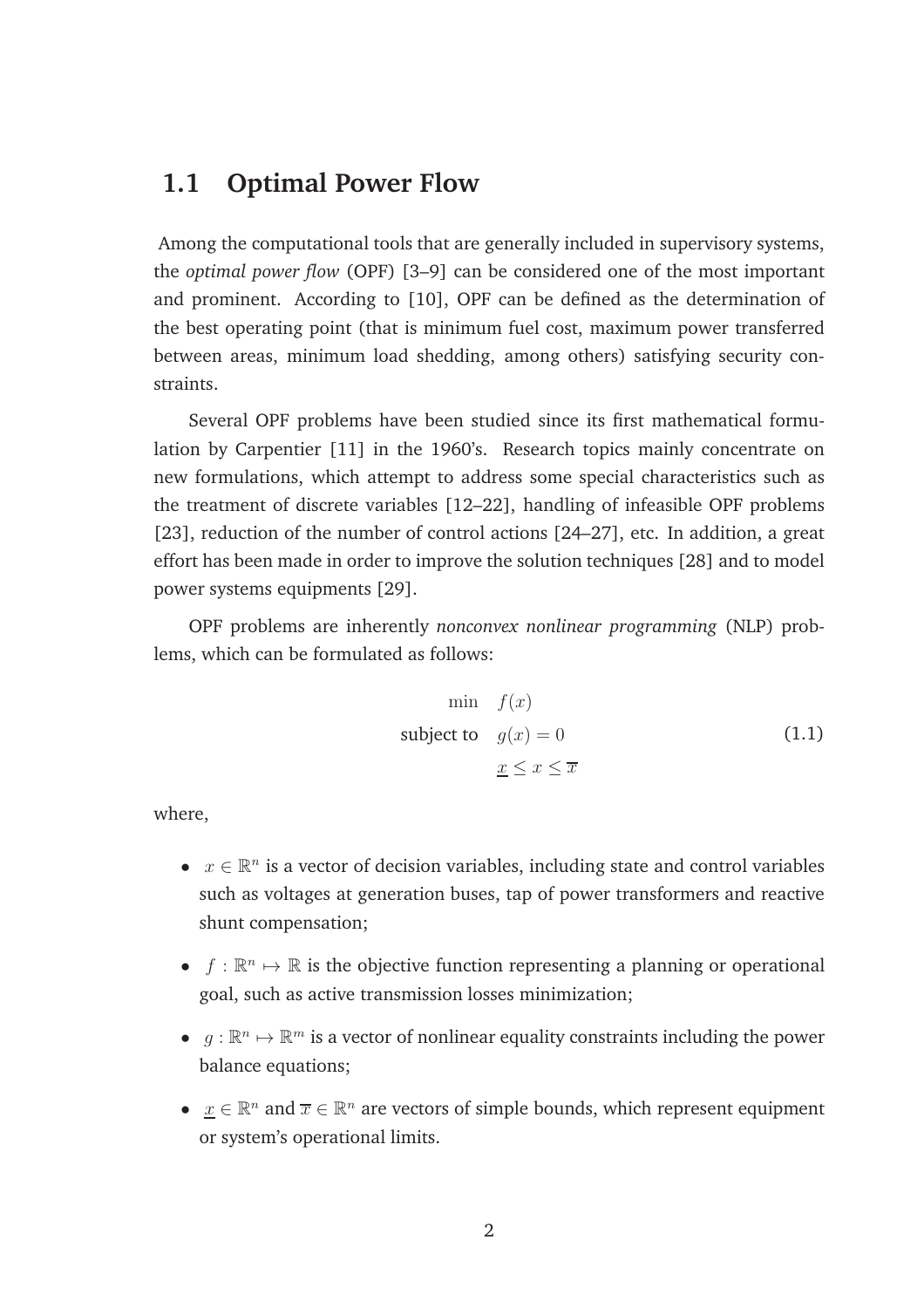#### **1.1.1 Active Transmission Losses Minimization**

A basic formulation of the *active transmission losses minimization* problem generally includes the active and reactive power balance equations, the operational limits related to voltage levels in all buses, the active and reactive power limits of generators and the physical limits of transformers with load tap changer (LTC) and of shunt compensation devices.

With the exception of the *swing* bus, the active power generation in all buses are assumed constant and equal to the values defined by the economic dispatch problem [11]. The control variables, i.e., the variables that can be controlled by the electrical grid operators, are terminal voltages of generators, shunt susceptancies of switchable capacitors and reactors and taps of LTC transformers. The state variables are the voltage magnitudes at load buses, the phases of nodal voltages and reactive power of generators.

In a compact form, the active transmission losses minimization problem can be expressed as follows:

$$
\begin{aligned}\n\text{min} \quad & P_{Losses}(V, \theta, t) \\
& \text{subject to} \quad & P_i(V, \theta, t) + P_{Di} - P_{G_i} = 0, \quad \forall i \in \mathcal{N} \\
& Q_i(V, \theta, t) + Q_{Di} - Q_{G_i} = 0, \quad \forall i \in \mathcal{G} \\
& Q_i(V, \theta, t) + Q_{Di} - Q_{G_i} = 0, \quad \forall i \in \mathcal{F} \\
& Q_i(V, \theta, t) + Q_{Di} - Q_{G_i} - b_i^{sh} V_i^2 = 0, \quad \forall i \in \mathcal{C} \\
& V_i^{\min} \leq V_i \leq V_i^{\max}, \quad \forall i \in \mathcal{N} \\
& P_i^{\min} \leq P_{G_i} \leq P_i^{\max}, \quad \forall i \in \mathcal{G} \\
& Q_i^{\min} \leq Q_{G_i} \leq Q_i^{\max}, \quad \forall i \in \mathcal{G} \\
& t_{ij}^{\min} \leq t_{ij} \leq t_{ij}^{\max}, \quad \{(i, j)\} \subseteq \mathcal{T} \\
& b_i^{\min} \leq b_i^{\delta i} \leq b_i^{\max}, \quad \forall i \in \mathcal{C}\n\end{aligned} \tag{1.2}
$$

where N is the set of all buses, G is the set of all generation buses, F is the set of all buses with fixed reactive sources,  $C$  is the set of buses with variable shunt capacitors (or reactors),  $\mathcal T$  is the set of LTC transformers. Additionally,  $P_{G_i}$  and  $P_{D_i}$  are the active generation and load,  $Q_{G_i}$  and  $Q_{D_i}$  are the reactive generation and demand, and  $b_i^{sh}$  is the shunt susceptance at bus *i*, respectively.

As described in [30], the active and reactive power injections  $P_i(V, \theta, t)$  and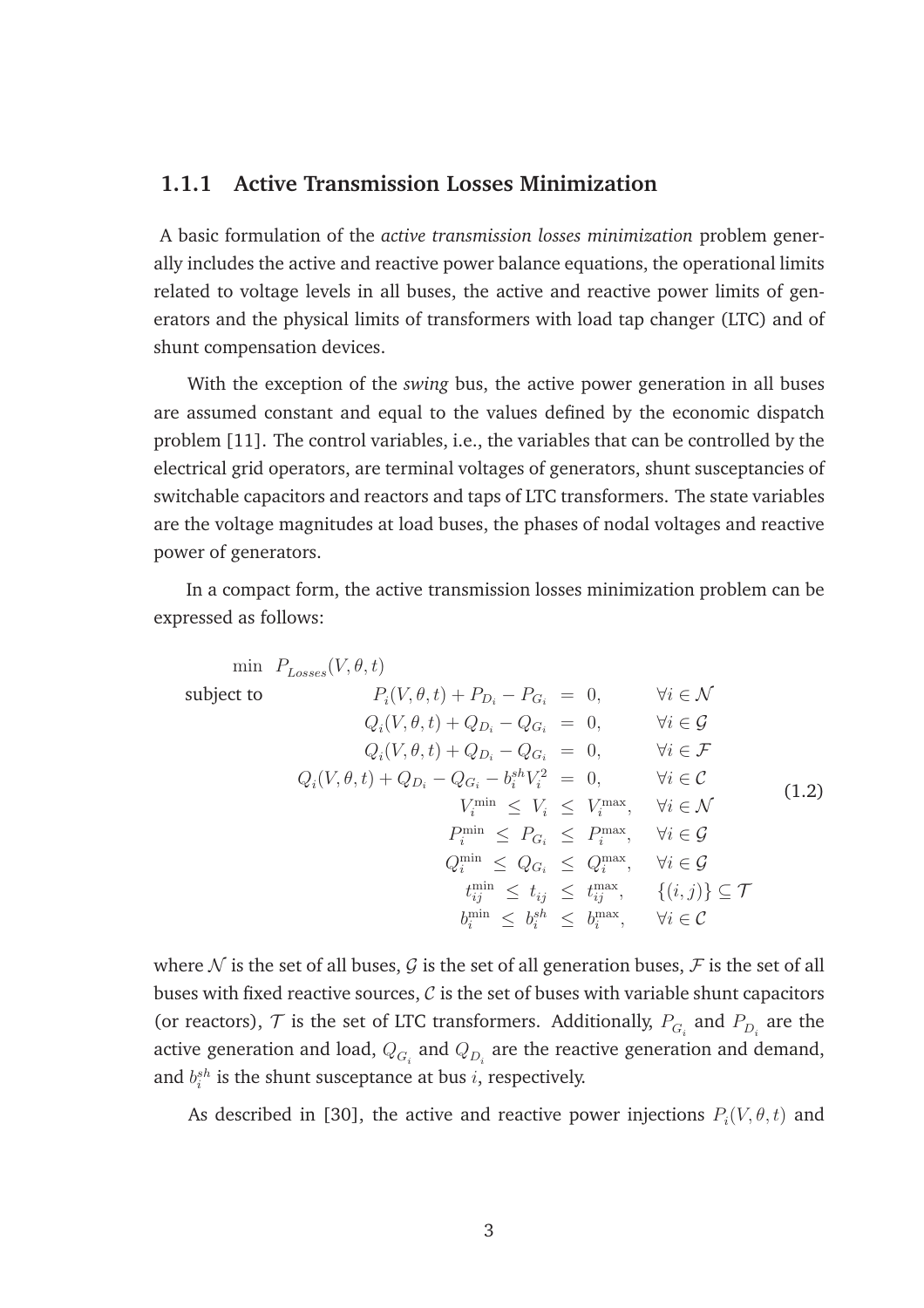$Q_i(V, \theta, t)$  are defined as follows:

$$
P_i(V, \theta, t) = V_i^2 G_{ii} + V_i \sum_{k \in \mathcal{N}_i} V_k (G_{ik} \cos \theta_{ik} + B_{ik} \sin \theta_{ik})
$$
\n(1.3)

$$
Q_i(V, \theta, t) = -V_i^2 B_{ii} + V_i \sum_{k \in \mathcal{N}_i} V_k (G_{ik} \operatorname{sen} \theta_{ik} - B_{ik} \cos \theta_{ik})
$$
 (1.4)

where  $V_i$  and  $\theta_i$  are the voltage magnitude and phase angle  $(\theta_{ij} = \theta_i - \theta_j)$ , and  $\mathcal{N}_i$ is the set of all buses connected to the bus  $i$ .

The objective function of (1.2) is the total active loss in the transmission system  $P_{Losses}(V, \theta, t)$ , which is calculated as follows:

$$
P_{Losses} = \sum_{\{(i,j)\}\in\mathcal{B}} g_{ij} \left( V_i^2 + V_j^2 - 2V_i V_j \cos \theta_{ij} \right)
$$
(1.5)

where  $\mathcal{B} = \{(i, j) \mid i \in \mathcal{N}, j \in \mathcal{N}_i \text{ and } j > i\}$  is the set of terminal buses of all system's branches (transmission lines and transformers, among others).

The active losses minimization problem is used throughout this work mainly because such an implementation is readily available in the actual stage of the designed OPF code. Besides, this minimization problem can provide, without loss of generality, all the required tools to extensively test our developed trust region IP methods. Additionally, the main set of nonlinear network equations is already present in this problem. For further details regarding the modeling of other OPF problems the reader can consult [31, 32].

#### **1.2 Solution Methods**

Lately, large-scale OPF problems have been successfully solved by primal-dual interior point (IP) methods [33], mainly for the *primal-dual predictor-corrector* [34] and *multiple centrality corrections* [35, 36] variants. However, there are many situations in which OPF programs can fail to find a solution [37]. In fact, locally convergent algorithms may fail to converge when the initial guess is not near to a solution. Fortunately, globally convergent techniques can be used to obtain convergence from remote starting points.

*Line search* and *trust region* methods are two important descent schemes for guaranteeing global convergence [1]. Each iteration of a line search method com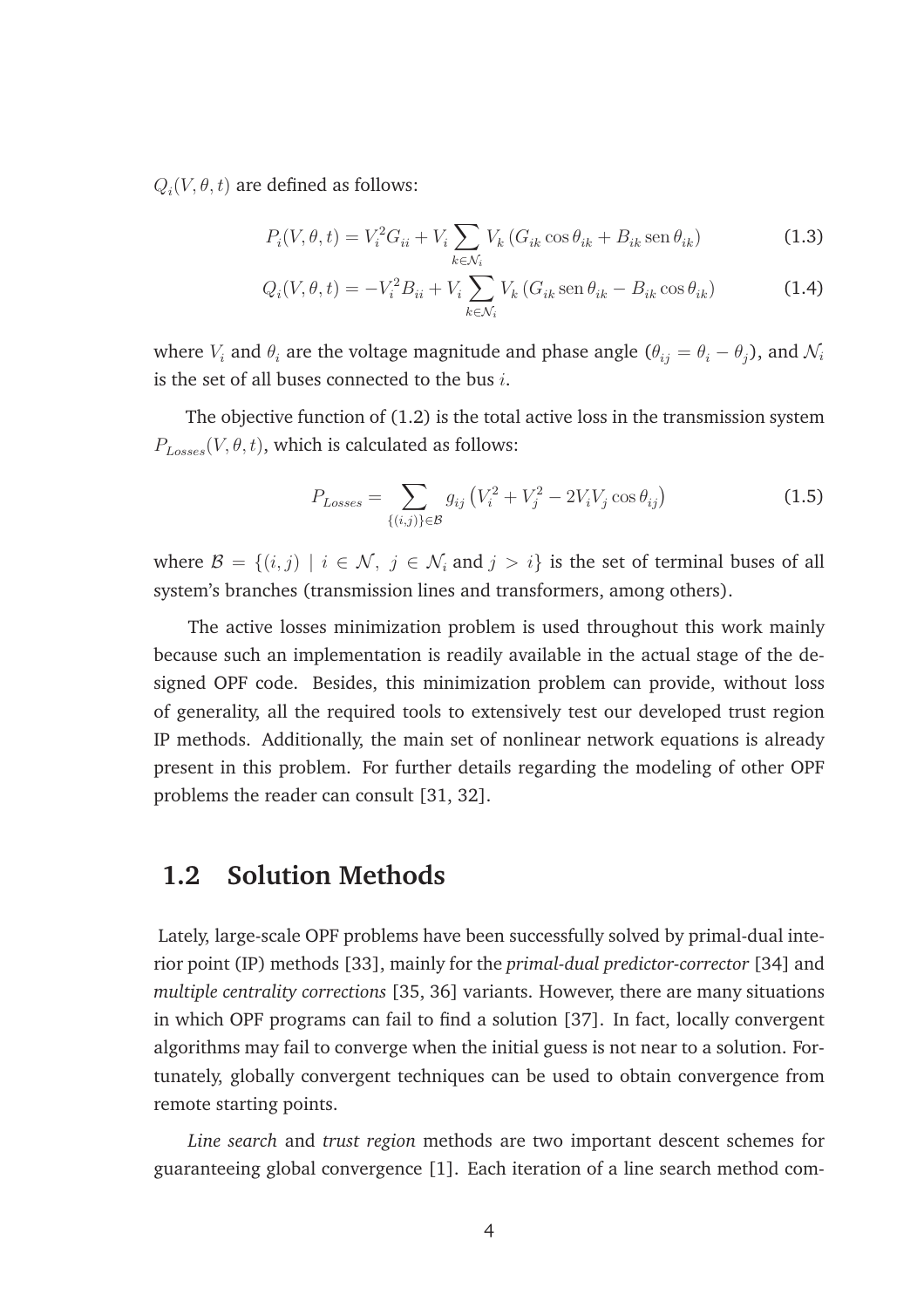putes a search direction and then decides how far to move along that direction by defining a step length. The success of a line search procedure depends on effective choices of both the direction and the step length. On the other hand, trust region methods define a region around the current iterate within which they *trust* the model to be an adequate representation of the objective function and then choose the step to be the approximate minimizer of the model in this region.

Trust region methods [38, 39] have been used to provide global convergence to a great diversity of algorithms from unconstrained to constrained optimization. They can be used to transform a general NLP problem into a sequence of wellbehaved subproblems by adding a trust region constraint to the original problem and by approximating its functions by linear and quadratic models. The resulting subproblems are commonly quadratic and can be solved by classical methods for *quadratic programming* (QP). Therefore, solving a general NLP problem by a trust region method involves *outer* and *inner* iterations. In each outer iteration a trust region subproblem is formulated. The inner iterations are those to solve the formulated trust region subproblems. Quite often, mainly in the initial outer iterations, the feasible set of the trust region subproblem is empty because the constraints are incompatible, that is, the linearized constraints do not intercept the trust region constraint [40]. Several approaches have been proposed in order to resolve the possible conflict between satisfying the linearized constraints and the trust region constraint [41].

The application of trust region methods to power systems problems has increased over the last few years. Pajić and Clements [42, 43] used a trust region method for unconstrained optimization, along with a QR factorization, to obtain a reliable and more robust state estimator. Numerical simulations were carried out with the IEEE test systems up to the 118-bus and the results indicate that the globally convergent algorithm has superior performance when compared to the Gauss-Newton method [1]. Similarly, Hassaïne et al. [44] used the trust region Levenberg-Marquardt method [1] to increase the robustness of a new M-estimator. Costa et al. [45] proposed a combination of trust region and sequential-orthogonal methods in order to devise globally convergent state estimators.

Min and Shengsong [46] proposed a trust region IP approach for *linear programming* (LP) to solve OPF problems up to 662 buses. They used a relaxation of the linearized constraints in the trust region subproblem in order to overcome possible infeasibility. Wang et al. [47] proposed three separate techniques, including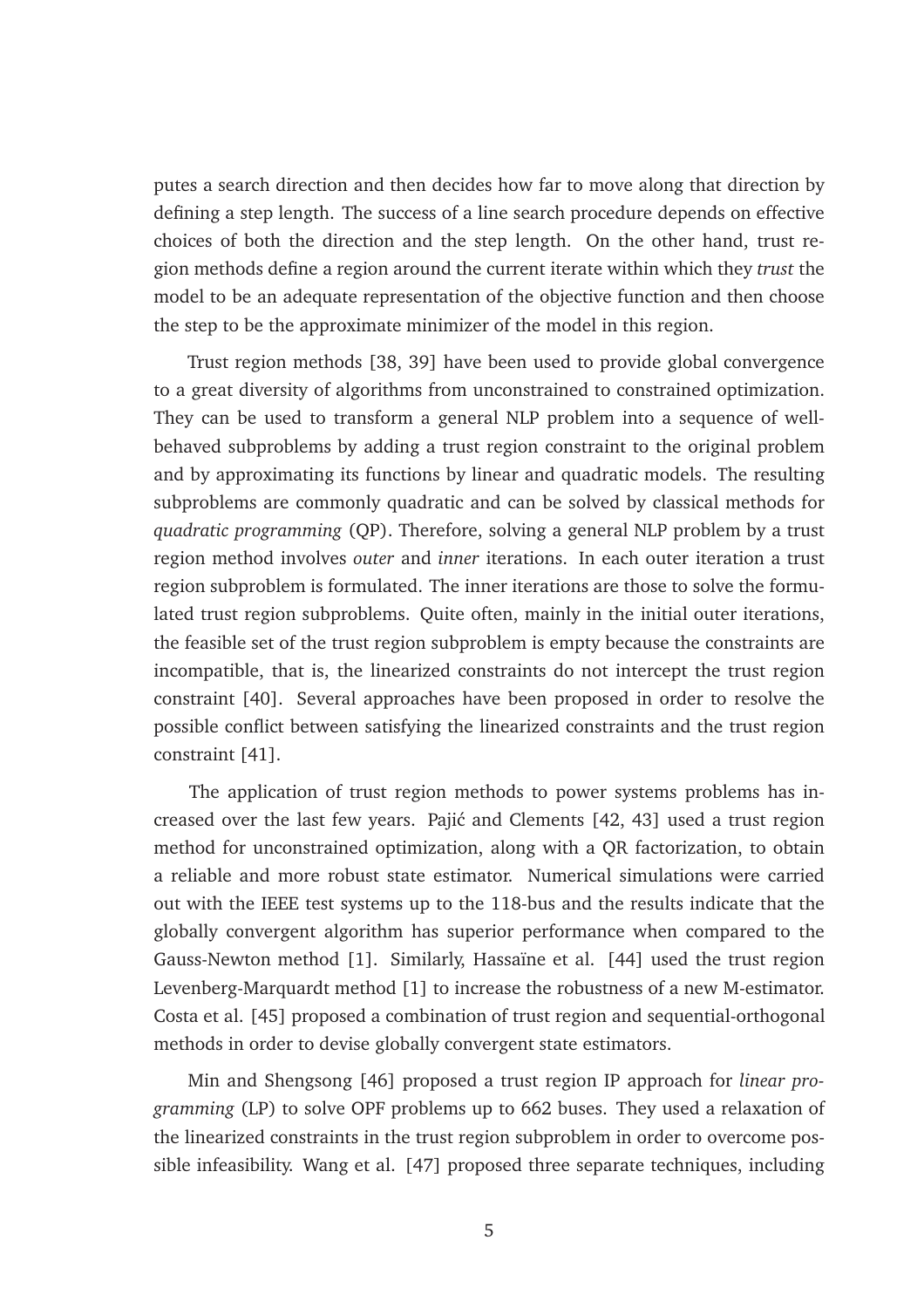a trust region based augmented Lagrangian method, for reliable and efficient computation of large-scale market-based OPF. Giacomoni et al. [48] used a trust region method to solve an LP OPF problem. El-Sobky et al. [49] introduced a trust region algorithm for unconstrained optimization to solve a reactive power compensation problem. Bisheh et al. [50] presented a trust region based augmented Lagrangian method for solving the economic power dispatch problem. Biehl [51] used the Steihaug's conjugate gradient method [1] to solve the trust region problems that arise from constrained power flow.

Torres [52] used complementarity functions to obtain an unconstrained optimization problem that is solved by the dogleg trust region method [1]. Souza et al. [53] developed a globally convergent trust region IP algorithm and applied it to the classical active losses minimization problem. They used the Byrd-Omojokun approach [40] to handle possible inconsistencies in the formulation of the trust region problems. The simulations were performed on the IEEE test systems up to 300-bus and a real system with 1211 buses. Additionally, cases with an increased load illustrate the robustness of the proposed algorithm. Four types of initializations, including random initialization, were also successfully tested and a detailed discussion of the numerical results was provided.

This work follows the Byrd-Omojokun trust region approach by Souza et al. [53]. This method consists in solving a sequence of QP problems and handles incompatible constraints by dividing the trust region problem into two subproblems, which are known as *vertical* and *horizontal* subproblems. The vertical and horizontal subproblems have nearly the same order of the trust region problem and they are solved alternately until convergence is obtained. The resolution of the vertical subproblem aims at finding a feasible point that is strictly inside the trust region. If the trust region problem is infeasible, the vertical subproblem reduces the primal infeasibility by minimizing the squared Euclidean norm of the equality constraints. As discussed in [41], it is the vertical subproblem that relaxes the original constraints enough to allow consistency. In the same way, the role of the horizontal subproblem is to make the same progress that the vertical does towards satisfying the linearized equality constraints while minimizing the objective function of the trust region problem. Additionally, if a feasible point is found for the vertical subproblem, the horizontal subproblem is feasible as well.

Even though the focus of a globally convergent trust region algorithm is on robustness, it is relevant to note that the Byrd-Omojokun technique is computation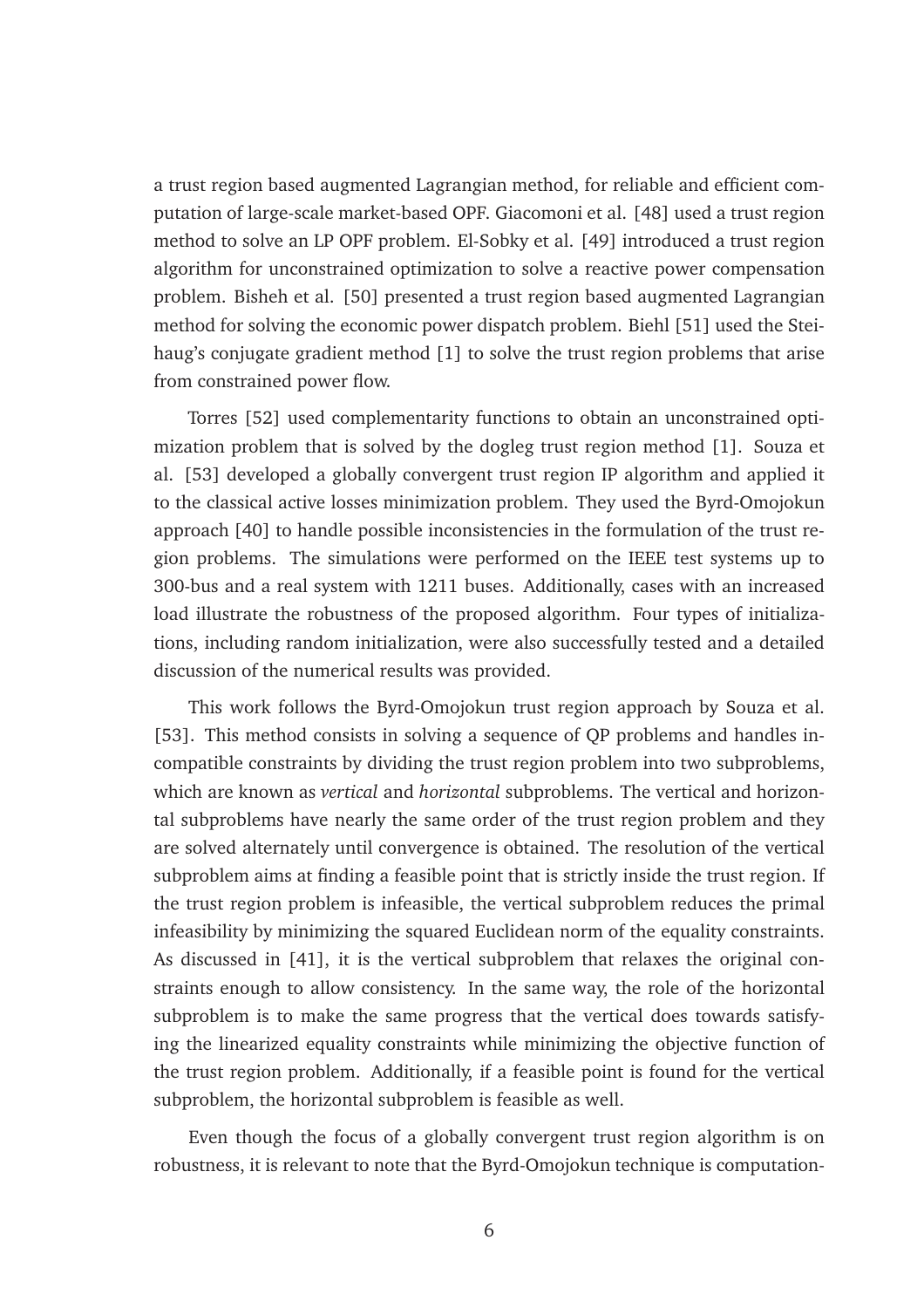ally more expensive than the primal-dual IP algorithms. However, as pointed out in [53], the computational performance of the Byrd-Omojokun algorithm, as far as processing time is concerned, can be much further improved. Towards this end, note that when the optimal objective of the vertical subproblem (squared residuals of the linearized constraints) becomes zero, then a feasible point to the trust region subproblem has been found, that is, the linearized constraints and the trust region constraint are consistent. Thus, under certain assumptions, it may be possible to directly solve the trust region subproblem from that outer iteration on. The direct solution of the trust region subproblems, that is, the solution of the trust region subproblem without dividing it into the vertical and horizontal subproblems, can significantly reduce the total computational effort because a single QP problem is solved in each outer iteration. Additionally, note that if a feasible point is found during the solution of the first vertical problem, the total algorithm run time can be reduced by nearly half.

Another way to improve the performance of the Byrd-Omojokun algorithm is to reduce the computational effort in the solution of each trust region subproblem. Considering that a sequence of QP problems is solved, looser tolerance criteria on the vertical and horizontal subproblems may give the necessary approximation to the minimizer while reducing the overall number of matrix factorizations along with forwards and backwards solves. Similarly, the application of higher-order primaldual IP methods to the solution of the trust region subproblems can also reduce the run time while increasing the robustness.

The main objective of this research is to investigate possible ways to improve the computational performance of the Byrd-Omojokun strategy proposed by Souza et al. [53] in the context of the solution of OPF problems. The motivation is to develop faster globally convergent trust region algorithms, which can be used when the available IP methods fail to converge. In addition, based on the works of Fletcher et al. [54, 55] and Gould et al. [56] concerning the use of *sequential quadratic programming* (SPQ) methods and *exact* ℓ<sup>1</sup> *penalty functions*, an alternative methodology is analyzed. This approach can handle incompatible constraints in the trust region problems and is expected to be as robust as and faster than the Byrd-Omojokun method described in [53].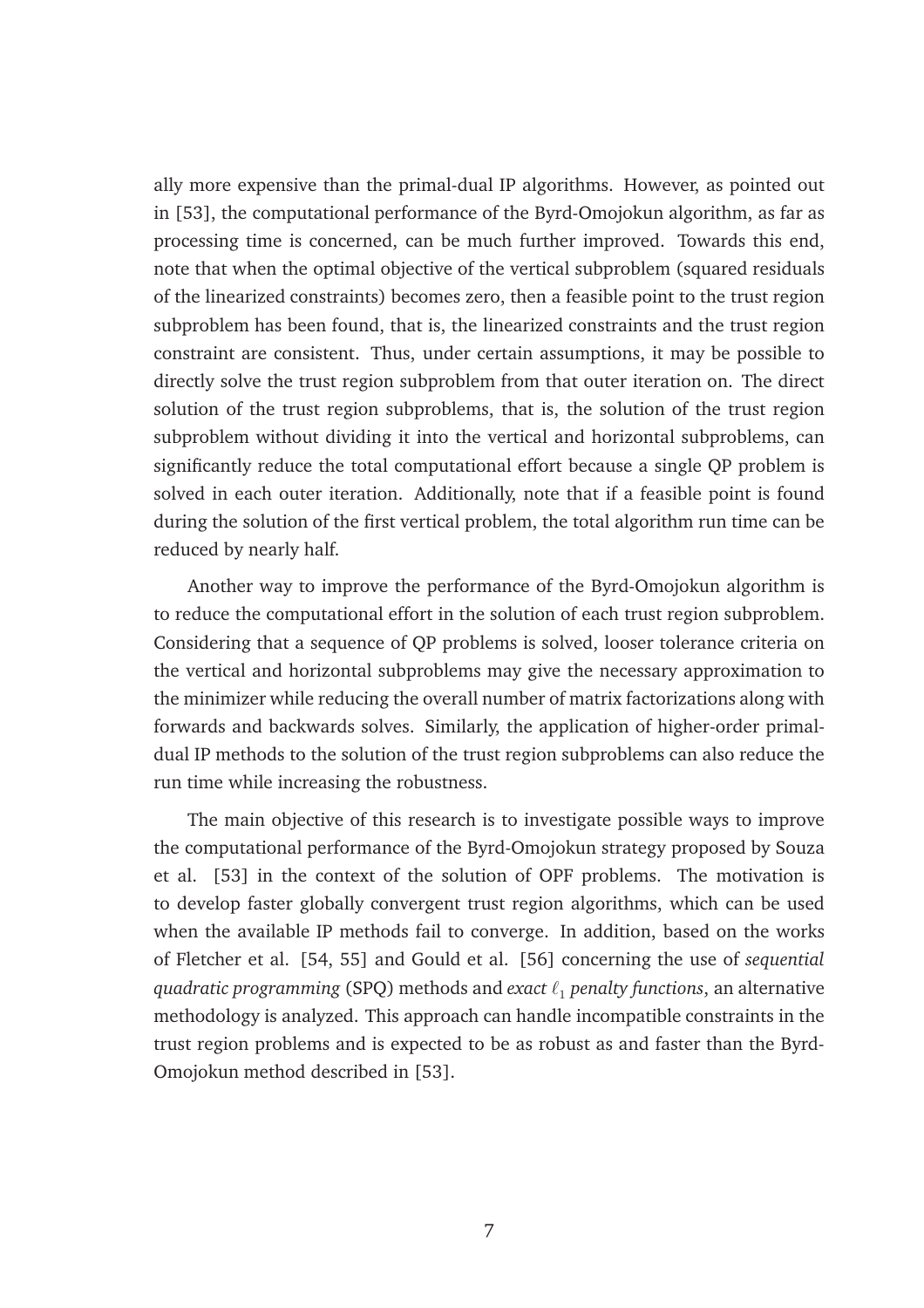#### **1.3 Objectives of the Thesis**

The objectives and main contributions of this research proposal are summarized as follows:

- To develop methodologies to reduce the computational effort of the Byrd-Omojokun trust region algorithm proposed in [53]. With this goal, a procedure to directly solve the trust region problem is investigated.
- To analyze the influence of using looser tolerance criteria on the vertical and the horizontal subproblems. It may be possible to reduce the number of matrix factorizations by approximating the solution of the trust region subproblems.
- To devise a globally convergent algorithm based on SQP methods and exact  $\ell_1$  penalty functions that is competitive in processing time with the Byrd-Omojokun strategy.
- To investigate the impact of the trust region parameters on the performance of the proposed techniques. As discussed in [57], the numerical efficiency of trust region algorithms can be further improved with a better parameter selection. Thus, it is relevant to examine different sets of parameters for the class of nonlinear OPF problems.
- To use infeasibility indicators to monitor the proposed trust region algorithms. The indicators can be employed to infer whether or not a trust region problem is infeasible.
- To implement the optimization methods used to solve the OPF problems. As discussed by [58], efficient computational codes of IP methods for LP can be written using the MATLAB $^{\circledR}$  environment and their performance are comparable with a good Fortran routine. Additionally, [59] provides closed forms to efficiently implement OPF second derivatives.
- To discuss the numerical results obtained by the proposed techniques as well as possible enhancements of the methodologies and developed computational codes.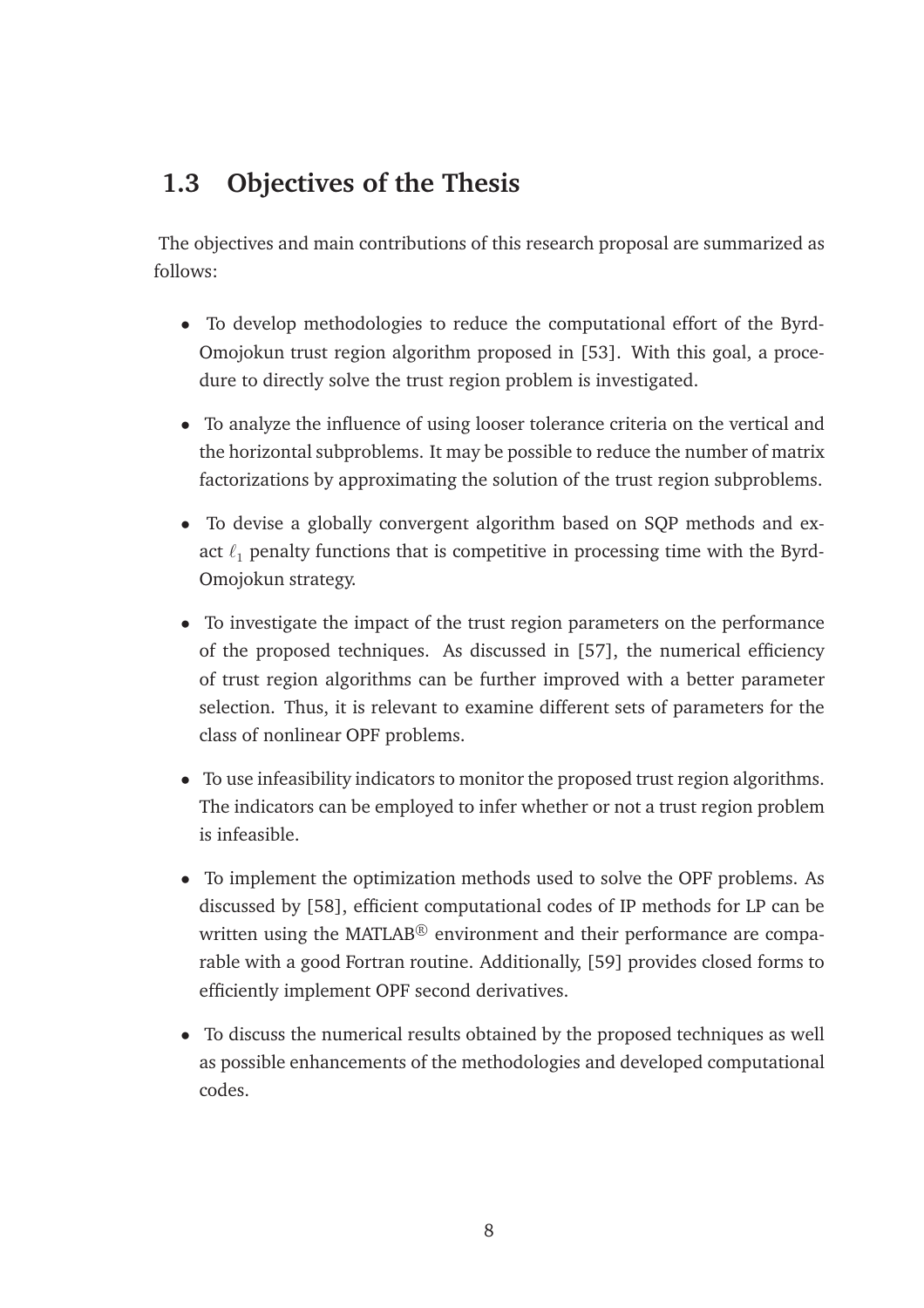#### **1.4 Contents of the Thesis**

The Thesis is organized as follows. In Chapter 2, an introduction to penalty functions is given. The most popular techniques such as the quadratic and the  $\ell_1$  penalty methods, in addition to the augmented Lagrangian method, are briefly described.

In Chapter 3, the pure primal-dual and the primal-dual predictor-corrector IP methods for NLP are presented. These locally convergent IP methods, along with a trust region strategy, can provide a globally convergent algorithm to solve OPF problems.

In Chapter 4, the main concepts of trust region methods for unconstrained and constrained optimization are given. The general formulation of nonlinear least-squares problems and the most popular solution methods, named the Gauss-Newton and the Levenberg-Marquardt methods [1], are presented. Finally, the Byrd-Omojokun approach [40] and the sequential  $\ell_1$  quadratic programming [54] technique are described.

In Chapter 5, some modifications on the Byrd-Omojokun technique proposed by Souza et al. [53] are described with the aim of reducing its computational time. Additionally, a sequential  $\ell_1$  quadratic programming approach is developed as an alternative to the Byrd-Omojokun method.

In Chapter 6, the numerical experiments involving the proposed methods are presented and the main results are discussed. The simulations are carried out using different starting points, including randomly generated ones, and descriptive statistics are furnished.

Finally, in Chapter 7, the main conclusions of the research and the perspectives for future research are presented.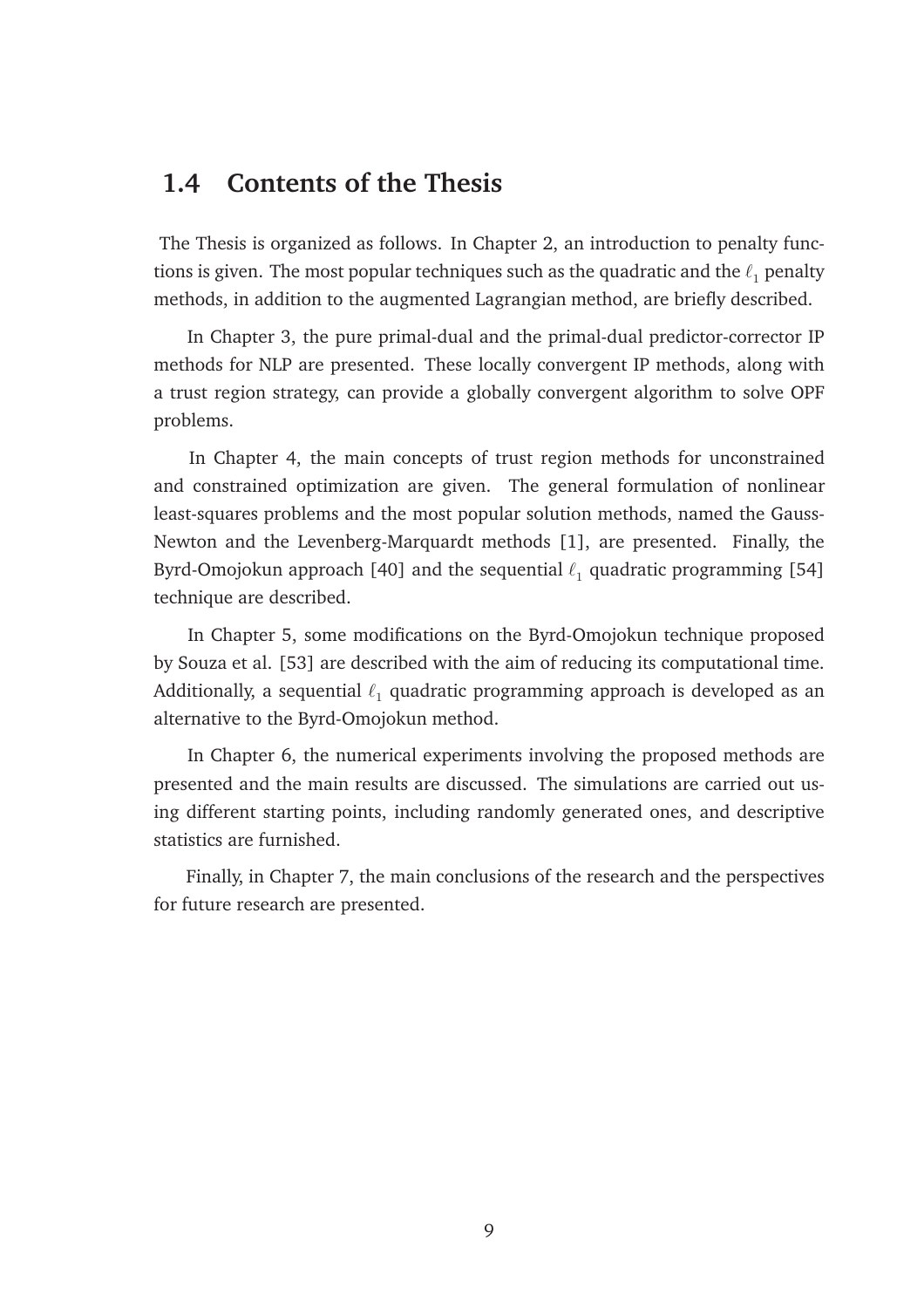# **Chapter** 2

### **Penalty Methods**

HIS CHAPTER presents penalty methods that can be used to solve constrained optimization problems. Some emphasis is given to *the exact*  $\ell_1$  penalty function, which provides the main insights for the devised SQP method HIS CHAPTER presents penalty methods that can be used to solve constrained optimization problems. Some emphasis is given to *the exact*  $\ell_1$  *penalty function*, which provides the main insights for the devised SQP method that will the augmented Lagrangian method are briefly described. These penalty methods are somehow related to the *logarithmic barrier* method [60], in which logarithmic terms prevent feasible iterates from moving too close to the boundary of the feasible region. This technique also forms part of the foundation for modern IP methods detailed in Chapter 3.

This chapter follows closely the discussion presented in [1] and tries to capture the most important points of it for the developed work. For a more comprehensive explanation concerning penalty methods the reader is referred to [1, 54, 61].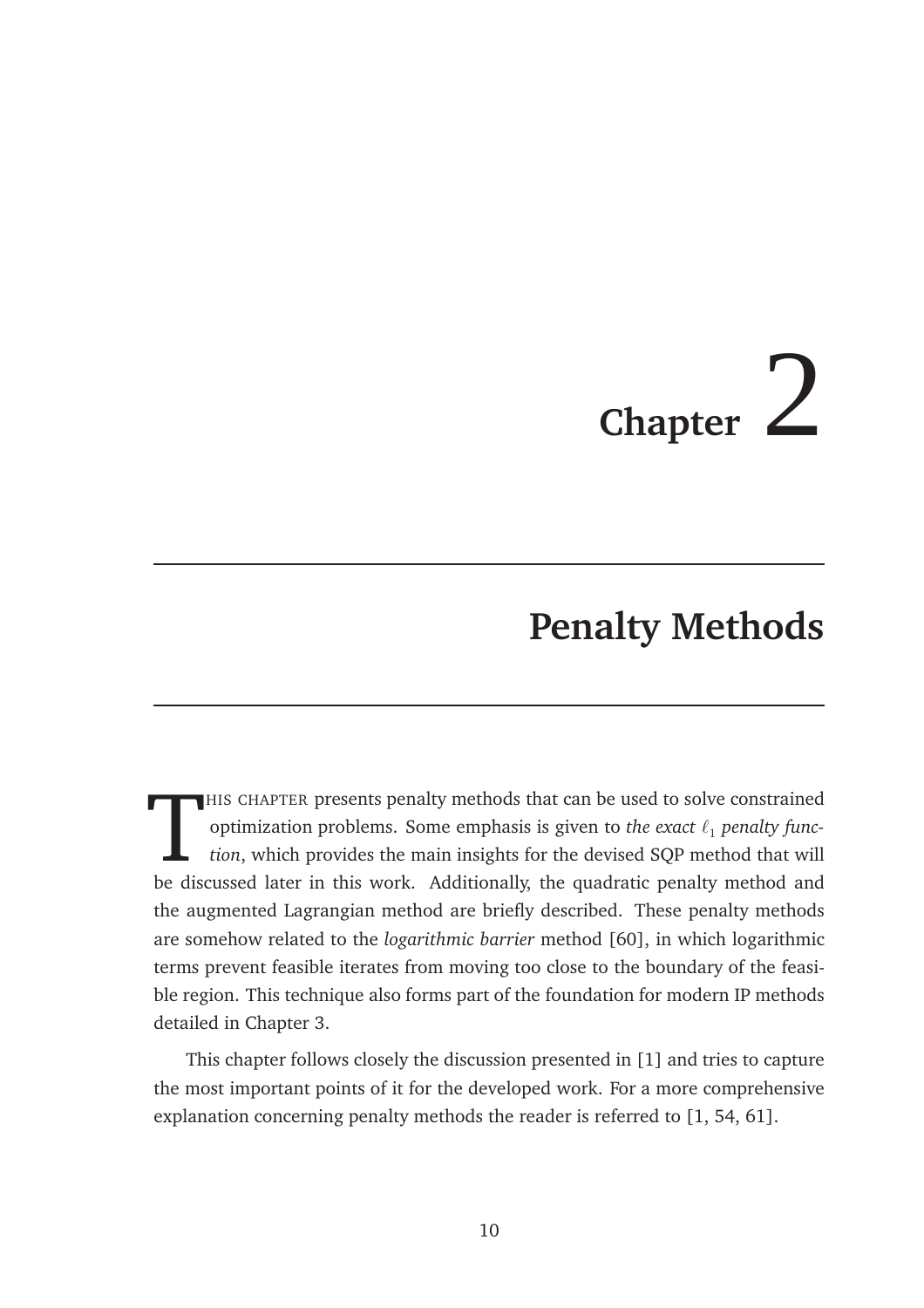#### **2.1 The Quadratic Penalty Method**

Consider a general NLP problem in the following form:

$$
\min f(x)
$$
\nsubject to  $g(x) = 0$ \n
$$
h(x) \le 0
$$
\n(2.1)

where  $x \in \mathbb{R}^n$ ,  $f(x) : \mathbb{R}^n \to \mathbb{R}$ ,  $g(x) : \mathbb{R}^n \to \mathbb{R}^m$  and  $h(x) : \mathbb{R}^n \to \mathbb{R}^p$ .

Penalty methods usually define a sequence of penalty functions in which the penalty terms for constraint violations are multiplied by a positive coefficient and added to the original objective of the problem. By enlarging this coefficient, the constraint violations are penalized more severely in way that the minimizer of the penalty function tends to remain within the feasible region of (2.1).

According to [1], the simplest penalty function is the *quadratic penalty function*, in which the penalty terms are the squares of the constraint violations. For the general NLP problem (2.1), the quadratic penalty function can be defined as follows:

$$
\psi(x,\eta) = f(x) + \frac{\eta}{2} \sum_{i=1}^{m} g_i^2(x) + \frac{\eta}{2} \sum_{i=1}^{p} ([h_i(x)]^+)^2
$$
 (2.2)

where  $[h_i(x)]^+$  denotes  $\max(0, h_i(x))$  and  $\eta$  is the penalty parameter.

By driving  $\eta$  to  $\infty$ , the constraint violations are penalized with increasing severity. The general idea of penalty methods is to consider a sequence of values  $\{\eta_k\}$ with  $\eta_k\to\infty$  as  $k\to\infty$  and to find the approximate minimizer  $x_k$  of  $\psi(x,\eta_k)$  for each  $k.$  The parameter sequence  $\{\eta_k\}$  can be chosen adaptively, based on the difficulty of minimizing the penalty function at each iteration and on estimates of the Lagrange multipliers.

One must observe that when only equality constraints are present in (2.2),  $\psi(x, \eta)$  is smooth. On the other hand, when also considering inequalities, the penalty function  $\psi(x, \eta)$  may be less smooth than the objective and constraint functions. Additionally, as  $\eta_k$  becomes larger, the minimization of  $\psi(x,\eta_k)$  generally becomes more difficult to perform due to ill-conditioning of the Hessian  $\nabla_{xx}^2 \psi(x,\eta_k)$ [1]. Thus, when solving (2.2) by the Newton's method, the steps that it generates may not make a fast progress toward the minimizer of  $\psi(x,\eta_k)$  since this method is based on the quadratic model. Furthermore, even when  $x$  is close to the mini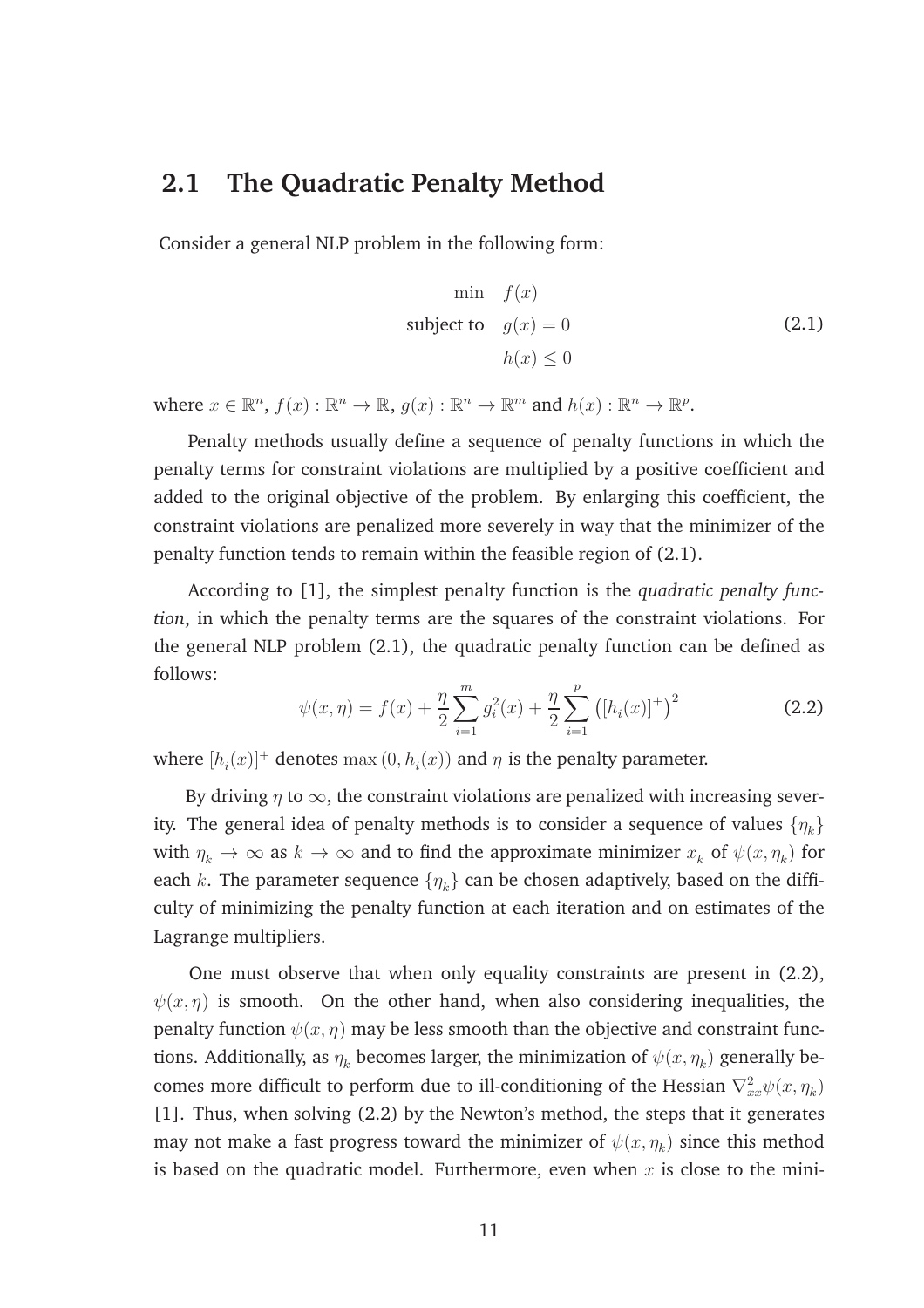mizer of  $\psi(x,\eta_k)$ , the quadratic Taylor series approximation to  $\psi(x,\eta_k)$  around  $x$  is a good estimate of the true function only in a small neighborhood of  $x$ . This difficulty can be reduced in some way by a proper choice of the starting point in the next linearization or by defining a slightly larger penalty parameter.

#### **2.2** The  $\ell_1$  Penalty Method

As discussed in [54], an attractive approach to NLP is to attempt to determine an *exact penalty function*  $\psi(x, \eta)$  that is locally minimized by the solution  $x^*$  of (2.1). This holds out the possibility that the solution  $x^*$  can be found by a single application of an unconstrained minimization technique to  $\psi(x, \eta)$  instead of requiring a sequential process. Besides, the property of being exact is desirable because it makes the performance of penalty methods less dependent on the strategy for updating the penalty parameter.

A popular nonsmooth penalty function for the general NLP problem (2.1) is *the exact*  $\ell_1$  *penalty function* defined as follows:

$$
\psi(x,\eta) = f(x) + \eta \sum_{i=1}^{m} |g_i(x)| + \eta \sum_{i=1}^{p} [h_i(x)]^+
$$
 (2.3)

where  $[h_i(x)]^+$  stands for  $\max(0, h_i(x))$  and  $\eta$  is called the  $\ell_1$  penalty parameter. Its name derives from the fact that the penalty term is  $\eta$  times the  $\ell_1$  norm of the constraint violations. In addition, one should observe that  $\psi(x, \eta)$  is not differentiable at some  $x$  because of the presence of the absolute value  $|g_i(x)|$  and  $\left[h_i(x)\right]^+$ functions.

To illustrate how the  $\ell_1$  penalty method works and its dependency on the value of the penalty parameter  $\eta$ , consider two simple examples. First, consider the following minimization problem in one varible,

$$
\min x
$$
  
subject to  $1 - x \le 0$  (2.4)

and its corresponding  $\ell_1$  penalty function:

$$
\psi(x,\eta) = x + \eta \left[1 - x\right]^+ \tag{2.5}
$$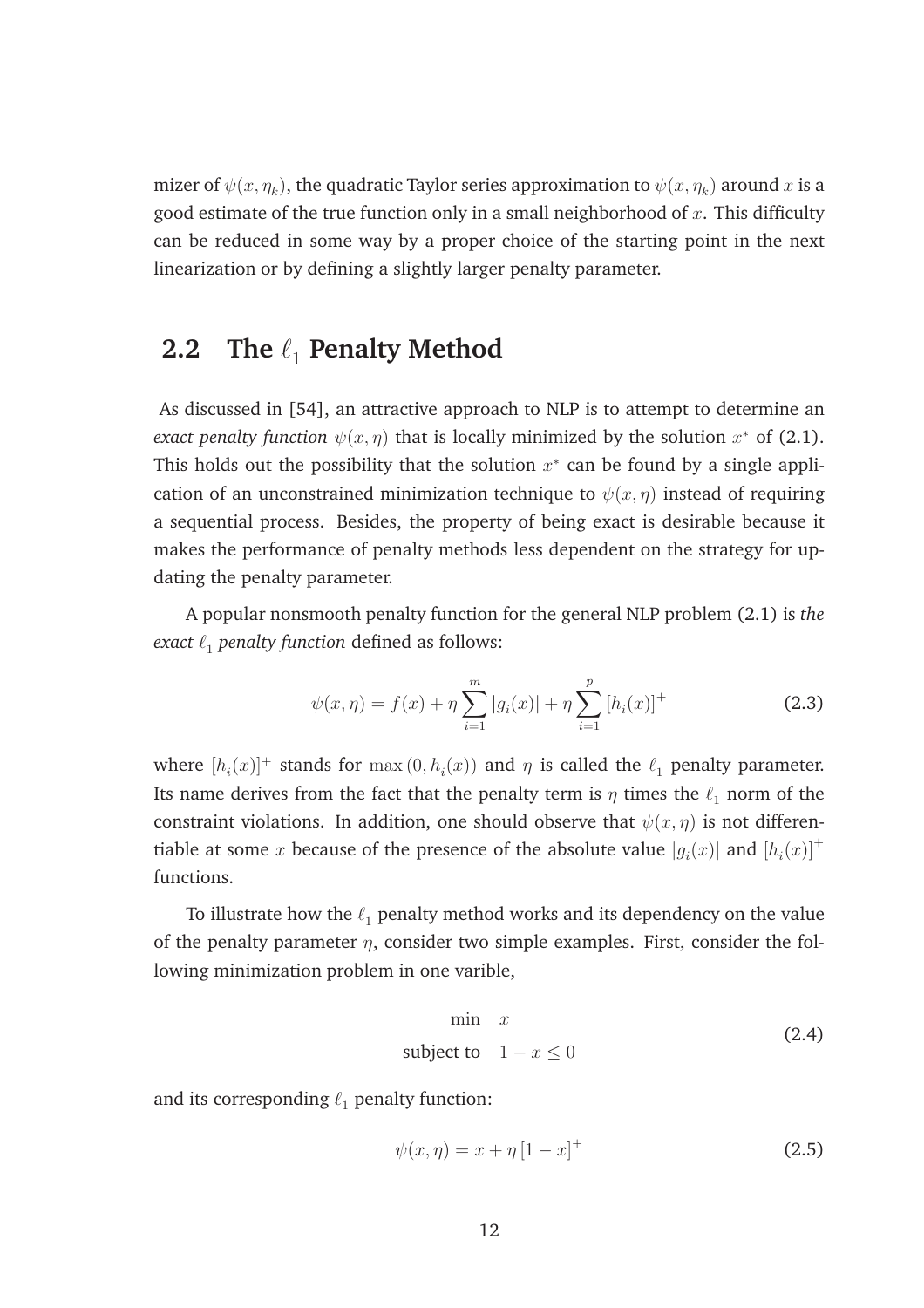As shown in Figure 2.1, the  $\ell_1$  penalty function (2.5) has a minimizer at  $x^* = 1$ when  $\eta > 1$ , but is a monotone increasing function when  $\eta < 1$ .



Figure 2.1: The exact  $\ell_1$  penalty function for problem (2.4) (Adapted from [1, 2]). Similarly, consider the following problem:

$$
\min \quad x_1 + x_2
$$
\nsubject to 
$$
x_1^2 + x_2^2 - 2 = 0
$$
\n(2.6)

and the related  $\ell_1$  penalty function:

$$
\psi(x,\eta) = x_1 + x_2 + \eta |x_1^2 + x_2^2 - 2| \tag{2.7}
$$

As can be seen in Figures 2.2 and 2.3, the  $\ell_1$  penalty function (2.7) is nonsmooth along the boundary of the circle defined by  $x_1^2 + x_2^2 = 2$ . Additionally, by considering that  $|\lambda^*| = 0.5$  is the absolute value of the Lagrange multiplier corresponding to the equality constraint (2.6), function (2.7) has a minimizer  $x^*$  that coincides with the solution of problem (2.6) for all  $\eta > |\lambda^*|$ .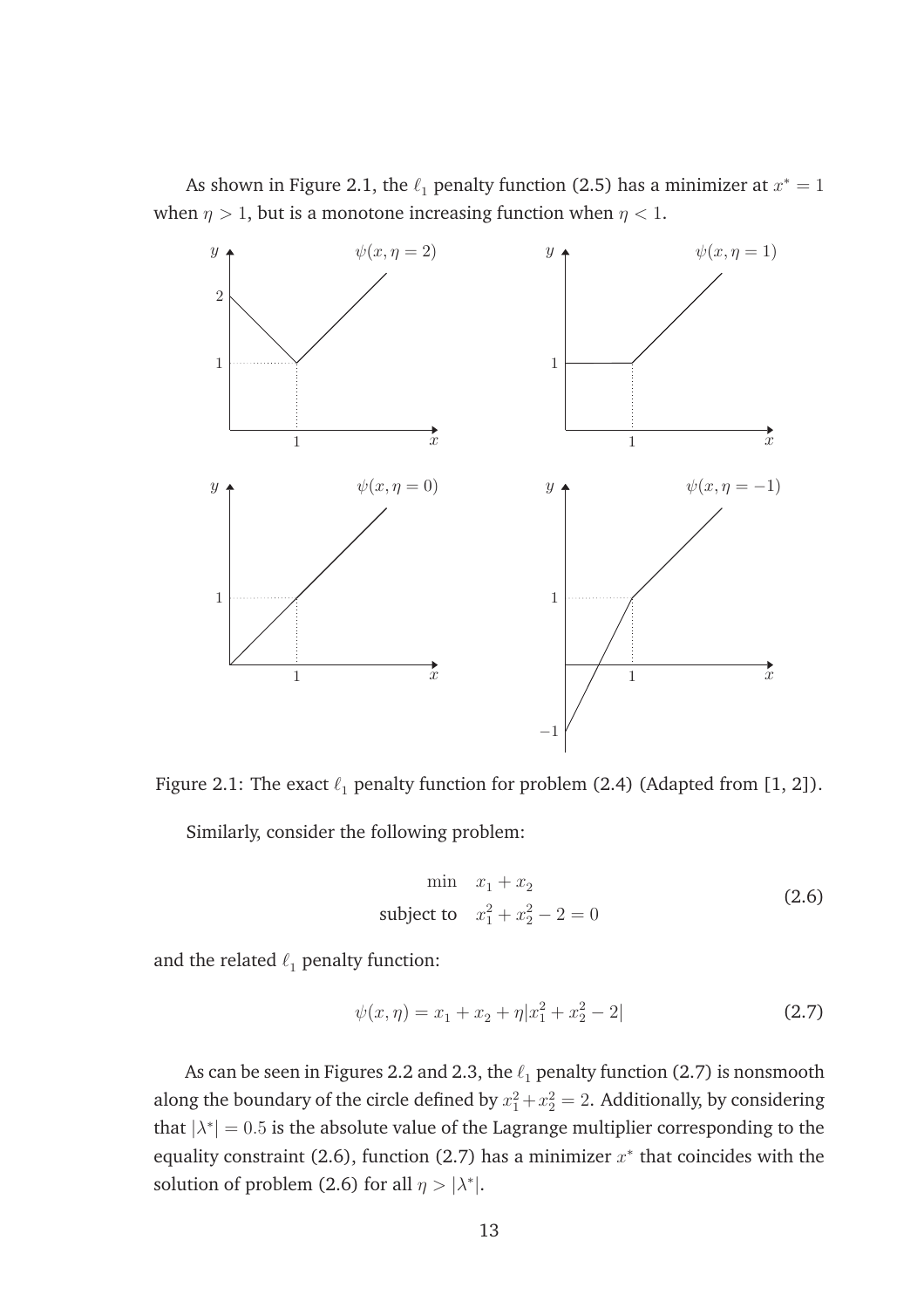

Figure 2.2: The exact  $\ell_1$  penalty function for problem (2.6) with  $\eta = -1$  (Adapted from [1]).



Figure 2.3: The exact  $\ell_1$  penalty function for problem (2.6) with  $\eta = 1$  (Adapted from [1]).

According to [1], the simplest strategy for updating the  $\ell_1$  penalty parameter is to increase it by a constant multiple. If the initial value  $\eta_0$  is too small, many cycles may be necessary to determine an appropriate value. On the other hand, if  $\eta_0$  is excessively large, the penalty function will be difficult to minimize, possible requiring a large number of iterations. As will be discussed later in this work, a simple and effective scheme to update the  $\ell_1$  penalty parameter, based on the values of the problem's Lagrange multipliers, is devised in the context of a SQP method.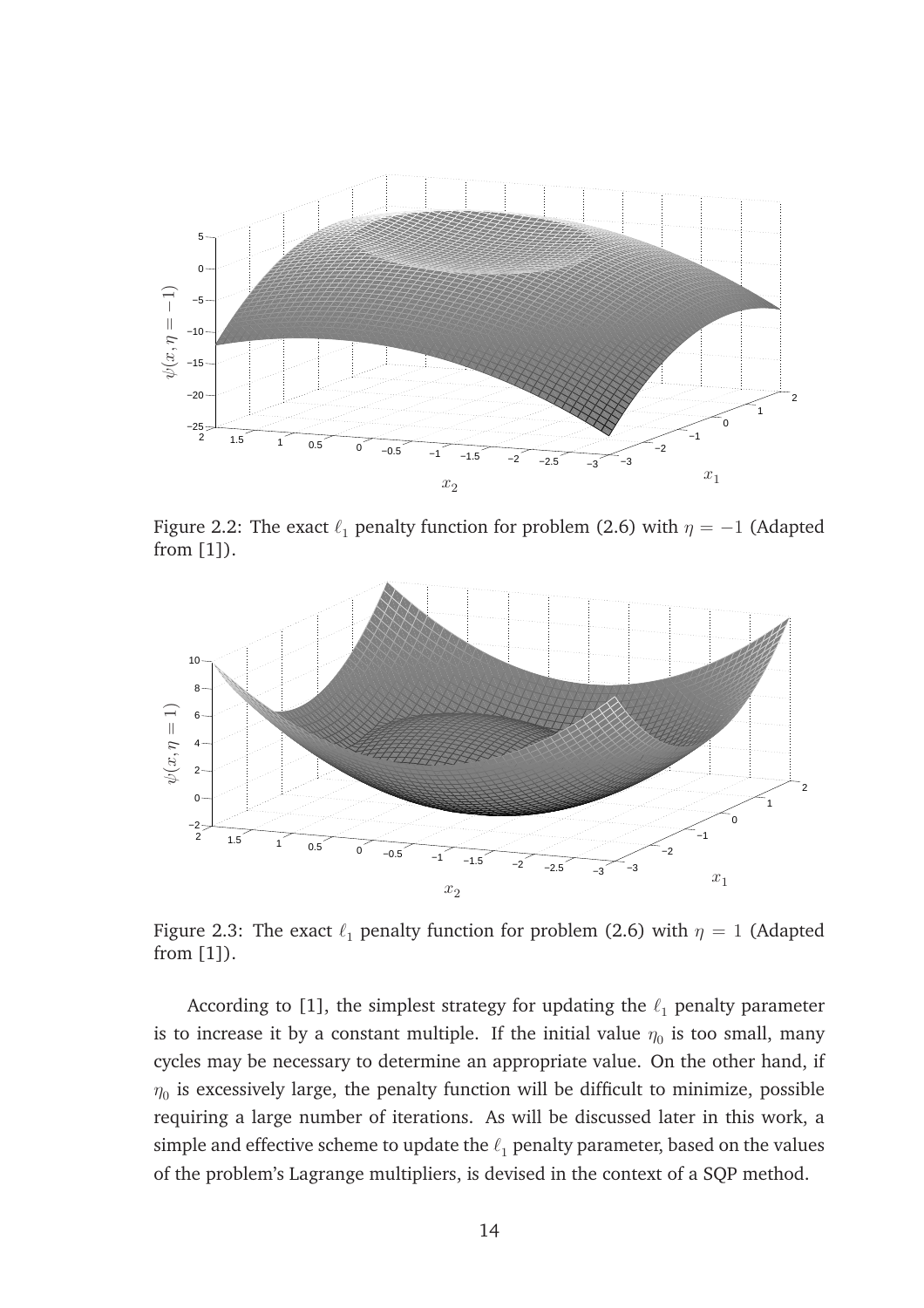The exact  $\ell_1$  penalty function is nonsmooth and, consequently, nondifferentiable for some  $x$ . Instead of minimizing directly a nonsmooth function, the minimizer of  $\psi(x, \eta)$  can be obtained by forming a simplified model of this function and finding the minimizer of this model. A model function can be defined by linearizing the constraints  $g_i(x)$  and  $h_i(x)$  of the NLP problem (2.1) and replacing the nonlinear objective  $f(x)$  by a quadratic function, as follows:

$$
\widetilde{\psi}(d,\eta) = f(x) + \nabla f(x)^T d + \frac{1}{2} d^T H d + \eta \sum_{i=1}^m |g_i(x) + \nabla g_i(x)^T d| +
$$
\n
$$
+ \eta \sum_{i=1}^p \left[ h_i(x) + \nabla h_i(x)^T d \right]^+ \tag{2.8}
$$

where  $H$  is a symmetric matrix which generally contains second derivative information about  $f(x)$ ,  $g_i(x)$  and  $h_i(x)$ ,  $\forall i$ . The model  $\psi(d,\eta)$  is still nonsmooth, but fortunately one can turn the minimization of  $\widetilde{\psi}(d,\eta)$  into the solution of a smooth QP problem by introducing *elastic* variables  $(p, q) \in \mathbb{R}^m$  and  $t \in \mathbb{R}^p$ , as follows:

$$
\min \quad f(x) + \nabla f(x)^T d + \frac{1}{2} d^T H d + \eta \sum_{i=1}^m (p_i + q_i) + \eta \sum_{i=1}^p t_i \tag{2.9a}
$$

subject to  $g(x) + \nabla g(x)^T d = p - q$ ,  $(p, q) \ge 0$  (2.9b)

$$
h_i(x) + \nabla h_i(x)^T d \le t, \quad t \ge 0
$$
\n(2.9c)

As discussed in [1], problem (2.9) can be solved by using a standard QP solver. Besides, even with the addition of a "box-shaped" trust region constraint of the form  $||d||_{\infty}$  ≤  $\Delta$ , problem (2.9) remains a QP problem. Additionally, it is not difficult to show that if the general NLP problem (2.1) assumes the particular form (1.1), that is, with only simple bound constraints on the variable  $x$ , the corresponding smooth QP problem can be reduced to the following:

$$
\min \quad f(x) + \nabla f(x)^T d + \frac{1}{2} d^T H d + \eta \sum_{i=1}^m (p_i + q_i)
$$
\n(2.10a)

subject to 
$$
g(x) + \nabla g(x)^T d = p - q
$$
,  $(p, q) \ge 0$  (2.10b)

$$
\underline{x} \le x_k + d \le \overline{x} \tag{2.10c}
$$

In this case, it is important to observe that the starting point  $d_0$  for problem (2.10) should be in the closed interval  $[x - x_k, \overline{x} - x_k]$ , which is a relatively simple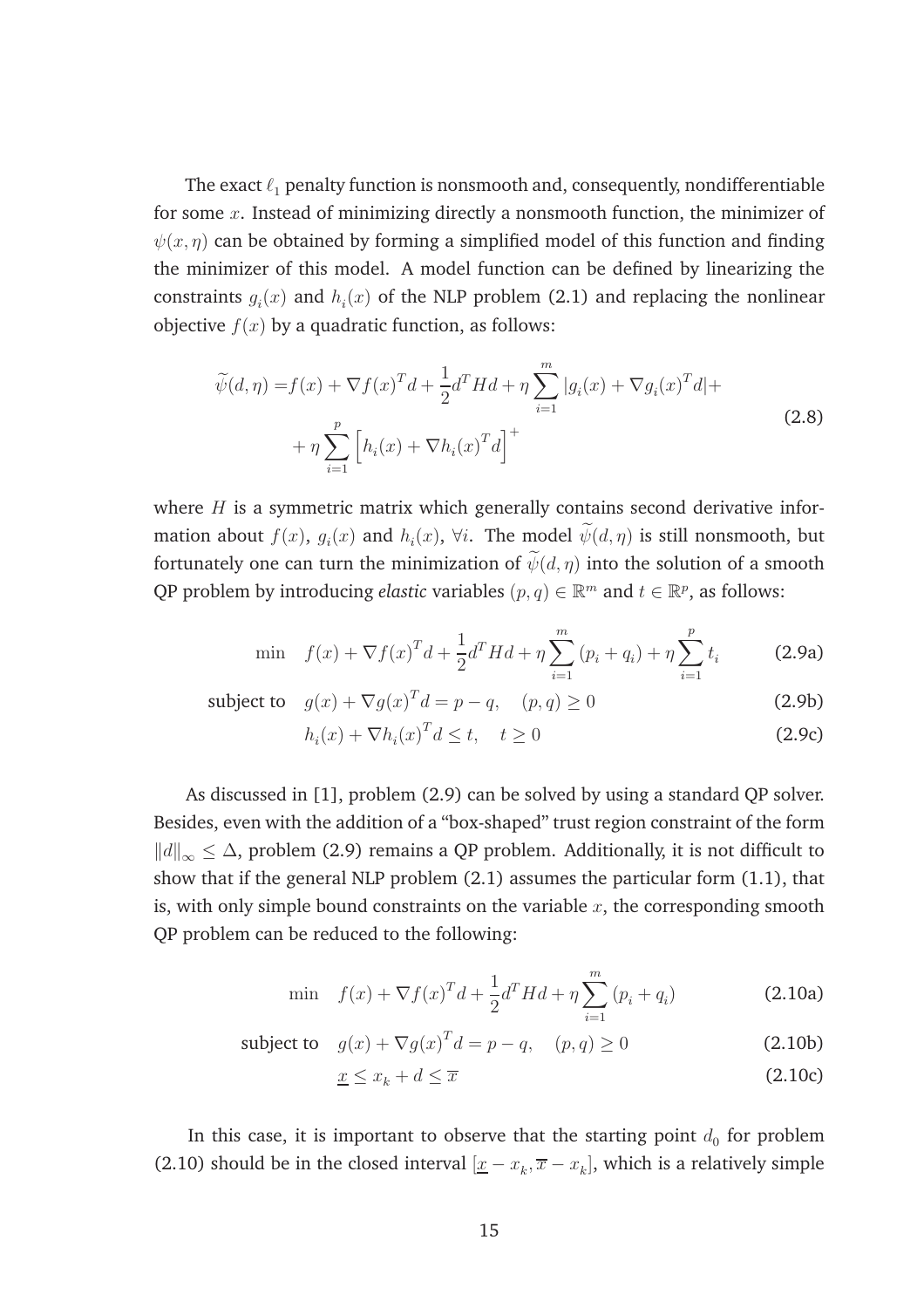task because of the simple bounds.

#### **2.3 The Augmented Lagrangian Method**

As previously discussed, the quadratic penalty function (2.2) may suffer from illconditioning as  $\eta_k$  becomes larger. This section briefly shows the bound constrained formulation of the *augmented Lagrangian method* [1], which reduces the possibility of ill-conditioning by introducing explicit Lagrange multiplier estimates into the function to be minimized.

Given the general NLP problem (2.1), one can transform it to a problem with equality and simple bound constraints by introducing slack varibles  $z \in \mathbb{R}^p$  and replacing the general inequalities  $h(x) \leq 0$  by  $h(x) + z = 0$  and  $z \geq 0$ . That is, problem (2.1) can be rewritten in the following form:

$$
\begin{aligned}\n\min \quad & f(x) \\
\text{subject to} \quad & g(x) = 0 \\
& h(x) + z = 0, \quad z \ge 0\n\end{aligned} \tag{2.11}
$$

The bound constrained augmented Lagrangian method incorporates only the equality constraints from (2.11) into the augmented Lagrangian function, as follows:

$$
L(x, z, \lambda, v, \eta) = f(x) + \sum_{i=1}^{m} \lambda_i g_i(x) + \frac{\eta}{2} \sum_{i=i}^{m} g_i^2(x) +
$$
  
+ 
$$
\sum_{i=1}^{p} v_i [h_i(x) + z_i] + \frac{\eta}{2} \sum_{i=i}^{p} [h_i(x) + z_i]^2
$$
 (2.12)

where  $\lambda_i$  and  $v_i$  are Lagrange multipliers. Additionally, the bound constraints are considered explicitly in the minimization problem, as follows:

$$
\min L(x, z, \lambda, v, \eta)
$$
  
subject to  $z \ge 0$  (2.13)

The procedure consists in approximately solve (2.13), update the Lagrange multiplier vectors  $\lambda$  and  $v$ , along with the penalty parameter  $\eta$ , and test for convergence. If the tolerance criteria are met, the algorithm stops. Otherwise, the process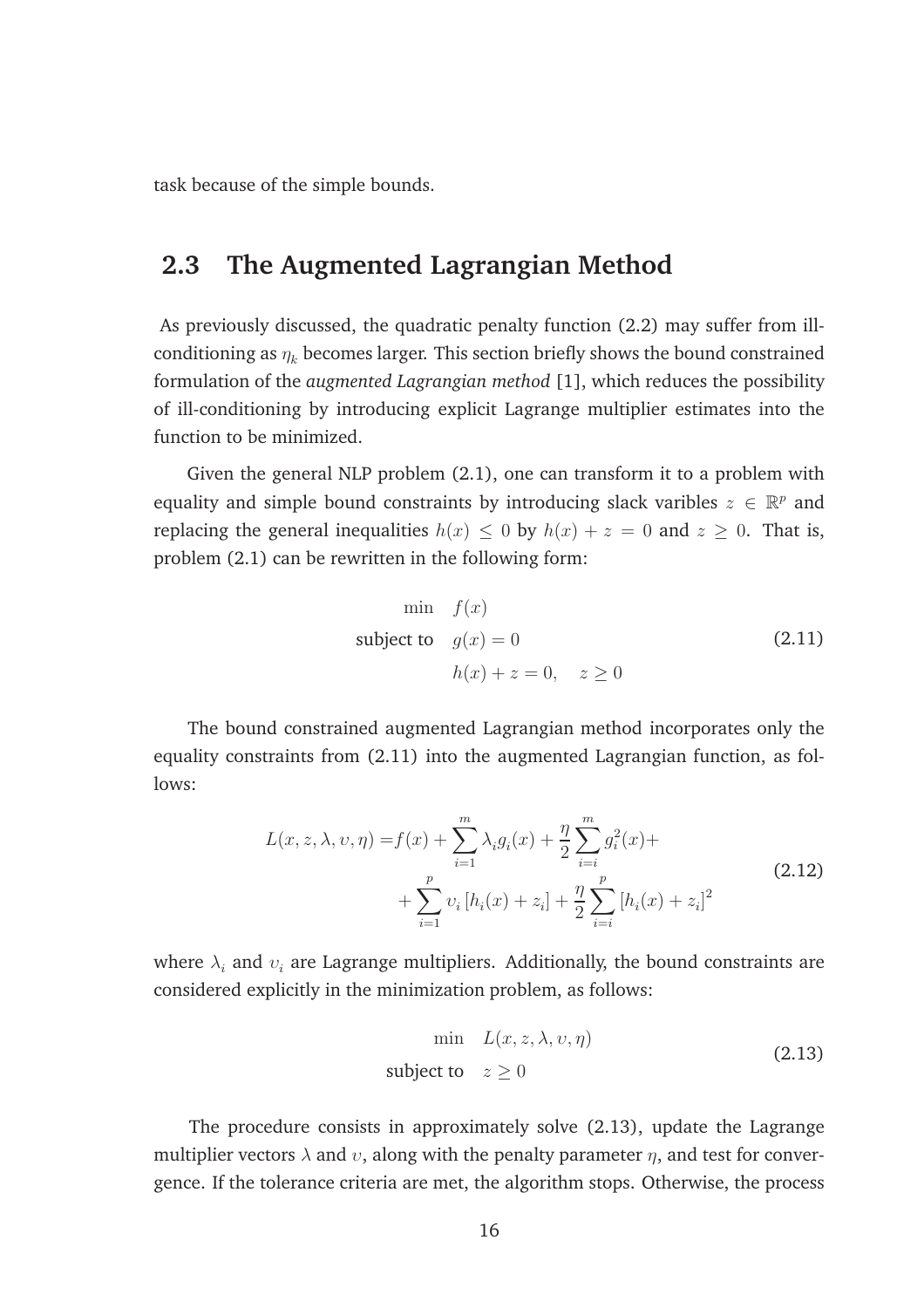is repeated. An efficient technique to solve the bound constrained problem (2.13) is the nonlinear version of the *gradient projection method*. The interested reader is referred to [1, 62] for more details.

#### **2.4 Final Remarks**

This chapter briefly presented penalty methods that are suitable for the solution of general NLP problems. The simplest penalty function is the quadratic one, but the quadratic penalty method suffers from ill-conditioning as the penalty parameter becomes larger. The bound constrained augmented Lagrangian method is a closed related technique that reduces the possibility of ill-conditioning by introducing explicit Lagrange multiplier estimates into the augmented Lagrangian function.

The  $\ell_1$  penalty method uses the nonsmooth exact  $\ell_1$  penalty function to handle constraint violations. The main concepts regarding this penalty method, along with its important smooth reformulation as a QP problem, are used later in the Thesis to devise a SQP method in the context of the solution of OPF problems by trust region IP methods.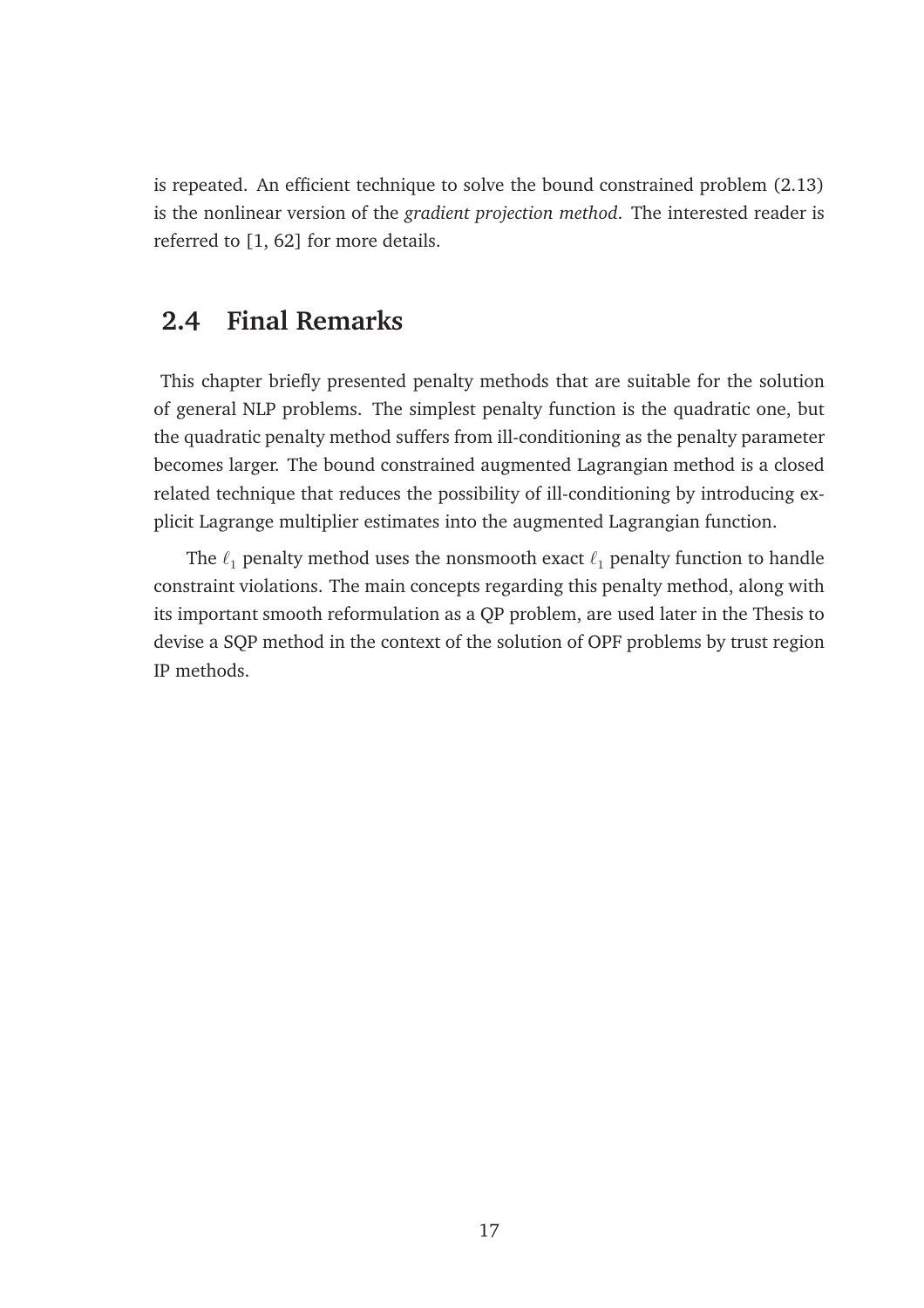## **Chapter**

## **Interior Point Methods for Nonlinear Programming**

HERE IS a great diversity of optimization methods to solve NLP problems in the general form (1.1) [1, 33, 39, 54]. Particularly, the solution of OPF problems has been successfully addressed by primal-dual IP methods [8, 59 HERE IS a great diversity of optimization methods to solve NLP problems in the general form (1.1) [1, 33, 39, 54]. Particularly, the solution of OPF problems has been successfully addressed by primal-dual IP methods [8, 59]. to Frisch [60] and later extended by Fiacco and McCormick [63] for nonlinear inequality problems. However, at least for large-scale LP problems, the practical performance of the *simplex method* [61, 64] appeared to be insuperable until the breakthrough by Karmarkar [65] in 1984. After Karmarkar's paper about his new polynomial-time algorithm, many variants of IP methods were developed. This chapter briefly describes two well known variants called the *pure primal-dual* (or simply primal-dual) method and the *primal-dual predictor-corrector* method [34].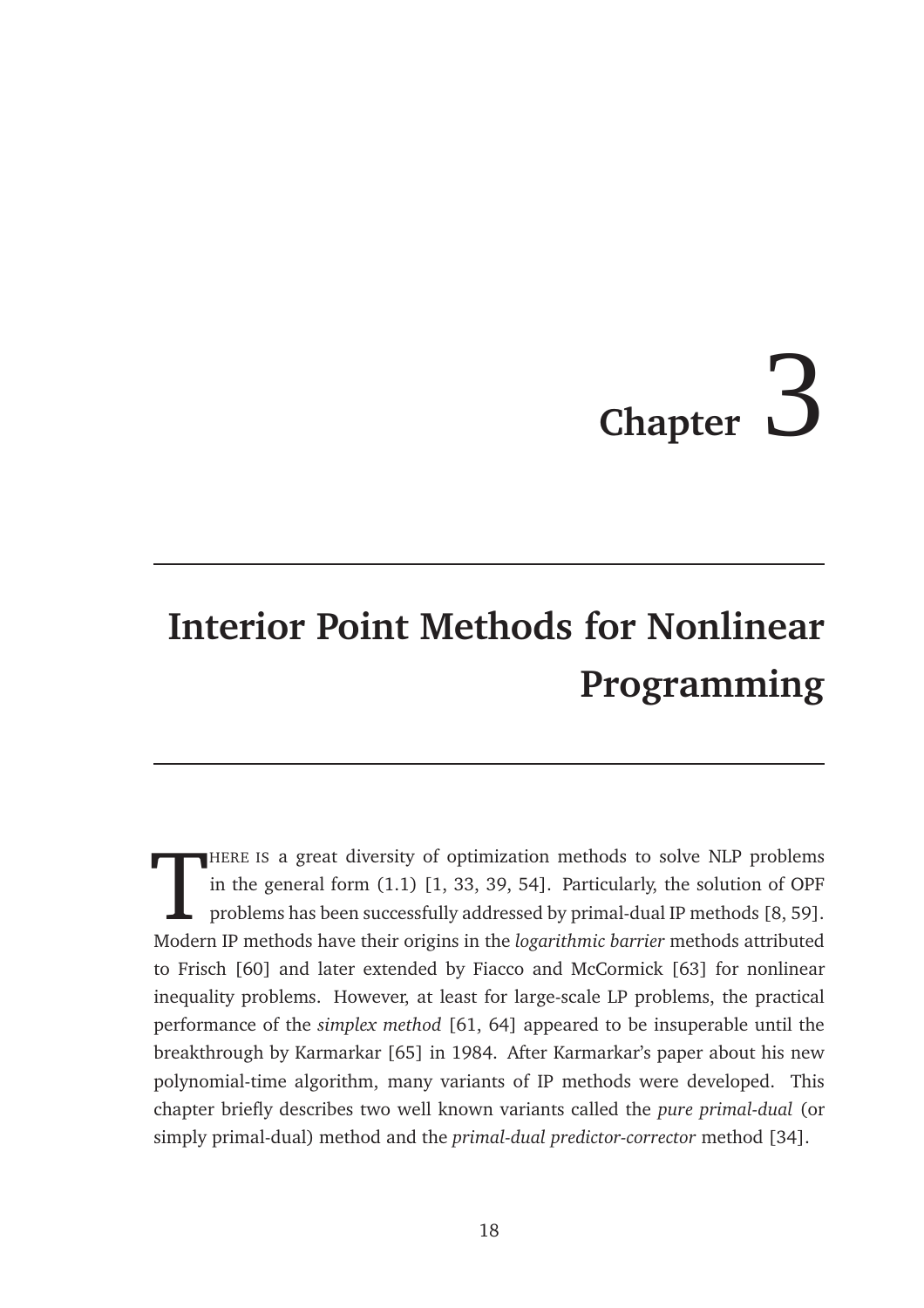#### **3.1 The Primal-Dual Interior Point Method**

In order to derive the primal-dual algorithm, first consider an NLP problem in the form (1.1):

$$
\begin{aligned}\n\min \quad & f(x) \\
\text{subject to} \quad & g(x) = 0 \\
& \underline{x} \leq x \leq \overline{x}\n\end{aligned}
$$

where  $x \in \mathbb{R}^n$ ,  $f : \mathbb{R}^n \mapsto \mathbb{R}$  and  $g : \mathbb{R}^n \mapsto \mathbb{R}^m$ . The primal-dual method operates on the following modified problem:

$$
\begin{aligned}\n\min \quad & f(x) \\
\text{subject to} \quad & g(x) = 0 \\
& \underline{x} + s - x = 0, \quad s \ge 0 \\
& \underline{x} + z - \overline{x} = 0, \quad z \ge 0\n\end{aligned} \tag{3.1}
$$

where all inequality constraints are transformed into equalities by adding vectors of slack variables  $s \in \mathbb{R}^n$  and  $z \in \mathbb{R}^n$ . The nonnegativity conditions  $s \geq 0$  and  $z \geq 0$ in (3.1) are incorporated into logarithmic barrier functions that are added to the objective function and the following problem is obtained:

$$
\min f(x) - \mu_k \sum_{i=1}^{n} (\ln s_i + \ln z_i)
$$
\nsubject to  $g(x) = 0$   
\n
$$
\underline{x} + s - x = 0, \quad s > 0
$$
\n
$$
x + z - \overline{x} = 0, \quad z > 0
$$
\n(3.2)

where  $\mu_k > 0$  is the barrier parameter, which is monotonically reduced to zero as the iterative process evolves, i.e.,  $\mu_0 > \mu_1 > \cdots > \mu_k > \cdots > \mu_\infty = 0$ . The strict positivity conditions  $s > 0$  and  $z > 0$  must be imposed in order to define the logarithmic terms. However, these conditions are implicitly handled through a step length control.

The first-order necessary optimality conditions for the modified problem (3.2), for a fixed barrier parameter  $\mu_k$ , can be derived from the Lagrangian function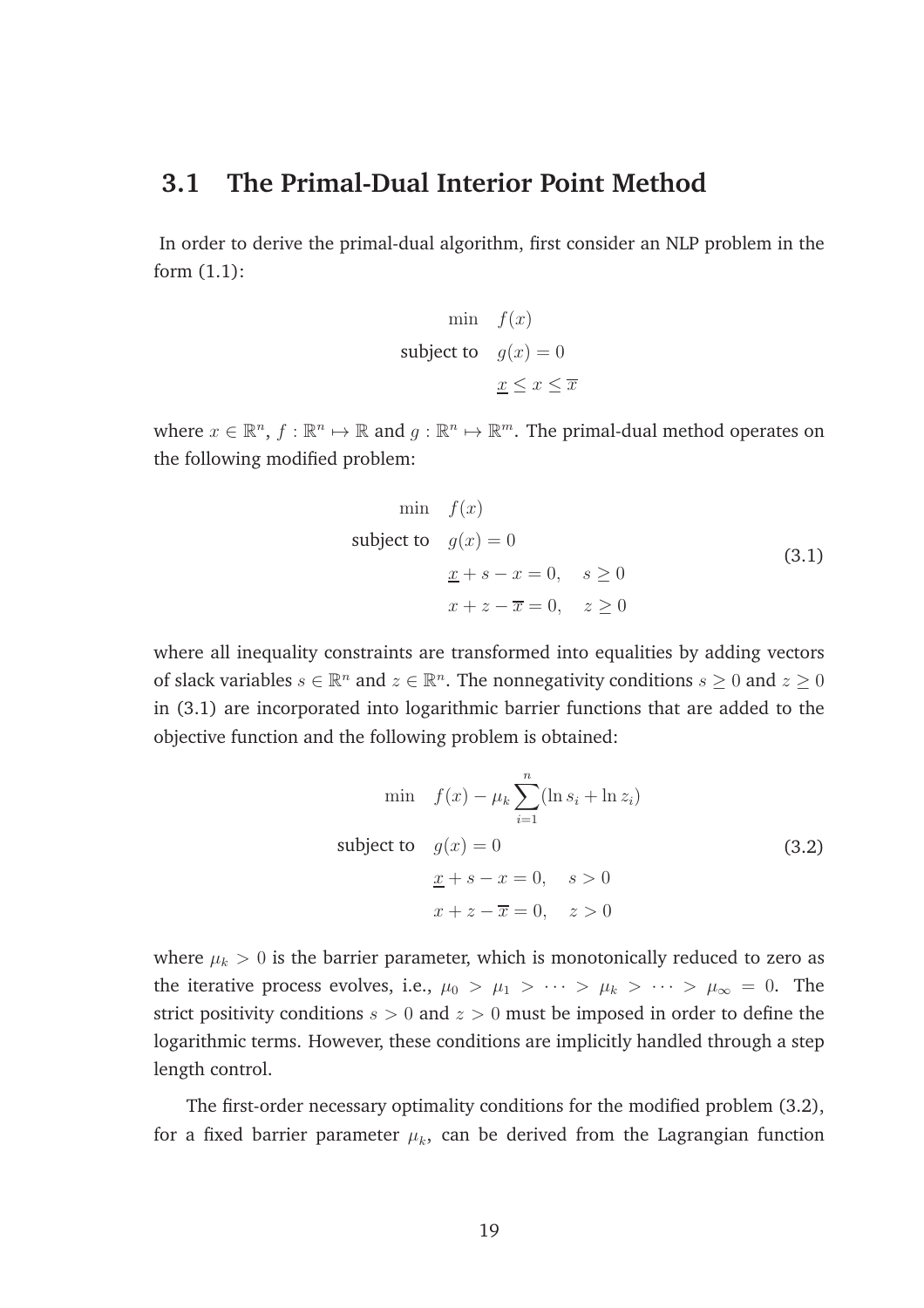$L(y; \mu_k)$  associated with problem (3.2), which is defined as follows:

$$
L(y; \mu_k) = f(x) - \mu_k \sum_{i=1}^n (\ln s_i + \ln z_i) + \lambda^T g(x) + \pi^T (\underline{x} + s - x) + \nu^T (x + z - \overline{x})
$$
 (3.3)

where  $\lambda \in \mathbb{R}^m$ ,  $\pi \in \mathbb{R}^n_+$  and  $v \in \mathbb{R}^n_+$  are vectors of Lagrange multipliers, also called dual variables, and  $y = (s, z, \pi, v, \lambda, x)$  is a column vector of all variables.

Under the linear independence constraint qualification, a local minimum of (3.2) is a stationary point of the Lagrangian function, which must satisfy the first order KKT conditions:

$$
\nabla_s L = \pi - \mu_k S^{-1} e \qquad \qquad = 0 \qquad (3.4a)
$$

$$
\nabla_z L = v - \mu_k Z^{-1} e \qquad \qquad = 0 \qquad (3.4b)
$$

$$
\nabla_{\pi}L = \underline{x} + s - x \qquad \qquad = 0 \tag{3.4c}
$$

$$
\nabla_v L = x + z - \overline{x} \qquad \qquad = 0 \tag{3.4d}
$$

$$
\nabla_{\lambda}L = g(x) \qquad \qquad = 0 \qquad \qquad (3.4e)
$$

$$
\nabla_x L = \nabla f(x) + \nabla g(x)\lambda - \pi + \nu = 0
$$
\n(3.4f)

where  $S = diag(s_1, ..., s_n)$ ,  $Z = diag(z_1, ..., z_n)$  and  $e = (1, 1, ..., 1)$ .

The system of nonlinear equations (3.4) can be conveniently expressed as:

$$
S\pi - \mu_k e = 0 \tag{3.5a}
$$

$$
Zv - \mu_k e = 0 \tag{3.5b}
$$

$$
\underline{x} + s - x = 0 \tag{3.5c}
$$

$$
x + z - \overline{x} = 0 \tag{3.5d}
$$

$$
g(x) = 0 \tag{3.5e}
$$

$$
\nabla f(x) + \nabla g(x)\lambda - \pi + \upsilon = 0
$$
\n(3.5f)

In order to solve (3.5), an iteration of the primal-dual IP method applies a single iteration of the Newton's method for root finding, then calculates the step length along the Newton's direction, updates the variables and reduces the barrier parameter  $\mu_k$ . The iterative process ends when the primal and dual infeasibilities, along with the complementarity gap, are smaller than specified tolerances. The main steps of the primal-dual IP method are given by Algorithm 3.1.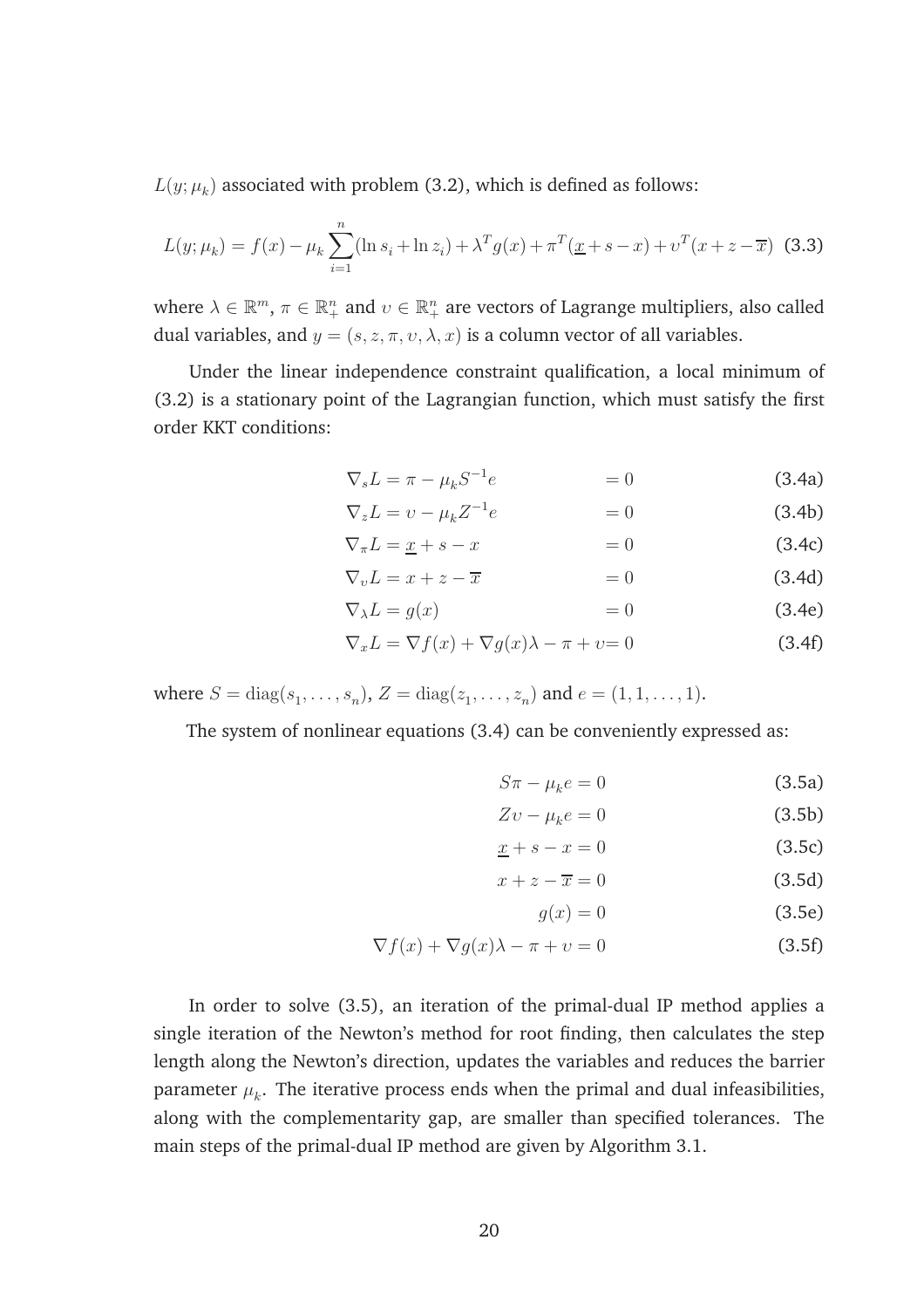- 1. Set  $k = 0$ , choose  $\mu_0 > 0$  and an initial point  $y_0$  that satisfies the strict positivity conditions  $(s_0, z_0, \pi_0, v_0) > 0$ .
- 2. Apply the Newton's method to (3.5) at the current point,

$$
\nabla_{yy}^2 L(y_k; \mu_k) \Delta y = -\nabla_y L(y_k; \mu_k),
$$

and solve the resulting linear system for the Newton's direction  $\Delta y$ .

- 3. Calculate the step length  $\alpha_k$  in the Newton's direction and obtain the new estimate of the solution by  $y_{k+1} = y_k + \alpha_k \Delta y$ .
- 4. If  $y_{k+1}$  satisfies the convergence criteria, then STOP. Otherwise, set  $k \leftarrow k+1$ , reduce the barrier parameter  $\mu_k$  and return to step 2.

Algorithm 3.1: Primal-dual IP method to solve (1.1).

#### **3.1.1 Computation of the Search Directions**

Even though the system resulting from the KKT conditions (3.5) is nonlinear, its solution is usually approximated by a single iteration of the Newton's method. In fact, the Newton's direction is used to obtain an approximation  $\widetilde{y}(\mu_k)$  for the local solution  $y(\mu_k)$  as the barrier parameter is reduced. If the Newton's method were applied until convergence and  $\mu_k$  reduced in infinitesimal steps, the trajectory described by these points would be called the *primal-dual barrier trajectory* and would converge to  $y^*$  as  $\mu_k \to 0$  [1].

By taking the first order terms of the Taylor series expansion for (3.5) around  $y_k$ , the following sparse linear system is obtained:

$$
\begin{bmatrix}\n\Pi & 0 & S & 0 & 0 & 0 & 0 \\
0 & \Upsilon & 0 & Z & 0 & 0 & 0 \\
I & 0 & 0 & 0 & 0 & -I & 0 \\
0 & I & 0 & 0 & 0 & 0 & I \\
0 & 0 & -I^T & I^T & \nabla g(x) & \nabla_{xx}^2 L(y)\n\end{bmatrix}\n\begin{bmatrix}\n\Delta s \\
\Delta z \\
\Delta x \\
\Delta v \\
\Delta x\n\end{bmatrix} = -\n\begin{bmatrix}\nS\pi - \mu_k e \\
Zv - \mu_k e \\
\frac{x + s - x}{x + z - \overline{x}} \\
\sigma(x) \\
g(x) \\
\nabla f(x) + \nabla g(x)\lambda - \pi + v\n\end{bmatrix}
$$
\n(3.6)

where  $\Pi=\mathrm{diag}(\pi_1,\ldots,\pi_n)$ ,  $\Upsilon=\mathrm{diag}(v_1,\ldots,v_n)$ , and  $\nabla^2_{xx}L(y)$  is the Hessian of the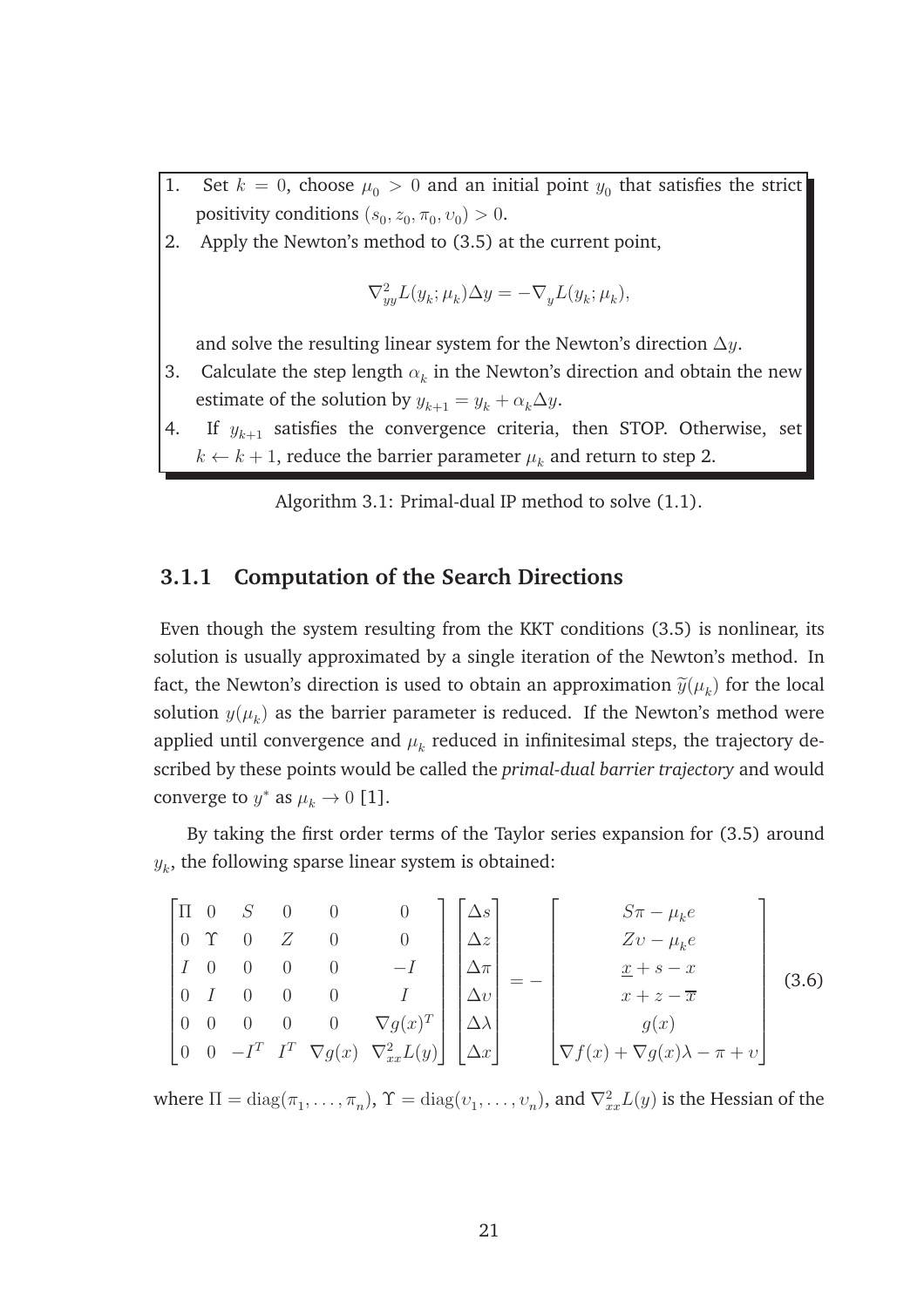Lagrangian function, defined as

$$
\nabla_{xx}^2 L(y) = \nabla^2 f(x) + \sum_{i=1}^m \lambda_i \nabla^2 g_i(x)
$$
\n(3.7)

It is important to observe that the computation of the Hessian  $\nabla_{xx}^2 L(y)$  can be time-consuming if it is not efficiently implemented. An efficient procedure to evaluate the Hessian  $\nabla_{xx}^2 L(y)$  for OPF problems is described in [59].

### **3.1.2 Update of Variables**

The new estimates for the primal and dual variables are calculated as:

$$
x_{k+1} = x_k + \alpha_k^P \Delta x
$$
  
\n
$$
s_{k+1} = s_k + \alpha_k^P \Delta s
$$
  
\n
$$
z_{k+1} = z_k + \alpha_k^P \Delta z
$$
  
\n
$$
\lambda_{k+1} = \lambda_k + \alpha_k^P \Delta \lambda
$$
  
\n
$$
\pi_{k+1} = \pi_k + \alpha_k^P \Delta \pi
$$
  
\n
$$
v_{k+1} = v_k + \alpha_k^P \Delta v
$$
  
\n(3.8)

where  $\alpha_k^P \in (0,1]$  and  $\alpha_k^D \in (0,1]$  are the primal and dual step lengths, respectively.

The maximum step lengths that are possible to be taken in the Newton's direction are determined by:

$$
\alpha_k^P = \min\left\{1, \ \gamma \times \min_i \left\{ \frac{-s_i^k}{\Delta s_i} \middle| \Delta s_i < 0, \ \frac{-z_i^k}{\Delta z_i} \middle| \Delta z_i < 0 \right\} \right\} \tag{3.9a}
$$

$$
\alpha_k^D = \min\left\{1, \ \gamma \times \min_i \left\{ \frac{-\pi_i^k}{\Delta \pi_i} \middle| \Delta \pi_i < 0, \ \frac{-\upsilon_i^k}{\Delta \upsilon_i} \middle| \Delta \upsilon_i < 0 \right\} \right\} \tag{3.9b}
$$

The scalar  $\gamma \in (0,1)$  is a safeguard factor to ensure that the next point will satisfy the strict positivity conditions (typically,  $\gamma = 0.99995$ ).

The use of different step lengths allows the search to be performed in both the primal and dual spaces and this is one of the advantages of primal-dual IP methods. Moreover, for practical problems, the use of distinct primal and dual steps usually results in faster convergence. In NLP problems, however, the primal and dual variables are also correlated by the dual feasibility condition (3.5f), which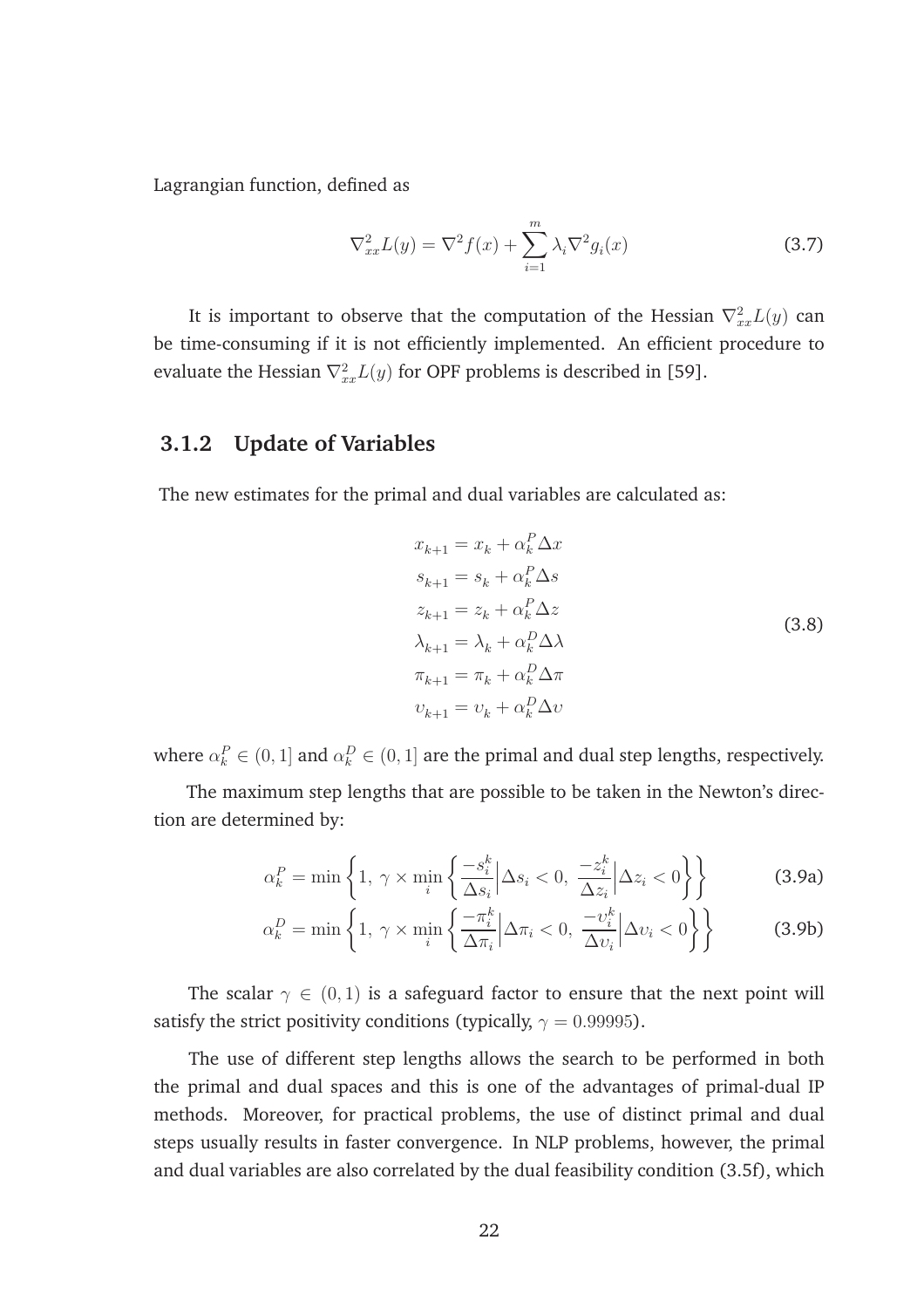does not allow rigorously distinct steps in the primal and dual spaces. Therefore, an unique (identical) step length should be used to update the primal and dual variables, which is calculated as:

$$
\alpha_k^P = \alpha_k^D \leftarrow \min \left\{ \alpha_k^P, \ \alpha_k^D \right\} \tag{3.10}
$$

In practice, different and equal step lengths have both been used [59]. However, preliminary numerical experiments on OPF problems have indicated that algorithms based on equal steps are more likely to fail when a problem is nearly infeasible, that is, when the feasible region is almost empty. In such a case, the primal step  $\alpha^{P}_{k}$  tends to zero as the variables approach the boundaries.

#### **3.1.3 Reducing the Barrier Parameter**

The scheme used to reduce the barrier parameter  $\mu_k$  is an extension of those successfully implemented for LP and QP IP methods[33]. At iteration  $k$ , the residual of the complementarity conditions, called *complementarity gap*, is obtained as follows:

$$
\rho_k = s_k^T \pi_k + z_k^T v_k \tag{3.11}
$$

If the iterative process converges to an optimal solution, then  $\rho_k \to 0$ . The relation between  $\rho_k$  and  $\mu_k$  is implicitly defined in equations (3.5a), (3.5b) and (3.11) in the following form:

$$
\sum_{i=1}^{n} s_i \pi_i + \sum_{i=1}^{n} z_i v_i = 2n\mu_k = \rho \tag{3.12}
$$

from which  $\mu_k$  can be rewritten as a function of the complementarity gap:

$$
\mu_{k+1} = \sigma \frac{\rho_k}{2n} \tag{3.13}
$$

where  $\sigma$  is a reduction factor on average complementarity gap. The parameter  $\sigma \in$ [0, 1] is called *centering parameter* and the KKT system (3.5) defines a step towards a point at the barrier trajectory. On the other hand,  $\sigma = 0$  provides a step in the pure Newton's direction, which is called *affine-scaling* direction. In computational practice, in order to balance the two objectives of reducing  $\mu_k$  while improving the centrality of the iterates,  $\sigma$  is chosen within the open interval  $(0, 1)$ .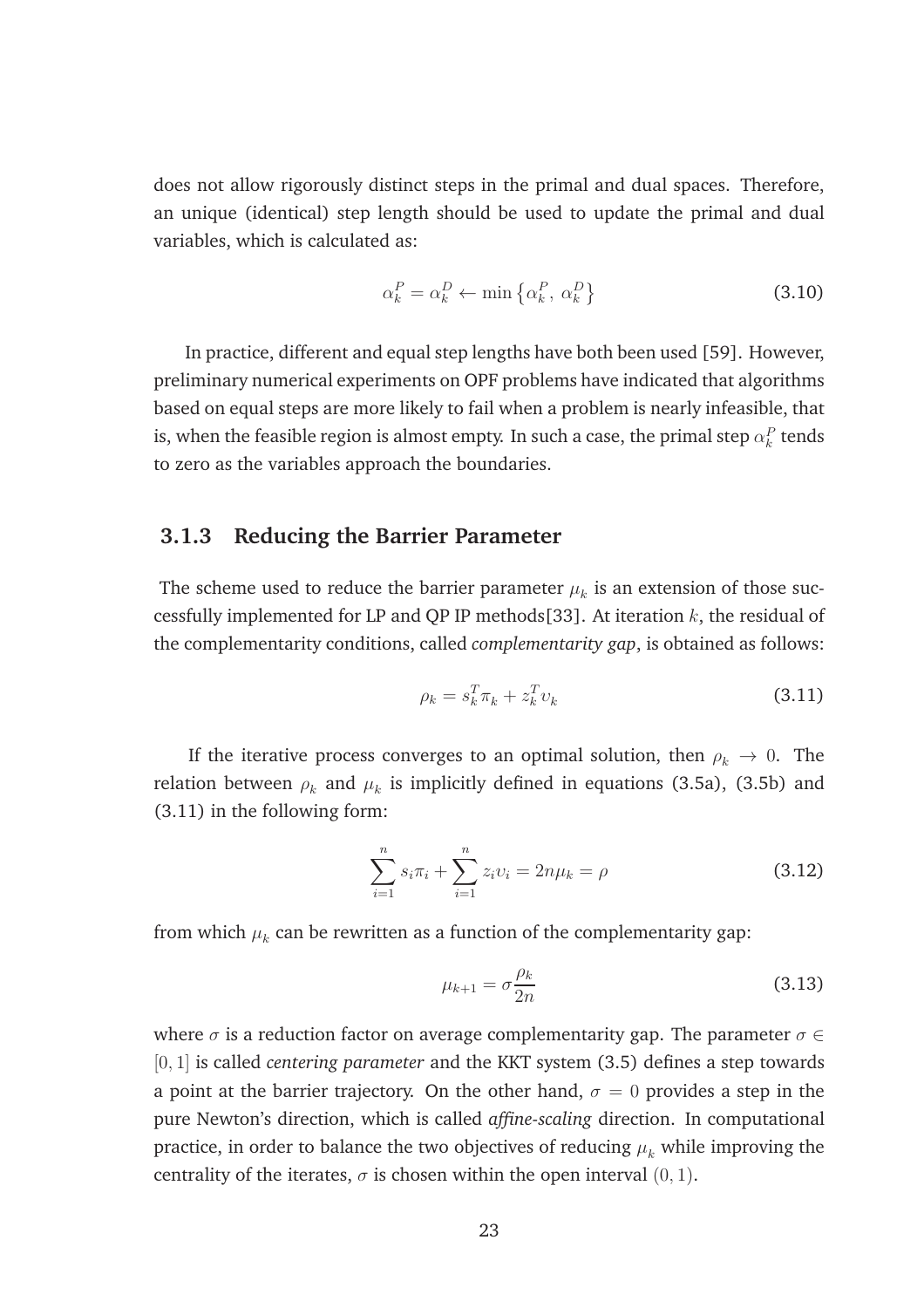#### **3.1.4 Convergence Criteria**

The convergence criteria for the primal-dual IP method can be established as follows:

$$
\max\left\{\max_{i}\left\{\underline{x}_{i}-x_{i}^{k}\right\},\max_{i}\left\{x_{i}^{k}-\overline{x}_{i}\right\},\|g(x_{k})\|_{\infty}\right\}\leq\epsilon_{1}
$$
\n(3.14a)

$$
\frac{\|\nabla f(x_k) + \nabla g(x_k)\lambda - \pi_k + \nu_k\|_{\infty}}{1 + \|x_k\|_2 + \|\lambda_k\|_2 + \|\pi_k\|_2 + \|\nu_k\|_2} \le \epsilon_1
$$
\n(3.14b)

$$
\frac{\rho_k}{1 + \|x_k\|_2} \le \epsilon_2 \tag{3.14c}
$$

If the criteria (3.14a), (3.14b) and (3.14c) are satisfied, then the primal and dual feasibility conditions, along with the complementarity condition, are all satisfied and the solution point  $y^*$  has precision equal to  $\epsilon_1$ . Typically, the tolerance values are set to  $\epsilon_1 = 10^{-4}$  and  $\epsilon_2 = 10^{-2} \epsilon_1$ .

### **3.2 The Predictor-Corrector Interior Point Method**

The factorization of the coefficient matrix in (3.6) is the most time-consuming task of an IP algorithm [35, 59]. Therefore, each matrix factorization must be used as many times as possible before obtaining a new estimate. The predictor-corrector IP method [34] follows this idea by using the same factorization to calculate two different directions: the predictor and the corrector. The final direction can be obtained by the sum of these two directions. By doing that, the method improves the centrality, allows larger step lengths to be taken and reduces the overall number of iterations.

The predictor-corrector IP algorithm is obtained by substituting the new point expression  $y_{k+1} = y_k + \Delta y$  directly into (3.5) to yield the approximation:

$$
\begin{bmatrix}\n\Pi & 0 & S & 0 & 0 & 0 & 0 \\
0 & \Upsilon & 0 & Z & 0 & 0 & 0 \\
I & 0 & 0 & 0 & 0 & -I \\
0 & I & 0 & 0 & 0 & 0 & I \\
0 & 0 & -I^{T} & I^{T} & \nabla g(x) & \nabla_{xx}^{2}L(y)\n\end{bmatrix}\n\begin{bmatrix}\n\Delta s \\
\Delta z \\
\Delta r \\
\Delta w \\
\Delta x\n\end{bmatrix} = -\n\begin{bmatrix}\nS\pi \\
Zv \\
\Delta r + z - \overline{x} \\
g(x) \\
g(x)\n\end{bmatrix} + \n\begin{bmatrix}\n\mu_{k}e \\
0 \\
0 \\
0 \\
0 \\
0\n\end{bmatrix} - \n\begin{bmatrix}\n\Delta S\Delta \pi \\
\Delta Z\Delta v \\
0 \\
0 \\
0 \\
0\n\end{bmatrix}
$$
\n(3.15)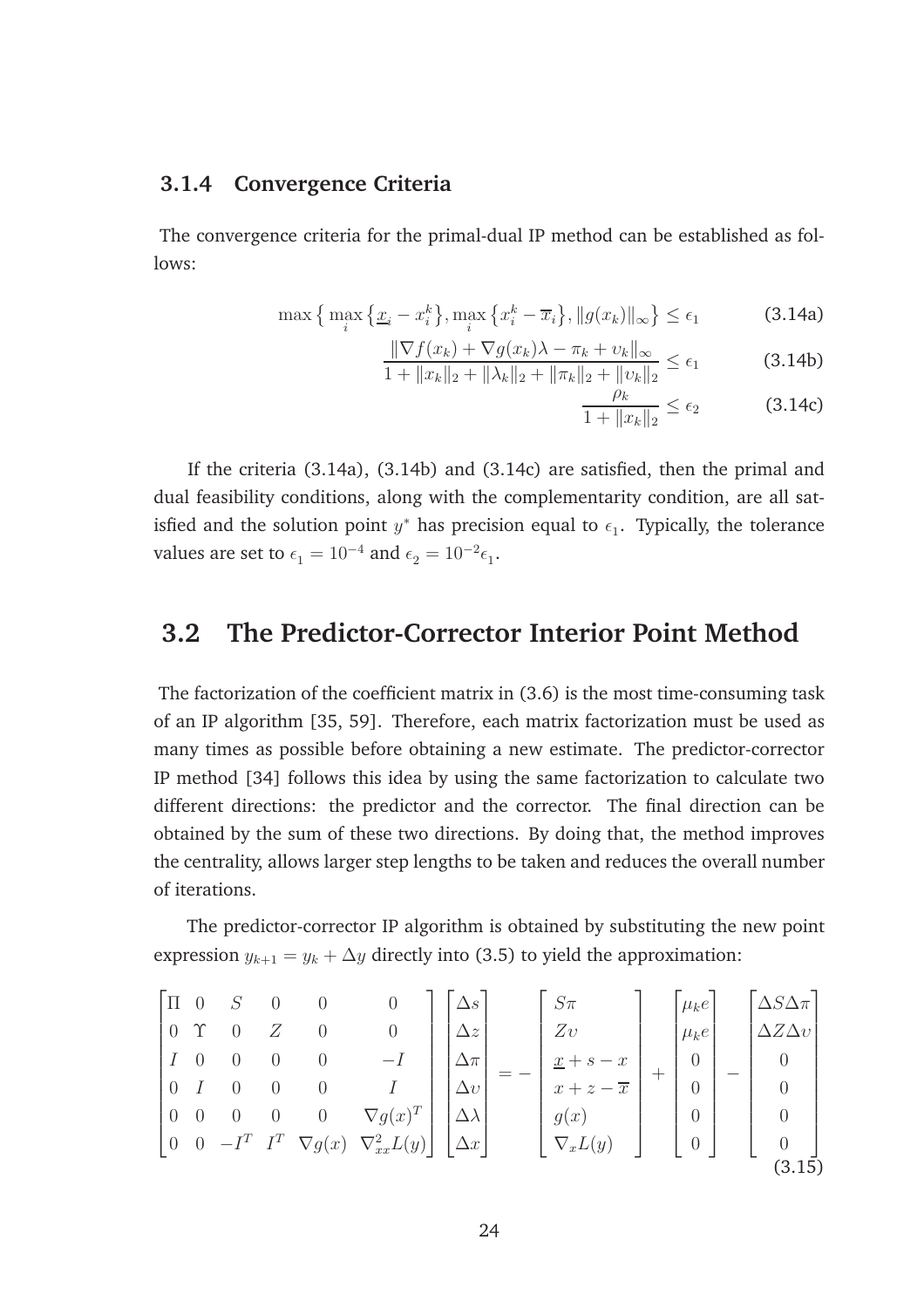where  $\nabla_x L(y) = \nabla f(x) + \nabla g(x)\lambda - \pi + v$ ,  $\Delta S = \text{diag}(\Delta s_1, \dots, \Delta s_n)$ , and  $\Delta Z =$ diag( $\Delta z_1, \ldots, \Delta z_n$ ).

The major difference between systems (3.6) and (3.15) is that the right-hand side vector cannot be determined beforehand because of the nonlinear ∆-terms  $\Delta S \Delta \pi$  and  $\Delta Z \Delta v$ . The full direction  $\Delta y$  obtained from (3.15) can be divided into three components:

$$
\Delta y = \Delta y_{\text{af}} + \Delta y_{\text{ce}} + \Delta y_{\text{co}} \tag{3.16}
$$

where each component is determined by one of the three vectors in the right-hand side of (3.15). These three components of the full direction  $\Delta y$  can be understood separately as follows:

 $\Delta y_{\text{af}}$ : is the *affine-scaling* direction, which is obtained by setting  $\mu = 0$  in (3.6). This direction is determined by the first vector on the right-hand side of (3.15), that is, it is the solution of the system:

$$
\begin{bmatrix}\n\Pi & 0 & S & 0 & 0 & 0 \\
0 & \Upsilon & 0 & Z & 0 & 0 \\
I & 0 & 0 & 0 & 0 & -I \\
0 & I & 0 & 0 & 0 & I \\
0 & 0 & 0 & 0 & 0 & \nabla g(x)^{T} \\
0 & 0 & -I^{T} & I^{T} & \nabla g(x) & \nabla_{xx}^{2} L(y)\n\end{bmatrix}\n\begin{bmatrix}\n\Delta s_{\text{af}} \\
\Delta z_{\text{af}} \\
\Delta \eta_{\text{af}} \\
\Delta \lambda_{\text{af}} \\
\Delta x_{\text{af}} \\
\Delta x_{\text{af}}\n\end{bmatrix} = -\begin{bmatrix}\nS\pi \\
Z\upsilon \\
x + s - x \\
x + z - \overline{x} \\
g(x) \\
\nabla_{x} L(y)\n\end{bmatrix}
$$
\n(3.17)

The affine-scaling direction focuses on reducing the primal and dual infeasibilities, and the complementarity gap.

 $\Delta y_{ce}$ : is the *centering direction*, whose length is determined by the barrier parameter  $\mu_k.$  This direction is defined by the second vector on the right-hand side of (3.15), that is, by solving the linear system:

$$
\begin{bmatrix}\n\Pi & 0 & S & 0 & 0 & 0 \\
0 & \Upsilon & 0 & Z & 0 & 0 \\
I & 0 & 0 & 0 & 0 & -I \\
0 & I & 0 & 0 & 0 & I \\
0 & 0 & 0 & 0 & 0 & \nabla g(x)^{T} \\
0 & 0 & -I^{T} & I^{T} & \nabla g(x) & \nabla_{xx}^{2} L(y)\n\end{bmatrix}\n\begin{bmatrix}\n\Delta s_{ce} \\
\Delta z_{ce} \\
\Delta \tau_{ce} \\
\Delta \lambda_{ce} \\
\Delta \lambda_{ce} \\
\Delta x_{ce}\n\end{bmatrix} =\n\begin{bmatrix}\n\mu_{k} e \\
\mu_{k} e \\
0 \\
0 \\
0 \\
0\n\end{bmatrix}
$$
\n(3.18)

The centering direction maintains the point sufficiently far from the boundaries of the feasible region and ideally near to the barrier trajectory. By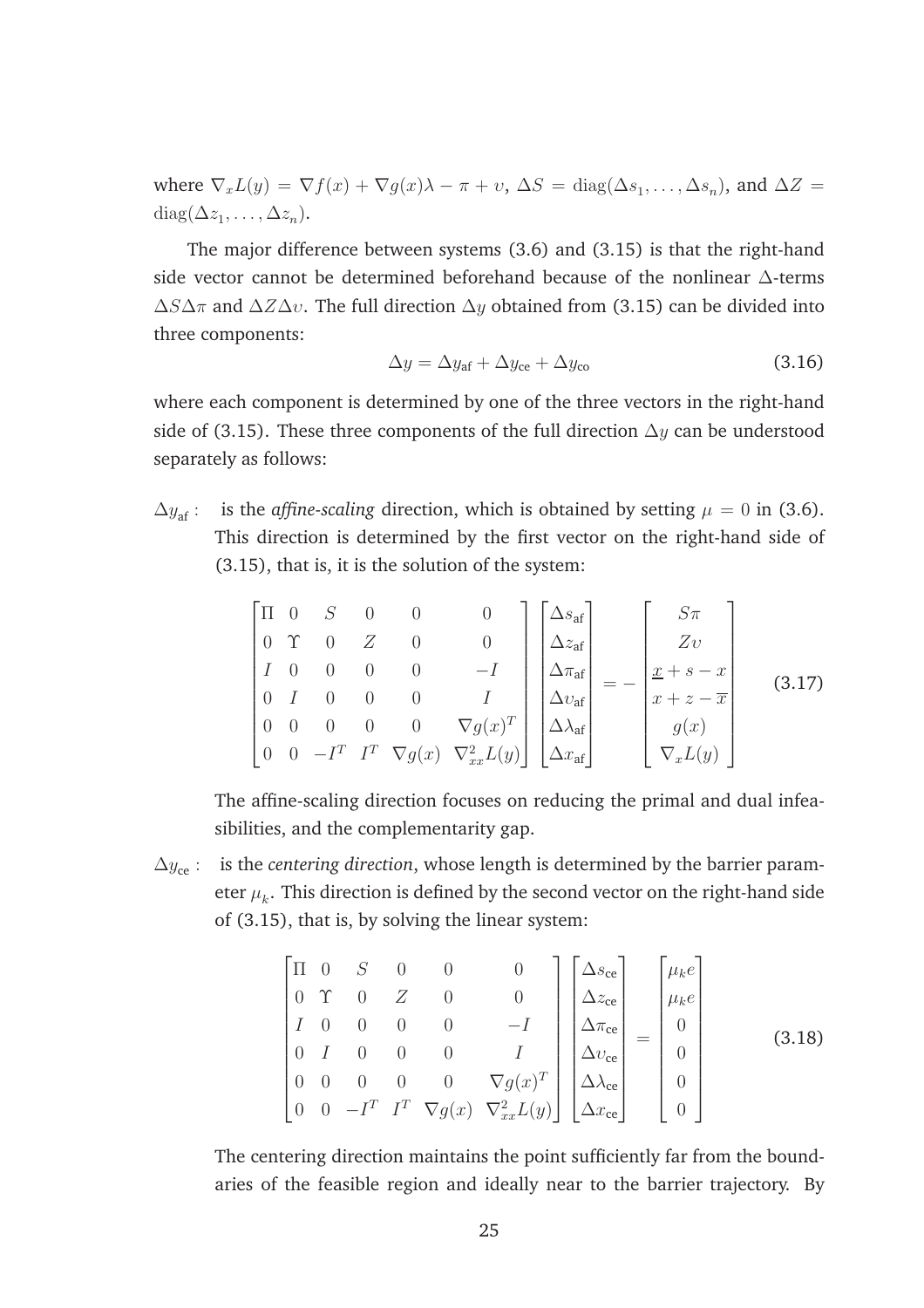doing this, the method increases the chance of taking a larger step in the next iteration.

 $\Delta y_{\rm co}$ : is the *corrector direction*, which tries to compensate some of the nonlinearities in the affine-scaling direction  $\Delta y_{\text{af}}$ . The corrector direction is determined by the third vector on the right-hand side of (3.15), which is found by solving the following system:

$$
\begin{bmatrix}\n\Pi & 0 & S & 0 & 0 & 0 \\
0 & \Upsilon & 0 & Z & 0 & 0 \\
I & 0 & 0 & 0 & 0 & -I \\
0 & I & 0 & 0 & 0 & I \\
0 & 0 & 0 & 0 & 0 & \nabla g(x)^{T} \\
0 & 0 & -I^{T} & I^{T} & \nabla g(x) & \nabla_{xx}^{2}L(y)\n\end{bmatrix}\n\begin{bmatrix}\n\Delta s_{\rm co} \\
\Delta z_{\rm co} \\
\Delta v_{\rm co} \\
\Delta \lambda_{\rm co} \\
\Delta x_{\rm co} \\
\Delta x_{\rm co}\n\end{bmatrix} = -\n\begin{bmatrix}\n\Delta S \Delta \pi \\
\Delta Z \Delta v \\
0 \\
0 \\
0 \\
0\n\end{bmatrix}
$$
\n(3.19)

Clearly, the combination of the directions  $\Delta y_{\text{af}}$  and  $\Delta y_{\text{ce}}$  is given by the solution of (3.6). However, to deal with the nonlinearities in (3.15), the direction  $\Delta y_{\text{af}}$  is obtained separately from and before  $\Delta y_{\text{ce}}$ . This furnishes the possibility to calculate approximations to the barrier parameter  $\mu_{k+1}$  and to the second order terms  $\Delta S \Delta \pi$ and  $\Delta Z \Delta v$ .

#### **3.2.1 The Predictor Step**

In order to find an step that approximates the solution of (3.15), it is enough to solve (3.17) for the affine-scaling direction:

$$
\begin{bmatrix}\n\Pi & 0 & S & 0 & 0 & 0 & 0 \\
0 & \Upsilon & 0 & Z & 0 & 0 & 0 \\
I & 0 & 0 & 0 & 0 & -I & 0 \\
0 & I & 0 & 0 & 0 & I & 0 \\
0 & 0 & -I^{T} & I^{T} & \nabla g(x) & \nabla_{xx}^{2}L(y)\n\end{bmatrix}\n\begin{bmatrix}\n\Delta s_{af} \\
\Delta z_{af} \\
\Delta v_{af} \\
\Delta v_{af} \\
\Delta x_{af}\n\end{bmatrix} = - \begin{bmatrix}\nS\pi \\
Zv \\
Zv \\
x + s - x \\
x + z - \overline{x} \\
g(x) \\
\nabla f(x) + \nabla g(x)\lambda - \pi + v\n\end{bmatrix}
$$
\n(3.20)

The direction  $\Delta y_{\text{af}}$  is used in two distinct ways: (a) to approximate the  $\Delta$ terms on the right-hand side of (3.15); and (b) to dynamically estimate the barrier parameter  $\mu_{k+1}$ .

A new estimate  $\mu_{k+1}$  is calculated by considering (3.9) to determine the step  $\alpha_{\rm af}$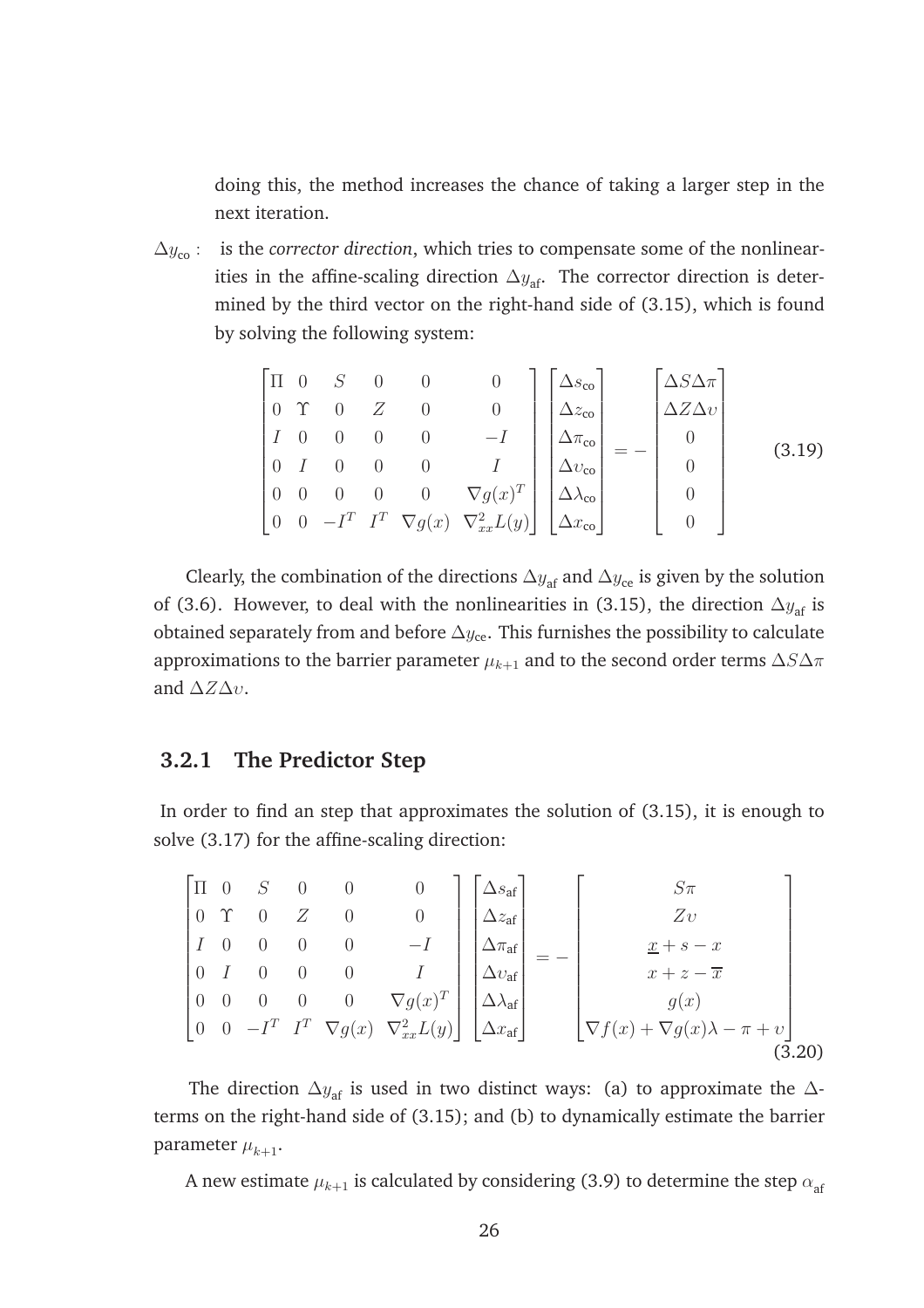if the direction  $\Delta y_{\text{af}}$  were applied:

$$
\alpha_{\text{af}}^P = \min\left\{1, \ \gamma \times \min_i \left\{ \frac{-s_i^k}{\Delta s_i^{\text{af}}} \middle| \Delta s_i^{\text{af}} < 0, \ \frac{-z_i^k}{\Delta z_i^{\text{af}}} \middle| \Delta z_i^{\text{af}} < 0 \right\} \right\} \tag{3.21a}
$$

$$
\alpha_{\text{af}}^D = \min \left\{ 1, \ \gamma \times \min_i \left\{ \frac{-\pi_i^k}{\Delta \pi_i^{\text{af}}} \middle| \Delta \pi_i^{\text{af}} < 0, \ \frac{-\upsilon_i^k}{\Delta \upsilon_i^{\text{af}}} \middle| \Delta \upsilon_i^{\text{af}} < 0 \right\} \right\}
$$
(3.21b)

Once the primal and dual steps in the affine-scaling direction are available, a new estimate for the complementarity gap is obtained as:

$$
\rho_{\text{af}} = (s_k + \alpha_{\text{af}}^P \Delta s_{\text{af}})^T (\pi_k + \alpha_{\text{af}}^P \Delta \pi_{\text{af}}) + (z_k + \alpha_{\text{af}}^P \Delta z_{\text{af}})^T (v_k + \alpha_{\text{af}}^P \Delta v_{\text{af}}) \tag{3.22}
$$

Finally, the approximation  $\mu_{\mathrm{af}}$  for  $\mu_{k+1}$  is calculated as:

$$
\mu_{\text{af}} = \min \left\{ \left( \frac{\rho_{\text{af}}}{\rho_k} \right)^2, \sigma \right\} \frac{\rho_{\text{af}}}{2n} \tag{3.23}
$$

This procedure chooses  $\mu_{af}$  small if the direction  $\Delta y_{af}$  produces a significant decrease on the complementarity gap, that is, if  $\rho_{{\rm af}} \ll \rho_k.$  Otherwise, it defines  $\mu_{{\rm af}}$ to be a larger value.

#### **3.2.2 The Corrector Step**

Instead of calculating the combined direction  $\Delta y_{ce} + \Delta y_{co}$  and then add it to  $\Delta y_{af}$ , the full direction  $\Delta y$  is obtained in one step by solving the following system:

$$
\begin{bmatrix}\n\Pi & 0 & S & 0 & 0 & 0 \\
0 & \Upsilon & 0 & Z & 0 & 0 \\
I & 0 & 0 & 0 & 0 & -I \\
0 & I & 0 & 0 & 0 & 0 & I \\
0 & 0 & -I^{T} & I^{T} & \nabla g(x) & \nabla_{xx}^{2}L(y)\n\end{bmatrix}\n\begin{bmatrix}\n\Delta s \\
\Delta z \\
\Delta v \\
\Delta x\n\end{bmatrix} = -\n\begin{bmatrix}\nS\pi - \mu_{\text{af}}e + \Delta S_{\text{af}}\Delta \pi_{\text{af}} \\
Zv - \mu_{\text{af}}e + \Delta Z_{\text{af}}\Delta v_{\text{af}} \\
\frac{x + s - x}{x + z - \overline{x}} \\
g(x) \\
\nabla f(x) + \nabla g(x)\lambda - \pi + v\n\end{bmatrix}
$$
\n(3.24)

Both the predictor and the corrector steps make use of the same matrix factorization. Therefore, the additional computational effort in the predictor-corrector method, when compared to the pure primal-dual approach, is the solution of an additional linear system to calculate  $\Delta y_{\text{af}}$  and the computation of the approximation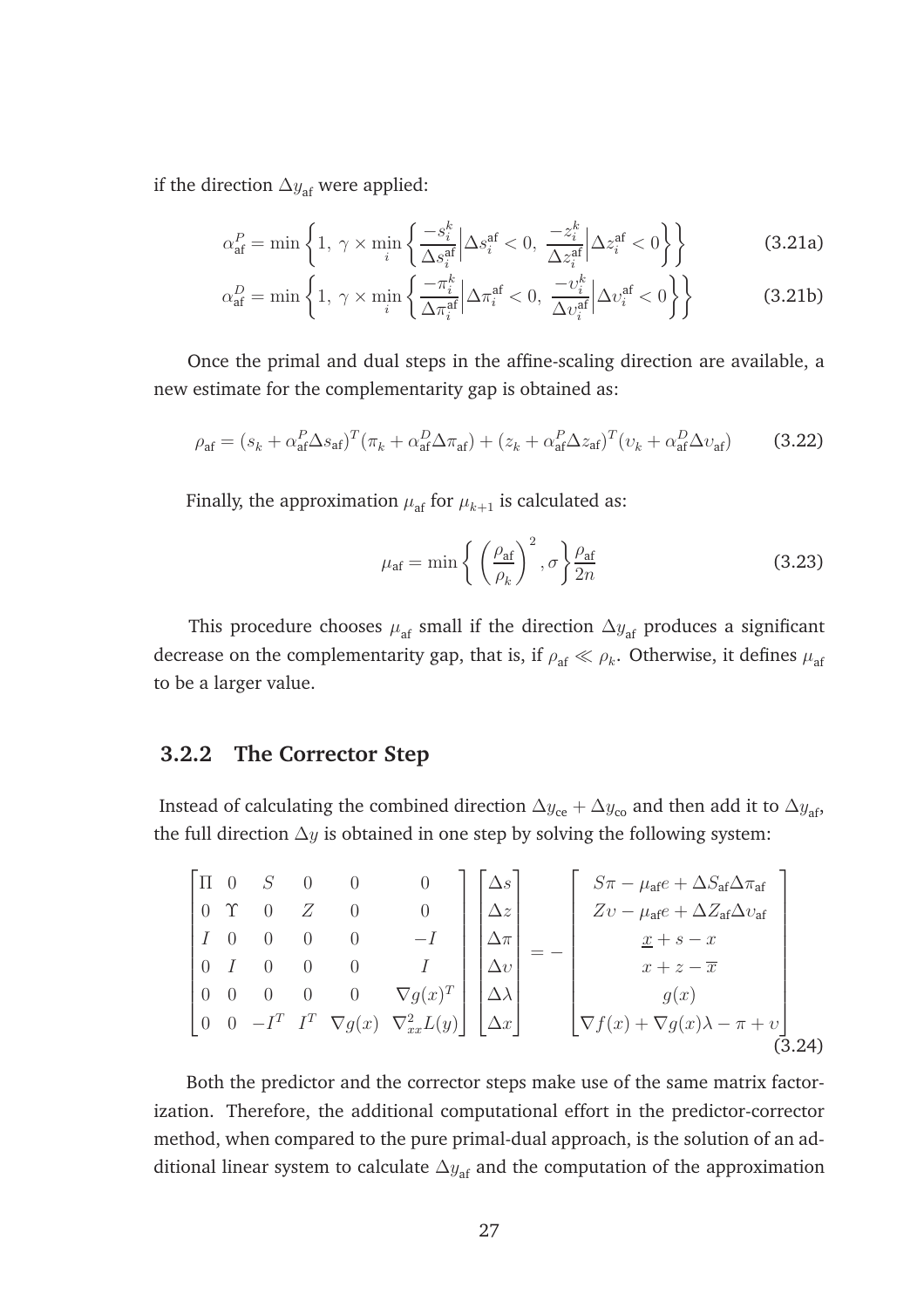$\mu_{\text{af}}$ . The benefits of using this method usually compensate the extra effort and it generally converges faster than the pure primal-dual variant. The main steps of the predictor-corrector IP method are given by Algorithm 3.2.

- 1. Set  $k = 0$ , choose  $\mu_0 > 0$  and a start point  $y_0$  that satisfies the strict positivity conditions  $(s_0, z_0, \pi_0, v_0) > 0$ .
- 2. Form the matrix  $\nabla_{yy}^2 L(y_k; \mu_k)$  and obtain its factorization.
	- (a) Solve the system (3.17) for the direction  $\Delta y_{\text{af}}$ , calculate  $\alpha_{\text{af}}$  from (3.21) and obtain  $\mu_{\text{af}}$  from (3.22).
	- (b) Solve the system (3.24) for the full direction  $\Delta y$ .
- 3. Calculate the step length  $\alpha_k$  along the direction  $\Delta y$  and obtain the new point as  $y_{k+1} = y_k + \alpha_k \Delta y$ .
- 4. If  $y_{k+1}$  satisfies the convergence criteria, then STOP. Otherwise, set  $k \leftarrow$  $k+1$ , reduce the barrier parameter  $\mu_k$ , and return to step 2.

Algorithm 3.2: Primal-dual predictor-corrector IP method to solve (1.1).

## **3.3 Infeasibility Detection and Handling**

Optimization algorithms can fail to converge due to several factors, including parameter selection, initialization, ill-conditioning and scaling problems. Particularly, primal-dual IP point methods may present some difficulties to converge when the iterates are badly centered, which motivated the development of the multiple centrality corrections method [35].

An important aspect when solving an optimization problem is to efficiently detect and handle infeasibility. A problem is called infeasible when it has an empty feasible set, that is, there is no point that can simultaneously satisfy all constraints. For primal-dual IP methods, an infeasible simple bound can cause its respective slack variable to rapidly decrease to zero (limited by the logarithmic barrier) in an attempt to become negative. As a direct consequence of very small slack variables, the primal step calculated from (3.9) decreases and the algorithm fails to converge. At the same time, the corresponding Lagrange multiplier increases very fast, providing the sensitivity that an active constraint has been found.

In [21, 66, 67], a methodology to detect and handle infeasible simple bounds is proposed in the context of the solution of OPF problems by IP methods. This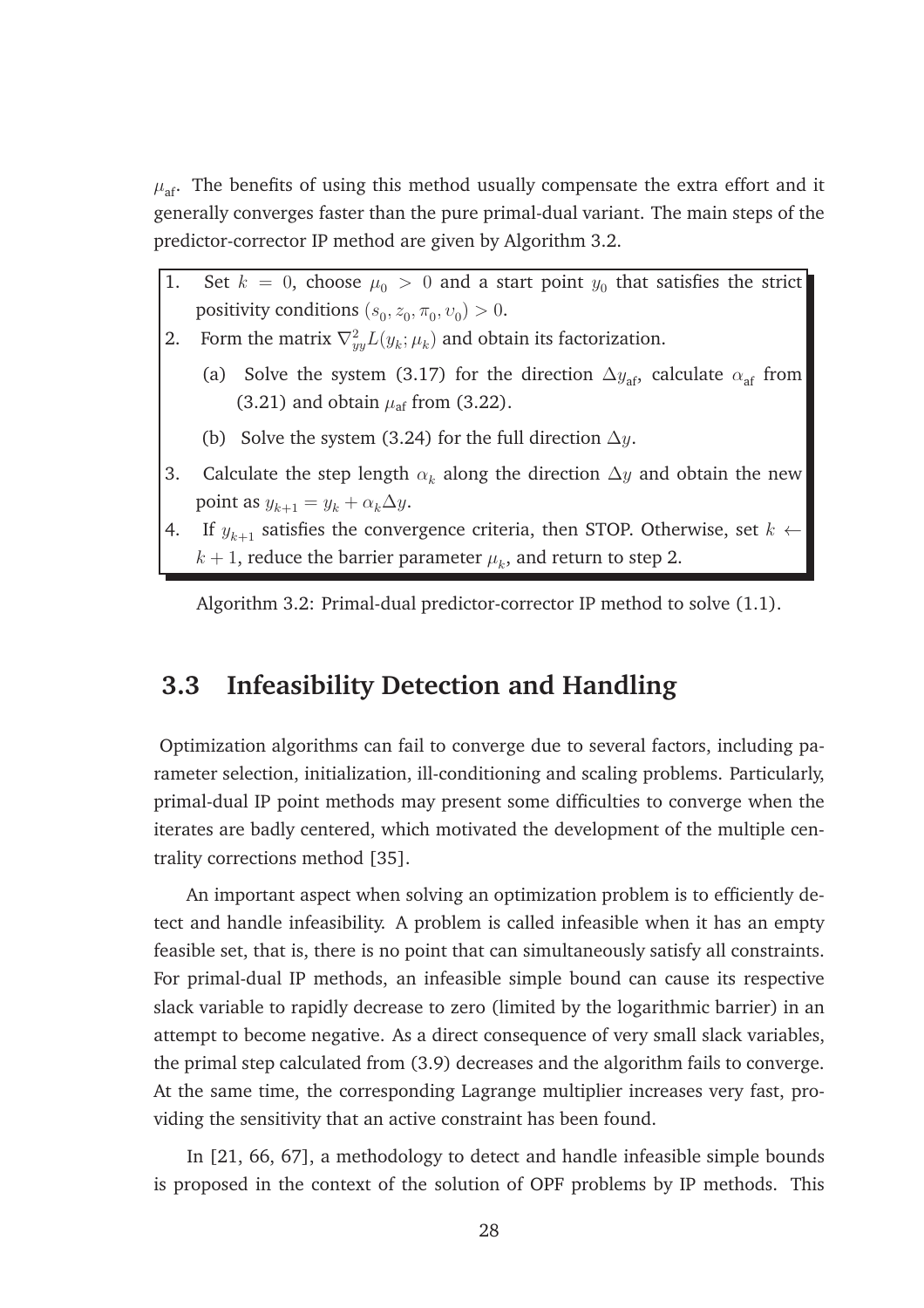approach starts to monitor infeasible bounds whenever the primal step  $\alpha^{P}_{k}$  becomes too small. That is, if  $\alpha_k^P \leq \xi$  (typically,  $\xi = 0.0001$ ) than problem (1.1) is possibly infeasible and the algorithm defines the following sets of lower and upper infeasible bounds:

$$
\mathcal{I}_L = \{ i \mid s_i^k \le \tau_1 \text{ and } \pi_i^k \ge \tau_2, \ i = 1, 2, \dots, n \}
$$
\n(3.25)

$$
\mathcal{I}_U = \{ i \mid z_i^k \le \tau_1 \text{ and } v_i^k \ge \tau_2, \ i = 1, 2, \dots, n \}
$$
\n(3.26)

All the infeasible bounds must be included in the set  $\mathcal{I}_L\,\cup\,\mathcal{I}_U,$  whereas the feasible ones must not be wrongly included. The methodology to handle infeasible bounds consists in solving the following modified problem:

$$
\min \quad f(x) + c \sum_{i \in \mathcal{I}_L} w_i (x_i - \underline{x}_i)^2 + c \sum_{i \in \mathcal{I}_U} w_i (x_i - \overline{x}_i)^2
$$
\n
$$
\text{subject to} \quad g(x) = 0
$$
\n
$$
\underline{x}_i \le x_i \le \overline{x}_i, \quad \forall i \notin \mathcal{I}_L \cup \mathcal{I}_U
$$
\n
$$
(3.27)
$$

where  $c$  is a large positive number that balances the minimization of the objective function against the minimization of the violation of infeasible bounds and  $w_i$ 's are weights that differentiates the relative importance among these bounds.

A practical formulation of (3.27) keeps all the original constraints in order to preserve the structure of the Newton's system, but it changes the levels of the infeasible simple bounds so as to relax them. Therefore, the following problem is solved:

$$
\min f(x) + c \sum_{i \in \mathcal{I}_L} w_i (x_i - \underline{x}_i)^2 + c \sum_{i \in \mathcal{I}_U} w_i (x_i - \overline{x}_i)^2
$$
\n
$$
\text{subject to} \quad g(x) = 0
$$
\n
$$
\widetilde{\underline{x}} \le x \le \widetilde{\overline{x}} \tag{3.28}
$$

where  $\tilde{x}_i = \underline{x}_i - \delta_i$  if  $i \in \mathcal{I}_L$  and  $\overline{x}_i = \overline{x}_i + \delta_i$  if  $i \in \mathcal{I}_U$ , and  $\delta_i$ 's are the values by which the infeasible bounds are relaxed.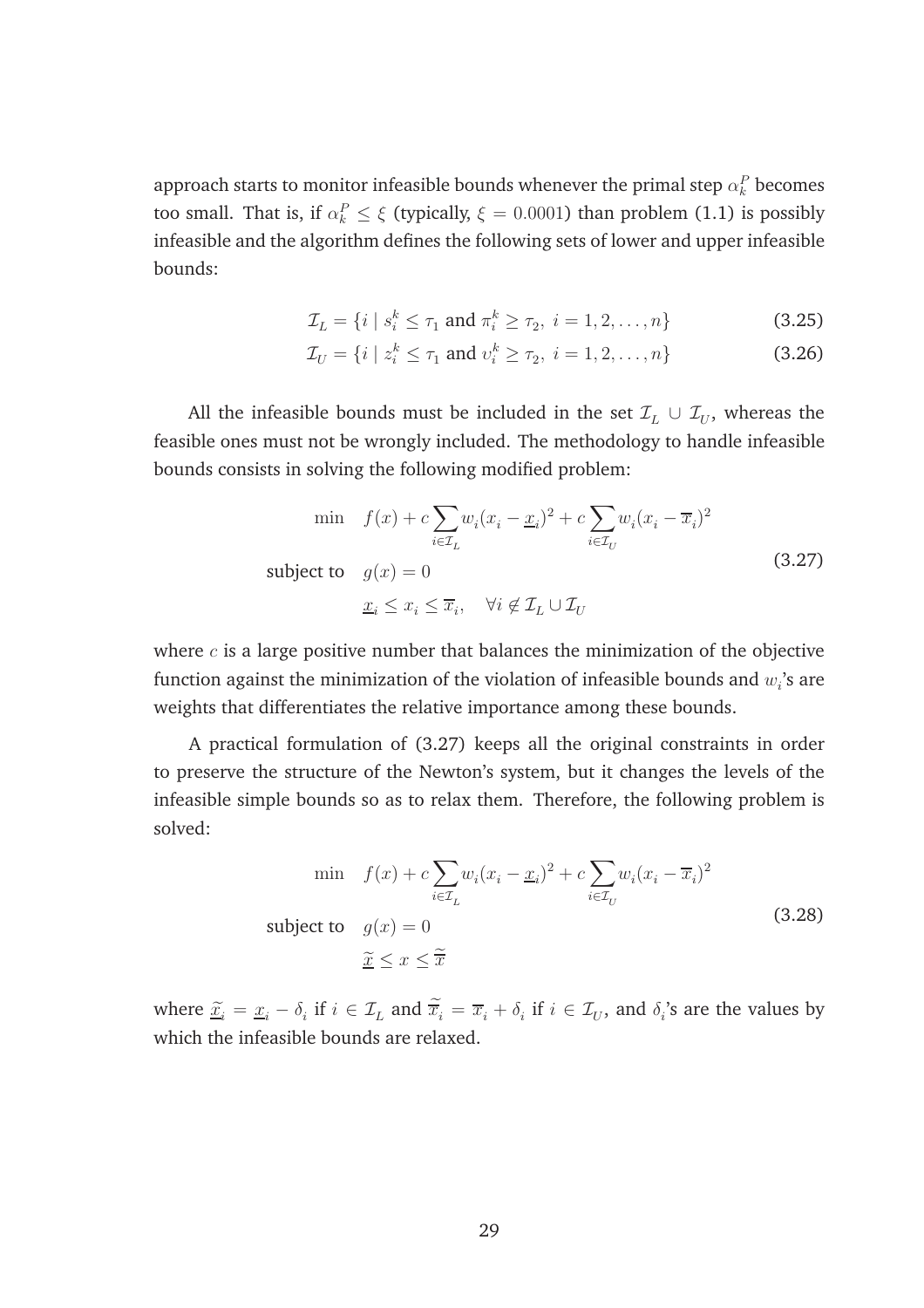#### **3.3.1 Primal-Dual Logarithmic Indicators**

As discussed in [68], the identification of subgroups of variables can be used in several ways to obtain computational advantage. Extending the idea to infeasible problems, infeasibility is monitored by using logarithmic primal-dual indicators, which are functions of the slack variables and the Lagrange multipliers, defined as follows:

$$
PDL_i^L = \log\left(\frac{s_i^k}{\pi_i^k}\right) \tag{3.29}
$$

$$
PDL_i^U = \log\left(\frac{z_i^k}{v_i^k}\right) \tag{3.30}
$$

When  $k$  goes to infinity, the limits of  $PDL_i^U$  and  $PDL_i^U$  behave as follows:

$$
\lim_{k \to \infty} PDL_i^L(s_i^k, \pi_i^k) = \lim_{k \to \infty} PDL_i^U(z_i^k, v_i^k) = \begin{cases} -\infty, i \in \mathcal{Z} \\ +\infty, i \notin \mathcal{Z} \end{cases}
$$
(3.31)

where  $\mathcal Z$  is the index set of active bound constraints.

Similarly to strong active simple bound constraints, infeasible bounds might accomplish the behavior predicted by (3.31). Figure 3.1 illustrates the profile of the  $PDL_i^U$  indicator for an infeasible OPF problem before and after the activation, at iteration 9, of the infeasibility handling algorithm proposed in [67].



Figure 3.1: Primal-Dual logarithmic indicators of infeasibility.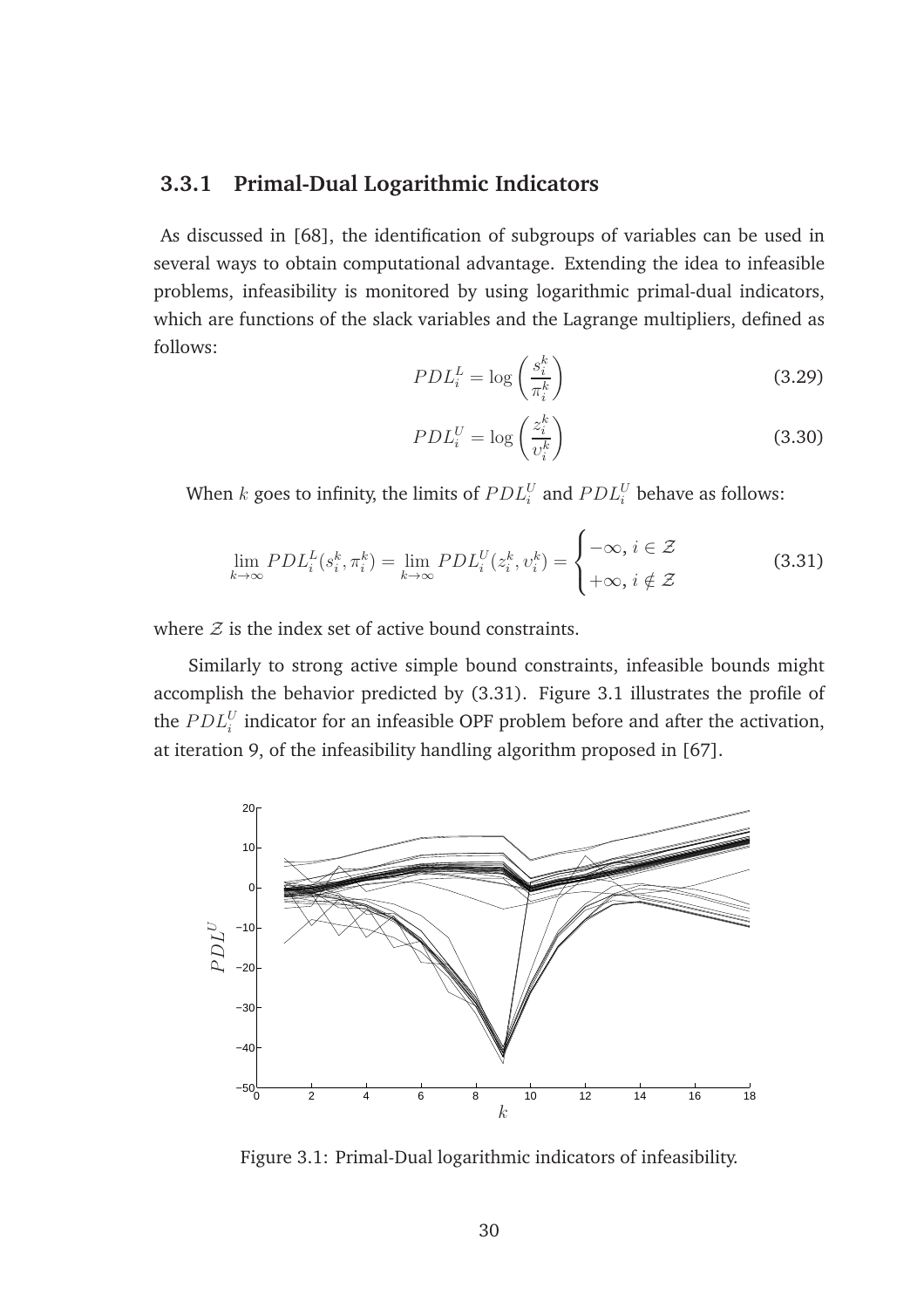It can be seen from Figure 3.1 that once the feasibility has been restored by relaxing the infeasible simple bounds, the primal-dual logarithmic indicators do not return to their previous levels. In fact, when the algorithm converges, subgroups of active and inactive constraints can be easily identified. The main observation is that the absolute value of the primal-dual logarithmic indicator for an active constraint is much smaller and different from that found for an infeasible constraint.

## **3.4 Final Remarks**

This chapter presented the pure primal-dual and the primal-dual predictor-corrector IP methods for NLP. The solution of the Newton's system (3.6) is by far the most time consuming task of these algorithms. Thus, to obtain efficient IP codes, it is important to concentrate efforts to improve the factorization, forward and backward solves. In this work, the solution of the linear system (3.6) is performed by MAT-LAB's built-in functions mldivide() and lu(), which invariably use well-established routines from the Linear Algebra PACKage (LAPACK) [69] or the UMFPACK [70] packages.

Together with the multiple centrality corrections approach [36], the pure primaldual and the primal-dual predictor-corrector IP methods have been successfully applied to OPF problems. An important practical feature of these optimization techniques is that the number of iterations does not seem to be very sensitive to the network size or to the number of control variables [8, 59], so they are suitable for large-scale OPF problems.

Infeasibility detection and handling is one of the most important resources of an optimization program. Particularly, in the context of the solution by primal-dual IP methods, the corresponding primal-dual logarithmic indicator can readily provide the information on whether or not an infeasible constraint is found.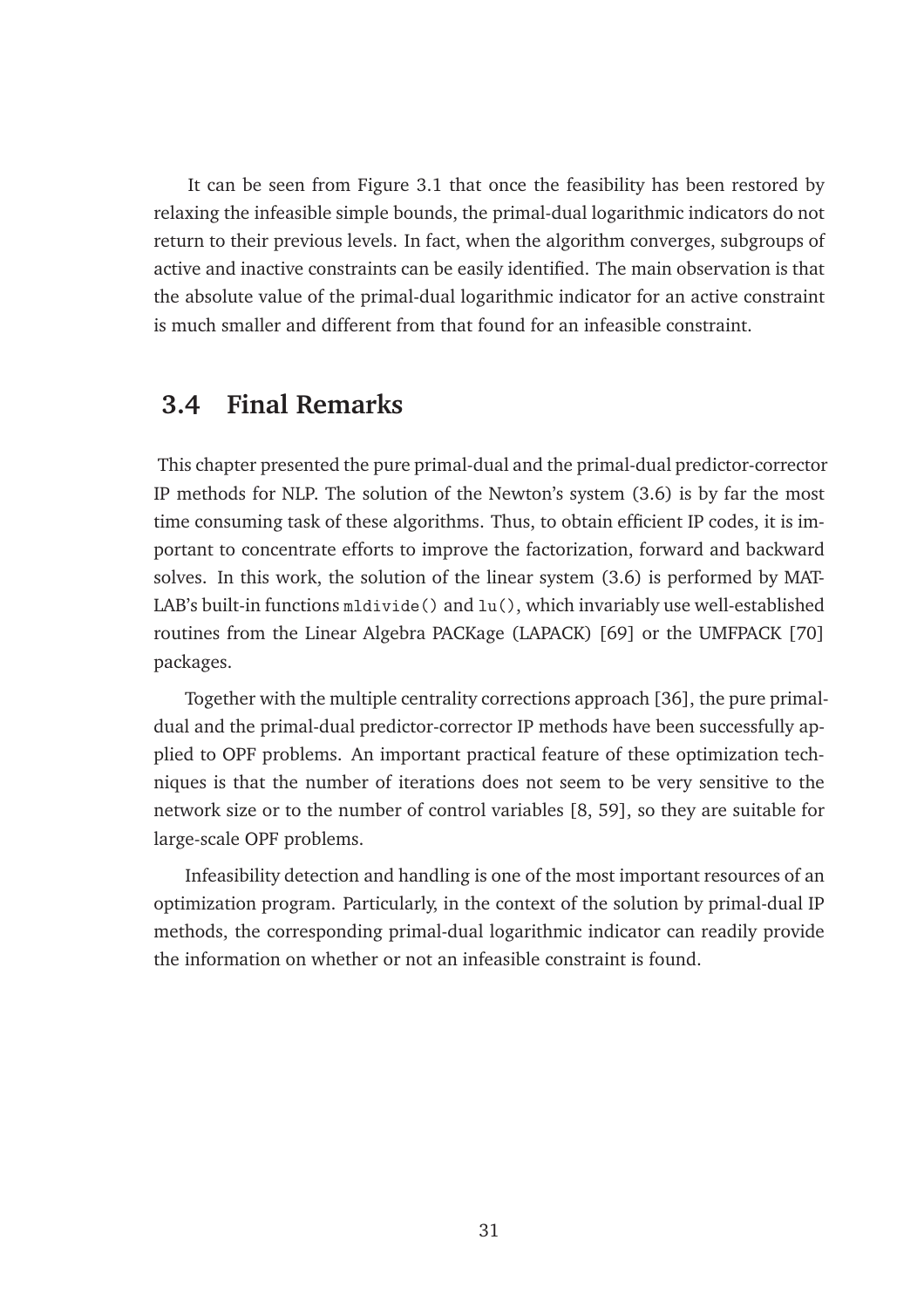# **Chapter**

# **Trust Region Methods**

O rithms PF PROBLEMS lie in the class of nonlinear nonconvex constrained optimization. As power systems increase and operate heavy loaded, the solution of these problems become more difficult. Moreover, locally convergent algorithms may fail to converge when the initial point is not near to a solution. Fortunately, globally convergent techniques can be used to obtain convergence from remote starting points.

Trust region methods are one of the globalization techniques that has been used to provide global convergence properties to a great diversity of algorithms. According to [71], the idea of defining a region of trust for the search direction was first suggested for nonlinear least squares problems and later extended to general unconstrained optimization. Thus, it is worth to briefly describe the formulation and solution techniques for these problems before introducing the basic concepts of trust region.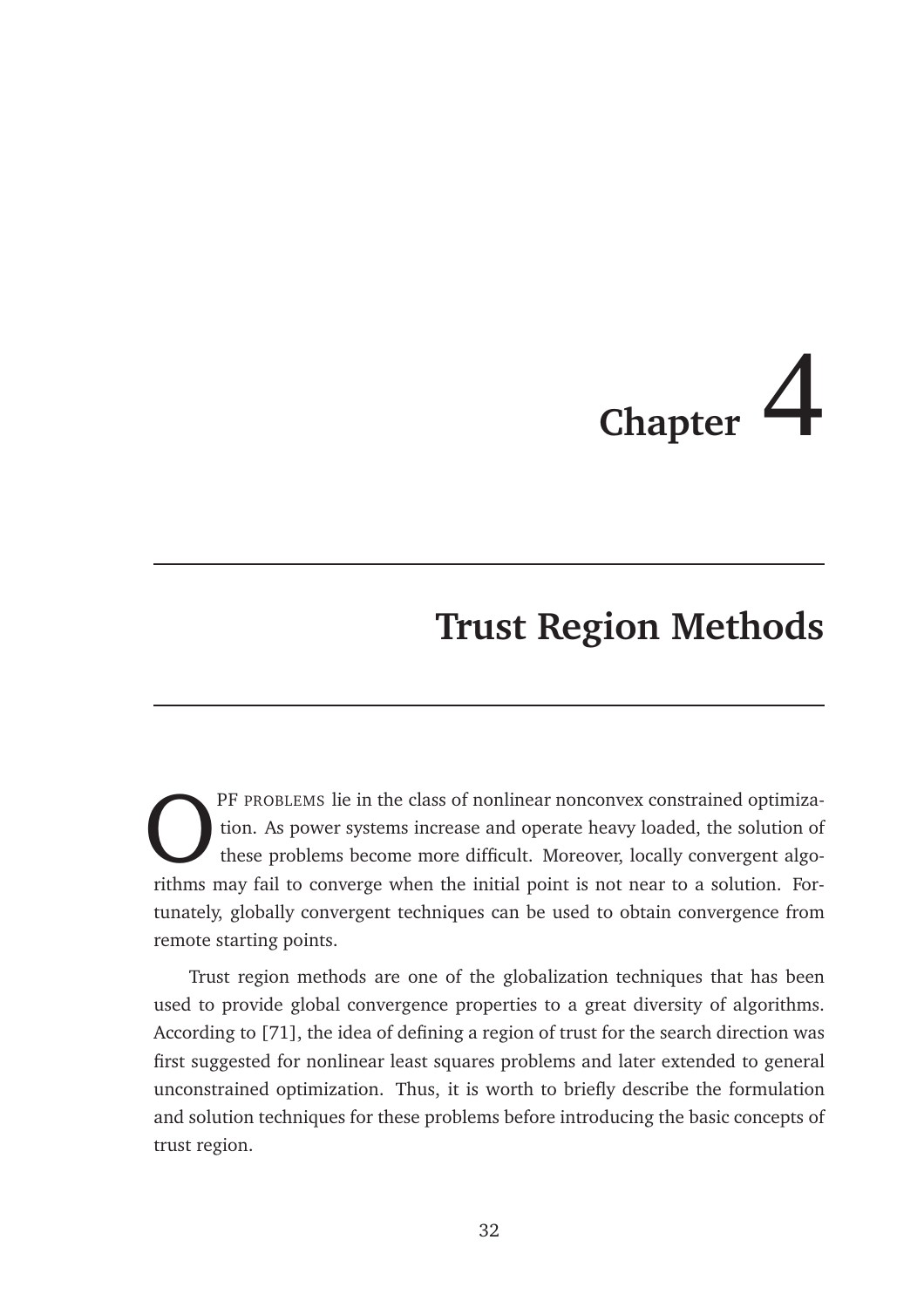## **4.1 Nonlinear Least Squares Problems**

Nonlinear least squares problems can be stated in the following classical form:

$$
\min \quad f(x) = \frac{1}{2} \sum_{i=1}^{m} r_i^2(x) = \frac{1}{2} ||r(x)||^2 \tag{4.1}
$$

where  $r : \mathbb{R}^n \mapsto \mathbb{R}^m$  is continuously differentiable and  $\| \cdot \|$  denotes the  $\ell_2$  vector norm. These problems became very popular because of their special features when compared to general unconstrained problems. The first and second order derivatives of  $f(x)$  can be expressed in terms of the residual functions  $r_i(x)$  as follows:

$$
\nabla f(x) = \nabla r(x)r(x)
$$
\n(4.2)

$$
\nabla^2 f(x) = \nabla r(x) \nabla r(x)^T + \sum_{i=1}^m r_i(x) \nabla^2 r_i(x)
$$
\n(4.3)

It is clear from (4.2) that the gradient  $\nabla f(x)$  can be obtained if the first derivative of each function  $r_i(x)$  is easily calculated. Furthermore, by knowing the gradient  $\nabla r(x)$ , the first part of the Hessian  $\nabla^2 f(x)$  is immediately available. The second part of the Hessian is expected to be small when the residuals  $r_i$  are small or when each function  $r_i$  is nearly linear  $(\|\nabla^2 r_i(x)\| \approx 0)$ .

The Gauss-Newton method [1], which can be understood as a modification of the Newton's method with line search, exploit those features by neglecting the second order term from (4.3), that is,  $\nabla^2 f(x) \approx \nabla r(x) \nabla r(x)^T$ , and by defining a search direction  $d_k^{\hbox{\tiny{GN}}}$  as:

$$
\nabla r(x_k) \nabla r(x_k)^T d_k^{\text{GN}} = -\nabla r(x_k) r(x_k)
$$
\n(4.4)

Interestingly, the Gauss-Newton direction  $d_k^{\tiny{\mbox{GN}}}$  can also be obtained from the linear model function  $r(x_k + p) \approx r(x_k) + \nabla r(x_k)^T d$ , by substituting it into the expression  $f(x) = \frac{1}{2} ||r(x)||^2$  and minimizing over d. That is,  $d_k^{\text{GN}}$  is the solution of the linear least squares problem

$$
\min \quad \frac{1}{2} \| r(x_k) + \nabla r(x_k)^T d \|^2 \tag{4.5}
$$

which is also equivalent to replace the objective function in (4.1) by the quadratic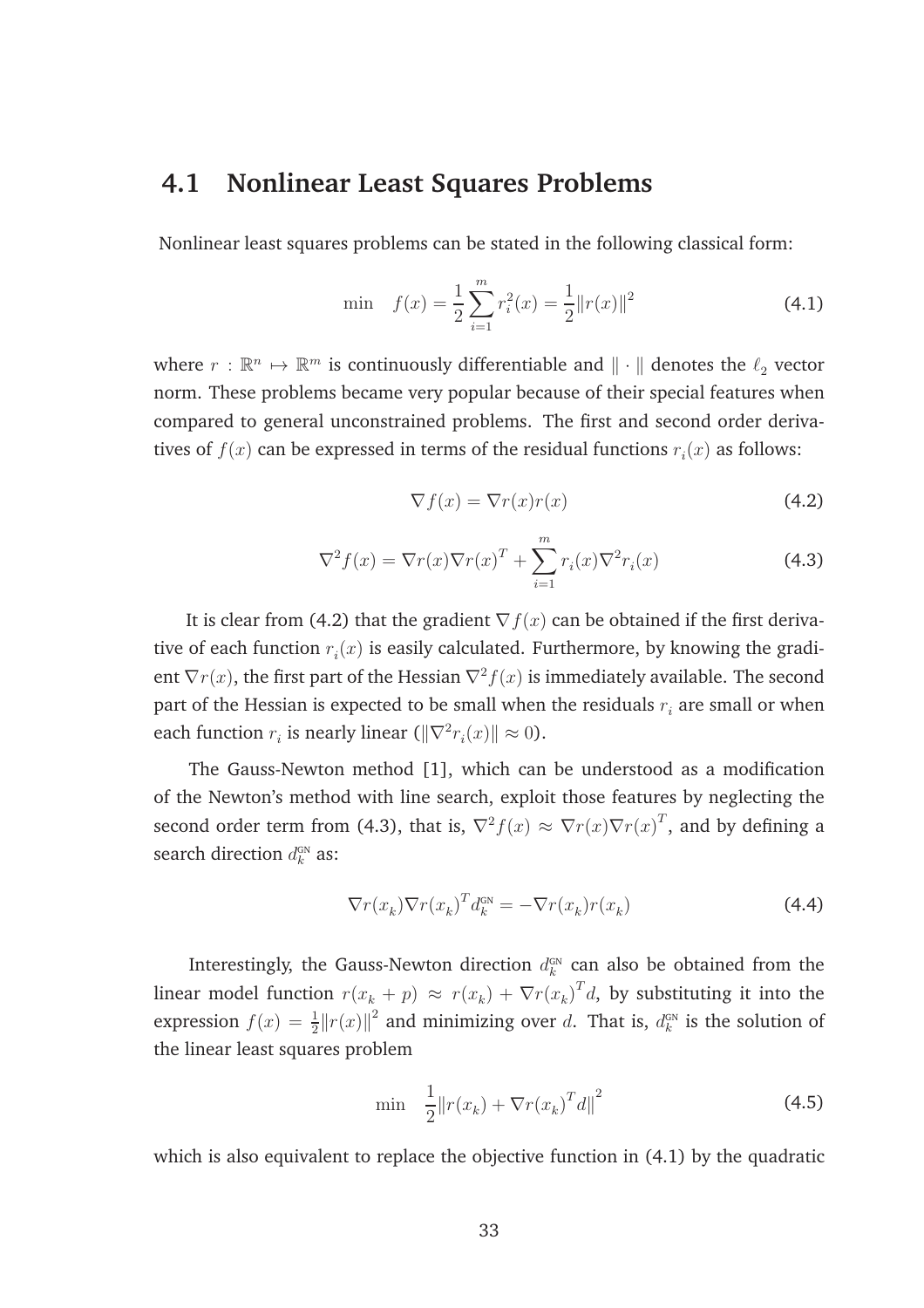model

$$
m_k(d) = \frac{1}{2} ||r(x_k)||^2 + \left[\nabla r(x_k)r(x_k)\right]^T d + \frac{1}{2} d^T \nabla r(x_k) \nabla r(x_k)^T d \tag{4.6}
$$

On the other hand, instead of using a line search procedure, the Levenberg-Marquardt method [1, 72, 73] applies a trust region strategy. The main idea of this approach is to restrict the search to a region around the current iterate  $x_k$  within the quadratic model  $m_k(d)$  in (4.6) closely approximates the original nonlinear objective function  $f(x)$ . For a spherical trust region, the problem to be solved at each iteration is:

$$
\min \quad \frac{1}{2} \|r(x_k)\|^2 + \left[\nabla r(x_k)r(x_k)\right]^T d + \frac{1}{2} d^T \nabla r(x_k) \nabla r(x_k)^T d
$$
\n
$$
\text{subject to} \quad \|d\| \le \Delta_k \tag{4.7}
$$

where  $\Delta_k > 0$  is the radius of the trust region. When the solution  $d^*$  of (4.7) reaches the trust region, that is,  $\|d^*\| = \Delta_k$ , then it also solves the following equality constrained problem:

$$
\min \quad \frac{1}{2} ||r(x_k)||^2 + \left[\nabla r(x_k)r(x_k)\right]^T d + \frac{1}{2} d^T \nabla r(x_k) \nabla r(x_k)^T d
$$
\n
$$
\text{subject to} \quad ||d|| = \Delta_k \tag{4.8}
$$

If  $d^*$  is a local minimum of (4.8), then there is a strictly positive Lagrange multiplier  $\lambda^* \in \mathbb{R}_+$  that satisfy the KKT first order optimality conditions:

$$
\[ \nabla r(x_k) \nabla r(x_k)^T + \lambda I \] d = -\nabla r(x_k) r(x_k)
$$
\n(4.9a)

$$
||d|| - \Delta_k = 0 \tag{4.9b}
$$

Otherwise, if  $d^*$  remains strictly inside the trust region, that is,  $||d^*|| < \Delta_k$ , then  $d^* = d^{\text{GN}}$  is the solution of the unconstrained problem (4.5) and  $\lambda^* = 0$ , which represents an inactive constraint. Finally, the constraints  $||d|| - \Delta_k \leq 0$  and  $\lambda \geq 0$ 0 can be combined as a single *complementarity condition* and the KKT first order optimality conditions for problem (4.7) become:

$$
\[ \nabla r(x_k) \nabla r(x_k)^T + \lambda I \] d^{\text{LM}} = -\nabla r(x_k) r(x_k)
$$
\n(4.10a)

$$
\lambda \left( \left\| d^{\text{LM}} \right\| - \Delta_k \right) = 0 \tag{4.10b}
$$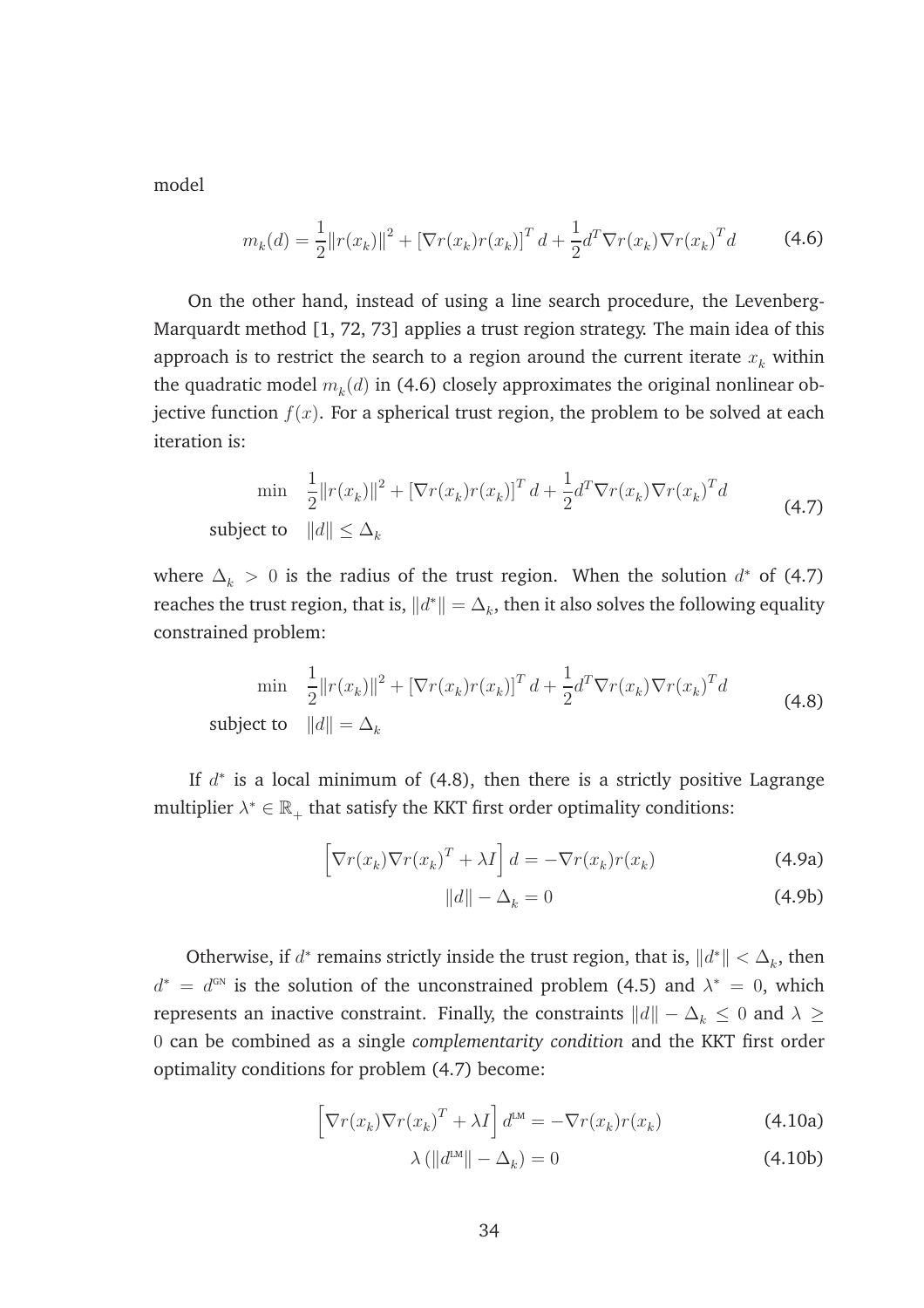It is important to mention that both Gauss-Newton and Levenberg-Marquardt methods use the same Hessian approximations, thus their local convergence properties are similar. In addition, these methods are expected to perform poorly on large-residual problems, in which the second-order part of the Hessian  $\nabla^2 f(x)$  in (4.3) is too significant to be ignored. For a detailed discussion about these two methods the reader is referred to [1].

# **4.2 Trust Region Methods for Unconstrained Optimization**

Consider general unconstrained optimization problems of the following form:

$$
\min \quad f(x) \tag{4.11}
$$

where  $f : \mathbb{R}^n \mapsto \mathbb{R}$  is a nonlinear function that is assumed to be at least twice continuously differentiable. An approximation for the minimizer  $x^*$  of (4.11) can be determined by means of the Taylor series expansion around the point  $x_k$ 

$$
f(x_k + d) \approx f(x_k) + \nabla f(x_k)^T d + \frac{1}{2} d^T \nabla^2 f(x_k) d \tag{4.12}
$$

which is a local quadratic model of  $f(x)$ . If  $x_k$  is in the vicinity of  $x^*$ , then Newton type methods are expected to converge with quadratic rate. However, if  $x_{\scriptscriptstyle k}$  is far from the solution of (4.11), locally convergent methods can fail to converge as the model (4.12) no longer preserves the curvature characteristics of  $f(x)$ . Thus, to globalize the convergence of the algorithm, a trust region constraint is added and the trust region problem to be solved at each iteration is:

$$
\min \quad m_k(d) = f(x_k) + \nabla f(x_k)^T d + \frac{1}{2} d^T H_k d
$$
\n
$$
\text{subject to} \quad ||d|| \le \Delta_k \tag{4.13}
$$

where  $H_k \in \mathbb{R}^{n \times n}$  is the Hessian  $\nabla^2 f(x_k)$  or some approximation to it.

When defining a trust region method, the first issue that deserves attention is the way the trust region radius  $\Delta_k$  is chosen and how it directly affects the performance of the approach. If the chosen radius is too small, the model accurately approximates the objective function but only small steps can be taken. Otherwise,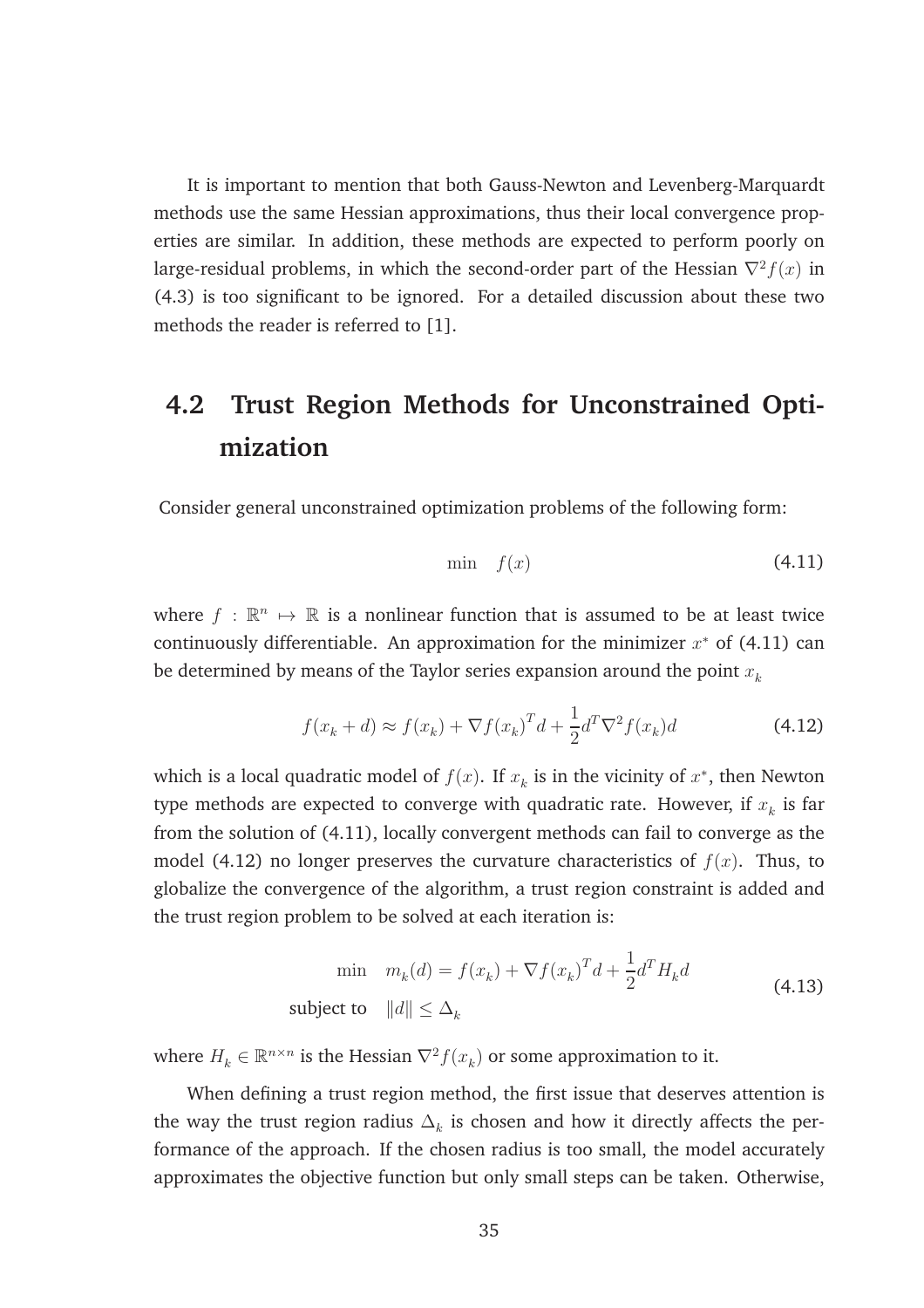if a large radius is chosen, the trust region constraint would not limit the progress of the algorithm. However, the minimizer of the quadratic model may be far from the minimizer of the objective function, thus the radius has to be reduced and a new attempt of the algorithm must be performed.

The most common way of choosing the trust region radius is based on the agreement between the model function  $m_k(d)$  and the objective function  $f(x_k^{})$  at the previous iteration. For a given step  $d_k$ , we define the ratio

$$
\varrho_k = \frac{\operatorname{ar}(d_k)}{\operatorname{pr}(d_k)} = \frac{f(x_k) - f(x_k + d_k)}{m_k(0) - m_k(d)}\tag{4.14}
$$

where the numerator is called the *actual reduction* and the denominator is the *pre* $dicted$   $reduction.$  Observe that since  $d_k$  is obtained by minimizing the model  $m_k(d)$ within a region that includes  $d = 0$ , the predicted reduction will always be nonnegative. Thus, if  $\varrho_k$  is negative, the new objective value  $f(x_k+d_k)$  is larger than the current value  $f_k$ , so the step  $d_k$  must be rejected. On the contrary, if  $\varrho_k$  is close to 1, there is a good agreement between the model  $m_k(d)$  and the function  $f(x)$  over this step. In this case, the step  $d_k$  is accepted and it is safe to expand the trust region for the next iteration. If  $\varrho_k$  is positive but significantly smaller than 1, the trust region is not altered. Additionally, if  $\varrho_k$  is close to zero or negative, we shrink the trust region by reducing  $\Delta_k$  at the next iteration [1].

#### **4.2.1 The Cauchy Point**

Although in principle the solution of problem (4.13) is the goal, for global convergence purposes it is sufficient to find an approximate solution  $d_k$  that lies within the trust region and gives a *sufficient reduction* in the model. The sufficient reduction can be quantified in terms of the *Cauchy point*, which is simply the minimizer of  $m_k(d)$  along the steepest descent direction  $-\nabla f(x_k)$ , subject to the trust region constraint.

Before analyzing the Cauchy point, it is convenient to define the vector

$$
d_k^s = -\Delta_k \frac{\nabla f(x_k)}{\|\nabla f(x_k)\|} \tag{4.15}
$$

that represents the maximum point along the steepest descent direction subject to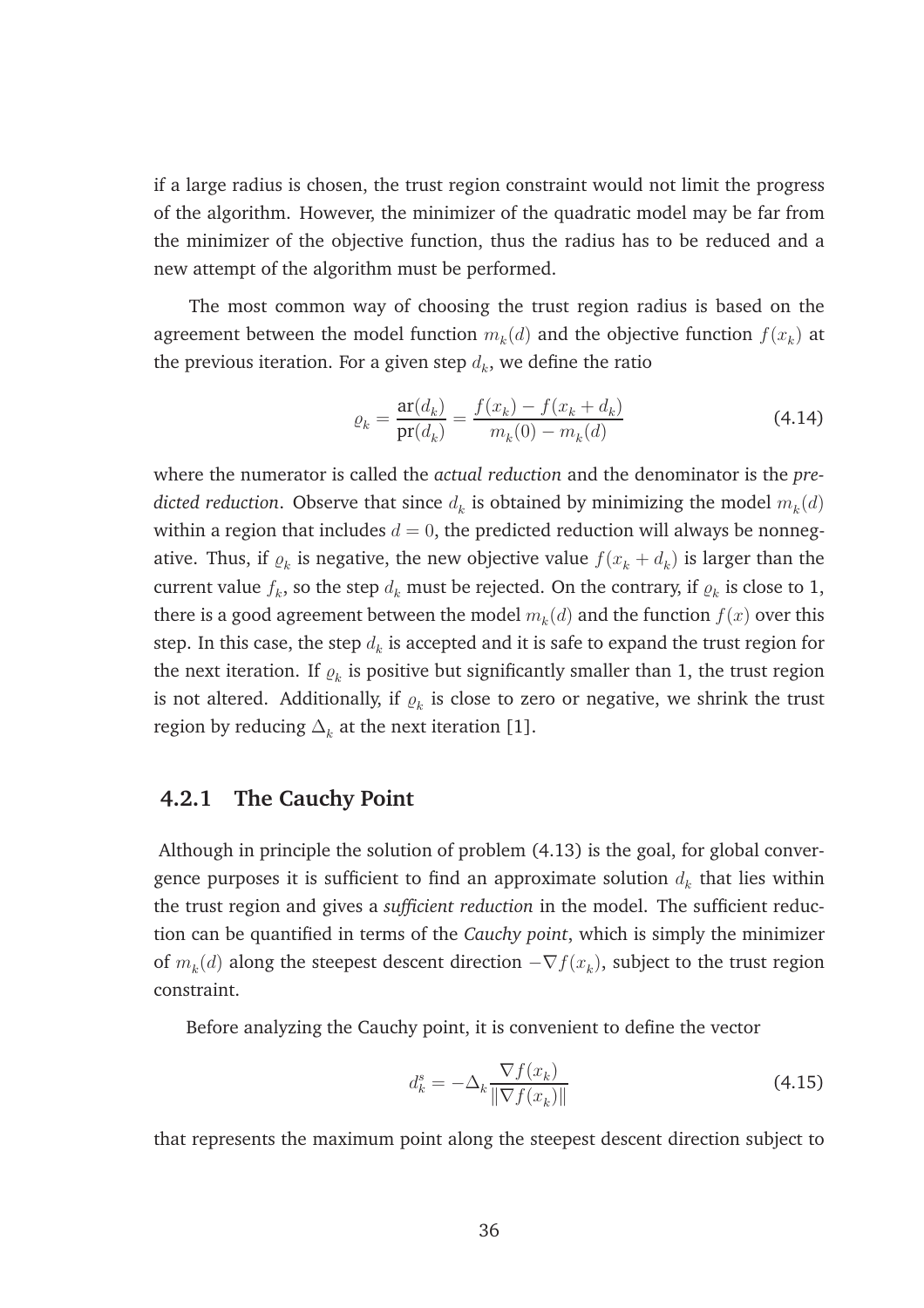the trust region bound (note that  $\|d_k^s\|=\Delta_k$ ). The Cauchy point is then defined as

$$
d_k^c = \tau_k d_k^s \tag{4.16}
$$

where  $\tau_k \in (0,1]$  is the minimizer of  $m_k(\tau d_k^s)$  constrained to the trust region bound, that is, the solution of the following problem:

$$
\min \quad m_k(\tau d_k^s) = f(x_k) + \nabla f(x_k)^T (\tau d_k^s) + \frac{1}{2} (\tau d_k^s)^T H_k (\tau d_k^s)
$$
\n
$$
\text{subject to} \quad \|\tau d_k^s\| \le \Delta_k \tag{4.17}
$$

The unconstrained minimizer of (4.17) can be determined by taking the first derivative of  $m_k(\tau d_k^s)$  with respect to  $\tau$ , as follows:

$$
\frac{d}{d\tau}m_k(\tau d_k^s) = \nabla f(x_k)^T d_k^s + \tau_k d_k^{s \, T} H_k d_k^s = 0 \quad \therefore \quad \tau_k = -\frac{\nabla f(x_k)^T d_k^s}{d_k^{s \, T} H_k d_k^s} \tag{4.18}
$$

By substituting (4.15) into (4.18) and remembering that  $\nabla f(x_k)^T \nabla f(x_k) =$  $\|\nabla f(x_k)\|^2$ , the result is:

$$
\tau_k = \frac{\|\nabla f(x_k)\|^3}{\Delta_k \nabla f(x_k)^T H_k \nabla f(x_k)}\tag{4.19}
$$

To clearly understand the effect of the trust region constraint on the objective function of problem (4.17), two curvature cases should be considered. Firstly, if  $\nabla f(x_k)^T H_k \nabla f(x_k) \leq 0$ , the function  $m_k(\tau d_k^s)$  is concave and, therefore, it decreases monotonically with  $\tau$  from its maximum point at  $\nabla f(x_k) = 0$  (see Figure 4.1). Thus,  $\tau_k$  is simply the largest value that satisfies the trust region bound, that is,  $\tau_k = 1.$ On the other hand, if  $\nabla f(x_k)^T H_k \nabla f(x_k) > 0$ , then  $m_k(\tau d_k^s)$  is a convex quadratic function in  $\tau$ , so  $\tau_k$  is either the unconstrained minimizer (4.19) or the boundary value  $\tau_k = 1$  (see Figure 4.2).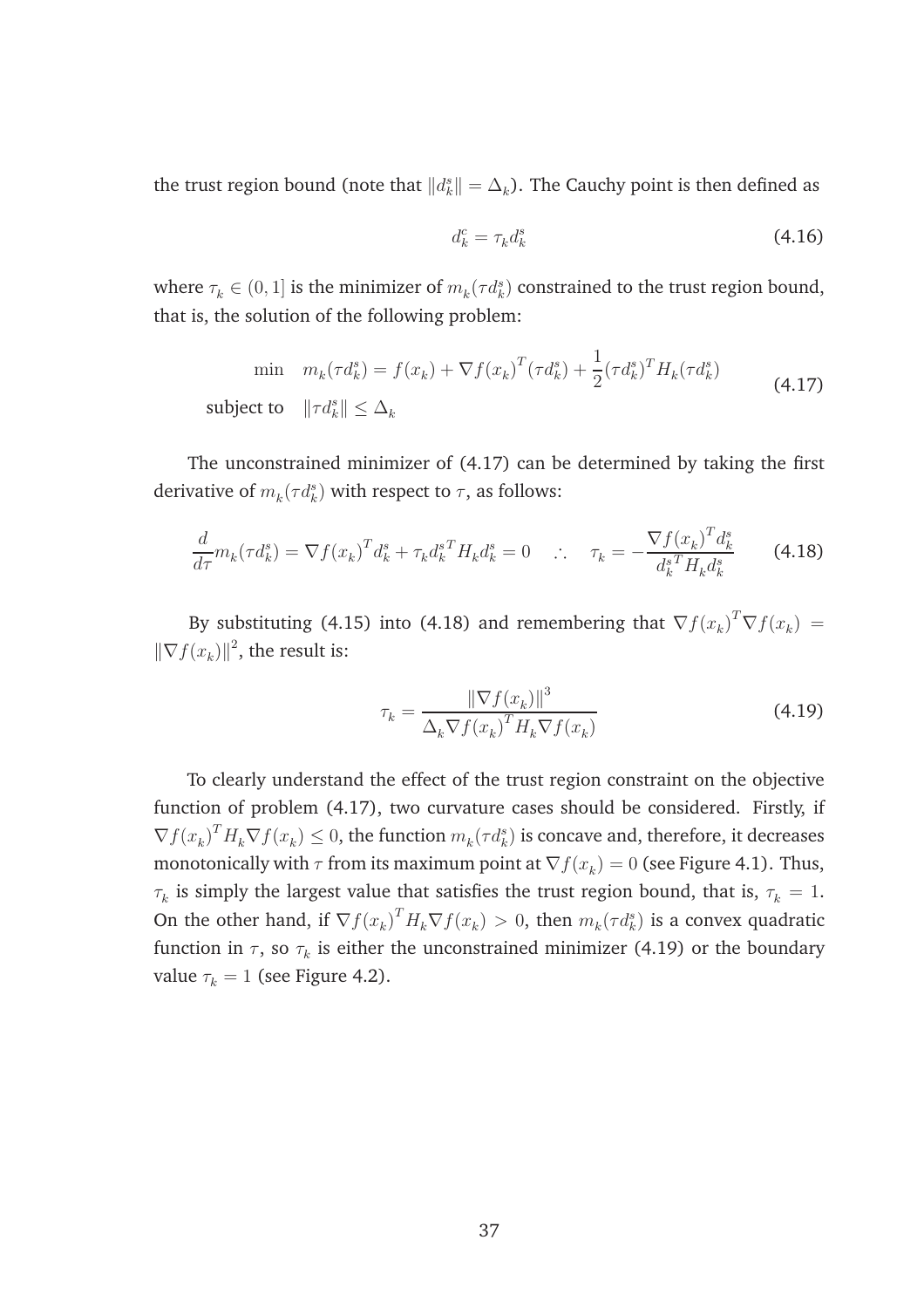



Figure 4.1: Concave function  $m_k(\tau d_k^s)$ .

Figure 4.2: Convex function  $m_k(\tau d_k^s)$ .

In summary, we have

$$
d_k^c = \begin{cases} \min \left\{ d_k^s, -\frac{\nabla f(x_k)^T \nabla f(x_k)}{\nabla f(x_k)^T H_k \nabla f(x_k)} \nabla f(x_k) \right\} & , \text{ if } \nabla f(x_k)^T H_k \nabla f(x_k) > 0; \\ d_k^s & , \text{ otherwise.} \end{cases}
$$
\n(4.20)

A trust region method will be globally convergent if the steps  $d_k$  attain a sufficient reduction in the model  $m_k(d)$  that is at least some fixed multiple of the decrease obtained by the Cauchy step  $d_k^c$  at each iteration. Despite of being very simple to implement and inexpensive to calculate, the approximation provided by the Cauchy point is based on the steepest decent method, which implies linear rates of convergence. Thus, in order to achieve faster convergence, practical algorithms start by computing the Cauchy point and then try to improve on it.

According to [1], an improvement strategy is often designed so that the unconstrained minimum  $d_k^B = -H_k^{-1} \nabla f(x_k)$  of the quadratic model  $m_k(d)$  is used whenever  $H_k$  is positive definite and  $\|d_k^B\|\leq \Delta_k.$  Additionally, when  $H_k$  is the exact Hessian or a quasi-Newton approximation, this procedure is expected to achieve superlinear convergence. The next section briefly introduces one of the possible improvements on the Cauchy point, called the *dogleg method* [74].

#### **4.2.2 The Dogleg Method**

In order to better understand the dogleg method, it is important to analyze the influence of the trust region radius  $\Delta_k$  on the solution  $d^*$  of (4.13). When the radius is small relative to  $d_k^B$ , the constraint  $\|d\|\leq \Delta_k$  ensures that the quadratic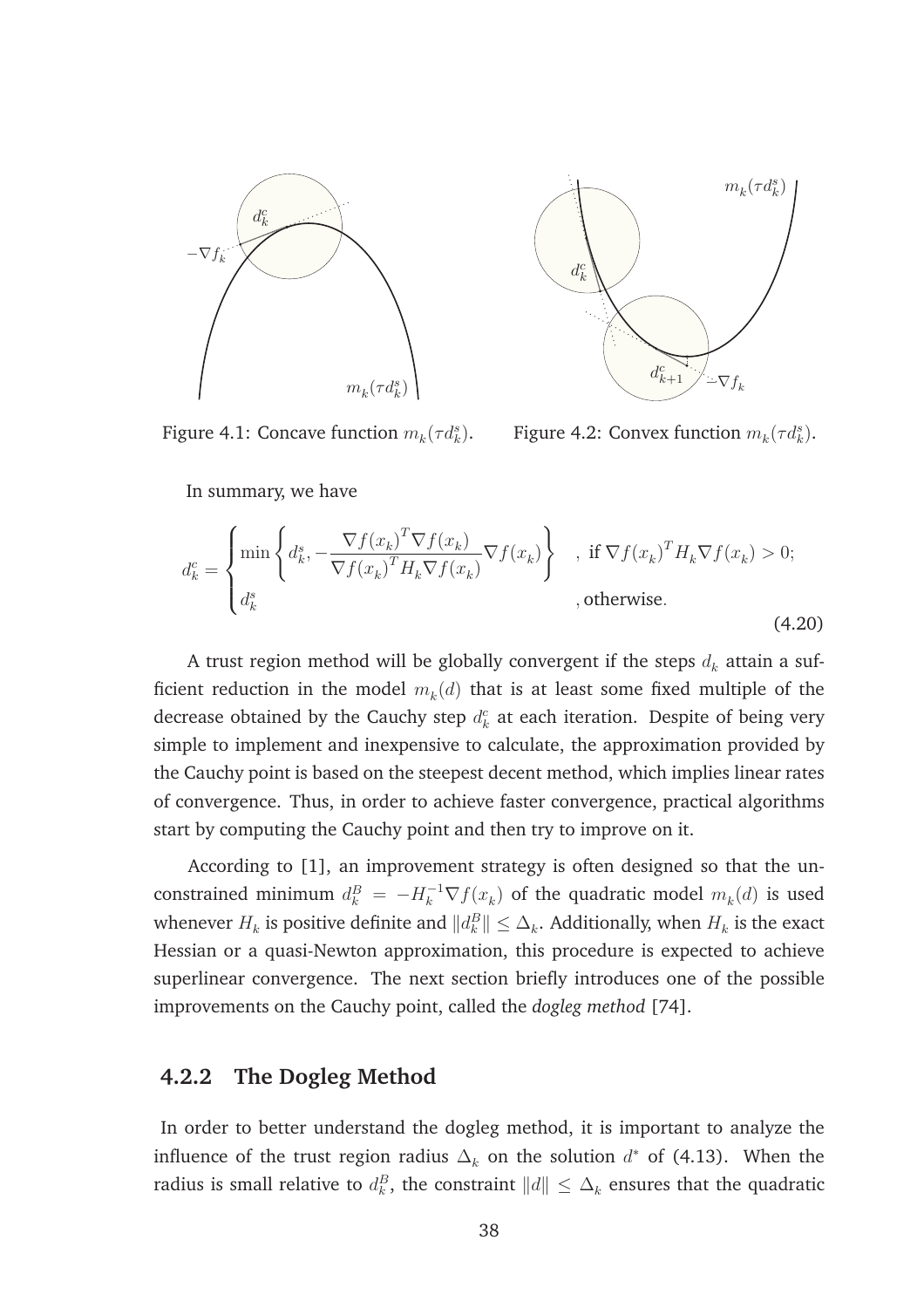term in  $m_k(d)$  has little effect on the solution of (4.13). That is, the curvature information of the model function  $m_k(d)$  is not very significant when searching within a small vicinity, so a linear approximation to it can be used. In this case, one simple approximation to the step  $d^*$  that solves (4.13) is the maximum point along the steepest descent direction subject to the trust region bound, which is calculated by (4.15). On the other hand, when  $\Delta_k$  assumes intermediate values, the solution  $d^*$  typically follows a curved trajectory such as the one illustrated in Figure 4.3.



Figure 4.3: Exact trajectory and dogleg path (Adapted from [1]).

In order to find an estimate solution to (4.13), the dogleg method replaces the curved trajectory for  $d^*$  with a path consisting of two line segments. The first line segment goes from the current point to the minimizer of  $m_k(d)$  along the steepest descent direction, which is given by

$$
d_k^U = -\frac{\nabla f(x_k)^T \nabla f(x_k)}{\nabla f(x_k)^T H_k \nabla f(x_k)} \nabla f(x_k)
$$
\n(4.21)

The second line segment goes from  $d_k^U$  to  $d_k^B$ , as illustrated in Figure 4.3. The *dogleg path* can be rigorously denoted by  $d(\tau)$  for  $\tau \in [0, 2]$ , where

$$
\widetilde{d}(\tau) = \begin{cases}\n\tau d_k^U, & 0 \le \tau \le 1 \\
d_k^U + (\tau - 1) \left( d_k^B - d_k^U \right), & 1 \le \tau \le 2\n\end{cases}
$$
\n(4.22)

The dogleg approach chooses  $d$  to minimize the model  $m_k(d)$  along this path, subject to the trust region constraint.

It is important to observe that  $\tilde{d}(\tau)$  intersects the trust region boundary at ex-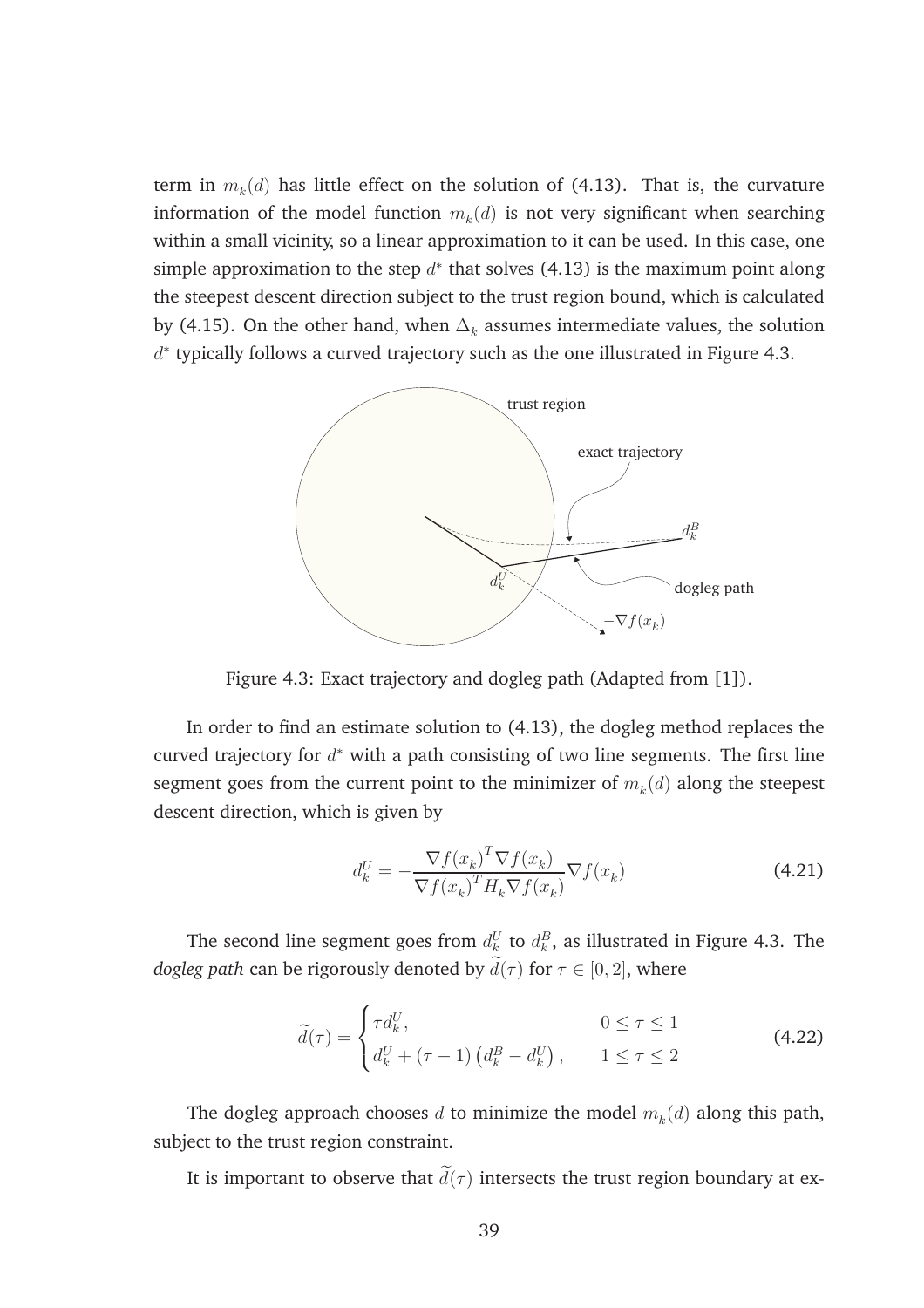actly one point if and only if  $\|d_k^B\|\geq \Delta_k$ . In addition, since  $H_k$  is supposed to be positive definite, the model  $m_k(d)$  is a decreasing function along the dogleg path. Thus, the chosen value of  $d$  will be at  $d_k^B$  if the unconstrained minimizer is strictly inside the trust region. Otherwise, the value of  $d$  is chosen as the point of intersection of the dogleg path and the trust region boundary. In this case, the value of  $\tau$  is computed by solving the following scalar quadratic equation:

$$
||d_k^U + (\tau - 1)(d_k^B - d_k^U)||^2 = \Delta_k^2
$$
\n(4.23)

Note that if the exact Hessian  $\nabla^2 f(x_k)$  is available and positive definite, one can simply set  $H_k = \nabla^2 f(x_k)$  and follow the procedure above to find the Newton-dogleg step.

# **4.3 Trust Region Methods for Constrained Optimization**

In this work, most of the attention is devoted to general nonlinear programming problems of the form (1.1):

$$
\begin{aligned}\n\text{min} \quad & f(x) \\
\text{subject to} \quad & g(x) = 0 \\
& \underline{x} \leq x \leq \overline{x}\n\end{aligned}
$$

Instead of directly solving the nonlinear problem (1.1), trust region methods generate steps with the help of a quadratic model. As seen in previous sections, these methods define a region with radius  $\Delta_k$  around the current point  $x_k$  within which they *trust* the model to be an adequate representation of (1.1). The related trust region problem can be defined as follows:

$$
\min \quad f(x_k) + \nabla f(x_k)^T d + \frac{1}{2} d^T H_k d \tag{4.24a}
$$

- subject to  $g(x_k) + \nabla g(x_k)^T$  $(4.24b)$ 
	- $x \leq x_k + d \leq \overline{x}$  (4.24c)
	- $||d|| < \Delta_k$ (4.24d)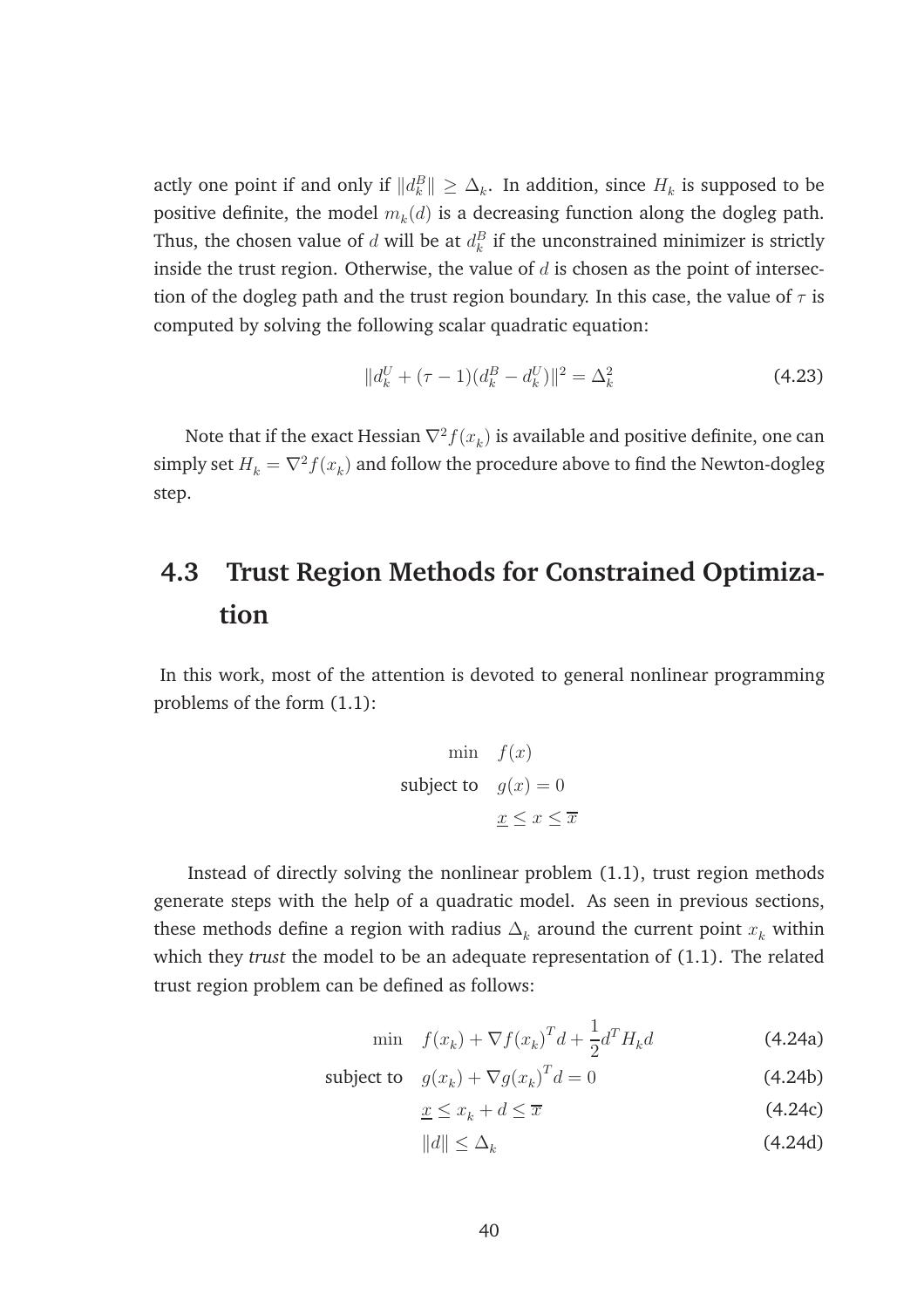where  $H_k$  is the Hessian matrix of the Lagrangian function associated with the problem (1.1), that is,

$$
H_k = \nabla^2 f(x_k) + \sum_{i=1}^m \lambda_i^k \nabla^2 g_i(x_k),
$$
\n(4.25)

and  $\lambda_i$  is the Lagrange multiplier associated to the constraint  $g_i(x) = 0$ .

Problem (4.24) is not a QP problem due to the Euclidean norm used in the trust region constraint. As discussed in [1], there has not been much research on the relative performance of methods that use trust regions of different shapes on large problems. Additionally, other norms such as the  $\ell_1$  norm and the infinity norm offer no obvious advantages for small-medium unconstrained problems, but they may be useful for constrained ones. For instance, to overcome the difficulty and turn problem (4.24) into a QP problem, Souza et al. [53] used the infinity norm instead of the Euclidean to rewrite the trust region subproblem as follows:

$$
\min \quad f(x_k) + \nabla f(x_k)^T d + \frac{1}{2} d^T H_k d \tag{4.26a}
$$

subject to 
$$
g(x_k) + \nabla g(x_k)^T d = 0
$$
 (4.26b)

$$
\underline{x} - x_k \le d \le \overline{x} - x_k \tag{4.26c}
$$

$$
||d||_{\infty} \leq \Delta_k \tag{4.26d}
$$

As described by [53], since  $\|d\|_{\infty} \ = \ \max_i |d_i|$ , the constraints (4.26c) and (4.26d) on step  $d$  can be combined into a single simple bound constraint, so that the problem (4.26) can be rewritten as:

$$
\min \quad f(x_k) + \nabla f(x_k)^T d + \frac{1}{2} d^T H_k d \tag{4.27a}
$$

subject to 
$$
g(x_k) + \nabla g(x_k)^T d = 0
$$
 (4.27b)

$$
\max\{\underline{\delta}, -\Delta_k\} \le d \le \min\{\overline{\delta}, \Delta_k\} \tag{4.27c}
$$

where  $\underline{\delta} = \underline{x} - x_k$  and  $\delta = \overline{x} - x_k$ .

Problem (4.27) could be directly solved by a general optimization algorithm for QP. However, the trust region constraint (4.27c) could limit the step  $d$  in a way such that problem (4.27) becomes infeasible, that is, there may be no step  $d$  that satisfies both the equality constraint (4.27b) and the trust region constraint (4.27c). Several approaches were proposed to resolve the possible conflict between satisfying the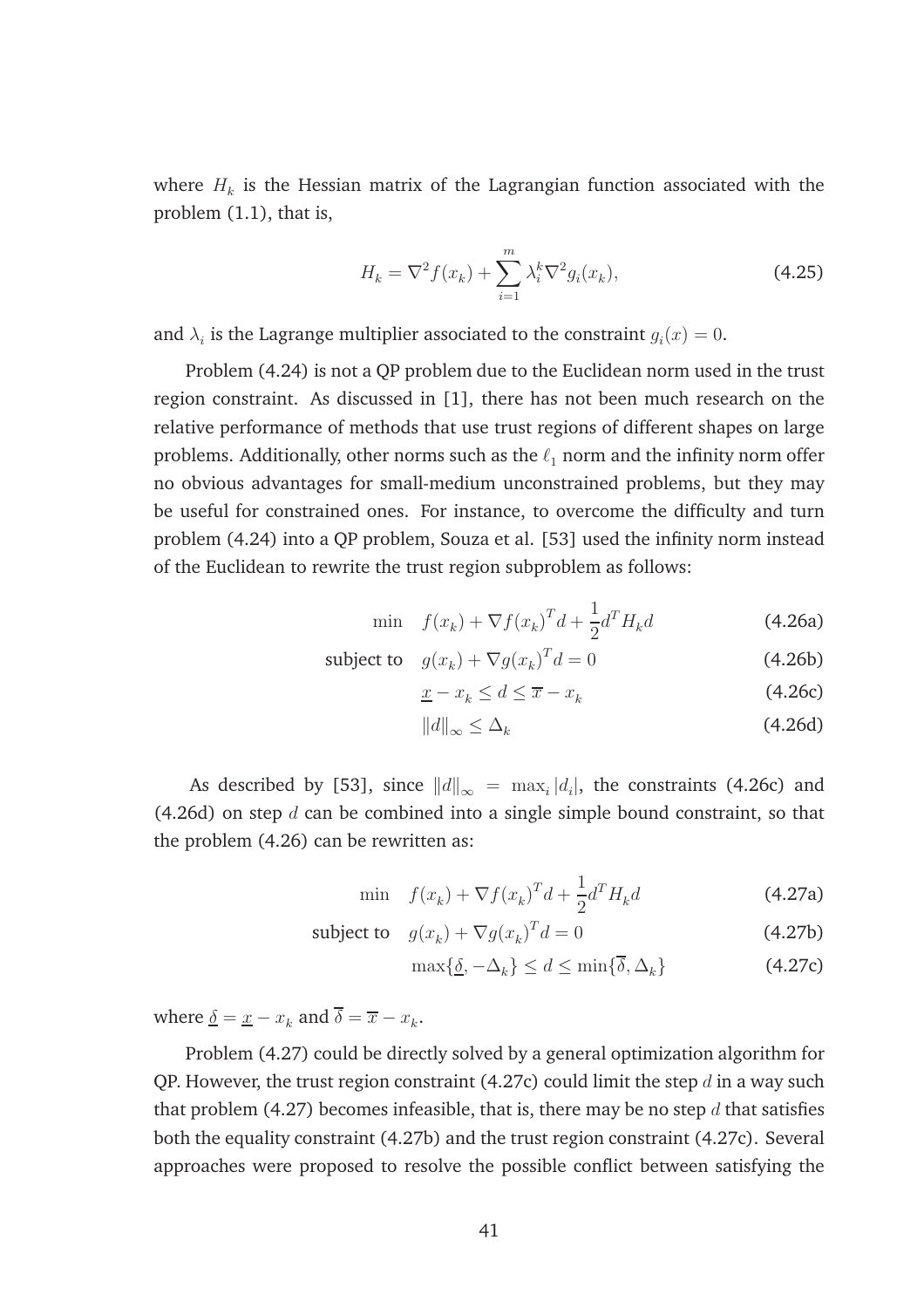linearizations of the original constraints and the additional trust region constraint [41]. The next section presents the Byrd-Omojokun method.

#### **4.3.1 The Byrd-Omojokun Method**

In order to resolve possible inconsistencies with constraints (4.27b) and (4.27c), the Byrd-Omojokun method [40] divides problem (4.27) into two subproblems, which are known as *vertical* and *horizontal* subproblems.

#### **4.3.1.1 Vertical Subproblem**

The vertical subproblem is defined as follows:

$$
\min \quad \frac{1}{2} \|g(x_k) + \nabla g(x_k)^T v\|^2 \tag{4.28a}
$$

subject to 
$$
\max\{\underline{\delta}, -\xi\Delta_k\} \le v \le \min\{\delta, \xi\Delta_k\}
$$
 (4.28b)

where  $\xi \in (0, 1)$  is a reduction factor of the trust region (typically  $\xi = 0.8$ ).

By ignoring the constant term  $g(x_k)^T g(x_k)$  in the objective function, problem (4.28) can be rewritten as follows:

$$
\min \left[ \nabla g(x_k) g(x_k) \right]^T v + \frac{1}{2} v^T \nabla g(x_k) \nabla g(x_k)^T v \tag{4.29a}
$$

$$
\text{subject to } \max\{\underline{\delta}, -\xi \Delta_k\} \le v \le \min\{\overline{\delta}, \xi \Delta_k\} \tag{4.29b}
$$

The aim of the vertical subproblem is to find a vertical step  $v_k$  within the reduced trust region  $\xi \Delta_k$  that minimizes the violation of the equality constraint (4.27b).

#### **4.3.1.2 Horizontal Subproblem**

After solving (4.29) for the step  $v_k$ , the full step  $d_k$  is obtained by solving the horizontal subproblem:

$$
\min \quad \nabla f(x_k)^T d + \frac{1}{2} d^T H_k d \tag{4.30a}
$$

subject to 
$$
\nabla g(x_k)^T d = \nabla g(x_k)^T v_k
$$
 (4.30b)

$$
\max\{\underline{\delta}, -\Delta_k\} \le d \le \min\{\overline{\delta}, \Delta_k\} \tag{4.30c}
$$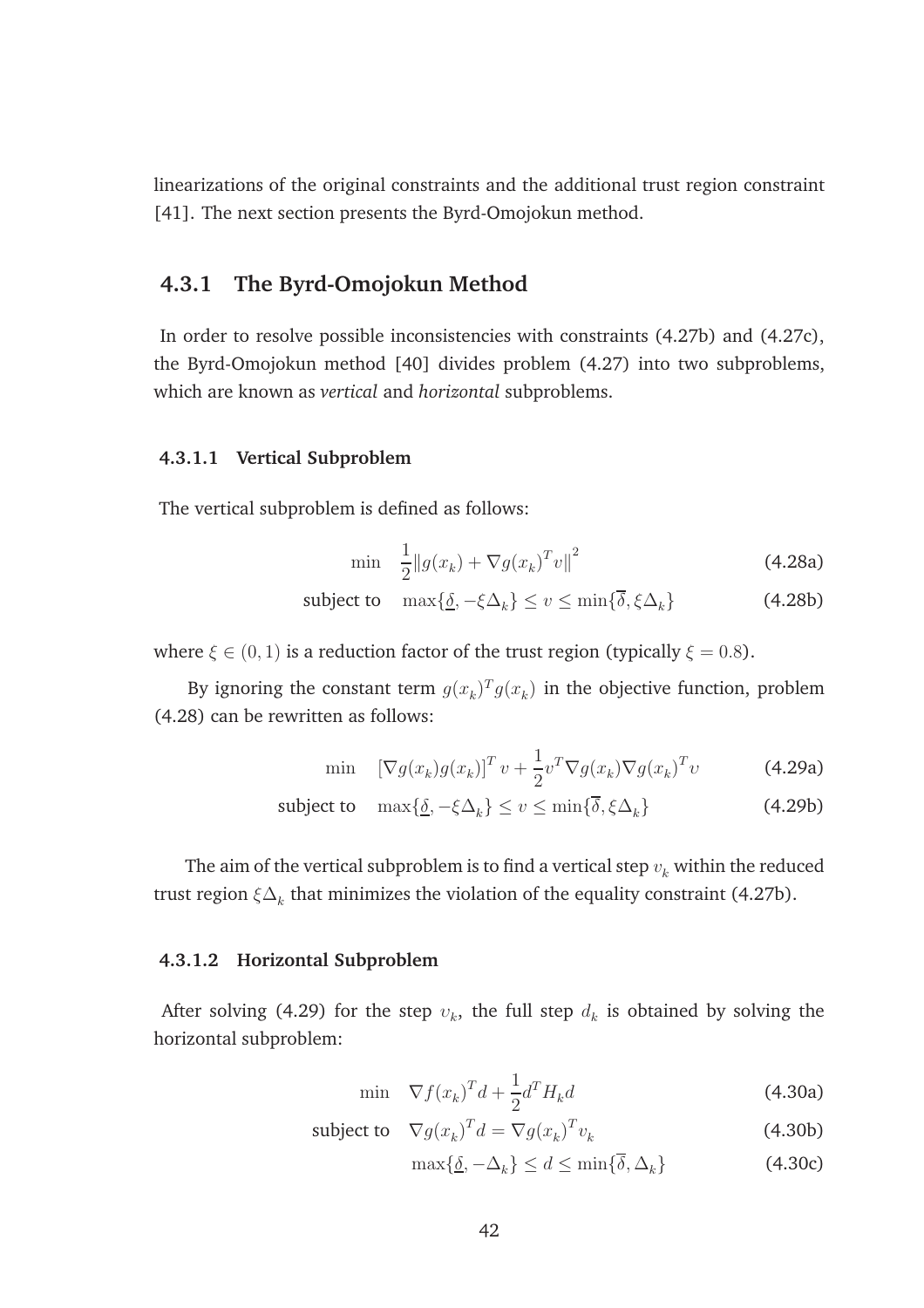It must be observed that problem (4.30) is always feasible, once  $d = v_k$  is a solution for (4.30b) and  $||v_k|| \leq \xi \Delta_k$ .

#### **4.3.1.3 Merit Function**

Once  $d_k$  has been calculated, a *merit function* is used to decide whether or not this step sufficiently decreases the objective function  $f(x)$ . Based on [53], the  $\ell_2$  merit function is considered:

$$
\psi(x,\eta) = f(x) + \eta \|g(x)\| \tag{4.31}
$$

where  $\eta > 0$  is a penalty parameter that weighs the constraint satisfaction against minimization of the objective function. In [41], the author furnishes a strategy to update the value of the penalty parameter. However, some preliminary experiments on OPF problems have shown that a typical value (for example,  $\eta = 2$ ) can be used without significantly changing the performance of the Byrd-Omojokun method.

Given a step  $d_k$ , we define the merit function model

$$
\widetilde{\psi}(d,\eta) = f(x_k) + \nabla f(x_k)^T d + \frac{1}{2} d^T H_k d + \eta \| g(x_k) + \nabla g(x_k)^T d \|
$$
\n(4.32)

and calculate the predicted reduction in the merit function (4.31), which is defined as

$$
\begin{split} \mathbf{pr}(d_k) &= \widetilde{\psi}(0,\eta) - \widetilde{\psi}(d_k,\eta) \\ &= -\nabla f(x_k)^T d_k - \frac{1}{2} d_k^T H_k d_k + \eta(\|g(x_k)\| - \|g(x_k) + \nabla g(x_k)^T v_k\|) \end{split} \tag{4.33}
$$

Similarly, the actual reduction is

$$
\begin{aligned} \mathbf{ar}(d_k) &= \psi(x_k, \eta) - \psi(x_k + d_k, \eta) \\ &= f(x_k) - f(x_k + d_k) + \eta(\|g(x_k)\| - \|g(x_k + d_k)\|) \end{aligned} \tag{4.34}
$$

As previously discussed for unconstrained optimization, given a step  $d_{k}$ , we calculate the reduction ratio as follows:

$$
\varrho_k = \frac{\operatorname{ar}(d_k)}{\operatorname{pr}(d_k)} = \frac{\psi(x_k, \eta_k) - \psi(x_k + d_k, \eta_k)}{\widetilde{\psi}(0, \eta_k) - \widetilde{\psi}(d_k, \eta_k)}\tag{4.35}
$$

Since the merit function (4.31) is nonsmooth and suffers from Maratos effect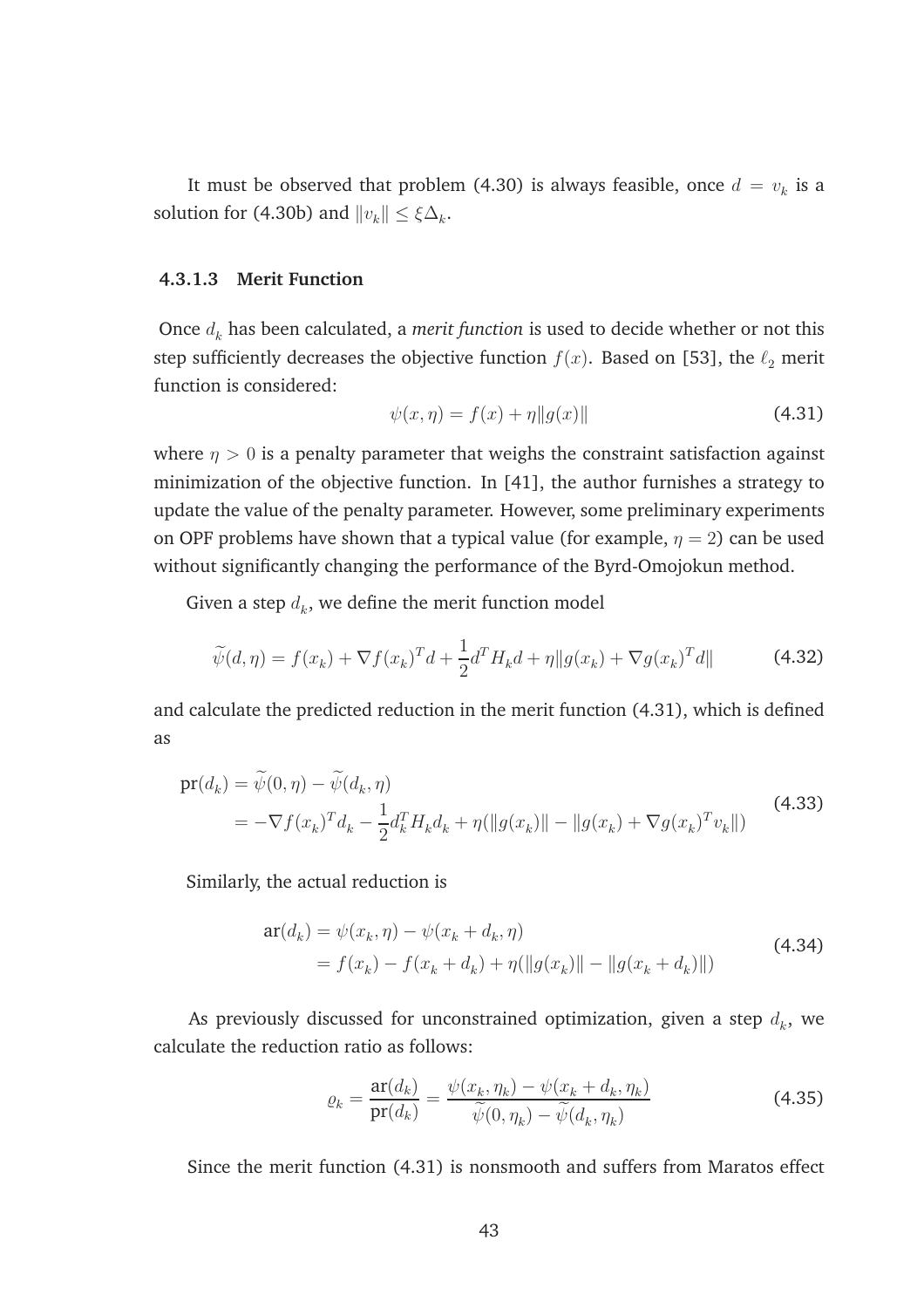[1], it may perform poorly on some problems. However, this can be avoided by computing a *second-order correction t*erm that is added to  $d_k$ , which yields the following trial step:

$$
d_{soc} = d_k - \nabla g(x_k) \left( \nabla g(x_k)^T \nabla g(x_k) \right)^{-1} g(x_k + d_k)
$$
\n(4.36)

#### **4.3.1.4 Trust Region Radius Update**

Based on [41, 53], if  $\varrho_k \approx 1$  and, consequently, a step  $d_k$  is accepted, the decision of increasing the trust region can be taken as

$$
\Delta_{k+1} = \begin{cases}\n\min \{\kappa_1 \|d_k\|_{\infty}, \bar{\Delta}\}, & \text{if } \varrho_k \geq \overline{\varrho}; \\
\min \{\kappa_2 \|d_k\|_{\infty}, \bar{\Delta}\}, & \text{if } \underline{\varrho} \leq \varrho_k \leq \overline{\varrho}; \\
\Delta_k, & \text{otherwise};\n\end{cases}
$$
\n(4.37)

where  $\kappa_1 > \kappa_2 > 1$  and the scalars  $\varrho$  and  $\overline{\varrho} \in (0, 1)$  are lower and upper reference values for the ratio  $\varrho_k$ , respectively, and  $\bar{\Delta}$  is the maximum trust region size. On the other hand, if the step  $d_k$  is rejected (that is,  $\varrho_k\approx 0$  or negative), we simply shrink the trust region as  $\Delta_{k+1} = \gamma \Delta_k$ , for  $\gamma \in (0,1)$ . Note that, as problem (4.27) was defined using the infinity norm, the definition of (4.37) may use this norm as well. As an alternative to  $\|d_k\|_\infty$  in (4.37), the value of the current trust region radius  $\Delta_k$ can also be used [1].

#### **4.3.2 Sequential** ℓ<sup>1</sup> **Quadratic Programming**

Since (4.27) may have incompatible constraints, another way of attempting to address it is to build the corresponding *exact*  $\ell_1$  *penalty function* [54] and solve the following modified problem:

$$
\min \quad f(x_k) + \nabla f(x_k)^T d + \frac{1}{2} d^T H_k d + \eta_k \sum_{i=1}^m |g(x_k) + \nabla g(x_k)^T d|
$$
\n
$$
\text{subject to} \quad \max\{\underline{\delta}, -\Delta_k\} \le d \le \min\{\overline{\delta}, \Delta_k\} \tag{4.38}
$$

where  $\eta_k$  is a positive and sufficiently large penalty parameter.

The idea of using the exact  $\ell_1$  penalty function to overcome the possible inconsistencies among the linearized constraints, in the context of the solution of SQP problems with the addition of a trust region, was first suggested by Fletcher [54].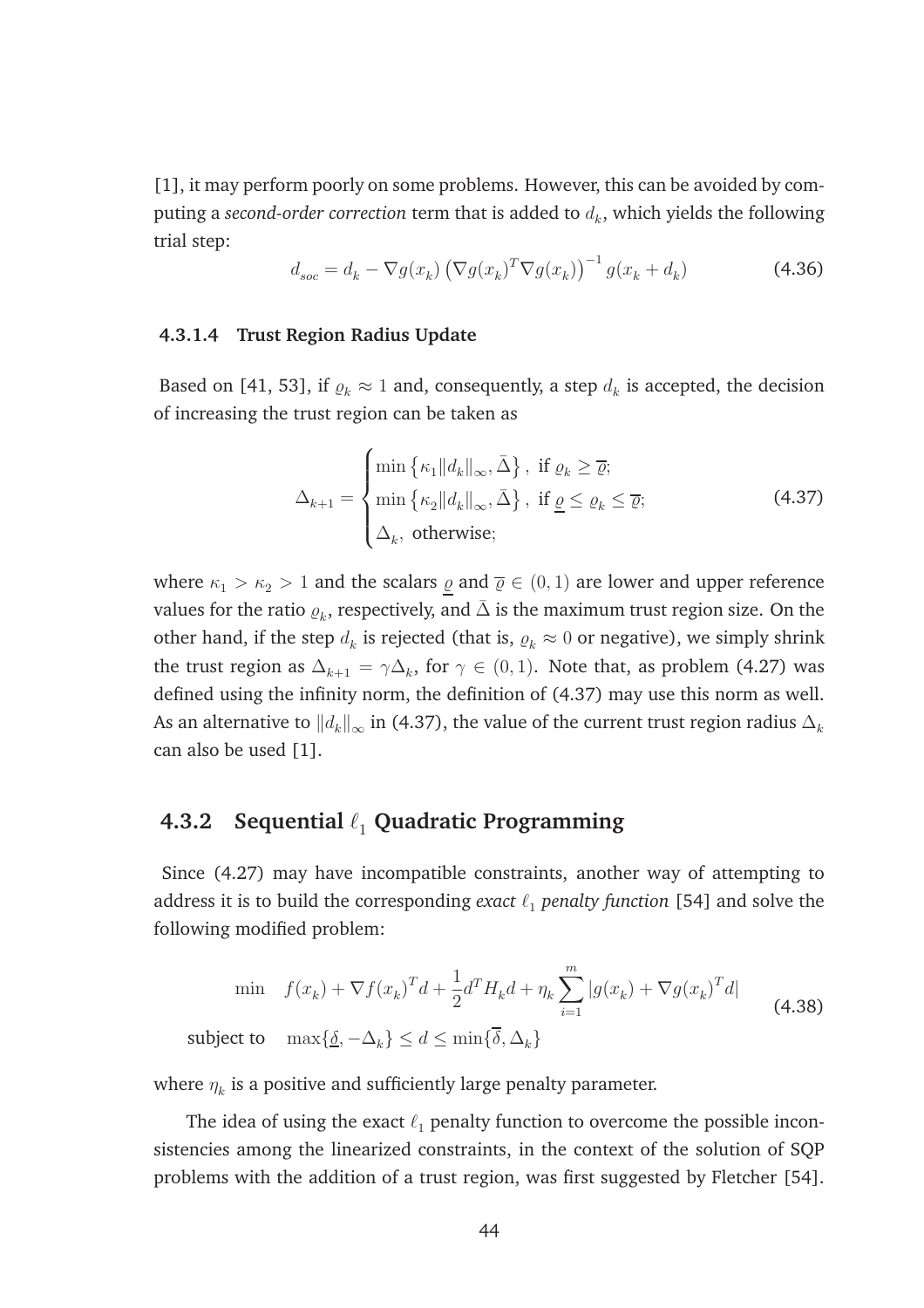The resulting algorithm is known in the literature as the *sequential*  $\ell_1$  *quadratic programming* ( $S\ell_1QP$ ) approach. According to [1], the difficulties of choosing appropriate values of  $\eta_k$  caused nonsmooth penalty methods to fall out of favor during the 1990s and also stimulated the development of filter methods, which do not require the choice of a penalty parameter. In spite of that, in the recent years, new approaches for updating the penalty parameter seem to have overcome these difficulties [2, 56]. As will be further discussed in this work, we propose a simple and effective procedure to update the  $\ell_1$  penalty parameter based on the values of the problem's Lagrange multipliers.

The objective function in (4.38) is nonsmooth, so it may be difficult to handle the derivative discontinuities in such a minimization. Fortunately, this is not necessary and, as discussed in [1], (4.38) is equivalent to the smooth problem

$$
\min \quad f(x_k) + \nabla f(x_k)^T d + \frac{1}{2} d^T H_k d + \eta_k \sum_{i=1}^m (p_i + q_i)
$$
\n(4.39a)

subject to 
$$
g(x_k) + \nabla g(x_k)^T d = p - q, \quad (p, q) \ge 0
$$
 (4.39b)

$$
\max\{\underline{\delta}, -\Delta_k\} \le d \le \min\{\overline{\delta}, \Delta_k\} \tag{4.39c}
$$

where  $(p, q) \in \mathbb{R}^m$  are nonnegative *elastic* variables.

Problem (4.39) is feasible because one can always choose a point within the limits (4.39c) and set the pair  $(p, q)$  in a way that the constraints (4.39b) and (4.39c) are satisfied. Additionally, to determinate the acceptance of a step  $d_k$ , the natural choice is the  $\ell_1$  merit function

$$
\psi(x,\eta) = f(x) + \eta_k \sum_{i=1}^{m} |g_i(x)| \tag{4.40}
$$

and the corresponding  $\ell_1$  merit function model

$$
\widetilde{\psi}(d,\eta) = f(x_k) + \nabla f(x_k)^T d + \frac{1}{2} d^T H_k d + \eta_k \sum_{i=1}^m |g(x_k) + \nabla g(x_k)^T d| \tag{4.41}
$$

Similarly to the Byrd-Omojokun approach, the predicted and the actual reductions can be defined as functions of the  $\ell_1$  merit function (4.40) and of its respective model (4.41).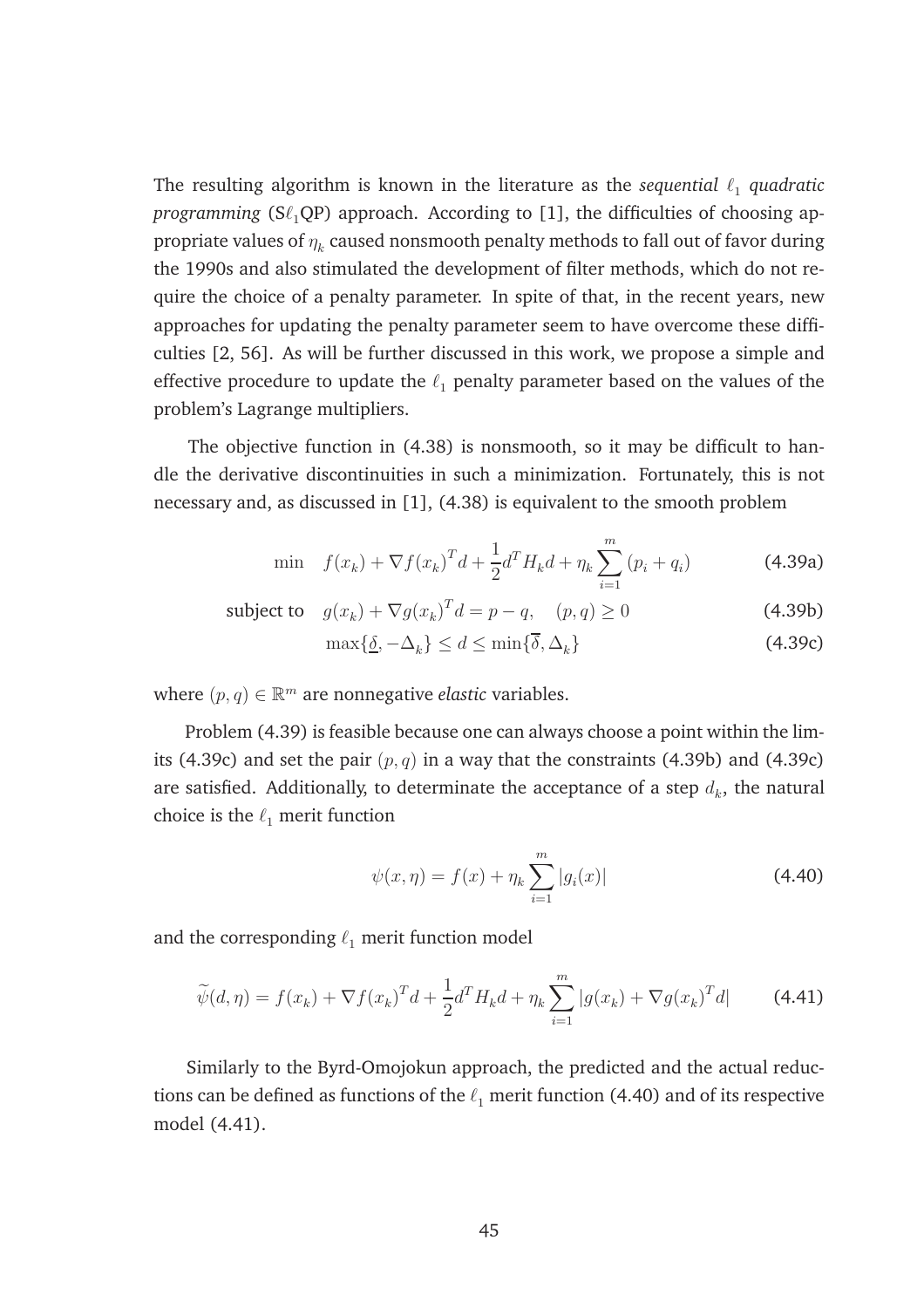# **4.4 Final Remarks**

This chapter presented the main concepts of trust region methods. Due to the possibility of defining infeasible trust region problems when solving constrained optimization, several approaches have been proposed to handle this difficulty [41]. The Byrd-Omojokun and the  $S\ell_1QP$  are examples of techniques to impose the trust region constraint without generating inconsistent problems. The former method divides the solution into two subproblems, the vertical and the horizontal, that are solved until convergence. The latter approach uses the exact  $\ell_1$  penalty function to overcome possible inconsistencies among the linearized constraints. These techniques are used in this work, along with the primal-dual IP methods discussed in Chapter 3, to devise globally convergent trust region IP algorithms.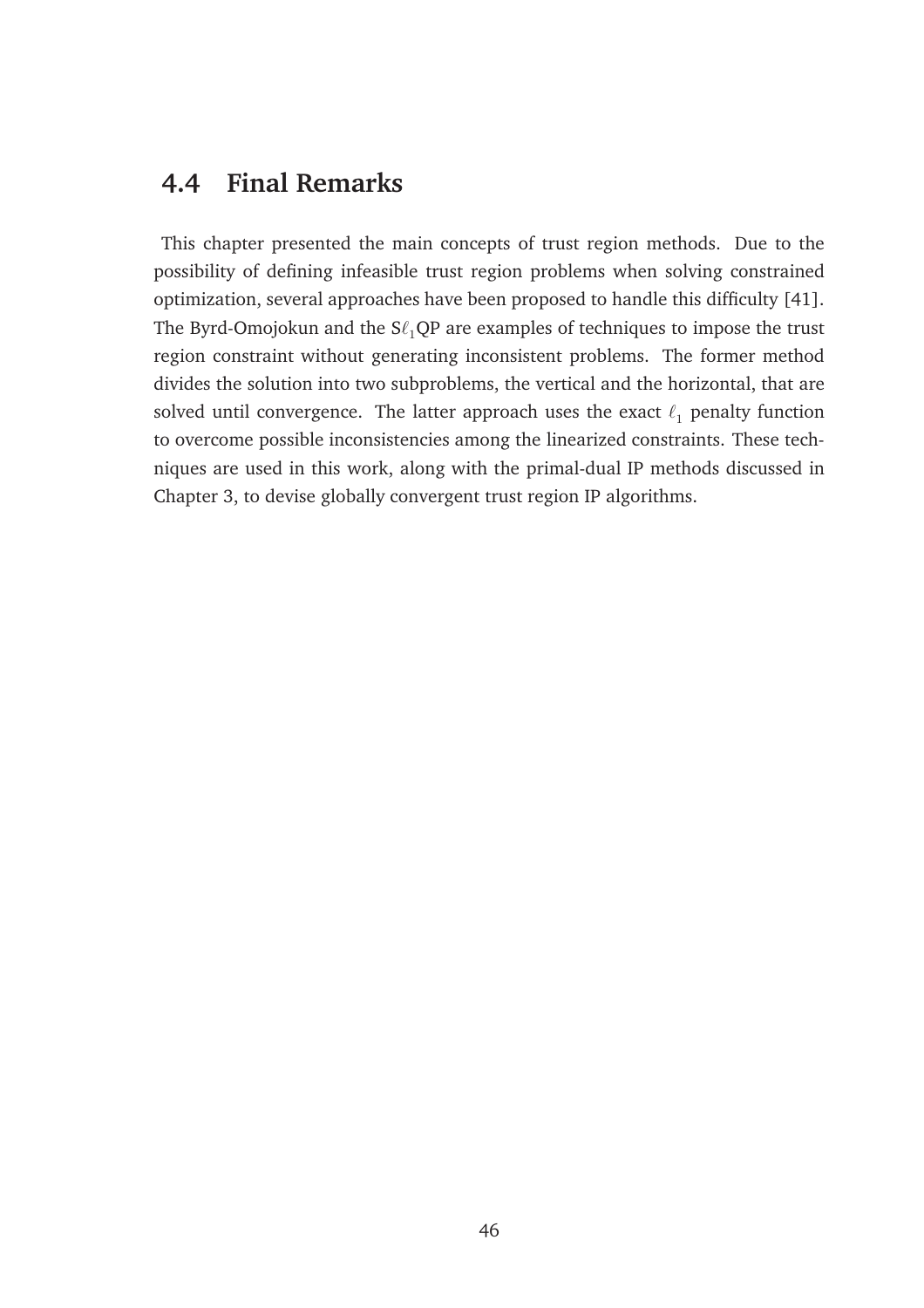# **Chapter** 5

# **Trust Region Methods for Improved Performance**

 $\prod$ HE MAIN contributions of the Thesis are presented in this chapter, in which algorithms based on trust region IP methods are investigated. These algorithms are expected to be globally convergent and to succeed even if the initial point is far from the solution, a situation that can cause locally convergent methods fail to converge. With this aim, two trust region techniques are proposed. Firstly, a modified Byrd-Omojokun approach is detailed. Then, based on the works of Fletcher [54], Gould et al. [56] and Byrd et al. [2], a trust region IP method based on the exact  $\ell_1$  penalty function is described.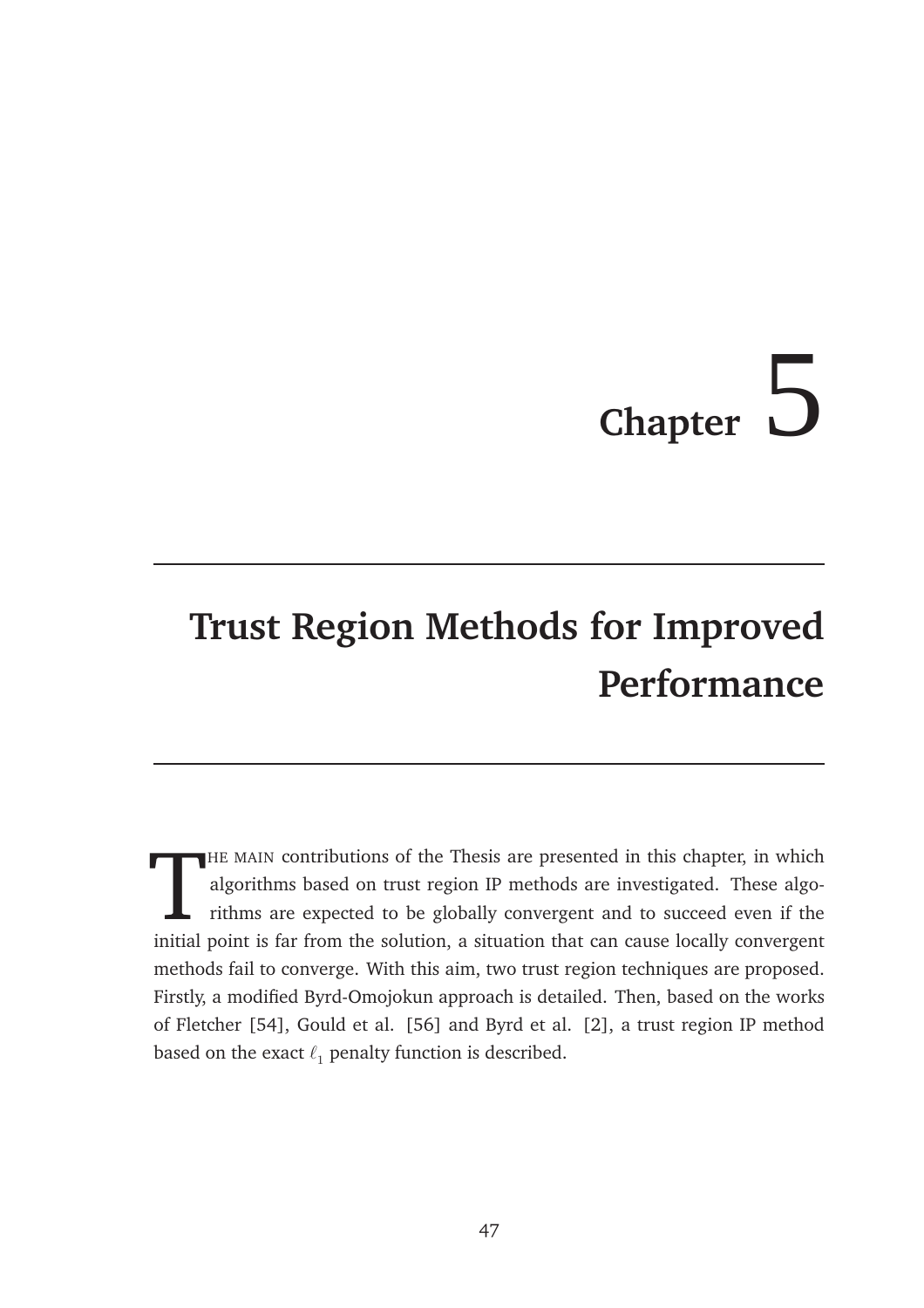# **5.1 Modified Byrd-Omojokun Approach**

Motivated by the recent works of Souza et al. [53, 75] regarding a trust region Byrd-Omojokum globalization strategy, this section describes some ideas to improve its performance in the context of the solution of trust region subproblems via IP methods. As discussed in [53], both vertical (4.29) and horizontal (4.30) subproblems can be rewritten in the following general form:

$$
\min \quad b^T w + \frac{1}{2} w^T A w \tag{5.1a}
$$

subject to 
$$
M^T w - c = 0
$$
 (5.1b)

$$
\underline{w} \le w \le \overline{w} \tag{5.1c}
$$

The vertical subproblem (4.29) is solved by defining  $w = v, c = \mathbb{I}$  and  $M = \mathbb{I}$ , along with

$$
b = \nabla g(x_k)g(x_k) \tag{5.2a}
$$

$$
A = \nabla g(x_k) \nabla g(x_k)^T
$$
 (5.2b)

$$
\underline{w} = \max\{\underline{\delta}, -\xi \Delta_k\} \tag{5.2c}
$$

$$
\overline{w} = \min\{\overline{\delta}, \xi \Delta_k\} \tag{5.2d}
$$

Similarly, to solve the horizontal subproblem (4.30), the assumed values are  $w = d$  and

$$
b = \nabla f(x_k) \tag{5.3a}
$$

$$
A = H_k \tag{5.3b}
$$

$$
c = \nabla g(x_k)^T v_k \tag{5.3c}
$$

$$
M = \nabla g(x_k) \tag{5.3d}
$$

$$
\underline{w} = \max\{\underline{\delta}, -\Delta_k\} \tag{5.3e}
$$

$$
\overline{w} = \min\{\overline{\delta}, \Delta_k\} \tag{5.3f}
$$

Since both vertical and horizontal problems have the same general formulation, very similar optimization routines can be written to solve these problems. Despite of the great diversity of available QP techniques to solve (5.1), the methodologies developed in this work focus on the aspects of the solution via primal-dual IP meth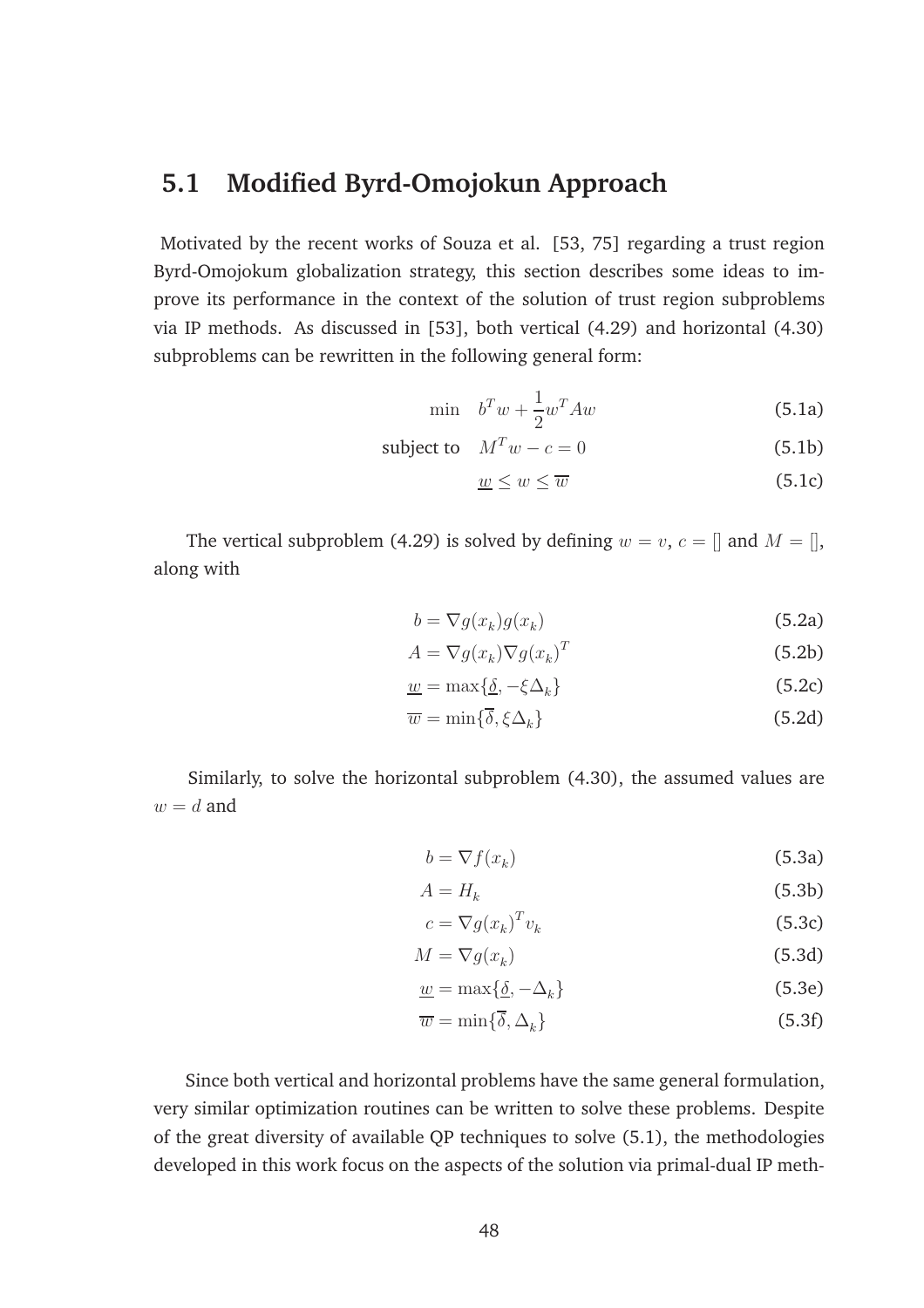ods.

It must be observed that the same IP algorithms described in Chapter 3 for NLP can be used to solve the QP problem (5.1). In fact, the major difference is that the Gradient and Hessian matrices of the nonlinear functions  $f(x)$  and  $g(x)$  are constant for inner trust region iterations.

#### **5.1.1 Direct Solution of the Trust Region Problem**

In order to illustrate the idea, consider the very simple case shown in Figure 5.1, in which  $c(x): \mathbb{R} \to \mathbb{R}$  is a one-dimensional continuously differentiable function and  $m_{x_k}(x) = c(x_k) + c'(x_k)$   $(x - x_k)$  is the first order Taylor polynomial approximation of it around  $x_k$ .



Figure 5.1: Taylor polynomial approximation of  $c(x)$  around  $x_k$ .

As shown in Figure 5.1, the Taylor linearization  $m_{x_k}(x)$  becomes zero at  $x_{k+1}.$ However, the value  $c(x_{k+1})$  of the function  $c(x)$  evaluated at  $x_{k+1}$  is still not null. Such as in the Newton's method to find roots of a real-valued function, the error between the function's value  $c(x_{k+1})$  and its approximation  $m_{x_k}(x_{k+1})$  is  $O(d^2)$ , in which  $d=x_{k+1}-x_k$ . Subsequent linearizations  $m_{x_{k+1}}(x)$ ,  $m_{x_{k+2}}(x)$ ,  $\dots$ ,  $m_{x_{k+n}}(x)$ would give smaller errors as  $d$  tends to zero and the process converges to the root. A similar procedure is used here to derive the proposed modification on the Byrd-Omojokun method.

When the value of objective function of the vertical subproblem reaches zero, it means that a feasible point  $d = v^*$  of (4.27) has been found and that the constraints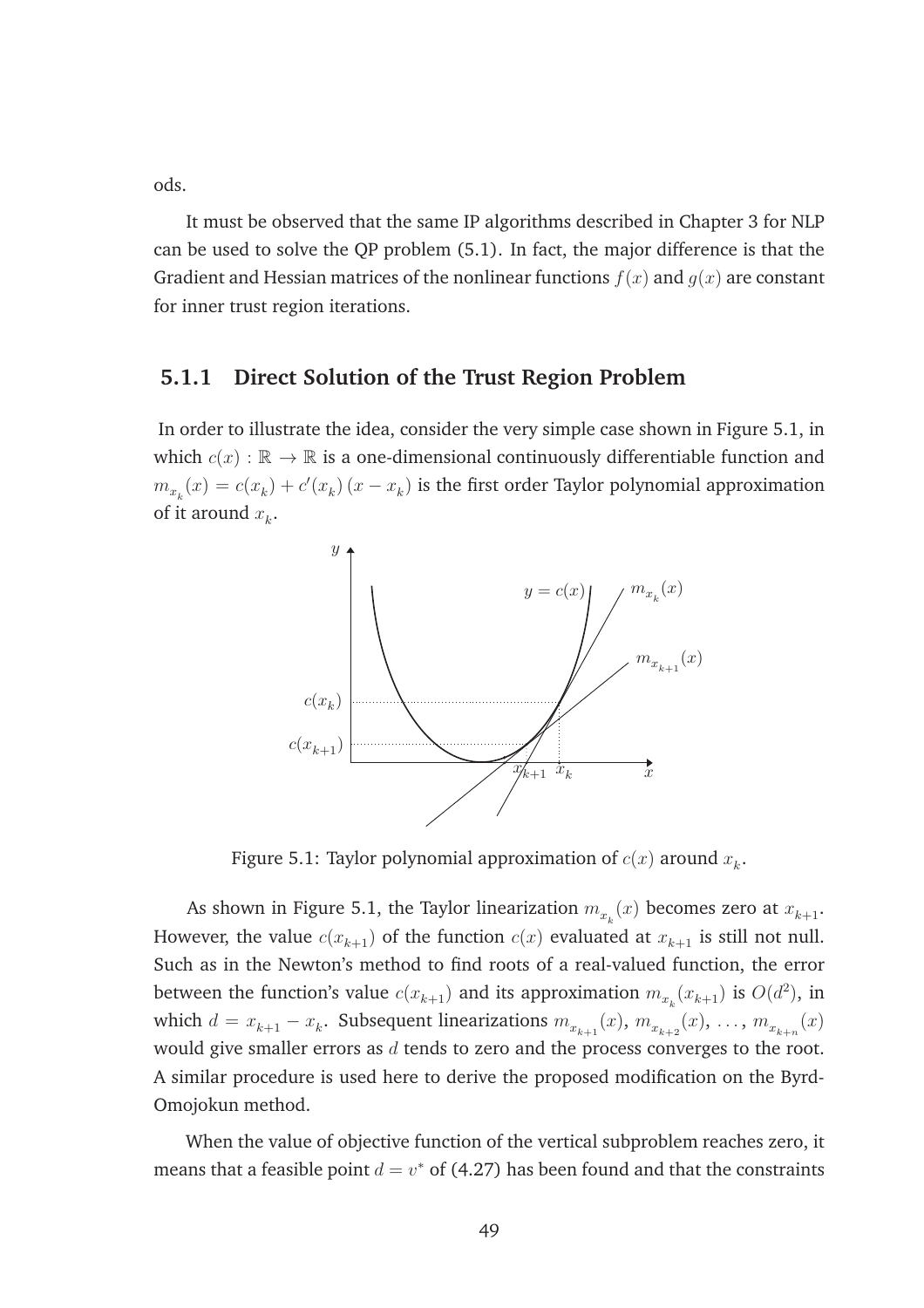(4.27b) and (4.27c) do not define an empty feasible set. However, it is important to observe that  $x_{k+1} = x_k + v^*$  is not necessarily a feasible point to the original NLP problem. Firstly, note that from the Taylor series approximation the following equality holds:

$$
g(x_{k+1}) = g(x_k) + \nabla g(x_k)^T d + O(||d||^2)
$$
\n(5.4)

Additionally, considering that  $d = v^*$  is feasible for (4.27), then

$$
g(x_k) + \nabla g(x_k)^T v^* = 0 \quad \Rightarrow \quad g(x_{k+1}) \text{ is } O(||v^*||^2)
$$
 (5.5)

which means that the original nonlinear equality constraint  $q(x) = 0$  evaluated at  $x_{k+1}$  may be only nearly satisfied.

Assuming that for practical purposes the second order term in (5.5) is negligible, that is,  $v^*$  is small and  $g(x_{k+1}) = O(\|v^*\|^2) \approx 0$ , subsequent Taylor linearizations of the nonlinear constraints around this feasible point will be compatible since  $d = 0$ will always be a minimizer of (4.27). Therefore, supposing that from this point on a sequence of feasible points can be found, the trust region problem (4.27) can be directly solved and, by dropping the term  $f(x_k)$  of (4.27a), the constants of the QP problem (5.1) are defined as

$$
b = \nabla f(x_k) \tag{5.6a}
$$

$$
A = H_k \tag{5.6b}
$$

$$
c = -g(x_k) \tag{5.6c}
$$

$$
M = \nabla g(x_k) \tag{5.6d}
$$

$$
\underline{w} = \max\{\underline{\delta}, -\Delta_k\} \tag{5.6e}
$$

$$
\overline{w} = \min\{\overline{\delta}, \Delta_k\} \tag{5.6f}
$$

along with  $w = d$ .

As seen before for NLP, the minimizer of the QP problem (5.1) can be obtained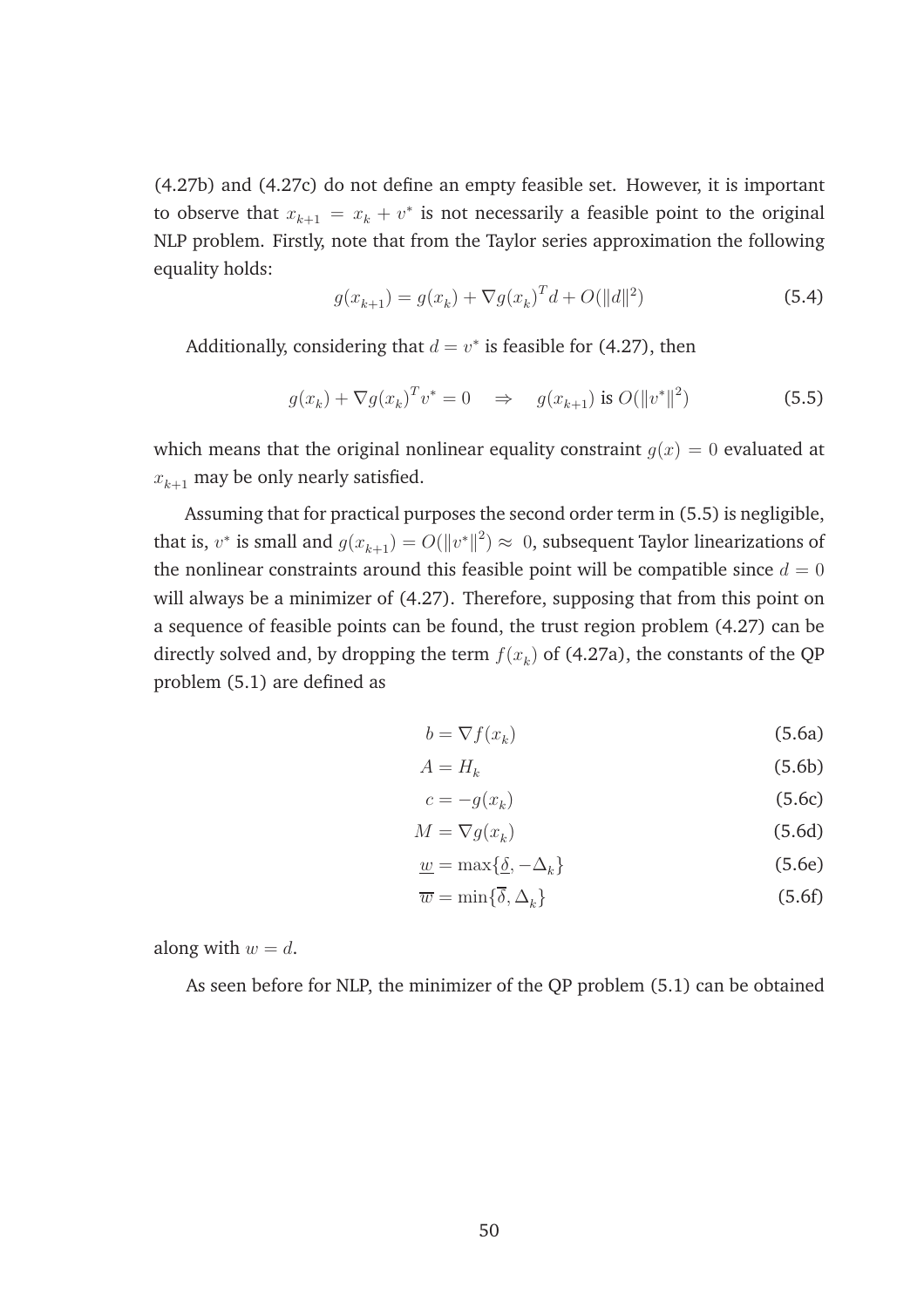by primal-dual IP methods by solving the following problem:

$$
\min \quad b^T w + \frac{1}{2} w^T A w - \mu_k \sum_{i=1}^n (\ln s_i + \ln z_i) \tag{5.7a}
$$

$$
subject to \tM^T w - c = 0 \t(5.7b)
$$

$$
\underline{w} - w + s = 0, \quad s > 0 \tag{5.7c}
$$

$$
w - \overline{w} + z = 0, \quad z > 0 \tag{5.7d}
$$

where  $s \in \mathbb{R}_+^n$  and  $z \in \mathbb{R}_+^n$  are slack variables and  $\mu_k$  is the barrier parameter.

After all the algebraic manipulations described in Chapter 3, the Newton's system that needs to be solved in each iteration is as follows:

$$
\begin{bmatrix}\n\Pi & 0 & S & 0 & 0 & 0 \\
0 & \Upsilon & 0 & Z & 0 & 0 \\
I & 0 & 0 & 0 & 0 & -I \\
0 & I & 0 & 0 & 0 & I \\
0 & 0 & 0 & 0 & 0 & M^T \\
0 & 0 & -I & I & M & A\n\end{bmatrix}\n\begin{bmatrix}\n\Delta s \\
\Delta z \\
\Delta \pi \\
\Delta v \\
\Delta \tau \\
\Delta w\n\end{bmatrix} = - \begin{bmatrix}\nS\pi - \mu_k e \\
Z\upsilon - \mu_k e \\
\frac{w - w + s}{w - \overline{w} + z} \\
M^T \upsilon - c \\
M^T \upsilon - \tau \\
A\upsilon + b + M\tau - \pi + \upsilon\n\end{bmatrix}
$$
\n(5.8)

where  $\Upsilon$  and  $\Pi$  are diagonal matrices with  $\Upsilon^{}_{ii} = \upsilon^{}_{i}$  and  $\Pi^{}_{ii} = \pi^{}_{i},$  respectively, and  $\tau \in \mathbb{R}^m$ .

The proposed globally convergent algorithm firstly solves the vertical subproblem using the suggestion by Souza et al. [53], in which  $w_0 = 0$ . If a feasible point is not found, the horizontal subproblem is started at the minimizer of the vertical subproblem, i.e.,  $w_0 = v_k$ . On the other hand, if the vertical subproblem converges to a minimum equal to zero, then the trust region problem (4.27) is solved instead.

The dimensions of the Newton's systems solved in each iteration of the vertical and the horizontal subproblems are  $5n$  and  $5n + m$ , respectively. Thus, considering that the order of the linear system (5.8) is  $5n + m$ , the direct solution of the trust region problem can reduce the total algorithm run time up to nearly 50% if a feasible point is found during the solution of the first vertical subproblem [53]. Furthermore, it must be observed that switching from solving alternately the vertical and horizontal subproblems to directly solve the trust region problem is straightforward. Once the vertical objective approaches zero, the horizontal subproblem can be transformed into the trust region problem by simply changing the level of the equality constraints (5.1b) from  $c = \nabla g(x_k)^T v_k$  to  $c = -g(x_k)$ . The modified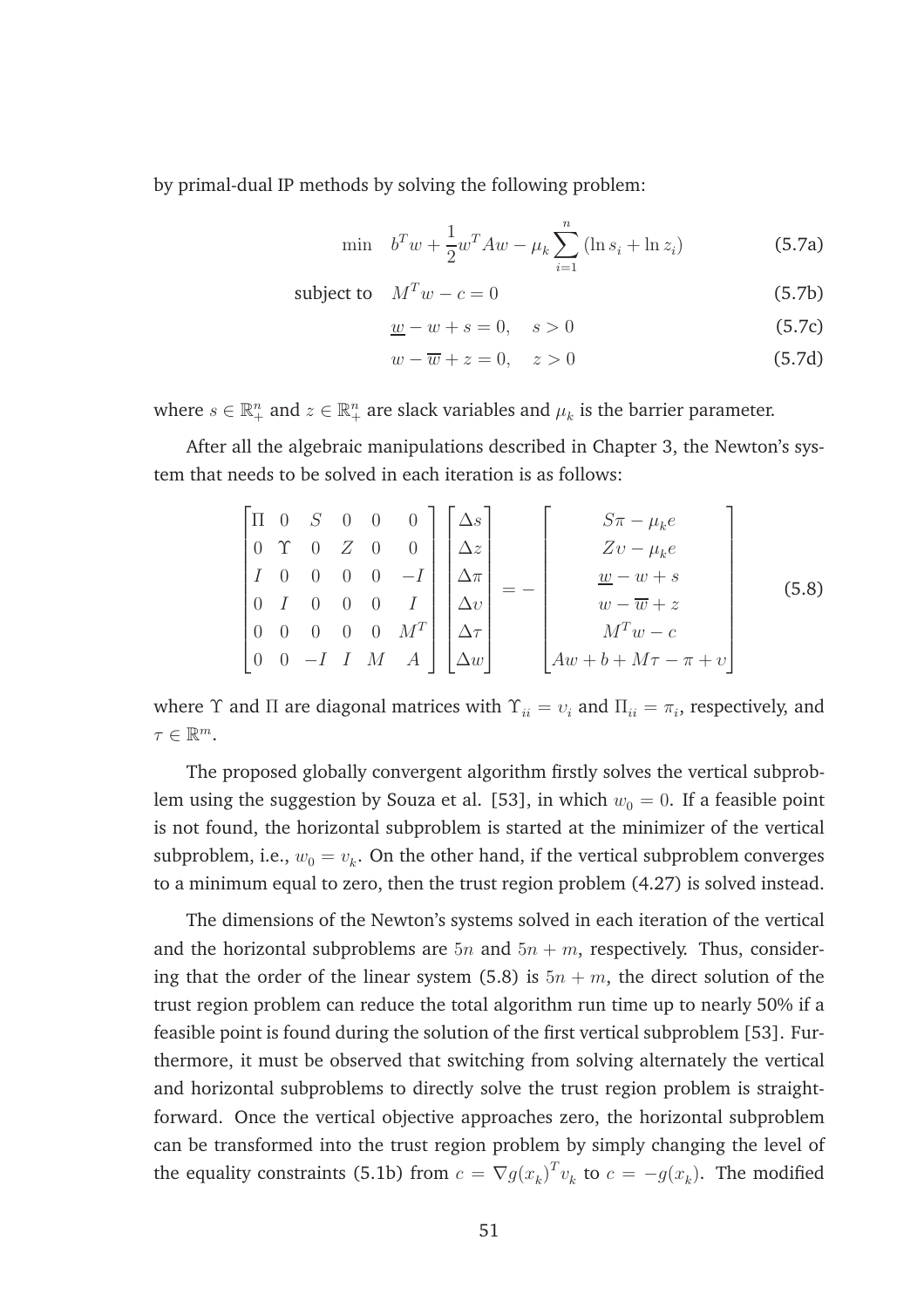Byrd-Omojokun algorithm is summarized in Algorithm 5.1.

- 1. Set  $k = 0$ , choose  $\Delta_0$ ,  $\eta$  and  $\xi$ .
- 2. Solve the vertical subproblem for  $v_k$  by using (5.2).
- 3. If  $||g(x_k) + \nabla g(x_k)^T v_k||^2 \le \epsilon_v$ , then solve the full trust region subproblem by using (5.6). Otherwise, solve the horizontal subproblem by using (5.3).
- 4. Calculate the reduction ratio  $\varrho_k$  by (4.35).<br>5. If  $\rho_k > 0.1$ , then update  $x_{k+1} = x_k + d_k$  are
- 5. If  $\rho_k \geq 0.1$ , then update  $x_{k+1} = x_k + d_k$  and choose  $\Delta_{k+1} \geq \Delta_k$  by (4.37). Otherwise, decrease the trust region radius  $\Delta_{k+1} = \gamma \Delta_k$  and set  $x_{k+1} = x_k$ .
- 6. If  $x_{k+1}$  satisfies the convergence criteria of the original nonlinear problem (1.1) then END. Otherwise, set  $k \leftarrow k + 1$  and return to step 2.

Algorithm 5.1: Modified Byrd-Omojokun method to solve (1.1).

#### **5.1.1.1 Tolerance Criteria on Inner Iterations and Early Stop**

The globalization strategy used in this work consists in solving a sequence of QP subproblems until the convergence criteria of the original NLP problem have been accomplished. Thus, another way to reduce the total computational effort of the Byrd-Omojokun method could be to approximately solve each QP subproblem, reducing the number of inner trust region iterations and, consequently, the number of matrix factorizations.

According to [76, 77], there is a trade-off between computational cost per subproblem and the number of overall trust region iterations. The more accurate the subproblem solver, the fewer overall iterations required. In addition, for a given optimization problem, an improved performance may be obtained by comparing the cost of evaluating the function and its derivatives against the cost of the linear algebra concerning the resolution of the trust region problem (4.27).

Regarding the solution of OPF problems, the cost of solving the Newton's system is much higher than the cost of evaluating the first and second derivatives. Therefore, numerical simulations are performed to analyze the behavior of the modified Byrd-Omojokun method when using less restrictive tolerance criteria on inner iterations.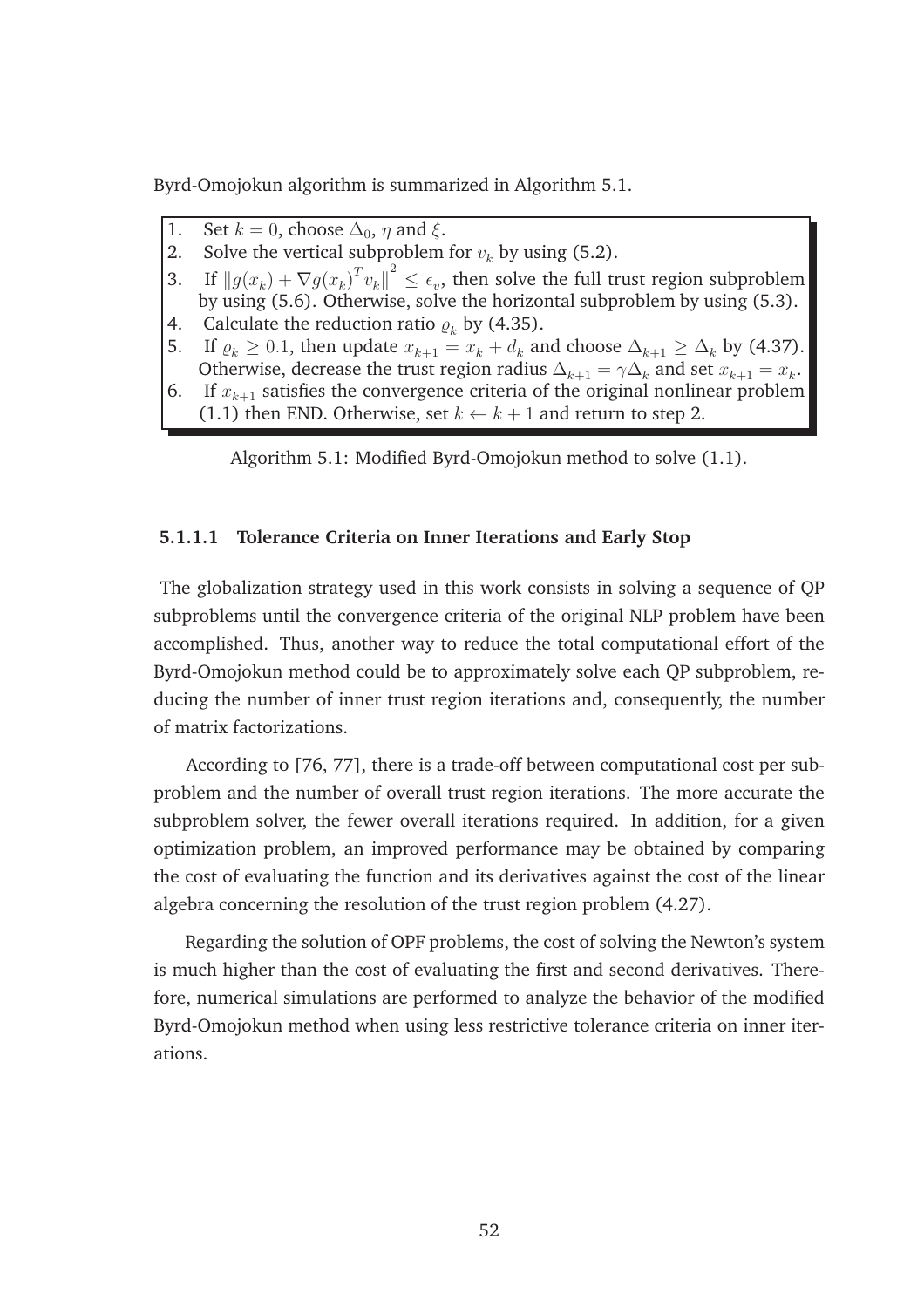## **5.2** The  $S\ell_1$ **QP** Method

The main goal of this research is to develop a globally convergent algorithm that is competitive in run time when compared to the Byrd-Omojokun approach. The modified Byrd-Omojokun technique aims at reducing the computational effort by directly solving the trust region problem (4.27) once the vertical objective attains zero. Similarly to the Byrd-Omojokun approach, the  $S\ell_1QP$  method [54] can also handle inconsistencies among the linearized constraints in (4.27). This technique uses an exact  $\ell_1$  penalty function to incorporate the equality constraints (4.27b) into the objective function. The resulting trust region problem (4.38) is a box constrained minimization of a nonsmooth function, which can be transformed into a smooth function by the addition of elastic variables.

This section details the solution of the  $S\ell_1QP$  problem (4.39) via primal-dual IP methods for QP. In order to address (4.39), these methods solve the following modified problem:

$$
\begin{aligned}\n\min \quad & f(x_k) + \nabla f(x_k)^T d + \frac{1}{2} d^T H_k d + \\
&+ \sum_{i=1}^m \left[ \eta_k \left( p_i + q_i \right) - \mu_k \left( \ln p_i + \ln q_i \right) \right] - \mu_k \sum_{i=1}^n \left( \ln s_i + \ln z_i \right) \tag{5.9a}\n\end{aligned}
$$

subject to 
$$
g(x_k) + \nabla g(x_k)^T d - p + q = 0
$$
,  $(p, q) > 0$  (5.9b)

 $w - d + s = 0, \quad s > 0$  (5.9c)

$$
d - \overline{w} + z = 0, \quad z > 0 \tag{5.9d}
$$

where  $\underline{w}$  and  $\overline{w}$  are defined by equations (5.3e) and (5.3f), respectively,  $s \in \mathbb{R}^n_+$  and  $z \in \mathbb{R}_+^n$  are slack variables,  $p \in \mathbb{R}_+^m$  and  $q \in \mathbb{R}_+^m$  are elastic variables,  $\mu_k > 0$  is the barrier parameter and  $\eta_k$  is the  $\ell_1$  penalty parameter. The strict positivity conditions on the slack variables  $(s, z) > 0$  and also on the elastic variables  $(p, q) > 0$ , are implicitly handled by controlling the step length during the update.

Under the linear independence constraints qualification, if  $d^*$  is a local minimum of (5.9), then there are vectors of Lagrange multipliers  $\tau^* \in \mathbb{R}^m$ ,  $\pi^* \in \mathbb{R}^n$  and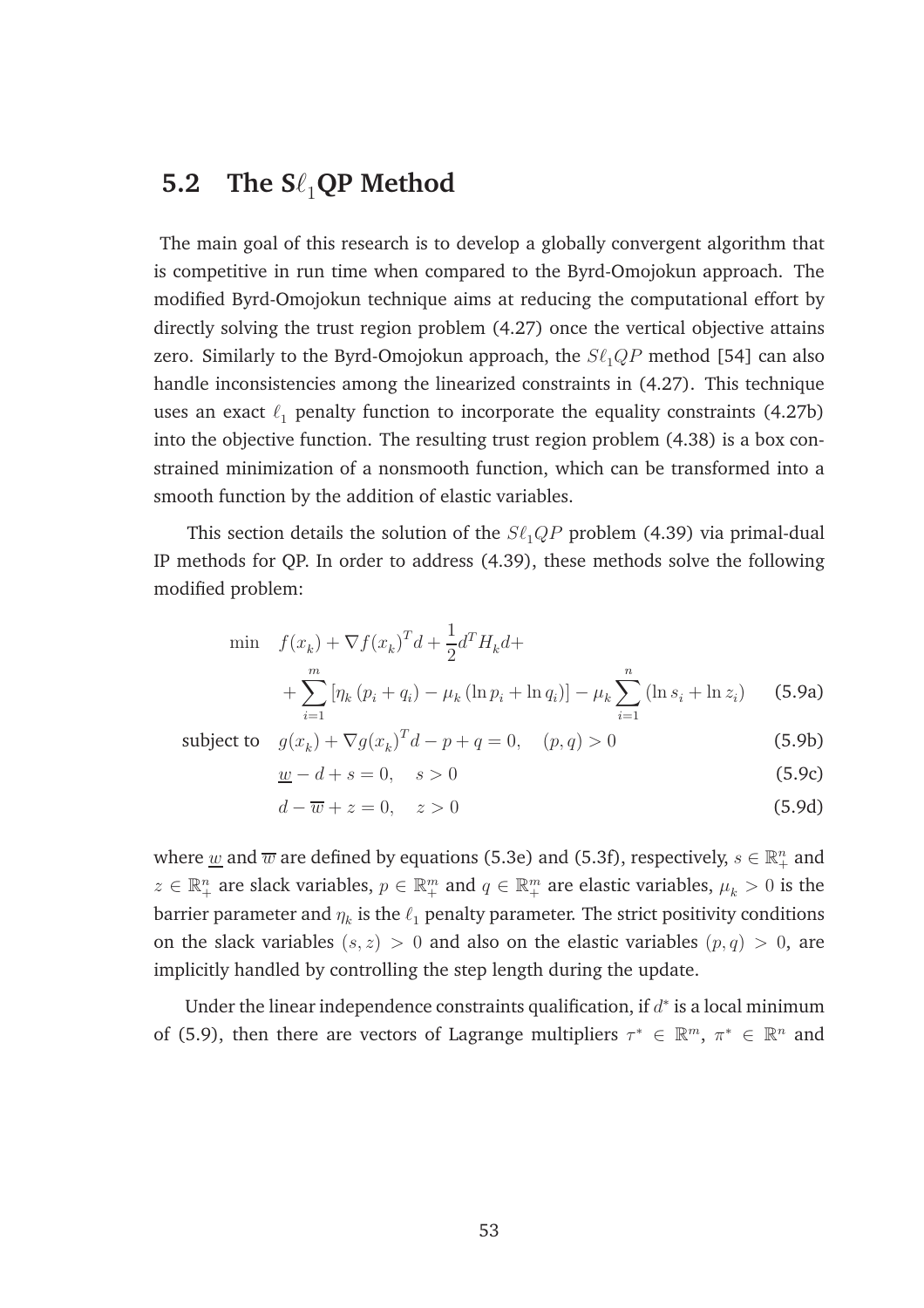$v^* \in \mathbb{R}^n$  that satisfy the KKT first order optimality conditions:

$$
\nabla_s L = -\mu_k S^{-1} e + \pi \qquad \qquad = 0 \qquad (5.10a)
$$

$$
\nabla_z L = -\mu_k Z^{-1} e + v \qquad \qquad = 0 \qquad (5.10b)
$$

$$
\nabla_p L = \eta_k e_m - \mu_k P^{-1} e_m - \tau \qquad \qquad = 0 \tag{5.10c}
$$

$$
\nabla_q L = \eta_k e_m - \mu_k Q^{-1} e_m + \tau \qquad \qquad = 0 \tag{5.10d}
$$

$$
\nabla_{\pi}L = \underline{w} - d + s \tag{5.10e}
$$

$$
\nabla_v L = d - \overline{w} + z \qquad \qquad = 0 \tag{5.10f}
$$

$$
\nabla_{\tau}L = g(x_k) + \nabla g(x_k)^T d - p + q \qquad \qquad = 0 \tag{5.10g}
$$

$$
\nabla_d L = \nabla f(x_k) + H_k d + \nabla g(x_k)\tau - \pi + \nu = 0
$$
\n(5.10h)

where P and Q are diagonal matrices with  $P_{ii} = p_i$  and  $Q_{ii} = q_i$ , and  $e \in \mathbb{R}^n$  and  $e_m \in \mathbb{R}^m$  are column vectors of all ones. The system of equations (5.10) can be rearranged as:

$$
r_{s\pi} = S\pi - \mu e \tag{5.11a}
$$

$$
r_{zv} = Zv - \mu e \tag{5.11b}
$$

$$
r_p = P(\eta_k e_m - \tau) - \mu_k e_m = 0 \tag{5.11c}
$$

$$
r_q = Q(\eta_k e_m + \tau) - \mu_k e_m = 0 \tag{5.11d}
$$

$$
r_s = \underline{w} - d + s \tag{5.11e}
$$

$$
r_z = d - \overline{w} + z \qquad \qquad = 0 \tag{5.11f}
$$

$$
r_{\tau} = g(x_k) + \nabla g(x_k)^T d - p + q = 0 \tag{5.11g}
$$

$$
r_d = \nabla f(x_k) + H_k d + \nabla g(x_k)\tau - \pi + \nu = 0
$$
\n(5.11h)

By applying the Newton's method to (5.11), the following linear system is obtained:

$$
\begin{bmatrix}\n\Pi & 0 & 0 & 0 & S & 0 & 0 & 0 & 0 \\
0 & \Upsilon & 0 & 0 & 0 & Z & 0 & 0 & 0 \\
0 & 0 & \Gamma & 0 & 0 & 0 & -P & 0 & 0 \\
0 & 0 & 0 & \Theta & 0 & 0 & Q & 0 & 0 \\
I & 0 & 0 & 0 & 0 & 0 & 0 & -I & 0 \\
0 & I & 0 & 0 & 0 & 0 & 0 & I & 0 \\
0 & 0 & -I & I & 0 & 0 & 0 & \nabla g(x_k) & H_k\n\end{bmatrix}\n\begin{bmatrix}\n\Delta s \\
\Delta z \\
\Delta p \\
\Delta q \\
\Delta q \\
\Delta r \\
\Delta r \\
\Delta d\n\end{bmatrix} = - \begin{bmatrix}\nr_{s\pi} \\
r_{zv} \\
r_q \\
r_s \\
r_z \\
r_\tau \\
r_\tau \\
r_\tau \\
r_d\n\end{bmatrix}
$$
\n(5.12)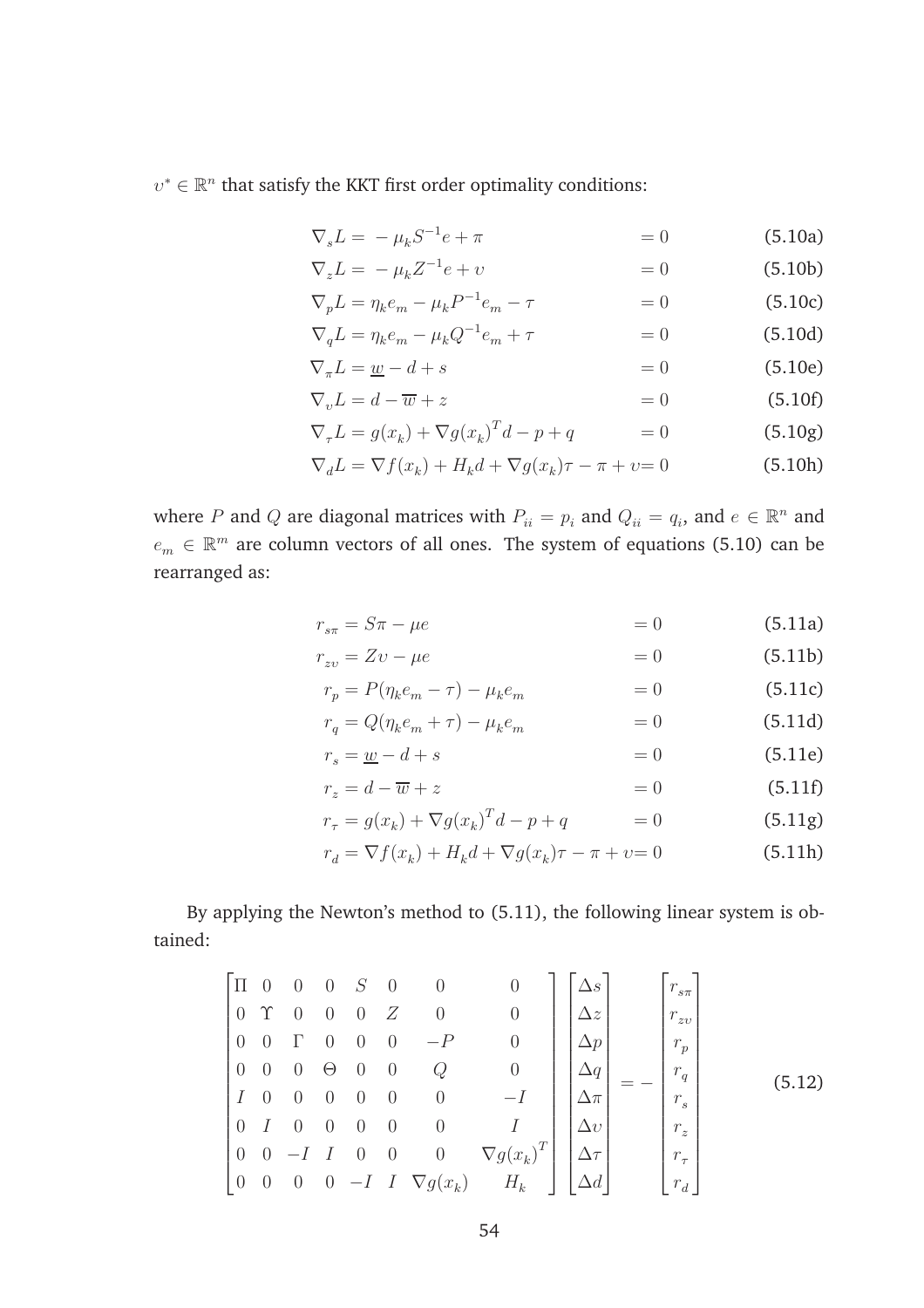where  $\Gamma$  and  $\Theta$  are diagonal matrices with  $\Gamma_{ii}=\eta_k-\tau_i$  and  $\Theta_{ii}=\eta_k+\tau_i$ , respectively.

The dimensions of the Newton's systems solved in each iteration of the vertical and the horizontal subproblems are  $5n$  and  $5n + m$ , respectively, which nearly corresponds to the cost of a single outer iteration of the Byrd-Omojokun method. On the other hand, the dimension of the linear system (5.12) for the  $S\ell_1QP$  method is  $5n + 3m$ . Therefore, the linear system (5.12) has extra  $2m$  rows and columns when compared to the system solved in the horizontal subproblem in each iteration. However, the  $S\ell_1QP$  approach solves a single linear system whereas the Byrd-Omojokun method solves both the vertical and the horizontal subproblems per iteration. Additionally, it is very important to observe that the coefficient matrix in (5.12) is sparse and the time complexity of its factorization involves factors such as ordering and fill-in [78]. For a good sparse matrix algorithm, the time required for sparse matrix operation depends on and should be proportional to the number of arithmetic operations on nonzero elements.

Despite being slightly larger than the matrices formed for the vertical and horizontal subproblems in the Byrd-Omojokun method, the coefficient matrix in (5.12) has only  $6m$  more nonzero elements, which correspond to the diagonal block matrices that come from equalities (5.11c), (5.11d) and (5.11g) for the elastic variables. Thus, considering that in our OPF algorithm the matrix factorizations are handled by the MATLAB's built-in function mldivide(), which can efficiently perform operations on sparse matrices, the computational cost of solving (5.12) is expected to be smaller than the cost of solving similar linear systems associated with the vertical and horizontal subproblems in the Byrd-Omojokun technique. Furthermore, the sparsity pattern of the coefficient matrix in (5.12) for the  $S\ell_1QP$  approach is essentially the same of that found in analogous matrices during the solution of the vertical and horizontal subproblems by the primal-dual IP method.

#### **5.2.1 Solving the Reduced System**

Alternatively,  $\Delta y = (\Delta s, \Delta z, \Delta p, \Delta q, \Delta \pi, \Delta v, \Delta \tau, \Delta d)$  can be calculated by an equivalent reduced system that is obtained as follows. From the fifth and sixth linear equations in (5.12):

$$
\Delta s = \Delta d - \underline{w} + d - s \tag{5.13}
$$

$$
\Delta z = -\Delta d - d + \overline{w} - z \tag{5.14}
$$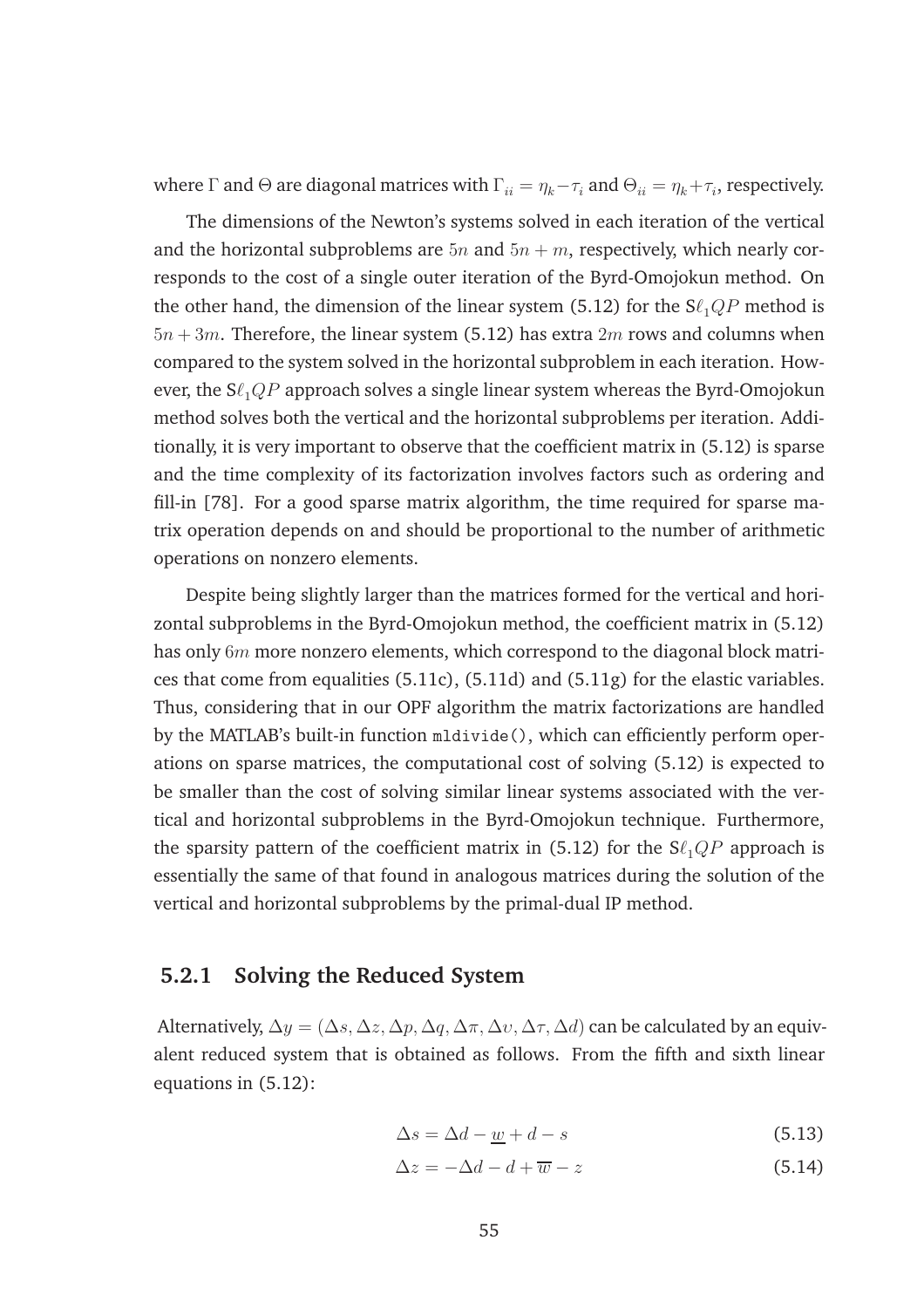By substituting (5.13) and (5.14) in the first and second equations of (5.12):

$$
\Delta \pi = -S^{-1} \Pi \Delta d + S^{-1} \left[ \mu_k e + \Pi \left( \underline{w} - d \right) \right]
$$
  
\n
$$
= -S^{-1} \Pi \Delta d + r_{\Delta \pi}
$$
  
\n
$$
\Delta v = Z^{-1} \Upsilon \Delta d + Z^{-1} \left[ \mu_k e + \Upsilon \left( d - \overline{w} \right) \right]
$$
  
\n
$$
= Z^{-1} \Upsilon \Delta d + r_{\Delta v}
$$
\n(5.16)

By replacing  $(5.15)$  and  $(5.16)$  in the last equation of  $(5.12)$ :

$$
(S^{-1}\Pi + Z^{-1}\Upsilon + H_k) \Delta d + \nabla g(x_k)\Delta \tau = -r_{\Delta d},
$$
\n(5.17)

where  $r_{\Delta d} = \nabla f(x_k) + H_k d + \nabla g(x_k)\tau - \pi + \nu - r_{\Delta \pi} + r_{\Delta \nu}$ . Additionally, from the third and fourth equations in (5.12):

$$
\Delta p = -p + \Gamma^{-1} \mu_k e + \Gamma^{-1} P \Delta \tau \tag{5.18}
$$

$$
\Delta q = -q + \Theta^{-1} \mu_k e - \Theta^{-1} Q \Delta \tau \tag{5.19}
$$

By replacing (5.18) and (5.19) in the seventh equation of (5.12):

$$
\nabla g(x_k)^T \Delta d - \left(\Gamma^{-1} P + \Theta^{-1} Q\right) \Delta \tau = -r_{\Delta \tau},\tag{5.20}
$$

where  $r_{\Delta \tau} = g(x_k) + \nabla g(x_k)^T d + (\Theta^{-1} - \Gamma^{-1}) \mu_k e$ .

Finally, using (5.17) and (5.20), the following reduced equivalent system is obtained:

$$
\begin{bmatrix} S^{-1}\Pi + Z^{-1}\Upsilon + H_k & \nabla g(x_k) \\ \nabla g(x_k)^T & \Lambda \end{bmatrix} \begin{pmatrix} \Delta d \\ \Delta \tau \end{pmatrix} = - \begin{pmatrix} r_{\Delta d} \\ r_{\Delta \tau} \end{pmatrix}
$$
(5.21)

where  $\Lambda = -\Gamma^{-1}P - \Theta^{-1}Q$  is a diagonal matrix.

Thus,  $\Delta y$  is obtained by solving (5.21) for  $\Delta d$  and  $\Delta \tau$ , and then substituting  $\Delta d$ in (5.13), (5.14), (5.15) and (5.16) to get  $\Delta s$ ,  $\Delta z$ ,  $\Delta \pi$  and  $\Delta v$ , respectively, along with replacing  $\Delta \tau$  in (5.18) and (5.19) to obtain  $\Delta p$  and  $\Delta q$ , in this order.

Analogous algebraic manipulations can be carried out with the equations of the linear system resulting from the horizontal subproblem in the Byrd-Omojokun method to achieve a system of the same dimension of (5.21), as follows:

$$
\begin{bmatrix} S^{-1}\Pi + Z^{-1}\Upsilon + H_k & \nabla g(x_k) \\ \nabla g(x_k)^T & 0 \end{bmatrix} \begin{pmatrix} \Delta d \\ \Delta \tau \end{pmatrix} = - \begin{pmatrix} r_{\Delta d} \\ \widetilde{r}_{\Delta \tau} \end{pmatrix}
$$
(5.22)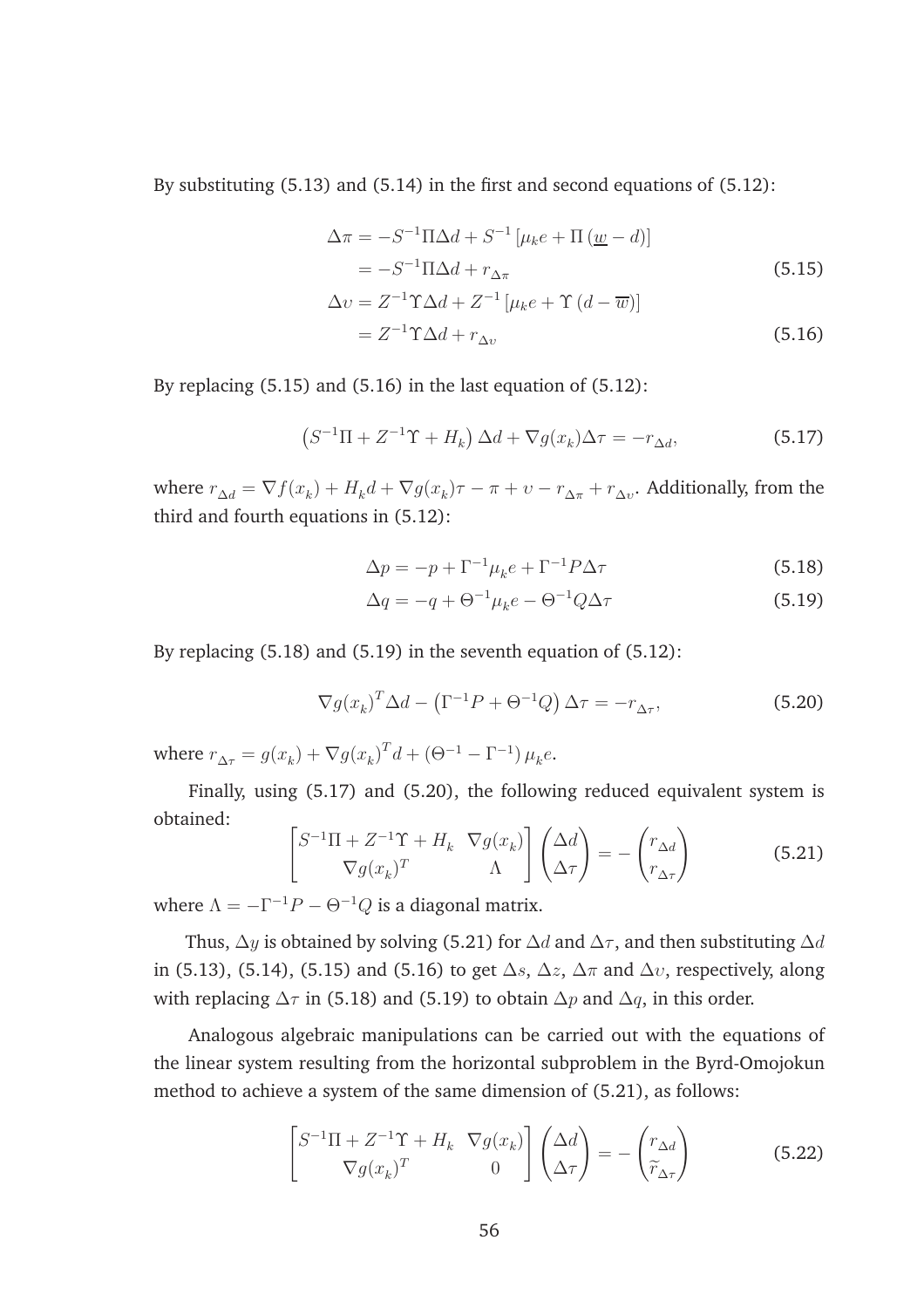where  $\widetilde{r}_{\Delta \tau} = \nabla q(x_k)(d - v_k)$ .

Firstly, note that linear system  $(5.21)$  has up to m more nonzero elements, which corresponds to the diagonal matrix  $\Lambda$ . It is easy to perceive then, by comparing the coefficient matrices in the equivalent reduced linear systems (5.21) (for the  $S\ell_1QP$  technique) and (5.22) (for the horizontal subproblem of Byrd-Omojokun technique), that the matrix factorization efforts (by far the most time consuming task in an IP algorithm) to solve (5.21) and (5.22) are exactly the same. The minor difference in the processing time consists in the little extra effort to compute  $\Delta p$  and  $\Delta q$  by equations (5.18) and (5.19), respectively, which by involving only simple diagonal matrices and vector operations, is of complexity  $O(n)$  operations only. Clearly, one outer iteration of the  $S\ell_1QP$  algorithm costs less than one iteration of Byrd-Omojokun technique, when the formulated trust region subproblems are solved by the primal-dual IP algorithm for QP.

#### **5.2.2 Decreasing the Barrier Parameter**

Adapting the idea previously discussed in Chapter 3, the complementarity gap can be obtained as follows:

$$
\rho_k = s_k^T \pi_k + z_k^T v_k + p_k^T (\eta_k e_m - \tau_k) + q_k^T (\eta_k e_m + \tau_k)
$$
\n(5.23)

The relation between  $\rho_k$  and  $\mu_k$  is implicitly defined in equations (5.11a), (5.11b), (5.11c), (5.11d) and (5.23) in the following form:

$$
\sum_{i=1}^{n} s_i \pi_i + \sum_{i=1}^{n} z_i v_i + \sum_{i=1}^{m} p_i (\eta_k - \tau_i) + \sum_{i=1}^{m} q_i (\eta_k + \tau_i) = (2n + 2m) \mu_k = \rho \quad (5.24)
$$

from which  $\mu_k$  can be rewritten as a function of the complementarity gap:

$$
\mu_{k+1} = \sigma \frac{\rho_k}{2n + 2m} \tag{5.25}
$$

Once the primal and dual steps in the affine-scaling direction are available, the complementarity gap (5.23) can also be used in the predictor-corrector IP method to obtain the approximation  $\mu_{\text{af}}$  for  $\mu_{k+1}$ .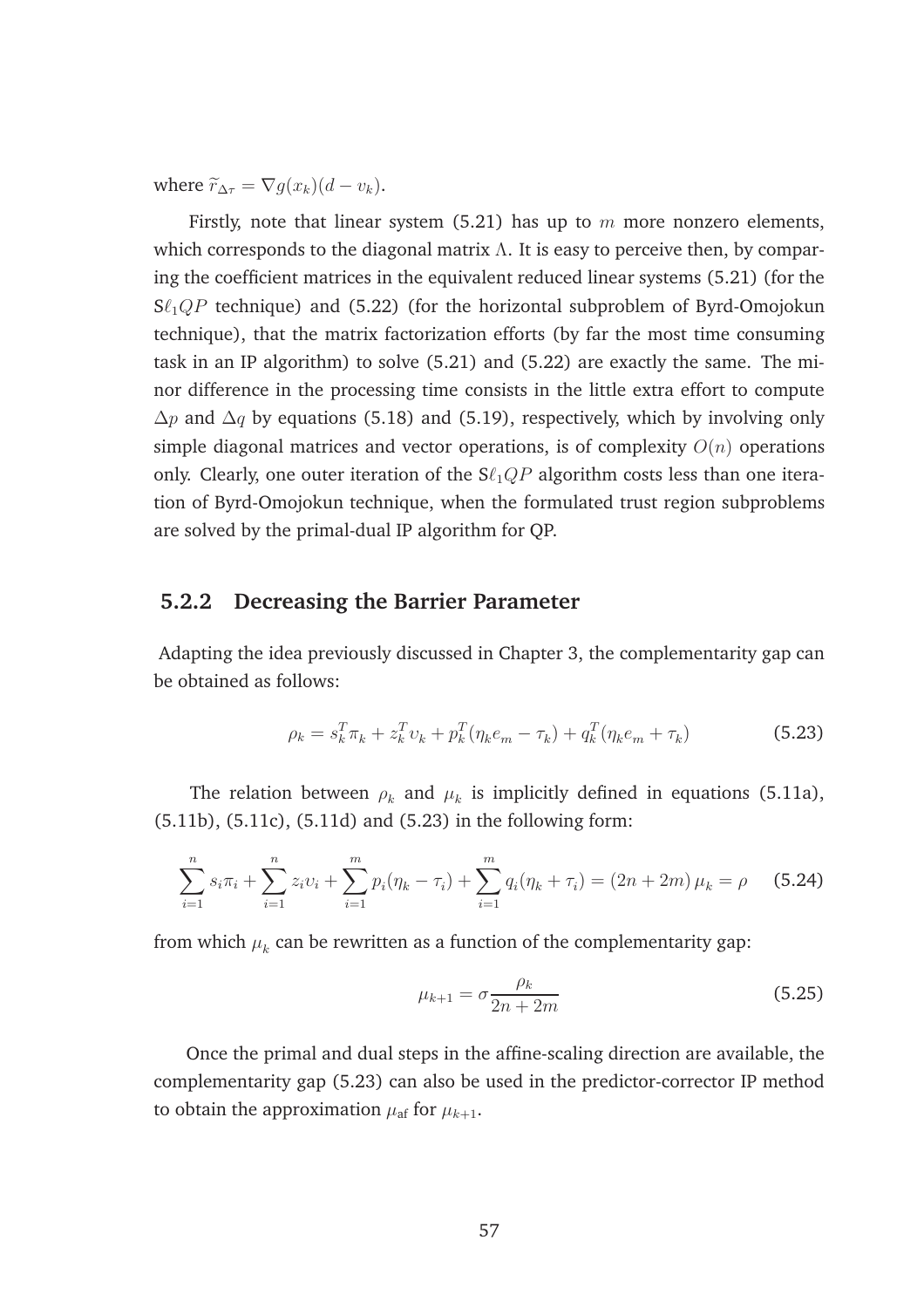#### **5.2.3** Initialization and  $\ell_1$  Penalty Parameter Update

In addition to the standard initialization, the elastic variables  $p$  and  $q$  are started by expressions based on the complementarity conditions (5.11c) and (5.11d), respectively:

$$
p_0^i = \frac{\mu_0}{\eta_0 - \tau_0^i} \tag{5.26}
$$

$$
q_0^i = \frac{\mu_0}{\eta_0 + \tau_0^i} \tag{5.27}
$$

Once the penalty parameter allows only strictly positive values, its initial value  $\eta_0$  should be different from the initial guess for the Lagrange multipliers  $\tau_0$  to avoid ill-posed expressions. According to [1], the  $\ell_1$  merit function (4.40) has a local minimizer if there is an  $\eta^*$  that is greater than the greatest optimal value for the Lagrange multipliers associated with the equality and inequality constraints of (4.39), that is,

$$
\eta^* = \max\{|\tau^*|, \pi^*, \upsilon^*\}\tag{5.28}
$$

In this work, the penalty parameter is chosen adaptively as a function of the current value  $\eta_k$  and of the infinity norm of Lagrange multipliers related to the equality constraints. With the exception of the first trust region iteration, in which an user defined value  $\eta_0$  must be set for the  $\ell_1$  penalty parameter, each subsequent initialization is performed based on the following heuristic:

$$
\eta_k = \max\{\eta_{k-1}, 3\|\tau_{k-1}\|_{\infty}\}\tag{5.29}
$$

Additionally, the penalty parameter is also allowed to vary within the same trust region iteration. In this case, however, only a small increase is permitted, as follows:

$$
\eta_{k_j} = \max\{\eta_{k_{j-1}}, \|\tau_{k_{j-1}}\|_{\infty}\}\tag{5.30}
$$

in which the subscript  $k$  in  $\eta_{k_j}$  denotes the number of the outer iteration whereas the subscript  $j$  denotes the number of the inner iteration.

Although the update strategy of  $\eta_k$  depends on the value of the largest Lagrange multiplier and this may cause numerical instability if the multiplier becomes too large, the practical performance of this strategy on the used class of OPF problems has demonstrated to be fairly good. In addition, as (4.39) is solved by IP methods, the current estimate  $\tau_k$  for  $\tau^*$  is readily available. The proposed S $\ell_1$ QP approach is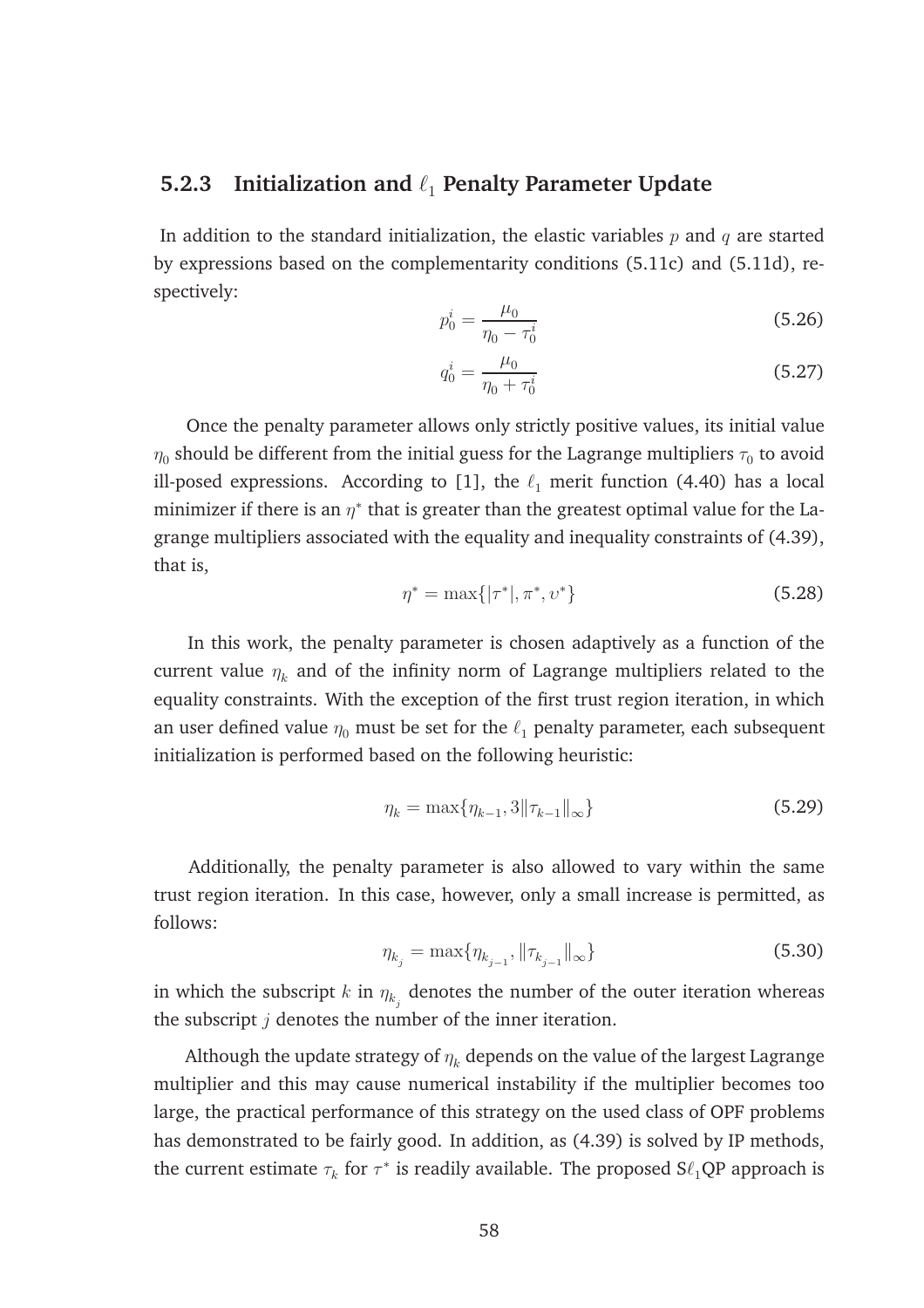summarized in Algorithm 5.2.

- 1. Do  $k = 0$ , choose  $\Delta_0$ ,  $\eta_0$  and  $\xi$ .<br>2. Solve (4.39) for  $d_k$  by using the
- Solve (4.39) for  $d_k$  by using the primal-dual IP method and update the  $\ell_1$ penalty parameter by (5.29) and (5.30).
- 3. Calculate the reduction ratio  $\varrho_k$  by (4.35) with  $\psi(x, \eta)$  and  $\widetilde{\psi}(d, \eta)$  given by (4.40) and (4.41), respectively.
- 4. If  $\rho_k \geq 0.1$ , then update  $x_{k+1} = x_k + d_k$  and choose  $\Delta_{k+1} \geq \Delta_k$  by (4.37). Otherwise, decrease the trust region radius  $\Delta_{k+1} = \gamma \Delta_k$  and do  $x_{k+1} = x_k$ .
- 5. If  $x_{k+1}$  satisfy the convergence criteria of the original NL problem (1.1) then END. Otherwise, do  $k \leftarrow k + 1$  and return to step 2.

Algorithm 5.2: Proposed  $S\ell_1QP$  method to solve (1.1).

### **5.3 Final Remarks**

This chapter presented some modifications on the Byrd-Omojokun method in order to reduce its computational cost. The objective is to reduce the computation time of the Byrd-Omojokun algorithm proposed in [53]. The main idea is to not solve the vertical subproblem after its objective has become zero, for which can be assumed that the trust region problem is feasible. Hence, from this point on, the modified approach solves directly the trust region problem (4.27).

The dimensions of the Newton's systems solved in each iteration of the vertical and the horizontal subproblems are  $5n$  and  $5n + m$ , respectively. Thus, to directly solve the trust region problem can reduce by nearly half the total algorithm running time. Additionally, it must be observed that the horizontal subproblem (4.30) has the same form of the trust region problem (4.27), so switching between these problems is very simple.

The implementation details of the  $S\ell_1QP$  method was also described. This methodology is able to handle inconsistent constraints and is an alternative to the Byrd-Omojokun method. Additionally, by considering that the linear system (5.12) of order  $5n + 3m$  is solved in each iteration, this method can be faster than the Byrd-Omojokun approach for the same number of trust region outer iterations.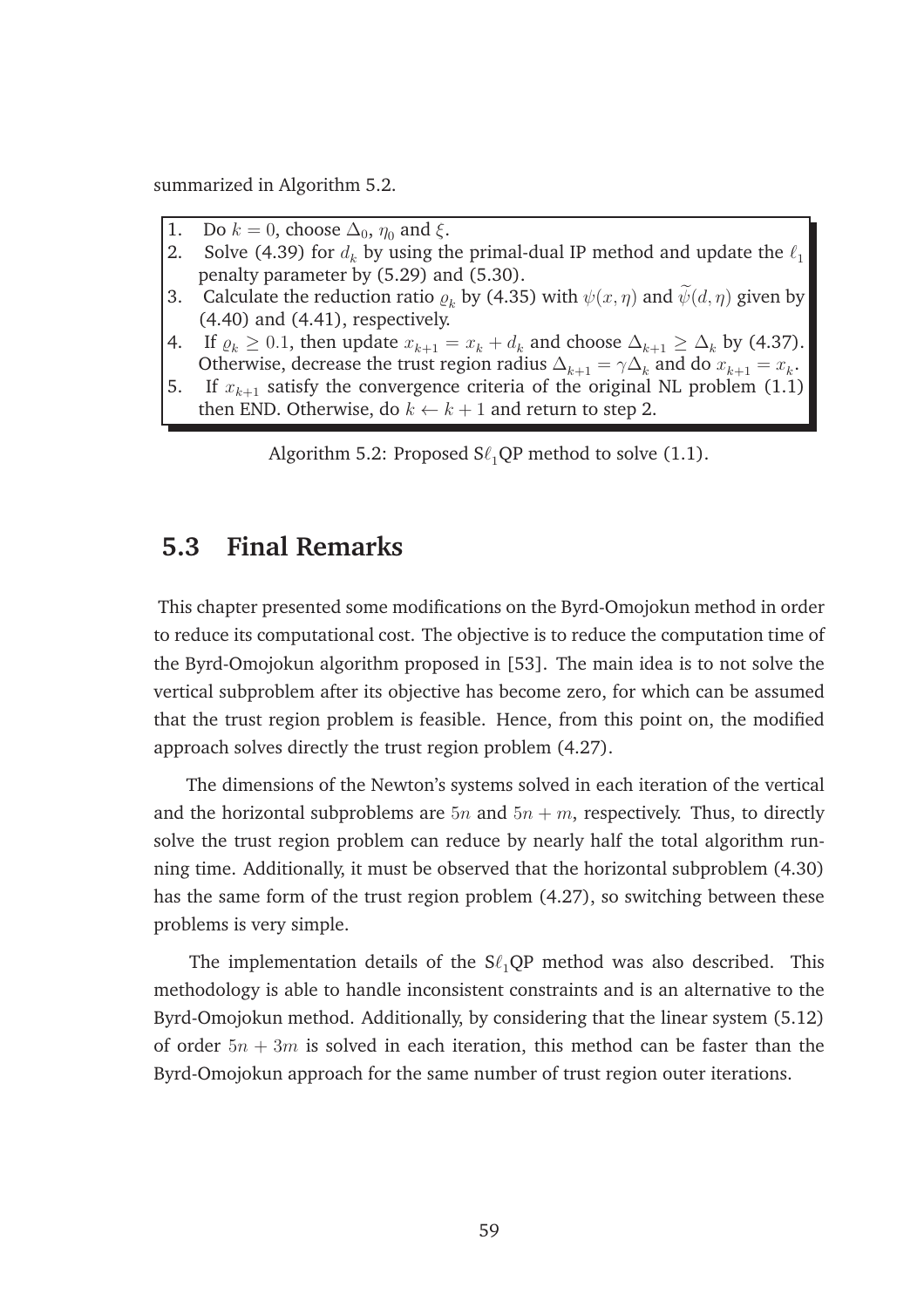# **Chapter**  $\bigcirc$

# **Numerical Experiments**

IN THE previous chapters globally convergent trust region IP methods were presented and the corresponding algorithms were fully described. In this chapter, the main results and a discussion about the application of these m N THE previous chapters globally convergent trust region IP methods were presented and the corresponding algorithms were fully described. In this chapter, the main results and a discussion about the application of these methods on losses minimization problem is used along with the IEEE test systems up to 300-bus and two distribution networks called REAL-A and REAL-R.

It is important to clarify that the numerical experiments intend to show the convergence characteristics of the two proposed methods: Modified Byrd-Omojokun and  $S\ell_1$ QP. As previously mentioned, both techniques have a reduced time complexity when compared to the Byrd-Omojokun method. Therefore, for one trust region (outer) iteration, these two methodologies present improved performances in terms of algorithm run time.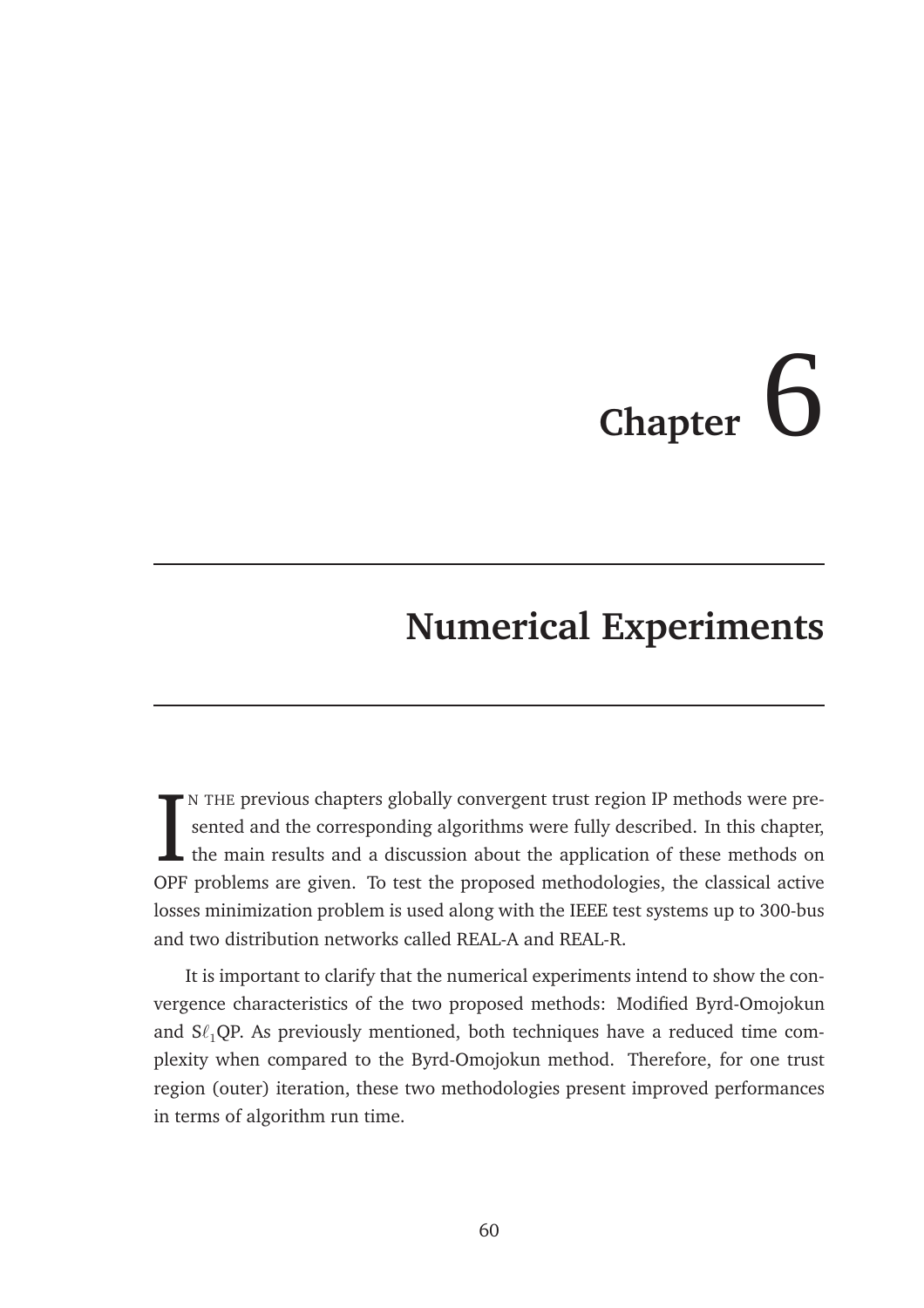### **6.1 Test Systems and General Parameters**

The algorithms were implemented using the following IP and trust region general parameters:  $\mu_0 = 0.1, \ \gamma = 0.9995, \ \sigma = 0.2, \ \epsilon_1 = 10^{-4}, \ \Delta_0 = 2, \ \Delta_{\text{max}} = 5, \ \xi =$ 0.8 and  $\eta_0 = 2$ . The test systems and the active losses minimization problems dimensions are shown in Table 6.1. The active and reactive systems loads, the initial and minimum active losses and the percentage reduction are presented in Table 6.2.

Table 6.1: Test systems and active losses minimization problems dimensions.

| System          |     |    |    |    | $n\,$ | m   |
|-----------------|-----|----|----|----|-------|-----|
| IEEE-30         | 30  | 6  | 5  |    | 75    | 60  |
| IEEE-57         | 57  |    | 5  | 17 | 143   | 114 |
| <b>IEEE-118</b> | 118 | 54 | 12 | 9  | 311   | 236 |
| <b>IEEE-300</b> | 300 | 69 | 23 | 35 | 727   | 600 |
| <b>REAL-A</b>   | 47  |    | 13 | 12 | 120   | 94  |
| <b>REAL-R</b>   | 42. |    | 11 | 5  |       |     |

Table 6.2: Active and reactive loads, initial and minimum active losses and percentage reduction.

| System          | $P_L$ [MW] |         |        | $Q_L$ [MW] $\;$ Loss <sub>ini</sub> [MW] $\;$ Loss <sub>min</sub> [MW] $\;$ | $\downarrow$ [%] |
|-----------------|------------|---------|--------|-----------------------------------------------------------------------------|------------------|
| IEEE-30         | 283.40     | 126.20  | 17.64  | 17.34                                                                       | 1.68             |
| IEEE-57         | 1250.80    | 336.40  | 27.86  | 24.34                                                                       | 12.62            |
| <b>IEEE-118</b> | 3668.00    | 1438.00 | 132.86 | 118.03                                                                      | 11.16            |
| <b>IEEE-300</b> | 23247.00   | 7788.00 | 408.31 | 378.02                                                                      | 7.42             |
| <b>REAL-A</b>   | 91.25      | 38.08   | 9.65   | 9.33                                                                        | 3.36             |
| <b>REAL-R</b>   | 80.59      | 37.44   | 2.54   | 2.52                                                                        | 0.75             |

## **6.2 Primal-Dual IP Algorithms**

The primal-dual methods described in Chapter 3 are locally convergent and, consequently, are expect to behave poorly when applied to a wide range of initial points. To elucidate the difference between local and global convergence characteristics of the used methods, the simulations were performed with four types of initialization: (I) power flow, (II) flat start (i.e.,  $V_i^0 = 1$  and  $\theta_i^0 = 0$ ), (III) middle point of limits (e.g.,  $V_i^0 = (V_i^{\min} + V_i^{\max})/2$ ), and (IV) 100 random points within limits. The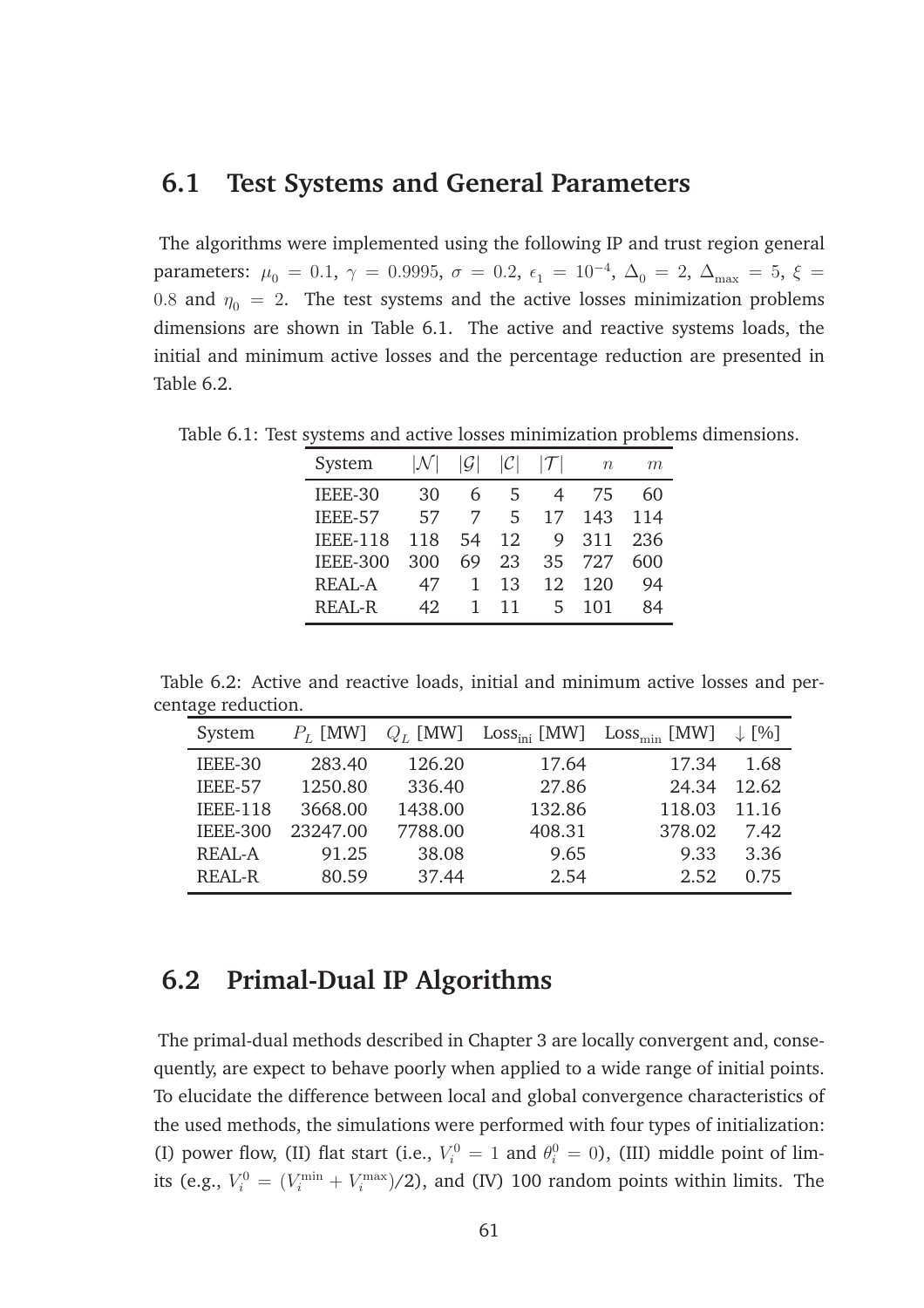random points were generated using the MATLAB's built-in function rand() according to a uniform distribution. The numerical results for the primal-dual (PD) and primal-dual predictor-corrector (PC) methods considering the first three initializations are shown in Table 6.3.

| System          | (I) |                 | (II) |      |      | (III) |    |      |
|-----------------|-----|-----------------|------|------|------|-------|----|------|
|                 | PD  | $\overline{PC}$ |      | PD   | PC   |       | PD | PC.  |
| IEEE-30         | 12  | 8               |      | 13   | 10   |       | 13 | 9    |
| IEEE-57         | 13  | 8               |      | 13   | 8    |       | 12 | 8    |
| <b>IEEE-118</b> | 15  | 9               |      | 19   | 16   |       | 13 | 8    |
| <b>IEEE-300</b> | 18  | 15              |      | 21   | 17   |       | 19 | 18   |
| <b>REAL-A</b>   | 14  | 9               |      | Fail | Fail |       | 27 | Fail |
| <b>REAL-R</b>   | 12  |                 |      | 12   | Q    |       | 12 | 8    |

Table 6.3: Number of iterations for IP methods with three different initializations.

Tables 6.4 and 6.5 present a descriptive statistics for the PD and PC methods, respectively, including the number of converged cases (CC), the mode (Mo), the mean  $(\overline{k})$  and the standard deviation ( $\sigma$ ), along with the minimum ( $k_{\text{min}}$ ) and maximum  $(k<sub>max</sub>)$  number of outer iterations for 100 randomly generated starting points.

Table 6.4: Descriptive statistics for the PD method using initialization (IV).

| System          | CC  | Mo | $k_{\parallel}$ | $\sigma$ | $k_{\min}$ |    |
|-----------------|-----|----|-----------------|----------|------------|----|
| IEEE-30         | 100 | 14 | 13.56           | 0.50     | 13         | 14 |
| IEEE-57         | 100 | 13 | 13.07           | 0.26     | 13         | 14 |
| <b>IEEE-118</b> | 100 | 15 | 14.97           | 0.44     | 14         | 16 |
| <b>IEEE-300</b> | 80  | 20 | 21.27           | 2.50     | 18         | 30 |
| <b>REAL-A</b>   | 40  | 24 | 20.77           | 3.85     | 15         | 29 |
| <b>REAL-R</b>   | 85  | 14 | 16.81           | 3.13     | 13         | 30 |

Table 6.5: Descriptive statistics for the PC method using initialization (IV).

| System          | CC  | Mo | $\boldsymbol{k}$ | $\sigma$ |    |    |
|-----------------|-----|----|------------------|----------|----|----|
| IEEE-30         | 100 | 9  | 9.68             | 0.99     | 8  | 15 |
| IEEE-57         | 100 | 9  | 9.04             | 0.82     | 8  | 12 |
| <b>IEEE-118</b> | 100 | 10 | 10.36            | 0.85     | Q  | 14 |
| <b>IEEE-300</b> | 67  | 20 | 20.46 3.39       |          | 15 | 30 |
| REAL-A          | 17  | 11 | 18.53            | 6.54     | 11 | 30 |
| REAL-R          | 82  |    | 15.37            | 5.27     | 9  | 30 |

For most of the experiments, the PC method produces a reduction in the number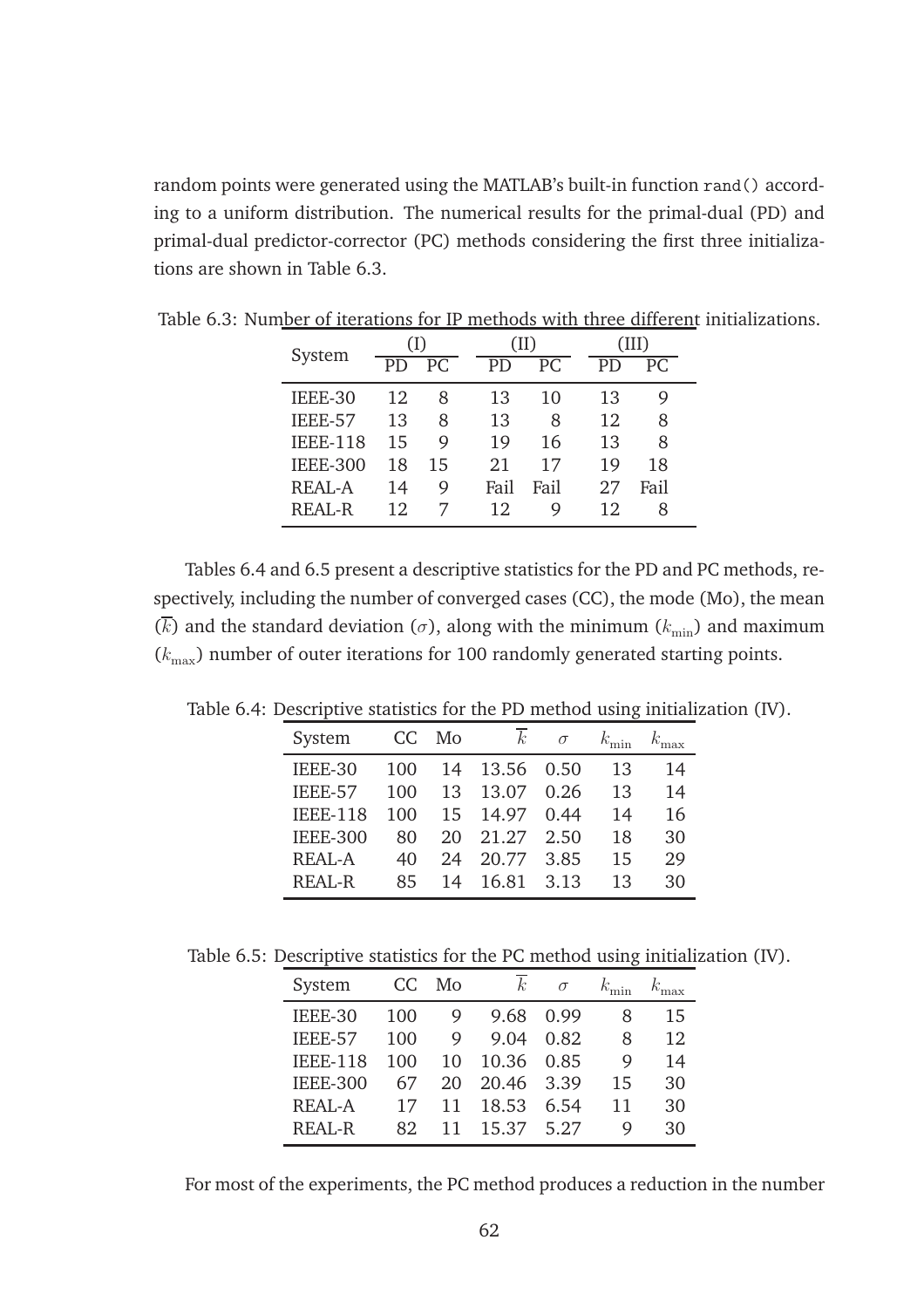of iterations required to converge. In addition, the results show that both primaldual techniques respond similarly for initialization (IV). It can be inferred from Tables 6.4 and 6.5 that the test systems IEEE-300, REAL-A and REAL-R are more difficult to solve than the other three IEEE networks. Specifically, the PD and the PC methods presented an inferior performance on the REAL-A test system. It is also important to observe from Tables 6.4 and 6.5 that, besides guaranteeing only local convergence, both primal-dual methods converged for all starting points on IEEE-30, IEEE-57 and IEEE-118 test systems.

The PD and PC methods were also submitted to simulations in which the loads of the test systems were increased in way to obtain feasible, but highly nonlinear, cases. Table 6.6 presents the numerical results.

|        |                                       |      |       | Table 6.6: Number of iterations for IP methods for increased load cases and initial- |                     |
|--------|---------------------------------------|------|-------|--------------------------------------------------------------------------------------|---------------------|
|        | izations $(I)$ , $(II)$ and $(III)$ . |      |       |                                                                                      |                     |
| System |                                       | (II) | (III) | Loss [MW]                                                                            | $\lceil 0/2 \rceil$ |

| System          |      |      |           | (II)            |      | (III)           |        | Loss [MW]         |                   |
|-----------------|------|------|-----------|-----------------|------|-----------------|--------|-------------------|-------------------|
|                 | PD   |      | <b>PD</b> | PC <sub>i</sub> | PD.  | PC <sub>c</sub> | Ini.   | Fin.              | $\downarrow$ [%]  |
| IEEE-30         | 11   | 8    | 13        | 9               | 12   |                 | 27.36  | 26.30             | 3.87              |
| IEEE-57         | 14   | 9    | 14        | 9               | 13   | 8               | 60.43  | 55.36             | 8.39              |
| <b>IEEE-118</b> | 17   | 14   | 18        | 12              | 16   | 11              | 221.77 | 202.97            | 8.48              |
| <b>IEEE-300</b> | 17   | 13   | 21        | 16              | 21   | 12              | 444.93 | 409.46            | 7.97              |
| <b>REAL-A</b>   | 14   | 10   | Fail      | Fail            | 27   | Fail            | 9.96   | 9.57              | 3.92              |
| <b>REAL-R</b>   | Fail | Fail | Fail      | Fail            | Fail | Fail            | 2.57   | 2.54 <sup>1</sup> | 1.17 <sup>1</sup> |

## **6.3 Trust Region IP Algorithms**

This section presents the main results obtained with the developed trust region IP methods. The generated QP problems were solved using both the PD and PC algorithms with equal primal and dual steps. Numerical results obtained with an implementation of the Byrd-Omojokun method derived from [53] are also provided with the objective of comparison with the devised trust region procedures. Besides, except where the contrary is expressly stated, the trust region subproblems are solved by the PD IP method.

 $\frac{1}{1}$  Results obtained from the trust region IP algorithms.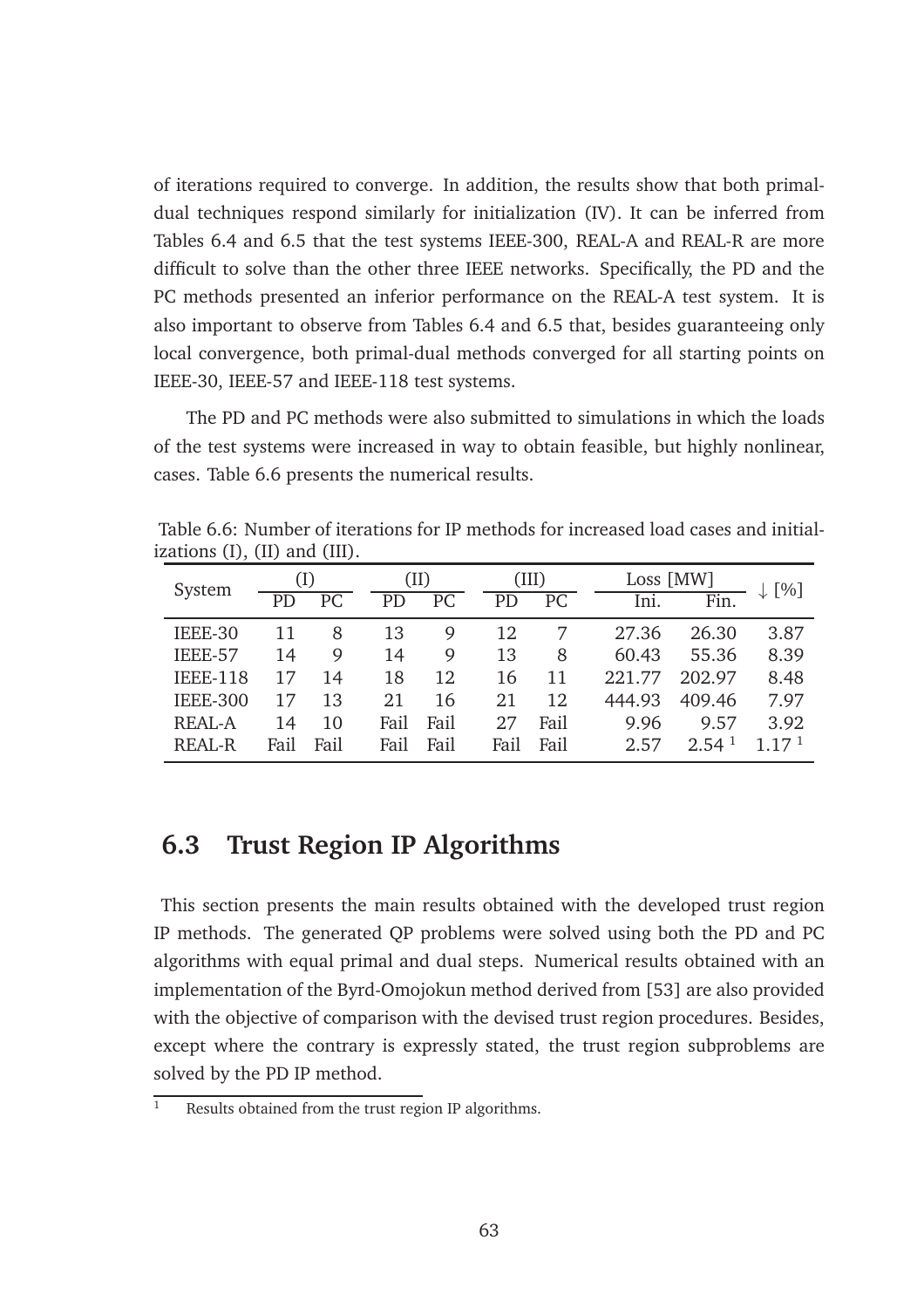#### **6.3.1 Trust Region Problems Solved by the PD Algorithm**

Table 6.7 shows the number of outer iterations required until convergence by the Byrd-Omojokun (BO), the Modified Byrd-Omojokun (MBO) and the  $S\ell_1$ QP methods for initializations (I), (II) and (III) using the PD algorithm. The number of the first outer iteration of the MBO algorithm, for which the vertical objective has become nearly zero, is provided within parentheses.

| System          | (I) |            |             |           | (II)       |               |           | (III)      |             |  |
|-----------------|-----|------------|-------------|-----------|------------|---------------|-----------|------------|-------------|--|
|                 | BΟ  | <b>MBO</b> | $S\ell_1QP$ | <b>BO</b> | <b>MBO</b> | $S\ell_1QP$   | <b>BO</b> | <b>MBO</b> | $S\ell_1QP$ |  |
| IEEE-30         | 5   | 5(1)       | 6           | 4         | 4(1)       |               | b         | 6(1)       | 6           |  |
| IEEE-57         | 5   | 5(1)       | 6           |           | 7(1)       | 8             | 3         | 3(1)       | 3           |  |
| <b>IEEE-118</b> | 4   | 4(1)       | 4           | 6         | 6(2)       | $\mathfrak b$ | 4         | 4(2)       | 6           |  |
| <b>IEEE-300</b> | 10  | 11(1)      | 11          | 11        | 11(2)      | 15            | 16        | 15(2)      | 17          |  |
| <b>REAL-A</b>   | 4   | 4(1)       | 6           | 14        | Fail       | 7             | 12        | Fail       | 6           |  |
| <b>REAL-R</b>   | 2   | 2(2)       | 3           | 4         | 4(3)       | 4             | 3         | 3(2)       | 3           |  |

Table 6.7: Number of iterations for initializations (I), (II) and (III) with trust region problems solved by the PD method.

General convergence characteristics of the considered trust region methods can be inferred. Firstly, with the exception of the IEEE-300, the number of trust region iterations does not seem to be influenced by the size of the test systems. In fact, depending on which method is used, the number of outer iterations required by the IEEE-118 can be smaller than the needed by the IEEE-30. Secondly, the BO method performed poorly on the REAL-A test system for initializations (II) and (III), which may explain the failure of convergence for the MBO method. Also, the performance of the  $S\ell_1QP$  technique in terms of number of outer iterations has not significantly changed and the method converged for all three initializations.

Table 6.8 details the convergence process of the MBO algorithm for the IEEE-57 system using flat start. The vertical objective (4.28a) becomes smaller than the tolerance  $\epsilon_v = 10^{-9}$  at iteration 1, which indicates that the solution of the first vertical subproblem is a feasible point to (4.27) and the routine switches to the MBO algorithm. Table 6.8 shows the value of the vertical objective evaluated at computed points  $d = w_k$  of (4.27). The total algorithm run time was 3.0s instead of the 4.6s taken by the BO method, which represents a reduction of about 35%.

Tables 6.9, 6.10 and 6.11 present a descriptive statistics for the BO, the MBO and the  $S\ell_1QP$  methods, respectively, for 100 randomly generated starting points.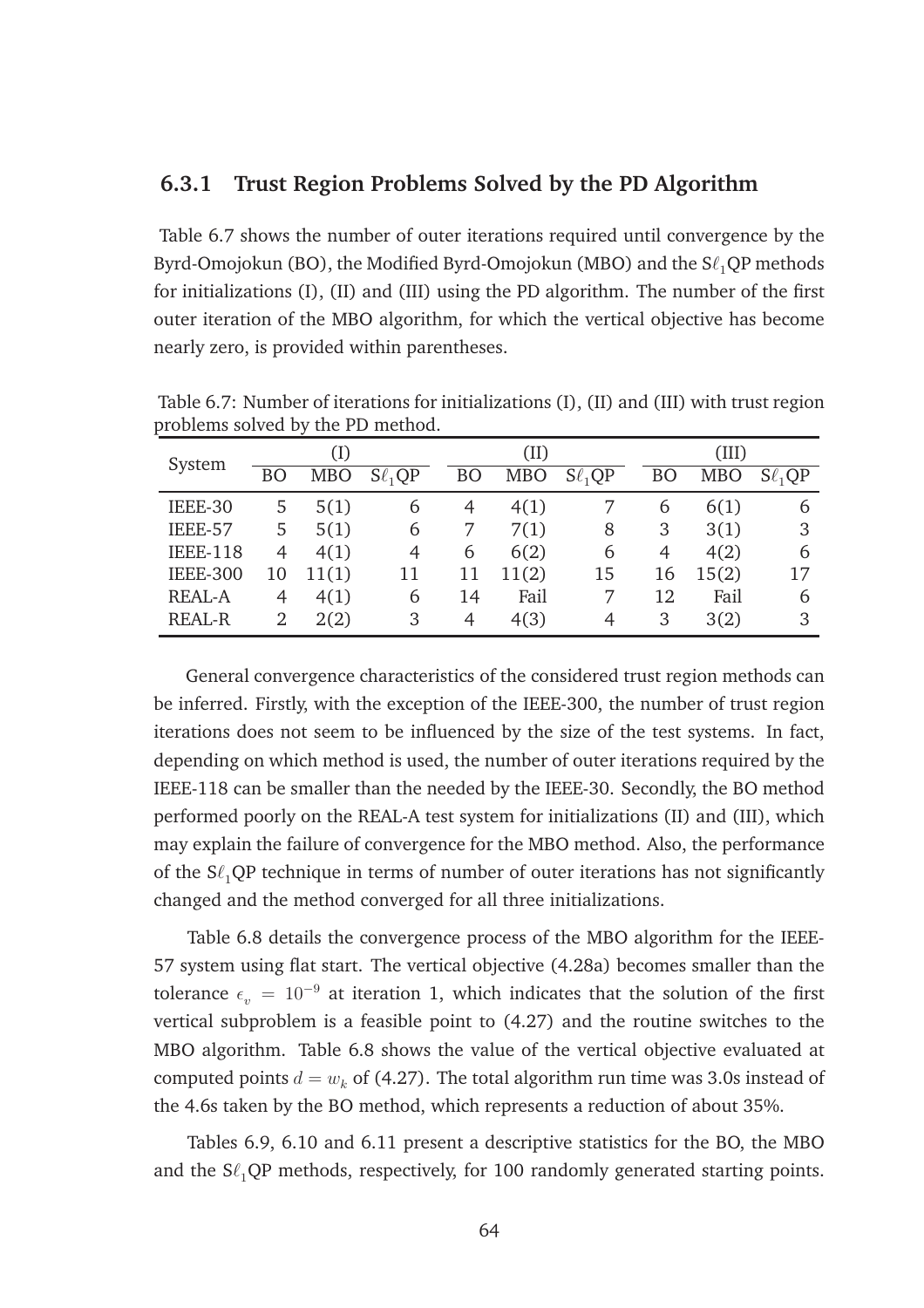Table 6.8: Convergence process of the MBO method for the IEEE-57 test system with (II).

| $\boldsymbol{k}$ |                       | <b>Infeasibility Residuals</b> | $\Delta_k^-$   |          | f(x)  | Vert. Obj.             |  |
|------------------|-----------------------|--------------------------------|----------------|----------|-------|------------------------|--|
|                  | Primal                | Dual                           |                | $\rho_k$ |       |                        |  |
| $\Omega$         |                       |                                | $\overline{2}$ |          | 0.26  |                        |  |
|                  | $2.75\times10^{-1}$   | $5.17\times10^{-3}$            | 2              | 0.95     | 24.84 | $6.38\times10^{-13}$   |  |
|                  | $3.77 \times 10^{-2}$ | $8.33 \times 10^{-4}$          | $\overline{2}$ | 0.88     | 24.30 | $5.11\times10^{-32}$   |  |
| 3                | $9.61 \times 10^{-3}$ | $2.76 \times 10^{-3}$          | 2              | 0.87     | 24.28 | $5.14\times10^{-34}$   |  |
| 4                | $7.07\times10^{-3}$   | $2.41\times10^{-3}$            | $\overline{2}$ | 0.54     | 24.30 | $3.85 \times 10^{-33}$ |  |
| 5                | $2.92\times10^{-3}$   | $1.01\times10^{-3}$            | $\overline{2}$ | 0.63     | 24.32 | $1.48\times10^{-33}$   |  |
| 6                | $7.41\times10^{-4}$   | $9.69\times10^{-5}$            | $\overline{2}$ | 0.15     | 24.34 | $1.45\times10^{-34}$   |  |
|                  | $4.76 \times 10^{-7}$ | $1.77\times10^{-6}$            | $\overline{2}$ | 1.00     | 24.34 | $3.06\times10^{-37}$   |  |

Considering the results for the BO technique shown in Table 6.9, almost all runs were well succeeded, which demonstrate the robustness of this methodology. The results for the  $S\ell_1QP$  method are also comparable to that accomplished by the BO approach. It can be seen from Table 6.11 that the average number of trust region iterations for the  $S\ell_1QP$  method is only slightly higher than that obtained for the BO technique for some test systems. Additionally, the modal values of these two techniques are very close, which indicates that a typical run of the  $S\ell_1QP$  method is expected to be faster than the BO approach. Similarly, the MBO method performs as well as the BO method with the exception of the REAL-A test system, for which it converged for only 41 of the 100 starting points. The reasons that lead the MBO method to fail on the REAL-A are discussed later in this chapter with the help of primal-dual logarithmic indicators.

| System          | CC  | Mo | $\mathcal{k}$ | $\sigma$ |    |    |
|-----------------|-----|----|---------------|----------|----|----|
| IEEE-30         | 100 |    | 5.37          | 2.50     | 3  | 11 |
| IEEE-57         | 100 | 6  | 6.56          | 1.04     |    | 10 |
| <b>IEEE-118</b> | 100 |    | 4.00          | 0.00     | 4  | 4  |
| <b>IEEE-300</b> | 93  | 15 | 14.76         | 2.11     | 11 | 24 |
| REAL-A          | 85  | 9  | 11.31         | 3.38     |    | 24 |
| <b>REAL-R</b>   | 100 |    | 4.07          | 0.41     | 3  | 5  |

Table 6.9: Descriptive statistics for the BO method with PD algorithm using initialization (IV).

The BO, the MBO and the  $S\ell_1QP$  methods, with the QP problems solved by the PD IP algorithm, were also submitted to increased load simulations. Table 6.12 present the numerical results, in which "(∗)" means that the MBO algorithm was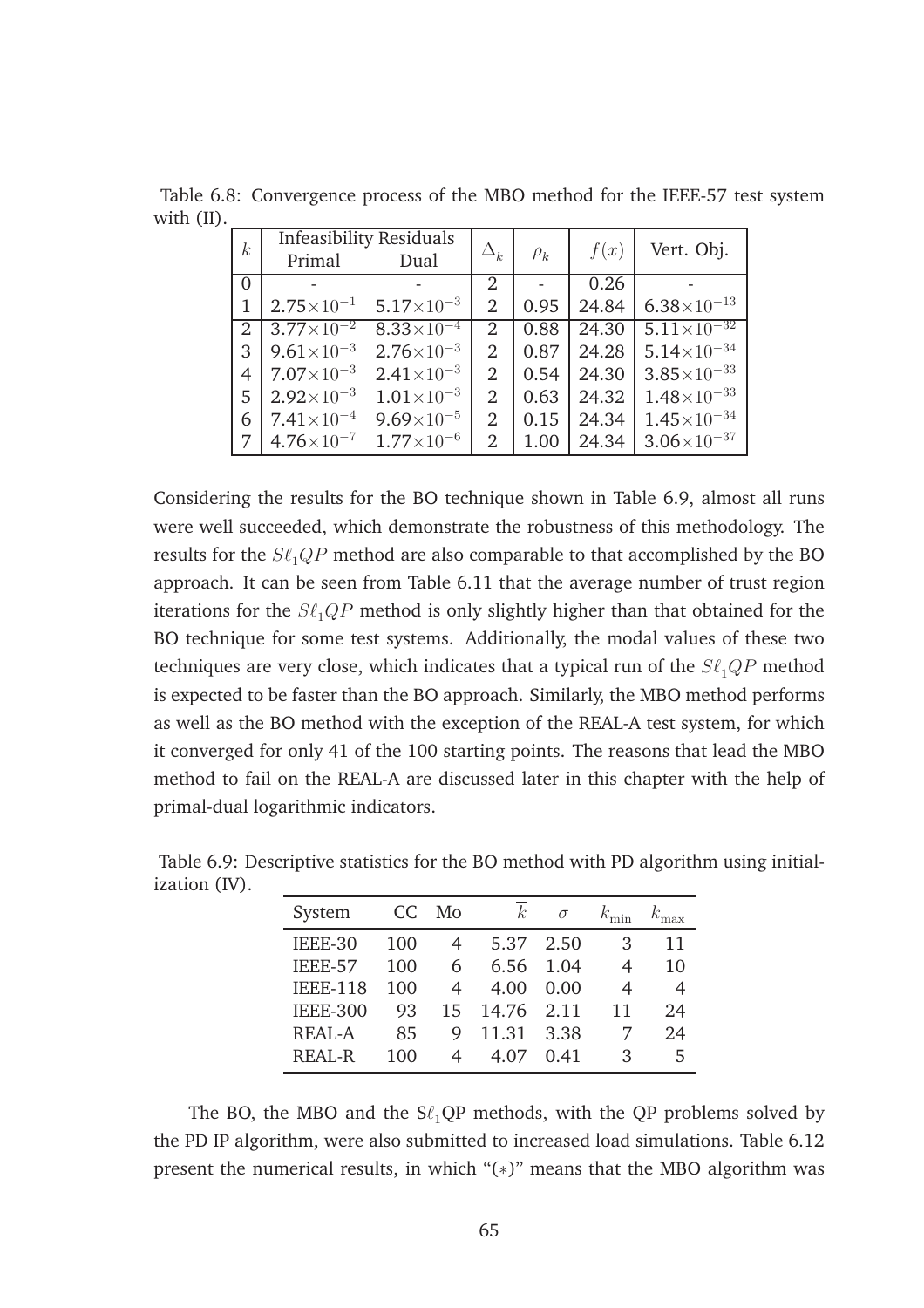| System          | CC. | Mo | $\,k$      | $\sigma$ | $k_{\min}$ |    |
|-----------------|-----|----|------------|----------|------------|----|
| IEEE-30         | 100 |    | 5.42       | 2.54     | 3          | 11 |
| IEEE-57         | 100 | 6  | 6.52       | 0.98     | 4          | 9  |
| <b>IEEE-118</b> | 100 | 4  | 4.00       | 0.00     | 4          | 4  |
| <b>IEEE-300</b> | 93  | 15 | 14.51      | 1.85     | 11         | 21 |
| REAL-A          | 41  | 9  | 10.76 3.57 |          |            | 24 |
| REAL-R          | 100 | 4  | 4.13       | 0.60     | 3          | 8  |
|                 |     |    |            |          |            |    |

Table 6.10: Descriptive statistics for the MBO method with PD algorithm using initialization (IV).

Table 6.11: Descriptive statistics for the  $S\ell_1QP$  method with PD algorithm using initialization (IV).

| System          | CC  | Mo | $\,k$ | $\sigma$ |    |    |
|-----------------|-----|----|-------|----------|----|----|
| IEEE-30         | 100 |    | 4.90  | 1.64     | 3  | 9  |
| IEEE-57         | 100 | 6  | 6.88  | 1.44     | 5  | 10 |
| <b>IEEE-118</b> | 100 | 4  | 4.00  | 0.00     | 4  | 4  |
| <b>IEEE-300</b> | 96  | 17 | 17.28 | 1.60     | 13 | 22 |
| <b>REAL-A</b>   | 95  | 8  | 8.89  | 1.59     | 6  | 14 |
| <b>REAL-R</b>   | 100 | 5  | 4.53  | 0.61     | 3  | 6  |

not activated during the iterative process. The number of outer iterations required to convergence has not significantly changed from those shown in Table 6.7, which indicates that the proposed  $S\ell_1QP$  algorithm is not very sensitive to the complexity of the OPF problems. Additionally, despite the fails reported for the  $S\ell_1QP$  the for the REAL-R test system in Table 6.12, a point with primal infeasibilities slightly greater than tolerance criterion  $\epsilon_1 = 10^{-4}$  and with final active losses equal to 2.54 MW has been found for each one of the three initializations, which is sufficiently accurate for practical purposes.

Table 6.12: Number of outer iterations for the BO, the MBO and the  $S\ell_1QP$  methods for increased load cases and initializations (I), (II) and (III).

| System          |    | (I)        |             |           | (II)       |             |           | (III)      |              |  |  |
|-----------------|----|------------|-------------|-----------|------------|-------------|-----------|------------|--------------|--|--|
|                 | ВO | <b>MBO</b> | $S\ell_1QP$ | <b>BO</b> | <b>MBO</b> | $S\ell_1QP$ | <b>BO</b> | <b>MBO</b> | $S\ell_1$ OP |  |  |
| IEEE-30         | 4  | 4(1)       | 4           | 4         | 4(1)       | 4           | 4         | 4(1)       |              |  |  |
| IEEE-57         | 4  | 4(2)       | 4           | 6         | 6(2)       | 5           | 4         | 4(3)       | 6            |  |  |
| <b>IEEE-118</b> | 6  | 6(3)       | 6           | 6         | 6(3)       | 8           | 5         | 5(3)       | 5            |  |  |
| <b>IEEE-300</b> | 10 | 11(2)      | 13          | 14        | 13(2)      | 12          | 13        | 13(2)      | 14           |  |  |
| <b>REAL-A</b>   | 4  | 4(1)       | 6           | 14        | Fail       | 7           | 12        | Fail       | 5            |  |  |
| <b>REAL-R</b>   | 3  | $3(*)$     | Fail        | 4         | $4(*)$     | Fail        | 3         | $3(*)$     | Fail         |  |  |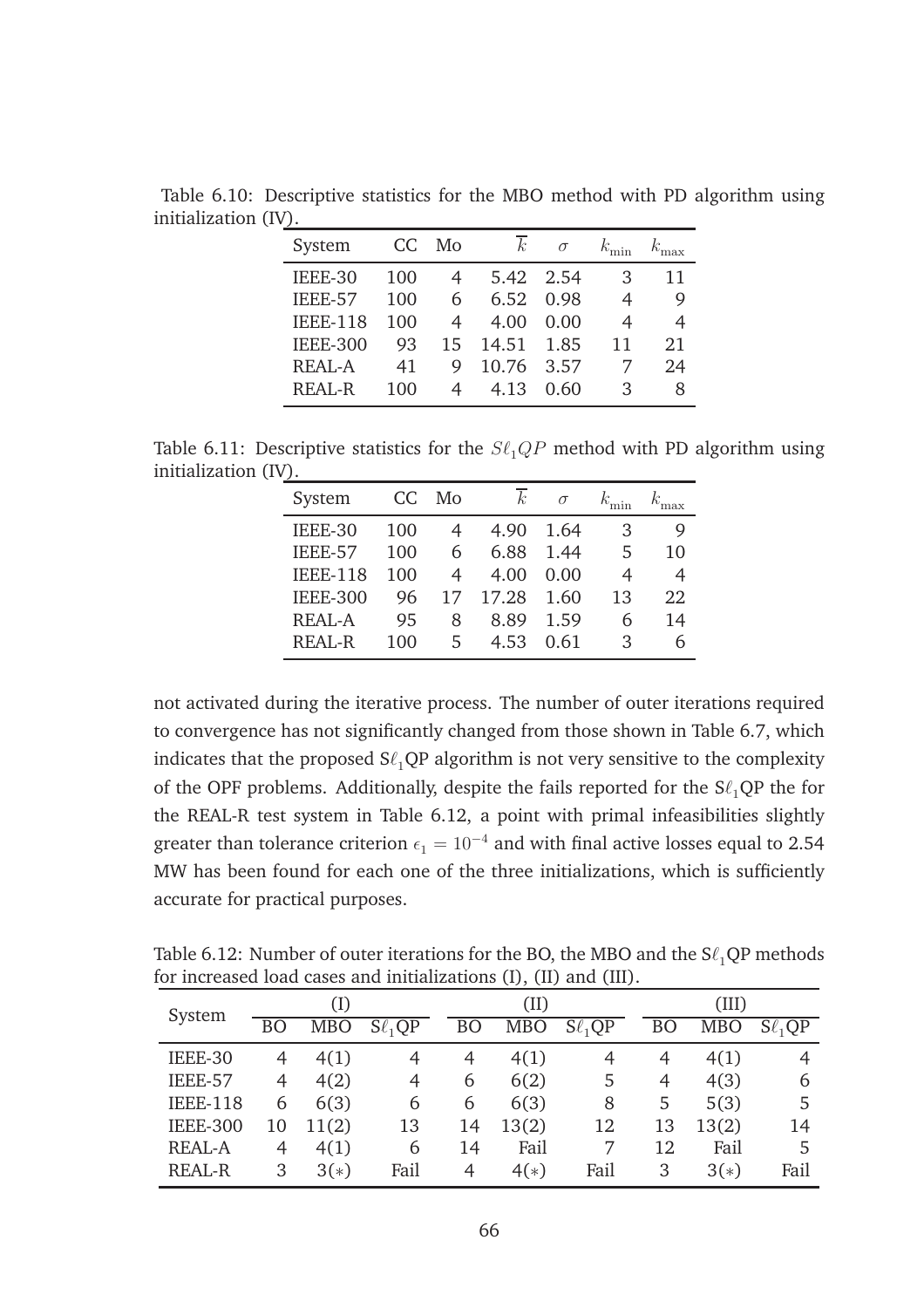Table 6.13 details the convergence process of the  $S\ell_1QP$  approach for the IEEE-57 system with increased loads and power flow initialization. This case clearly illustrates the update process of the  $\ell_1$  penalty parameter. The initial value was made equal to  $\eta_0 = 2$ , slightly increases within the first outer iteration by using (5.30) and at the beginning of the second by using (5.29). Furthermore, from the beginning of the second outer iteration until the process converges, the  $\ell_1$  penalty parameter remained constant and equal to  $\eta_0 = 6.0424$ .

|                | Iter.          | Infeasibility Residuals                               |                                                    |          |             |                |          |
|----------------|----------------|-------------------------------------------------------|----------------------------------------------------|----------|-------------|----------------|----------|
|                |                | Out. Inn. Primal Dual                                 |                                                    | $\eta_k$ | $\varrho_k$ | $\Delta_k^-$   | $f(x_k)$ |
| $\Omega$       |                |                                                       |                                                    | 2.0000   |             | $\overline{2}$ | 26.25    |
|                | $\mathbf{1}$   |                                                       | $4.28\times10^{+1}$ $3.31\times10^{-2}$ 2.0000     |          |             |                |          |
|                | $\overline{2}$ |                                                       | $9.66\times10^{+0}$ $2.09\times10^{-2}$ 2.0000     |          |             |                |          |
|                |                |                                                       |                                                    |          |             |                |          |
|                | 8              | $2.25\times10^{-4}$ 3.90 $\times10^{-6}$ 2.0120       |                                                    |          |             |                |          |
|                |                | 9 $2.47 \times 10^{-2}$ $9.49 \times 10^{-7}$ 2.0132  |                                                    |          |             |                |          |
|                |                | 10 $2.29 \times 10^{-3}$ 4.79 $\times 10^{-8}$ 2.0141 |                                                    |          |             |                |          |
|                |                |                                                       |                                                    |          |             |                |          |
|                | 17             |                                                       | $6.66 \times 10^{-9}$ $1.38 \times 10^{-9}$ 2.0141 |          |             |                |          |
| $\mathbf{1}$   |                |                                                       | $1.72\times10^{-1}$ $3.11\times10^{-2}$ 2.0141     |          | 0.94        | $\overline{4}$ | 41.98    |
| $\overline{2}$ |                |                                                       | $5.27 \times 10^{-2}$ $1.54 \times 10^{-2}$ 6.0424 |          | 0.83        | $\overline{4}$ | 54.46    |
| $\overline{3}$ |                |                                                       | $2.08\times10^{-3}$ 5.12 $\times10^{-4}$ 6.0424    |          | 0.97        | $\overline{4}$ | 55.33    |
| $\overline{4}$ |                |                                                       | $8.06\times10^{-5}$ $1.68\times10^{-5}$ 6.0424     |          | 0.98        | $\overline{4}$ | 55.36    |

Table 6.13: Convergence process of the  $S\ell_1QP$  method for IEEE-57 system with increased loads and initialization (I).

Figure 6.1 illustrates the variation of the  $\ell_1$  penalty parameter  $\eta_k$  along with the primal and dual infeasibilities for the IEEE-118 with increased loads and power flow initialization. Similarly to the results obtained for the IEEE-57, the  $\ell_1$  penalty parameter increases within the first two outer iterations and then remains constant until the process converges.

#### **6.3.2 Trust Region Problems Solved by the PC Algorithm**

Table 6.14 presents the number of outer iterations required until convergence by the BO, the MBO and the  $S\ell_1QP$  methods, with the trust region QP problems solved by the PC algorithm and for initializations (I), (II) and (III). The results, in terms of outer number of iterations, are very similar to those obtained by solving the QP subproblems with the PD algorithm. However, when using the PC algorithm, a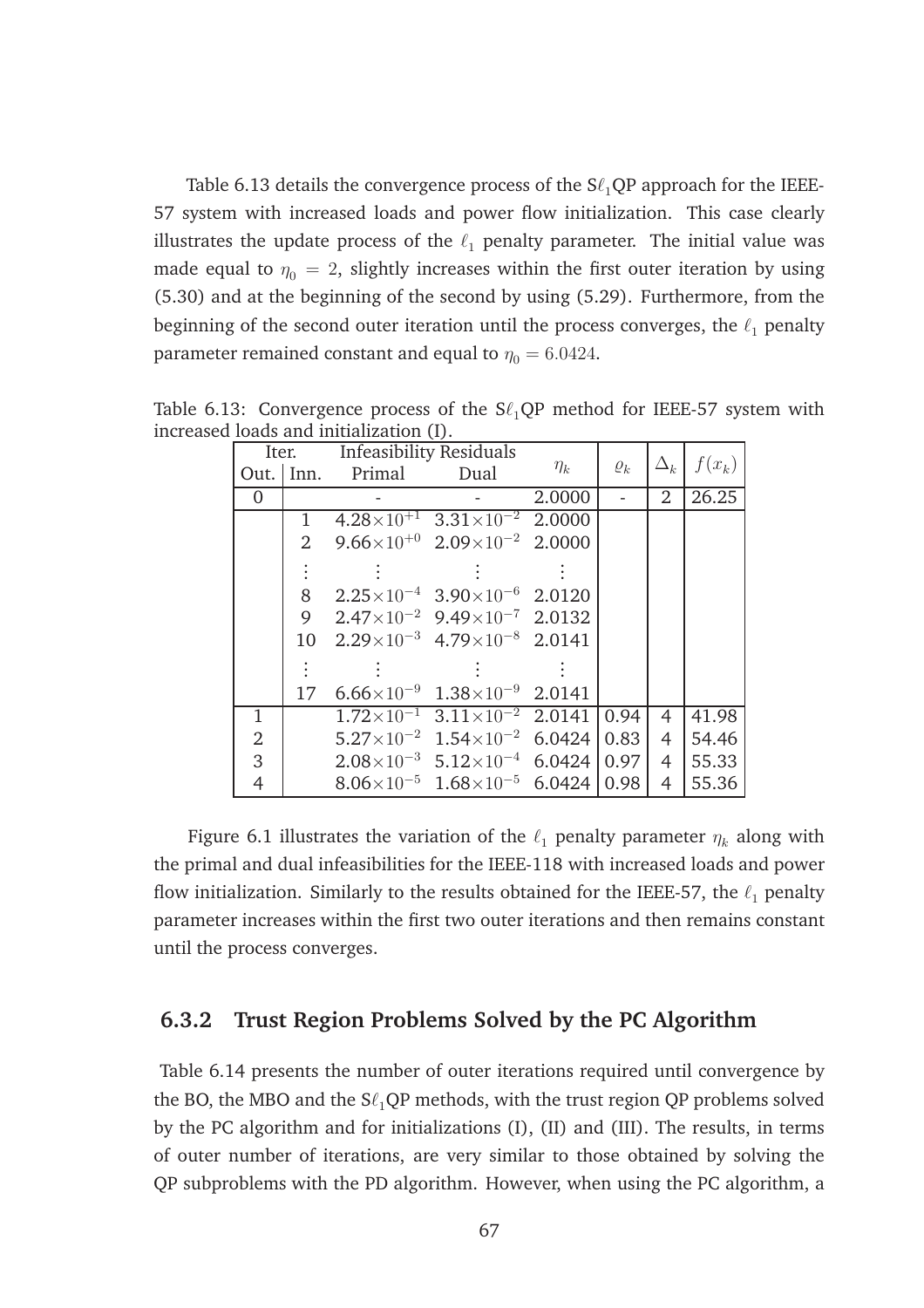

Figure 6.1: Variation of the  $\ell_1$  penalty parameter along with the primal and dual infeasibilities for IEEE-118 with increased loads.

larger number of failed processes were reported for the IEEE 300-bus. These failures are mostly related to not converged processes, in which the algorithm reaches the maximum number of outer iterations  $k_{max} = 30$ . For instance, considering the BO method and initialization (II), the iterative process shown in Table 6.15 matches the primal and dual feasibility conditions but does not match the tolerance criterion on the complementarity condition ( $\epsilon_2 = 10^{-6}$ ).

| System          |    | $(\mathrm{I})$ |             |           | (II)       |             |           | (III)      |              |  |
|-----------------|----|----------------|-------------|-----------|------------|-------------|-----------|------------|--------------|--|
|                 | BO | <b>MBO</b>     | $S\ell_1QP$ | <b>BO</b> | <b>MBO</b> | $S\ell_1QP$ | <b>BO</b> | <b>MBO</b> | $S\ell_1$ QP |  |
| IEEE-30         | 5  | 5(1)           | 5           | 6         | 6(1)       | 6           | 6         | 6(1)       |              |  |
| IEEE-57         | 6  | 6(1)           | 6           | 7         | 7(1)       | 7           | 5         | 5(1)       | 3            |  |
| <b>IEEE-118</b> | 4  | 4(1)           | 4           | 6         | 6(2)       | 6           | 4         | 4(2)       | 6            |  |
| <b>IEEE-300</b> | 24 | Fail           | 13          | Fail      | Fail       | 15          | Fail      | Fail       | 23           |  |
| <b>REAL-A</b>   | b  | 6(1)           | 6           | 18        | 18(16)     | 8           | 13        | Fail       | Fail         |  |
| <b>REAL-R</b>   | 2  | 2(2)           | 3           | 4         | 4(3)       | 4           | 3         | 3(2)       | 3            |  |

Table 6.14: Number of iterations for initializations (I), (II) and (III) with trust region problems solved by the PC method.

Tables 6.16, 6.17 and 6.18 show a descriptive statistics for the BO, the MBO and the  $S\ell_1QP$  methods, respectively, considering the QP trust region subproblems solved by the PC method and for 100 randomly generated starting points. Anal-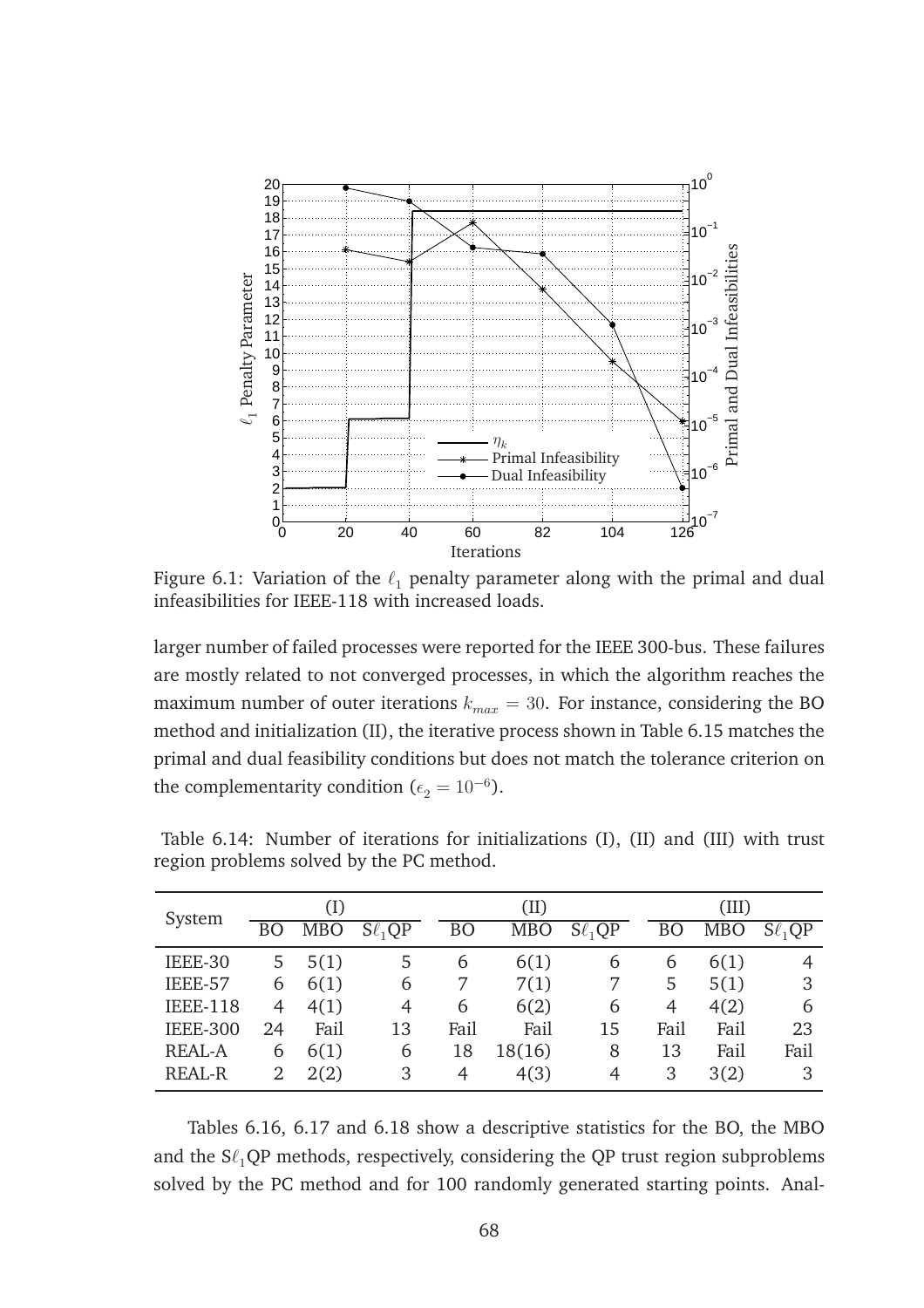Table 6.15: Failed convergence process for the BO method and IEEE 300-bus system with PC algorithm and initialization (II).

| $\boldsymbol{k}$ | Primal Infeas.                   | Dual Infeas.            | Comp. Res.            | $\Delta_k$ | $\varrho_k$ | $f(x_k)$ |
|------------------|----------------------------------|-------------------------|-----------------------|------------|-------------|----------|
| $\overline{0}$   | $1.0000\times10^{+0}$            | $1.0000\times10^{+0}$   | $1.0000\times10^{+0}$ | 2.00       | 0.00        | 22.6433  |
| $\mathbf{1}$     | $3.5119\times10^{+0}$            | $8.8837\times10^{-3}$   | $4.1619\times10^{-3}$ | 4.00       | 0.96        | 410.8330 |
| $\overline{2}$   | $8.0814\times10^{-1}$            | $1.2100\times10^{-1}$   | $1.1114\times10^{-9}$ | 4.00       | 0.81        | 380.6377 |
| 3                | $8.6895\times10^{-2}$            | $6.3626\times10^{-3}$   | $5.0082\times10^{-9}$ | 4.00       | 0.82        | 378.0239 |
| 4                | $1.0624\times10^{-2}$            | $3.2962\times10^{-3}$   | $7.2130\times10^{-9}$ | 4.00       | 0.85        | 377.9948 |
| 5                | $1.0432\times10^{-2}$            | $6.1121\times10^{-4}$   | $9.4314\times10^{-9}$ | 4.00       | 0.20        | 378.0175 |
| 6                | $1.0275\times10^{-2}$            | $4.4291\times10^{-4}$   | $1.5881\times10^{-9}$ | 4.00       | 0.26        | 378.0191 |
| 7                | $1.6055\times10^{-3}$            | $4.1095\times10^{-4}$   | $1.7293\times10^{-5}$ | 4.00       | 0.93        | 377.9720 |
| 8                | 5.3474 $\times$ 10 <sup>+0</sup> | $2.8130\times10^{-2}$   | $1.5294\times10^{-5}$ | 4.00       | 524.85      | 380.4170 |
| 9                | $1.2236\times10^{-1}$            | $6.5616\times10^{-3}$   | $1.5973\times10^{-9}$ | 4.00       | 0.99        | 377.7038 |
| 10               | $1.2258\times10^{-3}$            | $2.1672\times10^{-3}$   | $5.2221\times10^{-9}$ | 4.00       | 0.98        | 378.0208 |
| 11               |                                  |                         |                       | 1.00       | $-1.65$     |          |
| 12               |                                  |                         |                       | 0.25       | $-1.65$     |          |
| 13               | $5.3515\times10^{+0}$            | $2.8211 \times 10^{-2}$ | $1.2026\times10^{-5}$ | 0.48       | 560.23      | 380.4197 |
| 14               | $1.2287\times10^{-1}$            | $6.7383\times10^{-3}$   | $1.0855\times10^{-9}$ | 0.65       | 0.99        | 377.7074 |
| 15               | $1.2539\times10^{-3}$            | $2.0191\times10^{-3}$   | $6.7900\times10^{-9}$ | 0.65       | 0.98        | 378.0204 |
| 16               |                                  |                         |                       | 0.16       | $-1.34$     |          |
| 17               |                                  |                         |                       | 0.04       | $-1.38$     |          |
| 18               | $1.1687\times10^{-4}$            | $2.2552\times10^{-4}$   | $3.9197\times10^{-5}$ | 0.08       | 0.91        | 378.0205 |
| 19               |                                  |                         |                       | 0.02       | $-12.17$    |          |
| 20               | $4.0353\times10^{-5}$            | $5.1631\times10^{-5}$   | $2.1684\times10^{-5}$ | 0.02       | 0.77        | 378.0200 |
| 21               | $5.7320\times10^{-6}$            | $8.0996\times10^{-5}$   | $1.4496\times10^{-5}$ | 0.03       | 0.82        | 378.0179 |
| 22               |                                  |                         |                       | 0.01       | $-5.11$     |          |
| 23               | $1.5209\times10^{-5}$            | $2.6662\times10^{-5}$   | $1.3025\times10^{-5}$ | 0.01       | 0.22        | 378.0152 |
| 24               |                                  |                         |                       | 0.00       | 0.03        |          |
| 25               | $2.9696\times10^{-7}$            | $5.3899\times10^{-6}$   | $1.6215\times10^{-5}$ | 0.00       | 1.00        | 378.0190 |
| 26               | $3.5404\times10^{-5}$            | $7.9761\times10^{-6}$   | $1.3676\times10^{-5}$ | 0.01       | 3.62        | 378.0193 |
| 27               | $1.7797\times10^{-5}$            | $2.8586\times10^{-5}$   | $9.5544\times10^{-6}$ | 0.01       | 0.52        | 378.0143 |
| 28               | $7.3548\times10^{-6}$            | $2.2162\times10^{-5}$   | $1.0278\times10^{-5}$ | 0.01       | 0.76        | 378.0185 |
| 29               |                                  |                         |                       | 0.00       | $-1.25$     |          |
| 30               | $7.4700\times10^{-7}$            | $4.3537\times10^{-6}$   | $1.0556\times10^{-5}$ | 0.01       | 1.01        | 378.0192 |

ogously to the results obtained with the PD method, the modal values found by using the MBO and the  $\mathsf{S}\ell_1\mathsf{Q}\mathsf{P}$  methods are quite similar to those ones of the BO technique.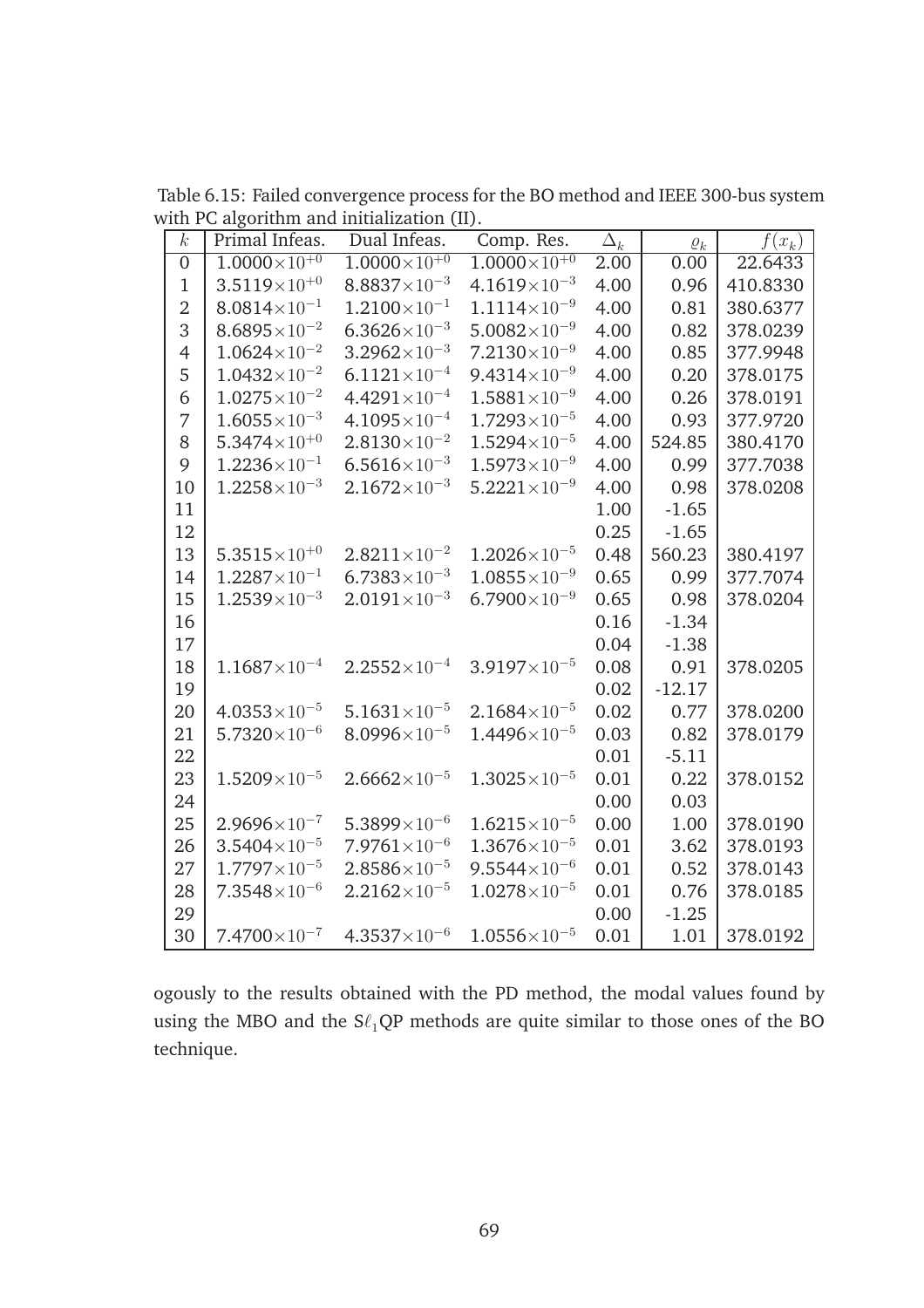| System          | CC  | Mo | $\,k$ | $\sigma$ | $k_{\min}$ |    |
|-----------------|-----|----|-------|----------|------------|----|
| IEEE-30         | 100 |    | 5.10  | 1.88     | 3          | 11 |
| IEEE-57         | 100 | 6  | 6.52  | 0.98     |            | 9  |
| <b>IEEE-118</b> | 100 | 4  | 4.00  | 0.00     | 4          | 4  |
| <b>IEEE-300</b> | 92  | 13 | 14.49 | 2.80     | 10         | 30 |
| REAL-A          | 84  | 11 | 12.88 | 3.35     | 8          | 25 |
| REAL-R          | 98  | 5  | 5.45  | 1.56     | 3          | 10 |
|                 |     |    |       |          |            |    |

Table 6.16: Descriptive statistics for the BO method with PC algorithm using initialization (IV).

Table 6.17: Descriptive statistics for the MBO method with PC algorithm using initialization (IV).

| System          | CC  | Mo | $\mathcal{k}$ | $\sigma$ |    |    |
|-----------------|-----|----|---------------|----------|----|----|
| IEEE-30         | 100 | 4  | 5.10          | 1.88     | 3  | 11 |
| IEEE-57         | 100 | 6  | 6.52          | 0.98     | 4  | 9  |
| <b>IEEE-118</b> | 100 | 4  | 4.00          | 0.00     | 4  | 4  |
| <b>IEEE-300</b> | 90  | 13 | 14.38         | 2.33     | 10 | 25 |
| <b>REAL-A</b>   | 45  | 11 | 12.40         | 3.22     | 8  | 22 |
| <b>REAL-R</b>   | 95  | 5  | 5.40          | 1.50     | 3  | 10 |

Table 6.18: Descriptive statistics for the  $S\ell_1QP$  method with PC algorithm using initialization (IV).

| System          | CC  | Mo | $\,k$ | $\sigma$ |    |    |
|-----------------|-----|----|-------|----------|----|----|
| IEEE-30         | 100 | ჩ  | 5.34  | 1.02     | 3  | 8  |
| IEEE-57         | 100 | 6  | 6.97  | 1.45     | 5  | 10 |
| <b>IEEE-118</b> | 100 | 4  | 4.01  | 0.10     | 4  | 5  |
| <b>IEEE-300</b> | 57  | 18 | 20.07 | 4.03     | 14 | 30 |
| <b>REAL-A</b>   | 91  | 8  | 9.77  | 1.96     |    | 15 |
| <b>REAL-R</b>   | 100 | 5  | 4.59  | 0.75     | 3  |    |
|                 |     |    |       |          |    |    |

#### **6.3.3 Performance For Different Sets of Parameters**

As discussed in [57], the numerical efficiency of trust region algorithms can be further improved with a better parameter selection. Therefore, it is relevant to examine different sets of parameters for the used class of nonlinear OPF problems. In order to investigate impact of the trust region parameters on the performance of the proposed algorithms, the initial values of the trust region radius  $\Delta_0$  and the penalty parameter  $\eta_0$  were picked from the grid formed by the sets  $\{0.5, 1, 2, 4\}$  and {0.5, 2, 4, 8}, respectively. Additionally, for the BO and MBO algorithms, the value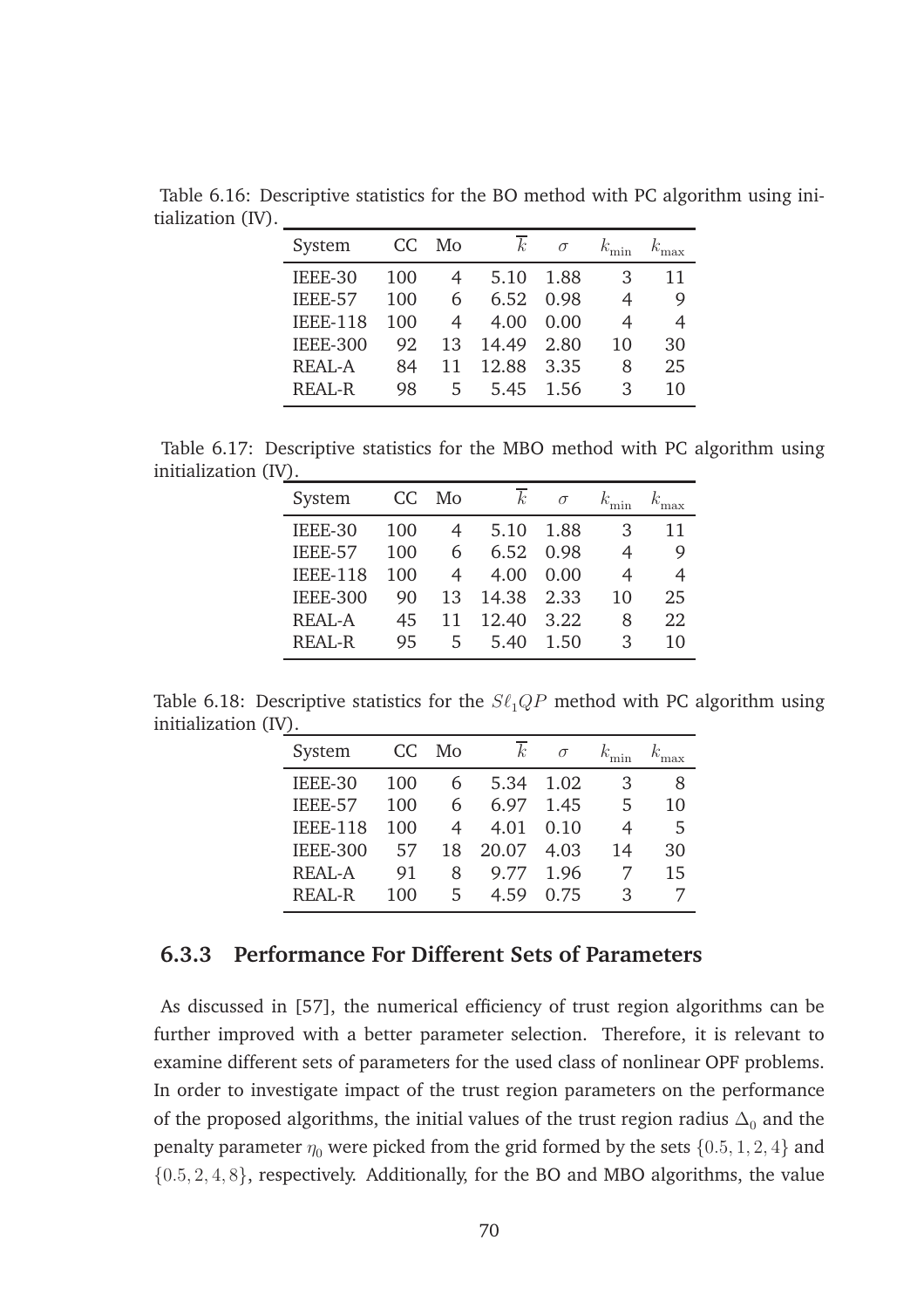of the reduction factor of the trust region  $\xi$  on the vertical subproblem was made equal to one value of the set  $\{0.4, 0.6, 0.8\}$ . For each set of parameters and for each test system, 30 random points within limits were used to evaluate the BO, MBO and  $S\ell_1$  QP methods.

The main results for the parametric grid are detailed in Apendix A. Tables A.1, A.2, A.3, A.4, A.5 and A.6 show the main numerical experiments for the BO method. In the same way, Tables A.7, A.8, A.9, A.10, A.11 and A.12 show the main numerical results for the MBO method. Finally, Tables A.13, A.14, A.15, A.16, A.17 and A.18 show the results for the proposed  $S\ell_1$ QP method.

General convergence characteristics of the used trust region IP methods can be gathered from the results of parametric grid. As can be clearly seen from Figure 6.2 and 6.3 for the IEEE-300 test system, the number of CC for the BO and the MBO methods is not very sensitive to changes in the initial trust region radius  $\Delta_0.$ Both methods are likely to produce good results when  $\Delta_0$  values are chosen from  ${0.5, 1, 2}$ . However, for  $\Delta_0 = 4$ , the techniques may present a higher number of failed processes as the linear and quadratic approximations do not closely represent the related nonlinear functions. Additionally, regarding the initial value for the penalty parameter  $\eta_0$  on the BO and MBO techniques, the IEEE-57 test system presented higher values for the maximum number of outer iterations for  $\eta_0 = 0.5$ .

On the other hand, a small  $\Delta_0$  appear not to be a good choice fo the S $\ell_1$ QP. For this method, intermediate values, such as  $\Delta_0 = 1$  or  $\Delta_0 = 2$ , may produce better results in terms of number of CC. Furthermore, the initialization  $\eta_0$  has no influence on the performance of the  $S\ell_1QP$  method as the algorithm adaptively choose a proper value for the  $\ell_1$  penalty parameter. Besides, considering the IEEE test systems up to 118-bus, there is only a small influence of different sets of parameters on the performance of the used trust region IP algorithms.

#### **6.3.4 Less Restrictive Tolerance Criteria on Inner Iterations**

As previously discussed, another way to reduce the total computational effort of the BO method is to approximately solve each QP subproblem, reducing the overall number of inner iterations and, consequently, the number of matrix factorizations. Therefore, additional simulations were carried out by enlarging 10 times the tolerance criteria on the primal and dual infeasibilities of the QP subproblems, that is, from  $\epsilon_1 = 10^{-4}$  to  $\epsilon_1 = 10^{-3}$ . It is important to clarify that only the tolerance cri-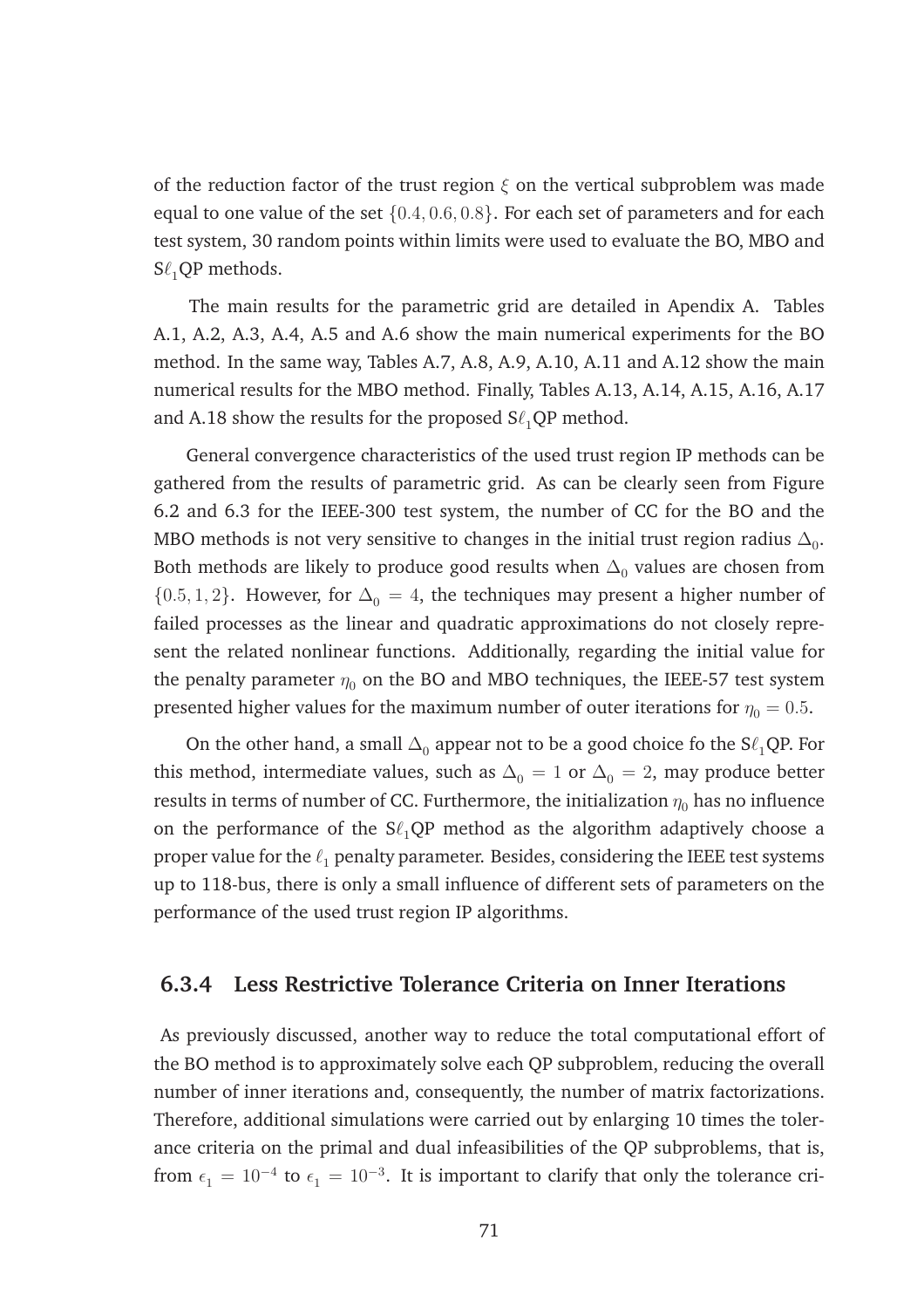

Figure 6.2: Boxplot for initial trust region radius  $\Delta_0$  and the number of CC, for BO method and IEEE 300-bus.



Figure 6.3: Boxplot for initial trust region radius  $\Delta_0$  and the number of CC, for MBO method and IEEE 300-bus.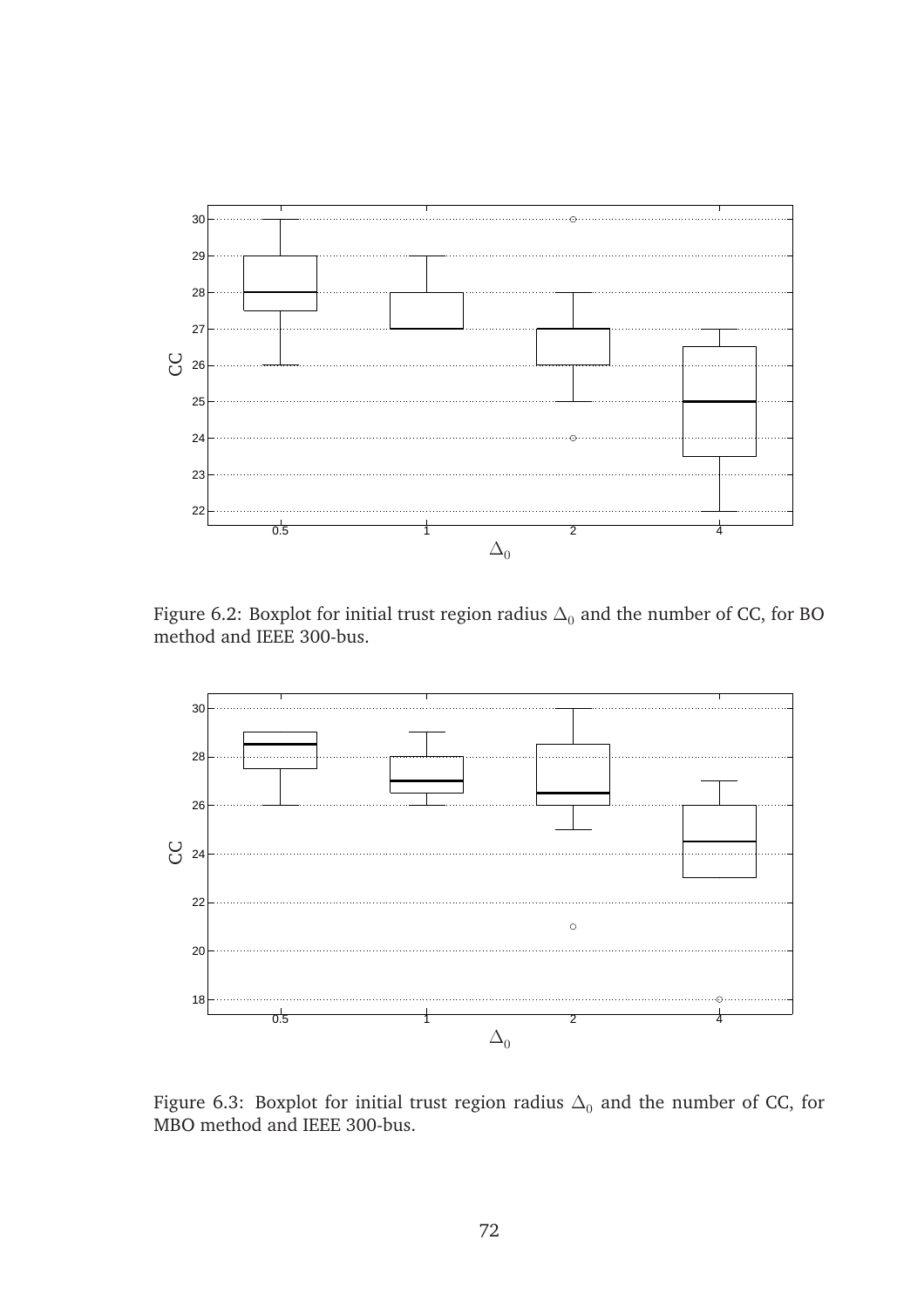teria on the trust region subproblems were relaxed, the tolerance criteria on outer iterations is still set to  $\epsilon_1 = 10^{-4}$ . The results for initializations (I), (II) and (III) are shown in Tables 6.19, 6.20 and 6.21, respectively.

| System          |              | $\boldsymbol{k}$ |                            | Vertical       |                 |                          |            | Horizontal     |                      |       |
|-----------------|--------------|------------------|----------------------------|----------------|-----------------|--------------------------|------------|----------------|----------------------|-------|
|                 | $\epsilon_1$ |                  | $\mathcal{I}_{\text{min}}$ | $\overline{j}$ | $\jmath_{\max}$ | Total                    | $j_{\min}$ | $\overline{j}$ | $\mathcal{I}_{\max}$ | Total |
| IEEE-30         | 0.0001       | 5                | 12                         | 12.00          | 12              | 60                       | 16         | 16.60          | 17                   | 83    |
|                 | 0.001        | 4                | 10                         | 10.00          | 10              | 40                       | 13         | 13.25          | 14                   | 53    |
| IEEE-57         | 0.0001       | 5                | 12                         | 12.00          | 12              | 60                       | 15         | 15.80          | 16                   | 79    |
|                 | 0.001        | 4                | 11                         | 11.00          | 11              | 55                       | 13         | 14.00          | 15                   | 70    |
| <b>IEEE-118</b> | 0.0001       | 4                | 13                         | 13.00          | 13              | 52                       | 17         | 17.50          | 19                   | 70    |
|                 | 0.001        | 4                | 11                         | 11.00          | 11              | 44                       | 15         | 15.25          | 16                   | 61    |
| <b>IEEE-300</b> | 0.0001       | 10               | 14                         | 14.70          | 15              | 147                      | 21         | 22.40          | 25                   | 224   |
|                 | 0.001        | 26               | 12                         | 13.12          | 14              | 341                      | 19         | 22.04          | 25                   | 573   |
| <b>REAL-A</b>   | 0.0001       | 4                | 12                         | 13.75          | 15              | 55                       | 15         | 16.75          | 18                   | 67    |
|                 | 0.001        | Fail             |                            |                |                 | $\overline{\phantom{a}}$ |            |                | -                    |       |
| <b>REAL-R</b>   | 0.0001       | $\overline{2}$   | 15                         | 15.50          | 16              | 31                       | 15         | 16.50          | 18                   | 33    |
|                 | 0.001        | Fail             |                            |                |                 | ٠                        |            |                |                      |       |

Table 6.19: Less restrictive tolerance criterion on inner iterations for BO method and initialization (I).

Table 6.20: Less restrictive tolerance criterion on inner iterations for BO method and initialization (II).

| System          |              | $\boldsymbol{k}$ |            | Vertical       |                      |                          |                            | Horizontal |                      |       |
|-----------------|--------------|------------------|------------|----------------|----------------------|--------------------------|----------------------------|------------|----------------------|-------|
|                 | $\epsilon_1$ |                  | $j_{\min}$ | $\overline{j}$ | $\mathcal{I}_{\max}$ | Total                    | $\mathcal{I}_{\text{min}}$ | $\dot{j}$  | $\mathcal{I}_{\max}$ | Total |
| IEEE-30         | 0.0001       | $\overline{4}$   | 11         | 11.75          | 12                   | 47                       | 12                         | 15.75      | 18                   | 63    |
|                 | 0.001        | Fail             |            |                |                      | $\overline{\phantom{a}}$ |                            |            | -                    |       |
| IEEE-57         | 0.0001       | 7                | 11         | 11.86          | 12                   | 83                       | 14                         | 15.43      | 16                   | 108   |
|                 | 0.001        | Fail             |            |                |                      |                          |                            |            | -                    |       |
| <b>IEEE-118</b> | 0.0001       | 6                | 13         | 14.50          | 22                   | 87                       | 17                         | 19.00      | 23                   | 114   |
|                 | 0.001        | 6                | 11         | 12.50          | 20                   | 75                       | 14                         | 16.83      | 21                   | 101   |
| <b>IEEE-300</b> | 0.0001       | 11               | 14         | 15.27          | 24                   | 168                      | 19                         | 21.18      | 23                   | 233   |
|                 | 0.001        | Fail             |            |                |                      |                          |                            |            |                      |       |
| <b>REAL-A</b>   | 0.0001       | 14               | 12         | 15.07          | 18                   | 211                      | 16                         | 18.14      | 21                   | 254   |
|                 | 0.001        | Fail             |            |                |                      |                          |                            |            |                      |       |
| <b>REAL-R</b>   | 0.0001       | 4                | 14         | 15.50          | 16                   | 62                       | 15                         | 16.25      | 18                   | 65    |
|                 | 0.001        | Fail             |            |                |                      | ٠                        |                            |            |                      |       |

Significant reductions in the number of inner iterations were achieved for IEEE-30, IEEE-57 and IEEE-118 test systems when using initializations (I) and (III). Furthermore, unexpected reductions in the number of outer iterations were also ob-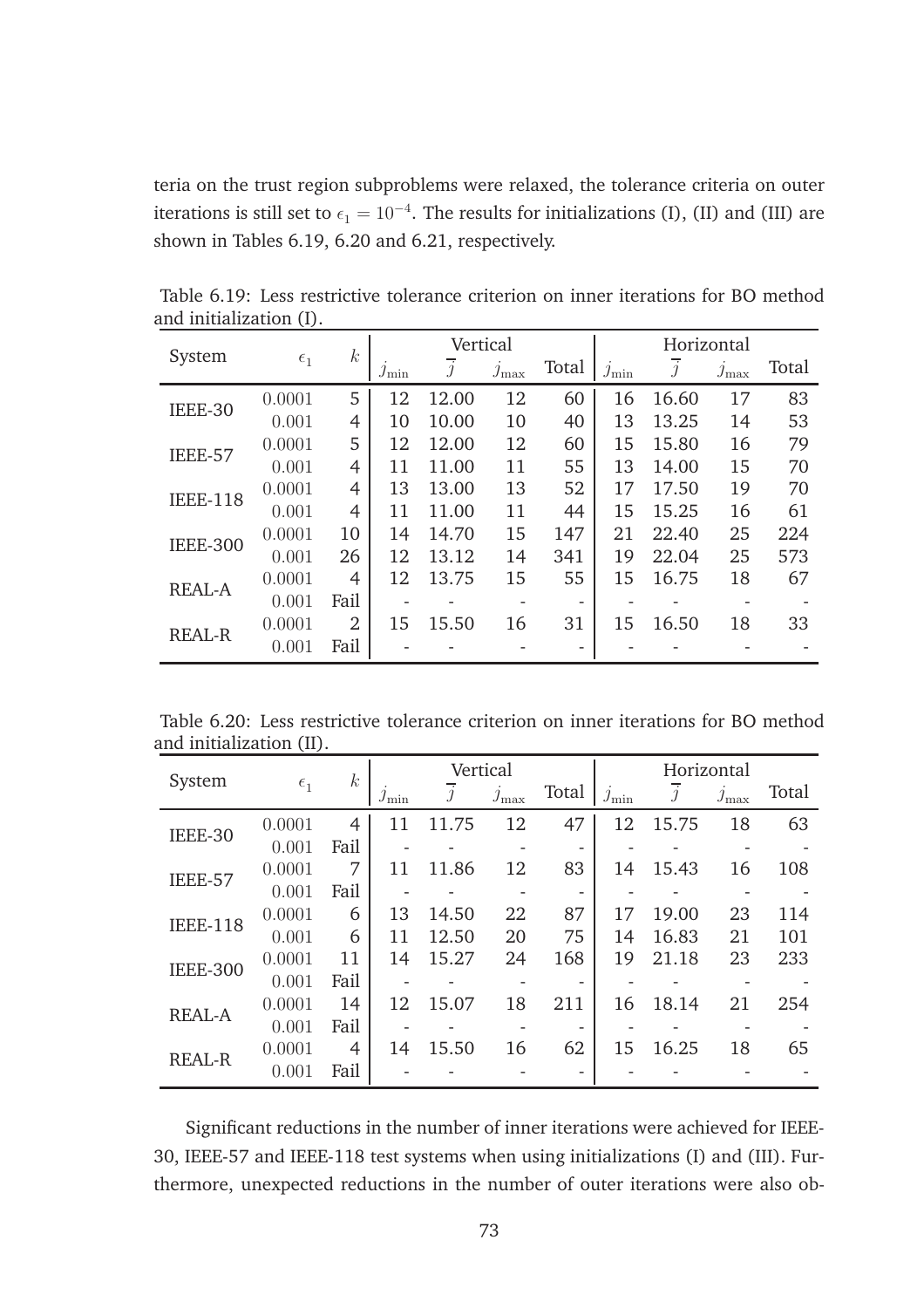| System          |              | $\boldsymbol{k}$ |                            | Vertical |                 |       |                            |       | Horizontal    |       |
|-----------------|--------------|------------------|----------------------------|----------|-----------------|-------|----------------------------|-------|---------------|-------|
|                 | $\epsilon_1$ |                  | $\mathcal{I}_{\text{min}}$ | j        | $\jmath_{\max}$ | Total | $\mathcal{I}_{\text{min}}$ | j     | $j_{\rm max}$ | Total |
| IEEE-30         | 0.0001       | 6                | 12                         | 12.00    | 12              | 72    | 16                         | 16.33 | 17            | 98    |
|                 | 0.001        | 4                | 10                         | 10.00    | 10              | 40    | 13                         | 13.00 | 13            | 52    |
| IEEE-57         | 0.0001       | 3                | 12                         | 12.00    | 12              | 36    | 16                         | 16.00 | 16            | 48    |
|                 | 0.001        | 3                | 11                         | 11.00    | 11              | 33    | 13                         | 13.67 | 14            | 41    |
| <b>IEEE-118</b> | 0.0001       | $\overline{4}$   | 13                         | 14.50    | 19              | 58    | 17                         | 18.00 | 19            | 72    |
|                 | 0.001        | 4                | 11                         | 12.25    | 16              | 49    | 15                         | 15.25 | 16            | 61    |
| <b>IEEE-300</b> | 0.0001       | 16               | 14                         | 15.38    | 26              | 246   | 17                         | 23.19 | 30            | 371   |
|                 | 0.001        | Fail             |                            |          |                 | -     |                            |       | -             |       |
|                 | 0.0001       | 12               | 13                         | 14.58    | 17              | 175   | 16                         | 18.50 | 21            | 222   |
| <b>REAL-A</b>   | 0.001        | Fail             |                            |          |                 |       |                            |       |               |       |
| <b>REAL-R</b>   | 0.0001       | 3                | 16                         | 16.00    | 16              | 48    | 15                         | 15.67 | 17            | 47    |
|                 | 0.001        | Fail             |                            |          |                 |       |                            |       |               |       |

Table 6.21: Less restrictive tolerance criterion on inner iterations for BO method and initialization (III).

tained for the IEEE-30 and IEEE-57. Despite the fairly good results, the use of less restrictive tolerance criteria does not lead to convergence for all test systems and initializations. For instance, by considering the results for the IEEE-300 test system, a larger tolerance criteria caused an increase in the number of both inner and outer overall iterations. Similarly, the approximations generated in the QP subproblems for the REAL-A and REAL-R test systems were not sufficient to match the required tolerance  $\epsilon_1 = 10^{-4}$  on outer iterations.

#### **6.3.5 Monitoring by Primal-Dual Logarithmic Indicators**

As shown before, the primal-dual logarithmic indicators can be used to monitor whether a problem is infeasible or not by gathering information from the slack variables and Lagrange multipliers associated with the simple bound constraints. This characteristic is very useful to investigate the failure of convergence of the proposed trust region IP algorithms as one can analyse the convergence process of the generated QP subproblems.

For instance, consider the solution of the REAL-A test system by the MBO algorithm and using flat start initialization shown in Table 6.7. This actual subtransmission system is mainly radial and it usually operates with low voltages on its ending branches, leading to OPF problems in which some lower bounds are almost con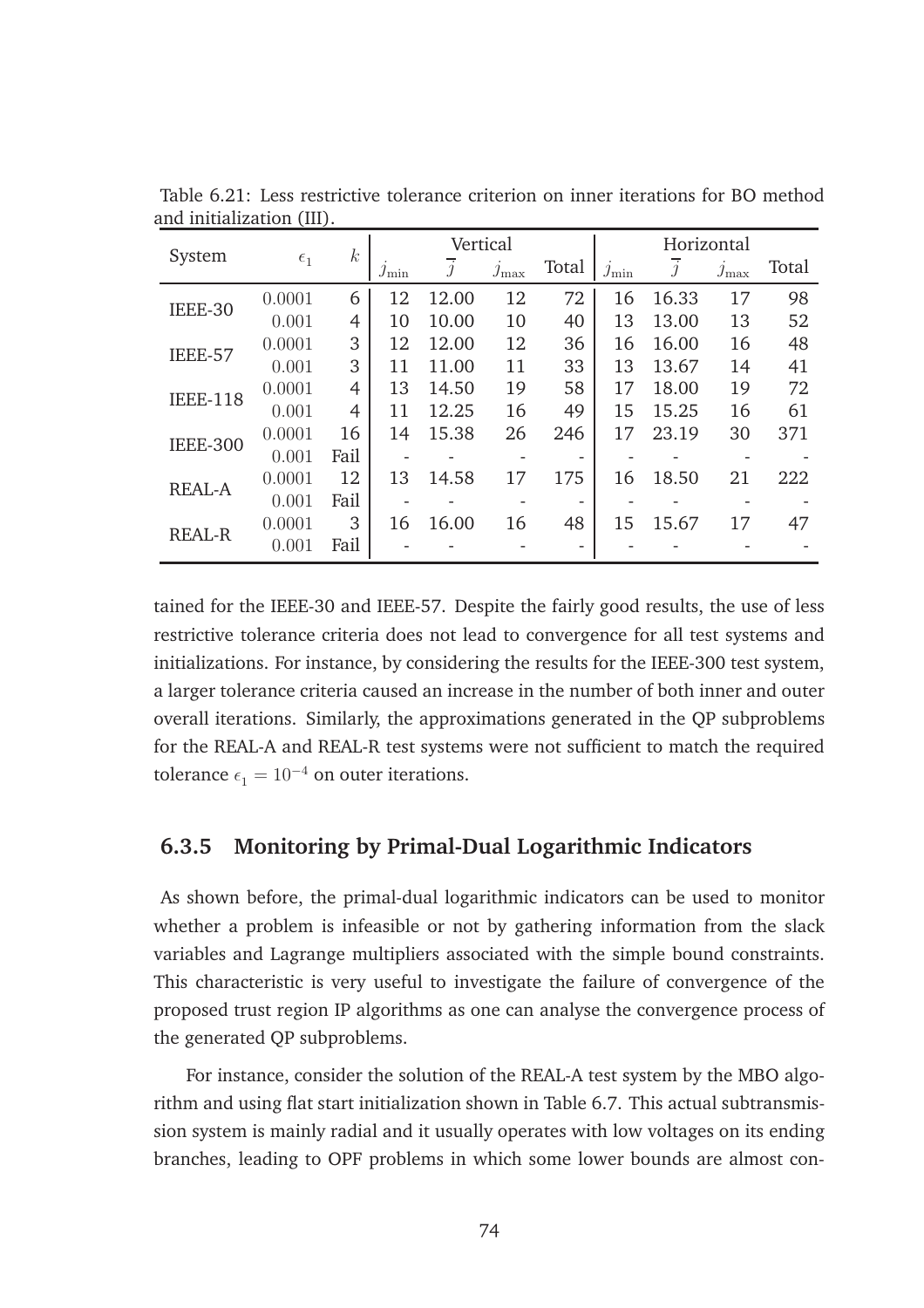tinuously reached depending on the starting points. Furthermore, the assumptions regarding subsequent linearizations of the nonlinear constraints in the MBO procedure may not hold when the problem is highly nonlinear and the second order term in (5.4) is not neglectable, and the method may generate infeasible trust region subproblems. Figure 6.4 shows the logarithmic indicators profile for the second trust region subproblem solved by the MBO algorithm. The two sets of variables, corresponding to active and inactive simple bound constraints, can be clearly seen when the algorithm converges. Additionally, by analysing the way the indicators evolve during the iterative process, one can infer about the centrality of the steps generated by the IP method.



Figure 6.4: Logarithmic indicators profile for a feasible trust region subproblem.

On the other hand, Figure 6.5 presents the logarithmic indicators profile for the third trust region subproblem, for which the MBO method fails to converge. It can be inferred from the the lower and upper bound logarithmic indicators that the problem is infeasible or nearly infeasible. As discussed in Chapter 3, in the context of the solution by primal-dual IP methods, an infeasible simple bound can cause its respective slack variable to rapidly decrease to zero (limited by the logarithmic barrier) in an attempt to become negative. As a direct consequence of very small slack variables, the primal step calculated from (3.9) tends to zero and the algorithm fails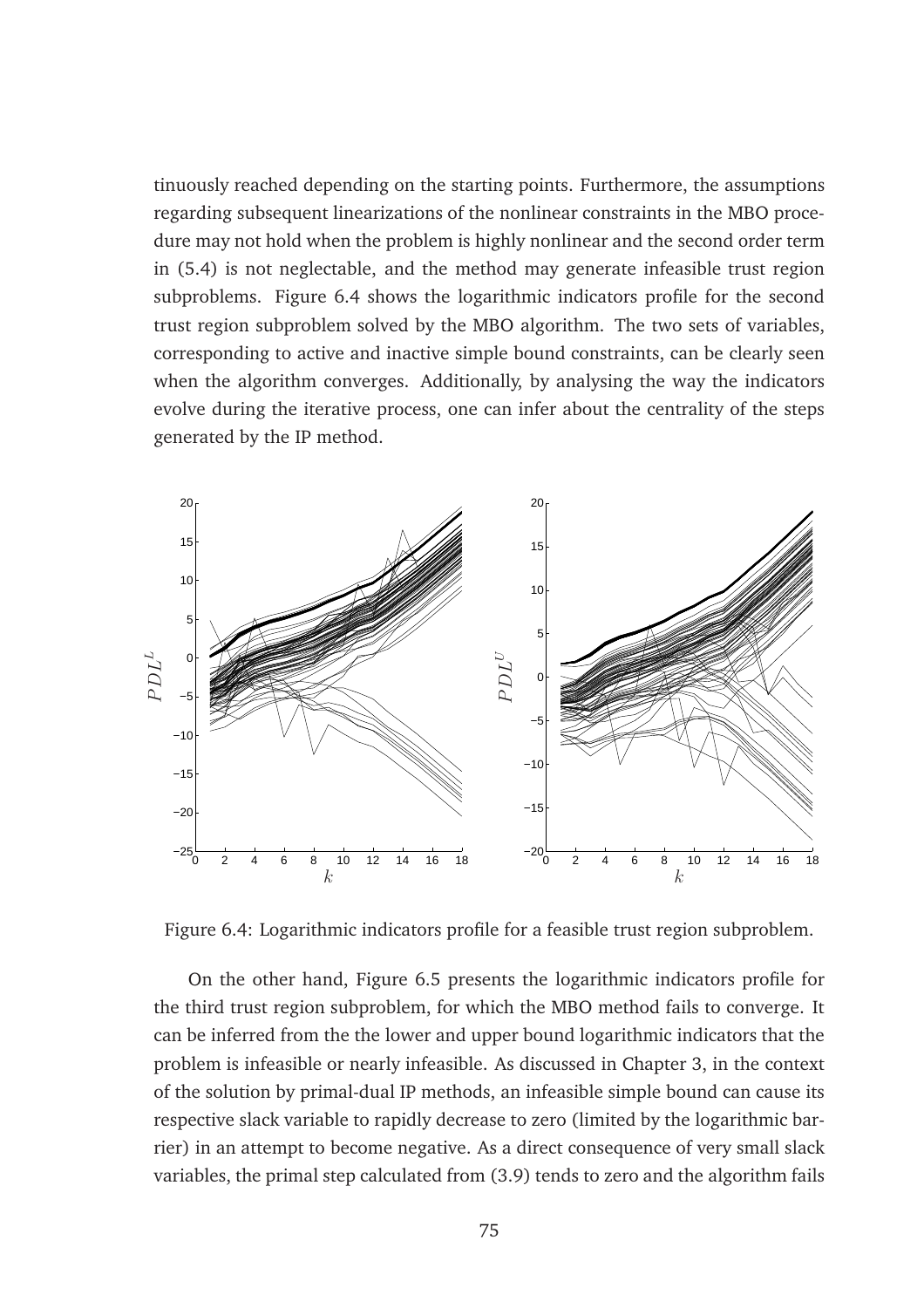to converge. Meanwhile, the corresponding Lagrange multiplier increases very fast, providing the sensitivity that an active constraint has been found. It is importante to observe that Figure 6.5 also captures the effect of very small steps on variables that are strictly inside the feasible region, resulting in lines that are almost straight from the beginning of the iterative process until the end.



Figure 6.5: Logarithmic indicators profile for an infeasible trust region subproblem.

## **6.4 Final Remarks**

This chapter presented the preliminary numerical experiments for the proposed trust region techniques. The results considering random initialization indicate that the MBO approach may experience some difficulties to handle highly nonlinear problems, for which the assumptions regarding the direct solution of the trust region problem may not hold. However, for almost all the tested OPF problems, the performance of the MBO method is similar to that accomplished by the BO method.

The simulations with the  $S\ell_1QP$  method indicate that it is competitive when compared to the BO method. In each iteration, instead of dividing the solution of the trust region problem into two subproblems as the BO method does, the  $S\ell_1QP$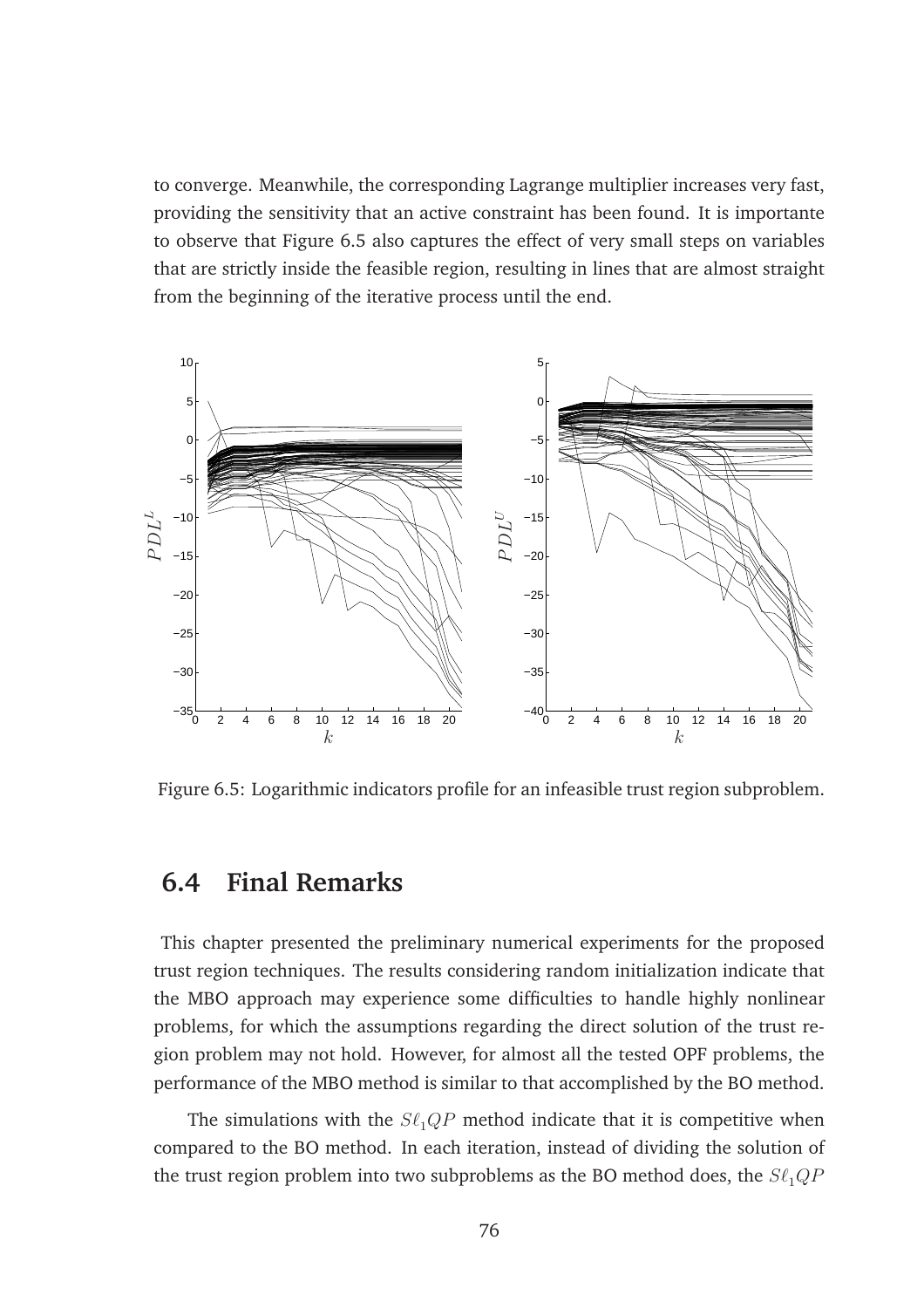technique solves just one slightly larger problem, which invariably takes less time. The simulations carried out with different types of initializations have shown that the proposed method is robust and can handle a wide range of starting points. Additionally, the computational experiments on the used class of OPF problems indicate that the procedure to update the  $\ell_1$  penalty parameter can properly estimate a value for the  $\ell_1$  penalty parameter during the iterative process.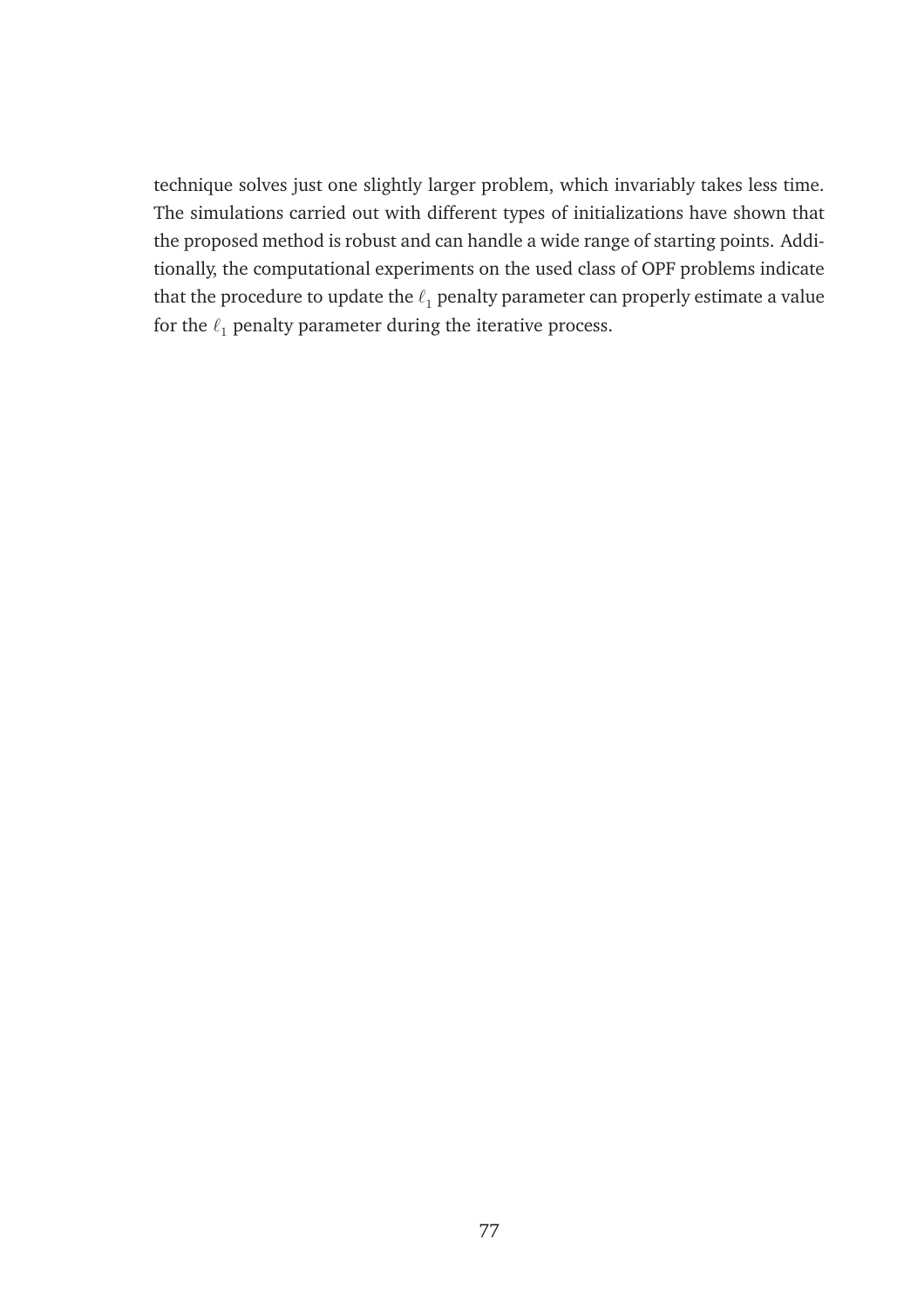# **Chapter**  $\left| \right|$

# **Conclusions**

THERE ARE various reasons that can cause optimization methods fail to converge. For instance, locally convergent methods can fail to converge when the initial estimate is far from the solution. Line search and trust region HERE ARE various reasons that can cause optimization methods fail to converge. For instance, locally convergent methods can fail to converge when the initial estimate is far from the solution. Line search and trust region work has focused on the application of trust region methods, which have been used to provide global convergence to a wide range of algorithms from unconstrained to constrained optimization. Particularly, trust region techniques can be combined with well-established IP methods to devise more robust algorithms, which can match the requirements of real-time power systems applications.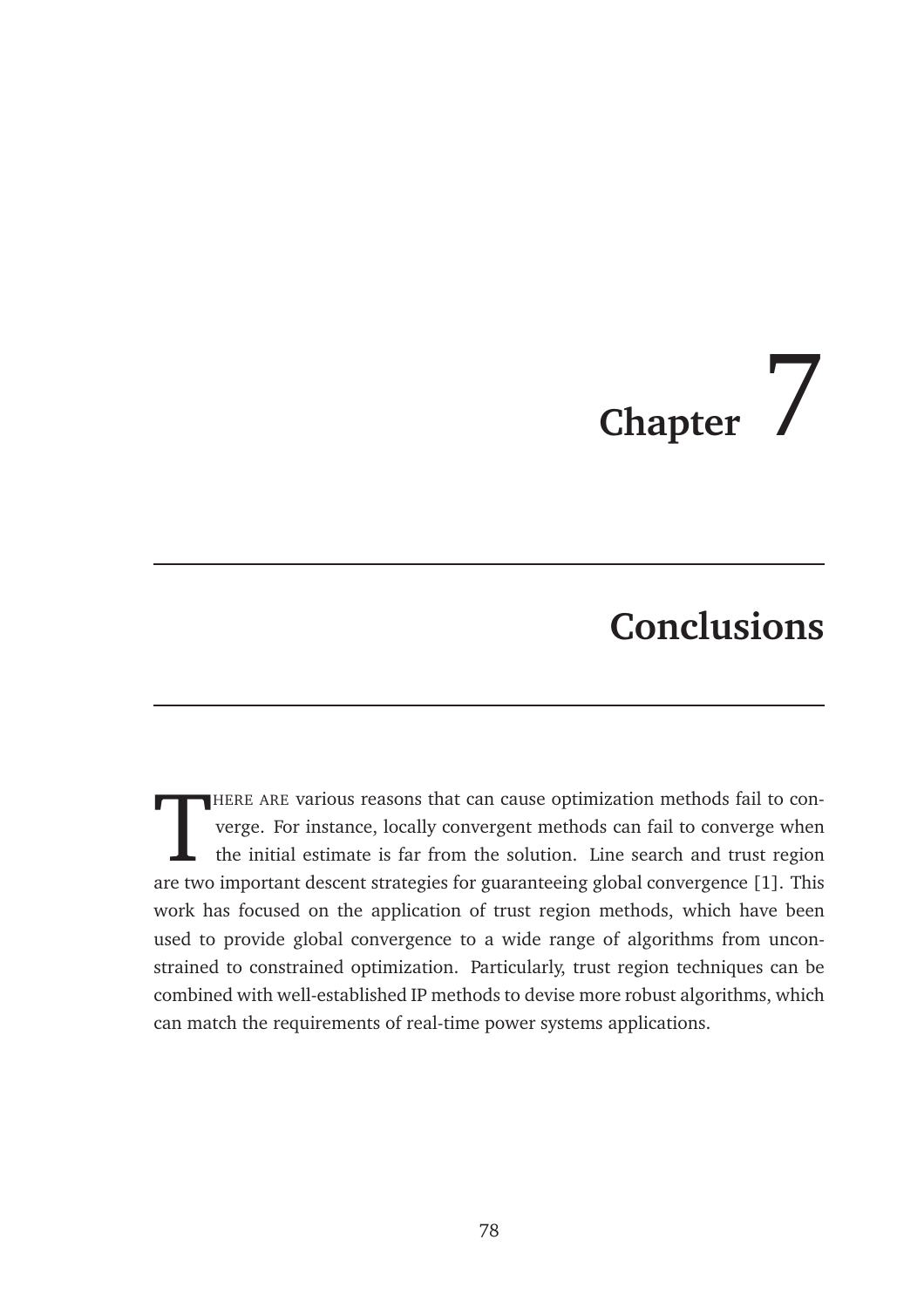## **7.1 Summary and Contributions**

Despite the recent advances regarding the application of the BO trust region method to the solution of OPF problems [53], the performance of this trust region algorithm can be further improved. In this way, this work presented the development of two trust region IP methods: the MBO and the  $S\ell_1QP$ . The former is derived from the BO algorithm described in [53] and tries to improve on it. Under certain assumptions, the trust region problem is directly solved instead of the pair vertical and horizontal subproblems. By doing this, the total algorithm run time can be reduced by nearly half. Numerical experiments have shown a slightly inferior performance of the proposed MBO algorithm when compared to that discussed in [53]. It is important to observe that the modal values are very close to that accomplished by the BO approach, which indicates that the assumptions made to directly solve the trust region problem do not necessarily cause an increase in the number of outer iterations.

The  $S\ell_1QP$  method uses the exact  $\ell_1$  penalty function to overcome possible inconsistencies among the linearized constraints. The present work described the development of this method along with the main steps of the solution of the derived trust region problems by primal-dual IP methods. Additionally, based on a simple simple heuristic, a practical procedure to update the  $\ell_1$  penalty parameter is proposed. Numerical experiments for OPF problems have demonstrated it is as robust as the BO strategy. The number of converged cases for randomly generated starting points are comparable to that achieved by the BO method. Additionally, the number of linear equations solved in each trust region outer iteration is smaller than the solved by the BO approach. Therefore, for the tested OPF problems, the  $S\ell_1$ QP method has been proved to be faster than the BO method.

Another relevant aspect when solving an optimization problem is to efficiently detect and handle infeasibility. Infeasible simple bounds can be identified by using logarithmic primal-dual indicators [68]. These indicators are functions of the slack variables and the Lagrange multipliers, which are readily available in IP routines. When using these indicators, it is of great importance to observe that the values assumed for weakly active constraints during well-centered iterates are much different from that found for infeasible bounds, which should be interpreted as strong active constraints.

The MBO and the  $S\ell_1QP$  methods were tested with different sets of trust region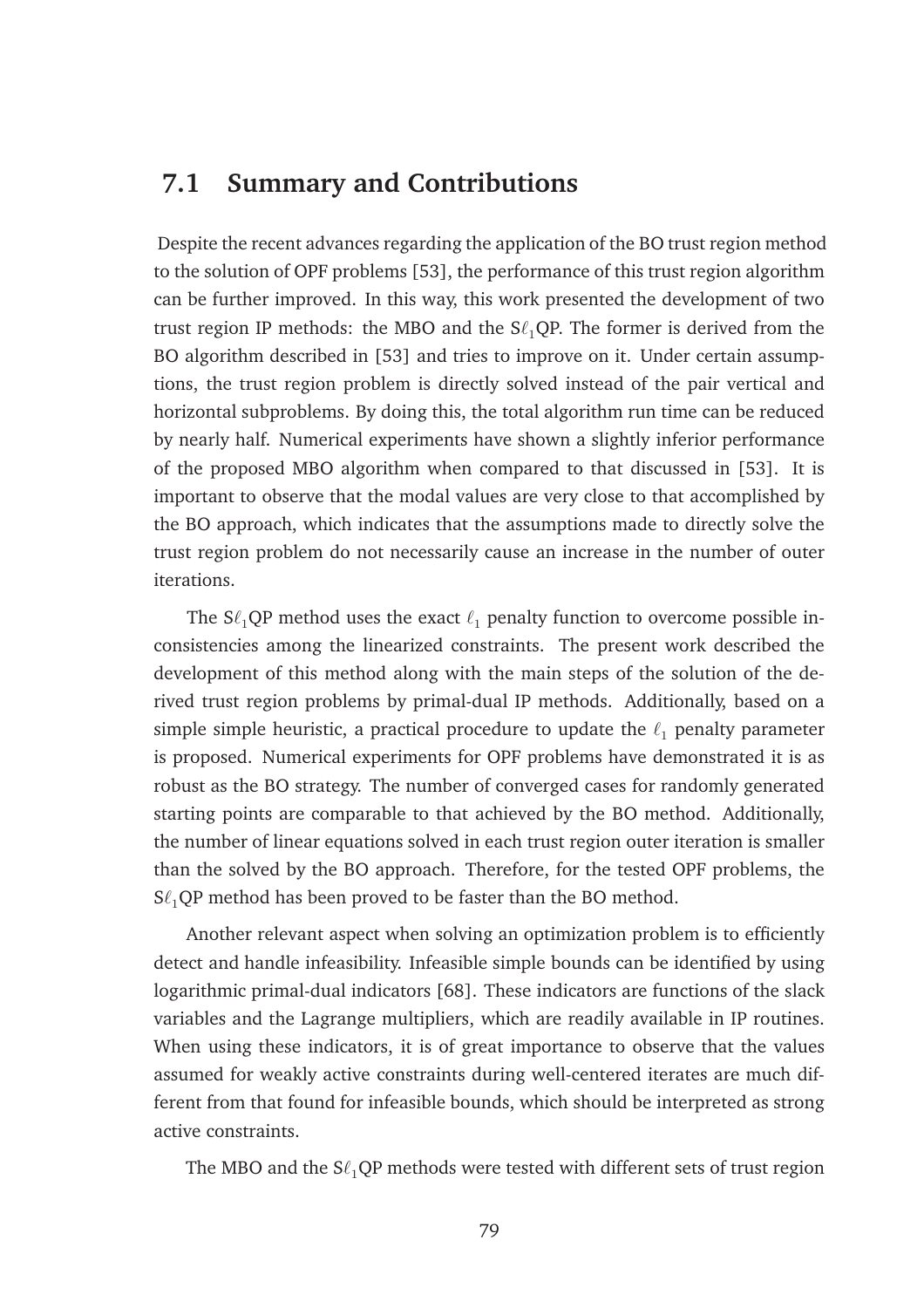parameters, including those ones given by the literature. Additionally, computational experiments were carried out with a looser tolerance criteria on the vertical and horizontal subproblems so as to reduce the computational effort of the proposed methods. Despite the fairly good results, the use of a looser tolerance criteria on inner iterations has not produced the expected reduction on the algorithm run time for all test systems.

The difficulties found during the development of the Thesis can be sumarized as follows:

- The MBO approach can only be applied under certain assumptions concerning the identification of a feasible point for the original nonlinar problem. These assumptions may not be valid for higly nonlinear systems, for which the second order term in the Taylor expansion is not negligible.
- The value of the  $\ell_1$  penalty parameter is calculated by a simple heuristic approach that uses the current estimate of the Lagrange multipliers. This parameter has a great influence on the performance of the  $S\ell_1QP$  method, so a more sophisticated update methodology could be used to obtain better results.

## **7.2 Perspectives for Future Research**

During the development of the Thesis some ideas to further improve the performance of the related trust region IP methods came up. We consider that the most exciting and prominent research in this field can be summarized as follows:

- To fully link the infeasibility treatment and monitoring routines to the trust region QP subproblems. Instead of ending a process that is likely to fail, these routines would naturally allow and handle inconsistent constraints in the trust region subproblems in the early stage of convergence.
- To consider scaling matrices and other norms on the used trust region IP methods.
- To use quasi-Newton approximations to the Hessian  $H_k$  in the used trust region IP methods in order to improve their computational performance.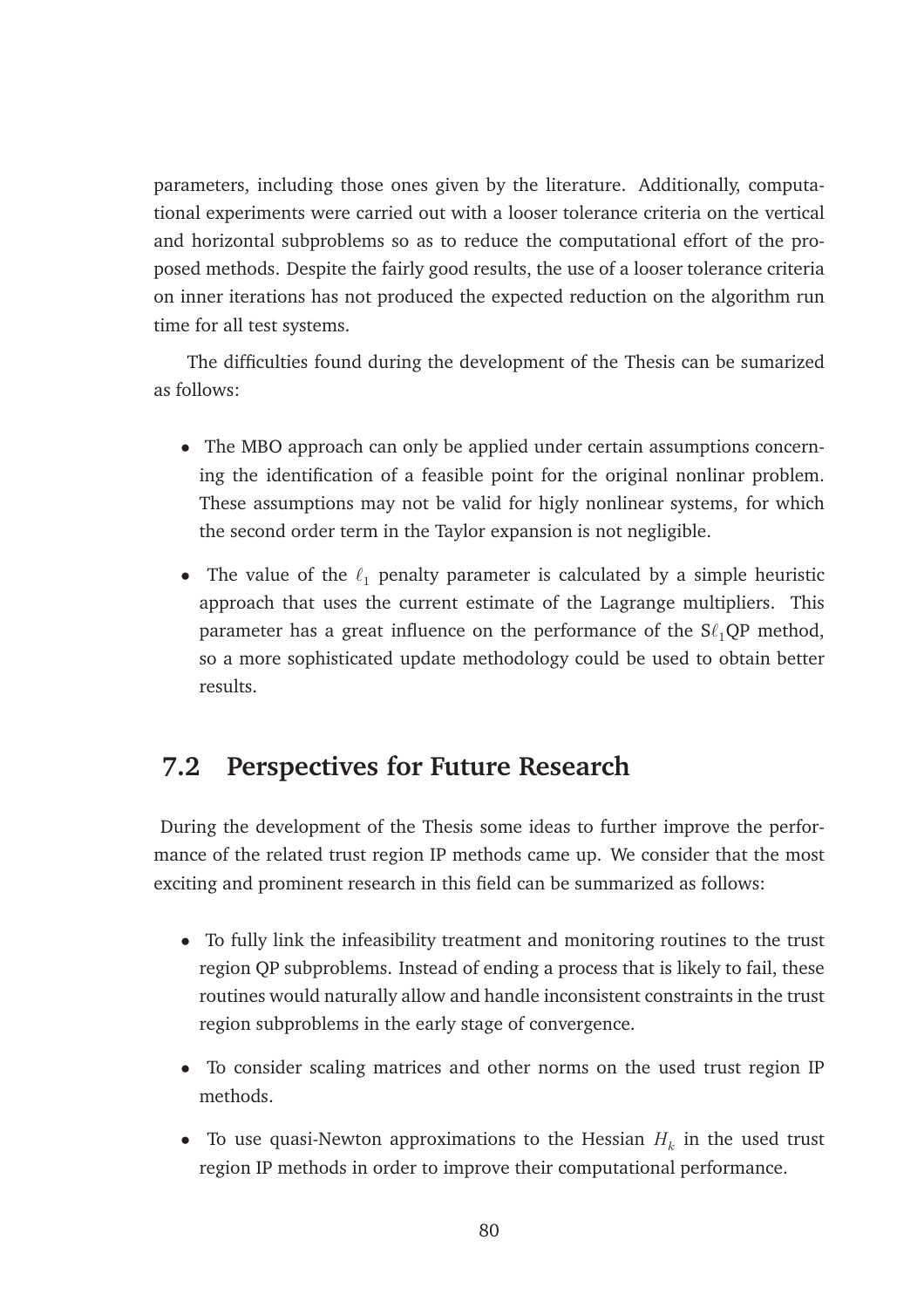- To apply the gradient projection method to the solution of the vertical subproblem in the BO method.
- To develop algorithms to define and efficiently implement the optimal sequence of controls provided by an OPF solution.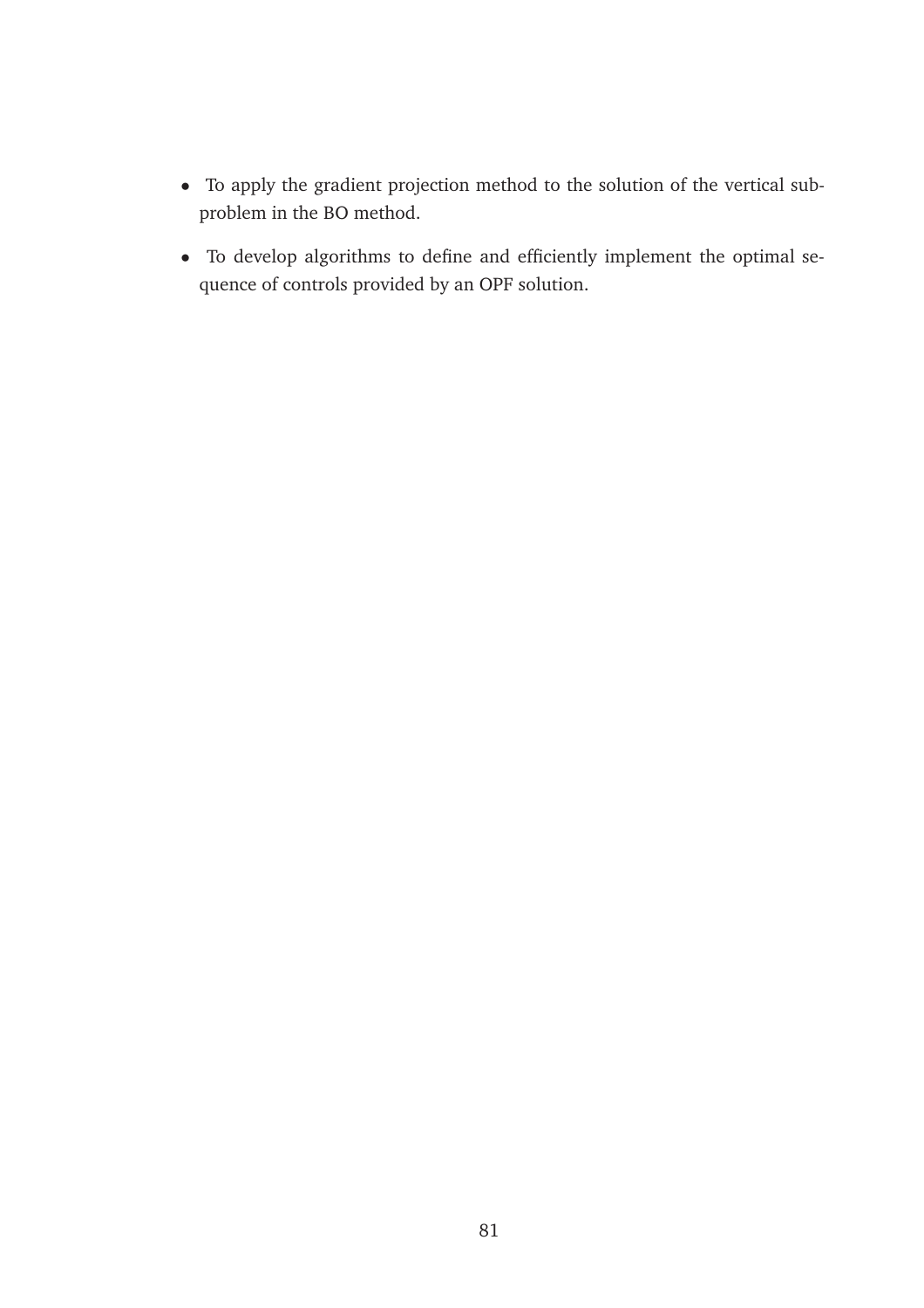# **References**

[1] NOCEDAL, J.; WRIGHT, S. J. *Numerical Optimization*. [S.l.]: Springer, 2006.

[2] BYRD, R. H.; NOCEDAL, J.; WALTZ, R. A. *Steering Exact Penalty Methods for Nonlinear Programming*. [S.l.], 2007.

[3] DOMMEL, H. W.; TINNEY, W. F. Optimal power flow solution. *AIEEE*, PAS-87, p. 1866–1876, October 1968.

[4] ALSAC, O.; STOTT, B. Optimal load flow with steady-state security. *Power Apparatus and Systems, IEEE Transactions on*, PAS-93, n. 3, p. 745–751, May 1974.

[5] SUN, D. I.; ASHLEY, B.; BREWER, B.; HUGHES, A.; TINNEY, W. F. Optimal power flow by newton approach. *Power Apparatus and Systems, IEEE Transactions on*, PAS-103, n. 10, p. 2864–2880, October 1984.

[6] STOTT, B.; ALSAC, O.; MONTICELLI, A. J. Security analysis and optimization. *Proceedings of the IEEE*, v. 75, n. 12, p. 1623–1644, December 1987.

[7] TINNEY, W. F.; BRIGHT, J. M.; DEMAREE, K. D.; HUGHES, B. A. Some deficiencies in optimal power flow. *IEEE Transactions on Power Systems*, v. 3, n. 2, p. 676–683, May 1988.

[8] GRANVILLE, S. Optimal reactive dispatch through interior point methods. *IEEE Transactions on Power Systems*, v. 9, n. 1, p. 136–146, February 1994.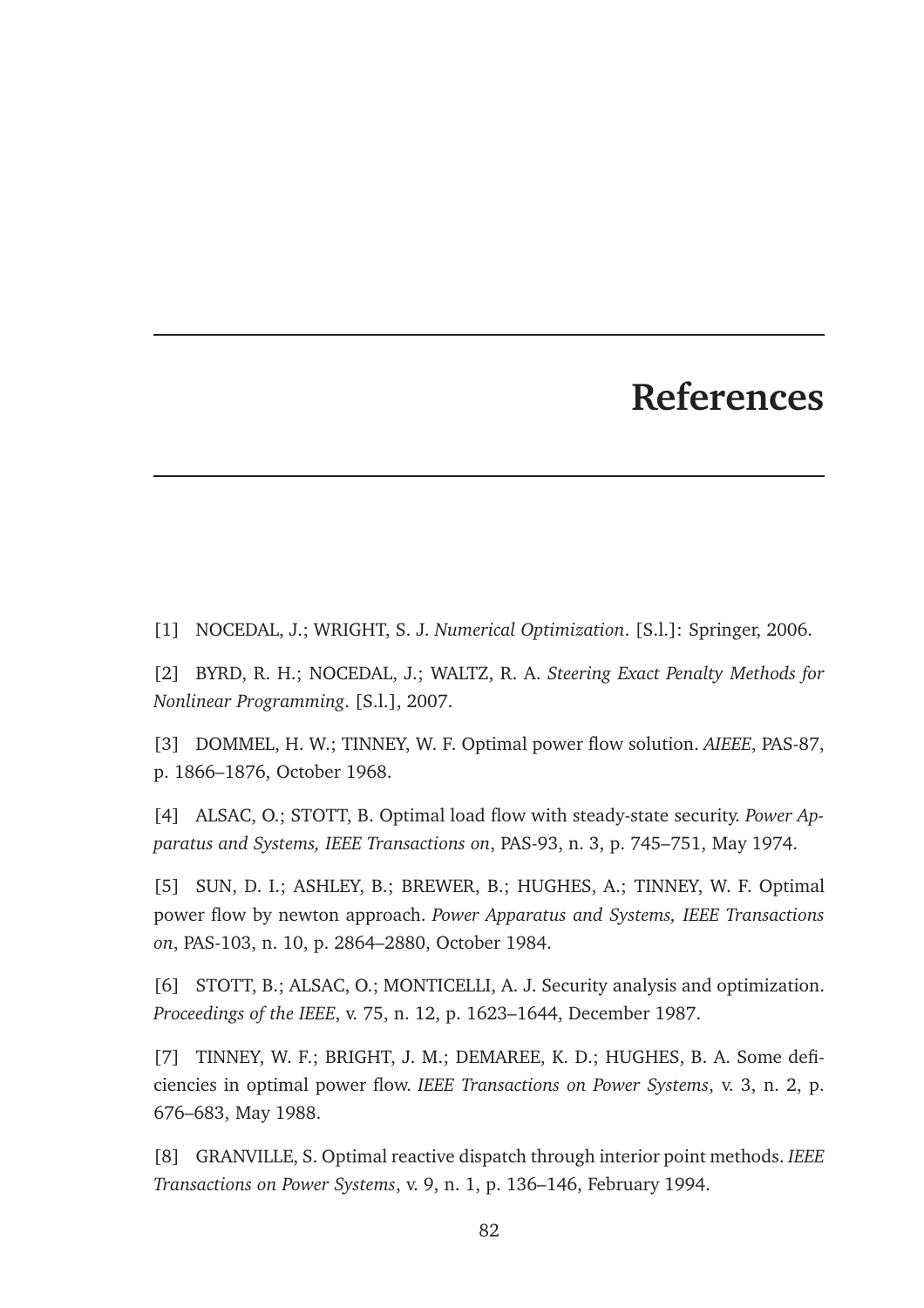[9] CAPITANESCU, F. *et al.* State-of-the-art, challenges, and future trends in security constrained optimal power flow. *Electric Power Systems Research*, Elsevier Science, v. 81, n. 8, p. 1731–1741, 2011.

[10] CARPENTIER, J. Optimal power flows. *IPC Business Press*, v. 1, n. 1, p. 1–13, April 1979.

[11] CARPENTIER, J. Contribuition à l'étude du dispaching économique. *Bulletin de la Societ´e Franc¸oice des Electriciens,SER-8*, v. 3, p. 432–447, August 1962.

[12] AOKI, K.; FAN, M.; NISHIKORI, A. Optimal var planning by approximation method for recursive mixed-integer linear programming. *IEEE Transactions on Power Systems*, v. 3, n. 4, p. 1741–1747, November 1988.

[13] PAPALEXOPOULOS, A. D.; IMPARATO, C. F.; WU, F. F. Large-scale optimal power flow: Effects of initialization, decoupling & discretization. *IEEE Transactions on Power Systems*, v. 4, n. 2, p. 748–759, May 1989.

[14] LIU, W.-H. E.; PAPALEXOPOULOS, A. D.; TINNEY, W. F. Discrete shunt controls in a Newton optimal power flow. *IEEE Transactions on Power Systems*, v. 7, n. 4, p. 1509–1518, November 1992.

[15] LIU, W.-H. E.; PAPALEXOPOULOS, A. D.; BRIGHT, J. M. Discrete shunt device based voltage control in an adjusted power flow solution. *Proceedings of 11th PSCC*, August 1993.

[16] DING, Q.; LI, N.; WANG, X. Implementation of interior point method based voltage/reactive power optimization. *Proc. of the IEEE PES General Meeting*, June 1996.

[17] SHARIF, S. S.; TAYLOR, J. H. Minlp formulation of optimal reactive power flow. In: *Proceedings of the America Control Conference*. [S.l.: s.n.], 1997. v. 3, p. 1974–1978.

[18] LIU, M.; TSO, S. K.; CHENG, Y. An extended nonlinear primal-dual interiorpoint algorithm for reactive-power optimization of large-scale power systems with discrete control variables. *IEEE Transactions on Power Systems*, v. 17, n. 4, p. 982– 991, November 2002.

[19] YAN, W.; LIU, F.; CHUNG, C. Y.; WONG, K. P. A hybrid genetic algorithminterior point method for optimal reactive power flow. *IEEE Transactions on Power Systems*, v. 21, n. 3, p. 1163–1169, August 2006.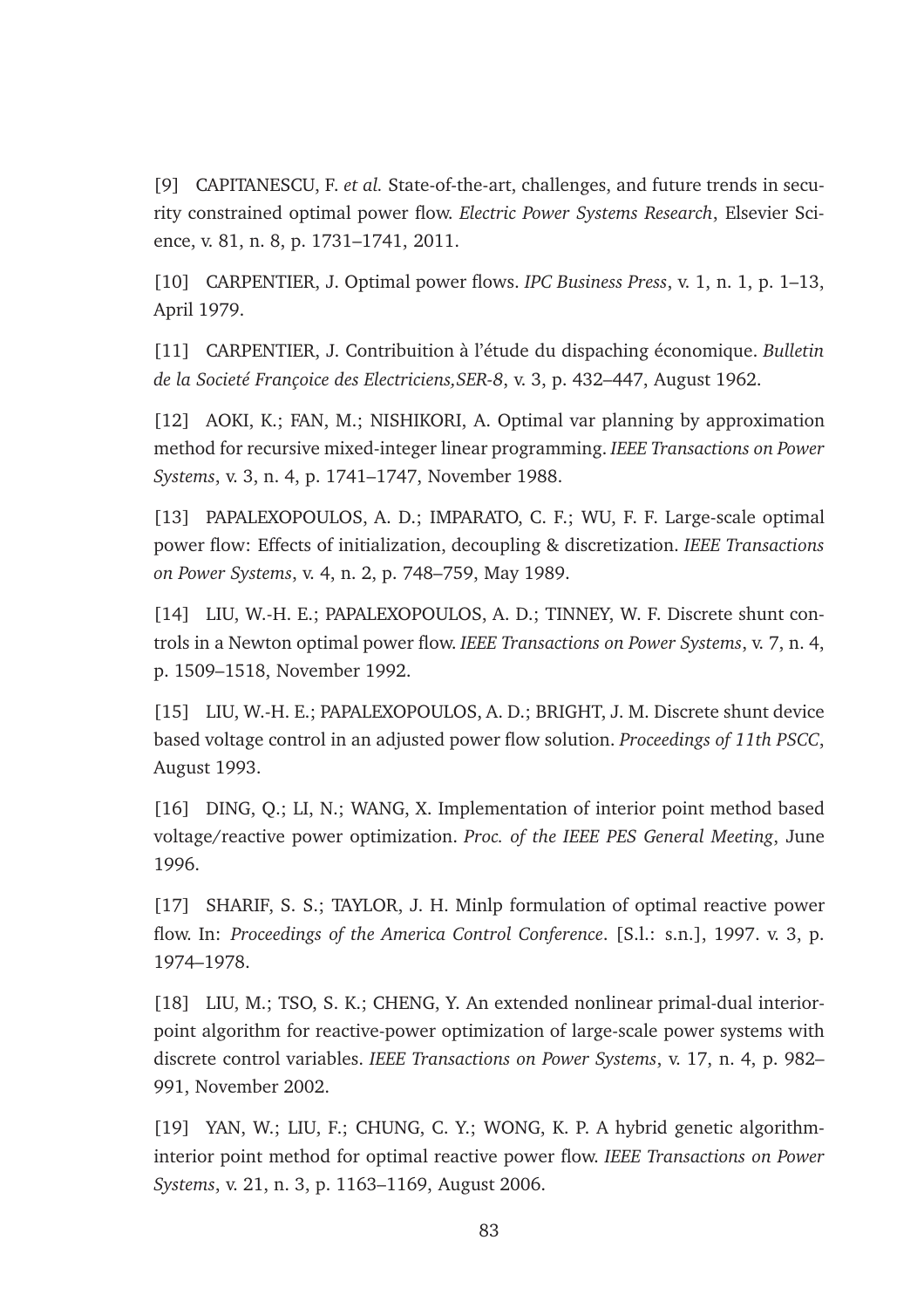[20] XIAOYING, D.; XIFAN, W.; LIN, L. Interior point cutting plane method for discrete decoupled optimal power flow. *IAENG International Journal of Applied Mathematics*, August 2007.

[21] SIMONI, V. R. *Tratamento de Requisitos para Uso de Fluxo de Potˆencia Otimo ´ em Tempo Real*. Dissertao (Master Thesis) — Universidade Federal de Pernambuco, Brasil, 2010.

[22] CAPITANESCU, F.; WEHENKEL, L. Sensitivity-based approaches for handling discrete variables in optimal power flow computations. *IEEE Transactions on Power Systems*, v. 25, n. 4, p. 1780 –1789, November 2010.

[23] CHANG, S.-K.; MARKS, G. E.; KATO, K. Optimal real-time voltage control. *IEEE Transactions on Power Systems*, v. 5, n. 3, p. 750–758, August 1990.

[24] SOMAN, S.; PARTHASARATHY, K.; THUKARAM, D. Curtailed number and reduced controller movement optimization algorithms for real time voltage/reactive power control. *IEEE Transactions on Power Systems*, v. 9, n. 4, p. 2035 –2041, November 1994.

[25] TORRES, G. L.; CAÑIZARES, C. A.; SIMONI, V. R. Supressão de ajustes ineficazes na solução de fluxo de potência ótimo. In: *Anais do III Simpósio Brasileiro de Sistemas El´etricos*. Bel´em, PA, Brasil: [s.n.], 2010. v. 1, n. ISSN 2177-6164, p. 1–7.

[26] CAPITANESCU, F.; WEHENKEL, L. Optimal power flow computations with a limited number of controls allowed to move. *IEEE Transactions on Power Systems*, v. 25, n. 1, p. 586 –587, February 2010.

[27] CAPITANESCU, F.; WEHENKEL, L. Redispatching active and reactive powers using a limited number of control actions. *IEEE Transactions on Power Systems*, v. 26, n. 3, p. 1221 –1230, August 2011.

[28] MONTICELLI, A. J.; LIU, W. E. Adaptive movement penalty method for the Newton optimal power flow. *IEEE Transactions on Power Systems*, v. 7, n. 1, p. 334– 342, February 1992.

[29] SIMONI, V. R.; TORRES, G. L.; CARVALHO, M. A. de; FREITAS, F. E. F.; FONTE, L. A. M. da. Modeling and analysis of naturally saturated reactors in optimal power flow studies. In: *Power Systems Conference and Exposition (PSCE), 2011 IEEE/PES*. [S.l.: s.n.], 2011. p. 1–8.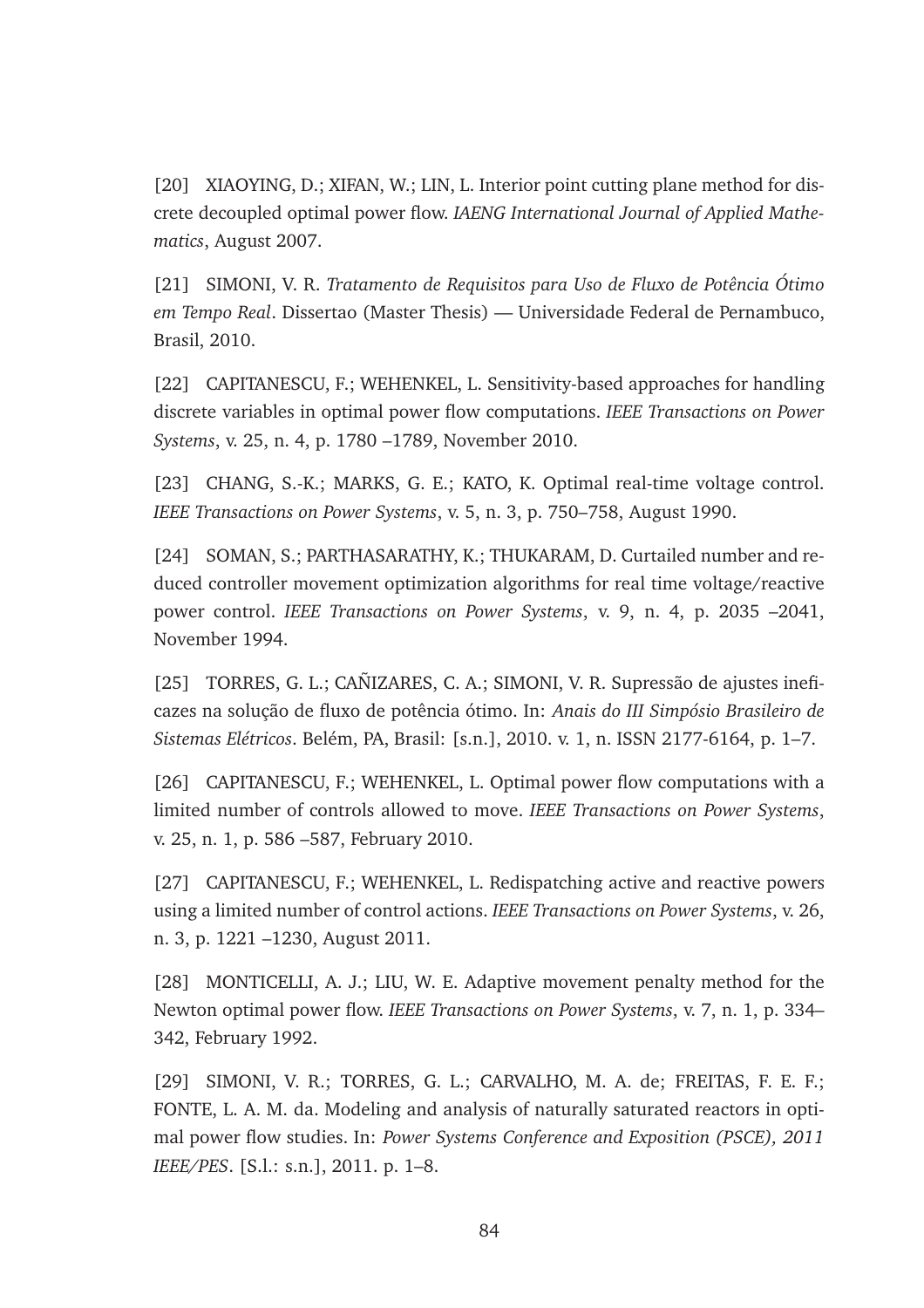[30] MONTICELLI, A. J. *Fluxo de carga em redes de energia el´etrica*. [S.l.]: S˜ao Paulo, Edgard Blücher, 1983.

[31] TORRES, G. L.; QUINTANA, V. H. A jacobian smoothing nonlinear complementarity method for solving nonlinear optimal power flows. In: *Proc. of the 14th PSCC*. Sevilla, Spain: [s.n.], 2002.

[32] BORGES, S. S.; FERNANDES, T. S. P.; ALMEIDA, K. C. d. Pré-despacho hidrotérmico de potência ativa e reativa via método dos pontos interiores e coordenadas retangulares. *Sba: Controle & Automação Sociedade Brasileira de Automatica*, v. 22, p. 479 – 494, Outubro 2011.

[33] WRIGHT, S. J. *Primal-Dual Interior-Point Methods*. [S.l.]: SIAM, 1997.

[34] MEHROTRA, S. On the implementation of a primal-dual interior point method. *SIAM J. on Optimization*, n. 2, p. 575–601, 1992.

[35] GONDZIO, J. Multiple centrality correntions in a primal-dual method for liner programming. *Computacional Optimization and Applications*, v. 6, p. 137–156, 1996.

[36] TORRES, G. L.; OUINTANA, V. H. On a nonlinear multiple-centralitycorrections interior-point method for optimal power flow. *IEEE Transactions on Power Systems*, v. 16, n. 2, p. 222–228, May 2001.

[37] ALMEIDA, K. C.; GALIANA, F. D. Critical cases in the optimal power flow. *IEEE Transactions on Power Systems*, v. 11, n. 3, p. 1509–1518, August 1996.

[38] DENNIS, J. E.; SCHNABEL, R. B. *Numerical Methods for Unconstrained Optimization and Nonlinear Equations*. [S.l.]: Society for Industrial and Applied Mathematics, 1996.

[39] CONN, A. R.; GOULD, N. I. M.; TOINT, P. L. *Trust Region Methods*. [S.l.]: Society for Industrial and Applied Mathematics, 2000.

[40] BYRD, R. H.; GILBERT, J. C.; NOCEDAL, J. *A Trust Region Method Based on Interior Point Techniques for Nonlinear Programming*. Optimization Technology Center, Evanston, USA, May 1996. v. 1, n. 2896, 38 p.

[41] PLANTENGA, T. D. *Large-scale nonlinear constrained optimization using trust regions*. Tese (PhD Thesis) — Northwestern University, Evanston, Illinois, United States of America, 1994.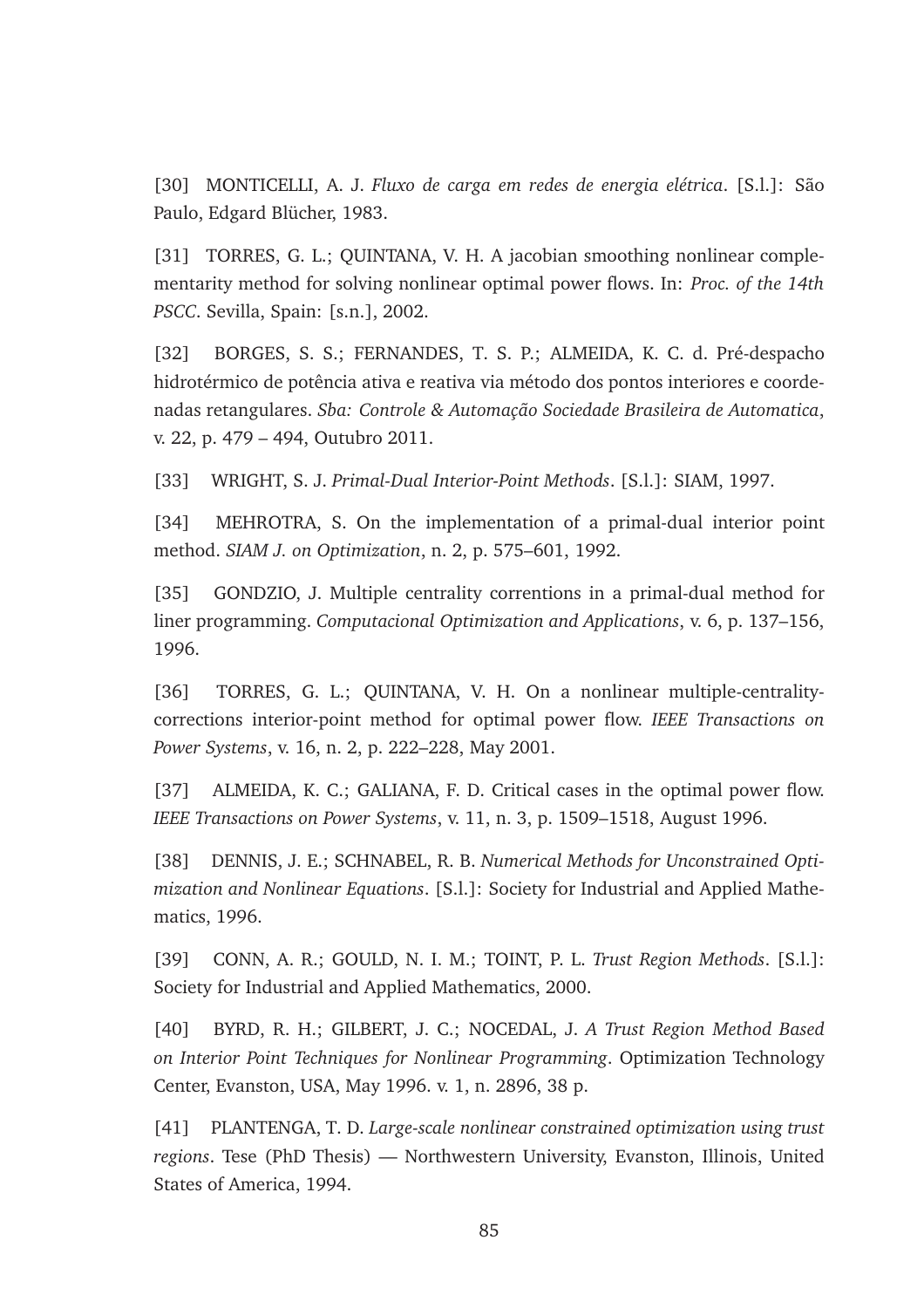$[42]$  PAJIĆ, S.; CLEMENTS, K. Globally convergent state estimation via the trust region method. In: *Power Tech Conference Proceedings, 2003 IEEE Bologna*. [S.l.: s.n.], 2003. v. 1, p. 6.

[43] PAJIC, S. Power System State Estimation and Contingency Constrained Optimal *Power Flow - A Numerically Robust Implementation*. Tese (PhD Thesis) — Worcester Polytechnic Institute, United States of America, 2007.

[44] HASSAÏNE, Y.; DELOURME, B.; HAUSHEER, P.; PANCIATICI, P.; WALTER, E. M-arctan estimator based on the trust-region method. In: *Power Systems Computation Conference*. Li`ege, Belgium: [s.n.], 2005. v. 1, p. 1 – 7.

[45] COSTA, A.; SALGADO, R.; HAAS, P. Globally convergent state estimation based on givens rotations. In: *Bulk Power System Dynamics and Control - VII. Revitalizing Operational Reliability, 2007 iREP Symposium*. [S.l.: s.n.], 2007. p. 1 –9.

[46] MIN, W.; SHENGSONG, L. A trust region interior point algorithm for optimal power flow problems. *International Journal of Electrical Power & Energy Systems*, v. 27, n. 4, p. 293–300, May 2005.

[47] WANG, H.; MURILLO-SANCHEZ, C.; ZIMMERMAN, R.; THOMAS, R. On computational issues of market-based optimal power flow. *Power Systems, IEEE Transactions on*, v. 22, n. 3, p. 1185 –1193, August 2007.

[48] GIACOMONI, A.; WOLLENBERG, B. Linear programming optimal power flow utilizing a trust region method. In: *North American Power Symposium (NAPS), 2010*. [S.l.: s.n.], 2010. p. 1 –6.

[49] EL-SOBKY, B.; ABO-ELNAGA, Y.; ZAHED, H. Utilization of trust region algorithm in solving reactive power compensation problem. *Applied Mathematical Sciences*, v. 6, n. 54, p. 2649 – 2667, 2012.

[50] BISHEH, H. M.; KIAN, A. R.; ESFAHANI, M. M. S. Solving environmental/economic power dispatch problem by a trust region based augmented lagrangian method. *Iranian Journal of Electrical & Electronic Engineering*, v. 8, n. 2, 2012.

[51] BIEHL, S. V. *Uma Nova Abordagem para Resolução de Problemas de Fluxo de Carga com Vari´aveis Discretas*. Tese (Doutorado) — Universidade de S˜ao Paulo, Brasil, 2012.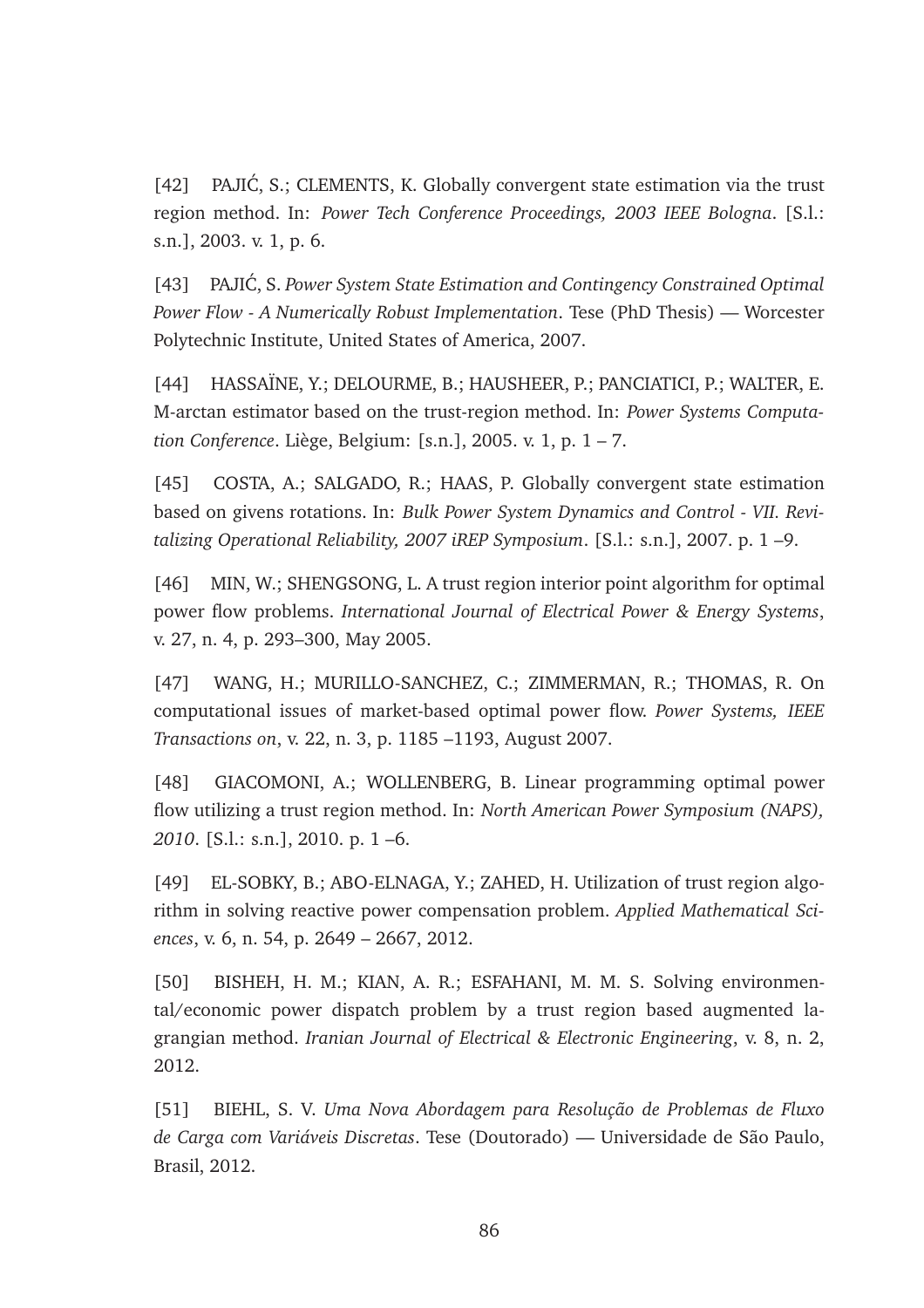[52] TORRES, G. L. Globally convergent optimal power flow using complementarity functions and trust region methods. In: *Power Systems Computation Conference*. Stockholm, Sweden: [s.n.], 2011. v. 1, p. 1 – 8.

[53] SOUZA, A. A.; TORRES, G. L.; CAÑIZARES, C. A. Robust optimal power flow solution using trust region and interior-point methods. *Power Systems, IEEE Transactions on*, v. 26, n. 2, p. 487 –499, May 2011.

[54] FLETCHER, R. *Practical Methods of Optimization*. [S.l.]: JWS, 1987.

[55] FLETCHER, R.; DEMYANOV, V. F.; BOMZE, I. M.; TERLAKY, T. The sequential quadratic programming method. In: *Nonlinear Optimization*. [S.l.]: Springer Berlin / Heidelberg, 2010, (Lecture Notes in Mathematics, v. 1989). p. 165–214.

[56] GOULD, N. I. M.; ORBAN, D.; TOINT, P. L. *An interior-point* ℓ<sup>1</sup> *-penalty method for nonlinear optimization*. [S.l.], 2003.

[57] GOULD, N. I. M.; ORBAN, D.; SARTENAER, A.; TOINT, P. L. Sensitivity of trust-region algorithms to their parameters. *4OR*, v. 3, n. 3, p. 227–241, 2005.

[58] ZHANG, Y. *Solving Large-Scale Linear Programs by Interior-Point Methods Under the MATLAB Environment*. [S.l.], 1996.

[59] TORRES, G. L. *Nonlinear Optimal Power Flow by Interior-Point and Non-Interior-Point Methods*. Tese (PhD Thesis) — University of Waterloo, Canada, 1998.

[60] FRISCH, K. R. *The Logarithmic Potential Method of Convex Programming*. Oslo, Norway, 1955.

[61] LUENBERGER, D. G. *Linear and Nonlinear Programming*. [S.l.]: Addison-Wesley Inc., 1984.

[62] HEI, L.; NOCEDAL, J.; WALTZ, R. A numerical study of active-set and interior-point methods for bound constrained optimization. In: BOCK, H.; KOSTINA, E.; PHU, H.; RANNACHER, R. (Ed.). *Modeling, Simulation and Optimization of Complex Processes*. [S.l.]: Springer Berlin Heidelberg, 2008. p. 273–292.

[63] FIACCO, A. V.; MCCORMICK, G. P. *Nonlinear Programming*: Sequential unconstrained minimization techniques. [S.l.]: JWS, 1968.

[64] DANTZIG, G. B. *Linear Programming and Extensions*. [S.l.]: Princeton University Press, 1963.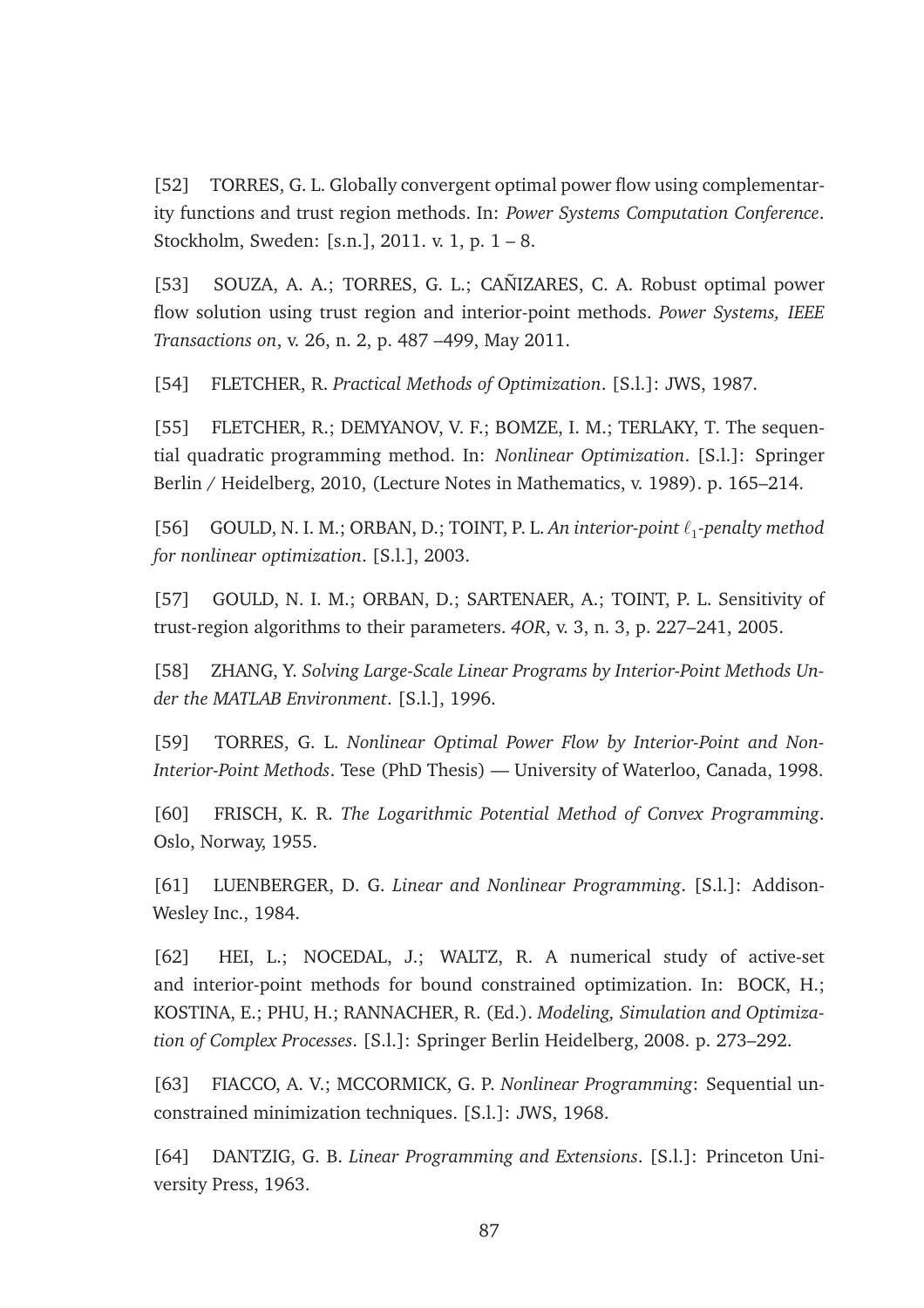[65] KARMARKAR, N. A new polynomial-time algorithm for linear programming. *Combinatorica*, Springer-Verlag New York, Inc., Secaucus, NJ, USA, v. 4, n. 4, p. 373–395, 1984.

[66] SIMONI, V. R.; TORRES, G. L. Tratamento de inviabilidades no fluxo de potˆencia ´otimo por m´etodos de pontos interiores. In: *Anais do XVIII Congresso Brasileiro de Autom´atica*. Bonito, MS, Brasil: [s.n.], 2010. v. 1, n. 66879, p. 4585– 4592.

[67] SIMONI, V. R.; TORRES, G. L. Indicador logarítmico para identificação de inviabilidades no fluxo de potência ótimo. In: *IV Simpósio Brasileiro de Sistemas El´etricos*. [S.l.: s.n.], 2012. v. 1.

[68] EL-BAKRY, A. S.; TAPIA, R. A.; ZHANG, Y. *Logamithmic Indicators and the Identification of Subgroups of Variables in Interior Point Methods*. Houston, 1993.

[69] ANDERSON, E. *et al. LAPACK Users' Guide*. Third. Philadelphia, PA: Society for Industrial and Applied Mathematics, 1999. ISBN 0-89871-447-8 (paperback).

[70] DAVIS, T. A. *UMFPACK Version 4.6 User Guide*. Univ. of Florida, Gainesville, FL: Dept. of Computer and Information Science and Engineering, 2002.

[71] CELIS, M. R. *A Trust Region Strategy for Nonlinear Equality Constrained Optimization*. Tese (PhD Thesis) — Rice University, Houston, Texas, United States of America, 1985.

[72] MARQUARDT, D. An algorithm for least-squares estimation of nonlinear parameters. *Journal of the Society for Industrial and Applied Mathematics*, v. 11, n. 2, p. 431–441, 1963.

[73] MORÉ, J. J. The Levenberg-Marquardt algorithm: Implementation and theory. In: WATSON, G. (Ed.). *Numerical Analysis*. [S.l.]: Springer Berlin / Heidelberg, 1978, (Lecture Notes in Mathematics, v. 630). p. 105–116.

[74] POWELL, M. J. D. A hybrid method for nonlinear equations. In: RABI-NOWITZ, P. (Ed.). *Numerical Methods for Nonlinear Algebraic Equations*. London: Gordon & Breach, 1970. p. 87–114.

[75] SOUZA, A. A. *Fluxo de Potˆencia Otimo Globalmente Convergente Utilizando ´ Métodos de Pontos Interiores com Estratégias de Região de Confiaça*. Tese (Doutorado) — Universidade Federal de Pernambuco, Brasil, 2008.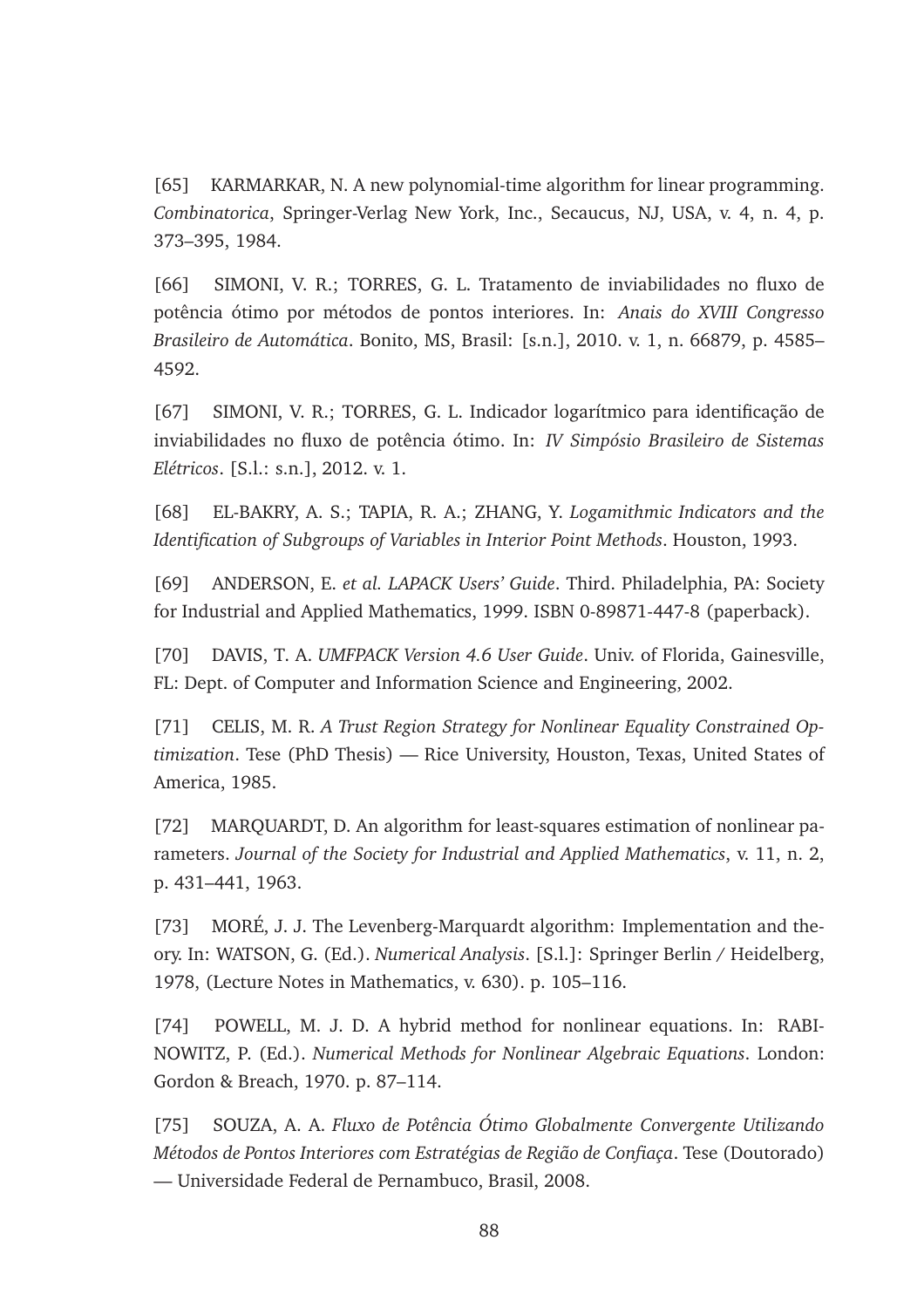[76] ERWAY, J. B.; GILL, P. E.; GRIFFIN, J. D. *Iterative Methods for Fiding a Trust Region Step*. [S.l.], 2007.

[77] ERWAY, J. B.; MARCIA, R. F. *MSS: MATLAB Software For L-BFGS Trust-Region Subproblems For Large-Scale Optimization*. [S.l.], 2012.

[78] GILBERT, J. R.; MOLER, C.; SCHREIBER, R. Sparse matrices in matlab: Design and implementation. *SIAM J. Matrix Anal. Appl*, v. 13, p. 333–356, 1992.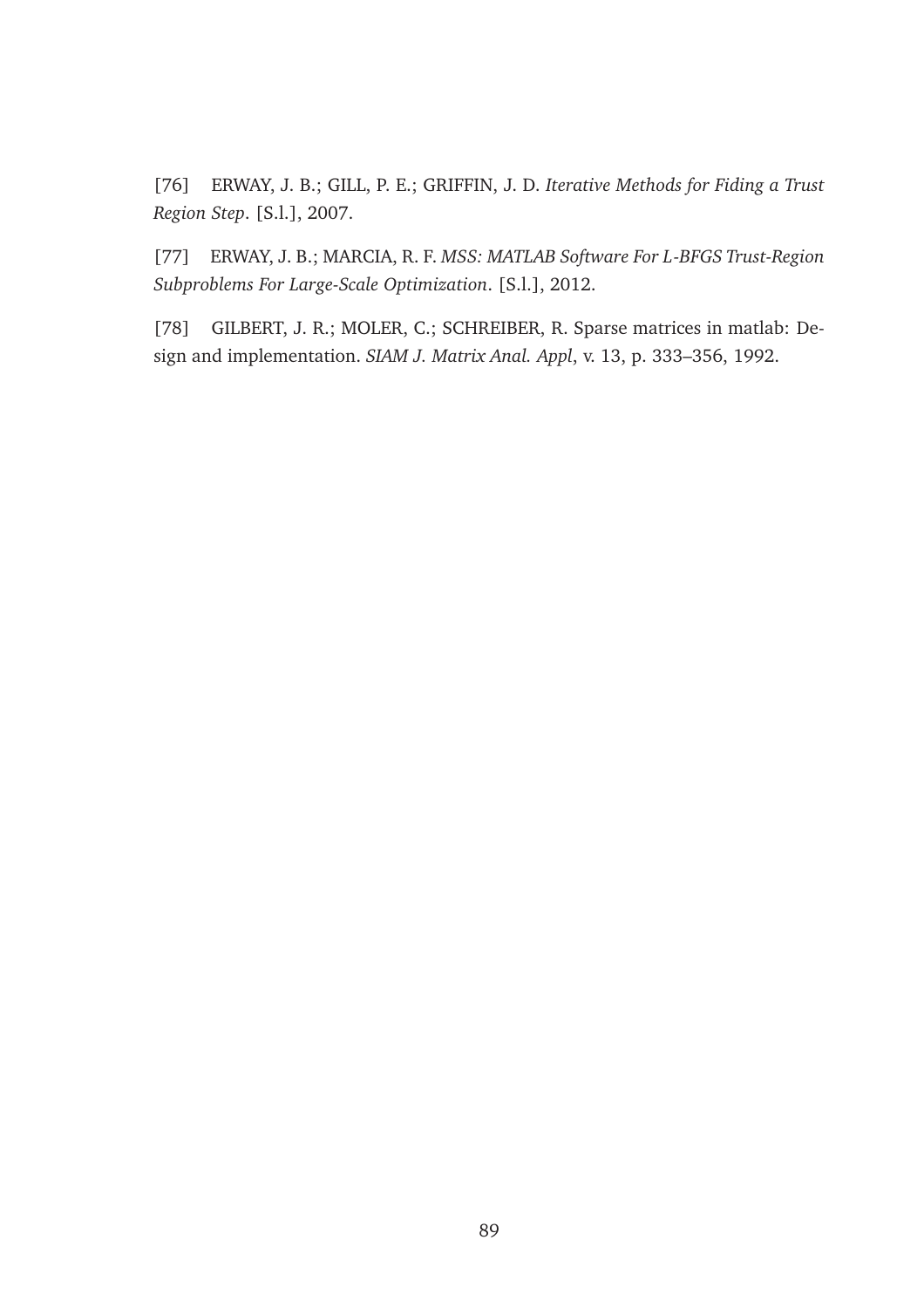# **Appendix** A

# **Parametric Grid**

This appendix presents the numerical results for a parametric analysis in which the initial values of the trust region radius  $\Delta_0$  and the penalty parameter  $\eta_0$  were picked from the grid formed by the sets  $\{0.5, 1, 2, 4\}$  and  $\{0.5, 2, 4, 8\}$ , respectively. Additionally, for the BO and MBO algorithms, the value of the reduction factor of the trust region  $\xi$  on the vertical subproblem was made equal to one value of the set {0.4, 0.6, 0.8}.

Tables A.1, A.2, A.3, A.4, A.5 and A.6 show the main numerical experiments for the BO method. Additionally, Tables A.7, A.8, A.9, A.10, A.11 and A.12 show the main numerical results for the MBO method. Tables A.13, A.14, A.15, A.16, A.17 and A.18 show the results for the proposed  $S\ell_1QP$  method.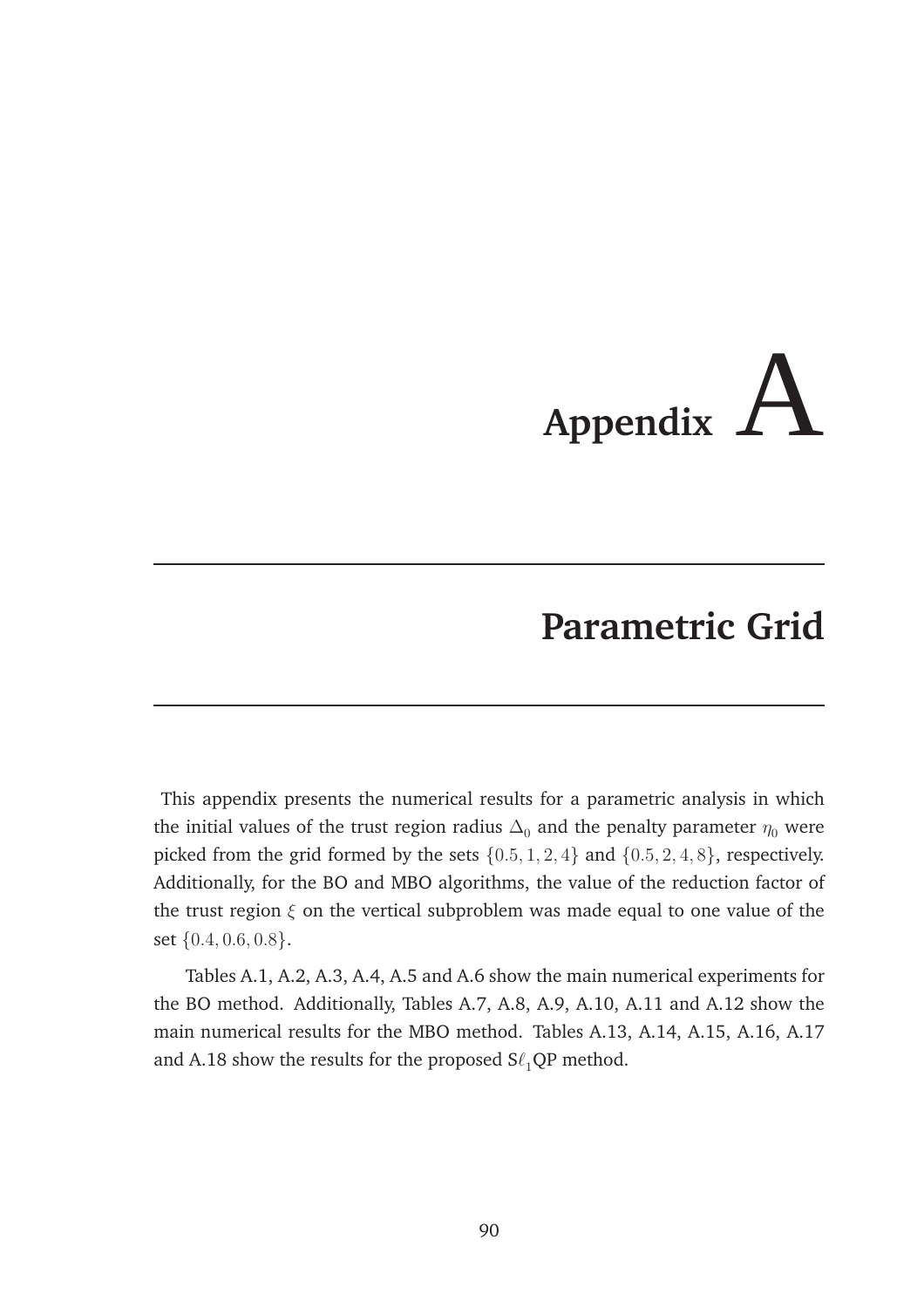|                               |                |            | CC       | Mo             | $\overline{k}$ |              |                |               |            | Vertical       |               |            | Horizontal     |            |
|-------------------------------|----------------|------------|----------|----------------|----------------|--------------|----------------|---------------|------------|----------------|---------------|------------|----------------|------------|
| $\Delta_0$                    | $\eta_0$       | ξ          |          |                |                | $\sigma$     | $k_{\rm min}$  | $k_{\rm max}$ | $j_{\min}$ | $\overline{j}$ | $j_{\rm max}$ | $j_{\min}$ | $\overline{j}$ | $j_{\max}$ |
| 0.5                           | 0.5            | 0.4        | 30       | 4              | 4.83           | 1.62         | $\sqrt{3}$     | 9             | 12         | 12.19          | 17            | 13         | 16.14          | 19         |
| 0.5                           | 0.5            | 0.6        | 30       | $\overline{4}$ | 4.93           | 1.57         | 3              | 8             | 12         | 12.09          | 16            | 14         | 16.23          | 19         |
| 0.5                           | 0.5            | 0.8        | 30       | $\overline{4}$ | 5.07           | 1.80         | 3              | 9             | 11         | 12.05          | 16            | 13         | 16.21          | 19         |
| 0.5                           | $\overline{2}$ | 0.4        | 30       | $\overline{4}$ | 4.80           | 1.63         | 3              | 9             | 12         | 12.18          | 17            | 13         | 16.08          | 19         |
| 0.5                           | $\overline{2}$ | 0.6        | 30       | $\overline{4}$ | 4.80           | 1.54         | 3              | 9             | 12         | 12.09          | 16            | 14         | 16.15          | 19         |
| 0.5                           | $\overline{2}$ | 0.8        | 30       | 4              | 5.07           | 1.95         | 3              | 9             | 11         | 12.05          | 16            | 13         | 16.11          | 19         |
| 0.5                           | $\overline{4}$ | 0.4        | 30       | $\overline{4}$ | 4.73           | 1.48         | 3              | 9             | 12         | 12.18          | 17            | 13         | 16.10          | 19         |
| 0.5                           | 4              | 0.6        | 30       | 4              | 4.73           | 1.39         | 3              | 9             | 12         | 12.09          | 16            | 14         | 16.17          | 19         |
| 0.5                           | 4              | 0.8        | 30       | 4              | 5.00           | 1.84         | $\,3$          | 9             | 11         | 12.05          | 16            | 13         | 16.12          | 19         |
| 0.5                           | 8              | 0.4        | 30       | 4              | 4.73           | 1.48         | $\,3$          | 9             | 12         | 12.18          | 17            | 13         | 16.10          | 19         |
| 0.5                           | 8              | 0.6        | 30       | 4              | 4.73           | 1.39         | 3              | 9             | 12         | 12.09          | 16            | 14         | 16.17          | 19         |
| 0.5                           | 8              | 0.8        | 30       | 4              | 5.00           | 1.84         | $\,3$          | 9             | 11         | 12.05          | 16            | 13         | 16.13          | 19         |
| $\,1$                         | 0.5            | 0.4        | 30       | 4              | 5.00           | 1.74         | $\,3$          | 8             | 12         | 12.08          | 16            | 14         | 16.03          | 19         |
| $\,1\,$                       | 0.5            | 0.6        | 30       | 4              | 5.00           | 1.74         | $\,3$          | 8             | 11         | 11.95          | 14            | 14         | 16.04          | 19         |
| $\mathbf{1}$                  | 0.5            | 0.8        | 30       | 4              | 5.00           | 1.74         | $\,3$          | 8             | 11         | 11.94          | 12            | 14         | 16.04          | 19         |
| $\mathbf{1}$                  | $\overline{2}$ | 0.4        | 30       | 4              | 4.83           | 1.58         | $\,3$          | 9             | 12         | 12.08          | 16            | 14         | 16.01          | 19         |
| $1\,$                         | $\overline{2}$ | 0.6        | 30       | 4              | 4.97           | 1.90         | 3              | 10            | 11         | 11.95          | 14            | 14         | 16.00          | 19         |
| $1\,$                         | $\overline{2}$ | 0.8        | 30       | 4              | 4.97           | 1.90         | $\,3$          | 10            | 11         | 11.94          | 12            | 14         | 16.00          | 19         |
| $1\,$                         | $\overline{4}$ | 0.4        | 30       | 4              | 4.93           | 1.86         | $\,3$          | 10            | 12         | 12.08          | 16            | 14         | 15.99          | 19         |
| $1\,$                         | 4              | 0.6        | 30       | 4              | 4.93           | 1.86         | $\,3$          | 10            | 11         | 11.95          | 14            | 14         | 16.00          | 19         |
| $1\,$                         | 4              | 0.8        | 30       | 4              | 4.93           | 1.86         | $\,3$          | 10            | 11         | 11.94          | 12            | 14         | 16.00          | 19         |
| $1\,$                         | 8              | 0.4        | 30       | 4              | 4.93           | 1.86         | $\,3$          | 10            | 12         | 12.08          | 16            | 14         | 15.99          | 19         |
| $1\,$                         | 8              | 0.6        | 30       | 4              | 4.93           | 1.86         | $\,3$          | 10            | 11         | 11.95          | 14            | 14         | 16.00          | 19         |
| $\mathbf{1}$                  | 8              | 0.8        | 30       | 4              | 4.93           | 1.86         | $\,3$          | 10            | 11         | 11.94          | 12            | 14         | 16.00          | 19         |
| $\overline{2}$                | 0.5            | 0.4        | 30       | 4              | 4.97           | 1.83         | $\,3$          | 8             | 11         | 11.94          | 12            | 14         | 15.89          | 19         |
| $\overline{2}$                | 0.5            | 0.6        | 30       | 4              | 4.97           | 1.83         | $\,3$          | 8             | 11         | 11.88          | 12            | 14         | 15.89          | 19         |
| $\overline{2}$                | 0.5            | 0.8        | 30       | 4              | 4.97           | 1.83         | $\,3$          | 8             | 11         | 11.83          | 12            | 14         | 15.89          | 19         |
| $\mathbf 2$                   | $\overline{2}$ | 0.4        | 30       | 4              | 5.47           | 2.78         | $\,3$          | 12            | 11         | 11.97          | 13            | 14         | 15.82          | 19         |
| $\mathbf 2$                   | $\overline{2}$ | 0.6        | 30       | 4              | 5.43           | 2.70         | $\,3$          | 11            | 11         | 11.89          | 12            | 14         | 15.82          | 19         |
| $\mathbf 2$<br>$\overline{2}$ | $\overline{2}$ | 0.8        | 30       | 4              | 5.43           | 2.70         | $\,3$<br>$\,3$ | 11            | 11         | 11.83          | 12            | 14         | 15.82          | 19         |
|                               | 4              | 0.4        | 30       | 4              | 5.40           | 2.63         | $\,3$          | 10            | 11         | 11.95<br>11.89 | 13            | 14         | 15.83          | 19         |
| $\mathbf 2$<br>$\mathbf 2$    | 4<br>4         | 0.6<br>0.8 | 30<br>30 | 4<br>4         | 5.40<br>5.40   | 2.63<br>2.63 | $\,3$          | 10            | 11<br>11   |                | 12            | 14         | 15.83          | 19         |
| $\mathbf 2$                   | 8              | 0.4        | 30       | 4              | 5.40           | 2.63         | $\,3$          | 10            | 11         | 11.83<br>11.95 | 12<br>13      | 14<br>14   | 15.83<br>15.83 | 19<br>19   |
| $\overline{2}$                | 8              | 0.6        | 30       | 4              | 5.40           | 2.63         | 3              | 10<br>10      | 11         | 11.89          | 12            | 14         | 15.83          | 19         |
| $\boldsymbol{2}$              | 8              | 0.8        | 30       | 4              | 5.40           | 2.63         | 3              | 10            | 11         | 11.83          | 12            | 14         | 15.83          | 19         |
| 4                             | 0.5            | 0.4        | 30       | 4              | 4.83           | 1.62         | $\,3$          | 8             | 11         | 11.83          | 12            | 14         | 15.83          | 19         |
| $\overline{4}$                | 0.5            | 0.6        | 30       | 4              | 4.83           | 1.62         | $\,3$          | 8             | 11         | 11.82          | 12            | 14         | 15.83          | 19         |
| $\overline{4}$                | 0.5            | 0.8        | 30       | 4              | 4.83           | 1.62         | $\,3$          | 8             | 11         | 11.82          | 12            | 14         | 15.83          | 19         |
| $\overline{4}$                | $\overline{2}$ | 0.4        | 30       | 4              | 4.87           | 1.94         | $\,3$          | 10            | 11         | 11.83          | 12            | 14         | 15.79          | 19         |
| $\overline{4}$                | $\overline{2}$ | 0.6        | 30       | 4              | 4.87           | 1.94         | $\,3$          | 10            | 11         | 11.82          | 12            | 14         | 15.79          | 19         |
| $\overline{4}$                | $\overline{2}$ | 0.8        | 30       | $\overline{4}$ | 4.87           | 1.94         | $\,3$          | 10            | 11         | 11.82          | 12            | 14         | 15.79          | 19         |
| $\overline{4}$                | $\overline{4}$ | 0.4        | 30       | $\overline{4}$ | 4.87           | 1.94         | $\,3$          | 10            | 11         | 11.83          | 12            | 14         | 15.79          | 19         |
| $\overline{4}$                | 4              | 0.6        | 30       | 4              | 4.87           | 1.94         | $\,3$          | 10            | 11         | 11.82          | 12            | 14         | 15.79          | 19         |
| $\overline{4}$                | 4              | 0.8        | 30       | 4              | 4.87           | 1.94         | $\,3$          | 10            | 11         | 11.82          | 12            | 14         | 15.79          | 19         |
| $\overline{4}$                | 8              | 0.4        | 30       | 4              | 4.87           | 1.94         | $\,3$          | 10            | 11         | 11.83          | 12            | 14         | 15.79          | 19         |
| 4                             | 8              | 0.6        | 30       | 4              | 4.87           | 1.94         | 3              | 10            | 11         | 11.82          | 12            | 14         | 15.79          | 19         |
| 4                             | 8              | 0.8        | 30       | 4              | 4.87           | 1.94         | 3              | 10            | 11         | 11.82          | 12            | 14         | 15.79          | 19         |
|                               |                |            |          |                |                |              |                |               |            |                |               |            |                |            |

Table A.1: Parametric grid for the IEEE 30-bus solved by the BO Method.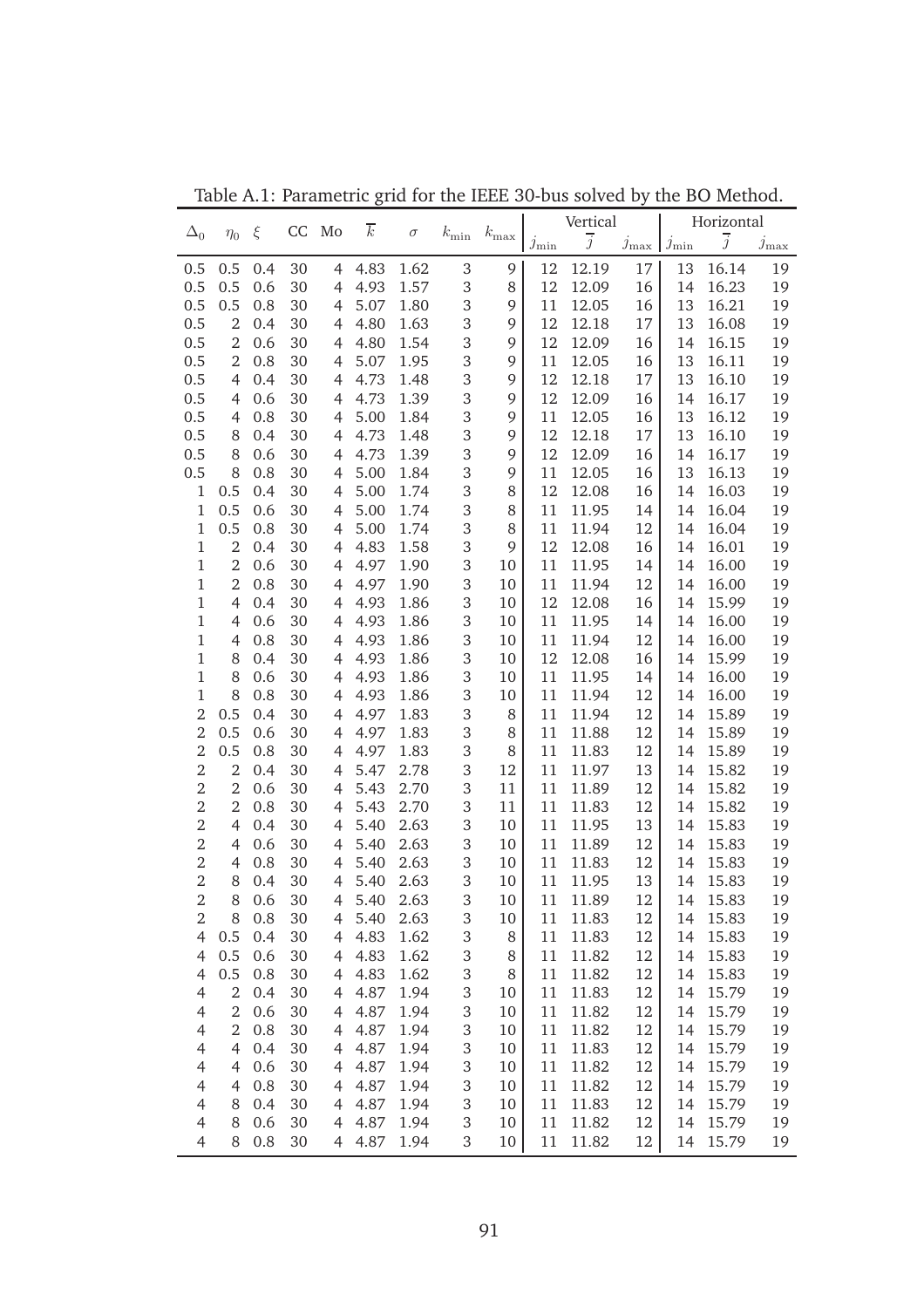|                     |                |            | CC       | Mo     | $\overline{k}$    |          |               |               |               | Vertical       |               |                            | Horizontal     |               |
|---------------------|----------------|------------|----------|--------|-------------------|----------|---------------|---------------|---------------|----------------|---------------|----------------------------|----------------|---------------|
| $\Delta_0$          | $\eta_0$       | ξ          |          |        |                   | $\sigma$ | $k_{\rm min}$ | $k_{\rm max}$ | $j_{\rm min}$ | $\overline{j}$ | $j_{\rm max}$ | $\mathcal{I}_{\text{min}}$ | $\overline{j}$ | $j_{\rm max}$ |
| 0.5                 | 0.5            | 0.4        | 30       | 6      | 8.23              | 3.64     | 5             | 16            | 12            | 12.15          | 15            | 13                         | 15.47          | 19            |
| 0.5                 | 0.5            | 0.6        | 30       | 6      | 7.67              | 2.41     | 6             | 12            | 12            | 12.00          | 12            | 14                         | 15.56          | 19            |
| 0.5                 | 0.5            | 0.8        | 30       | 6      | 7.67              | 2.41     | 6             | 12            | 12            | 12.00          | 12            | 14                         | 15.56          | 19            |
| 0.5                 | $\overline{2}$ | 0.4        | 30       | 6      | 6.53              | 0.90     | 5             | 8             | 12            | 12.10          | 15            | 14                         | 15.61          | 19            |
| 0.5                 | $\overline{2}$ | 0.6        | 30       | 6      | 6.57              | 0.86     | 6             | 8             | 12            | 12.00          | 12            | 14                         | 15.62          | 19            |
| 0.5                 | $\overline{2}$ | 0.8        | 30       | 6      | 6.57              | 0.86     | 6             | 8             | 12            | 12.00          | 12            | 14                         | 15.62          | 19            |
| 0.5                 | 4              | 0.4        | 30       | 6      | 6.53              | 0.90     | 5             | 8             | 12            | 12.10          | 15            | 14                         | 15.61          | 19            |
| 0.5                 | 4              | 0.6        | 30       | 6      | 6.57              | 0.86     | 6             | 8             | 12            | 12.00          | 12            | 14                         | 15.62          | 19            |
| 0.5                 | 4              | 0.8        | 30       | 6      | 6.57              | 0.86     | 6             | 8             | 12            | 12.00          | 12            | 14                         | 15.62          | 19            |
| 0.5                 | 8              | 0.4        | 30       | 6      | 6.53              | 0.90     | 5             | 8             | 12            | 12.10          | 15            | 14                         | 15.61          | 19            |
| 0.5                 | 8              | 0.6        | 30       | 6      | 6.57              | 0.86     | 6             | 8             | 12            | 12.00          | 12            | 14                         | 15.62          | 19            |
| 0.5                 | 8              | 0.8        | 30       | 6      | 6.57              | 0.86     | 6             | 8             | 12            | 12.00          | 12            | 14                         | 15.62          | 19            |
| $\,1\,$             | 0.5            | 0.4        | 30       | 6      | 7.37              | 2.66     | 6             | 16            | 12            | 12.04          | 14            | 13                         | 15.52          | 19            |
| $\mathbf{1}$        | 0.5            | 0.6        | 30       | 6      | 7.03              | 1.65     | 6             | 11            | 12            | 12.00          | 12            | 14                         | 15.56          | 19            |
| $\mathbf{1}$        | 0.5            | 0.8        | 30       | 6      | 7.03              | 1.65     | 6             | 11            | 12            | 12.00          | 12            | 14                         | 15.57          | 19            |
| $\,1\,$             | $\overline{2}$ | 0.4        | 30       | 6      | 6.57              | 0.86     | 6             | 8             | 12            | 12.01          | 14            | 15                         | 15.59          | 19            |
| $\,1$               | $\overline{2}$ | 0.6        | 30       | 6      | 6.57              | 0.86     | 6             | 8             | 12            | 12.00          | 12            | 15                         | 15.59          | 19            |
| $\,1\,$             | $\overline{2}$ | 0.8        | 30       | 6      | 6.57              | 0.86     | 6             | 8             | 12            | 12.00          | 12            | 15                         | 15.59          | 19            |
| $\mathbf{1}$        | $\overline{4}$ | 0.4        | 30       | 6      | 6.57              | 0.86     | 6             | 8             | 12            | 12.01          | 14            | 15                         | 15.59          | 19            |
| $\mathbf{1}$        | 4              | 0.6        | 30       | 6      | 6.57              | 0.86     | 6             | 8             | 12            | 12.00          | 12            | 15                         | 15.59          | 19            |
| $\mathbf{1}$        | 4              | 0.8        | 30       | 6      | 6.57              | 0.86     | 6             | 8             | 12            | 12.00          | 12            | 15                         | 15.59          | 19            |
| $\mathbf{1}$        | 8              | 0.4        | 30       | 6      | 6.57              | 0.86     | 6             | 8             | 12            | 12.01          | 14            | 15                         | 15.59          | 19            |
| $\mathbf{1}$        | 8              | 0.6        | 30       | 6      | 6.57              | 0.86     | 6             | 8             | 12            | 12.00          | 12            | 15                         | 15.59          | 19            |
| $\mathbf{1}$        | 8              | 0.8        | 30       | 6      | 6.57              | 0.86     | 6             | 8             | 12            | 12.00          | 12            | 15                         | 15.59          | 19            |
| $\overline{2}$      | 0.5            | 0.4        | 30       | 6      | 8.80              | 4.83     | 6             | 18            | 12            | 12.08          | 14            | 13                         | 15.38          | 19            |
| $\overline{2}$      | 0.5            | 0.6        | 30       | 6      | 8.80              | 4.83     | 6             | 18            | 12            | 12.08          | 14            | 13                         | 15.36          | 19            |
| $\overline{2}$      | 0.5            | 0.8        | 30       | 6      | 7.80              | 2.91     | 6             | 13            | 12            | 12.00          | 12            | 13                         | 15.52          | 19            |
| $\mathbf 2$         | $\overline{2}$ | 0.4        | 30       | 6      | 6.57              | 0.86     | 6             | 8             | 12            | 12.00          | 12            | 15                         | 15.59          | 19            |
| $\mathbf 2$         | $\overline{2}$ | 0.6        | 30       | 6      | 6.57              | 0.86     | 6             | 8             | 12            | 12.00          | 12            | 15                         | 15.59          | 19            |
| $\mathbf 2$         | $\overline{2}$ | 0.8        | 30       | 6      | 6.57              | 0.86     | 6             | 8             | 12            | 12.00          | 12            | 15                         | 15.59          | 19            |
| $\mathbf 2$         | 4              | 0.4        | 30       | 6      | 6.57              | 0.86     | 6             | 8             | 12            | 12.00          | 12            | 15                         | 15.59          | 19            |
| $\mathbf 2$         | 4              | 0.6        | 30       | 6      | 6.57              | 0.86     | 6             | 8             | 12            | 12.00          | 12            | 15                         | 15.59          | 19            |
| $\mathbf 2$         | 4              | 0.8        | 30       | 6      | 6.57              | 0.86     | 6             | 8             | 12            | 12.00          | 12            | 15                         | 15.59          | 19            |
| $\mathbf 2$         | 8              | 0.4        | 30       | 6      | 6.57              | 0.86     | 6             | 8             | 12            | 12.00          | 12            | 15                         | 15.59          | 19            |
| $\overline{2}$      | 8              | 0.6        | 30       | 6      | 6.57              | 0.86     | 6             | 8             | 12            | 12.00          | 12            | 15                         | 15.59          | 19            |
| 2                   | 8<br>0.5       | 0.8<br>0.4 | 30<br>30 | 6      | 6.57 0.86<br>8.80 | 4.31     | 6<br>6        | 8             | 12<br>12      | 12.00<br>12.07 | 12<br>14      | 15<br>13                   | 15.59<br>15.41 | 19            |
| 4<br>$\overline{4}$ | 0.5            | 0.6        | 30       | 6<br>6 | 7.97              | 2.83     | 6             | 17<br>12      | 12            | 12.00          | 12            | 14                         | 15.53          | 19<br>19      |
| $\overline{4}$      | 0.5            | 0.8        | 30       | 6      | 7.97              | 2.83     | 6             | 12            | 12            | 12.00          | 12            | 14                         | 15.54          | 19            |
| $\overline{4}$      | $\overline{2}$ | 0.4        | 30       | 6      | 6.57              | 0.86     | 6             | 8             | 12            | 12.00          | 12            | 15                         | 15.59          | 19            |
| $\overline{4}$      | $\overline{2}$ | 0.6        | 30       | 6      | 6.57              | 0.86     | 6             | 8             | 12            | 12.00          | 12            | 15                         | 15.59          | 19            |
| $\overline{4}$      | $\overline{2}$ | 0.8        | 30       | 6      | 6.57              | 0.86     | 6             | 8             | 12            | 12.00          | 12            | 15                         | 15.59          | 19            |
| $\overline{4}$      | $\overline{4}$ | 0.4        | 30       | 6      | 6.57              | 0.86     | 6             | 8             | 12            | 12.00          | 12            | 15                         | 15.59          | 19            |
| $\overline{4}$      | 4              | 0.6        | 30       | 6      | 6.57              | 0.86     | 6             | 8             | 12            | 12.00          | 12            | 15                         | 15.59          | 19            |
| $\overline{4}$      | 4              | 0.8        | 30       | 6      | 6.57              | 0.86     | 6             | 8             | 12            | 12.00          | 12            | 15                         | 15.59          | 19            |
| $\overline{4}$      | 8              | 0.4        | 30       | 6      | 6.57              | 0.86     | 6             | 8             | 12            | 12.00          | 12            | 15                         | 15.59          | 19            |
| $\overline{4}$      | 8              | 0.6        | 30       | 6      | 6.57              | 0.86     | 6             | 8             | 12            | 12.00          | 12            | 15                         | 15.59          | 19            |
| $\overline{4}$      | 8              | 0.8        | 30       | 6      | 6.57              | 0.86     | 6             | 8             | 12            | 12.00          | 12            | 15                         | 15.59          | 19            |
|                     |                |            |          |        |                   |          |               |               |               |                |               |                            |                |               |

Table A.2: Parametric grid for the IEEE 57-bus solved by the BO Method.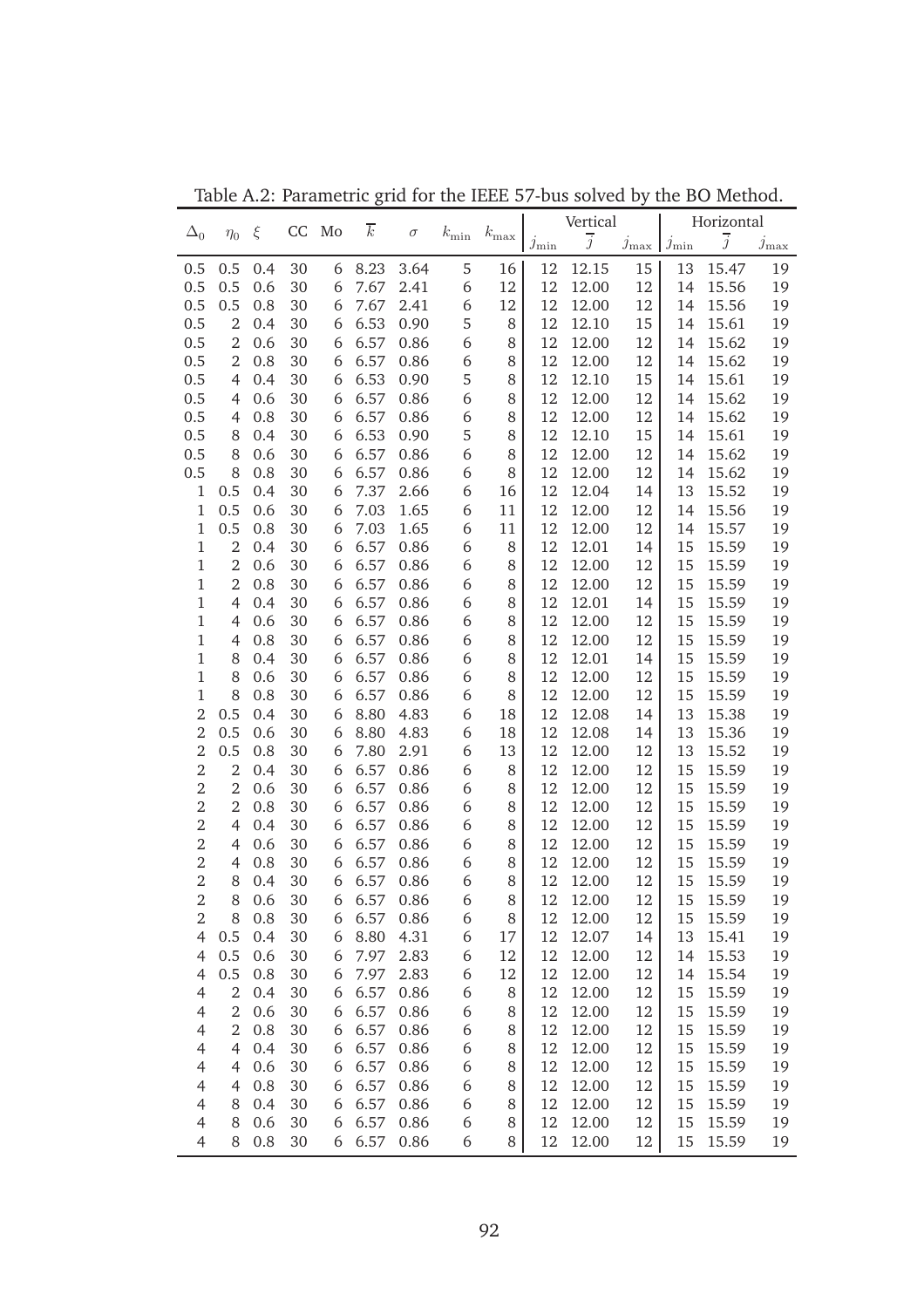|                               |                |            | CC       | Mo                  | $\overline{k}$ |              |                                  |                |            | Vertical       |               |                            | Horizontal     |               |
|-------------------------------|----------------|------------|----------|---------------------|----------------|--------------|----------------------------------|----------------|------------|----------------|---------------|----------------------------|----------------|---------------|
| $\Delta_0$                    | $\eta_0$       | ξ          |          |                     |                | $\sigma$     | $k_{\rm min}$                    | $k_{\rm max}$  | $j_{\min}$ | $\overline{j}$ | $j_{\rm max}$ | $\mathcal{I}_{\text{min}}$ | $\overline{j}$ | $j_{\rm max}$ |
| 0.5                           | 0.5            | 0.4        | 30       | $\overline{4}$      | 4.33           | 0.55         | $\overline{4}$                   | 6              | 13         | 14.84          | 22            | 15                         | 16.94          | 19            |
| 0.5                           | 0.5            | 0.6        | 30       | $\overline{4}$      | 4.17           | 0.38         | $\overline{4}$                   | 5              | 13         | 14.04          | 22            | 15                         | 16.93          | 19            |
| 0.5                           | 0.5            | 0.8        | 30       | $\overline{4}$      | 4.20           | 0.41         | $\overline{4}$                   | 5              | 13         | 13.50          | 22            | 14                         | 17.01          | 19            |
| 0.5                           | $\overline{2}$ | 0.4        | 30       | $\overline{4}$      | 4.23           | 0.43         | $\overline{4}$                   | 5              | 13         | 14.80          | 22            | 15                         | 16.87          | 19            |
| 0.5                           | $\overline{2}$ | 0.6        | 30       | $\overline{4}$      | 4.20           | 0.41         | $\overline{4}$                   | 5              | 13         | 14.03          | 22            | 15                         | 16.93          | 19            |
| 0.5                           | $\overline{2}$ | 0.8        | 30       | $\overline{4}$      | 4.20           | 0.41         | $\overline{4}$                   | 5              | 13         | 13.50          | 22            | 14                         | 17.02          | 19            |
| 0.5                           | 4              | 0.4        | 30       | $\overline{4}$      | 4.23           | 0.43         | $\overline{4}$                   | 5              | 13         | 14.80          | 22            | 15                         | 16.87          | 19            |
| 0.5                           | 4              | 0.6        | 30       | $\overline{4}$      | 4.17           | 0.38         | $\overline{4}$                   | 5              | 13         | 14.04          | 22            | 15                         | 16.93          | 19            |
| 0.5                           | 4              | 0.8        | 30       | $\overline{4}$      | 4.17           | 0.38         | $\overline{4}$                   | 5              | 13         | 13.51          | 22            | 14                         | 17.02          | 19            |
| 0.5                           | 8              | 0.4        | 30       | $\overline{4}$      | 4.23           | 0.43         | $\overline{4}$                   | 5              | 13         | 14.80          | 22            | 15                         | 16.86          | 19            |
| 0.5                           | 8              | 0.6        | 30       | $\overline{4}$      | 4.17           | 0.38         | $\overline{4}$                   | 5              | 13         | 14.04          | 22            | 15                         | 16.92          | 19            |
| 0.5                           | 8              | 0.8        | 30       | $\overline{4}$      | 4.17           | 0.38         | $\overline{4}$                   | 5              | 13         | 13.51          | 22            | 14                         | 17.02          | 19            |
| $\,1\,$                       | 0.5            | 0.4        | 30       | $\overline{4}$      | 4.07           | 0.37         | $\overline{4}$                   | 6              | 13         | 13.59          | 22            | 15                         | 16.96          | 19            |
| $\mathbf{1}$                  | 0.5            | 0.6        | 30       | $\overline{4}$      | 4.17           | 0.65         | $\overline{4}$                   | 7              | 13         | 13.18          | 20            | 15                         | 16.99          | 19            |
| $\mathbf{1}$                  | 0.5            | 0.8        | 30       | $\overline{4}$      | 4.13           | 0.51         | $\overline{4}$                   | 6              | 13         | 13.14          | 20            | 15                         | 16.94          | 19            |
| $\,1\,$                       | $\overline{2}$ | 0.4        | 30       | $\overline{4}$      | 4.00           | 0.00         | $\overline{4}$                   | $\overline{4}$ | 13         | 13.55          | 22            | 15                         | 16.94          | 19            |
| $\,1$                         | $\overline{2}$ | 0.6        | 30       | $\overline{4}$      | 4.00           | 0.00         | $\overline{4}$                   | 4              | 13         | 13.10          | 15            | 15                         | 16.97          | 19            |
| $\,1\,$                       | $\overline{2}$ | 0.8        | 30       | $\overline{4}$      | 4.00           | 0.00         | $\overline{4}$                   | 4              | 13         | 13.07          | 15            | 15                         | 16.91          | 19            |
| $\mathbf{1}$                  | $\overline{4}$ | 0.4        | 30       | $\overline{4}$      | 4.00           | 0.00         | $\overline{4}$                   | 4              | 13         | 13.55          | 22            | 15                         | 16.94          | 19            |
| $\mathbf{1}$                  | 4              | 0.6        | 30       | $\overline{4}$      | 4.00           | 0.00         | $\overline{4}$                   | 4              | 13         | 13.10          | 15            | 15                         | 16.97          | 19            |
| $\mathbf{1}$                  | 4              | 0.8        | 30       | $\overline{4}$      | 4.00           | 0.00         | $\overline{4}$                   | 4              | 13         | 13.07          | 15            | 15                         | 16.91          | 19            |
| $\mathbf{1}$                  | 8              | 0.4        | 30       | $\overline{4}$      | 4.00           | 0.00         | $\overline{4}$                   | 4              | 13         | 13.55          | 22            | 15                         | 16.94          | 19            |
| $\mathbf{1}$                  | 8              | 0.6        | 30       | $\overline{4}$      | 4.00           | 0.00         | $\overline{4}$                   | 4              | 13         | 13.10          | 15            | 15                         | 16.97          | 19            |
| $\mathbf{1}$                  | 8              | 0.8        | 30       | $\overline{4}$      | 4.00           | 0.00         | $\overline{4}$                   | 4              | 13         | 13.07          | 15            | 15                         | 16.91          | 19            |
| $\overline{2}$                | 0.5            | 0.4        | 30       | $\overline{4}$      | 4.07           | 0.37         | $\overline{4}$                   | 6              | 13         | 13.11          | 19            | 15                         | 16.99          | 19            |
| $\overline{2}$                | 0.5            | 0.6        | 30       | $\overline{4}$      | 4.00           | 0.00         | $\overline{4}$                   | 4              | 13         | 13.00          | 13            | 15                         | 16.96          | 19            |
| $\overline{2}$                | 0.5            | 0.8        | 30       | $\overline{4}$      | 4.00           | 0.00         | $\overline{4}$                   | 4              | 12         | 12.98          | 15            | 15                         | 16.98          | 19            |
| $\mathbf 2$                   | $\overline{2}$ | 0.4        | 30       | $\overline{4}$      | 4.00           | 0.00         | $\overline{4}$                   | 4              | 13         | 13.07          | 15            | 15                         | 16.95          | 19            |
| $\mathbf 2$                   | $\overline{2}$ | 0.6        | 30       | $\overline{4}$      | 4.00           | 0.00         | $\overline{4}$                   | 4              | 13         | 13.00          | 13            | 15                         | 16.95          | 19            |
| $\mathbf 2$                   | $\overline{2}$ | 0.8        | 30       | $\overline{4}$      | 4.00           | 0.00         | $\overline{4}$                   | 4              | 12         | 12.98          | 15            | 15                         | 16.97          | 19            |
| $\mathbf 2$                   | $\overline{4}$ | 0.4        | 30       | $\overline{4}$      | 4.00           | 0.00         | $\overline{4}$                   | 4              | 13         | 13.07          | 15            | 15                         | 16.95          | 19            |
| $\mathbf 2$                   | 4              | 0.6        | 30       | $\overline{4}$      | 4.00           | 0.00         | $\overline{4}$                   | 4              | 13         | 13.00          | 13            | 15                         | 16.95          | 19            |
| $\mathbf 2$                   | 4              | 0.8        | 30<br>30 | $\overline{4}$      | 4.00<br>4.00   | 0.00         | $\overline{4}$                   | 4              | 12<br>13   | 12.98          | 15            | 15<br>15                   | 16.97          | 19            |
| $\mathbf 2$<br>$\overline{2}$ | 8<br>8         | 0.4<br>0.6 | 30       | $\overline{4}$<br>4 | 4.00           | 0.00         | $\overline{4}$<br>$\overline{4}$ | 4              | 13         | 13.07<br>13.00 | 15<br>13      | 15                         | 16.95<br>16.95 | 19<br>19      |
| 2                             | 8              | 0.8        | 30       |                     | 4.00           | 0.00<br>0.00 | $\overline{4}$                   | 4              |            | 12.98          | 15            | 15                         | 16.97          | 19            |
| 4                             | 0.5            | 0.4        | 30       | 4<br>4              | 4.03           | 0.18         | $\overline{4}$                   | 4<br>5         | 12<br>12   | 13.00          | 16            | 15                         | 17.00          | 19            |
| $\overline{4}$                | 0.5            | 0.6        | 30       | 4                   | 4.10           | 0.55         | $\overline{4}$                   | 7              | 12         | 12.98          | 19            | 15                         | 17.02          | 19            |
| $\overline{4}$                | 0.5            | 0.8        | 30       | 4                   | 4.10           | 0.55         | $\overline{4}$                   | 7              | 13         | 13.02          | 18            | 15                         | 17.02          | 20            |
| $\overline{4}$                | $\overline{2}$ | 0.4        | 30       | 4                   | 4.00           | 0.00         | $\overline{4}$                   | 4              | 12         | 12.98          | 15            | 15                         | 16.98          | 19            |
| $\overline{4}$                | $\overline{2}$ | 0.6        | 30       | 4                   | 4.00           | 0.00         | $\overline{4}$                   | 4              | 12         | 12.94          | 13            | 15                         | 16.98          | 19            |
| $\overline{4}$                | $\overline{2}$ | 0.8        | 30       | 4                   | 4.00           | 0.00         | $\overline{4}$                   | 4              | 13         | 13.00          | 13            | 15                         | 16.98          | 19            |
| $\overline{4}$                | 4              | 0.4        | 30       | 4                   | 4.00           | 0.00         | $\overline{4}$                   | 4              | 12         | 12.98          | 15            | 15                         | 16.98          | 19            |
| $\overline{4}$                | 4              | 0.6        | 30       | $\overline{4}$      | 4.00           | 0.00         | $\overline{4}$                   | 4              | 12         | 12.94          | 13            | 15                         | 16.98          | 19            |
| $\overline{4}$                | 4              | 0.8        | 30       | $\overline{4}$      | 4.00           | 0.00         | $\overline{4}$                   | 4              | 13         | 13.00          | 13            | 15                         | 16.98          | 19            |
| $\overline{4}$                | 8              | 0.4        | 30       | $\overline{4}$      | 4.00           | 0.00         | $\overline{4}$                   | 4              | 12         | 12.98          | 15            | 15                         | 16.98          | 19            |
| $\overline{4}$                | 8              | 0.6        | 30       | 4                   | 4.00           | 0.00         | $\overline{4}$                   | 4              | 12         | 12.94          | 13            | 15                         | 16.98          | 19            |
| $\overline{4}$                | 8              | 0.8        | 30       | 4                   | 4.00           | 0.00         | $\overline{4}$                   | 4              | 13         | 13.00          | 13            | 15                         | 16.98          | 19            |
|                               |                |            |          |                     |                |              |                                  |                |            |                |               |                            |                |               |

Table A.3: Parametric grid for the IEEE 118-bus solved by the BO Method.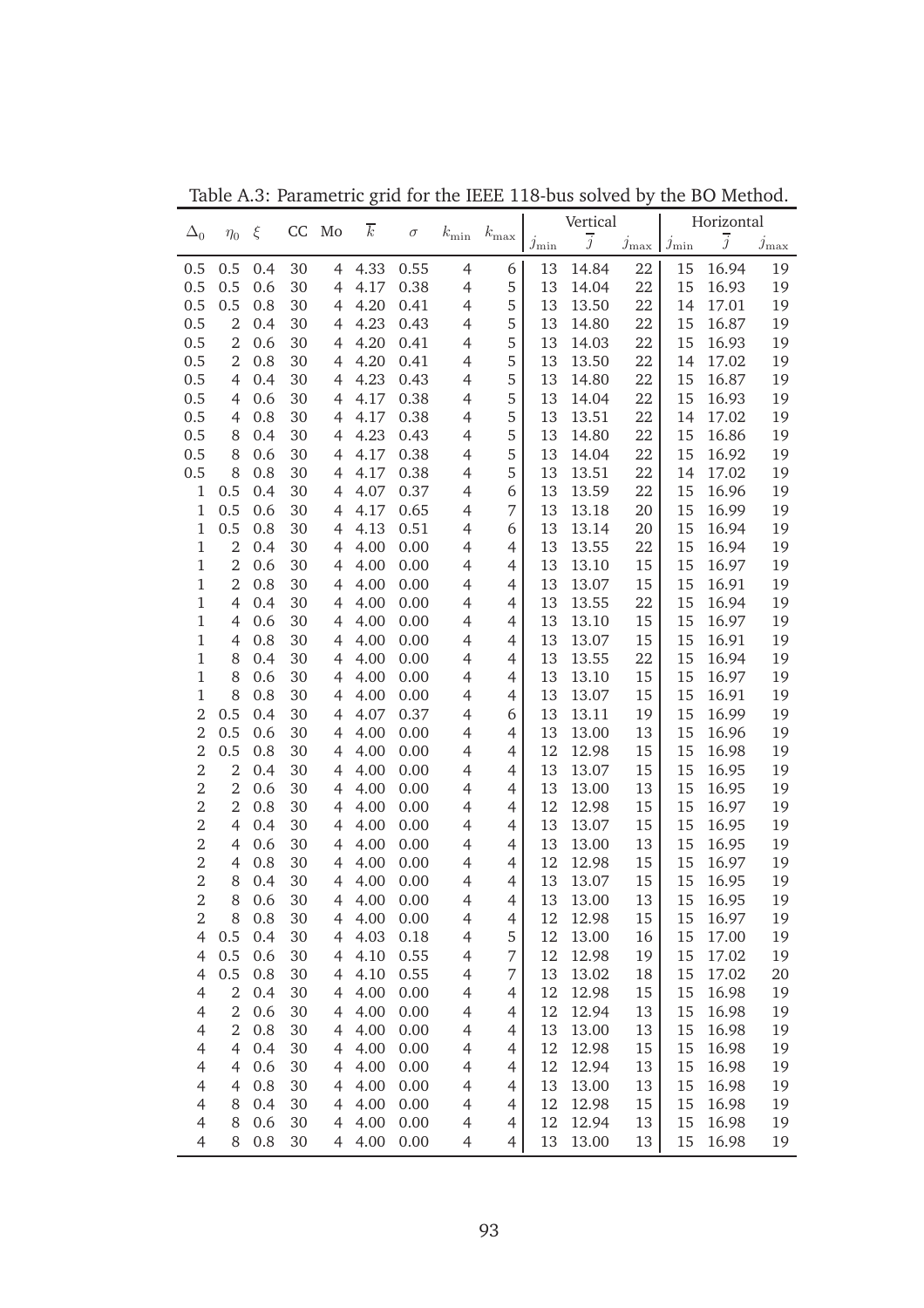|                                  |                |            |          |          |                |              |            |               |                    | Vertical       |               |                            | Horizontal     |               |
|----------------------------------|----------------|------------|----------|----------|----------------|--------------|------------|---------------|--------------------|----------------|---------------|----------------------------|----------------|---------------|
| $\Delta_0$                       | $\eta_0$       | ξ          | CC       | Mo       | $\overline{k}$ | $\sigma$     | $k_{\min}$ | $k_{\rm max}$ | $\jmath_{\rm min}$ | $\overline{j}$ | $j_{\rm max}$ | $\mathcal{I}_{\text{min}}$ | $\overline{j}$ | $j_{\rm max}$ |
| 0.5                              | 0.5            | 0.4        | 28       | 23       | 19.32          | 3.91         | 12         | 28            | 14                 | 18.07          | 30            | 18                         | 22.32          | 30            |
| 0.5                              | 0.5            | 0.6        | 30       | 17       | 18.10          | 2.83         | 12         | 24            | 14                 | 17.95          | 30            | 18                         | 22.63          | 30            |
| 0.5                              | 0.5            | 0.8        | 28       | 17       | 16.86          | 2.52         | 13         | 23            | 14                 | 17.66          | 30            | 15                         | 22.67          | 30            |
| 0.5                              | $\overline{2}$ | 0.4        | 28       | 17       | 17.79          | 4.57         | 13         | 30            | 14                 | 17.99          | 30            | 18                         | 22.08          | 30            |
| 0.5                              | $\overline{2}$ | 0.6        | 27       | 17       | 16.74          | 3.12         | 13         | 29            | 14                 | 17.86          | 30            | 18                         | 22.49          | 30            |
| 0.5                              | $\overline{2}$ | 0.8        | 29       | 15       | 15.72          | 2.22         | 12         | 22            | 14                 | 17.88          | 30            | 18                         | 22.61          | 30            |
| 0.5                              | $\overline{4}$ | 0.4        | 26       | 17       | 16.96          | 3.35         | 13         | 27            | 14                 | 18.03          | 30            | 18                         | 22.07          | 30            |
| 0.5                              | $\overline{4}$ | 0.6        | 28       | 15       | 16.64          | 2.70         | 13         | 25            | 14                 | 17.74          | 30            | 18                         | 22.45          | 30            |
| 0.5                              | $\overline{4}$ | 0.8        | 30       | 17       | 16.60          | 3.23         | 13         | 27            | 14                 | 17.59          | 30            | 18                         | 22.65          | 30            |
| 0.5                              | 8              | 0.4        | 28       | 17       | 16.57          | 2.99         | 13         | 25            | 14                 | 18.17          | 30            | 18                         | 22.03          | 30            |
| 0.5                              | 8              | 0.6        | 26       | 15       | 16.81          | 3.39         | 13         | 29            | 14                 | 17.72          | 30            | 18                         | 22.39          | 30            |
| 0.5                              | 8              | 0.8        | 29       | 17       | 16.69          | 3.25         | 13         | 27            | 14                 | 17.62          | 30            | 18                         | 22.63          | 30            |
| $\mathbf 1$                      | 0.5            | 0.4        | 27       | 15       | 17.85          | 3.08         | 13         | 24            | 14                 | 17.64          | 30            | 17                         | 22.39          | 30            |
| $\mathbf{1}$                     | 0.5            | 0.6        | 28       | 15       | 16.96          | 3.53         | 14         | 30            | 14                 | 17.64          | 30            | 18                         | 22.57          | 30            |
| $\mathbf{1}$                     | 0.5            | 0.8        | 27       | 15       | 15.70          | 2.27         | 12         | 24            | 14                 | 17.17          | 30            | 18                         | 22.80          | 30            |
| $\mathbf{1}$                     | $\overline{2}$ | 0.4        | 29       | 15       | 16.62          | 3.62         | 12         | 30            | 14                 | 17.78          | 30            | 17                         | 22.32          | 30            |
| $\mathbf{1}$                     | $\overline{2}$ | 0.6        | 28       | 15       | 16.29          | 2.80         | 12         | 27            | 14                 | 17.56          | 30            | 18                         | 22.63          | 30            |
| $\mathbf{1}$                     | $\overline{2}$ | 0.8        | 27       | 15       | 15.48          | 2.23         | 11         | 21            | 14                 | 17.32          | 30            | 18                         | 22.72          | 30            |
| $\mathbf{1}$                     | $\overline{4}$ | 0.4        | 27       | 15       | 16.41          | 3.53         | 12         | 27            | 14                 | 17.67          | 30            | 17                         | 22.35          | 30            |
| $\mathbf{1}$                     | $\overline{4}$ | 0.6        | 27       | 15       | 15.81          | 2.00         | 12         | 23            | 14                 | 17.58          | 30            | 18                         | 22.59          | 30            |
| $\mathbf{1}$                     | $\overline{4}$ | 0.8        | 27       | 15       | 15.56          | 1.93         | 12         | 20            | 14                 | 17.09          | 30            | 13                         | 22.71          | 30            |
| $\mathbf{1}$                     | 8              | 0.4        | 27       | 16       | 15.67          | 2.22         | 12         | 22            | 14                 | 17.74          | 30            | 18                         | 22.37          | 30            |
| $\mathbf{1}$                     | 8              | 0.6        | 28       | 15       | 15.75          | 1.76         | 12         | 21            | 14                 | 17.62          | 30            | 17                         | 22.61          | 30            |
| $\mathbf{1}$                     | 8              | 0.8        | 27       | 15       | 15.78          | 2.41         | 12         | 22            | 14                 | 17.07          | 30            | 13                         | 22.72          | 30            |
| $\overline{2}$                   | 0.5            | 0.4        | 27       | 18       | 18.26          | 3.53         | 12         | 26            | 14                 | 17.28          | 30            | 11                         | 22.48          | 30            |
| $\overline{2}$                   | 0.5            | 0.6        | 25       | 15       | 15.84          | 2.98         | 11         | 26            | 14                 | 17.12          | 30            | 14                         | 22.46          | 30            |
| $\overline{2}$                   | 0.5            | 0.8        | 24       | 14       | 16.04          | 3.42         | 13         | 27            | 14                 | 16.79          | 30            | 17                         | 22.61          | 30            |
| $\sqrt{2}$                       | $\overline{2}$ | 0.4        | 30       | 15       | 16.63          | 3.03         | 11         | 25            | 14                 | 17.22          | 30            | 11                         | 22.35          | 30            |
| $\mathbf{2}$                     | $\overline{2}$ | 0.6        | 27       | 14       | 15.22          | 2.62         | 12         | 26            | 14                 | 16.96          | 30            | 16                         | 22.43          | 30            |
| $\sqrt{2}$                       | $\overline{2}$ | 0.8        | 26       | 14       | 14.42          | 1.33         | 11         | 17            | 14                 | 16.56          | 30            | 17                         | 22.47          | 30            |
| $\sqrt{2}$                       | $\overline{4}$ | 0.4        | 27       | 15       | 16.11          | 2.90         | 11         | 26            | 14                 | 17.06          | 30            | 11                         | 22.29          | 30            |
| $\overline{2}$                   | 4              | 0.6        | 27       | 15       | 14.85          | 1.96         | 12         | 22            | 14                 | 17.00          | 30            | 16                         | 22.31          | 30            |
| $\sqrt{2}$                       | 4              | 0.8        | 26       | 14       | 14.19          | 1.30         | 11         | 17            | 14                 | 16.57          | 30            | 17                         | 22.45          | 30            |
| $\overline{2}$<br>$\overline{2}$ | 8              | 0.4        | 28       | 15       | 16.00          | 3.65         | 11         | 30            | 14                 | 17.09          | 30            | 11                         | 22.32          | 30            |
| $\overline{2}$                   | 8              | 0.6<br>0.8 | 27<br>26 | 15       | 14.85          | 1.83<br>1.30 | 12<br>11   | 22            | 14                 | 17.01          | 30<br>30      | 16                         | 22.37<br>22.45 | 30<br>30      |
| 4                                | 8<br>0.5       | 0.4        | 25       | 14<br>15 | 14.19<br>16.44 | 2.00         | 13         | 17<br>21      | 14<br>14           | 16.56<br>16.83 | 30            | 17<br>16                   | 22.46          | 30            |
| $\overline{4}$                   | 0.5            | 0.6        | 25       | 15       | 15.32          | 2.67         | 11         | 22            | 14                 | 16.69          | 30            | 16                         | 22.74          | 30            |
| $\overline{4}$                   | 0.5            | 0.8        | 23       | 15       | 17.70          | 3.70         | 13         | 26            | 14                 | 16.44          | 30            | 16                         | 22.89          | 30            |
| $\overline{4}$                   | $\overline{2}$ | 0.4        | 25       | 15       | 15.56          | 2.52         | 11         | 25            | 14                 | 16.74          | 30            | 16                         | 22.41          | 30            |
| $\overline{4}$                   | $\overline{2}$ | 0.6        | 27       | 15       | 14.70          | 2.03         | 11         | 18            | 14                 | 16.60          | 30            | 16                         | 22.60          | 30            |
| $\overline{4}$                   | $\overline{2}$ | 0.8        | 24       | 15       | 15.12          | 3.21         | 12         | 27            | 14                 | 16.07          | 30            | 9                          | 22.71          | 30            |
| $\overline{4}$                   | $\overline{4}$ | 0.4        | 26       | 15       | 15.19          | 1.81         | 11         | 20            | 14                 | 16.84          | 30            | 16                         | 22.37          | 30            |
| $\overline{4}$                   | $\overline{4}$ | 0.6        | 26       | 15       | 14.96          | 2.52         | 11         | 22            | 14                 | 16.48          | 30            | 16                         | 22.60          | 30            |
| $\overline{4}$                   | $\overline{4}$ | 0.8        | 22       | 15       | 14.05          | 1.40         | 12         | 16            | 14                 | 16.07          | 30            | 16                         | 22.71          | 30            |
| $\overline{4}$                   | 8              | 0.4        | 27       | 15       | 15.07          | 1.54         | 11         | 18            | 14                 | 16.87          | 30            | 16                         | 22.38          | 30            |
| $\overline{4}$                   | 8              | 0.6        | 27       | 15       | 14.85          | 2.25         | 11         | 22            | 14                 | 16.56          | 30            | 16                         | 22.64          | $30\,$        |
| $\overline{4}$                   | 8              | 0.8        | 22       | 15       | 14.05          | 1.40         | 12         | 16            | 14                 | 16.07          | 30            | 16                         | 22.73          | 30            |
|                                  |                |            |          |          |                |              |            |               |                    |                |               |                            |                |               |

Table A.4: Parametric grid for the IEEE 300-bus solved by the BO Method.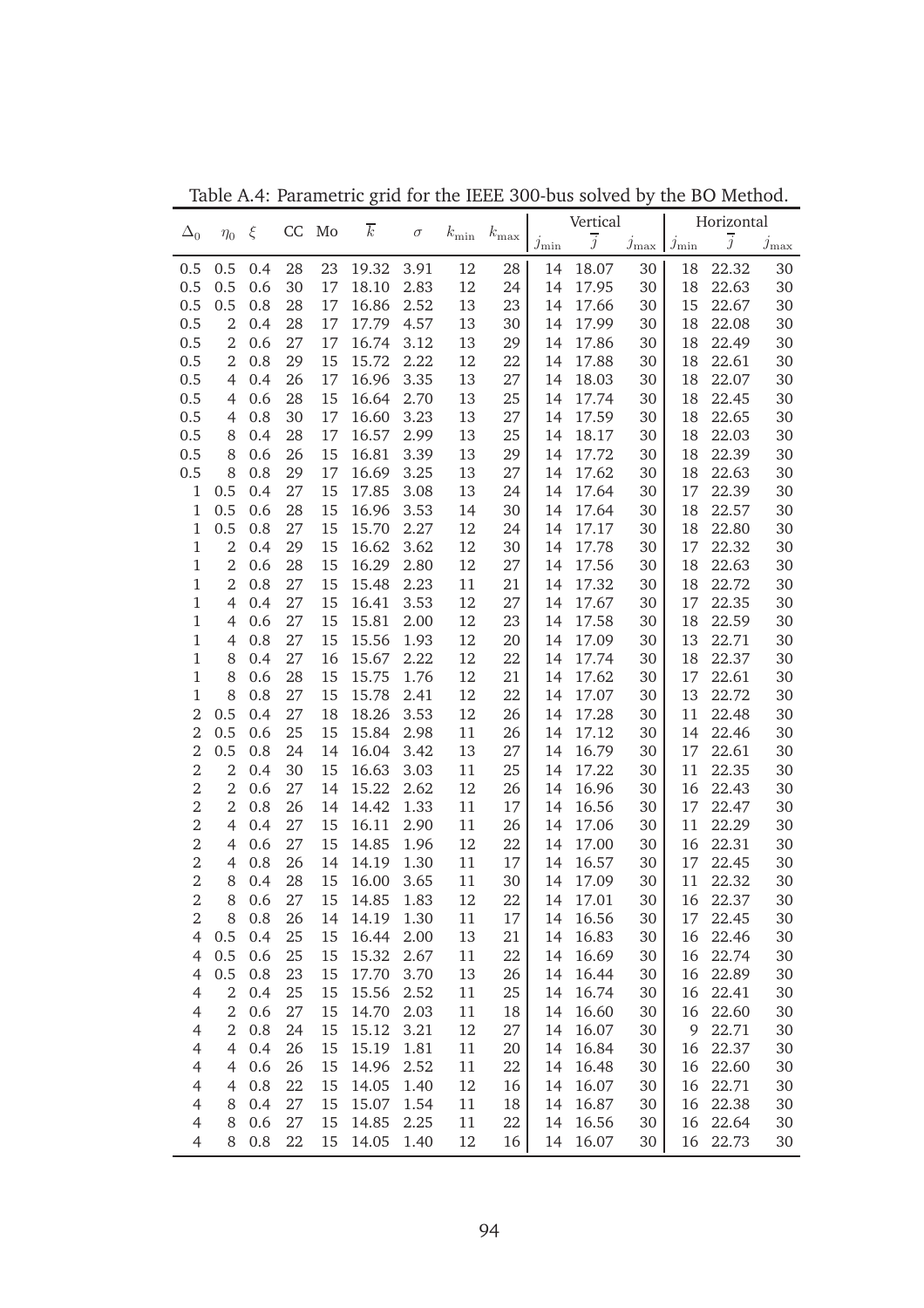| $\overline{j}$<br>$\overline{j}$<br>$j_{\rm max}$  <br>$j_{\rm max}$<br>$j_{\min}$<br>$j_{\min}$<br>18<br>18.17<br>0.5<br>25<br>10.04<br>1.95<br>7<br>14<br>12<br>14.70<br>11<br>30<br>0.5<br>0.4<br>8<br>6<br>12<br>0.5<br>0.5<br>0.6<br>28<br>10.14<br>16<br>14.56<br>19<br>13<br>18.29<br>30<br>8<br>2.48<br>0.5<br>12<br>0.5<br>0.8<br>29<br>10.97<br>3.39<br>7<br>18<br>14.62<br>19<br>14<br>18.10<br>30<br>8<br>12<br>0.5<br>$\overline{2}$<br>21<br>12.38<br>4.96<br>7<br>26<br>14.91<br>18<br>11<br>18.01<br>30<br>0.4<br>8<br>$\overline{2}$<br>12<br>0.5<br>0.6<br>26<br>10.92<br>2.30<br>7<br>14.84<br>19<br>14<br>18.69<br>30<br>8<br>14<br>12<br>15<br>0.5<br>2<br>0.8<br>25<br>10.88<br>3.14<br>7<br>17<br>14.49<br>19<br>18.33<br>30<br>8<br>7<br>12<br>0.5<br>0.4<br>21<br>13.71<br>6.13<br>27<br>14.91<br>18<br>11<br>17.89<br>30<br>4<br>8<br>12<br>18.35<br>0.5<br>0.6<br>26<br>12.12<br>4.21<br>7<br>25<br>14.83<br>19<br>14<br>30<br>4<br>8<br>25<br>12.56<br>12<br>15<br>18.22<br>0.5<br>0.8<br>5.79<br>8<br>30<br>14.61<br>30<br>4<br>8<br>19<br>22<br>15.27<br>12<br>0.5<br>8.22<br>7<br>28<br>14.85<br>11<br>17.61<br>30<br>8<br>0.4<br>8<br>18<br>25<br>12.36<br>7<br>12<br>0.5<br>8<br>0.6<br>4.81<br>21<br>14.71<br>18.14<br>30<br>8<br>19<br>14<br>0.5<br>25<br>12<br>15<br>8<br>0.8<br>13.00<br>5.77<br>8<br>26<br>14.46<br>18.11<br>30<br>8<br>18<br>0.5<br>23<br>12<br>$\mathbf{1}$<br>11.43<br>2.81<br>8<br>14.63<br>18<br>11<br>18.20<br>30<br>0.4<br>8<br>16<br>$\mathbf{1}$<br>27<br>12<br>0.5<br>0.6<br>8<br>11.44<br>2.44<br>8<br>15<br>14.61<br>21<br>11<br>18.03<br>30<br>0.5<br>27<br>2.52<br>7<br>12<br>1<br>0.8<br>13<br>10.59<br>19<br>11<br>18.21<br>30<br>17<br>14.42<br>$\overline{2}$<br>23<br>12.13<br>7<br>25<br>12<br>1<br>8<br>14.76<br>14<br>18.15<br>30<br>0.4<br>4.74<br>19<br>$\overline{2}$<br>12<br>12.33<br>2.63<br>12<br>$\mathbf{1}$<br>0.6<br>24<br>8<br>14.74<br>11<br>18.10<br>30<br>17<br>20<br>$\overline{2}$<br>10.64<br>7<br>12<br>1<br>0.8<br>28<br>2.72<br>14.50<br>18.46<br>30<br>9<br>17<br>19<br>10<br>22<br>7<br>12<br>1<br>$\overline{4}$<br>8<br>13.82<br>6.77<br>28<br>14.79<br>18<br>18.03<br>30<br>0.4<br>14<br>22<br>8<br>12<br>1<br>$\overline{4}$<br>0.6<br>14.41<br>6.12<br>28<br>14.80<br>20<br>14<br>18.06<br>30<br>8<br>27<br>5.32<br>7<br>12<br>$\mathbf{1}$<br>$\overline{4}$<br>0.8<br>8<br>11.44<br>30<br>14.42<br>18.45<br>30<br>19<br>10<br>7.69<br>7<br>12<br>$\mathbf{1}$<br>8<br>21<br>13.57<br>14.66<br>18<br>12<br>18.09<br>30<br>0.4<br>8<br>30<br>8<br>23<br>16.65<br>12<br>$\mathbf{1}$<br>0.6<br>7.47<br>8<br>14.82<br>11<br>17.68<br>30<br>8<br>30<br>19<br>8<br>13.25<br>12<br>$\mathbf{1}$<br>0.8<br>24<br>7.44<br>7<br>14.30<br>14<br>18.08<br>30<br>8<br>30<br>19<br>$\overline{2}$<br>0.5<br>11.80<br>12<br>20<br>3.27<br>8<br>14.43<br>14<br>17.69<br>30<br>0.4<br>8<br>16<br>19<br>$\overline{2}$<br>12<br>0.5<br>0.6<br>28<br>11.39<br>2.78<br>8<br>14.59<br>11<br>18.19<br>30<br>8<br>18<br>19<br>$\overline{2}$<br>0.5<br>12<br>12<br>0.8<br>26<br>10.50<br>2.42<br>8<br>18<br>14.38<br>18<br>18.33<br>30<br>8<br>$\overline{2}$<br>$\overline{2}$<br>22<br>12<br>12.77<br>4.20<br>8<br>22<br>14<br>17.78<br>30<br>0.4<br>9<br>14.70<br>19<br>$\overline{2}$<br>$\overline{2}$<br>25<br>12<br>0.6<br>11.68<br>2.82<br>8<br>18<br>14.62<br>19<br>18.13<br>30<br>9<br>10<br>$\overline{2}$<br>$\overline{2}$<br>12<br>0.8<br>26<br>10.73<br>2.16<br>8<br>14.36<br>18<br>12<br>18.39<br>30<br>9<br>17<br>$\overline{2}$<br>22<br>12<br>$\overline{4}$<br>0.4<br>13.18<br>5.10<br>8<br>24<br>14<br>17.82<br>30<br>9<br>14.73<br>19<br>$\overline{2}$<br>27<br>12<br>$\overline{4}$<br>0.6<br>28<br>12.39<br>8<br>14.61<br>19<br>18.13<br>30<br>9<br>4.48<br>10<br>$\overline{2}$<br>12<br>$\overline{4}$<br>0.8<br>24<br>11.33<br>3.89<br>8<br>23<br>12<br>18.32<br>30<br>9<br>14.40<br>18<br>$\overline{2}$<br>15.22<br>12<br>8<br>0.4<br>18<br>8<br>8.16<br>8<br>29<br>14.63<br>14<br>17.59<br>30<br>19<br>$\overline{2}$<br>8<br>12<br>8<br>0.6<br>26<br>9<br>14.12<br>6.54<br>29<br>14.53<br>19<br>10<br>18.01<br>30<br>27<br>12.74<br>14.38<br>18.11<br>30<br>$\boldsymbol{2}$<br>0.8<br>5.57<br>26<br>18<br>8<br>9<br>8<br>12<br>9<br>0.5<br>0.4<br>23<br>12.96<br>8<br>18<br>20<br>17.79<br>30<br>4<br>3.66<br>12<br>14.58<br>12<br>15<br>0.5<br>0.6<br>26<br>8<br>12<br>19<br>13<br>18.04<br>30<br>$\overline{4}$<br>8<br>11.73<br>2.88<br>16<br>14.42<br>$\overline{4}$<br>0.5<br>0.8<br>27<br>11.48<br>8<br>28<br>12<br>7<br>30<br>8<br>3.98<br>14.32<br>19<br>18.17<br>$\overline{4}$<br>$\overline{2}$<br>0.4<br>23<br>13.43<br>8<br>24<br>12<br>12<br>18.08<br>30<br>10<br>4.94<br>14.71<br>20<br>$\overline{2}$<br>$\overline{4}$<br>0.6<br>26<br>13.31<br>8<br>27<br>12<br>14.62<br>19<br>7<br>18.03<br>30<br>14<br>3.99<br>0.8<br>2<br>27<br>12.30<br>8<br>21<br>12<br>14.45<br>11<br>18.35<br>30<br>4<br>9<br>3.57<br>18<br>$\overline{4}$<br>$\overline{4}$<br>0.4<br>25<br>13.56<br>5.43<br>8<br>23<br>12<br>14.65<br>20<br>12<br>18.09<br>30<br>8<br>0.6<br>23<br>8<br>12<br>$30\,$<br>$\overline{4}$<br>4<br>9<br>14.39<br>5.16<br>26<br>14.62<br>19<br>8<br>17.80<br>$0.8\,$<br>26<br>12<br>$30\,$<br>$\overline{4}$<br>4<br>12.12<br>4.44<br>8<br>26<br>14.45<br>18<br>7<br>18.34<br>9<br>0.4<br>22<br>13.64<br>8<br>12<br>14.49<br>30<br>$\overline{4}$<br>8<br>7.18<br>29<br>19<br>12<br>18.09<br>10<br>0.6<br>24<br>16.29<br>8<br>12<br>14.54<br>30<br>$\overline{4}$<br>8<br>9<br>7.28<br>30<br>19<br>8<br>17.59<br>0.8<br>26<br>6.57<br>12<br>$\overline{4}$<br>8<br>9<br>13.58<br>8<br>30<br>14.39<br>18<br>7<br>18.14<br>30 |            |          |   |    |    | $\overline{k}$ |          |               |               | Vertical |  | Horizontal |  |
|-----------------------------------------------------------------------------------------------------------------------------------------------------------------------------------------------------------------------------------------------------------------------------------------------------------------------------------------------------------------------------------------------------------------------------------------------------------------------------------------------------------------------------------------------------------------------------------------------------------------------------------------------------------------------------------------------------------------------------------------------------------------------------------------------------------------------------------------------------------------------------------------------------------------------------------------------------------------------------------------------------------------------------------------------------------------------------------------------------------------------------------------------------------------------------------------------------------------------------------------------------------------------------------------------------------------------------------------------------------------------------------------------------------------------------------------------------------------------------------------------------------------------------------------------------------------------------------------------------------------------------------------------------------------------------------------------------------------------------------------------------------------------------------------------------------------------------------------------------------------------------------------------------------------------------------------------------------------------------------------------------------------------------------------------------------------------------------------------------------------------------------------------------------------------------------------------------------------------------------------------------------------------------------------------------------------------------------------------------------------------------------------------------------------------------------------------------------------------------------------------------------------------------------------------------------------------------------------------------------------------------------------------------------------------------------------------------------------------------------------------------------------------------------------------------------------------------------------------------------------------------------------------------------------------------------------------------------------------------------------------------------------------------------------------------------------------------------------------------------------------------------------------------------------------------------------------------------------------------------------------------------------------------------------------------------------------------------------------------------------------------------------------------------------------------------------------------------------------------------------------------------------------------------------------------------------------------------------------------------------------------------------------------------------------------------------------------------------------------------------------------------------------------------------------------------------------------------------------------------------------------------------------------------------------------------------------------------------------------------------------------------------------------------------------------------------------------------------------------------------------------------------------------------------------------------------------------------------------------------------------------------------------------------------------------------------------------------------------------------------------------------------------------------------------------------------------------------------------------------------------------------------------------------------------------------------------------------------------------------------------------------------------------------------------------------------------------------------------------------------------------------------------------------------------------------------------------------------------------------------------------------------------------------------------------------------------------------------------------------------------------------------------------------------------------------------------------------------------------------------------------------------------------------------------------------------------------------------------------------------------------------------------------------------------------------------------------------------------------------------------------------------------------------------------------------------------------------------------------------------------------------------------------------------------------------------------------------------------------------------------------------------------------------------------|------------|----------|---|----|----|----------------|----------|---------------|---------------|----------|--|------------|--|
|                                                                                                                                                                                                                                                                                                                                                                                                                                                                                                                                                                                                                                                                                                                                                                                                                                                                                                                                                                                                                                                                                                                                                                                                                                                                                                                                                                                                                                                                                                                                                                                                                                                                                                                                                                                                                                                                                                                                                                                                                                                                                                                                                                                                                                                                                                                                                                                                                                                                                                                                                                                                                                                                                                                                                                                                                                                                                                                                                                                                                                                                                                                                                                                                                                                                                                                                                                                                                                                                                                                                                                                                                                                                                                                                                                                                                                                                                                                                                                                                                                                                                                                                                                                                                                                                                                                                                                                                                                                                                                                                                                                                                                                                                                                                                                                                                                                                                                                                                                                                                                                                                                                                                                                                                                                                                                                                                                                                                                                                                                                                                                                                                                                                       | $\Delta_0$ | $\eta_0$ | ξ | CC | Mo |                | $\sigma$ | $k_{\rm min}$ | $k_{\rm max}$ |          |  |            |  |
|                                                                                                                                                                                                                                                                                                                                                                                                                                                                                                                                                                                                                                                                                                                                                                                                                                                                                                                                                                                                                                                                                                                                                                                                                                                                                                                                                                                                                                                                                                                                                                                                                                                                                                                                                                                                                                                                                                                                                                                                                                                                                                                                                                                                                                                                                                                                                                                                                                                                                                                                                                                                                                                                                                                                                                                                                                                                                                                                                                                                                                                                                                                                                                                                                                                                                                                                                                                                                                                                                                                                                                                                                                                                                                                                                                                                                                                                                                                                                                                                                                                                                                                                                                                                                                                                                                                                                                                                                                                                                                                                                                                                                                                                                                                                                                                                                                                                                                                                                                                                                                                                                                                                                                                                                                                                                                                                                                                                                                                                                                                                                                                                                                                                       |            |          |   |    |    |                |          |               |               |          |  |            |  |
|                                                                                                                                                                                                                                                                                                                                                                                                                                                                                                                                                                                                                                                                                                                                                                                                                                                                                                                                                                                                                                                                                                                                                                                                                                                                                                                                                                                                                                                                                                                                                                                                                                                                                                                                                                                                                                                                                                                                                                                                                                                                                                                                                                                                                                                                                                                                                                                                                                                                                                                                                                                                                                                                                                                                                                                                                                                                                                                                                                                                                                                                                                                                                                                                                                                                                                                                                                                                                                                                                                                                                                                                                                                                                                                                                                                                                                                                                                                                                                                                                                                                                                                                                                                                                                                                                                                                                                                                                                                                                                                                                                                                                                                                                                                                                                                                                                                                                                                                                                                                                                                                                                                                                                                                                                                                                                                                                                                                                                                                                                                                                                                                                                                                       |            |          |   |    |    |                |          |               |               |          |  |            |  |
|                                                                                                                                                                                                                                                                                                                                                                                                                                                                                                                                                                                                                                                                                                                                                                                                                                                                                                                                                                                                                                                                                                                                                                                                                                                                                                                                                                                                                                                                                                                                                                                                                                                                                                                                                                                                                                                                                                                                                                                                                                                                                                                                                                                                                                                                                                                                                                                                                                                                                                                                                                                                                                                                                                                                                                                                                                                                                                                                                                                                                                                                                                                                                                                                                                                                                                                                                                                                                                                                                                                                                                                                                                                                                                                                                                                                                                                                                                                                                                                                                                                                                                                                                                                                                                                                                                                                                                                                                                                                                                                                                                                                                                                                                                                                                                                                                                                                                                                                                                                                                                                                                                                                                                                                                                                                                                                                                                                                                                                                                                                                                                                                                                                                       |            |          |   |    |    |                |          |               |               |          |  |            |  |
|                                                                                                                                                                                                                                                                                                                                                                                                                                                                                                                                                                                                                                                                                                                                                                                                                                                                                                                                                                                                                                                                                                                                                                                                                                                                                                                                                                                                                                                                                                                                                                                                                                                                                                                                                                                                                                                                                                                                                                                                                                                                                                                                                                                                                                                                                                                                                                                                                                                                                                                                                                                                                                                                                                                                                                                                                                                                                                                                                                                                                                                                                                                                                                                                                                                                                                                                                                                                                                                                                                                                                                                                                                                                                                                                                                                                                                                                                                                                                                                                                                                                                                                                                                                                                                                                                                                                                                                                                                                                                                                                                                                                                                                                                                                                                                                                                                                                                                                                                                                                                                                                                                                                                                                                                                                                                                                                                                                                                                                                                                                                                                                                                                                                       |            |          |   |    |    |                |          |               |               |          |  |            |  |
|                                                                                                                                                                                                                                                                                                                                                                                                                                                                                                                                                                                                                                                                                                                                                                                                                                                                                                                                                                                                                                                                                                                                                                                                                                                                                                                                                                                                                                                                                                                                                                                                                                                                                                                                                                                                                                                                                                                                                                                                                                                                                                                                                                                                                                                                                                                                                                                                                                                                                                                                                                                                                                                                                                                                                                                                                                                                                                                                                                                                                                                                                                                                                                                                                                                                                                                                                                                                                                                                                                                                                                                                                                                                                                                                                                                                                                                                                                                                                                                                                                                                                                                                                                                                                                                                                                                                                                                                                                                                                                                                                                                                                                                                                                                                                                                                                                                                                                                                                                                                                                                                                                                                                                                                                                                                                                                                                                                                                                                                                                                                                                                                                                                                       |            |          |   |    |    |                |          |               |               |          |  |            |  |
|                                                                                                                                                                                                                                                                                                                                                                                                                                                                                                                                                                                                                                                                                                                                                                                                                                                                                                                                                                                                                                                                                                                                                                                                                                                                                                                                                                                                                                                                                                                                                                                                                                                                                                                                                                                                                                                                                                                                                                                                                                                                                                                                                                                                                                                                                                                                                                                                                                                                                                                                                                                                                                                                                                                                                                                                                                                                                                                                                                                                                                                                                                                                                                                                                                                                                                                                                                                                                                                                                                                                                                                                                                                                                                                                                                                                                                                                                                                                                                                                                                                                                                                                                                                                                                                                                                                                                                                                                                                                                                                                                                                                                                                                                                                                                                                                                                                                                                                                                                                                                                                                                                                                                                                                                                                                                                                                                                                                                                                                                                                                                                                                                                                                       |            |          |   |    |    |                |          |               |               |          |  |            |  |
|                                                                                                                                                                                                                                                                                                                                                                                                                                                                                                                                                                                                                                                                                                                                                                                                                                                                                                                                                                                                                                                                                                                                                                                                                                                                                                                                                                                                                                                                                                                                                                                                                                                                                                                                                                                                                                                                                                                                                                                                                                                                                                                                                                                                                                                                                                                                                                                                                                                                                                                                                                                                                                                                                                                                                                                                                                                                                                                                                                                                                                                                                                                                                                                                                                                                                                                                                                                                                                                                                                                                                                                                                                                                                                                                                                                                                                                                                                                                                                                                                                                                                                                                                                                                                                                                                                                                                                                                                                                                                                                                                                                                                                                                                                                                                                                                                                                                                                                                                                                                                                                                                                                                                                                                                                                                                                                                                                                                                                                                                                                                                                                                                                                                       |            |          |   |    |    |                |          |               |               |          |  |            |  |
|                                                                                                                                                                                                                                                                                                                                                                                                                                                                                                                                                                                                                                                                                                                                                                                                                                                                                                                                                                                                                                                                                                                                                                                                                                                                                                                                                                                                                                                                                                                                                                                                                                                                                                                                                                                                                                                                                                                                                                                                                                                                                                                                                                                                                                                                                                                                                                                                                                                                                                                                                                                                                                                                                                                                                                                                                                                                                                                                                                                                                                                                                                                                                                                                                                                                                                                                                                                                                                                                                                                                                                                                                                                                                                                                                                                                                                                                                                                                                                                                                                                                                                                                                                                                                                                                                                                                                                                                                                                                                                                                                                                                                                                                                                                                                                                                                                                                                                                                                                                                                                                                                                                                                                                                                                                                                                                                                                                                                                                                                                                                                                                                                                                                       |            |          |   |    |    |                |          |               |               |          |  |            |  |
|                                                                                                                                                                                                                                                                                                                                                                                                                                                                                                                                                                                                                                                                                                                                                                                                                                                                                                                                                                                                                                                                                                                                                                                                                                                                                                                                                                                                                                                                                                                                                                                                                                                                                                                                                                                                                                                                                                                                                                                                                                                                                                                                                                                                                                                                                                                                                                                                                                                                                                                                                                                                                                                                                                                                                                                                                                                                                                                                                                                                                                                                                                                                                                                                                                                                                                                                                                                                                                                                                                                                                                                                                                                                                                                                                                                                                                                                                                                                                                                                                                                                                                                                                                                                                                                                                                                                                                                                                                                                                                                                                                                                                                                                                                                                                                                                                                                                                                                                                                                                                                                                                                                                                                                                                                                                                                                                                                                                                                                                                                                                                                                                                                                                       |            |          |   |    |    |                |          |               |               |          |  |            |  |
|                                                                                                                                                                                                                                                                                                                                                                                                                                                                                                                                                                                                                                                                                                                                                                                                                                                                                                                                                                                                                                                                                                                                                                                                                                                                                                                                                                                                                                                                                                                                                                                                                                                                                                                                                                                                                                                                                                                                                                                                                                                                                                                                                                                                                                                                                                                                                                                                                                                                                                                                                                                                                                                                                                                                                                                                                                                                                                                                                                                                                                                                                                                                                                                                                                                                                                                                                                                                                                                                                                                                                                                                                                                                                                                                                                                                                                                                                                                                                                                                                                                                                                                                                                                                                                                                                                                                                                                                                                                                                                                                                                                                                                                                                                                                                                                                                                                                                                                                                                                                                                                                                                                                                                                                                                                                                                                                                                                                                                                                                                                                                                                                                                                                       |            |          |   |    |    |                |          |               |               |          |  |            |  |
|                                                                                                                                                                                                                                                                                                                                                                                                                                                                                                                                                                                                                                                                                                                                                                                                                                                                                                                                                                                                                                                                                                                                                                                                                                                                                                                                                                                                                                                                                                                                                                                                                                                                                                                                                                                                                                                                                                                                                                                                                                                                                                                                                                                                                                                                                                                                                                                                                                                                                                                                                                                                                                                                                                                                                                                                                                                                                                                                                                                                                                                                                                                                                                                                                                                                                                                                                                                                                                                                                                                                                                                                                                                                                                                                                                                                                                                                                                                                                                                                                                                                                                                                                                                                                                                                                                                                                                                                                                                                                                                                                                                                                                                                                                                                                                                                                                                                                                                                                                                                                                                                                                                                                                                                                                                                                                                                                                                                                                                                                                                                                                                                                                                                       |            |          |   |    |    |                |          |               |               |          |  |            |  |
|                                                                                                                                                                                                                                                                                                                                                                                                                                                                                                                                                                                                                                                                                                                                                                                                                                                                                                                                                                                                                                                                                                                                                                                                                                                                                                                                                                                                                                                                                                                                                                                                                                                                                                                                                                                                                                                                                                                                                                                                                                                                                                                                                                                                                                                                                                                                                                                                                                                                                                                                                                                                                                                                                                                                                                                                                                                                                                                                                                                                                                                                                                                                                                                                                                                                                                                                                                                                                                                                                                                                                                                                                                                                                                                                                                                                                                                                                                                                                                                                                                                                                                                                                                                                                                                                                                                                                                                                                                                                                                                                                                                                                                                                                                                                                                                                                                                                                                                                                                                                                                                                                                                                                                                                                                                                                                                                                                                                                                                                                                                                                                                                                                                                       |            |          |   |    |    |                |          |               |               |          |  |            |  |
|                                                                                                                                                                                                                                                                                                                                                                                                                                                                                                                                                                                                                                                                                                                                                                                                                                                                                                                                                                                                                                                                                                                                                                                                                                                                                                                                                                                                                                                                                                                                                                                                                                                                                                                                                                                                                                                                                                                                                                                                                                                                                                                                                                                                                                                                                                                                                                                                                                                                                                                                                                                                                                                                                                                                                                                                                                                                                                                                                                                                                                                                                                                                                                                                                                                                                                                                                                                                                                                                                                                                                                                                                                                                                                                                                                                                                                                                                                                                                                                                                                                                                                                                                                                                                                                                                                                                                                                                                                                                                                                                                                                                                                                                                                                                                                                                                                                                                                                                                                                                                                                                                                                                                                                                                                                                                                                                                                                                                                                                                                                                                                                                                                                                       |            |          |   |    |    |                |          |               |               |          |  |            |  |
|                                                                                                                                                                                                                                                                                                                                                                                                                                                                                                                                                                                                                                                                                                                                                                                                                                                                                                                                                                                                                                                                                                                                                                                                                                                                                                                                                                                                                                                                                                                                                                                                                                                                                                                                                                                                                                                                                                                                                                                                                                                                                                                                                                                                                                                                                                                                                                                                                                                                                                                                                                                                                                                                                                                                                                                                                                                                                                                                                                                                                                                                                                                                                                                                                                                                                                                                                                                                                                                                                                                                                                                                                                                                                                                                                                                                                                                                                                                                                                                                                                                                                                                                                                                                                                                                                                                                                                                                                                                                                                                                                                                                                                                                                                                                                                                                                                                                                                                                                                                                                                                                                                                                                                                                                                                                                                                                                                                                                                                                                                                                                                                                                                                                       |            |          |   |    |    |                |          |               |               |          |  |            |  |
|                                                                                                                                                                                                                                                                                                                                                                                                                                                                                                                                                                                                                                                                                                                                                                                                                                                                                                                                                                                                                                                                                                                                                                                                                                                                                                                                                                                                                                                                                                                                                                                                                                                                                                                                                                                                                                                                                                                                                                                                                                                                                                                                                                                                                                                                                                                                                                                                                                                                                                                                                                                                                                                                                                                                                                                                                                                                                                                                                                                                                                                                                                                                                                                                                                                                                                                                                                                                                                                                                                                                                                                                                                                                                                                                                                                                                                                                                                                                                                                                                                                                                                                                                                                                                                                                                                                                                                                                                                                                                                                                                                                                                                                                                                                                                                                                                                                                                                                                                                                                                                                                                                                                                                                                                                                                                                                                                                                                                                                                                                                                                                                                                                                                       |            |          |   |    |    |                |          |               |               |          |  |            |  |
|                                                                                                                                                                                                                                                                                                                                                                                                                                                                                                                                                                                                                                                                                                                                                                                                                                                                                                                                                                                                                                                                                                                                                                                                                                                                                                                                                                                                                                                                                                                                                                                                                                                                                                                                                                                                                                                                                                                                                                                                                                                                                                                                                                                                                                                                                                                                                                                                                                                                                                                                                                                                                                                                                                                                                                                                                                                                                                                                                                                                                                                                                                                                                                                                                                                                                                                                                                                                                                                                                                                                                                                                                                                                                                                                                                                                                                                                                                                                                                                                                                                                                                                                                                                                                                                                                                                                                                                                                                                                                                                                                                                                                                                                                                                                                                                                                                                                                                                                                                                                                                                                                                                                                                                                                                                                                                                                                                                                                                                                                                                                                                                                                                                                       |            |          |   |    |    |                |          |               |               |          |  |            |  |
|                                                                                                                                                                                                                                                                                                                                                                                                                                                                                                                                                                                                                                                                                                                                                                                                                                                                                                                                                                                                                                                                                                                                                                                                                                                                                                                                                                                                                                                                                                                                                                                                                                                                                                                                                                                                                                                                                                                                                                                                                                                                                                                                                                                                                                                                                                                                                                                                                                                                                                                                                                                                                                                                                                                                                                                                                                                                                                                                                                                                                                                                                                                                                                                                                                                                                                                                                                                                                                                                                                                                                                                                                                                                                                                                                                                                                                                                                                                                                                                                                                                                                                                                                                                                                                                                                                                                                                                                                                                                                                                                                                                                                                                                                                                                                                                                                                                                                                                                                                                                                                                                                                                                                                                                                                                                                                                                                                                                                                                                                                                                                                                                                                                                       |            |          |   |    |    |                |          |               |               |          |  |            |  |
|                                                                                                                                                                                                                                                                                                                                                                                                                                                                                                                                                                                                                                                                                                                                                                                                                                                                                                                                                                                                                                                                                                                                                                                                                                                                                                                                                                                                                                                                                                                                                                                                                                                                                                                                                                                                                                                                                                                                                                                                                                                                                                                                                                                                                                                                                                                                                                                                                                                                                                                                                                                                                                                                                                                                                                                                                                                                                                                                                                                                                                                                                                                                                                                                                                                                                                                                                                                                                                                                                                                                                                                                                                                                                                                                                                                                                                                                                                                                                                                                                                                                                                                                                                                                                                                                                                                                                                                                                                                                                                                                                                                                                                                                                                                                                                                                                                                                                                                                                                                                                                                                                                                                                                                                                                                                                                                                                                                                                                                                                                                                                                                                                                                                       |            |          |   |    |    |                |          |               |               |          |  |            |  |
|                                                                                                                                                                                                                                                                                                                                                                                                                                                                                                                                                                                                                                                                                                                                                                                                                                                                                                                                                                                                                                                                                                                                                                                                                                                                                                                                                                                                                                                                                                                                                                                                                                                                                                                                                                                                                                                                                                                                                                                                                                                                                                                                                                                                                                                                                                                                                                                                                                                                                                                                                                                                                                                                                                                                                                                                                                                                                                                                                                                                                                                                                                                                                                                                                                                                                                                                                                                                                                                                                                                                                                                                                                                                                                                                                                                                                                                                                                                                                                                                                                                                                                                                                                                                                                                                                                                                                                                                                                                                                                                                                                                                                                                                                                                                                                                                                                                                                                                                                                                                                                                                                                                                                                                                                                                                                                                                                                                                                                                                                                                                                                                                                                                                       |            |          |   |    |    |                |          |               |               |          |  |            |  |
|                                                                                                                                                                                                                                                                                                                                                                                                                                                                                                                                                                                                                                                                                                                                                                                                                                                                                                                                                                                                                                                                                                                                                                                                                                                                                                                                                                                                                                                                                                                                                                                                                                                                                                                                                                                                                                                                                                                                                                                                                                                                                                                                                                                                                                                                                                                                                                                                                                                                                                                                                                                                                                                                                                                                                                                                                                                                                                                                                                                                                                                                                                                                                                                                                                                                                                                                                                                                                                                                                                                                                                                                                                                                                                                                                                                                                                                                                                                                                                                                                                                                                                                                                                                                                                                                                                                                                                                                                                                                                                                                                                                                                                                                                                                                                                                                                                                                                                                                                                                                                                                                                                                                                                                                                                                                                                                                                                                                                                                                                                                                                                                                                                                                       |            |          |   |    |    |                |          |               |               |          |  |            |  |
|                                                                                                                                                                                                                                                                                                                                                                                                                                                                                                                                                                                                                                                                                                                                                                                                                                                                                                                                                                                                                                                                                                                                                                                                                                                                                                                                                                                                                                                                                                                                                                                                                                                                                                                                                                                                                                                                                                                                                                                                                                                                                                                                                                                                                                                                                                                                                                                                                                                                                                                                                                                                                                                                                                                                                                                                                                                                                                                                                                                                                                                                                                                                                                                                                                                                                                                                                                                                                                                                                                                                                                                                                                                                                                                                                                                                                                                                                                                                                                                                                                                                                                                                                                                                                                                                                                                                                                                                                                                                                                                                                                                                                                                                                                                                                                                                                                                                                                                                                                                                                                                                                                                                                                                                                                                                                                                                                                                                                                                                                                                                                                                                                                                                       |            |          |   |    |    |                |          |               |               |          |  |            |  |
|                                                                                                                                                                                                                                                                                                                                                                                                                                                                                                                                                                                                                                                                                                                                                                                                                                                                                                                                                                                                                                                                                                                                                                                                                                                                                                                                                                                                                                                                                                                                                                                                                                                                                                                                                                                                                                                                                                                                                                                                                                                                                                                                                                                                                                                                                                                                                                                                                                                                                                                                                                                                                                                                                                                                                                                                                                                                                                                                                                                                                                                                                                                                                                                                                                                                                                                                                                                                                                                                                                                                                                                                                                                                                                                                                                                                                                                                                                                                                                                                                                                                                                                                                                                                                                                                                                                                                                                                                                                                                                                                                                                                                                                                                                                                                                                                                                                                                                                                                                                                                                                                                                                                                                                                                                                                                                                                                                                                                                                                                                                                                                                                                                                                       |            |          |   |    |    |                |          |               |               |          |  |            |  |
|                                                                                                                                                                                                                                                                                                                                                                                                                                                                                                                                                                                                                                                                                                                                                                                                                                                                                                                                                                                                                                                                                                                                                                                                                                                                                                                                                                                                                                                                                                                                                                                                                                                                                                                                                                                                                                                                                                                                                                                                                                                                                                                                                                                                                                                                                                                                                                                                                                                                                                                                                                                                                                                                                                                                                                                                                                                                                                                                                                                                                                                                                                                                                                                                                                                                                                                                                                                                                                                                                                                                                                                                                                                                                                                                                                                                                                                                                                                                                                                                                                                                                                                                                                                                                                                                                                                                                                                                                                                                                                                                                                                                                                                                                                                                                                                                                                                                                                                                                                                                                                                                                                                                                                                                                                                                                                                                                                                                                                                                                                                                                                                                                                                                       |            |          |   |    |    |                |          |               |               |          |  |            |  |
|                                                                                                                                                                                                                                                                                                                                                                                                                                                                                                                                                                                                                                                                                                                                                                                                                                                                                                                                                                                                                                                                                                                                                                                                                                                                                                                                                                                                                                                                                                                                                                                                                                                                                                                                                                                                                                                                                                                                                                                                                                                                                                                                                                                                                                                                                                                                                                                                                                                                                                                                                                                                                                                                                                                                                                                                                                                                                                                                                                                                                                                                                                                                                                                                                                                                                                                                                                                                                                                                                                                                                                                                                                                                                                                                                                                                                                                                                                                                                                                                                                                                                                                                                                                                                                                                                                                                                                                                                                                                                                                                                                                                                                                                                                                                                                                                                                                                                                                                                                                                                                                                                                                                                                                                                                                                                                                                                                                                                                                                                                                                                                                                                                                                       |            |          |   |    |    |                |          |               |               |          |  |            |  |
|                                                                                                                                                                                                                                                                                                                                                                                                                                                                                                                                                                                                                                                                                                                                                                                                                                                                                                                                                                                                                                                                                                                                                                                                                                                                                                                                                                                                                                                                                                                                                                                                                                                                                                                                                                                                                                                                                                                                                                                                                                                                                                                                                                                                                                                                                                                                                                                                                                                                                                                                                                                                                                                                                                                                                                                                                                                                                                                                                                                                                                                                                                                                                                                                                                                                                                                                                                                                                                                                                                                                                                                                                                                                                                                                                                                                                                                                                                                                                                                                                                                                                                                                                                                                                                                                                                                                                                                                                                                                                                                                                                                                                                                                                                                                                                                                                                                                                                                                                                                                                                                                                                                                                                                                                                                                                                                                                                                                                                                                                                                                                                                                                                                                       |            |          |   |    |    |                |          |               |               |          |  |            |  |
|                                                                                                                                                                                                                                                                                                                                                                                                                                                                                                                                                                                                                                                                                                                                                                                                                                                                                                                                                                                                                                                                                                                                                                                                                                                                                                                                                                                                                                                                                                                                                                                                                                                                                                                                                                                                                                                                                                                                                                                                                                                                                                                                                                                                                                                                                                                                                                                                                                                                                                                                                                                                                                                                                                                                                                                                                                                                                                                                                                                                                                                                                                                                                                                                                                                                                                                                                                                                                                                                                                                                                                                                                                                                                                                                                                                                                                                                                                                                                                                                                                                                                                                                                                                                                                                                                                                                                                                                                                                                                                                                                                                                                                                                                                                                                                                                                                                                                                                                                                                                                                                                                                                                                                                                                                                                                                                                                                                                                                                                                                                                                                                                                                                                       |            |          |   |    |    |                |          |               |               |          |  |            |  |
|                                                                                                                                                                                                                                                                                                                                                                                                                                                                                                                                                                                                                                                                                                                                                                                                                                                                                                                                                                                                                                                                                                                                                                                                                                                                                                                                                                                                                                                                                                                                                                                                                                                                                                                                                                                                                                                                                                                                                                                                                                                                                                                                                                                                                                                                                                                                                                                                                                                                                                                                                                                                                                                                                                                                                                                                                                                                                                                                                                                                                                                                                                                                                                                                                                                                                                                                                                                                                                                                                                                                                                                                                                                                                                                                                                                                                                                                                                                                                                                                                                                                                                                                                                                                                                                                                                                                                                                                                                                                                                                                                                                                                                                                                                                                                                                                                                                                                                                                                                                                                                                                                                                                                                                                                                                                                                                                                                                                                                                                                                                                                                                                                                                                       |            |          |   |    |    |                |          |               |               |          |  |            |  |
|                                                                                                                                                                                                                                                                                                                                                                                                                                                                                                                                                                                                                                                                                                                                                                                                                                                                                                                                                                                                                                                                                                                                                                                                                                                                                                                                                                                                                                                                                                                                                                                                                                                                                                                                                                                                                                                                                                                                                                                                                                                                                                                                                                                                                                                                                                                                                                                                                                                                                                                                                                                                                                                                                                                                                                                                                                                                                                                                                                                                                                                                                                                                                                                                                                                                                                                                                                                                                                                                                                                                                                                                                                                                                                                                                                                                                                                                                                                                                                                                                                                                                                                                                                                                                                                                                                                                                                                                                                                                                                                                                                                                                                                                                                                                                                                                                                                                                                                                                                                                                                                                                                                                                                                                                                                                                                                                                                                                                                                                                                                                                                                                                                                                       |            |          |   |    |    |                |          |               |               |          |  |            |  |
|                                                                                                                                                                                                                                                                                                                                                                                                                                                                                                                                                                                                                                                                                                                                                                                                                                                                                                                                                                                                                                                                                                                                                                                                                                                                                                                                                                                                                                                                                                                                                                                                                                                                                                                                                                                                                                                                                                                                                                                                                                                                                                                                                                                                                                                                                                                                                                                                                                                                                                                                                                                                                                                                                                                                                                                                                                                                                                                                                                                                                                                                                                                                                                                                                                                                                                                                                                                                                                                                                                                                                                                                                                                                                                                                                                                                                                                                                                                                                                                                                                                                                                                                                                                                                                                                                                                                                                                                                                                                                                                                                                                                                                                                                                                                                                                                                                                                                                                                                                                                                                                                                                                                                                                                                                                                                                                                                                                                                                                                                                                                                                                                                                                                       |            |          |   |    |    |                |          |               |               |          |  |            |  |
|                                                                                                                                                                                                                                                                                                                                                                                                                                                                                                                                                                                                                                                                                                                                                                                                                                                                                                                                                                                                                                                                                                                                                                                                                                                                                                                                                                                                                                                                                                                                                                                                                                                                                                                                                                                                                                                                                                                                                                                                                                                                                                                                                                                                                                                                                                                                                                                                                                                                                                                                                                                                                                                                                                                                                                                                                                                                                                                                                                                                                                                                                                                                                                                                                                                                                                                                                                                                                                                                                                                                                                                                                                                                                                                                                                                                                                                                                                                                                                                                                                                                                                                                                                                                                                                                                                                                                                                                                                                                                                                                                                                                                                                                                                                                                                                                                                                                                                                                                                                                                                                                                                                                                                                                                                                                                                                                                                                                                                                                                                                                                                                                                                                                       |            |          |   |    |    |                |          |               |               |          |  |            |  |
|                                                                                                                                                                                                                                                                                                                                                                                                                                                                                                                                                                                                                                                                                                                                                                                                                                                                                                                                                                                                                                                                                                                                                                                                                                                                                                                                                                                                                                                                                                                                                                                                                                                                                                                                                                                                                                                                                                                                                                                                                                                                                                                                                                                                                                                                                                                                                                                                                                                                                                                                                                                                                                                                                                                                                                                                                                                                                                                                                                                                                                                                                                                                                                                                                                                                                                                                                                                                                                                                                                                                                                                                                                                                                                                                                                                                                                                                                                                                                                                                                                                                                                                                                                                                                                                                                                                                                                                                                                                                                                                                                                                                                                                                                                                                                                                                                                                                                                                                                                                                                                                                                                                                                                                                                                                                                                                                                                                                                                                                                                                                                                                                                                                                       |            |          |   |    |    |                |          |               |               |          |  |            |  |
|                                                                                                                                                                                                                                                                                                                                                                                                                                                                                                                                                                                                                                                                                                                                                                                                                                                                                                                                                                                                                                                                                                                                                                                                                                                                                                                                                                                                                                                                                                                                                                                                                                                                                                                                                                                                                                                                                                                                                                                                                                                                                                                                                                                                                                                                                                                                                                                                                                                                                                                                                                                                                                                                                                                                                                                                                                                                                                                                                                                                                                                                                                                                                                                                                                                                                                                                                                                                                                                                                                                                                                                                                                                                                                                                                                                                                                                                                                                                                                                                                                                                                                                                                                                                                                                                                                                                                                                                                                                                                                                                                                                                                                                                                                                                                                                                                                                                                                                                                                                                                                                                                                                                                                                                                                                                                                                                                                                                                                                                                                                                                                                                                                                                       |            |          |   |    |    |                |          |               |               |          |  |            |  |
|                                                                                                                                                                                                                                                                                                                                                                                                                                                                                                                                                                                                                                                                                                                                                                                                                                                                                                                                                                                                                                                                                                                                                                                                                                                                                                                                                                                                                                                                                                                                                                                                                                                                                                                                                                                                                                                                                                                                                                                                                                                                                                                                                                                                                                                                                                                                                                                                                                                                                                                                                                                                                                                                                                                                                                                                                                                                                                                                                                                                                                                                                                                                                                                                                                                                                                                                                                                                                                                                                                                                                                                                                                                                                                                                                                                                                                                                                                                                                                                                                                                                                                                                                                                                                                                                                                                                                                                                                                                                                                                                                                                                                                                                                                                                                                                                                                                                                                                                                                                                                                                                                                                                                                                                                                                                                                                                                                                                                                                                                                                                                                                                                                                                       |            |          |   |    |    |                |          |               |               |          |  |            |  |
|                                                                                                                                                                                                                                                                                                                                                                                                                                                                                                                                                                                                                                                                                                                                                                                                                                                                                                                                                                                                                                                                                                                                                                                                                                                                                                                                                                                                                                                                                                                                                                                                                                                                                                                                                                                                                                                                                                                                                                                                                                                                                                                                                                                                                                                                                                                                                                                                                                                                                                                                                                                                                                                                                                                                                                                                                                                                                                                                                                                                                                                                                                                                                                                                                                                                                                                                                                                                                                                                                                                                                                                                                                                                                                                                                                                                                                                                                                                                                                                                                                                                                                                                                                                                                                                                                                                                                                                                                                                                                                                                                                                                                                                                                                                                                                                                                                                                                                                                                                                                                                                                                                                                                                                                                                                                                                                                                                                                                                                                                                                                                                                                                                                                       |            |          |   |    |    |                |          |               |               |          |  |            |  |
|                                                                                                                                                                                                                                                                                                                                                                                                                                                                                                                                                                                                                                                                                                                                                                                                                                                                                                                                                                                                                                                                                                                                                                                                                                                                                                                                                                                                                                                                                                                                                                                                                                                                                                                                                                                                                                                                                                                                                                                                                                                                                                                                                                                                                                                                                                                                                                                                                                                                                                                                                                                                                                                                                                                                                                                                                                                                                                                                                                                                                                                                                                                                                                                                                                                                                                                                                                                                                                                                                                                                                                                                                                                                                                                                                                                                                                                                                                                                                                                                                                                                                                                                                                                                                                                                                                                                                                                                                                                                                                                                                                                                                                                                                                                                                                                                                                                                                                                                                                                                                                                                                                                                                                                                                                                                                                                                                                                                                                                                                                                                                                                                                                                                       |            |          |   |    |    |                |          |               |               |          |  |            |  |
|                                                                                                                                                                                                                                                                                                                                                                                                                                                                                                                                                                                                                                                                                                                                                                                                                                                                                                                                                                                                                                                                                                                                                                                                                                                                                                                                                                                                                                                                                                                                                                                                                                                                                                                                                                                                                                                                                                                                                                                                                                                                                                                                                                                                                                                                                                                                                                                                                                                                                                                                                                                                                                                                                                                                                                                                                                                                                                                                                                                                                                                                                                                                                                                                                                                                                                                                                                                                                                                                                                                                                                                                                                                                                                                                                                                                                                                                                                                                                                                                                                                                                                                                                                                                                                                                                                                                                                                                                                                                                                                                                                                                                                                                                                                                                                                                                                                                                                                                                                                                                                                                                                                                                                                                                                                                                                                                                                                                                                                                                                                                                                                                                                                                       |            |          |   |    |    |                |          |               |               |          |  |            |  |
|                                                                                                                                                                                                                                                                                                                                                                                                                                                                                                                                                                                                                                                                                                                                                                                                                                                                                                                                                                                                                                                                                                                                                                                                                                                                                                                                                                                                                                                                                                                                                                                                                                                                                                                                                                                                                                                                                                                                                                                                                                                                                                                                                                                                                                                                                                                                                                                                                                                                                                                                                                                                                                                                                                                                                                                                                                                                                                                                                                                                                                                                                                                                                                                                                                                                                                                                                                                                                                                                                                                                                                                                                                                                                                                                                                                                                                                                                                                                                                                                                                                                                                                                                                                                                                                                                                                                                                                                                                                                                                                                                                                                                                                                                                                                                                                                                                                                                                                                                                                                                                                                                                                                                                                                                                                                                                                                                                                                                                                                                                                                                                                                                                                                       |            |          |   |    |    |                |          |               |               |          |  |            |  |
|                                                                                                                                                                                                                                                                                                                                                                                                                                                                                                                                                                                                                                                                                                                                                                                                                                                                                                                                                                                                                                                                                                                                                                                                                                                                                                                                                                                                                                                                                                                                                                                                                                                                                                                                                                                                                                                                                                                                                                                                                                                                                                                                                                                                                                                                                                                                                                                                                                                                                                                                                                                                                                                                                                                                                                                                                                                                                                                                                                                                                                                                                                                                                                                                                                                                                                                                                                                                                                                                                                                                                                                                                                                                                                                                                                                                                                                                                                                                                                                                                                                                                                                                                                                                                                                                                                                                                                                                                                                                                                                                                                                                                                                                                                                                                                                                                                                                                                                                                                                                                                                                                                                                                                                                                                                                                                                                                                                                                                                                                                                                                                                                                                                                       |            |          |   |    |    |                |          |               |               |          |  |            |  |
|                                                                                                                                                                                                                                                                                                                                                                                                                                                                                                                                                                                                                                                                                                                                                                                                                                                                                                                                                                                                                                                                                                                                                                                                                                                                                                                                                                                                                                                                                                                                                                                                                                                                                                                                                                                                                                                                                                                                                                                                                                                                                                                                                                                                                                                                                                                                                                                                                                                                                                                                                                                                                                                                                                                                                                                                                                                                                                                                                                                                                                                                                                                                                                                                                                                                                                                                                                                                                                                                                                                                                                                                                                                                                                                                                                                                                                                                                                                                                                                                                                                                                                                                                                                                                                                                                                                                                                                                                                                                                                                                                                                                                                                                                                                                                                                                                                                                                                                                                                                                                                                                                                                                                                                                                                                                                                                                                                                                                                                                                                                                                                                                                                                                       |            |          |   |    |    |                |          |               |               |          |  |            |  |
|                                                                                                                                                                                                                                                                                                                                                                                                                                                                                                                                                                                                                                                                                                                                                                                                                                                                                                                                                                                                                                                                                                                                                                                                                                                                                                                                                                                                                                                                                                                                                                                                                                                                                                                                                                                                                                                                                                                                                                                                                                                                                                                                                                                                                                                                                                                                                                                                                                                                                                                                                                                                                                                                                                                                                                                                                                                                                                                                                                                                                                                                                                                                                                                                                                                                                                                                                                                                                                                                                                                                                                                                                                                                                                                                                                                                                                                                                                                                                                                                                                                                                                                                                                                                                                                                                                                                                                                                                                                                                                                                                                                                                                                                                                                                                                                                                                                                                                                                                                                                                                                                                                                                                                                                                                                                                                                                                                                                                                                                                                                                                                                                                                                                       |            |          |   |    |    |                |          |               |               |          |  |            |  |
|                                                                                                                                                                                                                                                                                                                                                                                                                                                                                                                                                                                                                                                                                                                                                                                                                                                                                                                                                                                                                                                                                                                                                                                                                                                                                                                                                                                                                                                                                                                                                                                                                                                                                                                                                                                                                                                                                                                                                                                                                                                                                                                                                                                                                                                                                                                                                                                                                                                                                                                                                                                                                                                                                                                                                                                                                                                                                                                                                                                                                                                                                                                                                                                                                                                                                                                                                                                                                                                                                                                                                                                                                                                                                                                                                                                                                                                                                                                                                                                                                                                                                                                                                                                                                                                                                                                                                                                                                                                                                                                                                                                                                                                                                                                                                                                                                                                                                                                                                                                                                                                                                                                                                                                                                                                                                                                                                                                                                                                                                                                                                                                                                                                                       |            |          |   |    |    |                |          |               |               |          |  |            |  |
|                                                                                                                                                                                                                                                                                                                                                                                                                                                                                                                                                                                                                                                                                                                                                                                                                                                                                                                                                                                                                                                                                                                                                                                                                                                                                                                                                                                                                                                                                                                                                                                                                                                                                                                                                                                                                                                                                                                                                                                                                                                                                                                                                                                                                                                                                                                                                                                                                                                                                                                                                                                                                                                                                                                                                                                                                                                                                                                                                                                                                                                                                                                                                                                                                                                                                                                                                                                                                                                                                                                                                                                                                                                                                                                                                                                                                                                                                                                                                                                                                                                                                                                                                                                                                                                                                                                                                                                                                                                                                                                                                                                                                                                                                                                                                                                                                                                                                                                                                                                                                                                                                                                                                                                                                                                                                                                                                                                                                                                                                                                                                                                                                                                                       |            |          |   |    |    |                |          |               |               |          |  |            |  |
|                                                                                                                                                                                                                                                                                                                                                                                                                                                                                                                                                                                                                                                                                                                                                                                                                                                                                                                                                                                                                                                                                                                                                                                                                                                                                                                                                                                                                                                                                                                                                                                                                                                                                                                                                                                                                                                                                                                                                                                                                                                                                                                                                                                                                                                                                                                                                                                                                                                                                                                                                                                                                                                                                                                                                                                                                                                                                                                                                                                                                                                                                                                                                                                                                                                                                                                                                                                                                                                                                                                                                                                                                                                                                                                                                                                                                                                                                                                                                                                                                                                                                                                                                                                                                                                                                                                                                                                                                                                                                                                                                                                                                                                                                                                                                                                                                                                                                                                                                                                                                                                                                                                                                                                                                                                                                                                                                                                                                                                                                                                                                                                                                                                                       |            |          |   |    |    |                |          |               |               |          |  |            |  |
|                                                                                                                                                                                                                                                                                                                                                                                                                                                                                                                                                                                                                                                                                                                                                                                                                                                                                                                                                                                                                                                                                                                                                                                                                                                                                                                                                                                                                                                                                                                                                                                                                                                                                                                                                                                                                                                                                                                                                                                                                                                                                                                                                                                                                                                                                                                                                                                                                                                                                                                                                                                                                                                                                                                                                                                                                                                                                                                                                                                                                                                                                                                                                                                                                                                                                                                                                                                                                                                                                                                                                                                                                                                                                                                                                                                                                                                                                                                                                                                                                                                                                                                                                                                                                                                                                                                                                                                                                                                                                                                                                                                                                                                                                                                                                                                                                                                                                                                                                                                                                                                                                                                                                                                                                                                                                                                                                                                                                                                                                                                                                                                                                                                                       |            |          |   |    |    |                |          |               |               |          |  |            |  |
|                                                                                                                                                                                                                                                                                                                                                                                                                                                                                                                                                                                                                                                                                                                                                                                                                                                                                                                                                                                                                                                                                                                                                                                                                                                                                                                                                                                                                                                                                                                                                                                                                                                                                                                                                                                                                                                                                                                                                                                                                                                                                                                                                                                                                                                                                                                                                                                                                                                                                                                                                                                                                                                                                                                                                                                                                                                                                                                                                                                                                                                                                                                                                                                                                                                                                                                                                                                                                                                                                                                                                                                                                                                                                                                                                                                                                                                                                                                                                                                                                                                                                                                                                                                                                                                                                                                                                                                                                                                                                                                                                                                                                                                                                                                                                                                                                                                                                                                                                                                                                                                                                                                                                                                                                                                                                                                                                                                                                                                                                                                                                                                                                                                                       |            |          |   |    |    |                |          |               |               |          |  |            |  |
|                                                                                                                                                                                                                                                                                                                                                                                                                                                                                                                                                                                                                                                                                                                                                                                                                                                                                                                                                                                                                                                                                                                                                                                                                                                                                                                                                                                                                                                                                                                                                                                                                                                                                                                                                                                                                                                                                                                                                                                                                                                                                                                                                                                                                                                                                                                                                                                                                                                                                                                                                                                                                                                                                                                                                                                                                                                                                                                                                                                                                                                                                                                                                                                                                                                                                                                                                                                                                                                                                                                                                                                                                                                                                                                                                                                                                                                                                                                                                                                                                                                                                                                                                                                                                                                                                                                                                                                                                                                                                                                                                                                                                                                                                                                                                                                                                                                                                                                                                                                                                                                                                                                                                                                                                                                                                                                                                                                                                                                                                                                                                                                                                                                                       |            |          |   |    |    |                |          |               |               |          |  |            |  |
|                                                                                                                                                                                                                                                                                                                                                                                                                                                                                                                                                                                                                                                                                                                                                                                                                                                                                                                                                                                                                                                                                                                                                                                                                                                                                                                                                                                                                                                                                                                                                                                                                                                                                                                                                                                                                                                                                                                                                                                                                                                                                                                                                                                                                                                                                                                                                                                                                                                                                                                                                                                                                                                                                                                                                                                                                                                                                                                                                                                                                                                                                                                                                                                                                                                                                                                                                                                                                                                                                                                                                                                                                                                                                                                                                                                                                                                                                                                                                                                                                                                                                                                                                                                                                                                                                                                                                                                                                                                                                                                                                                                                                                                                                                                                                                                                                                                                                                                                                                                                                                                                                                                                                                                                                                                                                                                                                                                                                                                                                                                                                                                                                                                                       |            |          |   |    |    |                |          |               |               |          |  |            |  |

Table A.5: Parametric grid for the REAL-A solved by the BO Method.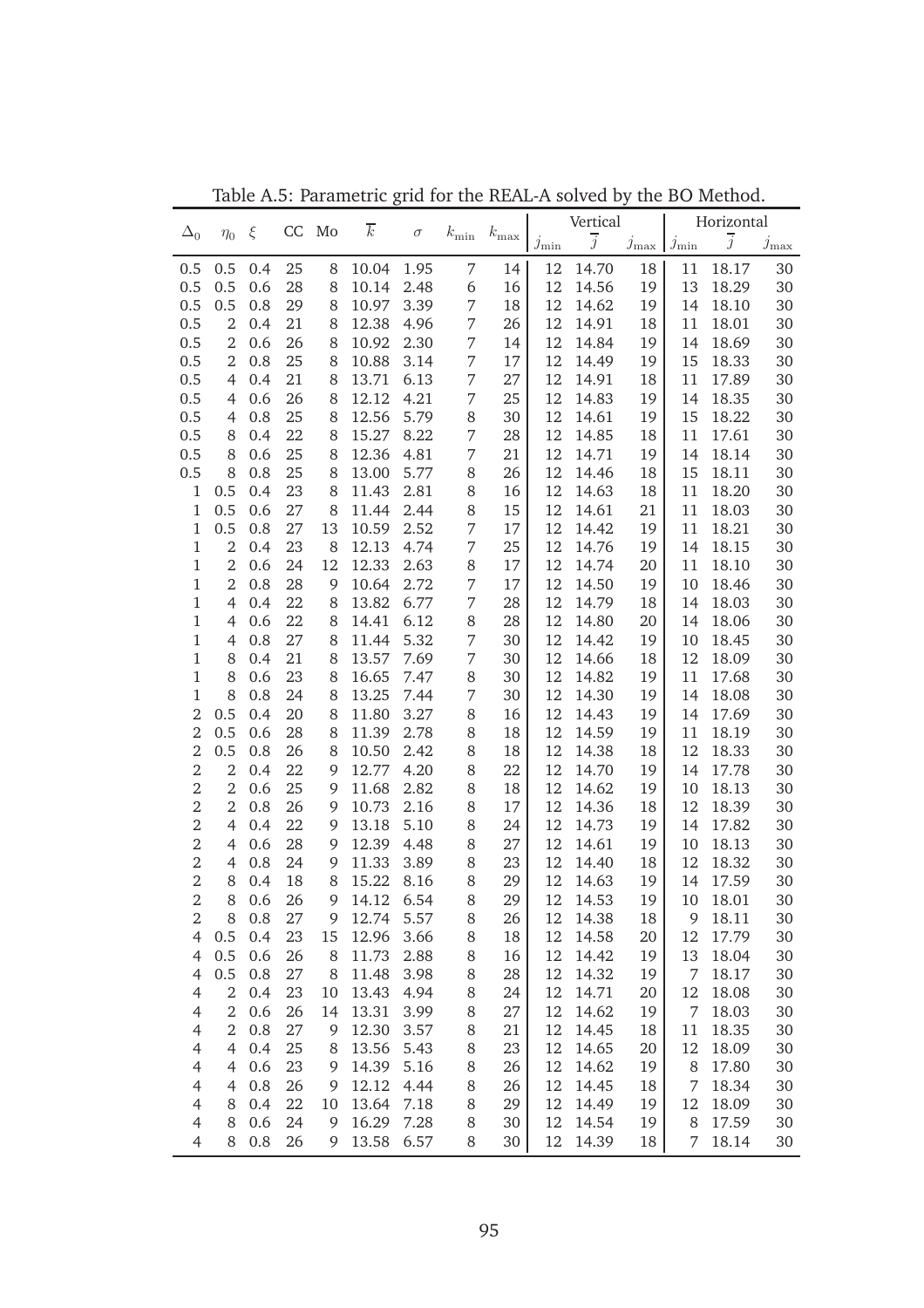|                |                |     | CC | Mo             | $\overline{k}$ |          |               |               |            | Vertical       |               |                            | Horizontal     |            |
|----------------|----------------|-----|----|----------------|----------------|----------|---------------|---------------|------------|----------------|---------------|----------------------------|----------------|------------|
| $\Delta_0$     | $\eta_0$       | ξ   |    |                |                | $\sigma$ | $k_{\rm min}$ | $k_{\rm max}$ | $j_{\min}$ | $\overline{j}$ | $j_{\rm max}$ | $\mathcal{I}_{\text{min}}$ | $\overline{j}$ | $j_{\max}$ |
| 0.5            | 0.5            | 0.4 | 30 | $\overline{4}$ | 3.93           | 0.45     | $\,3$         | 5             | 13         | 15.44          | 17            | 14                         | 16.52          | 20         |
| 0.5            | 0.5            | 0.6 | 30 | $\overline{4}$ | 3.93           | 0.45     | 3             | 5             | 13         | 15.43          | 17            | 14                         | 16.52          | 20         |
| 0.5            | 0.5            | 0.8 | 30 | $\overline{4}$ | 3.93           | 0.45     | 3             | 5             | 13         | 15.43          | 17            | 14                         | 16.52          | 20         |
| 0.5            | $\overline{2}$ | 0.4 | 30 | $\overline{4}$ | 4.13           | 0.63     | $\,3$         | 7             | 13         | 15.45          | 17            | 14                         | 16.53          | 20         |
| 0.5            | $\overline{2}$ | 0.6 | 30 | $\overline{4}$ | 4.07           | 0.37     | $\,3$         | 5             | 13         | 15.45          | 17            | 14                         | 16.51          | 20         |
| 0.5            | $\overline{2}$ | 0.8 | 30 | $\overline{4}$ | 4.07           | 0.37     | $\,3$         | 5             | 13         | 15.44          | 17            | 14                         | 16.51          | 20         |
| 0.5            | $\overline{4}$ | 0.4 | 30 | $\overline{4}$ | 4.03           | 0.32     | $\,3$         | 5             | 13         | 15.45          | 17            | 14                         | 16.50          | 20         |
| 0.5            | $\overline{4}$ | 0.6 | 30 | $\overline{4}$ | 4.07           | 0.37     | $\,3$         | 5             | 13         | 15.45          | 17            | 14                         | 16.51          | 20         |
| 0.5            | 4              | 0.8 | 30 | $\overline{4}$ | 4.07           | 0.37     | 3             | 5             | 13         | 15.44          | 17            | 14                         | 16.51          | 20         |
| 0.5            | 8              | 0.4 | 30 | $\overline{4}$ | 4.03           | 0.32     | $\,3$         | 5             | 13         | 15.45          | 17            | 14                         | 16.50          | 20         |
| 0.5            | 8              | 0.6 | 30 | $\overline{4}$ | 4.07           | 0.37     | 3             | 5             | 13         | 15.45          | 17            | 14                         | 16.51          | 20         |
| 0.5            | 8              | 0.8 | 30 | $\overline{4}$ | 4.07           | 0.37     | 3             | 5             | 13         | 15.44          | 17            | 14                         | 16.51          | 20         |
| $\,1$          | 0.5            | 0.4 | 30 | $\overline{4}$ | 3.93           | 0.45     | $\,3$         | 5             | 13         | 15.43          | 17            | 14                         | 16.51          | 20         |
| $\,1\,$        | 0.5            | 0.6 | 30 | $\overline{4}$ | 3.93           | 0.45     | $\,3$         | 5             | 13         | 15.41          | 17            | 14                         | 16.49          | 20         |
| $\mathbf{1}$   | 0.5            | 0.8 | 30 | $\overline{4}$ | 3.93           | 0.45     | $\,3$         | 5             | 13         | 15.41          | 17            | 14                         | 16.50          | 20         |
| $\mathbf{1}$   | $\overline{2}$ | 0.4 | 30 | $\overline{4}$ | 4.07           | 0.37     | 3             | 5             | 13         | 15.44          | 17            | 14                         | 16.50          | 20         |
| $\mathbf{1}$   | $\overline{2}$ | 0.6 | 30 | $\overline{4}$ | 4.07           | 0.37     | 3             | 5             | 13         | 15.42          | 17            | 14                         | 16.49          | 20         |
| $\mathbf{1}$   | $\overline{2}$ | 0.8 | 30 | $\overline{4}$ | 4.07           | 0.37     | $\,3$         | 5             | 13         | 15.42          | 17            | 14                         | 16.50          | 20         |
| $\mathbf{1}$   | $\overline{4}$ | 0.4 | 30 | $\overline{4}$ | 4.07           | 0.37     | $\,3$         | 5             | 13         | 15.44          | 17            | 14                         | 16.50          | 20         |
| $\mathbf{1}$   | 4              | 0.6 | 30 | $\overline{4}$ | 4.07           | 0.37     | $\,3$         | 5             | 13         | 15.42          | 17            | 14                         | 16.49          | 20         |
| $\mathbf{1}$   | 4              | 0.8 | 30 | $\overline{4}$ | 4.07           | 0.37     | $\,3$         | 5             | 13         | 15.42          | 17            | 14                         | 16.50          | 20         |
| $\mathbf{1}$   | 8              | 0.4 | 30 | $\overline{4}$ | 4.07           | 0.37     | $\,3$         | 5             | 13         | 15.44          | 17            | 14                         | 16.50          | 20         |
| $\mathbf{1}$   | 8              | 0.6 | 30 | $\overline{4}$ | 4.07           | 0.37     | $\,3$         | 5             | 13         | 15.42          | 17            | 14                         | 16.49          | 20         |
| $\mathbf{1}$   | 8              | 0.8 | 30 | $\overline{4}$ | 4.07           | 0.37     | $\,3$         | 5             | 13         | 15.42          | 17            | 14                         | 16.50          | 20         |
| 2              | 0.5            | 0.4 | 30 | $\overline{4}$ | 3.93           | 0.45     | $\,3$         | 5             | 13         | 15.41          | 17            | 14                         | 16.48          | 20         |
| $\overline{2}$ | 0.5            | 0.6 | 30 | $\overline{4}$ | 3.93           | 0.45     | $\,3$         | 5             | 13         | 15.40          | 17            | 14                         | 16.46          | 20         |
| $\overline{2}$ | 0.5            | 0.8 | 30 | $\overline{4}$ | 3.93           | 0.45     | $\,3$         | 5             | 13         | 15.40          | 17            | 14                         | 16.48          | 20         |
| $\mathbf 2$    | $\overline{2}$ | 0.4 | 30 | $\overline{4}$ | 4.07           | 0.37     | $\,3$         | 5             | 13         | 15.42          | 17            | 14                         | 16.48          | 20         |
| $\mathbf 2$    | $\overline{2}$ | 0.6 | 30 | $\overline{4}$ | 4.03           | 0.32     | $\,3$         | 5             | 13         | 15.42          | 17            | 14                         | 16.46          | 20         |
| $\overline{2}$ | $\overline{2}$ | 0.8 | 30 | $\overline{4}$ | 4.07           | 0.37     | $\,3$         | 5             | 13         | 15.42          | 17            | 14                         | 16.48          | 20         |
| $\overline{2}$ | 4              | 0.4 | 30 | $\overline{4}$ | 4.07           | 0.37     | $\,3$         | 5             | 13         | 15.42          | 17            | 14                         | 16.48          | 20         |
| $\overline{2}$ | 4              | 0.6 | 30 | $\overline{4}$ | 4.03           | 0.32     | $\,3$         | 5             | 13         | 15.42          | 17            | 14                         | 16.46          | 20         |
| $\overline{2}$ | 4              | 0.8 | 30 | $\overline{4}$ | 4.07           | 0.37     | $\,3$         | 5             | 13         | 15.42          | 17            | 14                         | 16.48          | 20         |
| $\overline{2}$ | 8              | 0.4 | 30 | $\overline{4}$ | 4.07           | 0.37     | 3             | 5             | 13         | 15.42          | 17            | 14                         | 16.48          | 20         |
| $\overline{2}$ | 8              | 0.6 | 30 | $\overline{4}$ | 4.03           | 0.32     | 3             | 5             | 13         | 15.42          | 17            | 14                         | 16.46          | 20         |
| 2              | 8              | 0.8 | 30 | 4              | 4.07 0.37      |          | 3             | 5             | 13         | 15.42          | 17            | 14                         | 16.48          | 20         |
| 4              | 0.5            | 0.4 | 30 | 4              | 3.90           | 0.40     | 3             | 5             | 13         | 15.40          | 17            | 14                         | 16.46          | 20         |
| 4              | 0.5            | 0.6 | 30 | 4              | 3.90           | 0.40     | $\,3$         | 5             | 13         | 15.39          | 17            | 14                         | 16.48          | 20         |
| $\overline{4}$ | 0.5            | 0.8 | 30 | 4              | 3.90           | 0.40     | $\,3$         | 5             | 13         | 15.38          | 17            | 14                         | 16.50          | 20         |
| $\overline{4}$ | $\overline{2}$ | 0.4 | 30 | $\overline{4}$ | 4.03           | 0.32     | $\,3$         | 5             | 13         | 15.42          | 17            | 14                         | 16.46          | 20         |
| $\overline{4}$ | $\overline{2}$ | 0.6 | 30 | 4              | 4.03           | 0.32     | $\,3$         | 5             | 13         | 15.41          | 17            | 14                         | 16.47          | 20         |
| $\overline{4}$ | 2              | 0.8 | 30 | 4              | 4.03           | 0.32     | $\,3$         | 5             | 13         | 15.40          | 17            | 14                         | 16.50          | 20         |
| $\overline{4}$ | 4              | 0.4 | 30 | $\overline{4}$ | 4.03           | 0.32     | $\,3$         | 5             | 13         | 15.42          | 17            | 14                         | 16.46          | 20         |
| $\overline{4}$ | 4              | 0.6 | 30 | 4              | 4.03           | 0.32     | $\,3$         | 5             | 13         | 15.41          | 17            | 14                         | 16.47          | 20         |
| $\overline{4}$ | 4              | 0.8 | 30 | 4              | 4.03           | 0.32     | $\,3$         | 5             | 13         | 15.40          | 17            | 14                         | 16.50          | 20         |
| $\overline{4}$ | 8              | 0.4 | 30 | 4              | 4.03           | 0.32     | $\,3$         | 5             | 13         | 15.42          | 17            | 14                         | 16.46          | 20         |
| $\overline{4}$ | 8              | 0.6 | 30 | 4              | 4.03           | 0.32     | $\,3$         | 5             | 13         | 15.41          | 17            | 14                         | 16.47          | 20         |
| 4              | 8              | 0.8 | 30 | $\overline{4}$ | 4.03           | 0.32     | 3             | 5             | 13         | 15.40          | 17            | 14                         | 16.50          | 20         |

Table A.6: Parametric grid for the IEEE REAL-R solved by the BO Method.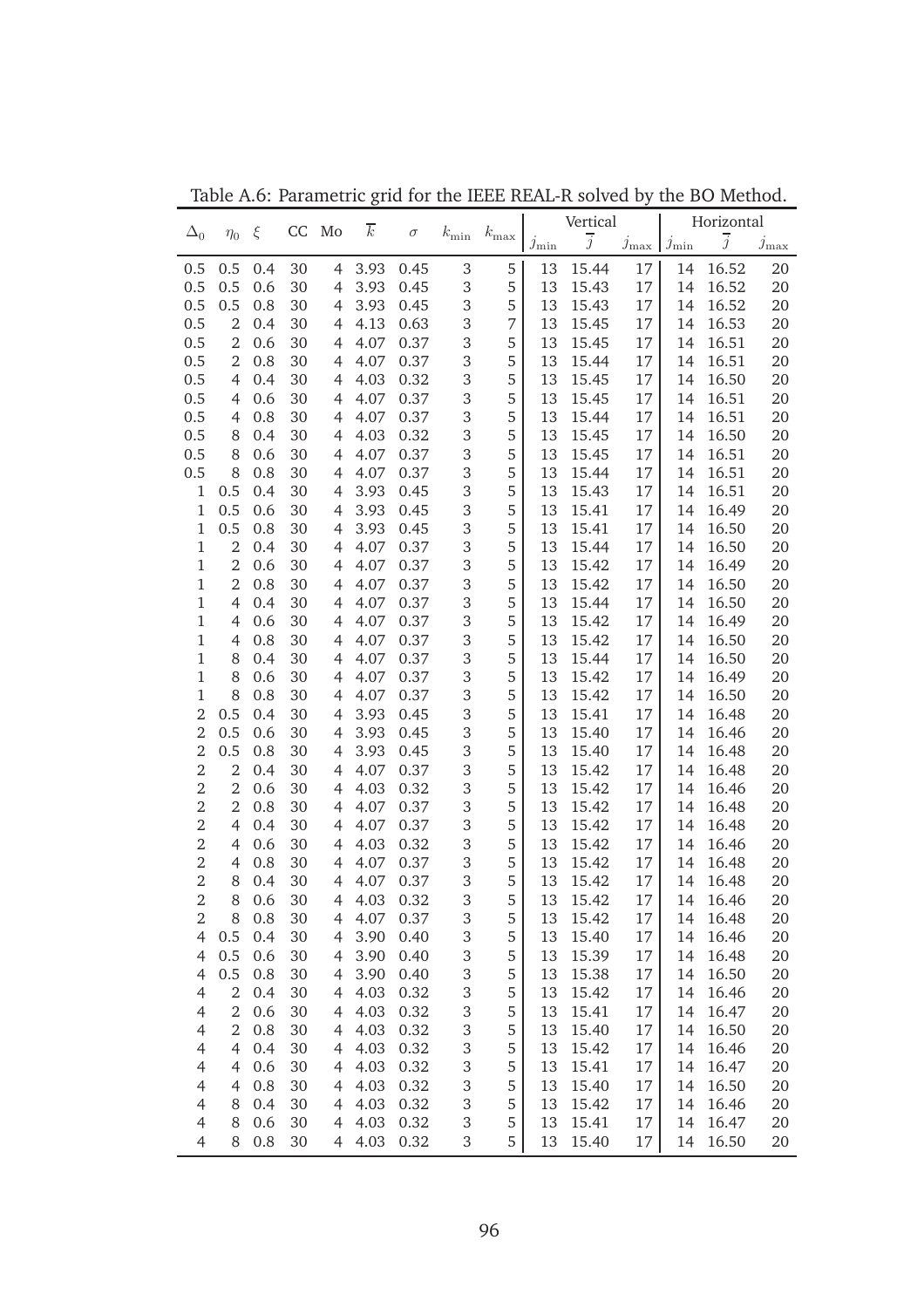|                |                |     |    |                | $\overline{k}$ |          |            |               |            | Vertical       |               |                        |            | Trust Region Problem |               |
|----------------|----------------|-----|----|----------------|----------------|----------|------------|---------------|------------|----------------|---------------|------------------------|------------|----------------------|---------------|
| $\Delta_0$     | $\eta_0$       | ξ   | CC | Mo             |                | $\sigma$ | $k_{\min}$ | $k_{\rm max}$ | $j_{\min}$ | $\overline{j}$ | $j_{\rm max}$ | $\overline{k}_{first}$ | $j_{\min}$ | $\overline{j}$       | $j_{\rm max}$ |
| 0.5            | 0.5            | 0.4 | 30 | $\overline{4}$ | 4.83           | 1.62     | 3          | 9             | 12         | 12.57          | 17            | 1.17                   | 14         | 16.22                | 19            |
| 0.5            | 0.5            | 0.6 | 30 | 4              | 4.93           | 1.57     | $\,3$      | 8             | 12         | 12.23          | 16            | 1.17                   | 14         | 16.27                | 19            |
| 0.5            | 0.5            | 0.8 | 30 | 4              | 5.07           | 1.80     | 3          | 9             | 11         | 12.23          | 16            | 1.10                   | 14         | 16.24                | 19            |
| 0.5            | $\mathbf{2}$   | 0.4 | 30 | $\overline{4}$ | 4.80           | 1.63     | 3          | 9             | 12         | 12.57          | 17            | 1.17                   | 14         | 16.16                | 19            |
| 0.5            | 2              | 0.6 | 30 | $\overline{4}$ | 4.80           | 1.54     | 3          | 9             | 12         | 12.23          | 16            | 1.17                   | 14         | 16.19                | 19            |
| 0.5            | 2              | 0.8 | 30 | $\overline{4}$ | 5.07           | 1.95     | 3          | 9             | 11         | 12.23          | 16            | 1.10                   | 14         | 16.15                | 19            |
| 0.5            | $\overline{4}$ | 0.4 | 30 | $\overline{4}$ | 4.73           | 1.48     | 3          | 9             | 12         | 12.57          | 17            | 1.17                   | 14         | 16.19                | 19            |
| 0.5            | $\overline{4}$ | 0.6 | 30 | $\overline{4}$ | 4.73           | 1.39     | 3          | 9             | 12         | 12.23          | 16            | 1.17                   | 14         | 16.22                | 19            |
| 0.5            | $\overline{4}$ | 0.8 | 30 | $\overline{4}$ | 5.00           | 1.84     | 3          | 9             | 11         | 12.23          | 16            | 1.10                   | 14         | 16.15                | 19            |
| 0.5            | 8              | 0.4 | 30 | $\overline{4}$ | 4.73           | 1.48     | 3          | 9             | 12         | 12.57          | 17            | 1.17                   | 14         | 16.19                | 19            |
| 0.5            | 8              | 0.6 | 30 | $\overline{4}$ | 4.73           | 1.39     | 3          | 9             | 12         | 12.23          | 16            | 1.17                   | 14         | 16.22                | 19            |
| 0.5            | 8              | 0.8 | 30 | $\overline{4}$ | 5.00           | 1.84     | 3          | 9             | 11         | 12.23          | 16            | 1.10                   | 14         | 16.16                | 19            |
| 1              | 0.5            | 0.4 | 30 | $\overline{4}$ | 5.00           | 1.74     | 3          | 8             | 12         | 12.27          | 16            | 1.10                   | 14         | 16.05                | 19            |
| 1              | 0.5            | 0.6 | 30 | $\overline{4}$ | 5.00           | 1.74     | 3          | 8             | 11         | 11.80          | 14            | 1.00                   | 14         | 16.04                | 19            |
| 1              | 0.5            | 0.8 | 30 | $\overline{4}$ | 5.00           | 1.74     | 3          | 8             | 11         | 11.73          | 12            | 1.00                   | 14         | 16.04                | 19            |
| 1              | $\overline{2}$ | 0.4 | 30 | $\overline{4}$ | 4.83           | 1.58     | 3          | 9             | 12         | 12.27          | 16            | 1.10                   | 14         | 16.03                | 19            |
| $\mathbf 1$    | $\overline{2}$ | 0.6 | 30 | $\overline{4}$ | 4.97           | 1.90     | 3          | 10            | 11         | 11.80          | 14            | 1.00                   | 14         | 16.00                | 19            |
| $\mathbf 1$    | $\overline{2}$ | 0.8 | 30 | $\overline{4}$ | 4.97           | 1.90     | 3          | 10            | 11         | 11.73          | 12            | 1.00                   | 14         | 16.00                | 19            |
| 1              | $\overline{4}$ | 0.4 | 30 | $\overline{4}$ | 4.93           | 1.86     | 3          | 10            | 12         | 12.27          | 16            | 1.10                   | 14         | 16.01                | 19            |
| $\mathbf 1$    | $\overline{4}$ | 0.6 | 30 | $\overline{4}$ | 4.93           | 1.86     | 3          | 10            | 11         | 11.80          | 14            | 1.00                   | 14         | 16.00                | 19            |
| $\mathbf 1$    | $\overline{4}$ | 0.8 | 30 | $\overline{4}$ | 4.93           | 1.86     | 3          | 10            | 11         | 11.73          | 12            | 1.00                   | 14         | 16.00                | 19            |
| $\mathbf 1$    | 8              | 0.4 | 30 | $\overline{4}$ | 4.93           | 1.86     | 3          | 10            | 12         | 12.27          | 16            | 1.10                   | 14         | 16.01                | 19            |
| $\mathbf 1$    | 8              | 0.6 | 30 | $\overline{4}$ | 4.93           | 1.86     | 3          | 10            | 11         | 11.80          | 14            | 1.00                   | 14         | 16.00                | 19            |
| $\mathbf 1$    | 8              | 0.8 | 30 | $\overline{4}$ | 4.93           | 1.86     | 3          | 10            | 11         | 11.73          | 12            | 1.00                   | 14         | 16.00                | 19            |
| $\overline{2}$ | 0.5            | 0.4 | 30 | $\overline{4}$ | 4.97           | 1.83     | 3          | 8             | 11         | 11.73          | 12            | 1.00                   | 14         | 15.89                | 19            |
| $\overline{2}$ | 0.5            | 0.6 | 30 | $\overline{4}$ | 4.97           | 1.83     | 3          | 8             | 11         | 11.47          | 12            | 1.00                   | 14         | 15.89                | 19            |
| $\overline{2}$ | 0.5            | 0.8 | 30 | $\overline{4}$ | 4.97           | 1.83     | 3          | 8             | 11         | 11.23          | 12            | 1.00                   | 14         | 15.89                | 19            |
| $\overline{2}$ | $\overline{2}$ | 0.4 | 30 | $\overline{4}$ | 5.43           | 2.70     | 3          | 11            | 11         | 11.73          | 12            | 1.00                   | 14         | 15.82                | 19            |
| $\overline{2}$ | $\overline{2}$ | 0.6 | 30 | $\overline{4}$ | 5.43           | 2.70     | 3          | 11            | 11         | 11.47          | 12            | 1.00                   | 14         | 15.82                | 19            |
| $\overline{2}$ | $\overline{2}$ | 0.8 | 30 | $\overline{4}$ | 5.43           | 2.70     | 3          | 11            | 11         | 11.23          | 12            | 1.00                   | 14         | 15.82                | 19            |
| $\overline{2}$ | $\overline{4}$ | 0.4 | 30 | $\overline{4}$ | 5.40           | 2.63     | 3          | 10            | 11         | 11.73          | 12            | 1.00                   | 14         | 15.83                | 19            |
| $\overline{2}$ | $\overline{4}$ | 0.6 | 30 | $\overline{4}$ | 5.40           | 2.63     | 3          | 10            | 11         | 11.47          | 12            | 1.00                   | 14         | 15.83                | 19            |
| $\overline{2}$ | 4              | 0.8 | 30 | $\overline{4}$ | 5.40           | 2.63     | 3          | 10            | 11         | 11.23          | 12            | 1.00                   | 14         | 15.83                | 19            |
| $\overline{2}$ | 8              | 0.4 | 30 | $\overline{4}$ | 5.40           | 2.63     | 3          | 10            | 11         | 11.73          | 12            | 1.00                   | 14         | 15.83                | 19            |
| $\overline{2}$ | 8              | 0.6 | 30 | $\overline{4}$ | 5.40           | 2.63     | 3          | 10            | 11         | 11.47          | 12            | 1.00                   | 14         | 15.83                | 19            |
| $\overline{2}$ | 8              | 0.8 | 30 | 4              | 5.40           | 2.63     | 3          | 10            | 11         | 11.23          | 12            | 1.00                   | 14         | 15.83                | 19            |
| $\overline{4}$ | 0.5            | 0.4 | 30 | 4              | 4.83           | 1.62     | $\,3$      | 8             | 11         | 11.23          | 12            | 1.00                   | 14         | 15.83                | 19            |
| $\overline{4}$ | 0.5            | 0.6 | 30 | $\overline{4}$ | 4.83           | 1.62     | $\,3$      | 8             | 11         | 11.20          | 12            | 1.00                   | 14         | 15.83                | 19            |
| $\overline{4}$ | 0.5            | 0.8 | 30 | 4              | 4.83           | 1.62     | $\,3$      | 8             | 11         | 11.20          | 12            | 1.00                   | 14         | 15.83                | 19            |
| $\overline{4}$ | $\sqrt{2}$     | 0.4 | 30 | 4              | 4.87           | 1.94     | $\,3$      | 10            | 11         | 11.23          | 12            | 1.00                   | 14         | 15.79                | 19            |
| $\overline{4}$ | $\sqrt{2}$     | 0.6 | 30 | 4              | 4.87           | 1.94     | $\,3$      | 10            | 11         | 11.20          | 12            | 1.00                   | 14         | 15.79                | 19            |
| $\overline{4}$ | $\sqrt{2}$     | 0.8 | 30 | 4              | 4.87           | 1.94     | $\,3$      | 10            | 11         | 11.20          | 12            | 1.00                   | 14         | 15.79                | 19            |
| $\overline{4}$ | $\overline{4}$ | 0.4 | 30 | 4              | 4.87           | 1.94     | $\,3$      | 10            | 11         | 11.23          | 12            | 1.00                   | 14         | 15.79                | 19            |
| $\overline{4}$ | $\overline{4}$ | 0.6 | 30 | 4              | 4.87           | 1.94     | $\,3$      | 10            | 11         | 11.20          | 12            | 1.00                   | 14         | 15.79                | 19            |
| $\overline{4}$ | $\overline{4}$ | 0.8 | 30 | 4              | 4.87           | 1.94     | $\,3$      | 10            | 11         | 11.20          | 12            | 1.00                   | 14         | 15.79                | 19            |
| $\overline{4}$ | 8              | 0.4 | 30 | 4              | 4.87           | 1.94     | $\,3$      | 10            | 11         | 11.23          | 12            | 1.00                   | 14         | 15.79                | 19            |
| $\overline{4}$ | 8              | 0.6 | 30 | 4              | 4.87           | 1.94     | $\,3$      | 10            | 11         | $11.20\,$      | 12            | 1.00                   | 14         | 15.79                | 19            |
| $\overline{4}$ | 8              | 0.8 | 30 | 4              | 4.87 1.94      |          | 3          | 10            | 11         | 11.20          | 12            | 1.00                   | 14         | 15.79                | 19            |

Table A.7: Parametric grid for the IEEE 30-bus solved by the MBO Method.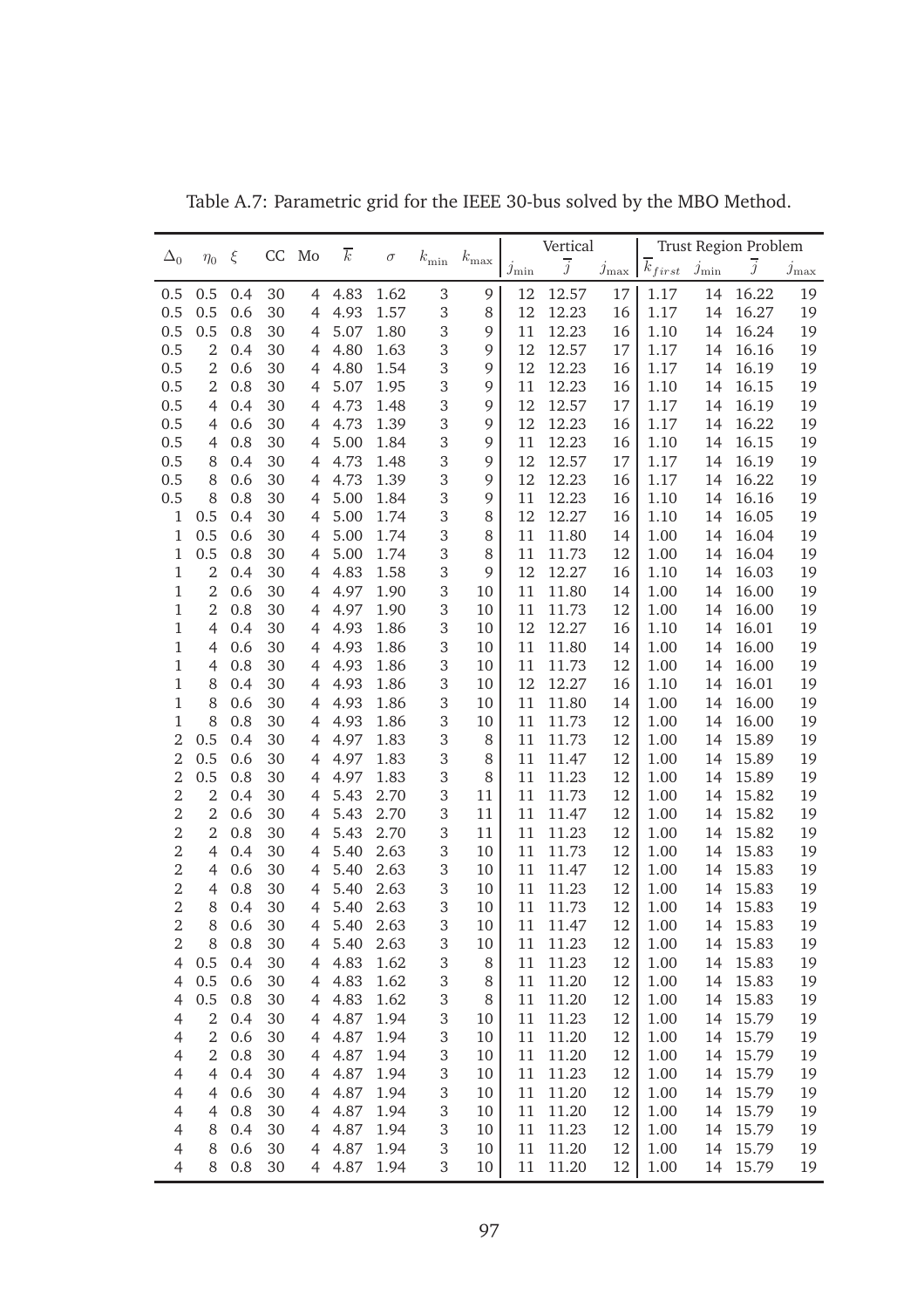| $\overline{k}_{first}$<br>$\overline{j}$<br>$j_{\rm max}$<br>$j_{\min}$<br>$j_{\rm max}$<br>$\mathcal{I}_{\text{min}}$<br>12.27<br>0.5<br>30<br>7.67<br>6<br>12<br>15<br>1.00<br>15.57<br>19<br>0.5<br>0.4<br>6<br>2.41<br>12<br>14<br>0.5<br>0.6<br>12<br>12.00<br>12<br>15.57<br>19<br>0.5<br>30<br>7.67<br>2.41<br>6<br>12<br>1.00<br>14<br>6<br>0.5<br>15.57<br>0.5<br>0.8<br>30<br>7.67<br>2.41<br>6<br>12<br>12<br>12.00<br>12<br>1.00<br>19<br>6<br>14<br>0.86<br>6<br>12.27<br>0.5<br>2<br>30<br>6.57<br>12<br>15<br>1.00<br>15.62<br>19<br>0.4<br>6<br>8<br>14<br>0.5<br>0.86<br>6<br>2<br>0.6<br>30<br>6.57<br>8<br>12<br>12.00<br>12<br>1.00<br>15.62<br>19<br>6<br>14<br>0.5<br>6.57<br>0.86<br>6<br>2<br>0.8<br>30<br>8<br>12<br>12.00<br>12<br>1.00<br>15.62<br>19<br>6<br>14<br>0.5<br>6.57<br>0.86<br>6<br>0.4<br>30<br>8<br>12<br>12.27<br>15<br>1.00<br>15.62<br>19<br>$\overline{4}$<br>6<br>14<br>0.5<br>6<br>12<br>0.6<br>30<br>6.57<br>0.86<br>8<br>12.00<br>12<br>1.00<br>15.62<br>19<br>$\overline{4}$<br>6<br>14<br>0.5<br>6<br>12<br>0.8<br>30<br>6.57<br>0.86<br>8<br>12.00<br>12<br>1.00<br>15.62<br>19<br>$\overline{4}$<br>6<br>14<br>0.5<br>6.57<br>0.86<br>6<br>12<br>8<br>30<br>8<br>12.27<br>15<br>1.00<br>14<br>15.62<br>19<br>0.4<br>6<br>0.5<br>0.6<br>6.57<br>0.86<br>6<br>12<br>12<br>8<br>30<br>8<br>12.00<br>1.00<br>14<br>15.62<br>19<br>6<br>0.5<br>6.57<br>12<br>12<br>8<br>0.8<br>30<br>0.86<br>6<br>8<br>12.00<br>1.00<br>14<br>15.62<br>19<br>6<br>0.5<br>12<br>12<br>1<br>0.4<br>30<br>7.03<br>1.65<br>6<br>11<br>12.00<br>1.00<br>14<br>15.58<br>19<br>6<br>7.03<br>12<br>12<br>1<br>0.5<br>0.6<br>30<br>6<br>1.65<br>6<br>11<br>12.00<br>1.00<br>15.58<br>19<br>14<br>0.5<br>7.03<br>1.65<br>12<br>12<br>1<br>0.8<br>30<br>6<br>11<br>12.00<br>1.00<br>15.58<br>19<br>6<br>14<br>$\overline{2}$<br>6.57<br>0.86<br>6<br>12<br>12<br>1<br>30<br>8<br>12.00<br>1.00<br>15<br>15.59<br>19<br>0.4<br>6<br>$\mathbf 1$<br>$\overline{2}$<br>0.6<br>6.57<br>0.86<br>6<br>12<br>12<br>1.00<br>15.59<br>30<br>8<br>12.00<br>15<br>19<br>6<br>$\mathbf 1$<br>$\overline{2}$<br>6.57<br>0.86<br>6<br>12<br>12<br>1.00<br>15.59<br>0.8<br>30<br>6<br>8<br>12.00<br>15<br>19<br>6.57<br>6<br>12<br>12<br>1<br>$\overline{4}$<br>0.4<br>30<br>0.86<br>8<br>12.00<br>1.00<br>15<br>15.59<br>19<br>6<br>$\mathbf 1$<br>6.57<br>0.86<br>6<br>8<br>12<br>12<br>$\overline{4}$<br>0.6<br>30<br>12.00<br>1.00<br>15<br>15.59<br>19<br>6<br>$\mathbf 1$<br>6.57<br>0.86<br>6<br>8<br>12<br>12<br>$\overline{4}$<br>0.8<br>30<br>12.00<br>1.00<br>15<br>15.59<br>19<br>6<br>$\mathbf 1$<br>6.57<br>0.86<br>6<br>8<br>12<br>12<br>8<br>0.4<br>30<br>12.00<br>1.00<br>15<br>15.59<br>19<br>6<br>$\mathbf 1$<br>8<br>6.57<br>0.86<br>6<br>8<br>12<br>12<br>0.6<br>30<br>12.00<br>1.00<br>15<br>15.59<br>19<br>6<br>$\mathbf 1$<br>8<br>6.57<br>0.86<br>12<br>12<br>0.8<br>30<br>6<br>8<br>12.00<br>1.00<br>15<br>15.59<br>19<br>6<br>$\overline{2}$<br>0.5<br>7.63<br>13<br>12<br>12<br>0.4<br>30<br>2.74<br>6<br>12.00<br>1.00<br>13<br>15.53<br>19<br>6<br>$\overline{2}$<br>0.5<br>7.63<br>13<br>12<br>12<br>0.6<br>30<br>2.74<br>6<br>12.00<br>1.00<br>13<br>15.53<br>19<br>6<br>$\overline{2}$<br>0.5<br>6<br>12<br>12<br>0.8<br>30<br>7.63<br>2.74<br>13<br>12.00<br>1.00<br>13<br>15.53<br>19<br>6<br>$\overline{2}$<br>$\overline{2}$<br>6<br>12<br>0.4<br>30<br>6.57<br>0.86<br>8<br>12<br>12.00<br>1.00<br>15<br>15.59<br>19<br>6<br>$\overline{2}$<br>$\overline{2}$<br>30<br>6<br>12<br>15.59<br>0.6<br>6.57<br>0.86<br>8<br>12<br>12.00<br>1.00<br>15<br>19<br>6<br>$\overline{2}$<br>$\overline{2}$<br>0.86<br>6<br>12<br>15.59<br>0.8<br>30<br>6.57<br>8<br>12<br>12.00<br>1.00<br>15<br>19<br>6<br>$\overline{2}$<br>6<br>12<br>15.59<br>$\overline{4}$<br>0.4<br>30<br>6.57<br>0.86<br>8<br>12<br>12.00<br>1.00<br>15<br>19<br>6<br>$\overline{2}$<br>0.86<br>6<br>12<br>15.59<br>$\overline{4}$<br>0.6<br>30<br>6.57<br>8<br>12<br>12.00<br>1.00<br>15<br>19<br>6<br>$\overline{2}$<br>0.86<br>6<br>0.8<br>30<br>6.57<br>8<br>12<br>12.00<br>12<br>1.00<br>15<br>15.59<br>19<br>4<br>6<br>$\overline{2}$<br>8<br>0.4<br>30<br>6.57<br>0.86<br>6<br>12<br>12.00<br>12<br>15.59<br>6<br>8<br>1.00<br>15<br>19<br>$\overline{2}$<br>8<br>6<br>0.6<br>30<br>6<br>6.57<br>0.86<br>8<br>12<br>12.00<br>12<br>1.00<br>15<br>15.59<br>19<br>$\overline{2}$<br>8<br>0.8<br>30<br>6.57<br>0.86<br>12.00<br>1.00<br>15.59<br>6<br>8<br>12<br>19<br>12<br>15<br>6<br>0.5<br>$\overline{4}$<br>0.4<br>30<br>7.97<br>2.83<br>6<br>12<br>12.00<br>12<br>12<br>1.00<br>14<br>15.55<br>19<br>6<br>0.5<br>0.6<br>30<br>7.97<br>2.83<br>6<br>12<br>12<br>12.00<br>12<br>1.00<br>14<br>15.55<br>$\overline{4}$<br>19<br>6<br>0.5<br>0.8<br>30<br>7.97<br>2.83<br>6<br>12<br>12<br>12.00<br>12<br>1.00<br>15.55<br>19<br>$\overline{4}$<br>14<br>6<br>$\sqrt{2}$<br>0.4<br>30<br>6.57<br>0.86<br>6<br>8<br>12<br>12.00<br>12<br>1.00<br>15.59<br>19<br>$\overline{4}$<br>15<br>6<br>$\sqrt{2}$<br>0.6<br>30<br>6.57<br>0.86<br>6<br>8<br>12<br>12.00<br>12<br>1.00<br>15<br>15.59<br>$\overline{4}$<br>6<br>19<br>$\sqrt{2}$<br>6.57<br>$\overline{4}$<br>0.8<br>30<br>0.86<br>6<br>12<br>12.00<br>12<br>1.00<br>15<br>15.59<br>6<br>8<br>19<br>6.57<br>$\overline{4}$<br>$\overline{4}$<br>0.4<br>30<br>0.86<br>6<br>12<br>12.00<br>12<br>1.00<br>15<br>15.59<br>6<br>8<br>19<br>6.57<br>6<br>12<br>12.00<br>$\overline{4}$<br>$\overline{4}$<br>0.6<br>30<br>0.86<br>8<br>12<br>1.00<br>15<br>15.59<br>6<br>19<br>$\overline{4}$<br>$\overline{4}$<br>0.8<br>30<br>6.57<br>0.86<br>6<br>12<br>12.00<br>12<br>1.00<br>15<br>15.59<br>6<br>8<br>19<br>6<br>$\overline{4}$<br>0.4<br>30<br>6.57<br>0.86<br>12<br>12.00<br>12<br>15.59<br>8<br>8<br>1.00<br>15<br>19<br>6<br>6.57<br>12.00<br>$\overline{4}$<br>8<br>0.6<br>30<br>0.86<br>6<br>12<br>12<br>1.00<br>15<br>15.59<br>6<br>8<br>19<br>6.57 0.86<br>12.00<br>0.8<br>30<br>12<br>12<br>15<br>15.59<br>$\overline{4}$<br>8<br>6<br>6<br>8<br>1.00<br>19 |            |          |   |    |    | $\overline{k}$ |          |            |               | Vertical       |  | <b>Trust Region Problem</b> |  |
|---------------------------------------------------------------------------------------------------------------------------------------------------------------------------------------------------------------------------------------------------------------------------------------------------------------------------------------------------------------------------------------------------------------------------------------------------------------------------------------------------------------------------------------------------------------------------------------------------------------------------------------------------------------------------------------------------------------------------------------------------------------------------------------------------------------------------------------------------------------------------------------------------------------------------------------------------------------------------------------------------------------------------------------------------------------------------------------------------------------------------------------------------------------------------------------------------------------------------------------------------------------------------------------------------------------------------------------------------------------------------------------------------------------------------------------------------------------------------------------------------------------------------------------------------------------------------------------------------------------------------------------------------------------------------------------------------------------------------------------------------------------------------------------------------------------------------------------------------------------------------------------------------------------------------------------------------------------------------------------------------------------------------------------------------------------------------------------------------------------------------------------------------------------------------------------------------------------------------------------------------------------------------------------------------------------------------------------------------------------------------------------------------------------------------------------------------------------------------------------------------------------------------------------------------------------------------------------------------------------------------------------------------------------------------------------------------------------------------------------------------------------------------------------------------------------------------------------------------------------------------------------------------------------------------------------------------------------------------------------------------------------------------------------------------------------------------------------------------------------------------------------------------------------------------------------------------------------------------------------------------------------------------------------------------------------------------------------------------------------------------------------------------------------------------------------------------------------------------------------------------------------------------------------------------------------------------------------------------------------------------------------------------------------------------------------------------------------------------------------------------------------------------------------------------------------------------------------------------------------------------------------------------------------------------------------------------------------------------------------------------------------------------------------------------------------------------------------------------------------------------------------------------------------------------------------------------------------------------------------------------------------------------------------------------------------------------------------------------------------------------------------------------------------------------------------------------------------------------------------------------------------------------------------------------------------------------------------------------------------------------------------------------------------------------------------------------------------------------------------------------------------------------------------------------------------------------------------------------------------------------------------------------------------------------------------------------------------------------------------------------------------------------------------------------------------------------------------------------------------------------------------------------------------------------------------------------------------------------------------------------------------------------------------------------------------------------------------------------------------------------------------------------------------------------------------------------------------------------------------------------------------------------------------------------------------------------------------------------------------------------------------------------------------------------------------------------------------------------------------------------------------------------------------------------------------------------------------------------------------------------------------------------------------------------------------------------------------------------------------------------------------------------------------|------------|----------|---|----|----|----------------|----------|------------|---------------|----------------|--|-----------------------------|--|
|                                                                                                                                                                                                                                                                                                                                                                                                                                                                                                                                                                                                                                                                                                                                                                                                                                                                                                                                                                                                                                                                                                                                                                                                                                                                                                                                                                                                                                                                                                                                                                                                                                                                                                                                                                                                                                                                                                                                                                                                                                                                                                                                                                                                                                                                                                                                                                                                                                                                                                                                                                                                                                                                                                                                                                                                                                                                                                                                                                                                                                                                                                                                                                                                                                                                                                                                                                                                                                                                                                                                                                                                                                                                                                                                                                                                                                                                                                                                                                                                                                                                                                                                                                                                                                                                                                                                                                                                                                                                                                                                                                                                                                                                                                                                                                                                                                                                                                                                                                                                                                                                                                                                                                                                                                                                                                                                                                                                                                                                                                                                                                                                                                                                                                                                                                                                                                                                                                                                                                                                                                       | $\Delta_0$ | $\eta_0$ | ξ | CC | Mo |                | $\sigma$ | $k_{\min}$ | $k_{\rm max}$ | $\overline{j}$ |  |                             |  |
|                                                                                                                                                                                                                                                                                                                                                                                                                                                                                                                                                                                                                                                                                                                                                                                                                                                                                                                                                                                                                                                                                                                                                                                                                                                                                                                                                                                                                                                                                                                                                                                                                                                                                                                                                                                                                                                                                                                                                                                                                                                                                                                                                                                                                                                                                                                                                                                                                                                                                                                                                                                                                                                                                                                                                                                                                                                                                                                                                                                                                                                                                                                                                                                                                                                                                                                                                                                                                                                                                                                                                                                                                                                                                                                                                                                                                                                                                                                                                                                                                                                                                                                                                                                                                                                                                                                                                                                                                                                                                                                                                                                                                                                                                                                                                                                                                                                                                                                                                                                                                                                                                                                                                                                                                                                                                                                                                                                                                                                                                                                                                                                                                                                                                                                                                                                                                                                                                                                                                                                                                                       |            |          |   |    |    |                |          |            |               |                |  |                             |  |
|                                                                                                                                                                                                                                                                                                                                                                                                                                                                                                                                                                                                                                                                                                                                                                                                                                                                                                                                                                                                                                                                                                                                                                                                                                                                                                                                                                                                                                                                                                                                                                                                                                                                                                                                                                                                                                                                                                                                                                                                                                                                                                                                                                                                                                                                                                                                                                                                                                                                                                                                                                                                                                                                                                                                                                                                                                                                                                                                                                                                                                                                                                                                                                                                                                                                                                                                                                                                                                                                                                                                                                                                                                                                                                                                                                                                                                                                                                                                                                                                                                                                                                                                                                                                                                                                                                                                                                                                                                                                                                                                                                                                                                                                                                                                                                                                                                                                                                                                                                                                                                                                                                                                                                                                                                                                                                                                                                                                                                                                                                                                                                                                                                                                                                                                                                                                                                                                                                                                                                                                                                       |            |          |   |    |    |                |          |            |               |                |  |                             |  |
|                                                                                                                                                                                                                                                                                                                                                                                                                                                                                                                                                                                                                                                                                                                                                                                                                                                                                                                                                                                                                                                                                                                                                                                                                                                                                                                                                                                                                                                                                                                                                                                                                                                                                                                                                                                                                                                                                                                                                                                                                                                                                                                                                                                                                                                                                                                                                                                                                                                                                                                                                                                                                                                                                                                                                                                                                                                                                                                                                                                                                                                                                                                                                                                                                                                                                                                                                                                                                                                                                                                                                                                                                                                                                                                                                                                                                                                                                                                                                                                                                                                                                                                                                                                                                                                                                                                                                                                                                                                                                                                                                                                                                                                                                                                                                                                                                                                                                                                                                                                                                                                                                                                                                                                                                                                                                                                                                                                                                                                                                                                                                                                                                                                                                                                                                                                                                                                                                                                                                                                                                                       |            |          |   |    |    |                |          |            |               |                |  |                             |  |
|                                                                                                                                                                                                                                                                                                                                                                                                                                                                                                                                                                                                                                                                                                                                                                                                                                                                                                                                                                                                                                                                                                                                                                                                                                                                                                                                                                                                                                                                                                                                                                                                                                                                                                                                                                                                                                                                                                                                                                                                                                                                                                                                                                                                                                                                                                                                                                                                                                                                                                                                                                                                                                                                                                                                                                                                                                                                                                                                                                                                                                                                                                                                                                                                                                                                                                                                                                                                                                                                                                                                                                                                                                                                                                                                                                                                                                                                                                                                                                                                                                                                                                                                                                                                                                                                                                                                                                                                                                                                                                                                                                                                                                                                                                                                                                                                                                                                                                                                                                                                                                                                                                                                                                                                                                                                                                                                                                                                                                                                                                                                                                                                                                                                                                                                                                                                                                                                                                                                                                                                                                       |            |          |   |    |    |                |          |            |               |                |  |                             |  |
|                                                                                                                                                                                                                                                                                                                                                                                                                                                                                                                                                                                                                                                                                                                                                                                                                                                                                                                                                                                                                                                                                                                                                                                                                                                                                                                                                                                                                                                                                                                                                                                                                                                                                                                                                                                                                                                                                                                                                                                                                                                                                                                                                                                                                                                                                                                                                                                                                                                                                                                                                                                                                                                                                                                                                                                                                                                                                                                                                                                                                                                                                                                                                                                                                                                                                                                                                                                                                                                                                                                                                                                                                                                                                                                                                                                                                                                                                                                                                                                                                                                                                                                                                                                                                                                                                                                                                                                                                                                                                                                                                                                                                                                                                                                                                                                                                                                                                                                                                                                                                                                                                                                                                                                                                                                                                                                                                                                                                                                                                                                                                                                                                                                                                                                                                                                                                                                                                                                                                                                                                                       |            |          |   |    |    |                |          |            |               |                |  |                             |  |
|                                                                                                                                                                                                                                                                                                                                                                                                                                                                                                                                                                                                                                                                                                                                                                                                                                                                                                                                                                                                                                                                                                                                                                                                                                                                                                                                                                                                                                                                                                                                                                                                                                                                                                                                                                                                                                                                                                                                                                                                                                                                                                                                                                                                                                                                                                                                                                                                                                                                                                                                                                                                                                                                                                                                                                                                                                                                                                                                                                                                                                                                                                                                                                                                                                                                                                                                                                                                                                                                                                                                                                                                                                                                                                                                                                                                                                                                                                                                                                                                                                                                                                                                                                                                                                                                                                                                                                                                                                                                                                                                                                                                                                                                                                                                                                                                                                                                                                                                                                                                                                                                                                                                                                                                                                                                                                                                                                                                                                                                                                                                                                                                                                                                                                                                                                                                                                                                                                                                                                                                                                       |            |          |   |    |    |                |          |            |               |                |  |                             |  |
|                                                                                                                                                                                                                                                                                                                                                                                                                                                                                                                                                                                                                                                                                                                                                                                                                                                                                                                                                                                                                                                                                                                                                                                                                                                                                                                                                                                                                                                                                                                                                                                                                                                                                                                                                                                                                                                                                                                                                                                                                                                                                                                                                                                                                                                                                                                                                                                                                                                                                                                                                                                                                                                                                                                                                                                                                                                                                                                                                                                                                                                                                                                                                                                                                                                                                                                                                                                                                                                                                                                                                                                                                                                                                                                                                                                                                                                                                                                                                                                                                                                                                                                                                                                                                                                                                                                                                                                                                                                                                                                                                                                                                                                                                                                                                                                                                                                                                                                                                                                                                                                                                                                                                                                                                                                                                                                                                                                                                                                                                                                                                                                                                                                                                                                                                                                                                                                                                                                                                                                                                                       |            |          |   |    |    |                |          |            |               |                |  |                             |  |
|                                                                                                                                                                                                                                                                                                                                                                                                                                                                                                                                                                                                                                                                                                                                                                                                                                                                                                                                                                                                                                                                                                                                                                                                                                                                                                                                                                                                                                                                                                                                                                                                                                                                                                                                                                                                                                                                                                                                                                                                                                                                                                                                                                                                                                                                                                                                                                                                                                                                                                                                                                                                                                                                                                                                                                                                                                                                                                                                                                                                                                                                                                                                                                                                                                                                                                                                                                                                                                                                                                                                                                                                                                                                                                                                                                                                                                                                                                                                                                                                                                                                                                                                                                                                                                                                                                                                                                                                                                                                                                                                                                                                                                                                                                                                                                                                                                                                                                                                                                                                                                                                                                                                                                                                                                                                                                                                                                                                                                                                                                                                                                                                                                                                                                                                                                                                                                                                                                                                                                                                                                       |            |          |   |    |    |                |          |            |               |                |  |                             |  |
|                                                                                                                                                                                                                                                                                                                                                                                                                                                                                                                                                                                                                                                                                                                                                                                                                                                                                                                                                                                                                                                                                                                                                                                                                                                                                                                                                                                                                                                                                                                                                                                                                                                                                                                                                                                                                                                                                                                                                                                                                                                                                                                                                                                                                                                                                                                                                                                                                                                                                                                                                                                                                                                                                                                                                                                                                                                                                                                                                                                                                                                                                                                                                                                                                                                                                                                                                                                                                                                                                                                                                                                                                                                                                                                                                                                                                                                                                                                                                                                                                                                                                                                                                                                                                                                                                                                                                                                                                                                                                                                                                                                                                                                                                                                                                                                                                                                                                                                                                                                                                                                                                                                                                                                                                                                                                                                                                                                                                                                                                                                                                                                                                                                                                                                                                                                                                                                                                                                                                                                                                                       |            |          |   |    |    |                |          |            |               |                |  |                             |  |
|                                                                                                                                                                                                                                                                                                                                                                                                                                                                                                                                                                                                                                                                                                                                                                                                                                                                                                                                                                                                                                                                                                                                                                                                                                                                                                                                                                                                                                                                                                                                                                                                                                                                                                                                                                                                                                                                                                                                                                                                                                                                                                                                                                                                                                                                                                                                                                                                                                                                                                                                                                                                                                                                                                                                                                                                                                                                                                                                                                                                                                                                                                                                                                                                                                                                                                                                                                                                                                                                                                                                                                                                                                                                                                                                                                                                                                                                                                                                                                                                                                                                                                                                                                                                                                                                                                                                                                                                                                                                                                                                                                                                                                                                                                                                                                                                                                                                                                                                                                                                                                                                                                                                                                                                                                                                                                                                                                                                                                                                                                                                                                                                                                                                                                                                                                                                                                                                                                                                                                                                                                       |            |          |   |    |    |                |          |            |               |                |  |                             |  |
|                                                                                                                                                                                                                                                                                                                                                                                                                                                                                                                                                                                                                                                                                                                                                                                                                                                                                                                                                                                                                                                                                                                                                                                                                                                                                                                                                                                                                                                                                                                                                                                                                                                                                                                                                                                                                                                                                                                                                                                                                                                                                                                                                                                                                                                                                                                                                                                                                                                                                                                                                                                                                                                                                                                                                                                                                                                                                                                                                                                                                                                                                                                                                                                                                                                                                                                                                                                                                                                                                                                                                                                                                                                                                                                                                                                                                                                                                                                                                                                                                                                                                                                                                                                                                                                                                                                                                                                                                                                                                                                                                                                                                                                                                                                                                                                                                                                                                                                                                                                                                                                                                                                                                                                                                                                                                                                                                                                                                                                                                                                                                                                                                                                                                                                                                                                                                                                                                                                                                                                                                                       |            |          |   |    |    |                |          |            |               |                |  |                             |  |
|                                                                                                                                                                                                                                                                                                                                                                                                                                                                                                                                                                                                                                                                                                                                                                                                                                                                                                                                                                                                                                                                                                                                                                                                                                                                                                                                                                                                                                                                                                                                                                                                                                                                                                                                                                                                                                                                                                                                                                                                                                                                                                                                                                                                                                                                                                                                                                                                                                                                                                                                                                                                                                                                                                                                                                                                                                                                                                                                                                                                                                                                                                                                                                                                                                                                                                                                                                                                                                                                                                                                                                                                                                                                                                                                                                                                                                                                                                                                                                                                                                                                                                                                                                                                                                                                                                                                                                                                                                                                                                                                                                                                                                                                                                                                                                                                                                                                                                                                                                                                                                                                                                                                                                                                                                                                                                                                                                                                                                                                                                                                                                                                                                                                                                                                                                                                                                                                                                                                                                                                                                       |            |          |   |    |    |                |          |            |               |                |  |                             |  |
|                                                                                                                                                                                                                                                                                                                                                                                                                                                                                                                                                                                                                                                                                                                                                                                                                                                                                                                                                                                                                                                                                                                                                                                                                                                                                                                                                                                                                                                                                                                                                                                                                                                                                                                                                                                                                                                                                                                                                                                                                                                                                                                                                                                                                                                                                                                                                                                                                                                                                                                                                                                                                                                                                                                                                                                                                                                                                                                                                                                                                                                                                                                                                                                                                                                                                                                                                                                                                                                                                                                                                                                                                                                                                                                                                                                                                                                                                                                                                                                                                                                                                                                                                                                                                                                                                                                                                                                                                                                                                                                                                                                                                                                                                                                                                                                                                                                                                                                                                                                                                                                                                                                                                                                                                                                                                                                                                                                                                                                                                                                                                                                                                                                                                                                                                                                                                                                                                                                                                                                                                                       |            |          |   |    |    |                |          |            |               |                |  |                             |  |
|                                                                                                                                                                                                                                                                                                                                                                                                                                                                                                                                                                                                                                                                                                                                                                                                                                                                                                                                                                                                                                                                                                                                                                                                                                                                                                                                                                                                                                                                                                                                                                                                                                                                                                                                                                                                                                                                                                                                                                                                                                                                                                                                                                                                                                                                                                                                                                                                                                                                                                                                                                                                                                                                                                                                                                                                                                                                                                                                                                                                                                                                                                                                                                                                                                                                                                                                                                                                                                                                                                                                                                                                                                                                                                                                                                                                                                                                                                                                                                                                                                                                                                                                                                                                                                                                                                                                                                                                                                                                                                                                                                                                                                                                                                                                                                                                                                                                                                                                                                                                                                                                                                                                                                                                                                                                                                                                                                                                                                                                                                                                                                                                                                                                                                                                                                                                                                                                                                                                                                                                                                       |            |          |   |    |    |                |          |            |               |                |  |                             |  |
|                                                                                                                                                                                                                                                                                                                                                                                                                                                                                                                                                                                                                                                                                                                                                                                                                                                                                                                                                                                                                                                                                                                                                                                                                                                                                                                                                                                                                                                                                                                                                                                                                                                                                                                                                                                                                                                                                                                                                                                                                                                                                                                                                                                                                                                                                                                                                                                                                                                                                                                                                                                                                                                                                                                                                                                                                                                                                                                                                                                                                                                                                                                                                                                                                                                                                                                                                                                                                                                                                                                                                                                                                                                                                                                                                                                                                                                                                                                                                                                                                                                                                                                                                                                                                                                                                                                                                                                                                                                                                                                                                                                                                                                                                                                                                                                                                                                                                                                                                                                                                                                                                                                                                                                                                                                                                                                                                                                                                                                                                                                                                                                                                                                                                                                                                                                                                                                                                                                                                                                                                                       |            |          |   |    |    |                |          |            |               |                |  |                             |  |
|                                                                                                                                                                                                                                                                                                                                                                                                                                                                                                                                                                                                                                                                                                                                                                                                                                                                                                                                                                                                                                                                                                                                                                                                                                                                                                                                                                                                                                                                                                                                                                                                                                                                                                                                                                                                                                                                                                                                                                                                                                                                                                                                                                                                                                                                                                                                                                                                                                                                                                                                                                                                                                                                                                                                                                                                                                                                                                                                                                                                                                                                                                                                                                                                                                                                                                                                                                                                                                                                                                                                                                                                                                                                                                                                                                                                                                                                                                                                                                                                                                                                                                                                                                                                                                                                                                                                                                                                                                                                                                                                                                                                                                                                                                                                                                                                                                                                                                                                                                                                                                                                                                                                                                                                                                                                                                                                                                                                                                                                                                                                                                                                                                                                                                                                                                                                                                                                                                                                                                                                                                       |            |          |   |    |    |                |          |            |               |                |  |                             |  |
|                                                                                                                                                                                                                                                                                                                                                                                                                                                                                                                                                                                                                                                                                                                                                                                                                                                                                                                                                                                                                                                                                                                                                                                                                                                                                                                                                                                                                                                                                                                                                                                                                                                                                                                                                                                                                                                                                                                                                                                                                                                                                                                                                                                                                                                                                                                                                                                                                                                                                                                                                                                                                                                                                                                                                                                                                                                                                                                                                                                                                                                                                                                                                                                                                                                                                                                                                                                                                                                                                                                                                                                                                                                                                                                                                                                                                                                                                                                                                                                                                                                                                                                                                                                                                                                                                                                                                                                                                                                                                                                                                                                                                                                                                                                                                                                                                                                                                                                                                                                                                                                                                                                                                                                                                                                                                                                                                                                                                                                                                                                                                                                                                                                                                                                                                                                                                                                                                                                                                                                                                                       |            |          |   |    |    |                |          |            |               |                |  |                             |  |
|                                                                                                                                                                                                                                                                                                                                                                                                                                                                                                                                                                                                                                                                                                                                                                                                                                                                                                                                                                                                                                                                                                                                                                                                                                                                                                                                                                                                                                                                                                                                                                                                                                                                                                                                                                                                                                                                                                                                                                                                                                                                                                                                                                                                                                                                                                                                                                                                                                                                                                                                                                                                                                                                                                                                                                                                                                                                                                                                                                                                                                                                                                                                                                                                                                                                                                                                                                                                                                                                                                                                                                                                                                                                                                                                                                                                                                                                                                                                                                                                                                                                                                                                                                                                                                                                                                                                                                                                                                                                                                                                                                                                                                                                                                                                                                                                                                                                                                                                                                                                                                                                                                                                                                                                                                                                                                                                                                                                                                                                                                                                                                                                                                                                                                                                                                                                                                                                                                                                                                                                                                       |            |          |   |    |    |                |          |            |               |                |  |                             |  |
|                                                                                                                                                                                                                                                                                                                                                                                                                                                                                                                                                                                                                                                                                                                                                                                                                                                                                                                                                                                                                                                                                                                                                                                                                                                                                                                                                                                                                                                                                                                                                                                                                                                                                                                                                                                                                                                                                                                                                                                                                                                                                                                                                                                                                                                                                                                                                                                                                                                                                                                                                                                                                                                                                                                                                                                                                                                                                                                                                                                                                                                                                                                                                                                                                                                                                                                                                                                                                                                                                                                                                                                                                                                                                                                                                                                                                                                                                                                                                                                                                                                                                                                                                                                                                                                                                                                                                                                                                                                                                                                                                                                                                                                                                                                                                                                                                                                                                                                                                                                                                                                                                                                                                                                                                                                                                                                                                                                                                                                                                                                                                                                                                                                                                                                                                                                                                                                                                                                                                                                                                                       |            |          |   |    |    |                |          |            |               |                |  |                             |  |
|                                                                                                                                                                                                                                                                                                                                                                                                                                                                                                                                                                                                                                                                                                                                                                                                                                                                                                                                                                                                                                                                                                                                                                                                                                                                                                                                                                                                                                                                                                                                                                                                                                                                                                                                                                                                                                                                                                                                                                                                                                                                                                                                                                                                                                                                                                                                                                                                                                                                                                                                                                                                                                                                                                                                                                                                                                                                                                                                                                                                                                                                                                                                                                                                                                                                                                                                                                                                                                                                                                                                                                                                                                                                                                                                                                                                                                                                                                                                                                                                                                                                                                                                                                                                                                                                                                                                                                                                                                                                                                                                                                                                                                                                                                                                                                                                                                                                                                                                                                                                                                                                                                                                                                                                                                                                                                                                                                                                                                                                                                                                                                                                                                                                                                                                                                                                                                                                                                                                                                                                                                       |            |          |   |    |    |                |          |            |               |                |  |                             |  |
|                                                                                                                                                                                                                                                                                                                                                                                                                                                                                                                                                                                                                                                                                                                                                                                                                                                                                                                                                                                                                                                                                                                                                                                                                                                                                                                                                                                                                                                                                                                                                                                                                                                                                                                                                                                                                                                                                                                                                                                                                                                                                                                                                                                                                                                                                                                                                                                                                                                                                                                                                                                                                                                                                                                                                                                                                                                                                                                                                                                                                                                                                                                                                                                                                                                                                                                                                                                                                                                                                                                                                                                                                                                                                                                                                                                                                                                                                                                                                                                                                                                                                                                                                                                                                                                                                                                                                                                                                                                                                                                                                                                                                                                                                                                                                                                                                                                                                                                                                                                                                                                                                                                                                                                                                                                                                                                                                                                                                                                                                                                                                                                                                                                                                                                                                                                                                                                                                                                                                                                                                                       |            |          |   |    |    |                |          |            |               |                |  |                             |  |
|                                                                                                                                                                                                                                                                                                                                                                                                                                                                                                                                                                                                                                                                                                                                                                                                                                                                                                                                                                                                                                                                                                                                                                                                                                                                                                                                                                                                                                                                                                                                                                                                                                                                                                                                                                                                                                                                                                                                                                                                                                                                                                                                                                                                                                                                                                                                                                                                                                                                                                                                                                                                                                                                                                                                                                                                                                                                                                                                                                                                                                                                                                                                                                                                                                                                                                                                                                                                                                                                                                                                                                                                                                                                                                                                                                                                                                                                                                                                                                                                                                                                                                                                                                                                                                                                                                                                                                                                                                                                                                                                                                                                                                                                                                                                                                                                                                                                                                                                                                                                                                                                                                                                                                                                                                                                                                                                                                                                                                                                                                                                                                                                                                                                                                                                                                                                                                                                                                                                                                                                                                       |            |          |   |    |    |                |          |            |               |                |  |                             |  |
|                                                                                                                                                                                                                                                                                                                                                                                                                                                                                                                                                                                                                                                                                                                                                                                                                                                                                                                                                                                                                                                                                                                                                                                                                                                                                                                                                                                                                                                                                                                                                                                                                                                                                                                                                                                                                                                                                                                                                                                                                                                                                                                                                                                                                                                                                                                                                                                                                                                                                                                                                                                                                                                                                                                                                                                                                                                                                                                                                                                                                                                                                                                                                                                                                                                                                                                                                                                                                                                                                                                                                                                                                                                                                                                                                                                                                                                                                                                                                                                                                                                                                                                                                                                                                                                                                                                                                                                                                                                                                                                                                                                                                                                                                                                                                                                                                                                                                                                                                                                                                                                                                                                                                                                                                                                                                                                                                                                                                                                                                                                                                                                                                                                                                                                                                                                                                                                                                                                                                                                                                                       |            |          |   |    |    |                |          |            |               |                |  |                             |  |
|                                                                                                                                                                                                                                                                                                                                                                                                                                                                                                                                                                                                                                                                                                                                                                                                                                                                                                                                                                                                                                                                                                                                                                                                                                                                                                                                                                                                                                                                                                                                                                                                                                                                                                                                                                                                                                                                                                                                                                                                                                                                                                                                                                                                                                                                                                                                                                                                                                                                                                                                                                                                                                                                                                                                                                                                                                                                                                                                                                                                                                                                                                                                                                                                                                                                                                                                                                                                                                                                                                                                                                                                                                                                                                                                                                                                                                                                                                                                                                                                                                                                                                                                                                                                                                                                                                                                                                                                                                                                                                                                                                                                                                                                                                                                                                                                                                                                                                                                                                                                                                                                                                                                                                                                                                                                                                                                                                                                                                                                                                                                                                                                                                                                                                                                                                                                                                                                                                                                                                                                                                       |            |          |   |    |    |                |          |            |               |                |  |                             |  |
|                                                                                                                                                                                                                                                                                                                                                                                                                                                                                                                                                                                                                                                                                                                                                                                                                                                                                                                                                                                                                                                                                                                                                                                                                                                                                                                                                                                                                                                                                                                                                                                                                                                                                                                                                                                                                                                                                                                                                                                                                                                                                                                                                                                                                                                                                                                                                                                                                                                                                                                                                                                                                                                                                                                                                                                                                                                                                                                                                                                                                                                                                                                                                                                                                                                                                                                                                                                                                                                                                                                                                                                                                                                                                                                                                                                                                                                                                                                                                                                                                                                                                                                                                                                                                                                                                                                                                                                                                                                                                                                                                                                                                                                                                                                                                                                                                                                                                                                                                                                                                                                                                                                                                                                                                                                                                                                                                                                                                                                                                                                                                                                                                                                                                                                                                                                                                                                                                                                                                                                                                                       |            |          |   |    |    |                |          |            |               |                |  |                             |  |
|                                                                                                                                                                                                                                                                                                                                                                                                                                                                                                                                                                                                                                                                                                                                                                                                                                                                                                                                                                                                                                                                                                                                                                                                                                                                                                                                                                                                                                                                                                                                                                                                                                                                                                                                                                                                                                                                                                                                                                                                                                                                                                                                                                                                                                                                                                                                                                                                                                                                                                                                                                                                                                                                                                                                                                                                                                                                                                                                                                                                                                                                                                                                                                                                                                                                                                                                                                                                                                                                                                                                                                                                                                                                                                                                                                                                                                                                                                                                                                                                                                                                                                                                                                                                                                                                                                                                                                                                                                                                                                                                                                                                                                                                                                                                                                                                                                                                                                                                                                                                                                                                                                                                                                                                                                                                                                                                                                                                                                                                                                                                                                                                                                                                                                                                                                                                                                                                                                                                                                                                                                       |            |          |   |    |    |                |          |            |               |                |  |                             |  |
|                                                                                                                                                                                                                                                                                                                                                                                                                                                                                                                                                                                                                                                                                                                                                                                                                                                                                                                                                                                                                                                                                                                                                                                                                                                                                                                                                                                                                                                                                                                                                                                                                                                                                                                                                                                                                                                                                                                                                                                                                                                                                                                                                                                                                                                                                                                                                                                                                                                                                                                                                                                                                                                                                                                                                                                                                                                                                                                                                                                                                                                                                                                                                                                                                                                                                                                                                                                                                                                                                                                                                                                                                                                                                                                                                                                                                                                                                                                                                                                                                                                                                                                                                                                                                                                                                                                                                                                                                                                                                                                                                                                                                                                                                                                                                                                                                                                                                                                                                                                                                                                                                                                                                                                                                                                                                                                                                                                                                                                                                                                                                                                                                                                                                                                                                                                                                                                                                                                                                                                                                                       |            |          |   |    |    |                |          |            |               |                |  |                             |  |
|                                                                                                                                                                                                                                                                                                                                                                                                                                                                                                                                                                                                                                                                                                                                                                                                                                                                                                                                                                                                                                                                                                                                                                                                                                                                                                                                                                                                                                                                                                                                                                                                                                                                                                                                                                                                                                                                                                                                                                                                                                                                                                                                                                                                                                                                                                                                                                                                                                                                                                                                                                                                                                                                                                                                                                                                                                                                                                                                                                                                                                                                                                                                                                                                                                                                                                                                                                                                                                                                                                                                                                                                                                                                                                                                                                                                                                                                                                                                                                                                                                                                                                                                                                                                                                                                                                                                                                                                                                                                                                                                                                                                                                                                                                                                                                                                                                                                                                                                                                                                                                                                                                                                                                                                                                                                                                                                                                                                                                                                                                                                                                                                                                                                                                                                                                                                                                                                                                                                                                                                                                       |            |          |   |    |    |                |          |            |               |                |  |                             |  |
|                                                                                                                                                                                                                                                                                                                                                                                                                                                                                                                                                                                                                                                                                                                                                                                                                                                                                                                                                                                                                                                                                                                                                                                                                                                                                                                                                                                                                                                                                                                                                                                                                                                                                                                                                                                                                                                                                                                                                                                                                                                                                                                                                                                                                                                                                                                                                                                                                                                                                                                                                                                                                                                                                                                                                                                                                                                                                                                                                                                                                                                                                                                                                                                                                                                                                                                                                                                                                                                                                                                                                                                                                                                                                                                                                                                                                                                                                                                                                                                                                                                                                                                                                                                                                                                                                                                                                                                                                                                                                                                                                                                                                                                                                                                                                                                                                                                                                                                                                                                                                                                                                                                                                                                                                                                                                                                                                                                                                                                                                                                                                                                                                                                                                                                                                                                                                                                                                                                                                                                                                                       |            |          |   |    |    |                |          |            |               |                |  |                             |  |
|                                                                                                                                                                                                                                                                                                                                                                                                                                                                                                                                                                                                                                                                                                                                                                                                                                                                                                                                                                                                                                                                                                                                                                                                                                                                                                                                                                                                                                                                                                                                                                                                                                                                                                                                                                                                                                                                                                                                                                                                                                                                                                                                                                                                                                                                                                                                                                                                                                                                                                                                                                                                                                                                                                                                                                                                                                                                                                                                                                                                                                                                                                                                                                                                                                                                                                                                                                                                                                                                                                                                                                                                                                                                                                                                                                                                                                                                                                                                                                                                                                                                                                                                                                                                                                                                                                                                                                                                                                                                                                                                                                                                                                                                                                                                                                                                                                                                                                                                                                                                                                                                                                                                                                                                                                                                                                                                                                                                                                                                                                                                                                                                                                                                                                                                                                                                                                                                                                                                                                                                                                       |            |          |   |    |    |                |          |            |               |                |  |                             |  |
|                                                                                                                                                                                                                                                                                                                                                                                                                                                                                                                                                                                                                                                                                                                                                                                                                                                                                                                                                                                                                                                                                                                                                                                                                                                                                                                                                                                                                                                                                                                                                                                                                                                                                                                                                                                                                                                                                                                                                                                                                                                                                                                                                                                                                                                                                                                                                                                                                                                                                                                                                                                                                                                                                                                                                                                                                                                                                                                                                                                                                                                                                                                                                                                                                                                                                                                                                                                                                                                                                                                                                                                                                                                                                                                                                                                                                                                                                                                                                                                                                                                                                                                                                                                                                                                                                                                                                                                                                                                                                                                                                                                                                                                                                                                                                                                                                                                                                                                                                                                                                                                                                                                                                                                                                                                                                                                                                                                                                                                                                                                                                                                                                                                                                                                                                                                                                                                                                                                                                                                                                                       |            |          |   |    |    |                |          |            |               |                |  |                             |  |
|                                                                                                                                                                                                                                                                                                                                                                                                                                                                                                                                                                                                                                                                                                                                                                                                                                                                                                                                                                                                                                                                                                                                                                                                                                                                                                                                                                                                                                                                                                                                                                                                                                                                                                                                                                                                                                                                                                                                                                                                                                                                                                                                                                                                                                                                                                                                                                                                                                                                                                                                                                                                                                                                                                                                                                                                                                                                                                                                                                                                                                                                                                                                                                                                                                                                                                                                                                                                                                                                                                                                                                                                                                                                                                                                                                                                                                                                                                                                                                                                                                                                                                                                                                                                                                                                                                                                                                                                                                                                                                                                                                                                                                                                                                                                                                                                                                                                                                                                                                                                                                                                                                                                                                                                                                                                                                                                                                                                                                                                                                                                                                                                                                                                                                                                                                                                                                                                                                                                                                                                                                       |            |          |   |    |    |                |          |            |               |                |  |                             |  |
|                                                                                                                                                                                                                                                                                                                                                                                                                                                                                                                                                                                                                                                                                                                                                                                                                                                                                                                                                                                                                                                                                                                                                                                                                                                                                                                                                                                                                                                                                                                                                                                                                                                                                                                                                                                                                                                                                                                                                                                                                                                                                                                                                                                                                                                                                                                                                                                                                                                                                                                                                                                                                                                                                                                                                                                                                                                                                                                                                                                                                                                                                                                                                                                                                                                                                                                                                                                                                                                                                                                                                                                                                                                                                                                                                                                                                                                                                                                                                                                                                                                                                                                                                                                                                                                                                                                                                                                                                                                                                                                                                                                                                                                                                                                                                                                                                                                                                                                                                                                                                                                                                                                                                                                                                                                                                                                                                                                                                                                                                                                                                                                                                                                                                                                                                                                                                                                                                                                                                                                                                                       |            |          |   |    |    |                |          |            |               |                |  |                             |  |
|                                                                                                                                                                                                                                                                                                                                                                                                                                                                                                                                                                                                                                                                                                                                                                                                                                                                                                                                                                                                                                                                                                                                                                                                                                                                                                                                                                                                                                                                                                                                                                                                                                                                                                                                                                                                                                                                                                                                                                                                                                                                                                                                                                                                                                                                                                                                                                                                                                                                                                                                                                                                                                                                                                                                                                                                                                                                                                                                                                                                                                                                                                                                                                                                                                                                                                                                                                                                                                                                                                                                                                                                                                                                                                                                                                                                                                                                                                                                                                                                                                                                                                                                                                                                                                                                                                                                                                                                                                                                                                                                                                                                                                                                                                                                                                                                                                                                                                                                                                                                                                                                                                                                                                                                                                                                                                                                                                                                                                                                                                                                                                                                                                                                                                                                                                                                                                                                                                                                                                                                                                       |            |          |   |    |    |                |          |            |               |                |  |                             |  |
|                                                                                                                                                                                                                                                                                                                                                                                                                                                                                                                                                                                                                                                                                                                                                                                                                                                                                                                                                                                                                                                                                                                                                                                                                                                                                                                                                                                                                                                                                                                                                                                                                                                                                                                                                                                                                                                                                                                                                                                                                                                                                                                                                                                                                                                                                                                                                                                                                                                                                                                                                                                                                                                                                                                                                                                                                                                                                                                                                                                                                                                                                                                                                                                                                                                                                                                                                                                                                                                                                                                                                                                                                                                                                                                                                                                                                                                                                                                                                                                                                                                                                                                                                                                                                                                                                                                                                                                                                                                                                                                                                                                                                                                                                                                                                                                                                                                                                                                                                                                                                                                                                                                                                                                                                                                                                                                                                                                                                                                                                                                                                                                                                                                                                                                                                                                                                                                                                                                                                                                                                                       |            |          |   |    |    |                |          |            |               |                |  |                             |  |
|                                                                                                                                                                                                                                                                                                                                                                                                                                                                                                                                                                                                                                                                                                                                                                                                                                                                                                                                                                                                                                                                                                                                                                                                                                                                                                                                                                                                                                                                                                                                                                                                                                                                                                                                                                                                                                                                                                                                                                                                                                                                                                                                                                                                                                                                                                                                                                                                                                                                                                                                                                                                                                                                                                                                                                                                                                                                                                                                                                                                                                                                                                                                                                                                                                                                                                                                                                                                                                                                                                                                                                                                                                                                                                                                                                                                                                                                                                                                                                                                                                                                                                                                                                                                                                                                                                                                                                                                                                                                                                                                                                                                                                                                                                                                                                                                                                                                                                                                                                                                                                                                                                                                                                                                                                                                                                                                                                                                                                                                                                                                                                                                                                                                                                                                                                                                                                                                                                                                                                                                                                       |            |          |   |    |    |                |          |            |               |                |  |                             |  |
|                                                                                                                                                                                                                                                                                                                                                                                                                                                                                                                                                                                                                                                                                                                                                                                                                                                                                                                                                                                                                                                                                                                                                                                                                                                                                                                                                                                                                                                                                                                                                                                                                                                                                                                                                                                                                                                                                                                                                                                                                                                                                                                                                                                                                                                                                                                                                                                                                                                                                                                                                                                                                                                                                                                                                                                                                                                                                                                                                                                                                                                                                                                                                                                                                                                                                                                                                                                                                                                                                                                                                                                                                                                                                                                                                                                                                                                                                                                                                                                                                                                                                                                                                                                                                                                                                                                                                                                                                                                                                                                                                                                                                                                                                                                                                                                                                                                                                                                                                                                                                                                                                                                                                                                                                                                                                                                                                                                                                                                                                                                                                                                                                                                                                                                                                                                                                                                                                                                                                                                                                                       |            |          |   |    |    |                |          |            |               |                |  |                             |  |
|                                                                                                                                                                                                                                                                                                                                                                                                                                                                                                                                                                                                                                                                                                                                                                                                                                                                                                                                                                                                                                                                                                                                                                                                                                                                                                                                                                                                                                                                                                                                                                                                                                                                                                                                                                                                                                                                                                                                                                                                                                                                                                                                                                                                                                                                                                                                                                                                                                                                                                                                                                                                                                                                                                                                                                                                                                                                                                                                                                                                                                                                                                                                                                                                                                                                                                                                                                                                                                                                                                                                                                                                                                                                                                                                                                                                                                                                                                                                                                                                                                                                                                                                                                                                                                                                                                                                                                                                                                                                                                                                                                                                                                                                                                                                                                                                                                                                                                                                                                                                                                                                                                                                                                                                                                                                                                                                                                                                                                                                                                                                                                                                                                                                                                                                                                                                                                                                                                                                                                                                                                       |            |          |   |    |    |                |          |            |               |                |  |                             |  |
|                                                                                                                                                                                                                                                                                                                                                                                                                                                                                                                                                                                                                                                                                                                                                                                                                                                                                                                                                                                                                                                                                                                                                                                                                                                                                                                                                                                                                                                                                                                                                                                                                                                                                                                                                                                                                                                                                                                                                                                                                                                                                                                                                                                                                                                                                                                                                                                                                                                                                                                                                                                                                                                                                                                                                                                                                                                                                                                                                                                                                                                                                                                                                                                                                                                                                                                                                                                                                                                                                                                                                                                                                                                                                                                                                                                                                                                                                                                                                                                                                                                                                                                                                                                                                                                                                                                                                                                                                                                                                                                                                                                                                                                                                                                                                                                                                                                                                                                                                                                                                                                                                                                                                                                                                                                                                                                                                                                                                                                                                                                                                                                                                                                                                                                                                                                                                                                                                                                                                                                                                                       |            |          |   |    |    |                |          |            |               |                |  |                             |  |
|                                                                                                                                                                                                                                                                                                                                                                                                                                                                                                                                                                                                                                                                                                                                                                                                                                                                                                                                                                                                                                                                                                                                                                                                                                                                                                                                                                                                                                                                                                                                                                                                                                                                                                                                                                                                                                                                                                                                                                                                                                                                                                                                                                                                                                                                                                                                                                                                                                                                                                                                                                                                                                                                                                                                                                                                                                                                                                                                                                                                                                                                                                                                                                                                                                                                                                                                                                                                                                                                                                                                                                                                                                                                                                                                                                                                                                                                                                                                                                                                                                                                                                                                                                                                                                                                                                                                                                                                                                                                                                                                                                                                                                                                                                                                                                                                                                                                                                                                                                                                                                                                                                                                                                                                                                                                                                                                                                                                                                                                                                                                                                                                                                                                                                                                                                                                                                                                                                                                                                                                                                       |            |          |   |    |    |                |          |            |               |                |  |                             |  |
|                                                                                                                                                                                                                                                                                                                                                                                                                                                                                                                                                                                                                                                                                                                                                                                                                                                                                                                                                                                                                                                                                                                                                                                                                                                                                                                                                                                                                                                                                                                                                                                                                                                                                                                                                                                                                                                                                                                                                                                                                                                                                                                                                                                                                                                                                                                                                                                                                                                                                                                                                                                                                                                                                                                                                                                                                                                                                                                                                                                                                                                                                                                                                                                                                                                                                                                                                                                                                                                                                                                                                                                                                                                                                                                                                                                                                                                                                                                                                                                                                                                                                                                                                                                                                                                                                                                                                                                                                                                                                                                                                                                                                                                                                                                                                                                                                                                                                                                                                                                                                                                                                                                                                                                                                                                                                                                                                                                                                                                                                                                                                                                                                                                                                                                                                                                                                                                                                                                                                                                                                                       |            |          |   |    |    |                |          |            |               |                |  |                             |  |
|                                                                                                                                                                                                                                                                                                                                                                                                                                                                                                                                                                                                                                                                                                                                                                                                                                                                                                                                                                                                                                                                                                                                                                                                                                                                                                                                                                                                                                                                                                                                                                                                                                                                                                                                                                                                                                                                                                                                                                                                                                                                                                                                                                                                                                                                                                                                                                                                                                                                                                                                                                                                                                                                                                                                                                                                                                                                                                                                                                                                                                                                                                                                                                                                                                                                                                                                                                                                                                                                                                                                                                                                                                                                                                                                                                                                                                                                                                                                                                                                                                                                                                                                                                                                                                                                                                                                                                                                                                                                                                                                                                                                                                                                                                                                                                                                                                                                                                                                                                                                                                                                                                                                                                                                                                                                                                                                                                                                                                                                                                                                                                                                                                                                                                                                                                                                                                                                                                                                                                                                                                       |            |          |   |    |    |                |          |            |               |                |  |                             |  |
|                                                                                                                                                                                                                                                                                                                                                                                                                                                                                                                                                                                                                                                                                                                                                                                                                                                                                                                                                                                                                                                                                                                                                                                                                                                                                                                                                                                                                                                                                                                                                                                                                                                                                                                                                                                                                                                                                                                                                                                                                                                                                                                                                                                                                                                                                                                                                                                                                                                                                                                                                                                                                                                                                                                                                                                                                                                                                                                                                                                                                                                                                                                                                                                                                                                                                                                                                                                                                                                                                                                                                                                                                                                                                                                                                                                                                                                                                                                                                                                                                                                                                                                                                                                                                                                                                                                                                                                                                                                                                                                                                                                                                                                                                                                                                                                                                                                                                                                                                                                                                                                                                                                                                                                                                                                                                                                                                                                                                                                                                                                                                                                                                                                                                                                                                                                                                                                                                                                                                                                                                                       |            |          |   |    |    |                |          |            |               |                |  |                             |  |
|                                                                                                                                                                                                                                                                                                                                                                                                                                                                                                                                                                                                                                                                                                                                                                                                                                                                                                                                                                                                                                                                                                                                                                                                                                                                                                                                                                                                                                                                                                                                                                                                                                                                                                                                                                                                                                                                                                                                                                                                                                                                                                                                                                                                                                                                                                                                                                                                                                                                                                                                                                                                                                                                                                                                                                                                                                                                                                                                                                                                                                                                                                                                                                                                                                                                                                                                                                                                                                                                                                                                                                                                                                                                                                                                                                                                                                                                                                                                                                                                                                                                                                                                                                                                                                                                                                                                                                                                                                                                                                                                                                                                                                                                                                                                                                                                                                                                                                                                                                                                                                                                                                                                                                                                                                                                                                                                                                                                                                                                                                                                                                                                                                                                                                                                                                                                                                                                                                                                                                                                                                       |            |          |   |    |    |                |          |            |               |                |  |                             |  |
|                                                                                                                                                                                                                                                                                                                                                                                                                                                                                                                                                                                                                                                                                                                                                                                                                                                                                                                                                                                                                                                                                                                                                                                                                                                                                                                                                                                                                                                                                                                                                                                                                                                                                                                                                                                                                                                                                                                                                                                                                                                                                                                                                                                                                                                                                                                                                                                                                                                                                                                                                                                                                                                                                                                                                                                                                                                                                                                                                                                                                                                                                                                                                                                                                                                                                                                                                                                                                                                                                                                                                                                                                                                                                                                                                                                                                                                                                                                                                                                                                                                                                                                                                                                                                                                                                                                                                                                                                                                                                                                                                                                                                                                                                                                                                                                                                                                                                                                                                                                                                                                                                                                                                                                                                                                                                                                                                                                                                                                                                                                                                                                                                                                                                                                                                                                                                                                                                                                                                                                                                                       |            |          |   |    |    |                |          |            |               |                |  |                             |  |
|                                                                                                                                                                                                                                                                                                                                                                                                                                                                                                                                                                                                                                                                                                                                                                                                                                                                                                                                                                                                                                                                                                                                                                                                                                                                                                                                                                                                                                                                                                                                                                                                                                                                                                                                                                                                                                                                                                                                                                                                                                                                                                                                                                                                                                                                                                                                                                                                                                                                                                                                                                                                                                                                                                                                                                                                                                                                                                                                                                                                                                                                                                                                                                                                                                                                                                                                                                                                                                                                                                                                                                                                                                                                                                                                                                                                                                                                                                                                                                                                                                                                                                                                                                                                                                                                                                                                                                                                                                                                                                                                                                                                                                                                                                                                                                                                                                                                                                                                                                                                                                                                                                                                                                                                                                                                                                                                                                                                                                                                                                                                                                                                                                                                                                                                                                                                                                                                                                                                                                                                                                       |            |          |   |    |    |                |          |            |               |                |  |                             |  |
|                                                                                                                                                                                                                                                                                                                                                                                                                                                                                                                                                                                                                                                                                                                                                                                                                                                                                                                                                                                                                                                                                                                                                                                                                                                                                                                                                                                                                                                                                                                                                                                                                                                                                                                                                                                                                                                                                                                                                                                                                                                                                                                                                                                                                                                                                                                                                                                                                                                                                                                                                                                                                                                                                                                                                                                                                                                                                                                                                                                                                                                                                                                                                                                                                                                                                                                                                                                                                                                                                                                                                                                                                                                                                                                                                                                                                                                                                                                                                                                                                                                                                                                                                                                                                                                                                                                                                                                                                                                                                                                                                                                                                                                                                                                                                                                                                                                                                                                                                                                                                                                                                                                                                                                                                                                                                                                                                                                                                                                                                                                                                                                                                                                                                                                                                                                                                                                                                                                                                                                                                                       |            |          |   |    |    |                |          |            |               |                |  |                             |  |
|                                                                                                                                                                                                                                                                                                                                                                                                                                                                                                                                                                                                                                                                                                                                                                                                                                                                                                                                                                                                                                                                                                                                                                                                                                                                                                                                                                                                                                                                                                                                                                                                                                                                                                                                                                                                                                                                                                                                                                                                                                                                                                                                                                                                                                                                                                                                                                                                                                                                                                                                                                                                                                                                                                                                                                                                                                                                                                                                                                                                                                                                                                                                                                                                                                                                                                                                                                                                                                                                                                                                                                                                                                                                                                                                                                                                                                                                                                                                                                                                                                                                                                                                                                                                                                                                                                                                                                                                                                                                                                                                                                                                                                                                                                                                                                                                                                                                                                                                                                                                                                                                                                                                                                                                                                                                                                                                                                                                                                                                                                                                                                                                                                                                                                                                                                                                                                                                                                                                                                                                                                       |            |          |   |    |    |                |          |            |               |                |  |                             |  |

Table A.8: Parametric grid for the IEEE 57-bus solved by the MBO Method.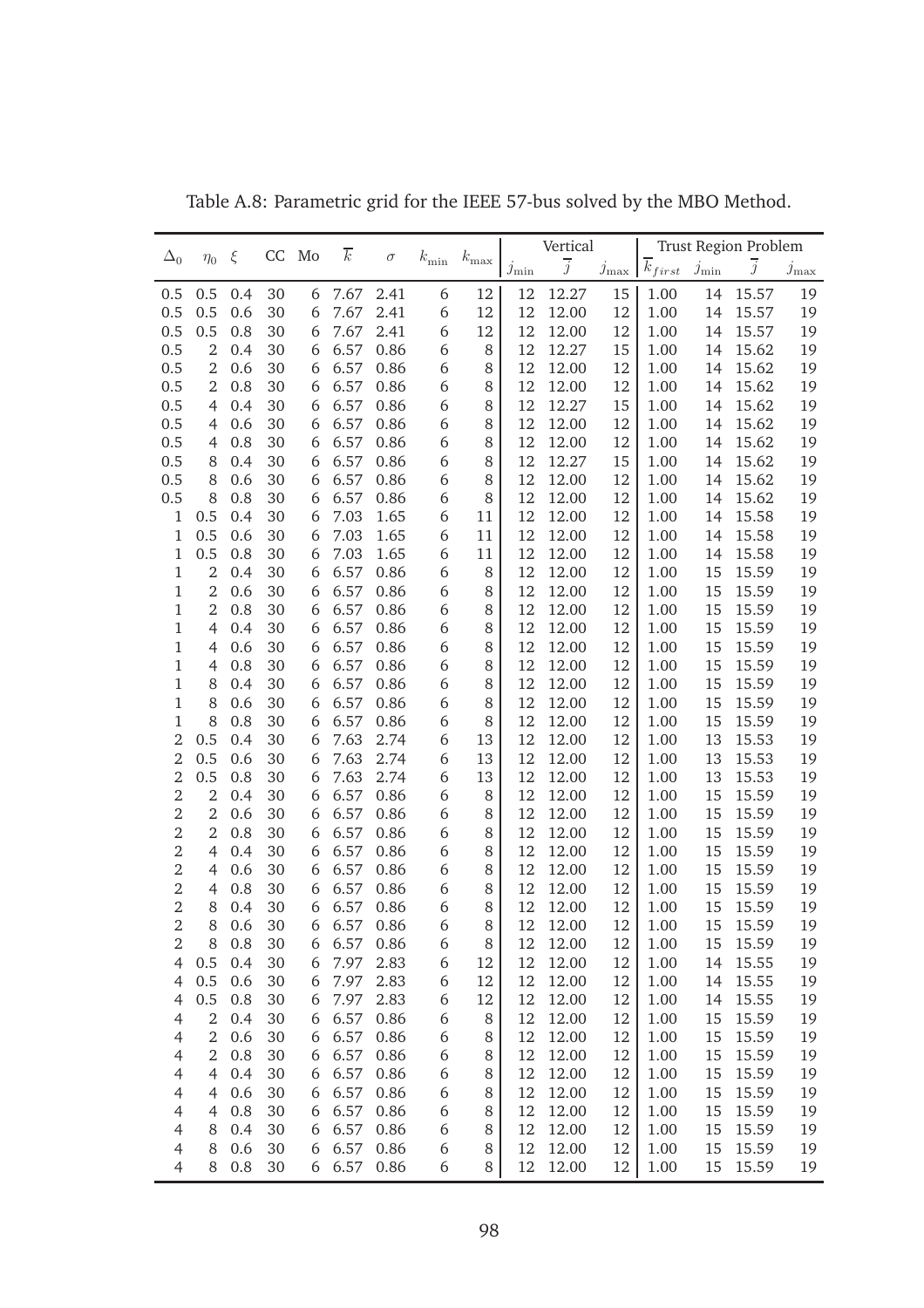|                  |                |         | CC | Mo             | $\overline{k}$ |          |                |                |                 | Vertical       |               |                        |               | <b>Trust Region Problem</b> |               |
|------------------|----------------|---------|----|----------------|----------------|----------|----------------|----------------|-----------------|----------------|---------------|------------------------|---------------|-----------------------------|---------------|
| $\Delta_0$       | $\eta_0$       | ξ       |    |                |                | $\sigma$ | $k_{\min}$     | $k_{\rm max}$  | $\jmath_{\min}$ | $\overline{j}$ | $j_{\rm max}$ | $\overline{k}_{first}$ | $j_{\rm min}$ | $\overline{j}$              | $j_{\rm max}$ |
| 0.5              | 0.5            | 0.4     | 30 | 4              | 4.33           | 0.55     | $\overline{4}$ | 6              | 13              | 15.85          | 22            | 2.77                   | 16            | 16.93                       | 18            |
| 0.5              | 0.5            | 0.6     | 30 | 4              | 4.17           | 0.38     | $\overline{4}$ | 5              | 13              | 14.92          | 22            | 2.13                   | 16            | 17.02                       | 18            |
| 0.5              | 0.5            | 0.8     | 30 | $\overline{4}$ | 4.20           | 0.41     | $\overline{4}$ | 5              | 13              | 14.01          | 22            | 1.77                   | 15            | 17.00                       | 19            |
| 0.5              | $\mathbf{2}$   | 0.4     | 30 | 4              | 4.23           | 0.43     | $\overline{4}$ | 5              | 13              | 15.81          | 22            | 2.70                   | 16            | 16.84                       | 18            |
| 0.5              | $\mathbf{2}$   | 0.6     | 30 | 4              | 4.20           | 0.41     | $\overline{4}$ | 5              | 13              | 14.92          | 22            | 2.13                   | 16            | 16.99                       | 18            |
| 0.5              | $\mathbf{2}$   | 0.8     | 30 | $\overline{4}$ | 4.20           | 0.41     | $\overline{4}$ | 5              | 13              | 14.01          | 22            | 1.77                   | 15            | 17.01                       | 19            |
| 0.5              | 4              | 0.4     | 30 | $\overline{4}$ | 4.23           | 0.43     | $\overline{4}$ | 5              | 13              | 15.81          | 22            | 2.70                   | 16            | 16.84                       | 18            |
| 0.5              | $\overline{4}$ | 0.6     | 30 | $\overline{4}$ | 4.17           | 0.38     | $\overline{4}$ | 5              | 13              | 14.92          | 22            | 2.13                   | 16            | 16.99                       | 18            |
| 0.5              | 4              | 0.8     | 30 | $\overline{4}$ | 4.17           | 0.38     | $\overline{4}$ | 5              | 13              | 14.01          | 22            | 1.77                   | 15            | 17.01                       | 19            |
| 0.5              | 8              | 0.4     | 30 | $\overline{4}$ | 4.23           | 0.43     | $\overline{4}$ | 5              | 13              | 15.81          | 22            | 2.70                   | 16            | 16.82                       | 18            |
| 0.5              | 8              | 0.6     | 30 | $\overline{4}$ | 4.17           | 0.38     | $\overline{4}$ | 5              | 13              | 14.92          | 22            | 2.13                   | 16            | 16.98                       | 18            |
| 0.5              | 8              | $0.8\,$ | 30 | $\overline{4}$ | 4.17           | 0.38     | $\overline{4}$ | 5              | 13              | 14.01          | 22            | 1.77                   | 15            | 17.01                       | 19            |
| $\mathbf 1$      | 0.5            | 0.4     | 29 | $\overline{4}$ | 4.00           | 0.00     | $\overline{4}$ | 4              | 13              | 14.16          | 22            | 1.59                   | 15            | 16.99                       | 19            |
| $\mathbf 1$      | 0.5            | 0.6     | 28 | $\overline{4}$ | 4.00           | 0.00     | $\overline{4}$ | 4              | 13              | 13.23          | 15            | 1.36                   | 15            | 17.02                       | 19            |
| $\mathbf 1$      | 0.5            | 0.8     | 28 | $\overline{4}$ | 4.00           | 0.00     | $\overline{4}$ | 4              | 13              | 13.18          | 15            | 1.32                   | 15            | 16.94                       | 19            |
| $\mathbf 1$      | $\overline{2}$ | 0.4     | 30 | $\overline{4}$ | 4.00           | 0.00     | $\overline{4}$ | 4              | 13              | 14.17          | 22            | 1.60                   | 15            | 16.98                       | 19            |
| $\mathbf 1$      | $\overline{2}$ | 0.6     | 30 | $\overline{4}$ | 4.00           | 0.00     | $\overline{4}$ | 4              | 13              | 13.27          | 15            | 1.37                   | 15            | 17.02                       | 19            |
| $\mathbf 1$      | $\overline{2}$ | 0.8     | 30 | $\overline{4}$ | 4.00           | 0.00     | $\overline{4}$ | 4              | 13              | 13.18          | 15            | 1.33                   | 15            | 16.93                       | 19            |
| $\mathbf 1$      | 4              | 0.4     | 30 | $\overline{4}$ | 4.00           | 0.00     | $\overline{4}$ | 4              | 13              | 14.17          | 22            | 1.60                   | 15            | 16.98                       | 19            |
| $\mathbf 1$      | 4              | 0.6     | 30 | $\overline{4}$ | 4.00           | 0.00     | $\overline{4}$ | 4              | 13              | 13.27          | 15            | 1.37                   | 15            | 17.02                       | 19            |
| $\mathbf 1$      | 4              | 0.8     | 30 | $\overline{4}$ | 4.00           | 0.00     | $\overline{4}$ | 4              | 13              | 13.18          | 15            | 1.33                   | 15            | 16.93                       | 19            |
| $\mathbf 1$      | 8              | 0.4     | 30 | $\overline{4}$ | 4.00           | 0.00     | $\overline{4}$ | 4              | 13              | 14.17          | 22            | 1.60                   | 15            | 16.98                       | 19            |
| $\mathbf 1$      | 8              | 0.6     | 30 | $\overline{4}$ | 4.00           | 0.00     | $\overline{4}$ | 4              | 13              | 13.27          | 15            | 1.37                   | 15            | 17.02                       | 19            |
| $\mathbf 1$      | 8              | 0.8     | 30 | $\overline{4}$ | 4.00           | 0.00     | $\overline{4}$ | 4              | 13              | 13.18          | 15            | 1.33                   | 15            | 16.93                       | 19            |
| $\overline{2}$   | 0.5            | 0.4     | 29 | $\overline{4}$ | 4.00           | 0.00     | $\overline{4}$ | 4              | 13              | 13.19          | 15            | 1.31                   | 15            | 16.98                       | 19            |
| $\overline{2}$   | 0.5            | 0.6     | 30 | $\overline{4}$ | 4.00           | 0.00     | $\overline{4}$ | 4              | 13              | 13.00          | 13            | 1.23                   | 15            | 16.96                       | 19            |
| $\overline{2}$   | 0.5            | 0.8     | 30 | $\overline{4}$ | 4.00           | 0.00     | $\overline{4}$ | 4              | 12              | 12.93          | 15            | 1.00                   | 15            | 16.98                       | 19            |
| $\sqrt{2}$       | 2              | 0.4     | 30 | $\overline{4}$ | 4.00           | 0.00     | $\overline{4}$ | $\overline{4}$ | 13              | 13.18          | 15            | 1.33                   | 15            | 16.96                       | 19            |
| $\overline{2}$   | 2              | 0.6     | 30 | $\overline{4}$ | 4.00           | 0.00     | $\overline{4}$ | $\overline{4}$ | 13              | 13.00          | 13            | 1.23                   | 15            | 16.96                       | 19            |
| $\overline{2}$   | 2              | 0.8     | 30 | $\overline{4}$ | 4.00           | 0.00     | $\overline{4}$ | 4              | 12              | 12.93          | 15            | 1.00                   | 15            | 16.97                       | 19            |
| $\sqrt{2}$       | $\overline{4}$ | 0.4     | 30 | $\overline{4}$ | 4.00           | 0.00     | $\overline{4}$ | 4              | 13              | 13.18          | 15            | 1.33                   | 15            | 16.96                       | 19            |
| $\sqrt{2}$       | 4              | 0.6     | 30 | $\overline{4}$ | 4.00           | 0.00     | $\overline{4}$ | 4              | 13              | 13.00          | 13            | 1.23                   | 15            | 16.96                       | 19            |
| $\sqrt{2}$       | 4              | 0.8     | 30 | $\overline{4}$ | 4.00           | 0.00     | $\overline{4}$ | 4              | 12              | 12.93          | 15            | 1.00                   | 15            | 16.97                       | 19            |
| $\overline{2}$   | 8              | 0.4     | 30 | $\overline{4}$ | 4.00           | 0.00     | $\overline{4}$ | $\overline{4}$ | 13              | 13.18          | 15            | 1.33                   | 15            | 16.96                       | 19            |
| $\overline{c}$   | 8              | 0.6     | 30 | 4              | 4.00           | 0.00     | $\overline{4}$ | 4              | 13              | 13.00          | 13            | 1.23                   | 15            | 16.96                       | 19            |
| $\boldsymbol{2}$ | 8              | 0.8     | 30 | 4              | 4.00           | 0.00     | 4              | 4              | 12              | 12.93          | 15            | 1.00                   | 15            | 16.97                       | 19            |
| $\overline{4}$   | 0.5            | 0.4     | 29 | 4              | 4.00           | 0.00     | $\overline{4}$ | $\overline{4}$ | 12              | 12.93          | 15            | 1.00                   | 15            | 16.99                       | 19            |
| $\overline{4}$   | 0.5            | 0.6     | 29 | 4              | 4.00           | 0.00     | $\overline{4}$ | $\overline{4}$ | 12              | 12.76          | 13            | 1.00                   | 15            | 16.99                       | 19            |
| $\overline{4}$   | 0.5            | 0.8     | 29 | 4              | 4.00           | 0.00     | $\overline{4}$ | $\overline{4}$ | 13              | 13.00          | 13            | 1.00                   | 15            | 16.99                       | 19            |
| $\overline{4}$   | $\mathbf{2}$   | 0.4     | 30 | 4              | 4.00           | 0.00     | $\overline{4}$ | $\overline{4}$ | 12              | 12.93          | 15            | 1.00                   | 15            | 16.98                       | 19            |
| $\overline{4}$   | $\overline{2}$ | 0.6     | 30 | 4              | 4.00           | 0.00     | $\overline{4}$ | $\overline{4}$ | 12              | 12.77          | 13            | 1.00                   | 15            | 16.98                       | 19            |
| $\overline{4}$   | $\mathbf{2}$   | 0.8     | 30 | $\overline{4}$ | 4.00           | 0.00     | $\overline{4}$ | $\overline{4}$ | 13              | 13.00          | 13            | 1.00                   | 15            | 16.98                       | 19            |
| $\overline{4}$   | $\overline{4}$ | 0.4     | 30 | $\overline{4}$ | 4.00           | 0.00     | $\overline{4}$ | $\overline{4}$ | 12              | 12.93          | 15            | 1.00                   | 15            | 16.98                       | 19            |
| $\overline{4}$   | $\overline{4}$ | 0.6     | 30 | $\overline{4}$ | 4.00           | 0.00     | $\overline{4}$ | $\overline{4}$ | 12              | 12.77          | 13            | 1.00                   | 15            | 16.98                       | 19            |
| $\overline{4}$   | 4              | 0.8     | 30 | 4              | 4.00           | 0.00     | $\overline{4}$ | $\overline{4}$ | 13              | 13.00          | 13            | 1.00                   | 15            | 16.98                       | 19            |
| $\overline{4}$   | 8              | 0.4     | 30 | 4              | 4.00           | 0.00     | $\overline{4}$ | $\overline{4}$ | 12              | 12.93          | 15            | 1.00                   | 15            | 16.98                       | 19            |
| $\overline{4}$   | 8              | 0.6     | 30 | 4              | 4.00           | 0.00     | $\overline{4}$ | $\overline{4}$ | 12              | 12.77          | 13            | 1.00                   | 15            | 16.98                       | 19            |
| $\overline{4}$   | 8              | 0.8     | 30 | 4              | 4.00           | 0.00     | $\overline{4}$ | 4              | 13              | 13.00          | 13            | 1.00                   | 15            | 16.98                       | 19            |

Table A.9: Parametric grid for the IEEE 118-bus solved by the MBO Method.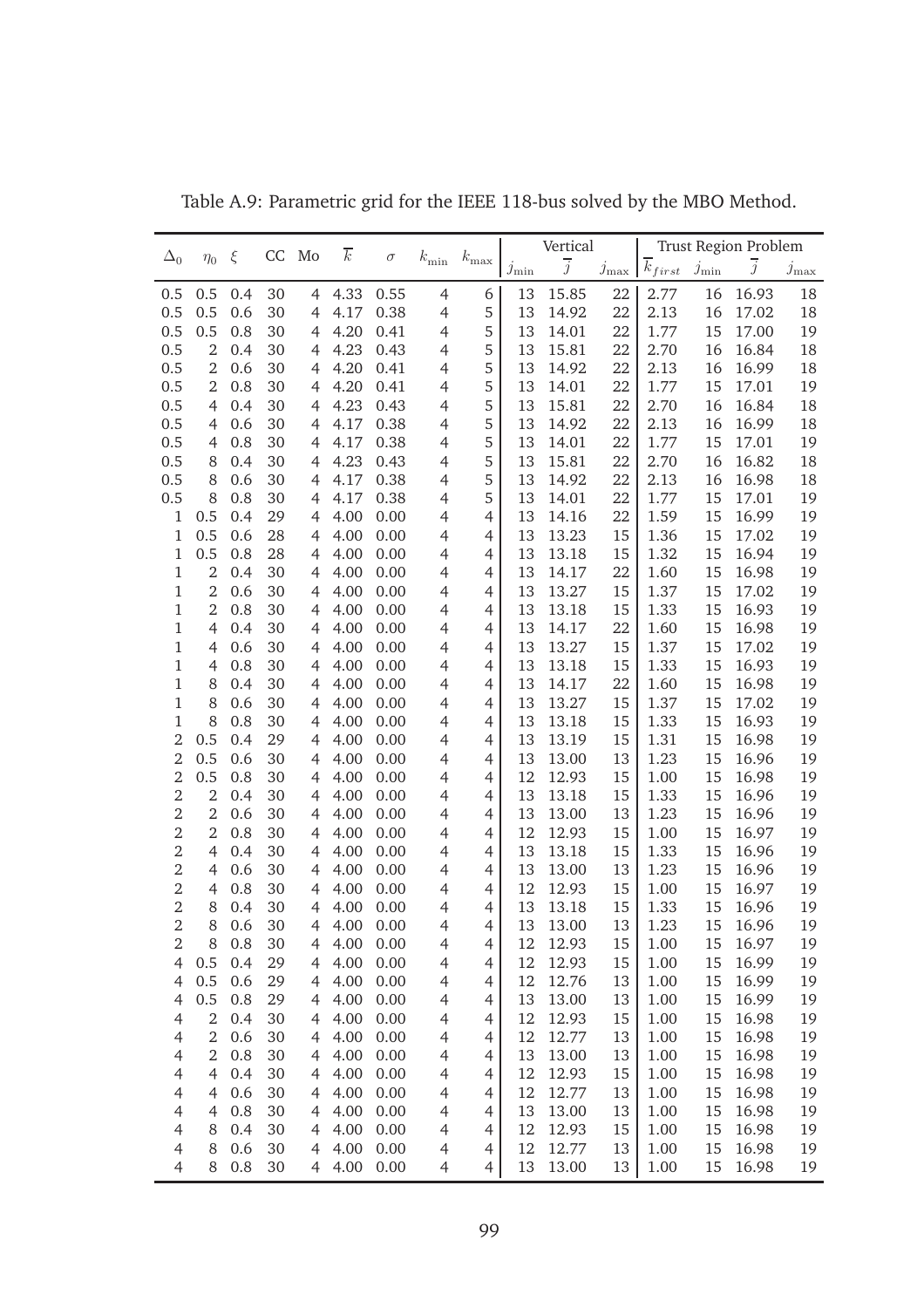|                |                |     | CC | Mo | $\overline{k}$ |          |            |               |            | Vertical       |               |                        |            | <b>Trust Region Problem</b> |               |
|----------------|----------------|-----|----|----|----------------|----------|------------|---------------|------------|----------------|---------------|------------------------|------------|-----------------------------|---------------|
| $\Delta_0$     | $\eta_0$       | ξ   |    |    |                | $\sigma$ | $k_{\min}$ | $k_{\rm max}$ | $j_{\min}$ | $\overline{j}$ | $j_{\rm max}$ | $\overline{k}_{first}$ | $j_{\min}$ | $\overline{j}$              | $j_{\rm max}$ |
| 0.5            | 0.5            | 0.4 | 27 | 19 | 18.52          | 3.76     | 12         | 28            | 14         | 24.52          | 30            | 6.67                   | 18         | 22.82                       | 30            |
| 0.5            | 0.5            | 0.6 | 28 | 16 | 17.57          | 2.67     | 14         | 25            | 14         | 24.63          | 30            | 5.71                   | 18         | 23.09                       | 30            |
| 0.5            | 0.5            | 0.8 | 29 | 16 | 16.93          | 3.37     | 13         | 29            | 14         | 24.43          | 30            | 5.24                   | 18         | 22.81                       | 30            |
| 0.5            | $\mathbf{2}$   | 0.4 | 29 | 13 | 17.38          | 3.55     | 13         | 29            | 14         | 24.38          | 30            | 6.00                   | 18         | 22.55                       | 30            |
| 0.5            | $\mathbf{2}$   | 0.6 | 27 | 16 | 16.07          | 1.80     | 12         | 20            | 14         | 24.30          | 30            | 5.37                   | 18         | 23.02                       | 30            |
| 0.5            | $\mathbf{2}$   | 0.8 | 29 | 18 | 15.41          | 2.10     | 11         | 18            | 14         | 24.39          | 30            | 5.03                   | 18         | 22.82                       | 30            |
| 0.5            | $\overline{4}$ | 0.4 | 29 | 13 | 17.76          | 4.18     | 13         | 30            | 14         | 24.38          | 30            | 6.00                   | 18         | 22.62                       | 30            |
| 0.5            | $\overline{4}$ | 0.6 | 28 | 16 | 16.61          | 2.82     | 12         | 27            | 14         | 24.23          | 30            | 5.18                   | 18         | 22.92                       | 30            |
| 0.5            | $\overline{4}$ | 0.8 | 29 | 17 | 16.69          | 3.31     | 13         | 30            | 14         | 24.16          | 30            | 4.93                   | 18         | 22.94                       | 30            |
| 0.5            | 8              | 0.4 | 29 | 18 | 17.21          | 3.54     | 13         | 28            | 14         | 24.39          | 30            | 5.97                   | 19         | 22.55                       | 30            |
| 0.5            | 8              | 0.6 | 26 | 16 | 16.12          | 2.07     | 12         | 22            | 14         | 24.13          | 30            | 5.12                   | 18         | 22.98                       | 30            |
| 0.5            | 8              | 0.8 | 28 | 17 | 16.14          | 2.07     | 13         | 23            | 14         | 24.21          | 30            | 4.96                   | 19         | 22.92                       | 30            |
| $\mathbf{1}$   | 0.5            | 0.4 | 26 | 16 | 17.65          | 3.68     | 13         | 29            | 14         | 24.26          | 30            | 5.54                   | 19         | 22.86                       | 30            |
| $\mathbf{1}$   | 0.5            | 0.6 | 29 | 15 | 17.07          | 3.52     | 14         | 30            | 14         | 24.33          | 30            | 5.17                   | 18         | 22.95                       | 27            |
| $\mathbf{1}$   | 0.5            | 0.8 | 27 | 15 | 15.67          | 2.40     | 12         | 24            | 14         | 23.69          | 30            | 4.30                   | 18         | 23.04                       | 30            |
| $\mathbf 1$    | $\overline{2}$ | 0.4 | 28 | 15 | 15.96          | 2.66     | 12         | 24            | 14         | 23.94          | 30            | 5.14                   | 10         | 22.82                       | 30            |
| $\,1\,$        | $\overline{2}$ | 0.6 | 27 | 15 | 15.63          | 1.67     | 13         | 21            | 14         | 24.49          | 30            | 4.56                   | 19         | 22.97                       | 28            |
| $\,1$          | $\overline{2}$ | 0.8 | 28 | 15 | 15.43          | 2.18     | 12         | 23            | 14         | 23.84          | 30            | 4.32                   | 13         | 22.94                       | 30            |
| $\,1\,$        | $\overline{4}$ | 0.4 | 26 | 15 | 15.96          | 3.13     | 12         | 28            | 14         | 23.94          | 30            | 5.12                   | 19         | 22.89                       | 30            |
| $\,1\,$        | $\overline{4}$ | 0.6 | 27 | 15 | 15.70          | 1.75     | 12         | 21            | 14         | 24.52          | 30            | 4.52                   | 19         | 22.93                       | 28            |
| $\,1$          | $\overline{4}$ | 0.8 | 27 | 15 | 15.30          | 1.68     | 12         | 18            | 14         | 23.72          | 30            | 4.04                   | 13         | 23.01                       | 30            |
| $\,1\,$        | 8              | 0.4 | 26 | 15 | 15.35          | 1.79     | 12         | 18            | 14         | 23.97          | 30            | 5.04                   | 19         | 22.93                       | 28            |
| $\,1\,$        | 8              | 0.6 | 28 | 15 | 15.86          | 1.96     | 12         | 21            | 14         | 24.55          | 30            | 4.54                   | 19         | 22.92                       | 28            |
| $\,1\,$        | 8              | 0.8 | 28 | 15 | 15.61          | 2.48     | 12         | 25            | 14         | 23.76          | 30            | 4.04                   | 13         | 23.07                       | 30            |
| $\overline{2}$ | 0.5            | 0.4 | 27 | 15 | 17.41          | 3.99     | 12         | 26            | 14         | 23.95          | 30            | 5.22                   | 11         | 22.77                       | 29            |
| $\overline{2}$ | 0.5            | 0.6 | 25 | 15 | 16.20          | 3.55     | 11         | 26            | 14         | 23.44          | 30            | 4.20                   | 14         | 22.81                       | 28            |
| $\overline{2}$ | 0.5            | 0.8 | 21 | 14 | 15.00          | 1.82     | 12         | 18            | 14         | 23.15          | 30            | 3.43                   | 19         | 22.91                       | 30            |
| $\overline{2}$ | $\overline{2}$ | 0.4 | 29 | 15 | 16.21          | 3.31     | 11         | 25            | 14         | 23.73          | 30            | 4.59                   | 11         | 22.86                       | 30            |
| $\overline{2}$ | $\overline{2}$ | 0.6 | 28 | 15 | 16.43          | 4.45     | 12         | 30            | 14         | 23.17          | 30            | 3.71                   | 17         | 22.71                       | 30            |
| $\overline{2}$ | $\overline{2}$ | 0.8 | 26 | 14 | 14.23          | 1.48     | 11         | 17            | 14         | 22.79          | 30            | 3.23                   | 19         | 22.79                       | 30            |
| $\overline{2}$ | $\overline{4}$ | 0.4 | 30 | 15 | 16.90          | 4.96     | 11         | 30            | 14         | 23.80          | 30            | 4.80                   | 11         | 22.88                       | 30            |
| $\overline{2}$ | $\overline{4}$ | 0.6 | 27 | 15 | 15.93          | 4.00     | 12         | 29            | 14         | 23.29          | 30            | 3.74                   | 17         | 22.62                       | 28            |
| $\overline{2}$ | $\overline{4}$ | 0.8 | 26 | 14 | 14.23          | 1.39     | 11         | 17            | 14         | 22.80          | 30            | 3.19                   | 19         | 22.74                       | 30            |
| $\overline{2}$ | 8              | 0.4 | 30 | 15 | 16.83          | 4.56     | 11         | 30            | 14         | 23.81          | 30            | 4.80                   | 11         | 22.84                       | 30            |
| $\overline{2}$ | 8              | 0.6 | 26 | 15 | 14.96          | 1.84     | 12         | 21            | 14         | 23.43          | 30            | 3.81                   | 17         | 22.77                       | 28            |
| $\mathbf{2}$   | 8              | 0.8 | 26 | 14 | 14.23          | 1.39     | 11         | 17            | 14         | 22.80          | 30            | 3.19                   | 19         | 22.74                       | 30            |
| $\overline{4}$ | 0.5            | 0.4 | 24 | 15 | 16.08          | 1.91     | 12         | 20            | 14         | 23.47          | 30            | 4.12                   | 18         | 22.85                       | $30\,$        |
| $\overline{4}$ | 0.5            | 0.6 | 24 | 15 | 15.46          | 2.36     | 11         | 21            | 14         | 22.79          | 30            | 3.33                   | 19         | 22.99                       | 27            |
| $\overline{4}$ | 0.5            | 0.8 | 18 | 15 | 16.72          | 2.93     | 13         | 24            | 14         | 22.25          | 30            | 3.78                   | 17         | 23.09                       | $30\,$        |
| $\overline{4}$ | $\overline{2}$ | 0.4 | 25 | 15 | 15.44          | 2.83     | 10         | 24            | 14         | 23.06          | 30            | 3.84                   | 18         | 22.89                       | $30\,$        |
| $\overline{4}$ | $\overline{2}$ | 0.6 | 26 | 15 | 14.38          | 1.77     | 11         | 18            | 14         | 22.39          | 30            | 3.12                   | 19         | 22.81                       | 27            |
| $\overline{4}$ | $\overline{2}$ | 0.8 | 23 | 15 | 14.43          | 1.50     | 12         | 18            | 14         | 20.87          | 30            | 2.70                   | 16         | 22.85                       | $30\,$        |
| $\overline{4}$ | $\overline{4}$ | 0.4 | 27 | 15 | 15.52          | 2.85     | 10         | 25            | 14         | 23.23          | 30            | 3.85                   | 18         | 22.85                       | $30\,$        |
| $\overline{4}$ | $\overline{4}$ | 0.6 | 26 | 15 | 14.38          | 1.65     | 11         | 18            | 14         | 22.39          | 30            | 3.12                   | 19         | 22.86                       | 27            |
| $\overline{4}$ | 4              | 0.8 | 23 | 15 | 14.48          | 1.62     | 12         | 19            | 14         | 20.87          | 30            | 2.70                   | 16         | 22.87                       | $30\,$        |
| $\overline{4}$ | 8              | 0.4 | 27 | 15 | 15.04          | 1.83     | 10         | 18            | 14         | 23.23          | 30            | 3.85                   | 18         | 22.87                       | $30\,$        |
| $\overline{4}$ | 8              | 0.6 | 26 | 15 | 14.38          | 1.65     | 11         | 18            | 14         | 22.39          | 30            | 3.12                   | 19         | 22.86                       | 27            |
| $\overline{4}$ | 8              | 0.8 | 23 | 15 | 14.70          | 1.99     | 12         | 20            |            | 14 20.87       | 30            | 2.70                   |            | 16 22.86                    | 30            |

Table A.10: Parametric grid for the IEEE 300-bus solved by the MBO Method.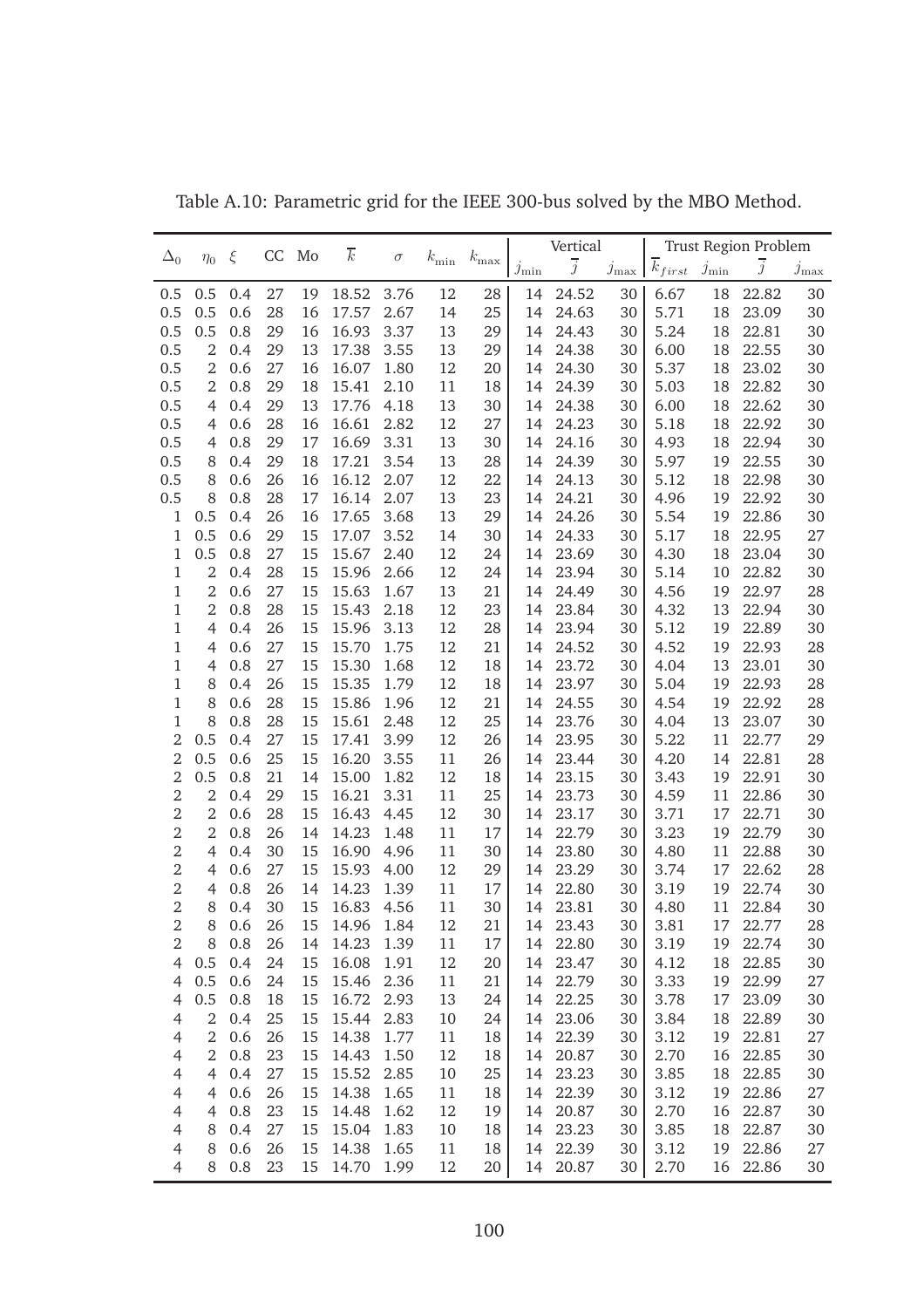|                  |                |     | CC | Mo | $\overline{k}$ |          |                |               |            | Vertical       |               |                        |            | <b>Trust Region Problem</b> |               |
|------------------|----------------|-----|----|----|----------------|----------|----------------|---------------|------------|----------------|---------------|------------------------|------------|-----------------------------|---------------|
| $\Delta_0$       | $\eta_0$       | ξ   |    |    |                | $\sigma$ | $k_{\rm min}$  | $k_{\rm max}$ | $j_{\min}$ | $\overline{j}$ | $j_{\rm max}$ | $\overline{k}_{first}$ | $j_{\min}$ | $\overline{j}$              | $j_{\rm max}$ |
| 0.5              | 0.5            | 0.4 | 16 | 8  | 9.06           | 1.53     | 7              | 12            | 12         | 13.82          | 18            | 3.75                   | 15         | 17.19                       | 30            |
| 0.5              | 0.5            | 0.6 | 15 | 8  | 9.53           | 2.75     | 6              | 17            | 12         | 13.80          | 18            | 2.87                   | 15         | 17.36                       | 30            |
| 0.5              | 0.5            | 0.8 | 13 | 8  | 9.08           | 1.55     | 8              | 12            | 12         | 13.71          | 18            | 3.46                   | 14         | 16.91                       | 20            |
| 0.5              | $\overline{2}$ | 0.4 | 13 | 8  | 9.08           | 2.14     | 7              | 15            | 12         | 13.71          | 18            | 3.69                   | 15         | 17.33                       | 30            |
| 0.5              | $\overline{2}$ | 0.6 | 11 | 8  | 8.45           | 1.37     | 7              | 12            | 12         | 13.26          | 18            | 2.36                   | 14         | 17.78                       | 30            |
| 0.5              | $\overline{2}$ | 0.8 | 9  | 8  | 8.44           | 0.73     | 8              | 10            | 12         | 13.37          | 17            | 1.89                   | 15         | 17.38                       | 30            |
| 0.5              | $\overline{4}$ | 0.4 | 13 | 8  | 9.62           | 3.33     | 7              | 17            | 12         | 13.74          | 18            | 4.31                   | 15         | 17.36                       | 30            |
| 0.5              | 4              | 0.6 | 10 | 8  | 8.20           | 0.63     | 7              | 9             | 12         | 13.00          | 17            | 1.60                   | 14         | 17.83                       | 30            |
| 0.5              | 4              | 0.8 | 9  | 8  | 8.89           | 1.36     | 8              | 12            | 12         | 13.37          | 17            | 1.89                   | 15         | 17.27                       | 30            |
| 0.5              | 8              | 0.4 | 14 | 8  | 10.43          | 6.00     | 7              | 28            | 12         | 13.76          | 18            | 5.36                   | 15         | 17.18                       | 30            |
| 0.5              | 8              | 0.6 | 10 | 8  | 8.30           | 0.82     | 7              | 10            | 12         | 13.00          | 17            | 1.60                   | 14         | 17.84                       | 30            |
| $0.5\,$          | 8              | 0.8 | 9  | 8  | 8.89           | 1.36     | 8              | 12            | 12         | 13.37          | 17            | 1.89                   | 15         | 17.27                       | 30            |
| 1                | 0.5            | 0.4 | 16 | 8  | 10.12          | 2.90     | 7              | 16            | 12         | 13.81          | 18            | 4.44                   | 15         | 17.14                       | 30            |
| $\mathbf 1$      | 0.5            | 0.6 | 12 | 8  | 10.17          | 2.48     | 8              | 15            | 12         | 13.50          | 19            | 4.17                   | 15         | 17.38                       | 30            |
| $\mathbf{1}$     | 0.5            | 0.8 | 12 | 8  | 10.00          | 2.63     | 8              | 17            | 12         | 13.35          | 17            | 3.58                   | 14         | 17.49                       | 30            |
| $\mathbf 1$      | 2              | 0.4 | 13 | 8  | 8.77           | 1.83     | 7              | 14            | 12         | 13.54          | 17            | 2.77                   | 14         | 17.66                       | 30            |
| $1\,$            | $\overline{2}$ | 0.6 | 11 | 8  | 9.64           | 2.42     | 8              | 16            | 12         | 13.46          | 18            | 3.27                   | 15         | 17.46                       | 30            |
| $1\,$            | $\overline{2}$ | 0.8 | 11 | 8  | 9.82           | 2.64     | 8              | 15            | 12         | 13.47          | 19            | 3.73                   | 15         | 17.61                       | 30            |
| $\mathbf 1$      | $\overline{4}$ | 0.4 | 15 | 8  | 9.33           | 3.37     | $\overline{7}$ | 21            | 12         | 13.53          | 18            | 3.27                   | 14         | 17.53                       | $30\,$        |
| $\mathbf 1$      | $\overline{4}$ | 0.6 | 10 | 8  | 8.60           | 0.70     | 8              | 10            | 12         | 13.04          | 17            | 1.90                   | 15         | 17.84                       | $30\,$        |
| $\mathbf 1$      | $\overline{4}$ | 0.8 | 14 | 8  | 9.29           | 1.82     | 8              | 15            | 12         | 13.54          | 19            | 3.14                   | 15         | 17.70                       | 30            |
| $\mathbf 1$      | 8              | 0.4 | 16 | 8  | 9.50           | 4.24     | $\overline{7}$ | 25            | 12         | 13.61          | 18            | 3.50                   | 14         | 17.60                       | $30\,$        |
| $\mathbf 1$      | 8              | 0.6 | 11 | 8  | 9.18           | 1.83     | 8              | 14            | 12         | 13.33          | 18            | 2.73                   | 15         | 17.72                       | $30\,$        |
| $\mathbf 1$      | 8              | 0.8 | 10 | 8  | 8.60           | 0.70     | 8              | 10            | 12         | 13.00          | 17            | 1.80                   | 15         | 17.41                       | 30            |
| $\overline{2}$   | 0.5            | 0.4 | 9  | 8  | 8.89           | 1.05     | 8              | 11            | 12         | 12.83          | 16            | 1.56                   | 15         | 17.06                       | 30            |
| $\overline{2}$   | 0.5            | 0.6 | 14 | 8  | 10.93          | 3.36     | 8              | 18            | 12         | 13.98          | 19            | 5.29                   | 14         | 17.24                       | 30            |
| $\overline{2}$   | 0.5            | 0.8 | 11 | 8  | 9.73           | 2.97     | 8              | 18            | 12         | 13.32          | 17            | 3.18                   | 15         | 17.33                       | $30\,$        |
| $\overline{2}$   | $\overline{2}$ | 0.4 | 7  | 8  | 9.14           | 1.77     | 8              | 13            | 12         | 13.00          | 18            | 2.14                   | 15         | 17.27                       | $30\,$        |
| $\overline{2}$   | $\overline{2}$ | 0.6 | 10 | 8  | 11.30          | 3.43     | 8              | 17            | 12         | 13.90          | 19            | 5.20                   | 15         | 17.20                       | $30\,$        |
| $\overline{2}$   | $\overline{2}$ | 0.8 | 9  | 8  | 10.00          | 2.87     | 8              | 17            | 12         | 13.31          | 17            | 3.11                   | 15         | 17.29                       | $30\,$        |
| $\overline{2}$   | $\overline{4}$ | 0.4 | 8  | 8  | 10.00          | 2.93     | 8              | 16            | 12         | 13.06          | 18            | 2.12                   | 13         | 17.26                       | $30\,$        |
| $\overline{2}$   | $\overline{4}$ | 0.6 | 13 | 8  | 11.23          | 3.00     | 8              | 16            | 12         | 13.92          | 19            | 4.62                   | 13         | 17.50                       | $30\,$        |
| $\overline{2}$   | $\overline{4}$ | 0.8 | 10 | 8  | 10.60          | 3.31     | 8              | 17            | 12         | 13.32          | 17            | 3.00                   | 13         | 17.27                       | $30\,$        |
| $\overline{2}$   | 8              | 0.4 | 6  | 8  | 8.67           | 0.82     | 8              | 10            | 12         | 12.50          | 15            | 1.33                   | 15         | 17.16                       | 30            |
| $\overline{2}$   | 8              | 0.6 | 10 | 8  | 10.70          | 3.33     | 8              | 17            | 12         | 13.63          | 19            | 4.90                   | 15         | 17.44                       | 30            |
| $\boldsymbol{2}$ | 8              | 0.8 | 10 | 8  | 10.00          | 2.71     | 8              | 17            | 12         | 13.53          | 18            | 3.60                   | 15         | 17.33                       | 30            |
| $\overline{4}$   | 0.5            | 0.4 | 11 | 8  | 9.91           | 2.91     | 8              | 18            | 12         | 13.25          | 18            | 3.82                   | 14         | 17.31                       | $30\,$        |
| $\overline{4}$   | $0.5\,$        | 0.6 | 11 | 8  | 9.09           | 1.87     | 8              | 14            | 12         | 13.12          | 18            | 2.73                   | 15         | 17.51                       | $30\,$        |
| $\overline{4}$   | 0.5            | 0.8 | 12 | 8  | 11.00          | 5.69     | 8              | 28            | 12         | 13.41          | 19            | 4.83                   | 14         | 17.21                       | $30\,$        |
| $\overline{4}$   | $\overline{2}$ | 0.4 | 10 | 8  | 9.40           | 2.50     | 8              | 16            | 12         | 13.16          | 17            | 2.10                   | 15         | 17.86                       | $30\,$        |
| $\overline{4}$   | $\overline{2}$ | 0.6 | 13 | 9  | 12.31          | 5.41     | 8              | 27            | 12         | 13.86          | 19            | 5.62                   | 15         | 17.45                       | $30\,$        |
| $\overline{4}$   | $\overline{2}$ | 0.8 | 11 | 9  | 10.18          | 2.93     | 8              | 17            | 12         | 13.39          | 18            | 3.18                   | 6          | 17.89                       | $30\,$        |
| $\overline{4}$   | $\overline{4}$ | 0.4 | 12 | 8  | 9.08           | 1.31     | 8              | 12            | 12         | 13.22          | 17            | 2.08                   | 14         | 17.99                       | $30\,$        |
| $\overline{4}$   | $\overline{4}$ | 0.6 | 12 | 9  | 10.00          | 2.59     | 8              | 16            | 12         | 13.27          | 18            | 2.83                   | 14         | 17.78                       | $30\,$        |
| $\overline{4}$   | 4              | 0.8 | 13 | 9  | 10.00          | 3.46     | 8              | 21            | 12         | 13.49          | 18            | 3.62                   | 14         | 17.83                       | $30\,$        |
| $\overline{4}$   | 8              | 0.4 | 12 | 8  | 9.08           | 1.31     | 8              | 12            | 12         | 13.26          | 17            | 2.25                   | 15         | 17.61                       | $30\,$        |
| $\overline{4}$   | 8              | 0.6 | 11 | 9  | 10.09          | 2.70     | 8              | 16            | 12         | 13.25          | 17            | 2.82                   | 15         | 17.39                       | 30            |
| $\overline{4}$   | 8              | 0.8 | 13 | 9  | 10.15          | 3.46     | 8              | 21            | 12         | 13.56          | 18            | 3.85                   |            | 6 17.70                     | 30            |

Table A.11: Parametric grid for the REAL-A solved by the MBO Method.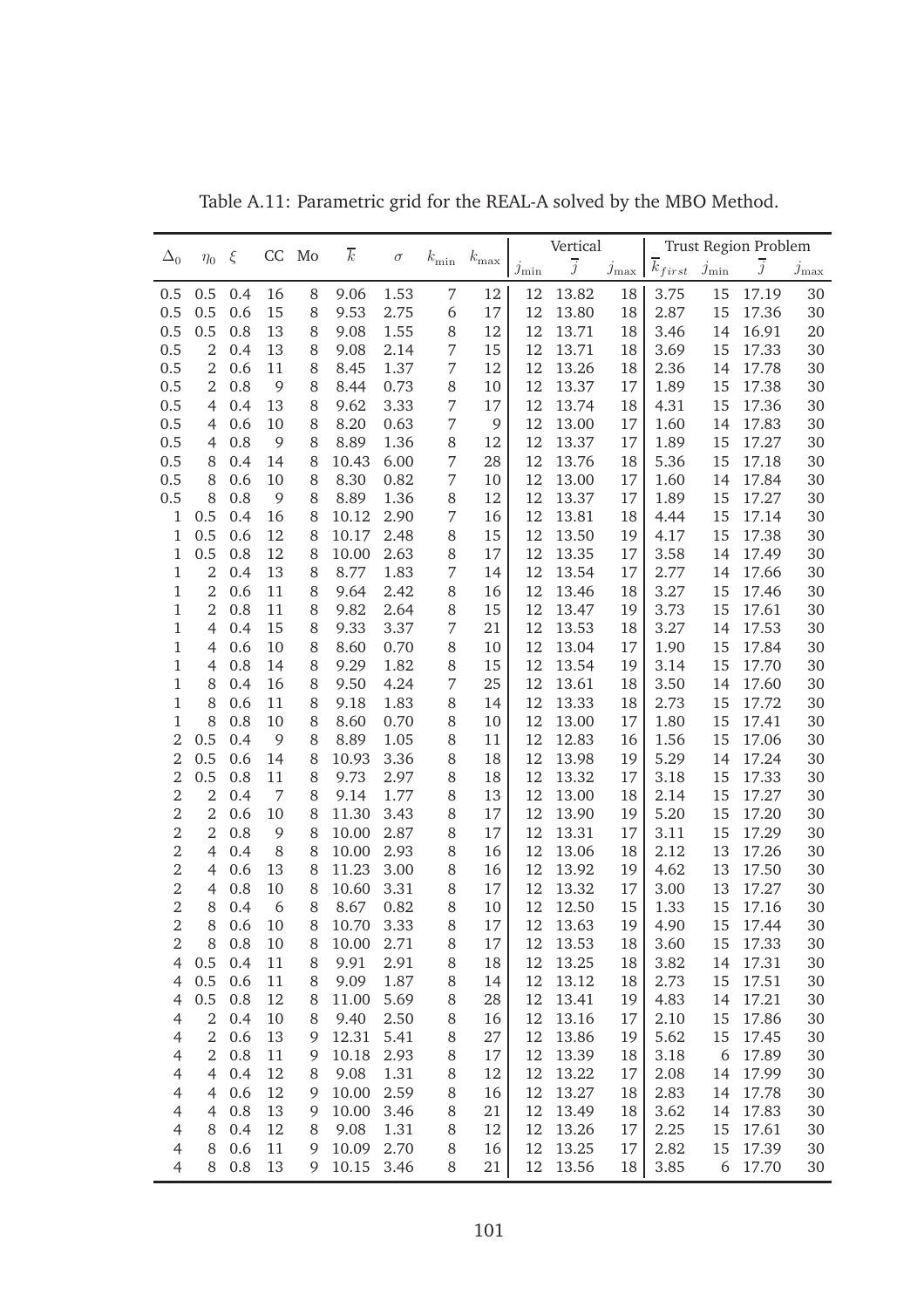|                |                |         |    | Mo               | $\overline{k}$ |           |               |               |            | Vertical       |               |                        |            | Trust Region Problem |               |
|----------------|----------------|---------|----|------------------|----------------|-----------|---------------|---------------|------------|----------------|---------------|------------------------|------------|----------------------|---------------|
| $\Delta_0$     | $\eta_0$       | ξ       | CC |                  |                | $\sigma$  | $k_{\rm min}$ | $k_{\rm max}$ | $j_{\min}$ | $\overline{j}$ | $j_{\rm max}$ | $\overline{k}_{first}$ | $j_{\min}$ | $\overline{j}$       | $j_{\rm max}$ |
| 0.5            | 0.5            | 0.4     | 30 | 4                | 3.93           | 0.45      | $\,3$         | 5             | 13         | 15.19          | 17            | 2.67                   | 14         | 15.65                | 17            |
| 0.5            | 0.5            | 0.6     | 30 | $\overline{4}$   | 3.93           | 0.45      | 3             | 5             | 13         | 15.18          | 17            | 2.67                   | 14         | 15.63                | 17            |
| 0.5            | 0.5            | 0.8     | 30 | $\overline{4}$   | 3.93           | 0.45      | 3             | 5             | 13         | 15.17          | 17            | 2.67                   | 14         | 15.63                | 17            |
| 0.5            | $\overline{2}$ | 0.4     | 29 | $\overline{4}$   | 4.03           | 0.33      | 3             | 5             | 13         | 15.19          | 17            | 2.66                   | 14         | 15.67                | 17            |
| 0.5            | $\overline{2}$ | 0.6     | 30 | $\overline{4}$   | 4.07           | 0.37      | 3             | 5             | 13         | 15.18          | 17            | 2.67                   | 14         | 15.65                | 17            |
| 0.5            | $\overline{2}$ | $0.8\,$ | 30 | $\overline{4}$   | 4.07           | 0.37      | 3             | 5             | 13         | 15.17          | 17            | 2.67                   | 14         | 15.66                | 17            |
| 0.5            | $\overline{4}$ | 0.4     | 30 | $\overline{4}$   | 4.03           | 0.32      | 3             | 5             | 13         | 15.19          | 17            | 2.67                   | 14         | 15.66                | 17            |
| 0.5            | $\overline{4}$ | 0.6     | 30 | $\overline{4}$   | 4.07           | 0.37      | 3             | 5             | 13         | 15.18          | 17            | 2.67                   | 14         | 15.65                | 17            |
| 0.5            | $\overline{4}$ | 0.8     | 30 | $\overline{4}$   | 4.07           | 0.37      | 3             | 5             | 13         | 15.17          | 17            | 2.67                   | 14         | 15.66                | 17            |
| 0.5            | 8              | 0.4     | 30 | $\overline{4}$   | 4.03           | 0.32      | 3             | 5             | 13         | 15.19          | 17            | 2.67                   | 14         | 15.66                | 17            |
| 0.5            | 8              | 0.6     | 30 | $\overline{4}$   | 4.07           | 0.37      | 3             | 5             | 13         | 15.18          | 17            | 2.67                   | 14         | 15.65                | 17            |
| 0.5            | 8              | 0.8     | 30 | $\overline{4}$   | 4.07           | 0.37      | 3             | 5             | 13         | 15.17          | 17            | 2.67                   | 14         | 15.66                | 17            |
| 1              | 0.5            | 0.4     | 30 | $\overline{4}$   | 3.93           | 0.45      | 3             | 5             | 13         | 15.17          | 17            | 2.67                   | 14         | 15.63                | 17            |
| $\mathbf 1$    | 0.5            | 0.6     | 30 | $\overline{4}$   | 3.93           | 0.45      | 3             | 5             | 13         | 15.15          | 17            | 2.67                   | 14         | 15.65                | 17            |
| $\mathbf 1$    | 0.5            | 0.8     | 30 | $\overline{4}$   | 3.93           | 0.45      | 3             | 5             | 13         | 15.15          | 17            | 2.67                   | 14         | 15.68                | 17            |
| $\mathbf 1$    | $\overline{2}$ | 0.4     | 30 | $\overline{4}$   | 4.07           | 0.37      | 3             | 5             | 13         | 15.17          | 17            | 2.67                   | 14         | 15.66                | 17            |
| $\mathbf 1$    | $\overline{2}$ | 0.6     | 30 | $\overline{4}$   | 4.07           | 0.37      | 3             | 5             | 13         | 15.15          | 17            | 2.67                   | 14         | 15.68                | 17            |
| $\mathbf 1$    | $\overline{2}$ | 0.8     | 30 | $\overline{4}$   | 4.07           | 0.37      | 3             | 5             | 13         | 15.15          | 17            | 2.67                   | 14         | 15.69                | 17            |
| 1              | $\overline{4}$ | 0.4     | 30 | $\overline{4}$   | 4.07           | 0.37      | 3             | 5             | 13         | 15.17          | 17            | 2.67                   | 14         | 15.66                | 17            |
| 1              | $\overline{4}$ | 0.6     | 30 | $\overline{4}$   | 4.07           | 0.37      | 3             | 5             | 13         | 15.15          | 17            | 2.67                   | 14         | 15.68                | 17            |
| 1              | $\overline{4}$ | 0.8     | 30 | $\overline{4}$   | 4.07           | 0.37      | 3             | 5             | 13         | 15.15          | 17            | 2.67                   | 14         | 15.69                | 17            |
| $\mathbf 1$    | $\,8\,$        | 0.4     | 30 | $\overline{4}$   | 4.07           | 0.37      | 3             | 5             | 13         | 15.17          | 17            | 2.67                   | 14         | 15.66                | 17            |
| $\mathbf 1$    | 8              | 0.6     | 30 | $\overline{4}$   | 4.07           | 0.37      | 3             | 5             | 13         | 15.15          | 17            | 2.67                   | 14         | 15.68                | 17            |
| 1              | 8              | 0.8     | 30 | $\overline{4}$   | 4.07           | 0.37      | 3             | 5             | 13         | 15.15          | 17            | 2.67                   | 14         | 15.69                | 17            |
| $\overline{2}$ | 0.5            | 0.4     | 30 | $\overline{4}$   | 3.93           | 0.45      | 3             | 5             | 13         | 15.15          | 17            | 2.67                   | 14         | 15.68                | 17            |
| $\overline{2}$ | 0.5            | 0.6     | 30 | $\overline{4}$   | 3.93           | 0.45      | 3             | 5             | 13         | 15.15          | 17            | 2.67                   | 14         | 15.67                | 17            |
| $\overline{2}$ | 0.5            | 0.8     | 30 | $\overline{4}$   | 3.93           | 0.45      | 3             | 5             | 13         | 15.15          | 17            | 2.67                   | 14         | 15.66                | 17            |
| $\overline{2}$ | $\overline{2}$ | 0.4     | 30 | $\overline{4}$   | 4.07           | 0.37      | 3             | 5             | 13         | 15.15          | 17            | 2.67                   | 14         | 15.69                | 17            |
| $\overline{2}$ | $\overline{2}$ | 0.6     | 30 | $\overline{4}$   | 4.03           | 0.32      | 3             | 5             | 13         | 15.15          | 17            | 2.67                   | 14         | 15.68                | 17            |
| $\overline{2}$ | $\overline{2}$ | 0.8     | 30 | $\overline{4}$   | 4.07           | 0.37      | 3             | 5             | 13         | 15.15          | 17            | 2.67                   | 14         | 15.67                | 17            |
| $\overline{2}$ | $\overline{4}$ | 0.4     | 30 | $\overline{4}$   | 4.07           | 0.37      | 3             | 5             | 13         | 15.15          | 17            | 2.67                   | 14         | 15.69                | 17            |
| $\overline{2}$ | $\overline{4}$ | 0.6     | 30 | $\overline{4}$   | 4.03           | 0.32      | 3             | 5             | 13         | 15.15          | 17            | 2.67                   | 14         | 15.68                | 17            |
| $\overline{2}$ | $\overline{4}$ | 0.8     | 30 | $\overline{4}$   | 4.07           | 0.37      | 3             | 5             | 13         | 15.15          | 17            | 2.67                   | 14         | 15.67                | 17            |
| $\overline{2}$ | 8              | 0.4     | 30 | $\overline{4}$   | 4.07           | 0.37      | 3             | 5             | 13         | 15.15          | 17            | 2.67                   | 14         | 15.69                | 17            |
| $\overline{2}$ | 8              | 0.6     | 30 | $\overline{4}$   | 4.03           | 0.32      | 3             | 5             | 13         | 15.15          | 17            | 2.67                   | 14         | 15.68                | 17            |
| $\sqrt{2}$     | 8              | 0.8     | 30 | 4                | 4.07 0.37      |           | $\,3$         | 5             | 13         | 15.15          | 17            | 2.67                   |            | 14 15.67             | 17            |
| $\overline{4}$ | 0.5            | 0.4     | 30 | 4                | 3.90           | 0.40      | $\,3$         | 5             | 13         | 15.15          | 17            | 2.67                   | 14         | 15.71                | 17            |
| 4              | 0.5            | 0.6     | 30 | 4                | 3.90 0.40      |           | $\,3$         | 5             | 13         | 15.13          | 17            | 2.67                   | 14         | 15.70                | 17            |
| 4              | 0.5            | 0.8     | 30 | 4                |                | 3.90 0.40 | $\,3$         | 5             | 13         | 15.12          | 17            | 2.67                   |            | 14 15.70             | 17            |
| $\overline{4}$ | $\overline{2}$ | 0.4     | 30 | $\overline{4}$   | 4.03           | 0.32      | $\,3$         | 5             | 13         | 15.15          | 17            | 2.67                   | 14         | 15.72                | 17            |
| $\overline{4}$ | $\overline{2}$ | 0.6     | 30 | $\overline{4}$   | 4.03           | 0.32      | $\,3$         | 5             | 13         | 15.13          | 17            | 2.67                   | 14         | 15.72                | 17            |
| $\overline{4}$ | $\overline{2}$ | 0.8     | 30 | $\overline{4}$   | 4.03           | 0.32      | $\,3$         | 5             | 13         | 15.12          | 17            | 2.67                   | 14         | 15.72                | 17            |
| $\overline{4}$ | $\overline{4}$ | 0.4     | 30 | $\overline{4}$   | 4.03           | 0.32      | $\,3$         | 5             | 13         | 15.15          | 17            | 2.67                   | 14         | 15.72                | 17            |
| $\overline{4}$ | $\overline{4}$ | 0.6     | 30 | 4                | 4.03           | 0.32      | $\,3$         | 5             | 13         | 15.13          | 17            | 2.67                   | 14         | 15.72                | 17            |
| $\overline{4}$ | $\overline{4}$ | 0.8     | 30 | 4                | 4.03           | 0.32      | $\,3$         | 5             | 13         | 15.12          | 17            | 2.67                   | 14         | 15.72                | 17            |
| $\overline{4}$ | 8              | 0.4     | 30 | 4                | 4.03           | 0.32      | $\,3$         | 5             | 13         | 15.15          | 17            | 2.67                   | 14         | 15.72                | 17            |
| $\overline{4}$ | 8              | 0.6     | 30 | $\overline{4}$   | 4.03           | 0.32      | $\,3$         | 5             | 13         | 15.13          | 17            | 2.67                   | 14         | 15.72                | 17            |
| $\overline{4}$ | 8              | 0.8     | 30 | $4 \overline{ }$ | 4.03 0.32      |           | 3             | 5             | 13         | 15.12          | 17            | 2.67                   |            | 14 15.72             | 17            |
|                |                |         |    |                  |                |           |               |               |            |                |               |                        |            |                      |               |

Table A.12: Parametric grid for the REAL-R solved by the MBO Method.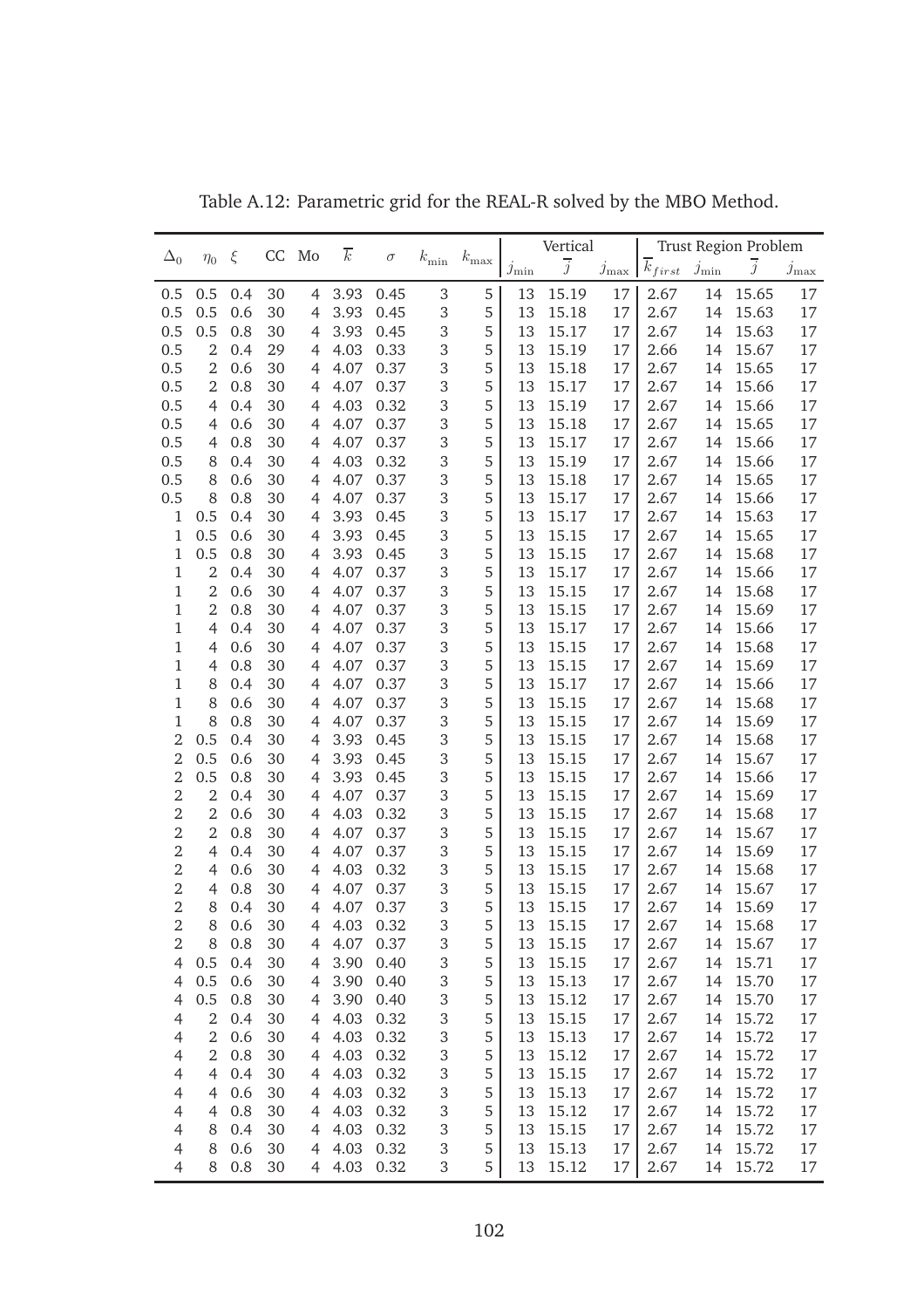|                |                |    | CC Mo | $\overline{k}$ | $\sigma$ |               |               |                    | $S\ell_1QP$    |                    |
|----------------|----------------|----|-------|----------------|----------|---------------|---------------|--------------------|----------------|--------------------|
|                | $\eta_0$       |    |       |                |          | $k_{\rm min}$ | $k_{\rm max}$ | $\jmath_{\rm min}$ | $\overline{i}$ | $\jmath_{\rm max}$ |
| 0.5            | 0.5            | 30 | 4     | 4.77           | 1.61     | 3             | 9             | 14                 | 15.10          | 17                 |
| 0.5            | 2              | 30 | 4     | 4.77           | 1.61     | 3             | 9             | 14                 | 15.10          | 17                 |
| 0.5            | 4              | 30 | 4     | 4.77           | 1.61     | 3             | 9             | 14                 | 15.10          | 17                 |
| 0.5            | 8              | 30 | 4     | 4.77           | 1.61     | 3             | 9             | 14                 | 15.10          | 17                 |
| 1              | 0.5            | 30 | 4     | 4.90           | 1.65     | 3             | 9             | 15                 | 15.44          | 16                 |
| 1              | $\mathfrak{D}$ | 30 | 4     | 4.90           | 1.65     | 3             | 9             | 15                 | 15.44          | 16                 |
| 1              | 4              | 30 | 4     | 4.90           | 1.65     | 3             | 9             | 15                 | 15.44          | 16                 |
| 1              | 8              | 30 | 4     | 4.90           | 1.65     | 3             | 9             | 15                 | 15.44          | 16                 |
| 2              | 0.5            | 30 | 4     | 4.87           | 1.83     | 3             | 9             | 15                 | 15.89          | 17                 |
| 2              | $\mathfrak{D}$ | 30 | 4     | 4.87           | 1.83     | 3             | 9             | 15                 | 15.89          | 17                 |
| 2              | 4              | 30 | 4     | 4.87           | 1.83     | 3             | 9             | 15                 | 15.89          | 17                 |
| 2              | 8              | 30 | 4     | 4.87           | 1.83     | 3             | 9             | 15                 | 15.89          | 17                 |
| 4              | 0.5            | 30 | 4     | 4.70           | 1.60     | 3             | 10            | 15                 | 16.05          | 17                 |
| $\overline{4}$ | 2              | 30 | 4     | 4.70           | 1.60     | 3             | 10            | 15                 | 16.05          | 17                 |
| 4              | 4              | 30 | 4     | 4.70           | 1.60     | 3             | 10            | 15                 | 16.05          | 17                 |
| 4              | 8              | 30 | 4     | 4.70           | 1.60     | 3             | 10            | 15                 | 16.05          | 17                 |

Table A.13: Parametric grid for the IEEE 30-bus solved by the  $S\ell_1QP$  Method.

Table A.14: Parametric grid for the IEEE 57-bus solved by the  $S\ell_1\text{QP}$  Method.

|            |          |    | CC Mo | $\overline{k}$ | $\sigma$ |               |               |                    | $S\ell_1QP$    |                    |
|------------|----------|----|-------|----------------|----------|---------------|---------------|--------------------|----------------|--------------------|
| $\Delta_0$ | $\eta_0$ |    |       |                |          | $k_{\rm min}$ | $k_{\rm max}$ | $\jmath_{\rm min}$ | $\overline{j}$ | $\jmath_{\rm max}$ |
| 0.5        | 0.5      | 30 | 6     | 6.97           | 1.63     | 5             | 12            | 15                 | 16.13          | 18                 |
| 0.5        | 2        | 30 | 6     | 6.97           | 1.63     | 5             | 12            | 15                 | 16.13          | 18                 |
| 0.5        | 4        | 30 | 6     | 6.97           | 1.63     | 5             | 12            | 15                 | 16.13          | 18                 |
| 0.5        | 8        | 30 | 6     | 6.97           | 1.63     | 5             | 12            | 15                 | 16.13          | 18                 |
| 1          | 0.5      | 30 | 6     | 7.03           | 1.79     | 5             | 12            | 15                 | 16.53          | 18                 |
| 1          | 2        | 30 | 6     | 7.03           | 1.79     | 5             | 12            | 15                 | 16.53          | 18                 |
| 1          | 4        | 30 | 6     | 7.03           | 1.79     | 5             | 12            | 15                 | 16.53          | 18                 |
| 1          | 8        | 30 | 6     | 7.03           | 1.79     | 5             | 12            | 15                 | 16.53          | 18                 |
| 2          | 0.5      | 30 | 6     | 6.90           | 1.45     | 5             | 10            | 15                 | 17.00          | 19                 |
| 2          | 2        | 30 | 6     | 6.90           | 1.45     | 5             | 10            | 15                 | 17.00          | 19                 |
| 2          | 4        | 30 | 6     | 6.90           | 1.45     | 5             | 10            | 15                 | 17.00          | 19                 |
| 2          | 8        | 30 | 6     | 6.90           | 1.45     | 5             | 10            | 15                 | 17.00          | 19                 |
| 4          | 0.5      | 30 | 6     | 7.10           | 1.99     | 5             | 13            | 15                 | 17.15          | 20                 |
| 4          | 2        | 30 | 6     | 7.10           | 1.99     | 5             | 13            | 15                 | 17.15          | 20                 |
| 4          | 4        | 30 | 6     | 7.10           | 1.99     | 5             | 13            | 15                 | 17.15          | 20                 |
| 4          | 8        | 30 | 6     | 7.10           | 1.99     | 5             | 13            | 15                 | 17.15          | 20                 |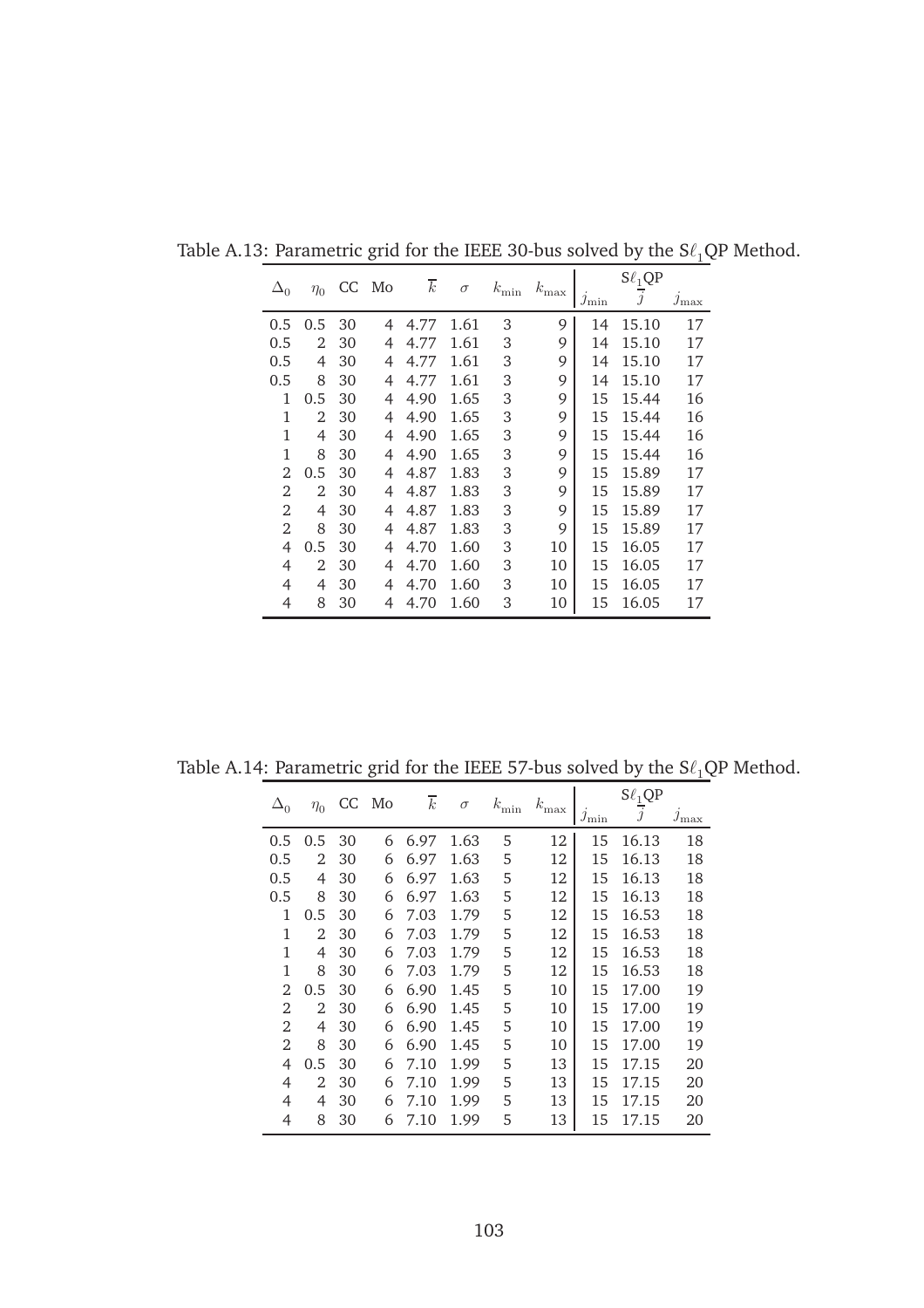|            |          |    | CC Mo | $\overline{k}$<br>$\sigma$ |      |               | $S\ell_1QP$   |                    |                |               |
|------------|----------|----|-------|----------------------------|------|---------------|---------------|--------------------|----------------|---------------|
| $\Delta_0$ | $\eta_0$ |    |       |                            |      | $k_{\rm min}$ | $k_{\rm max}$ | $\jmath_{\rm min}$ | $\overline{j}$ | $j_{\rm max}$ |
| 0.5        | 0.5      | 30 | 5     | 4.77                       | 1.14 | 4             | 10            | 15                 | 17.99          | 30            |
| 0.5        | 2        | 30 | 5     | 4.77                       | 1.14 | 4             | 10            | 15                 | 17.99          | 30            |
| 0.5        | 4        | 30 | 5     | 4.77                       | 1.14 | 4             | 10            | 15                 | 17.99          | 30            |
| 0.5        | 8        | 30 | 5     | 4.77                       | 1.14 | 4             | 10            | 15                 | 17.99          | 30            |
| 1          | 0.5      | 30 | 4     | 4.30                       | 0.47 | 4             | 5             | 17                 | 18.20          | 20            |
| 1          | 2        | 30 | 4     | 4.30                       | 0.47 | 4             | 5             | 17                 | 18.20          | 20            |
| 1          | 4        | 30 | 4     | 4.30                       | 0.47 | 4             | 5             | 17                 | 18.20          | 20            |
| 1          | 8        | 30 | 4     | 4.30                       | 0.47 | 4             | 5             | 17                 | 18.20          | 20            |
| 2          | 0.5      | 30 | 4     | 4.00                       | 0.00 | 4             | 4             | 18                 | 18.51          | 20            |
| 2          | 2        | 30 | 4     | 4.00                       | 0.00 | 4             | 4             | 18                 | 18.51          | 20            |
| 2          | 4        | 30 | 4     | 4.00                       | 0.00 | 4             | 4             | 18                 | 18.51          | 20            |
| 2          | 8        | 30 | 4     | 4.00                       | 0.00 | 4             | 4             | 18                 | 18.51          | 20            |
| 4          | 0.5      | 30 | 4     | 4.00                       | 0.00 | 4             | 4             | 18                 | 18.73          | 21            |
| 4          | 2        | 30 | 4     | 4.00                       | 0.00 | 4             | 4             | 18                 | 18.73          | 21            |
| 4          | 4        | 30 | 4     | 4.00                       | 0.00 | 4             | 4             | 18                 | 18.73          | 21            |
| 4          | 8        | 30 | 4     | 4.00                       | 0.00 | 4             | 4             | 18                 | 18.73          | 21            |

Table A.15: Parametric grid for the IEEE 118-bus solved by the  $S\ell_1QP$  Method.

Table A.16: Parametric grid for the IEEE 300-bus solved by the  $S\ell_1QP$  Method.

| $\Delta_0$ | $\eta_0$       |    | CC Mo | $\overline{k}$ | $\sigma$ | $k_{\rm min}$ | $k_{\rm max}$ | $\jmath_{\rm min}$ | $S\ell_1QP$<br>$\overline{j}$ | $\jmath_{\rm max}$ |
|------------|----------------|----|-------|----------------|----------|---------------|---------------|--------------------|-------------------------------|--------------------|
| 0.5        | 0.5            | 15 | 18    | 19.13          | 2.39     | 15            | 23            | 18                 | 23.54                         | 30                 |
| 0.5        | 2              | 15 | 18    | 19.13          | 2.39     | 15            | 23            | 18                 | 23.54                         | 30                 |
| 0.5        | 4              | 15 | 18    | 19.13          | 2.39     | 15            | 23            | 18                 | 23.54                         | 30                 |
| 0.5        | 8              | 15 | 18    | 19.13          | 2.39     | 15            | 23            | 18                 | 23.54                         | 30                 |
| 1          | 0.5            | 29 | 18    | 18.90          | 2.18     | 15            | 23            | 19                 | 23.41                         | 30                 |
| 1          | $\mathfrak{D}$ | 29 | 18    | 18.90          | 2.18     | 15            | 23            | 19                 | 23.41                         | 30                 |
| 1          | 4              | 29 | 18    | 18.90          | 2.18     | 15            | 23            | 19                 | 23.41                         | 30                 |
| 1          | 8              | 29 | 18    | 18.90          | 2.18     | 15            | 23            | 19                 | 23.41                         | 30                 |
| 2          | 0.5            | 29 | 17    | 17.14          | 1.46     | 15            | 20            | 19                 | 23.74                         | 30                 |
| 2          | 2              | 29 | 17    | 17.14          | 1.46     | 15            | 20            | 19                 | 23.74                         | 30                 |
| 2          | 4              | 29 | 17    | 17.14          | 1.46     | 15            | 20            | 19                 | 23.74                         | 30                 |
| 2          | 8              | 29 | 17    | 17.14          | 1.46     | 15            | 20            | 19                 | 23.74                         | 30                 |
| 4          | 0.5            | 27 | 17    | 16.93          | 1.49     | 14            | 21            | 17                 | 24.17                         | 30                 |
| 4          | 2              | 27 | 17    | 16.93          | 1.49     | 14            | 21            | 17                 | 24.17                         | 30                 |
| 4          | 4              | 27 | 17    | 16.93          | 1.49     | 14            | 21            | 17                 | 24.17                         | 30                 |
| 4          | 8              | 27 | 17    | 16.93          | 1.49     | 14            | 21            | 17                 | 24.17                         | 30                 |